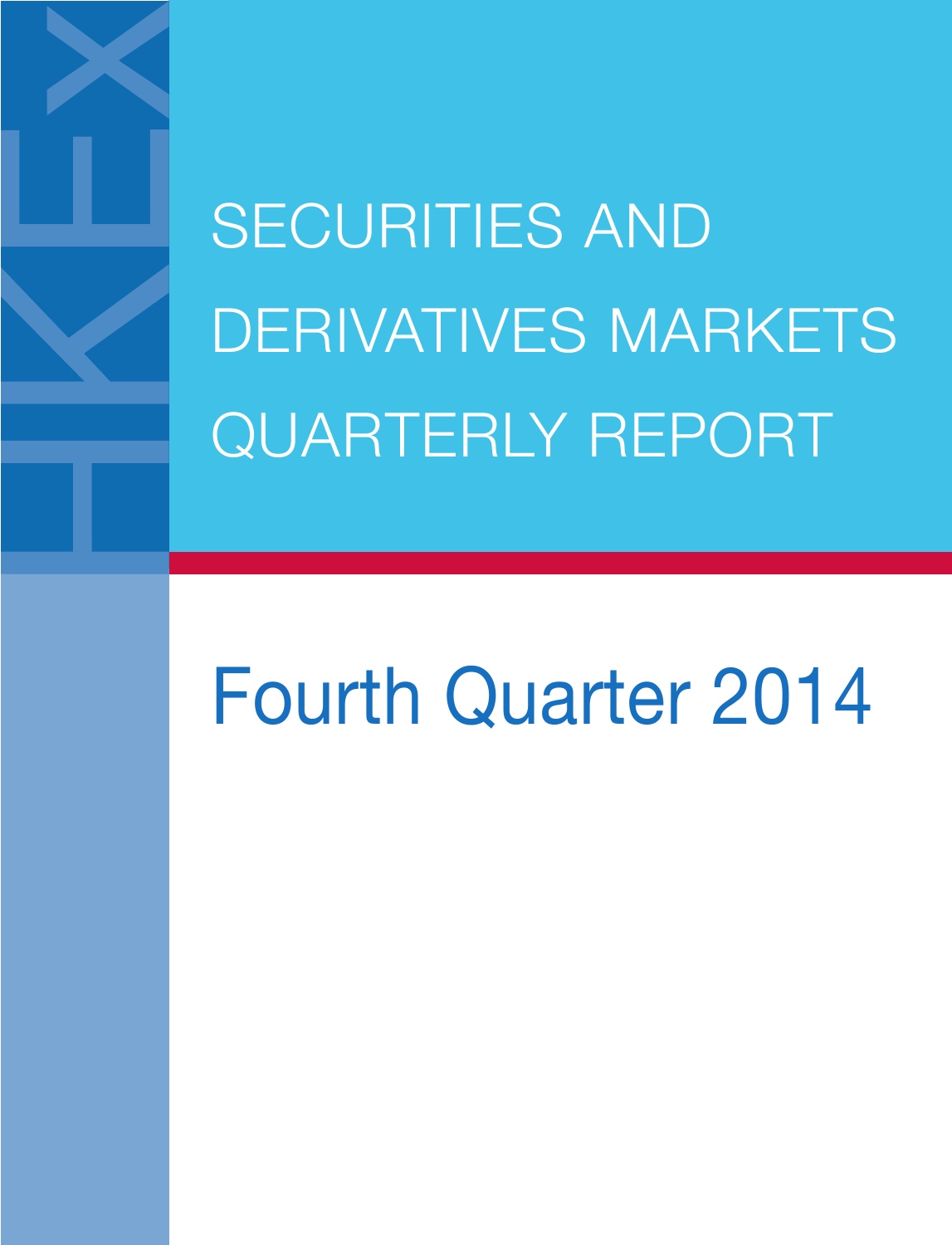#### **Main Board**

| <b>Highlights</b>                       |               | 4th Quarter 2014   | 4th Quarter 2013   |  |
|-----------------------------------------|---------------|--------------------|--------------------|--|
| No. of listed companies                 |               | 1,548              | 1,451              |  |
| No. of listed securities                |               | 8,856              | 8,330              |  |
| <b>Equities</b>                         |               |                    |                    |  |
| Ordinary shares                         |               | 1,549              | 1,452              |  |
| Preference shares                       |               | $6\phantom{1}$     | 3                  |  |
| <b>Warrants</b>                         |               | 4,948              | 4,723              |  |
| Equity                                  |               | 10                 | 8                  |  |
| <b>Derivative</b>                       |               | 4,938              | 4,715              |  |
| Equity linked instrument                |               | $\mathbf{0}$       | $\mathbf{0}$       |  |
| Callable bull/bear contracts            |               | 1,579              | 1,620              |  |
| Unit trusts/mutual funds                |               | 134                | 129                |  |
| Debt securities                         |               | 640                | 403                |  |
| No. of trading only stocks              |               |                    |                    |  |
| Nasdaq stocks                           |               | $\overline{7}$     | $\overline{7}$     |  |
| <b>iShares</b>                          |               | $\overline{2}$     | $\overline{2}$     |  |
|                                         |               |                    |                    |  |
| No. of trading days                     |               | 62                 | 62                 |  |
| Total turnover in value (HK\$ mil.) *   |               | 4,970,894.65       | 3,628,440.12       |  |
| Total turnover in shares (Mil. shs)     |               | 9,522,466.16       | 7,178,314.40       |  |
| Total number of trades (deals)          |               | 71,011,185         | 57,023,273         |  |
| Total market capitalisation (HK\$ mil.) |               | 24,892,419.04      | 23,908,803.80      |  |
| Average P/E ratio (times)               |               | 10.94              | 11.24              |  |
| Average dividend yield (%)              |               | 3.44               | 2.99               |  |
| Number of exchange participants         |               |                    |                    |  |
|                                         | $-$ Trading   | 500                | 504                |  |
|                                         | - Non-trading | 40                 | 39                 |  |
| Turnover in value (HK\$ mil.)           |               |                    |                    |  |
|                                         | Highest       | 147,757.45 (05/12) | 112,075.87 (18/11) |  |
|                                         | Lowest        | 50,172.64 (24/10)  | 38,592.51 (27/12)  |  |
| Turnover in shares (Mil. shs)           |               |                    |                    |  |
|                                         | Highest       | 209,008.19 (09/12) | 165,262.79 (24/10) |  |
|                                         | Lowest        | 96,730.04 (29/12)  | 71,184.32 (27/12)  |  |
| Total number of trades (deals)          |               |                    |                    |  |
|                                         | Highest       | 1,791,690 (09/12)  | 1,421,597 (18/11)  |  |
|                                         | Lowest        | 818,188 (23/10)    | 722,145 (27/12)    |  |
|                                         |               |                    |                    |  |

\* Included turnover value traded in non-HKD currency securities.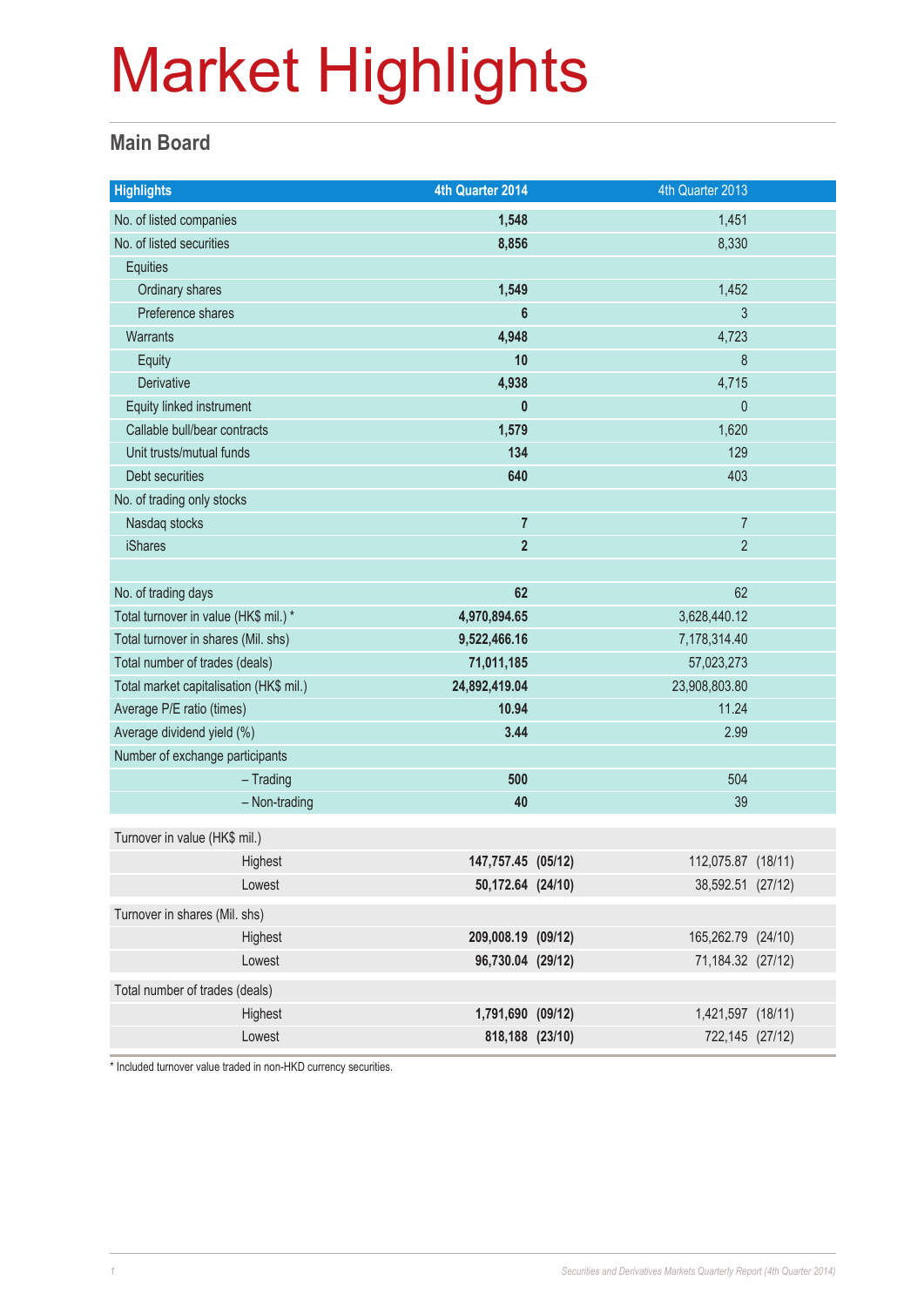### **Growth Enterprise Market (GEM)**

| <b>Highlights</b>                       |         | 4th Quarter 2014 |                | 4th Quarter 2013 |                |
|-----------------------------------------|---------|------------------|----------------|------------------|----------------|
| No. of listed companies                 |         | 204              |                | 192              |                |
| No. of listed securities                |         | 204              |                | 192              |                |
| Equities                                |         | 204              |                | 192              |                |
| Warrants                                |         | $\mathbf{0}$     |                | $\mathbf 0$      |                |
|                                         |         |                  |                |                  |                |
| No. of trading days                     |         | 62               |                | 62               |                |
| Total turnover in value (HK\$ mil.) *   |         | 34,223.56        |                | 32,626.67        |                |
| Total turnover in shares (Mil. shs)     |         | 77,002.94        |                | 78,234.46        |                |
| Total number of trades (deals)          |         | 888,648          |                | 914,205          |                |
| Total market capitalisation (HK\$ mil.) |         | 179,409.87       | 134,002.06     |                  |                |
| Average P/E ratio (times)               |         | 11.59            |                | 49.25            |                |
| Average dividend yield (%)              |         | 0.65             |                | 0.52             |                |
| Turnover in value (HK\$ mil.)           |         |                  |                |                  |                |
|                                         | Highest |                  | 810.40 (23/10) | 1,347.58 (18/10) |                |
|                                         | Lowest  |                  | 325.66 (15/12) |                  | 274.68 (31/10) |
| Turnover in shares (Mil. shs)           |         |                  |                |                  |                |
|                                         | Highest | 2,580.80 (21/11) |                | 2,912.84 (09/10) |                |
|                                         | Lowest  |                  | 804.23 (03/10) |                  | 669.00 (31/10) |
| Total number of trades (deals)          |         |                  |                |                  |                |
|                                         | Highest |                  | 20,758 (23/10) |                  | 32,875 (18/10) |
|                                         | Lowest  |                  | 9,087 (15/12)  |                  | 9,184 (31/10)  |
|                                         |         |                  |                |                  |                |

\* Included turnover value traded in non-HKD currency securities.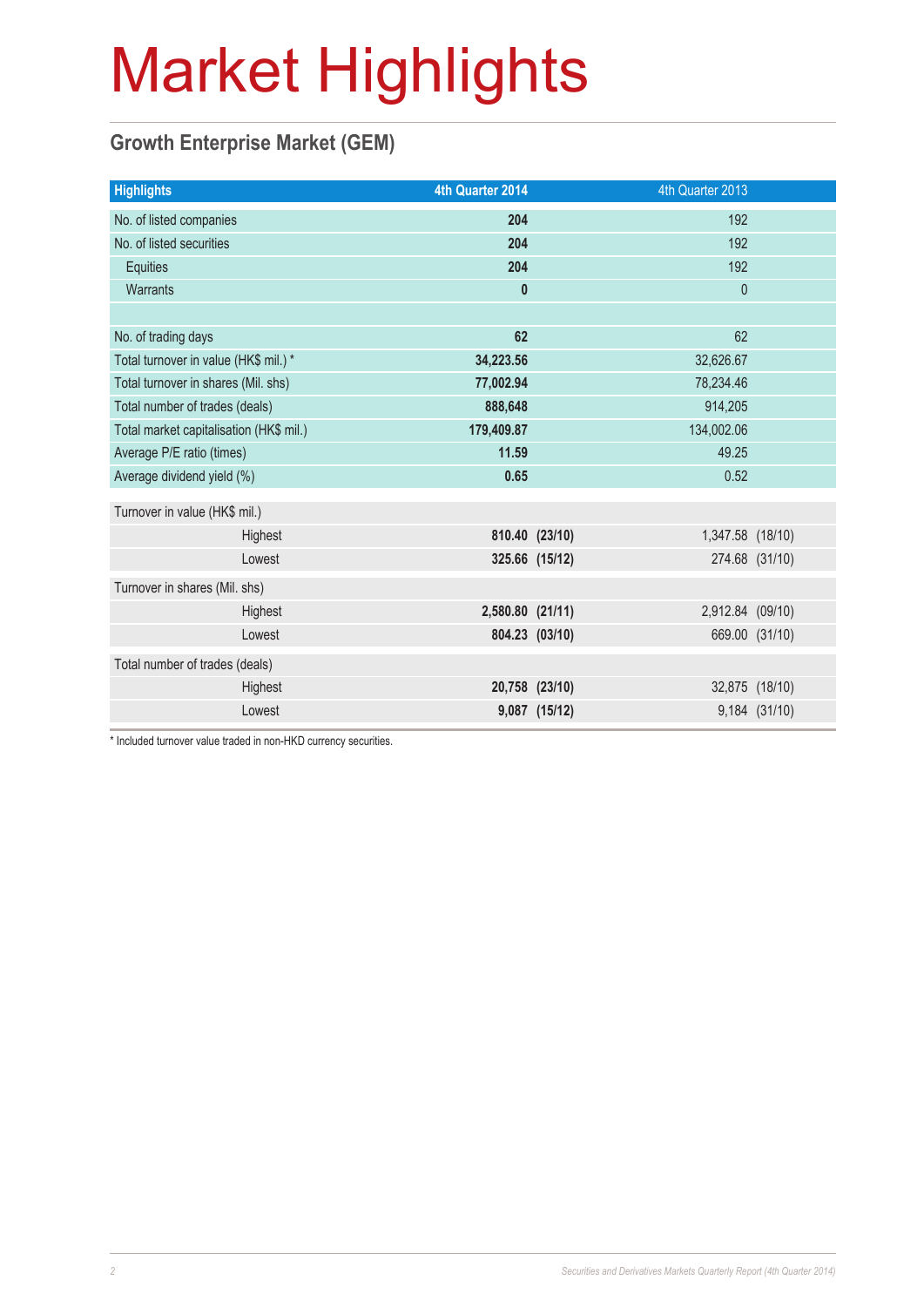### **Derivatives Market Highlights**

| <b>Highlights</b>                                               | 4th Quarter 2014 | 4th Quarter 2013 |
|-----------------------------------------------------------------|------------------|------------------|
| All futures and options products (excluding stock options)      |                  |                  |
| No. of trading days                                             | 62.0             | 62.0             |
| Total contract volume                                           | 19,930,509       | 16,524,908       |
| Equity index products                                           | 19,746,185       | 16,397,570       |
| Equity products                                                 | 122,185          | 86,788           |
| Interest rates products                                         | $\mathbf{0}$     | $\overline{2}$   |
| <b>RMB Currency Futures</b>                                     | 53,349           | 40,548           |
| <b>Gold Futures</b>                                             | 0                | $\overline{0}$   |
| London Metal Mini Futures *                                     | 8,790            |                  |
| Average daily contract volume                                   | 321,460          | 266,531          |
|                                                                 |                  |                  |
| Total open interest as at the quarter end (contracts)           | 1,640,259        | 1,489,264        |
| Equity index products                                           | 1,613,541        | 1,452,153        |
| <b>Equity products</b>                                          | 14,916           | 18,409           |
| Interest rates products                                         | 5                | 1                |
| <b>RMB Currency Futures</b>                                     | 9,747            | 18,701           |
| <b>Gold Futures</b>                                             | $\mathbf{0}$     | $\overline{0}$   |
| London Metal Mini Futures *                                     | 2,050            |                  |
| * Trading in London Metal Mini Futures commenced on 01 Dec 2014 |                  |                  |
| <b>Stock options</b>                                            |                  |                  |
| No. of newly introduced stock options classes                   | $\mathbf{3}$     | $\mathbf{0}$     |
| No. of stock options as at the quarter end                      |                  |                  |
| <b>Class</b>                                                    | 80               | 70               |
| Series                                                          | 23,440           | 16,900           |
| Total premium (HK\$ mil.)                                       | 15,471.60        | 10,051.31        |
| Call                                                            | 8,287.38         | 5,150.45         |
| Put                                                             | 7,184.22         | 4,900.86         |
| Average daily premium (HK\$ mil.)                               | 249.54           | 162.12           |
| Total contract volume                                           | 23,238,909       | 15,367,765       |
| Call                                                            | 12,540,059       | 7,178,492        |
| Put                                                             | 10,698,850       | 8,189,273        |
| Average daily contract volume                                   | 374,821          | 247,867          |
| Total open interest as at the quarter end (contracts)           | 6,320,147        | 4,740,818        |
| Call                                                            | 3,135,430        | 2,179,051        |
| Put                                                             | 3,184,717        | 2,561,767        |
| Total number of trades                                          | 892,086          | 704,729          |
| Average daily number of trades                                  | 14,388           | 11,367           |
| <b>Total contracts exercised</b>                                | 2,397,501        | 1,796,823        |
| Average premium per contract (HK\$)                             | 665.76           | 654.05           |
| Average contract per trade (contracts)                          | 26               | 22               |
| Put volume/call volume                                          | 0.85             | 1.14             |
| Average daily contract volume/open interest                     | 5.9%             | 5.2%             |
|                                                                 |                  |                  |
| All futures and options products                                |                  |                  |
| Total contract volume                                           | 43,169,418       | 31,892,673       |
| Total open interest as at the quarter end (contracts)           | 7,960,406        | 6,230,082        |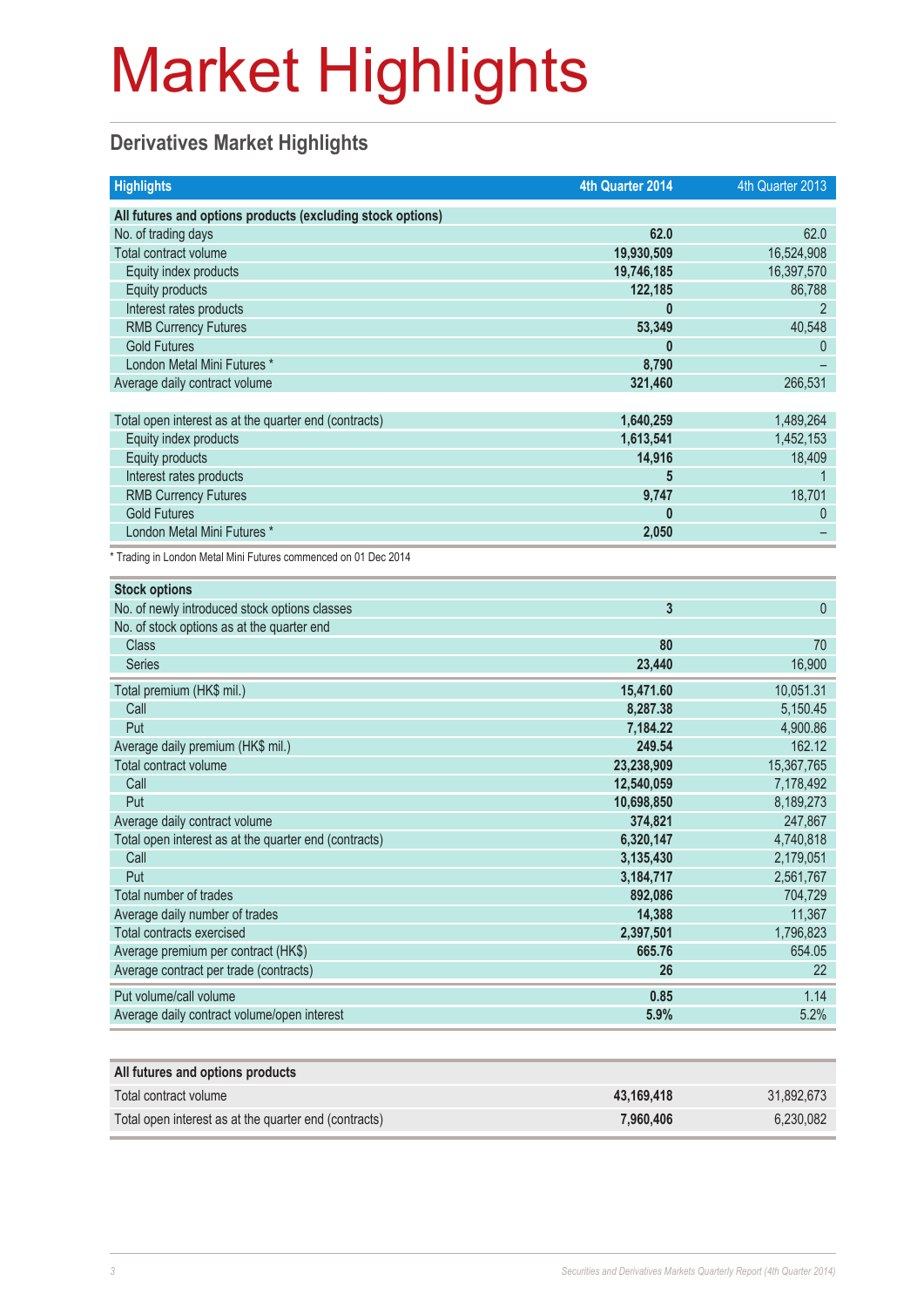### **Clearing and Settlement Statistics**

| <b>Securities Market</b>                                                        | 4th Quarter 2014 | 4th Quarter 2013 |
|---------------------------------------------------------------------------------|------------------|------------------|
| Average Daily Exchange Trades Handled by CCASS                                  |                  |                  |
| - Number of trades                                                              | 1,151,087        | 933,875          |
| - Value of trades (HK\$bil.)                                                    | 80.1             | 59.0             |
| - Share quantity Involved (bil shares)                                          | 154.7            | 117.0            |
| Average Daily Settlement Instructions ("SIs") Settled by CCASS                  |                  |                  |
| - Number of SIs                                                                 | 92,208           | 84,326           |
| - Value of SIs (HK\$bil.)                                                       | 220.1            | 201.9            |
| - Share quantity involved (bil. Shares)                                         | 58.2             | 52.1             |
| Average Daily Investor SIs ("ISIs") Settled by CCASS                            |                  |                  |
| - Number of ISIs                                                                | 415              | 412              |
| - Value of ISIs (HK\$mil.)                                                      | 249.4            | 203.7            |
| - Share quantity involved (mil. shares)                                         | 651.4            | 144.0            |
| Average Daily Settlement Efficiency of CNS Stock Positions on Due Day (T+2) (%) | 99.88            | 99.91            |
| Average Daily Settlement Efficiency of CNS Stock Positions                      |                  |                  |
| on the Day following the Due Day (T+3) (%)                                      | 99.99            | 99.99            |
| Average Daily Buy-ins Executed on T+3                                           |                  |                  |
| - Number of brokers involved                                                    | 5                | 4                |
| - Number of buy-ins                                                             | 8                | 5                |
| - Value of buy-ins (HK\$mil)                                                    | 14.3             | 1.9              |
| Shares Deposited in the CCASS Depository *                                      |                  |                  |
| - Number of shares (bil shares)                                                 | 4,450.1          | 3,955.2          |
| - Percentage of total issued shares of the admitted securities                  | 71.29            | 70.87            |
| - Value of shares (HK\$bil)                                                     | 14,911.9         | 13,878.9         |
| - Percentage of the total market capitalisation of the admitted securities      | 54.09            | 52.68            |
| <b>Derivatives Market</b>                                                       |                  |                  |
| Open Interest                                                                   |                  |                  |
| - Equity Index Futures                                                          | 421,177          | 390,291          |
| - Stock Futures                                                                 | 14,916           | 18,409           |
| - Gold Futures                                                                  | $\bf{0}$         | $\mathbf{0}$     |
| - Interest Rates Futures                                                        | 5                |                  |
| - RMB Currency Futures                                                          | 9,747            | 18,701           |
| - London Metal Mini Futures #                                                   | 2,050            |                  |
| - Equity Index Options                                                          | 1,192,364        | 1,061,862        |
| - Stock Options                                                                 | 6,320,147        | 4,740,818        |
| <b>Cumulative Stock Options Exercised</b>                                       |                  |                  |
| - Share quantity involved (mil. shs)                                            | 3,583            | 2,192            |
| - Value of shares (HK\$bil.)                                                    | 51               | 35               |

\* Share quantity and market value of securities in non-HKD currency are included

# Trading in London Metal Mini Futures commenced on 01 Dec 2014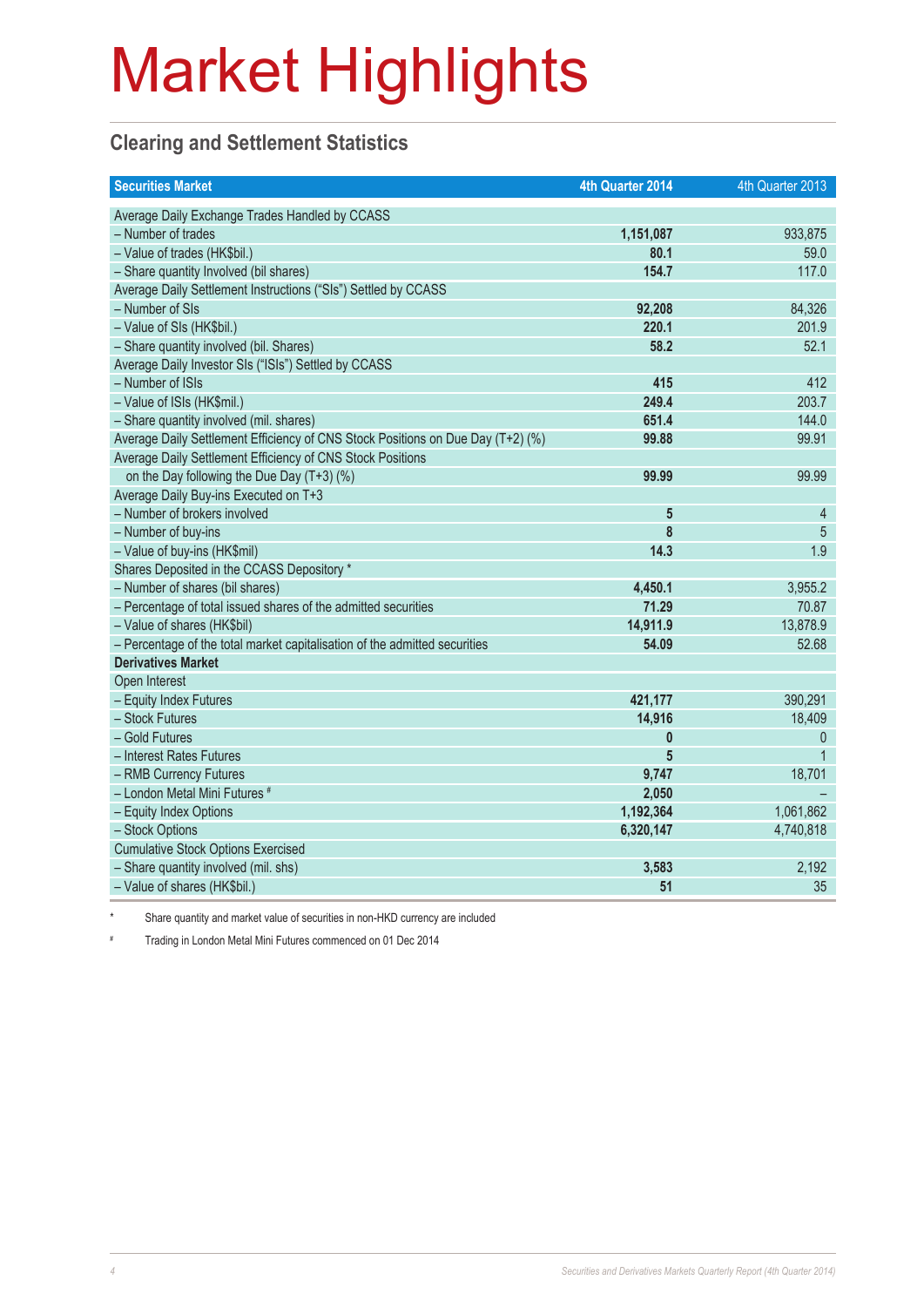### **Equity Turnover**

|      |                | <b>Share</b><br>(Mil. shs) | <b>Value</b><br>(HK\$ mil.) | No. of deals |
|------|----------------|----------------------------|-----------------------------|--------------|
| 2013 | Q4             | 696,519.78                 | 2,824,736.45                | 47,763,753   |
| 2014 | Q <sub>1</sub> | 823,979.44                 | 3,181,471.21                | 56,265,350   |
|      | Q <sub>2</sub> | 639,726.12                 | 2,641,701.39                | 45,496,255   |
|      | Q <sub>3</sub> | 875,838.39                 | 3,158,832.53                | 52,249,276   |
|      | Q4             | 946,664.36                 | 3,489,289.62                | 56,518,377   |

### **Equity Trading Statistics**

|      |                | No. of<br>trading days | <b>Average daily</b><br>turnover (HK\$ mil.) | Average<br>value per deal |
|------|----------------|------------------------|----------------------------------------------|---------------------------|
| 2013 | Q4             | 62                     | 45,560.27                                    | 59,140                    |
| 2014 | Q <sub>1</sub> | 61                     | 52,155.27                                    | 56,544                    |
|      | Q <sub>2</sub> | 60                     | 44,028.36                                    | 58,064                    |
|      | Q <sub>3</sub> | 64                     | 49,356.76                                    | 60,457                    |
|      | Q4             | 62                     | 56,278.86                                    | 61,737                    |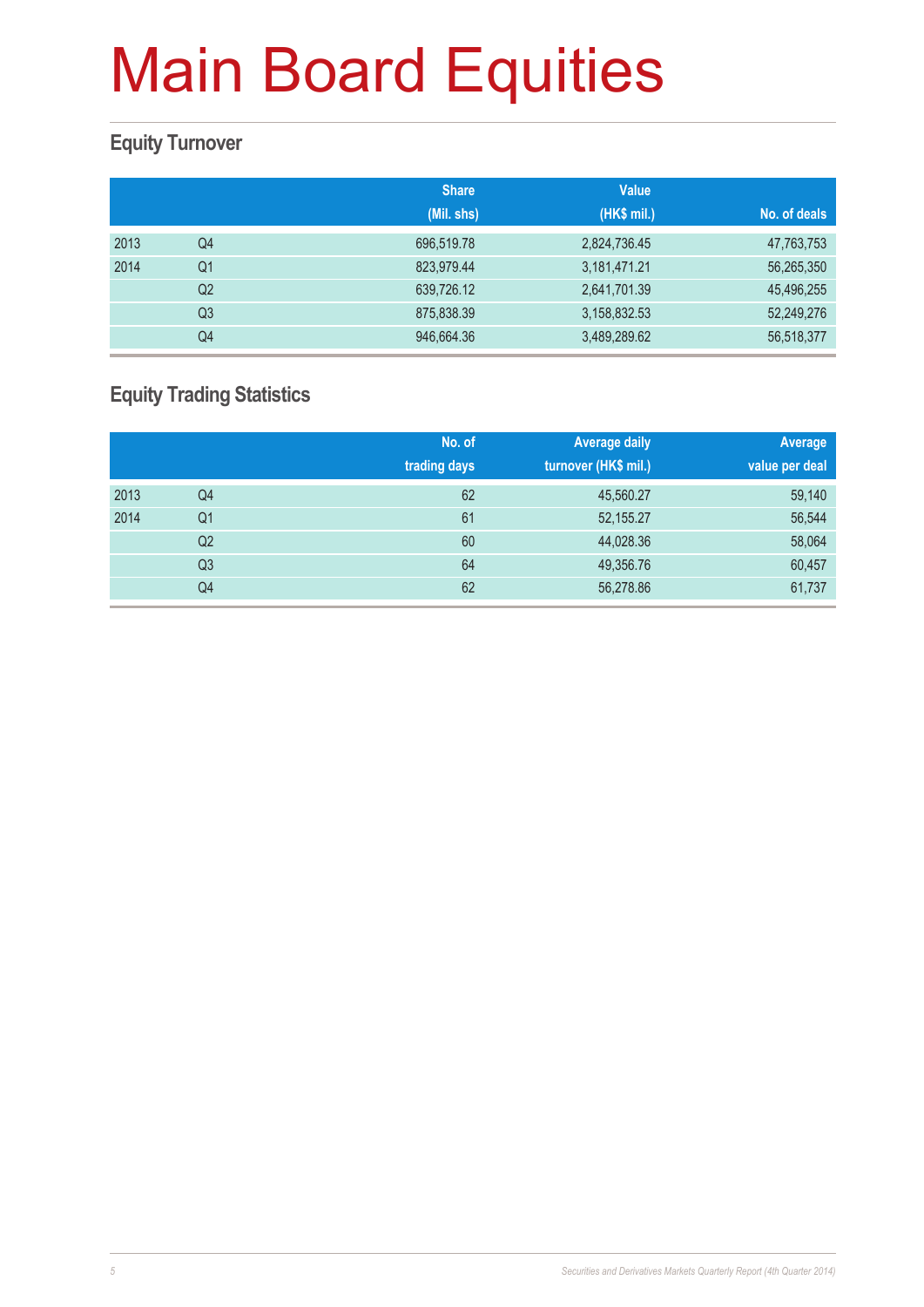#### **20 Most Advanced Stocks**

for 4th quarter 2014

|                |       |                        |                 | <b>Closing price</b> |                          |
|----------------|-------|------------------------|-----------------|----------------------|--------------------------|
| Rank           | Code  | <b>Stock</b>           | End of Dec 2014 | End of Sep 2014      | % up                     |
| 1              | 00708 | <b>NEW MEDIA</b>       | 3.550           | 0.320                | 1,009.38                 |
| $\overline{2}$ | 01239 | <b>JIN BAO BAO H</b>   | 9.750           | 1.850                | 427.03                   |
| 3              | 02379 | ZHONGTIAN INT'L        | 5.150           | 1.170                | 340.17                   |
| 4              | 01908 | SOUTHWEST ECO          | 3.300           | 0.900                | 266.67                   |
| $\overline{5}$ | 01348 | <b>QUALI-SMART</b>     | 6.480           | 1.900                | 241.05                   |
| $6\phantom{.}$ | 01375 | <b>CC SECURITIES</b>   | 7.470           | 2.880                | 159.38                   |
| $\overline{7}$ | 01220 | <b>ZHIDAO INT'L</b>    | 0.940           | 0.365                | 157.53                   |
| $\bf 8$        | 00915 | <b>LINMARK GROUP</b>   | 1.020           | 0.440                | 131.82                   |
| 9              | 00901 | EAGLERIDE-NEW          | 0.820           | 0.390                | 110.26<br>$\overline{A}$ |
| 10             | 01335 | SHEEN TAI              | 3.050           | 1.460                | 108.90                   |
| 11             | 00218 | <b>SHENYIN WANGUO</b>  | 6.920           | 3.507                | $\overline{A}$<br>97.32  |
| 12             | 00566 | <b>HANERGY TFP</b>     | 2.810           | 1.430                | 96.50                    |
| 13             | 01188 | <b>HYBRID KINETIC</b>  | 0.216           | 0.115                | 87.83                    |
| 14             | 01321 | <b>CHINA NEWCITY</b>   | 3.750           | 2.000                | 87.50                    |
| 15             | 00726 | SOUTH EAST GP          | 0.250           | 0.134                | 86.57                    |
| 16             | 00513 | <b>CONTINENTAL H</b>   | 0.223           | 0.120                | 85.83                    |
| 17             | 00593 | <b>SKYOCEAN INTL</b>   | 7.600           | 4.190                | 81.38                    |
| 18             | 06898 | <b>CHINA ALUMCAN</b>   | 1.900           | 1.050                | 80.95                    |
| 19             | 00717 | <b>EMPEROR CAPITAL</b> | 0.730           | 0.405                | 80.25                    |
| 20             | 00572 | CH FOR YOU GP          | 0.720           | 0.400                | 80.00                    |

A Adjusted

#### **20 Most Declined Stocks**

for 4th quarter 2014

|                |       |                        |                 | <b>Closing price</b> |                            |  |
|----------------|-------|------------------------|-----------------|----------------------|----------------------------|--|
| Rank           | Code  | <b>Stock</b>           | End of Dec 2014 | End of Sep 2014      | $%$ down                   |  |
| 1              | 00139 | <b>CHINA JINHAI</b>    | 0.064           | 0.900                | $-92.89$                   |  |
| $\overline{2}$ | 00913 | UNITY INV HOLD         | 0.031           | 0.114                | $-72.81$<br>$\overline{A}$ |  |
| 3              | 02623 | <b>CH ZHONGSHENG</b>   | 0.395           | 1.416                | $\mathsf{A}$<br>$-72.10$   |  |
| 4              | 00897 | <b>WAI YUEN TONG</b>   | 0.080           | 0.220                | $-63.64$                   |  |
| 5              | 00616 | <b>EASYKNIT ENT</b>    | 0.325           | 0.844                | $-61.49$<br>$\mathsf{A}$   |  |
| 6              | 01856 | <b>ERNEST BOREL</b>    | 2.130           | 5.290                | $-59.74$                   |  |
| $\overline{7}$ | 01141 | <b>MISSION CAP</b>     | 0.102           | 0.250                | $-59.20$                   |  |
| 8              | 00875 | <b>CYPRESS JADE</b>    | 0.090           | 0.215                | $-58.14$                   |  |
| 9              | 00205 | <b>SEEC MEDIA</b>      | 0.330           | 0.770                | $-57.14$                   |  |
| 10             | 02236 | <b>WISON ENGRG</b>     | 0.860           | 1.980                | $-56.57$                   |  |
| 11             | 00943 | <b>EFORCE HOLDINGS</b> | 0.216           | 0.495                | $-56.36$                   |  |
| 12             | 03303 | <b>JUTAL OIL SER</b>   | 1.210           | 2.620                | $-53.82$                   |  |
| 13             | 02312 | <b>CH FIN LEASING</b>  | 0.810           | 1.730                | $-53.18$                   |  |
| 14             | 02178 | PETRO-KING             | 1.080           | 2.300                | $-53.04$                   |  |
| 15             | 01768 | <b>SATERI</b>          | 1.030           | 2.160                | $-52.31$                   |  |
| 16             | 06230 | <b>VALE PREF-DRS</b>   | 50.000          | 101.000              | $-50.50$                   |  |
| 17             | 01619 | <b>TIANHE CHEM</b>     | 1.170           | 2.310                | $-49.35$                   |  |
| 18             | 01101 | <b>CH RONGSHENG</b>    | 0.690           | 1.360                | $-49.26$                   |  |
| 19             | 00381 | KIU HUNG ENERGY        | 0.265           | 0.520                | $-49.04$                   |  |
| 20             | 01251 | <b>SPT ENERGY</b>      | 1.430           | 2.710                | $-47.23$                   |  |

A Adjusted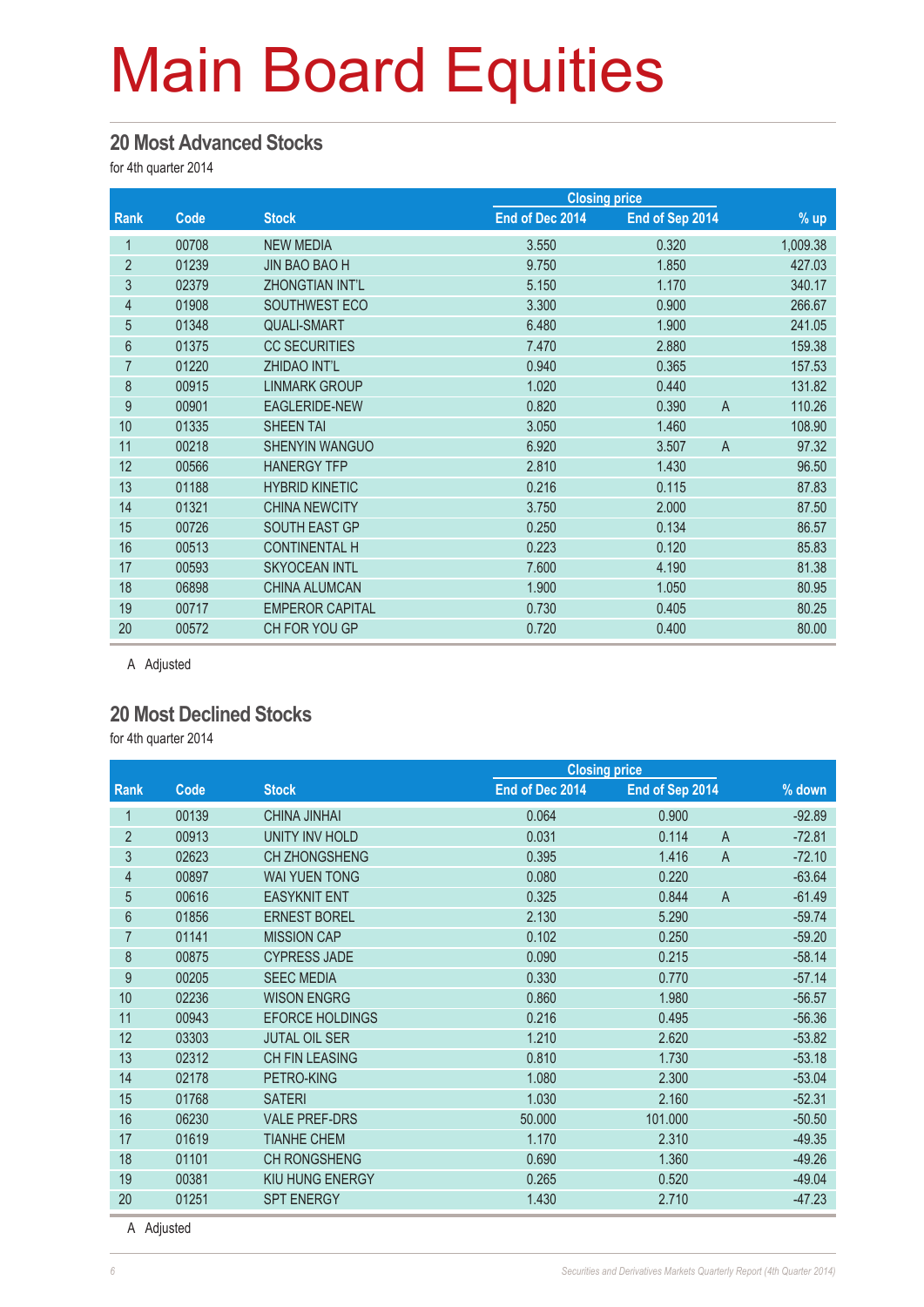#### **20 Most Active Stocks by Value**

for 4th quarter 2014

| Rank             | Code  | <b>Stock</b>           | Turnover (HK\$ mil.) | % of total |
|------------------|-------|------------------------|----------------------|------------|
| 1                | 00700 | <b>TENCENT</b>         | 153,868.20           | 4.41       |
| $\overline{2}$   | 02318 | <b>PING AN</b>         | 129,165.55           | 3.70       |
| $\mathfrak{S}$   | 00939 | <b>CCB</b>             | 109,794.21           | 3.15       |
| $\overline{4}$   | 03988 | <b>BANK OF CHINA</b>   | 107,920.85           | 3.09       |
| 5                | 01398 | <b>ICBC</b>            | 107,308.06           | 3.08       |
| $6\,$            | 00941 | <b>CHINA MOBILE</b>    | 100,064.26           | 2.87       |
| $\overline{7}$   | 00388 | <b>HKEX</b>            | 90,887.14            | 2.60       |
| 8                | 00005 | <b>HSBC HOLDINGS</b>   | 72,809.37            | 2.09       |
| $\boldsymbol{9}$ | 02628 | <b>CHINA LIFE</b>      | 67,748.30            | 1.94       |
| 10               | 00883 | <b>CNOOC</b>           | 62,869.79            | 1.80       |
| 11               | 00857 | <b>PETROCHINA</b>      | 61,517.89            | 1.76       |
| 12               | 01299 | <b>AIA</b>             | 57,844.34            | 1.66       |
| 13               | 00386 | SINOPEC CORP           | 47,813.64            | 1.37       |
| 14               | 01928 | <b>SANDS CHINA LTD</b> | 46,866.45            | 1.34       |
| 15               | 00027 | <b>GALAXY ENT</b>      | 42,890.96            | 1.23       |
| 16               | 06837 | <b>HAITONG SEC</b>     | 38,956.82            | 1.12       |
| 17               | 06030 | <b>CITIC SEC</b>       | 34,056.15            | 0.98       |
| 18               | 01288 | <b>ABC</b>             | 33,712.15            | 0.97       |
| 19               | 01988 | <b>MINSHENG BANK</b>   | 33,498.66            | 0.96       |
| 20               | 00013 | <b>HUTCHISON</b>       | 32,816.76            | 0.94       |
| <b>Total</b>     |       |                        | 1,432,409.55         | 41.05      |

#### **20 Most Active Stock by Shares**

for 4th quarter 2014

| Rank           | Code  | <b>Stock</b>           | <b>Turnover (Mil. shs)</b> | % of total |
|----------------|-------|------------------------|----------------------------|------------|
| 1              | 00261 | <b>CCT LAND</b>        | 68,813.95                  | 7.27       |
| $\overline{2}$ | 03988 | <b>BANK OF CHINA</b>   | 27,599.42                  | 2.92       |
| 3              | 00139 | <b>CHINA JINHAI</b>    | 27,027.63                  | 2.86       |
| $\overline{4}$ | 01398 | <b>ICBC</b>            | 20,648.49                  | 2.18       |
| $\overline{5}$ | 00939 | <b>CCB</b>             | 18,596.63                  | 1.96       |
| 6              | 00913 | <b>UNITY INV HOLD</b>  | 16,007.92                  | 1.69       |
| $\overline{7}$ | 00981 | <b>SMIC</b>            | 15,235.23                  | 1.61       |
| 8              | 00364 | PING SHAN TEA          | 10,992.89                  | 1.16       |
| 9              | 00231 | <b>MADEX INTL HOLD</b> | 9,852.50                   | 1.04       |
| 10             | 01288 | <b>ABC</b>             | 9,225.03                   | 0.97       |
| 11             | 01371 | <b>CHINA LOTSYN</b>    | 8,732.18                   | 0.92       |
| 12             | 03800 | <b>GCL-POLY ENERGY</b> | 8,584.89                   | 0.91       |
| 13             | 00232 | <b>AVIC INT'L</b>      | 8,311.97                   | 0.88       |
| 14             | 00386 | SINOPEC CORP           | 7,459.29                   | 0.79       |
| 15             | 00471 | <b>CMMB VISION</b>     | 7,343.06                   | 0.78       |
| 16             | 00857 | <b>PETROCHINA</b>      | 6,939.96                   | 0.73       |
| 17             | 01816 | <b>CGN POWER</b>       | 6,834.87                   | 0.72       |
| 18             | 00726 | SOUTH EAST GP          | 6,731.57                   | 0.71       |
| 19             | 02309 | <b>BIRMINGHAM INTL</b> | 5,877.59                   | 0.62       |
| 20             | 00745 | CN CULTURE GP          | 5,608.48                   | 0.59       |
| <b>Total</b>   |       |                        | 296,423.55                 | 31.31      |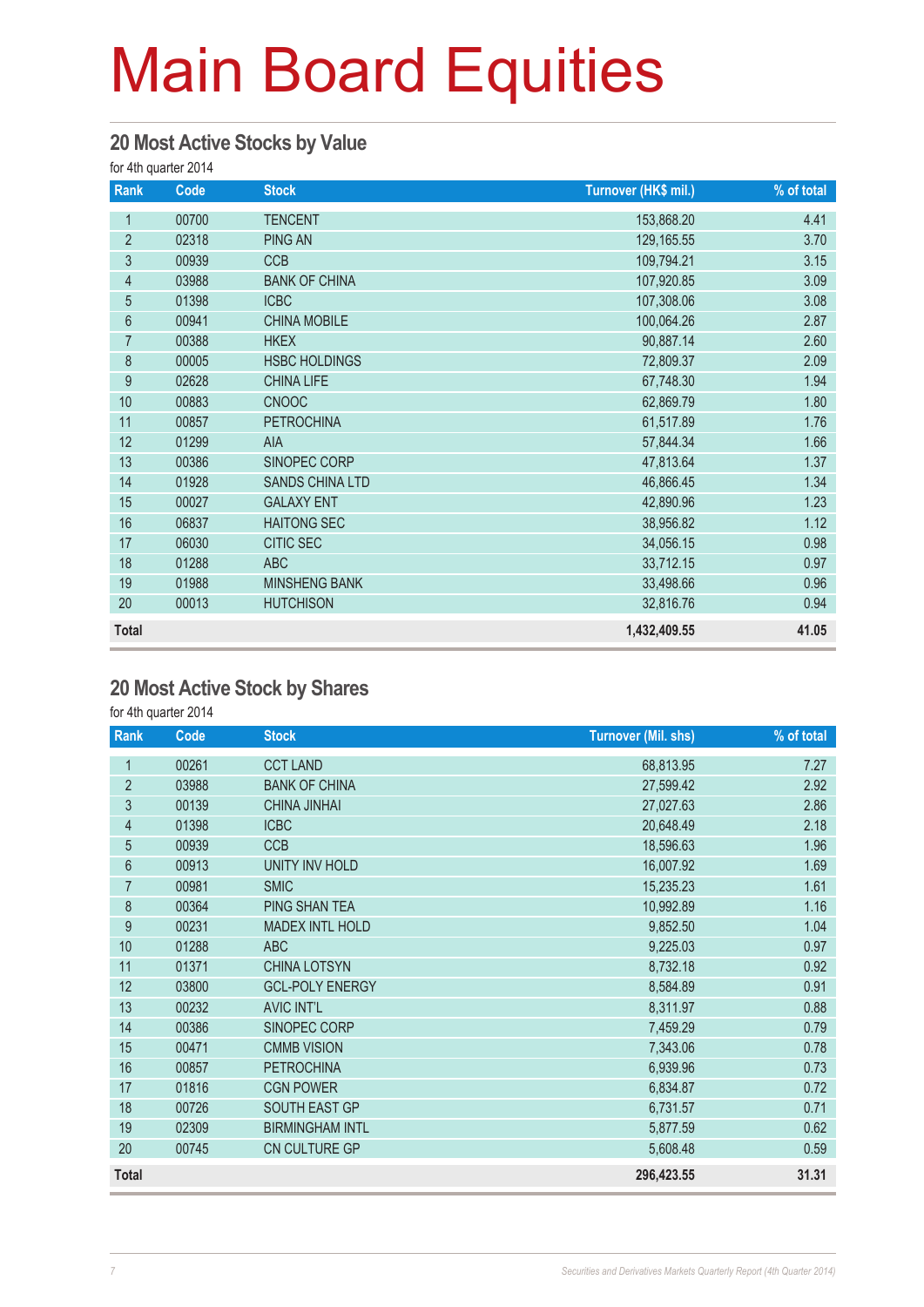**Market Capitalisation of listed companies for Main Board**

|      |    | HK\$ mil.     |
|------|----|---------------|
| 2013 | Q4 | 23,908,803.80 |
| 2014 | Q1 | 22,892,041.53 |
|      | Q2 | 23,780,215.41 |
|      | Q3 | 24,248,110.50 |
|      | Q4 | 24,892,419.04 |

**Market Capitalisation by Hang Seng Industry Classification System\* – Main Board**  Quarter-end figures



Hang Seng Industry Classification System (HSICS) is provided by Hang Seng Indexes Company Limited. Note: New Hang Seng Industry Classification System took effect on 9 September 2013.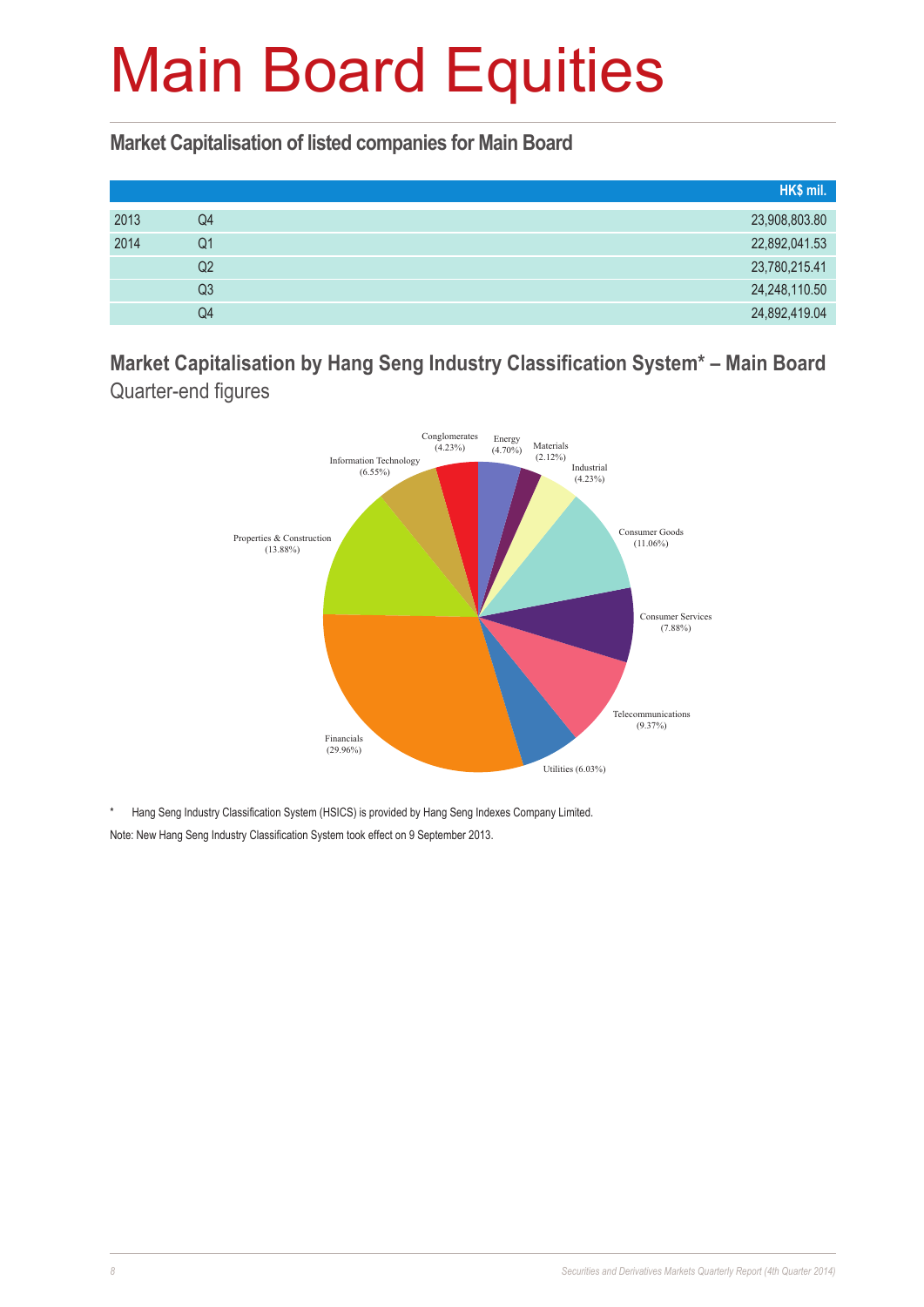#### **50 Leading Companies by Market Capitalisation**

as at the 4th quarter end 2014

| Rank                | <b>Code</b>    | <b>Company</b>                                                          | Market capitalisation (HK\$ mil.) |            | % of market total |
|---------------------|----------------|-------------------------------------------------------------------------|-----------------------------------|------------|-------------------|
| $\mathbf{1}$        | 00941          | China Mobile Ltd.                                                       | 1,845,762.61                      |            | 7.41              |
| $\overline{2}$      | 00939          | China Construction Bank Corporation - H Shares                          | 1,531,458.33                      |            | 6.15              |
| 3                   | 00005          | <b>HSBC Holdings plc</b>                                                | 1,421,989.17                      |            | 5.71              |
| 4                   | 00700          | Tencent Holdings Ltd.                                                   | 1,053,930.94                      |            | 4.23              |
| 5                   | 01299          | AIA Group Ltd.                                                          | 519,746.81                        |            | 2.09              |
| $6\phantom{a}$      | 01398          | Industrial and Commercial Bank of China Ltd. - H Shares                 | 491,254.29                        |            | 1.97              |
| $\overline{7}$      | 00805          | Glencore plc *                                                          |                                   | 482,124.79 | N.A.              |
| 8                   | 00883          | CNOOC Ltd.                                                              | 466,119.44                        |            | 1.87              |
| 9                   | 02378          | Prudential plc *                                                        |                                   | 465,795.28 | N.A.              |
| 10                  | 00013          | Hutchison Whampoa Ltd.                                                  | 380,505.84                        |            | 1.53              |
| 11                  | 03988          | Bank of China Ltd. - H Shares                                           | 365,429.35                        |            | 1.47              |
| 12                  | 00016          | Sun Hung Kai Properties Ltd.                                            | 333,958.53                        |            | 1.34              |
| 13                  | 00267          | CITIC Ltd.                                                              | 329,221.94                        |            | 1.32              |
| 14                  | 01928          | Sands China Ltd.                                                        | 307,782.81                        |            | 1.24              |
| 15                  | 00001          | Cheung Kong (Holdings) Ltd.                                             | 301,796.21                        |            | 1.21              |
| 16                  | 02318          | Ping An Insurance (Group) Co. of China Ltd. - H Shares                  | 294,551.67                        |            | 1.18              |
| 17                  | 02888          | <b>Standard Chartered PLC</b>                                           | 287,054.19                        |            | 1.15              |
| 18                  | 00945          | Manulife Financial Corporation *                                        |                                   | 278,652.23 | N.A.              |
| 19                  | 02388          | BOC Hong Kong (Holdings) Ltd.                                           | 274,363.65                        |            | 1.10              |
| 20                  | 03328          | Bank of Communications Co., Ltd. - H Shares                             | 253,485.89                        |            | 1.02              |
| 21                  | 00762          | China Unicom (Hong Kong) Ltd.                                           | 248,904.58                        |            | 1.00              |
| 22                  | 00011          | Hang Seng Bank Ltd.                                                     | 247,010.08                        |            | 0.99              |
| 23                  | 02628          | China Life Insurance Co. Ltd. - H Shares                                | 226,583.78                        |            | 0.91              |
| 24                  | 00388          | Hong Kong Exchanges and Clearing Ltd.                                   | 200,562.71                        |            | 0.81              |
| 25                  | 00688          | China Overseas Land & Investment Ltd.                                   | 188,410.14                        |            | 0.76              |
| 26                  | 00003          | Hong Kong and China Gas Co. Ltd., The                                   | 186,694.71                        |            | 0.75              |
| 27                  | 00027          | Galaxy Entertainment Group Ltd.                                         | 185,289.43                        |            | 0.74              |
| 28                  | 00066          | MTR Corporation Ltd.                                                    | 185,225.93                        |            | 0.74              |
| 29                  | 00857          | PetroChina Co. Ltd. - H Shares                                          | 181,450.54                        |            | 0.73              |
| 30                  | 00002          | CLP Holdings Ltd.                                                       | 169,903.80                        |            | 0.68              |
| 31                  | 00004          | Wharf (Holdings) Ltd., The                                              | 169,687.13                        |            | 0.68              |
| 32                  | 00012          | Henderson Land Development Co. Ltd.                                     | 162,918.42                        |            | 0.65              |
| 33                  | 00006          | Power Assets Holdings Ltd.                                              | 160,603.19                        |            | 0.65              |
| 34                  | 00386          | China Petroleum & Chemical Corporation - H Shares<br>Swire Pacific Ltd. | 159,458.99                        |            | 0.64              |
| 35<br>36            | 00019<br>01038 | Cheung Kong Infrastructure Holdings Ltd.                                | 146,815.09                        |            | 0.59<br>0.56      |
| 37                  | 00151          | Want Want China Holdings Ltd.                                           | 140,033.67<br>134,863.39          |            | 0.54              |
| 38                  | 01972          | Swire Properties Ltd.                                                   | 133,965.00                        |            | 0.54              |
| 39                  | 01288          | Agricultural Bank of China Ltd. - H Shares                              | 120,496.19                        |            | 0.48              |
| 40                  | 01109          | China Resources Land Ltd.                                               | 119,248.42                        |            | 0.48              |
| 41                  | 00566          | Hanergy Thin Film Power Group Ltd.                                      | 116,949.88                        |            | 0.47              |
| 42                  | 01128          | Wynn Macau, Ltd.                                                        | 113,522.22                        |            | 0.46              |
| 43                  | 00992          | Lenovo Group Ltd.                                                       | 113,308.28                        |            | 0.46              |
| 44                  | 01913          | PRADA S.p.A.                                                            | 112,460.31                        |            | 0.45              |
| 45                  | 02601          | China Pacific Insurance (Group) Co., Ltd. - H Shares                    | 109,346.82                        |            | 0.44              |
| 46                  | 06883          | Melco Crown Entertainment Ltd.                                          | 107,768.98                        |            | 0.43              |
| 47                  | 01929          | Chow Tai Fook Jewellery Group Ltd.                                      | 104,000.00                        |            | 0.42              |
| 48                  | 00322          | Tingyi (Cayman Islands) Holding Corp.                                   | 99,297.55                         |            | 0.40              |
| 49                  | 01044          | Hengan International Group Co. Ltd.                                     | 99,236.38                         |            | 0.40              |
| 50                  | 00101          | Hang Lung Properties Ltd.                                               | 97,555.22                         |            | 0.39              |
| <b>Total</b>        |                |                                                                         | 14,999,982.51                     |            | 60.26             |
| <b>Market Total</b> |                |                                                                         | 24,892,419.04                     |            | 100.00            |
|                     |                |                                                                         |                                   |            |                   |

Notes:

\* not included in Market Total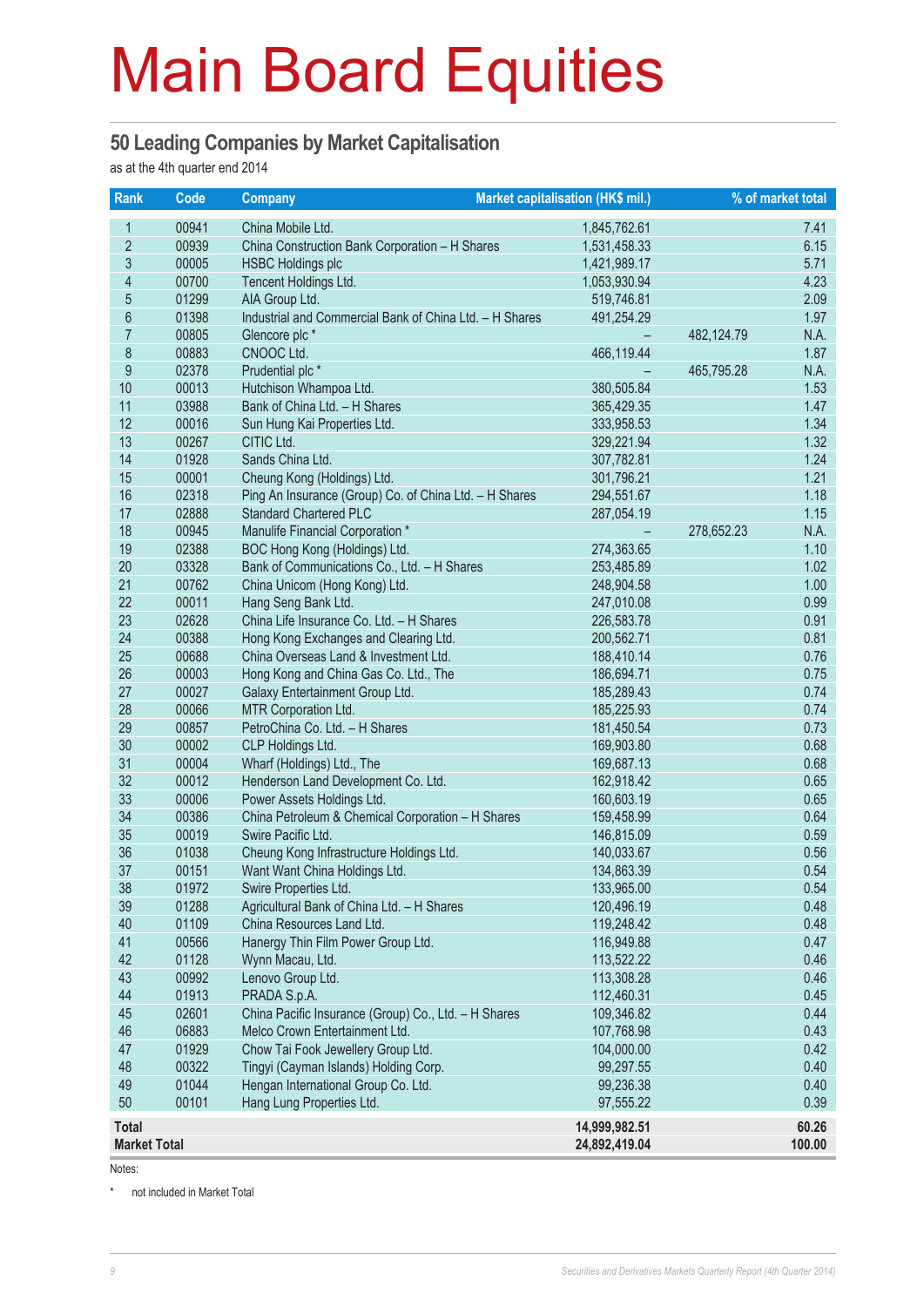### **Short Selling (value)**

|      |    | Short selling turnover (HK\$ mil.) | Market turnover (HK\$ mil.) * | % of market total |
|------|----|------------------------------------|-------------------------------|-------------------|
| 2013 | Q4 | 327,062.28                         | 3,661,066.79                  | 8.93              |
| 2014 | Q1 | 413.654.80                         | 4,167,426.78                  | 9.93              |
|      | Q2 | 355,541.15                         | 3,447,418.64                  | 10.31             |
|      | Q3 | 464,325.10                         | 4,535,766.69                  | 10.24             |
|      | Q4 | 537,312.82                         | 5,005,118.22                  | 10.74             |

Included Market total for Main Board and GEM

### **Short Selling (share)**

|      |    | <b>Short selling turnover (Mil. shs)</b> | Market turnover (Mil. shs) * | % of market total |
|------|----|------------------------------------------|------------------------------|-------------------|
| 2013 | Q4 | 34,177.79                                | 7,256,548.86                 | 0.47              |
| 2014 | Q1 | 41,100.03                                | 8,443,354.93                 | 0.49              |
|      | Q2 | 36.449.08                                | 6,775,296.43                 | 0.54              |
|      | Q3 | 45.864.62                                | 9,468,544.88                 | 0.48              |
|      | Q4 | 50,290.13                                | 9,599,469.09                 | 0.52              |

Included Market total for Main Board and GEM

#### **New Listing Companies Statistics**

|      |                | No. of newly<br>listed companies | No. of companies<br>transferred from GEM* | <b>Funds raised</b><br>(HK\$ mil.) # |
|------|----------------|----------------------------------|-------------------------------------------|--------------------------------------|
| 2013 | Q4             | 48                               | 5                                         | 107,181.69                           |
| 2014 | Q1             | 18                               | $\mathcal{P}$                             | 45,540.23                            |
|      | Q <sub>2</sub> | 24                               | 2                                         | 35,955.89                            |
|      | Q3             | 27                               | C                                         | 48,806.13                            |
|      | Q4             | 27                               |                                           | 98,801.40                            |

Included only the transfers of listing from GEM to Main Board pursuant to the revised Rule 9.24 of GEM Listing Rules and to the new Chapter 9A of the Main Board Listing Rules effective from 1 July 2008

# All funds raised are attributed to the initial public offers of newly listed companies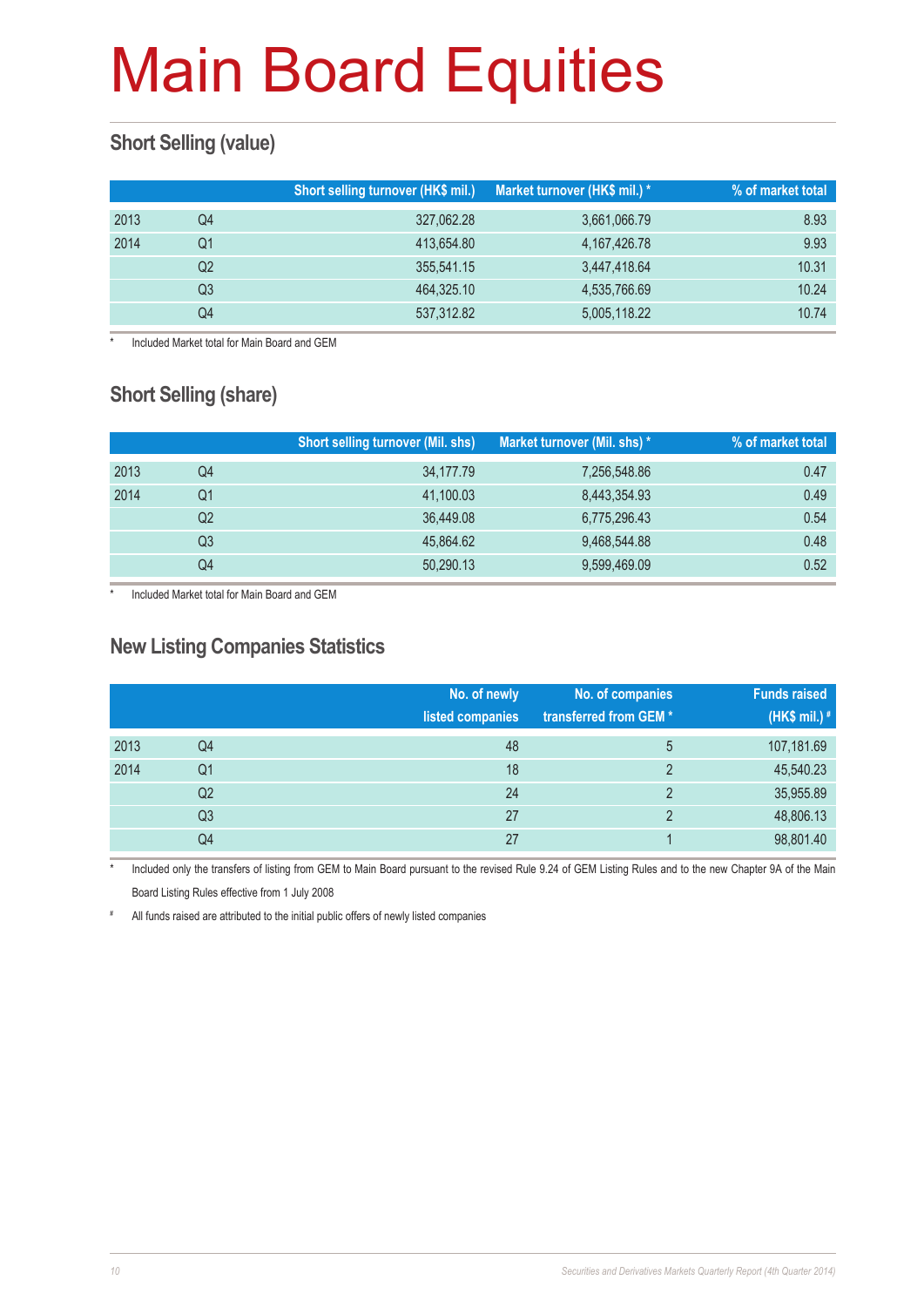#### **Newly Listed Companies**

for 4th quarter 2014

| Code         | <b>Company name</b>                                          |            |                | Listing date No. of issued shares Funds raised (HK\$ mil.) |
|--------------|--------------------------------------------------------------|------------|----------------|------------------------------------------------------------|
| 01811        | CGN Meiya Power Holdings Co., Ltd.                           | 2014/10/03 | 4,290,824,000  | 2,033.23                                                   |
| 06116        | Shanghai La Chapelle Fashion Co., Ltd. - H Shares            | 2014/10/09 | 225,268,000    | 1,938.23                                                   |
| 02280        | HC International, Inc. *                                     | 2014/10/10 | 667,166,618    |                                                            |
| 01347        | Hua Hong Semiconductor Ltd.                                  | 2014/10/15 | 1,033,871,656  | 2,572.83                                                   |
| 06893        | Hin Sang Group (International) Holding Co. Ltd.              | 2014/10/16 | 800,000,000    | 236.00                                                     |
| 01462        | Nga Chun Holdings Co. Ltd.                                   | 2014/10/16 | 400,000,000    | 110.00                                                     |
| 03822        | Sam Woo Construction Group Ltd.                              | 2014/10/16 | 400,000,000    | 150.00                                                     |
| 01466        | Man Sang Jewellery Holdings Ltd.                             | 2014/10/17 | 266,321,163    |                                                            |
| 06118        | Austar Lifesciences Ltd.                                     | 2014/11/07 | 512,582,000    | 429.26                                                     |
| 01289        | Wuxi Sunlit Science and Technology Co. Ltd. - H Shares       | 2014/11/11 | 32,000,000     | 247.04                                                     |
| 01443        | Fulum Group Holdings Ltd.                                    | 2014/11/13 | 1,300,000,000  | 503.75                                                     |
| 01305        | Wai Chi Holdings Co. Ltd.                                    | 2014/11/18 | 200,000,000    | 184.00                                                     |
| 01317        | China Maple Leaf Educational Systems Ltd.                    | 2014/11/28 | 1,334,000,000  | 961.92                                                     |
| 06882        | EGL Holdings Co. Ltd.                                        | 2014/11/28 | 502,450,000    | 177.16                                                     |
| 01478        | Q Technology (Group) Co. Ltd.                                | 2014/12/02 | 1,000,000,000  | 697.50                                                     |
| 01022        | Feiyu Technology International Co. Ltd.                      | 2014/12/05 | 1,506,463,500  | 674.22                                                     |
| 01480        | Yan Tat Group Holdings Ltd.                                  | 2014/12/08 | 240,000,000    | 73.80                                                      |
| 01816        | CGN Power Co., Ltd. - H Shares                               | 2014/12/10 | 11,163,625,000 | 28,213.53                                                  |
| 06869        | Yangtze Optical Fibre and Cable Joint Stock Ltd. Co. - H Shs | 2014/12/10 | 339,697,794    | 1,181.44                                                   |
| 01669        | Global International Credit Group Ltd.                       | 2014/12/12 | 400,000,000    | 135.00                                                     |
| 01438        | Nirvana Asia Ltd.                                            | 2014/12/17 | 2,698,795,000  | 2,024.10                                                   |
| 00520        | Xiabuxiabu Catering Management (China) Holdings Co., Ltd.    | 2014/12/17 | 1,063,800,652  | 1,111.72                                                   |
| 01958        | BAIC Motor Corporation Ltd. - H Shares                       | 2014/12/19 | 2,100,690,682  | 11,880.37                                                  |
| 03699        | Dalian Wanda Commercial Properties Co., Ltd. - H Shares      | 2014/12/23 | 652,547,600    | 31,322.28                                                  |
| 01381        | Canvest Environmental Protection Group Co. Ltd.              | 2014/12/29 | 2,000,000,000  | 1,165.00                                                   |
| 02277        | Chun Sing Engineering Holdings Ltd.                          | 2014/12/29 | 1,030,000,000  | 154.50                                                     |
| 02066        | Shengjing Bank Co., Ltd. - H Shares                          | 2014/12/29 | 1,375,000,000  | 10,395.00                                                  |
| 01035        | <b>BBI Life Science Corporation</b>                          | 2014/12/30 | 524,663,100    | 229.54                                                     |
| <b>Total</b> |                                                              |            |                | 98,801.40                                                  |

Transfers of listing from GEM to Main Board pursuant to the revised Rule 9.24 of the GEM Listing Rules and to the new Chapter 9A of the Main Board Listing Rules effective from 1 July 2008.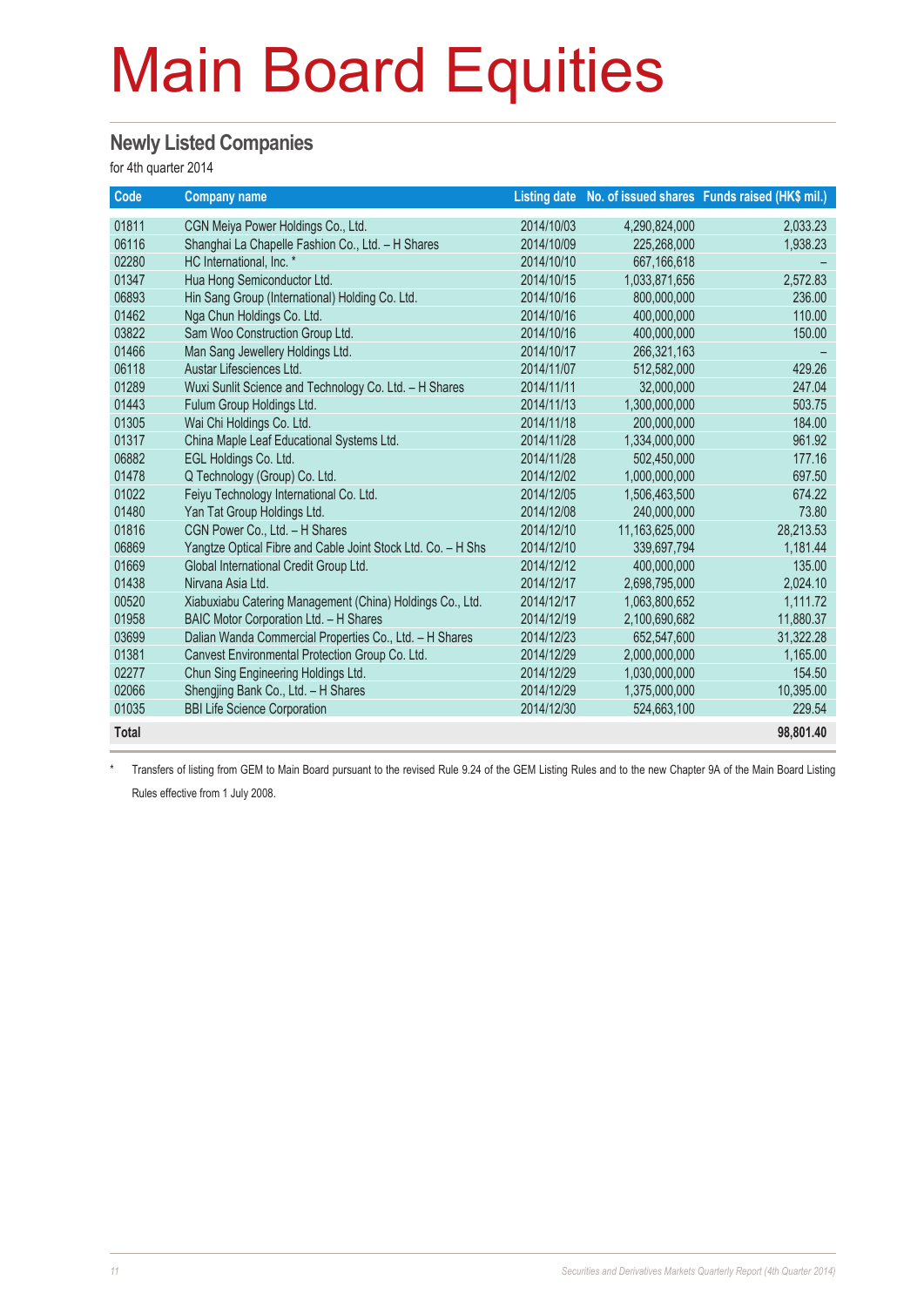#### **Withrawal of Listed Companies**

for 4th quarter 2014

| <b>Code</b> | Company name         | Last trading date | Delisted date |
|-------------|----------------------|-------------------|---------------|
| 00302       | Wing Hang Bank, Ltd. | 2014/07/29        | 2014/10/16    |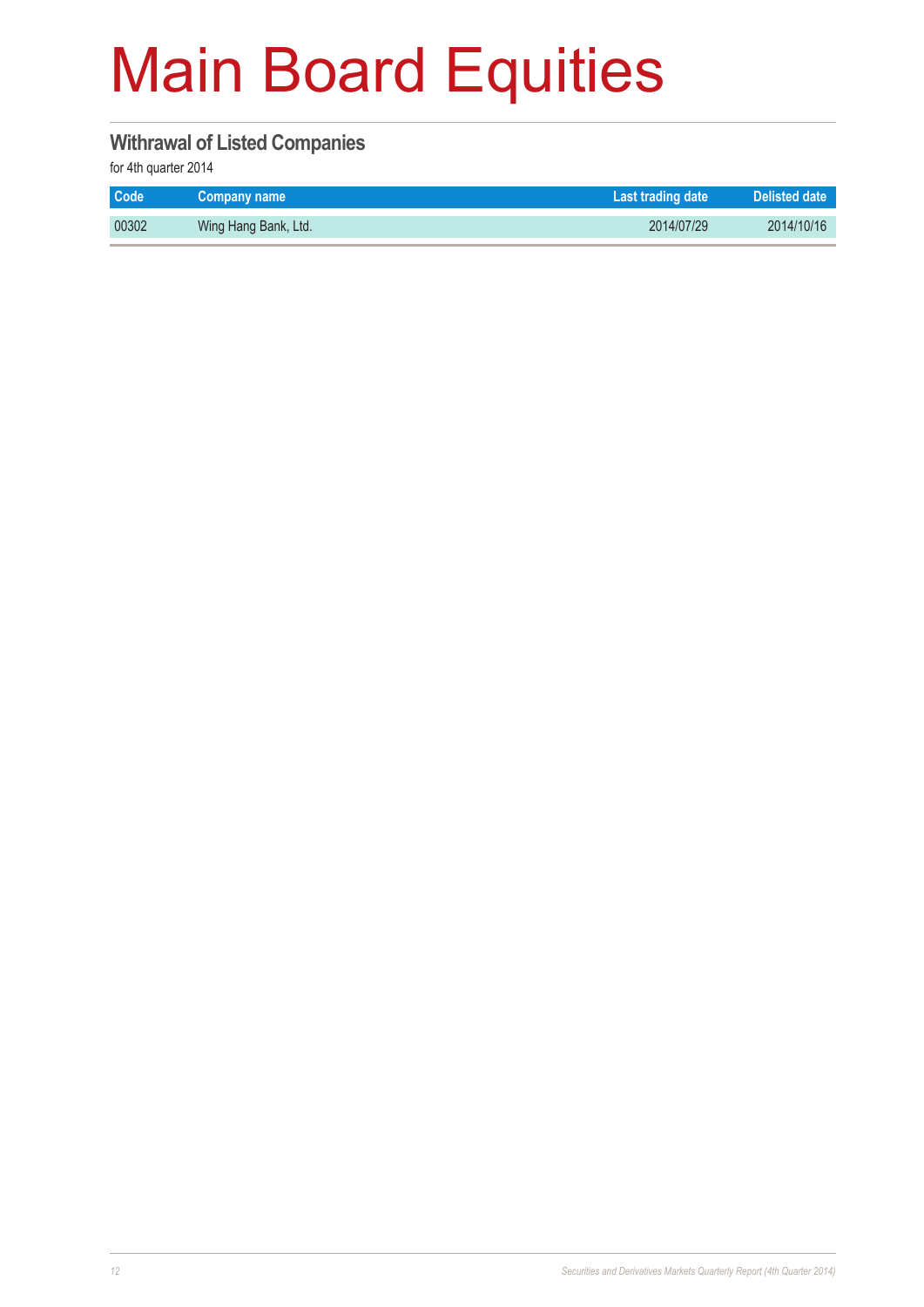#### **Company Name Changes**

for 4th quarter 2014

| Code  | Old name                                      | New name                                   | <b>Effective date</b> | <b>Adoption date</b> |
|-------|-----------------------------------------------|--------------------------------------------|-----------------------|----------------------|
| 00566 | Hanergy Solar Group Ltd.                      | Hanergy Thin Film Power Group Ltd.         | 2014/08/26            | 2014/10/09           |
| 00356 | Incutech Investments Ltd.                     | DT Capital Ltd.                            | 2014/09/08            | 2014/10/09           |
| 00169 | Wanda Commercial Properties (Group) Co., Ltd. | Wanda Hotel Development Co. Ltd.           | 2014/09/19            | 2014/10/22           |
| 00485 | Starlight International Holdings Ltd.         | Shihua Development Co. Ltd.                | 2014/09/18            | 2014/10/23           |
| 00241 | CITIC 21CN Co. Ltd.                           | Alibaba Health Information Technology Ltd. | 2014/09/08            | 2014/10/24           |
| 01152 | Fornton Group Ltd.                            | Infinity Financial Group (Holdings) Ltd.   | 2014/10/01            | 2014/10/24           |
| 00876 | Wing Lee Holdings Ltd.                        | Wing Tai Investment Holdings Ltd.          | 2014/09/23            | 2014/11/03           |
| 01141 | Poly Capital Holdings Ltd. *                  | Mission Capital Holdings Ltd.              | 2014/10/01            | 2014/11/04           |
| 00260 | China Environmental Investment Holdings Ltd.  | AVIC Joy Holdings (HK) Ltd.                | 2014/11/03            | 2014/11/07           |
| 00265 | South China Holdings Ltd.                     | Orient Victory China Holdings Ltd.         | 2014/10/09            | 2014/11/07           |
| 00198 | SMI Corporation Ltd.                          | SMI Holdings Group Ltd.                    | 2014/10/27            | 2014/11/24           |
| 01165 | Shunfeng Photovoltaic International Ltd.      | Shunfeng International Clean Energy Ltd.   | 2014/11/13            | 2014/11/26           |
| 00607 | Warderly International Holdings Ltd.          | Fullshare Holdings Ltd.                    | 2014/10/22            | 2014/11/26           |
| 00164 | China Gamma Group Ltd.                        | REX Global Entertainment Holdings Ltd.     | 2014/10/29            | 2014/12/01           |
| 00572 | China Packaging Group Co. Ltd.                | China For You Group Co. Ltd.               | 2014/11/10            | 2014/12/01           |
| 00738 | Le Saunda Holdings Ltd. #                     | Le Saunda Holdings Ltd.                    | 2014/12/01            | 2014/12/01           |
| 00847 | Kazakhmys PLC                                 | <b>KAZ Minerals PLC</b>                    | 2014/10/31            | 2014/12/03           |
| 00499 | HyComm Wireless Ltd.                          | Qingdao Holdings International Ltd.        | 2014/11/17            | 2014/12/08           |
| 00139 | ICube Technology Holdings Ltd.                | China Jinhai International Group Ltd.      | 2014/11/13            | 2014/12/09           |
| 00862 | Vision Values Holdings Ltd. #                 | Vision Values Holdings Ltd.                | 2014/11/25            | 2014/12/22           |
| 00377 | New Island Development Holdings Ltd.          | Huajun Holdings Ltd.                       | 2014/11/25            | 2014/12/23           |

\* Change of English name only

# Change of Chinese name only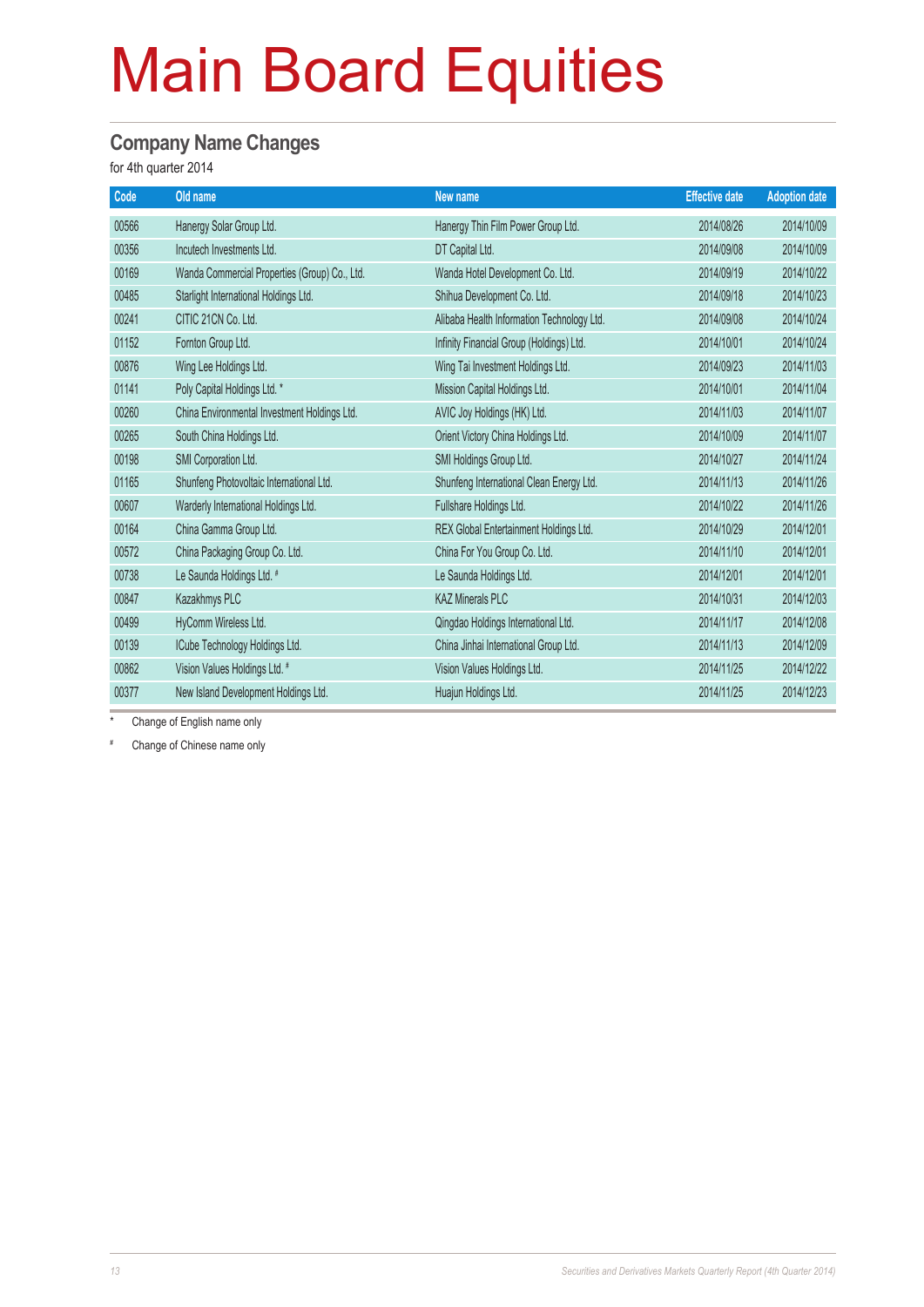#### **Bonus Issues/Bonus Warrants**

for 4th quarter 2014

| Code  | Company                                        | <b>Particulars</b>     | Ex-date    |
|-------|------------------------------------------------|------------------------|------------|
| 00913 | Unity Investments Holdings Ltd.                | 4 for 1                | 2014/10/07 |
| 02342 | Comba Telecom Systems Holdings Ltd.            | 1 for 10               | 2014/10/10 |
| 01102 | Enviro Energy International Holdings Ltd.      | 3 wts for 5 offer shs  | 2014/10/15 |
| 00396 | Hing Lee (HK) Holdings Ltd.                    | $2$ for 1              | 2014/10/17 |
| 00131 | Cheuk Nang (Holdings) Ltd.                     | 1 wt for 50            | 2014/10/23 |
| 03823 | Tech Pro Technology Development Ltd.           | 1 for $5$              | 2014/11/11 |
| 00091 | International Standard Resources Holdings Ltd. | 2 wts for 15           | 2014/11/13 |
| 00723 | Sustainable Forest Holdings Ltd.               | 17 for 1 offer sh      | 2014/11/20 |
| 01271 | Grand Ming Group Holdings Ltd.                 | 1 for 10               | 2014/12/01 |
| 00273 | Willie International Holdings Ltd.             | 1 for 2 subdivided shs | 2014/12/05 |
| 00279 | Freeman Financial Corporation Ltd.             | 1 for 2 subdivided shs | 2014/12/16 |

#### **Share Split/Consolidation**

for 4th quarter 2014

| <b>Company</b>                                 | <b>Particulars</b>      | <b>Effective date</b> |
|------------------------------------------------|-------------------------|-----------------------|
| China Environmental Energy Investment Ltd.     | Consolidation 20 into 1 | 2014/10/03            |
| Energy International Investments Holdings Ltd. | Consolidation 10 into 1 | 2014/10/08            |
| South Sea Petroleum Holdings Ltd.              | Consolidation 10 into 1 | 2014/10/09            |
| Mastermind Capital Ltd.                        | Consolidation 10 into 1 | 2014/10/10            |
| Ko Yo Chemical (Group) Ltd.                    | Consolidation 5 into 1  | 2014/10/14            |
| Blue Sky Power Holdings Ltd.                   | Split 1 into 10         | 2014/10/15            |
| DeTeam Co. Ltd.                                | Consolidation 5 into 1  | 2014/10/21            |
| Easyknit Enterprises Holdings Ltd.             | Consolidation 10 into 1 | 2014/10/21            |
| China Zhongsheng Resources Holdings Ltd.       | Split 1 into 5          | 2014/10/28            |
| Mongolia Energy Corporation Ltd.               | Consolidation 4 into 1  | 2014/11/13            |
| Artini China Co. Ltd.                          | Consolidation 2 into 1  | 2014/11/18            |
| GCL New Energy Holdings Ltd.                   | Split 1 into 4          | 2014/11/19            |
| Eagle Ride Investment Holdings Ltd.            | Split 1 into 8          | 2014/12/04            |
| Willie International Holdings Ltd.             | Split 1 into 10         | 2014/12/04            |
| Freeman Financial Corporation Ltd.             | Split 1 into 10         | 2014/12/15            |
| Kantone Holdings Ltd.                          | Consolidation 10 into 1 | 2014/12/16            |
| Yestar International Holdings Co. Ltd.         | Split 1 into 4          | 2014/12/16            |
| Rising Development Holdings Ltd.               | Split 1 into 4          | 2014/12/19            |
| Sheng Yuan Holdings Ltd.                       | Split 1 into 2          | 2014/12/30            |
|                                                |                         |                       |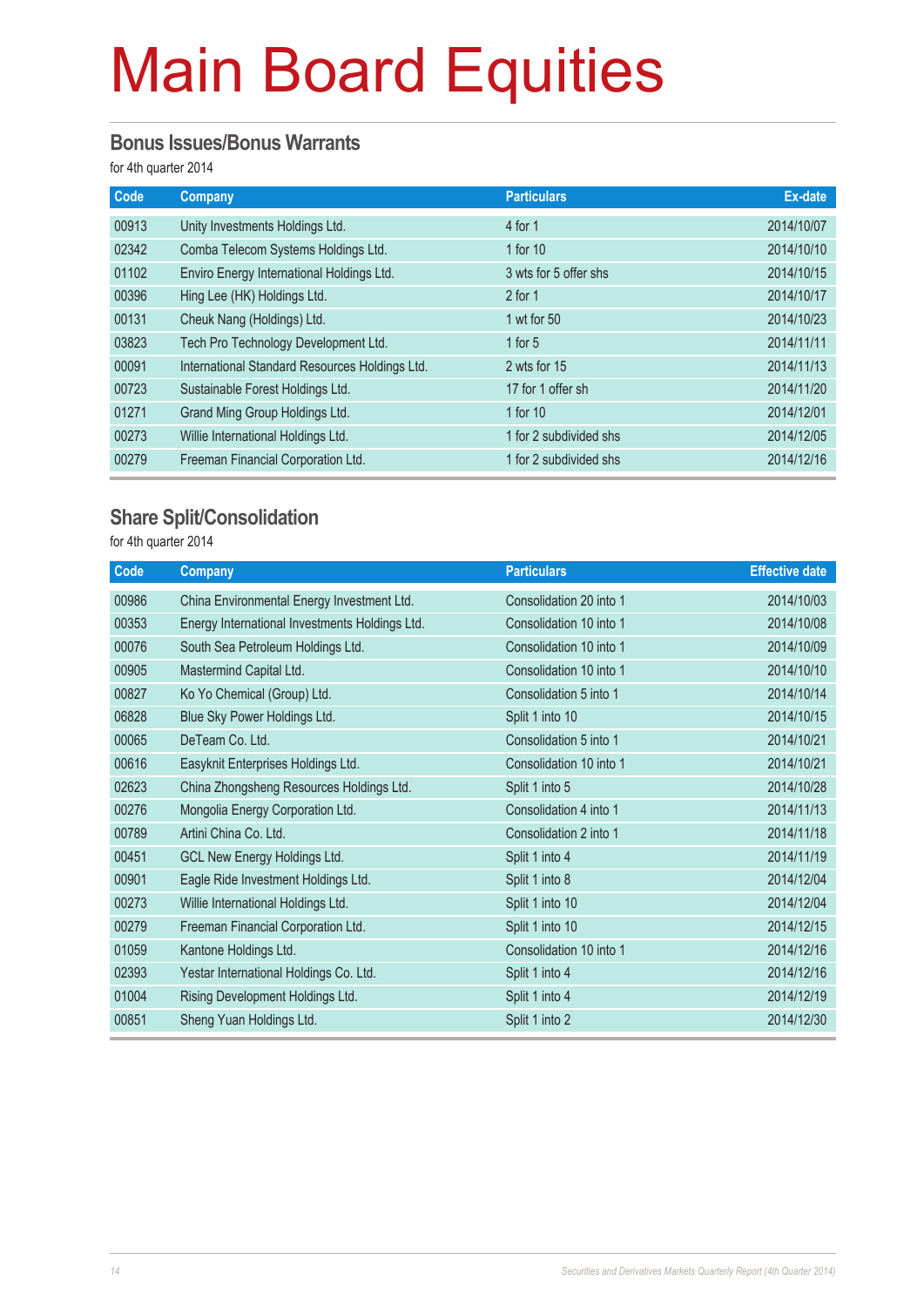#### **Rights Issues & Open Offers**

for 4th quarter 2014

| <b>Month</b> | Code  | <b>Company</b>                                   | <b>Ratio</b>                             | Funds raised (HK\$ mil.) |
|--------------|-------|--------------------------------------------------|------------------------------------------|--------------------------|
| Oct          | 01196 | Realord Group Holdings Ltd.                      | Rts 1 for 4 @\$1.00                      | 158.84                   |
|              | 00923 | Integrated Waste Solutions Group Holdings Ltd.   | Open offer 1 for 1 @\$0.20               | 482.23                   |
|              | 02007 | Country Garden Holdings Co. Ltd.                 | Rts 1 for 15 @\$2.50                     | 3,179.97                 |
|              | 00123 | Yuexiu Property Co. Ltd.                         | Rts 33 for 100 @\$1.25                   | 3,846.27                 |
|              | 01428 | Bright Smart Securities & Commodities Group Ltd. | Rts 1 for 2 @\$1.00                      | 561.15                   |
|              | 00726 | South East Group Ltd.                            | Rts 8 for 1 @\$0.10                      | 291.96                   |
|              | 01172 | Midas International Holdings Ltd.                | Rts 1 for 2 @\$0.10                      | 110.36                   |
|              |       |                                                  |                                          |                          |
| Nov          | 01102 | Enviro Energy International Holdings Ltd.        | Open offer 1 for 2 @\$0.02               | 34.94                    |
|              |       |                                                  | with bonus 3 wts for 5 offer shs         |                          |
|              | 00616 | Easyknit Enterprises Holdings Ltd.               | Rts 8 for 1 @\$0.70                      | 315.09                   |
|              |       |                                                  | (after consolidation 10 into 1)          |                          |
|              | 03383 | Agile Property Holdings Ltd.                     | Rts 1 for 8 @\$3.80                      | 1,653.86                 |
|              | 00495 | Paladin Ltd.                                     | Open offer 1 Convertible Note or         | 39.77*                   |
|              |       |                                                  | 1 Ordinary sh for 2 Ordinary shs @\$0.25 |                          |
|              | 01249 | Tonly Electronics Holdings Ltd.                  | Rts 1 for 2 @\$5.10                      | 423.25                   |
|              | 00966 | China Taiping Insurance Holdings Co. Ltd.        | Rts 21 for 100 @\$11.89                  | 6,413.56                 |
|              | 00065 | DeTeam Co. Ltd.                                  | Open offer 1 for 1 @\$0.50               | 114.62                   |
|              |       |                                                  | (after consolidation 5 into 1)           |                          |
| <b>Dec</b>   | 01862 | Jingrui Holdings Ltd.                            | Rts 3 for 100 @\$ 3.51                   | 132.01                   |
|              | 02328 | PICC Property and Casualty Co. Ltd. - H Shares   | Rts 0.9 for 10 @\$7.46                   | 2,833.14                 |
|              | 00235 | China Strategic Holdings Ltd.                    | Rts 1 for 2 @\$0.08                      | 177.56                   |
|              | 00197 | Heng Tai Consumables Group Ltd.                  | Open offer 1 for 5 @\$0.07               | 76.38                    |
|              | 01001 | Van Shung Chong Holdings Ltd.                    | Open offer 1 for 2 @\$0.50               | 105.38                   |
|              | 01174 | Pacific Andes International Holdings Ltd.        | Rts 1 for 2 @\$0.18                      | 424.99                   |
|              | 00789 | Artini China Co. Ltd.                            | Open offer 3 for 1 @\$0.10               | 185.60                   |
|              |       |                                                  | (after consolidation 2 into 1)           |                          |
|              | 00723 | Sustainable Forest Holdings Ltd.                 | Open offer 1 for 6 @\$0.32               | 118.77                   |
|              |       |                                                  | with bonus 17 for 1 offer sh             |                          |
|              | 01312 | Allied Cement Holdings Ltd.                      | Open offer 1 for 2 @\$1.50               | 495.00                   |
|              | 00069 | Shangri-La Asia Ltd.                             | Rts 1 for 7 @\$11.10                     | 4,967.24                 |
|              | 00975 | Mongolian Mining Corporation                     | Rts 3 for 2 @\$0.28                      | 1,556.12                 |
|              | 01178 | Vitop Bioenergy Holdings Ltd.                    | Open offer 1 for 2 @\$0.10               | 83.42                    |
|              | 01387 | Renhe Commercial Holdings Co. Ltd.               | Rts 1 for 2 @\$0.32                      | 3,383.70                 |
| <b>Total</b> |       |                                                  |                                          | 32,165.18                |
|              |       |                                                  |                                          |                          |

\* Fund raised amount excludes the portion from convertible notes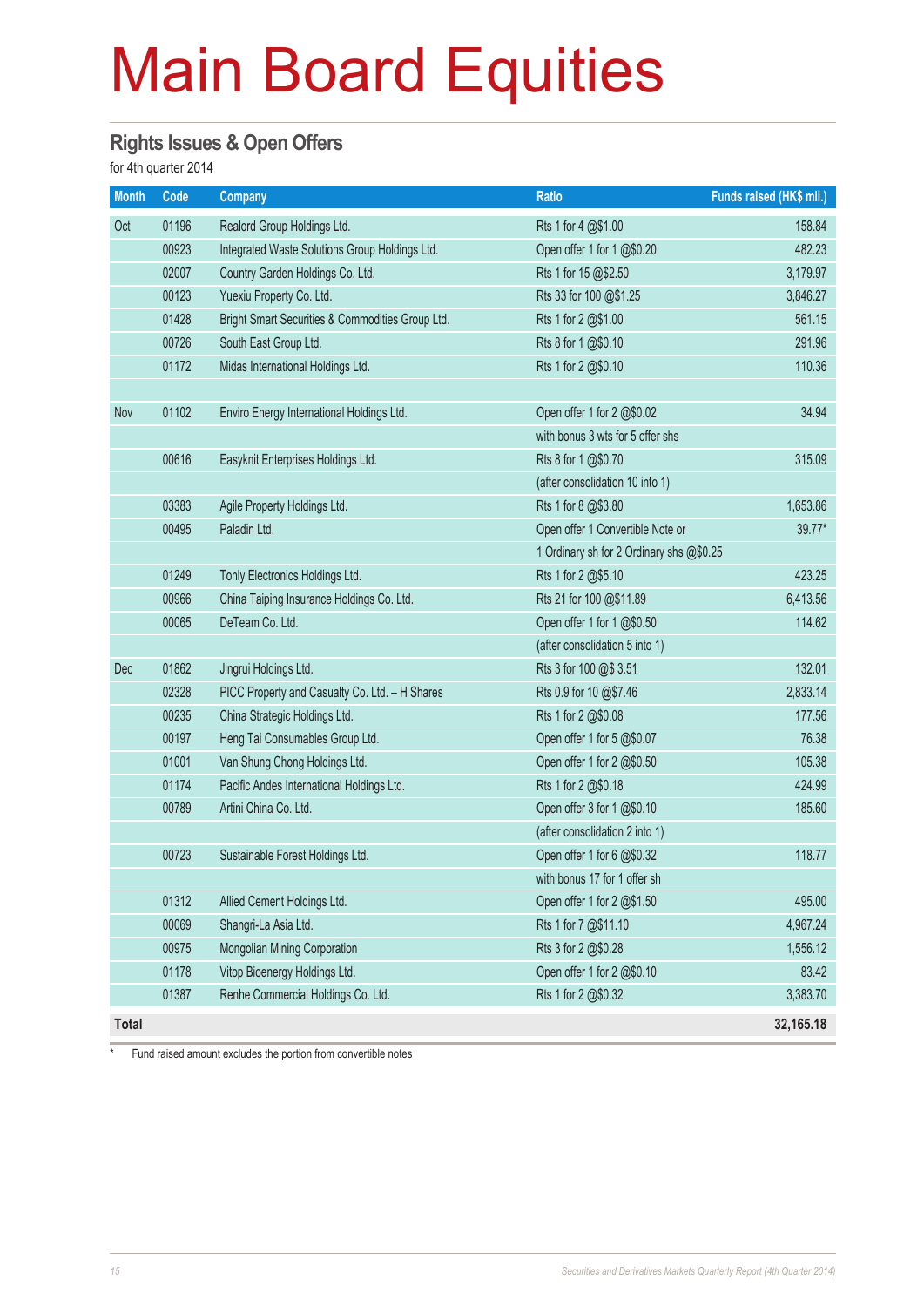### **Placing\***

|              |             |                        | No. of new    | <b>Placing price</b> | <b>Funds raised</b> |
|--------------|-------------|------------------------|---------------|----------------------|---------------------|
| <b>Month</b> | <b>Code</b> | <b>Company</b>         | shares placed | (HK\$)               | (HK\$ mil.)         |
| 2014         |             |                        |               |                      |                     |
| Oct          | 00104       | <b>ASIA COMM HOLD</b>  | 200,000,000   | 0.2550               | 51.00               |
|              | 03988       | <b>BANK OF CHINA#</b>  | 399,400,000   | 126.7800             | 50,635.93           |
|              | 00904       | C CULIANGWANG          | 395,328,000   | 0.2500               | 98.83               |
|              | 00370       | <b>CHINA BEST</b>      | 486,320,000   | 0.1800               | 87.54               |
|              | 01019       | <b>CONVOY</b>          | 95,820,000    | 1.0000               | 95.82               |
|              | 00727       | <b>CROWNICORP</b>      | 330,399,800   | 0.7000               | 231.28              |
|              | 00943       | <b>EFORCE HOLDINGS</b> | 111,370,600   | 0.4600               | 51.23               |
|              | 00451       | <b>GCL NEWENERGY</b>   | 291,000,000   | 2.5500               | 742.05              |
|              | 00474       | <b>HAO TIAN DEV</b>    | 397,200,000   | 0.4800               | 190.66              |
|              | 00872       | <b>JH AUTO SAFETY</b>  | 122,802,000   | 0.4350               | 53.42               |
|              | 00579       | <b>JNCEC</b>           | 393,010,000   | 3.2300               | 1,269.42            |
|              | 00397       | <b>JUNYANG SOLAR</b>   | 1,090,000,000 | 0.1930               | 210.37              |
|              | 00381       | KIU HUNG ENERGY        | 63,600,000    | 0.4750               | 30.21               |
|              | 00905       | <b>MASTERMIND CAP</b>  | 51,952,000    | 0.5400               | 28.05               |
|              | 01237       | <b>MERRY GARDEN</b>    | 165,000,000   | 0.9300               | 153.45              |
|              | 01236       | <b>NATIONAL AGRI</b>   | 125,660,900   | 3.0000               | 376.98              |
|              | 00055       | <b>NEWAY GROUP</b>     | 244,640,000   | 0.1560               | 38.16               |
|              | 01323       | NEWTREE GROUP          | 21,900,000    | 2.4000               | 52.56               |
|              | 00527       | <b>RUIFENG RENEW</b>   | 208,000,000   | 1.0000               | 208.00              |
|              | 01228       | <b>SUPERB SUMMIT</b>   | 100,000,000   | 1.2700               | 127.00              |
|              | 00621       | <b>TAUNG GOLD</b>      | 263,000,000   | 0.1520               | 39.98               |
|              | 01298       | <b>TECHCOMP</b>        | 34,875,000    | 2.4000               | 83.70               |
|              | 00826       | <b>TIANGONG INT'L</b>  | 300,000,000   | 1.7500               | 525.00              |
| Nov          | 00030       | ABC COM (HOLD)         | 331,068,000   | 0.1140               | 37.74               |
|              | 00630       | <b>AMCO UNITED</b>     | 226,200,000   | 0.1180               | 26.69               |
|              | 02339       | <b>BWI INT'L</b>       | 300,000,000   | 0.3300               | 99.00               |
|              | 01194       | C PRECIOUSMETAL        | 250,000,000   | 0.8000               | 200.00              |
|              | 00996       | <b>CARNIVAL GROUP</b>  | 220,000,000   | 1.1300               | 248.60              |
|              | 00138       | <b>CCT FORTIS</b>      | 75,000,000    | 0.9000               | 67.50               |
|              | 00149       | CH AGRI-PROD EX        | 220,000,000   | 0.2700               | 59.40               |
|              | 01380       | <b>CHI KINGSTONE</b>   | 49,384,236    | 0.2030               | 10.02               |
|              | 01380       | <b>CHI KINGSTONE</b>   | 378,867,213   | 0.1285               | 48.68               |
|              | 00139       | <b>CHINA JINHAI</b>    | 495, 192, 763 | 0.1750               | 86.66               |
|              | 00139       | <b>CHINA JINHAI</b>    | 921,141,959   | 0.1500               | 138.17              |
|              | 01371       | <b>CHINA LOTSYN</b>    | 594,034,513   | 0.7500               | 445.53              |
|              | 00326       | <b>CHINA STAR ENT</b>  | 1,500,000,000 | 0.0900               | 135.00              |
|              | 03778       | <b>CHINA WEAVING</b>   | 126,000,000   | 0.8000               | 100.80              |
|              | 00080       | <b>CNEWECON FUND</b>   | 60,600,000    | 0.3500               | 21.21               |
|              | 00707       | <b>CO-PROSPERITY</b>   | 279,700,000   | 0.1600               | 44.75               |
|              | 00607       | <b>FULLSHARE</b>       | 680,000,000   | 0.4500               | 306.00              |
|              | 00733       | <b>HOPEFLUENT</b>      | 133,000,000   | 3.0000               | 399.00              |
|              | 00902       | <b>HUANENG POWER</b>   | 365,000,000   | 8.6000               | 3,139.00            |
|              | 00397       | <b>JUNYANG SOLAR</b>   | 444,000,000   | 0.1860               | 82.58               |
|              | 00827       | KO YO GROUP            | 800,000,000   | 0.3200               | 256.00              |
|              | 01360       | MEGAEXPO HLDG          | 40,000,000    | 1.3810               | 55.24               |
|              | 01822       | <b>PERCEPTIONDIGIT</b> | 1,000,000,000 | 0.1750               | 175.00              |
|              | 00691       | SHANSHUI CEMENT        | 563,190,040   | 2.7700               | 1,560.04            |
|              | 01080       | SHENGLI PIPE           | 248,058,000   | 0.4500               | 111.63              |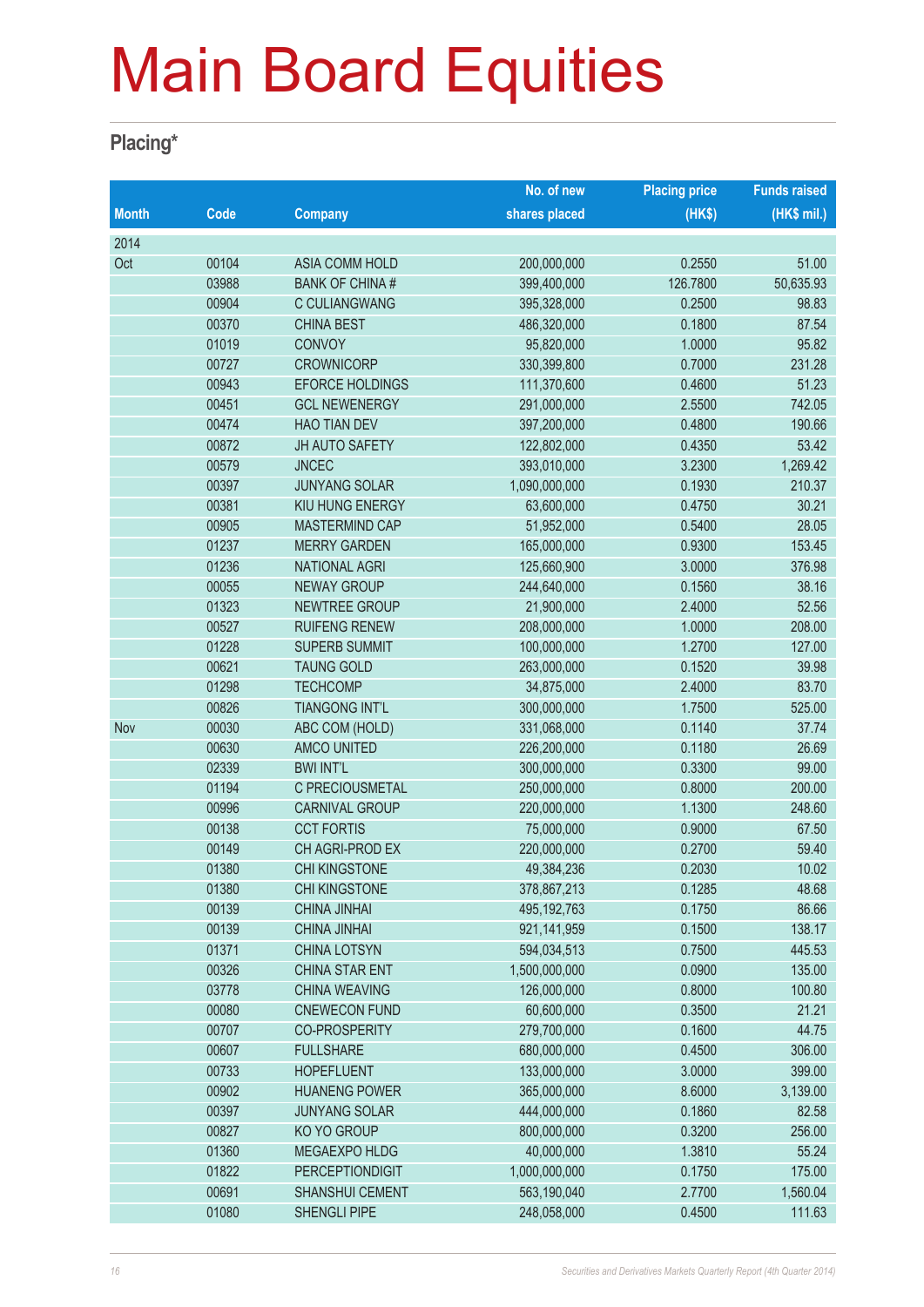|              |       |                        | No. of new    | <b>Placing price</b> | <b>Funds raised</b> |
|--------------|-------|------------------------|---------------|----------------------|---------------------|
| <b>Month</b> | Code  | <b>Company</b>         | shares placed | (HK\$)               | $(HK$$ mil.)        |
|              | 00152 | SHENZHEN INT'L         | 176,000,000   | 11.0000              | 1,936.00            |
|              | 00981 | <b>SMIC</b>            | 938,111,417   | 0.6000               | 562.87              |
|              | 00515 | <b>TC ORI LIGHT</b>    | 88,456,000    | 1.0000               | 88.46               |
|              | 00856 | <b>VST HOLDINGS</b>    | 32,000,000    | 2.5000               | 80.00               |
| Dec          | 00959 | <b>AMAX INT HOLD</b>   | 9,900,000     | 0.9300               | 9.21                |
|              | 00565 | <b>ART TEXTILE</b>     | 208,000,000   | 0.3350               | 69.68               |
|              | 00595 | AV CONCEPT HOLD        | 61,836,000    | 0.4010               | 24.80               |
|              | 00232 | <b>AVIC INT'L</b>      | 900,000,000   | 0.6000               | 540.00              |
|              | 01094 | C P PROCUREMENT        | 73,500,000    | 0.2420               | 17.79               |
|              | 00996 | <b>CARNIVAL GROUP</b>  | 645,000,000   | 1.1500               | 741.75              |
|              | 00633 | CH ALL ACCESS          | 133,332,000   | 3.0000               | 400.00              |
|              | 02349 | <b>WATER PROPERTY</b>  | 185,872,000   | 0.7740               | 143.86              |
|              | 00986 | CH ENV ENERGY          | 48,190,489    | 0.6600               | 31.81               |
|              | 01226 | CH INV FIN GP          | 43,000,000    | 0.3450               | 14.84               |
|              | 01185 | <b>CHINA ENERGINE</b>  | 400,000,000   | 0.7500               | 300.00              |
|              | 03300 | <b>CHINA GLASS</b>     | 260,000,000   | 0.9400               | 244.40              |
|              | 00711 | CHUN WO DEV            | 100,000,000   | 0.4630               | 46.30               |
|              | 00674 | <b>CULTURELANDMARK</b> | 119,752,000   | 0.5000               | 59.88               |
|              | 00339 | <b>EARNEST INV</b>     | 16,000,000    | 1.1000               | 17.60               |
|              | 01808 | <b>ENTERPRISE DEV</b>  | 350,000,000   | 0.2500               | 87.50               |
|              | 01738 | <b>FS ANTHRACITE</b>   | 13,500,000    | 12.0000              | 162.00              |
|              | 00607 | <b>FULLSHARE</b>       | 780,000,000   | 0.4800               | 374.40              |
|              | 01082 | HK EDU INTL            | 271,616,000   | 0.1220               | 33.14               |
|              | 00958 | HN RENEWABLES          | 698,780,832   | 2.5000               | 1,746.95            |
|              | 00816 | <b>HUADIAN FUXIN</b>   | 428,370,000   | 4.0100               | 1,717.76            |
|              | 01188 | <b>HYBRID KINETIC</b>  | 1,780,235,000 | 0.1600               | 284.84              |
|              | 01398 | ICBC <sup>#</sup>      | 3,020,767,778 | 4.9775               | 15,036.00           |
|              | 01398 | ICBC <sup>#</sup>      | 1,251,825,578 | 4.6024               | 5,761.38            |
|              | 01398 | ICBC <sup>#</sup>      | 4,557,432,956 | 5.0318               | 22,932.00           |
|              | 01076 | <b>IMPERIAL PAC</b>    | 510,000,000   | 1.5500               | 790.50              |
|              | 00663 | <b>KING STONE ENGY</b> | 330,000,000   | 0.2500               | 82.50               |
|              | 00254 | <b>NUR HOLDINGS</b>    | 389,460,000   | 0.2300               | 89.58               |
|              | 02318 | <b>PING AN</b>         | 594,056,000   | 62.0000              | 36,831.47           |
|              | 01399 | <b>SCUD GROUP</b>      | 58,000,000    | 1.0600               | 61.48               |
|              | 00766 | SINO PROSPER GP        | 160,000,000   | 0.2160               | 34.56               |
|              | 00299 | SINOCOM SOFT           | 200,000,000   | 0.7000               | 140.00              |
|              | 01099 | <b>SINOPHARM</b>       | 198,801,600   | 28.4000              | 5,645.97            |
|              | 00395 | SMARTAC GP CH          | 300,000,000   | 0.3100               | 93.00               |
|              | 01878 | SOUTHGOBI-S            | 24,360,773    | 2.8555               | 69.56               |
|              | 03886 | <b>TOWN HEALTH</b>     | 459, 183, 673 | 0.7000               | 321.43              |
|              | 01046 | UNIVERSE INT'L         | 414,415,000   | 0.1000               | 41.44               |
|              | 01002 | V.S. INT'L             | 266,680,000   | 0.4500               | 120.01              |
|              | 00897 | <b>WAI YUEN TONG</b>   | 700,000,000   | 0.1330               | 93.10               |
| <b>Total</b> |       |                        |               |                      | 161,114.68          |

Due to the reporting time-lag, placing figures for the quarter are provisional.

# Placing of offshore preference shares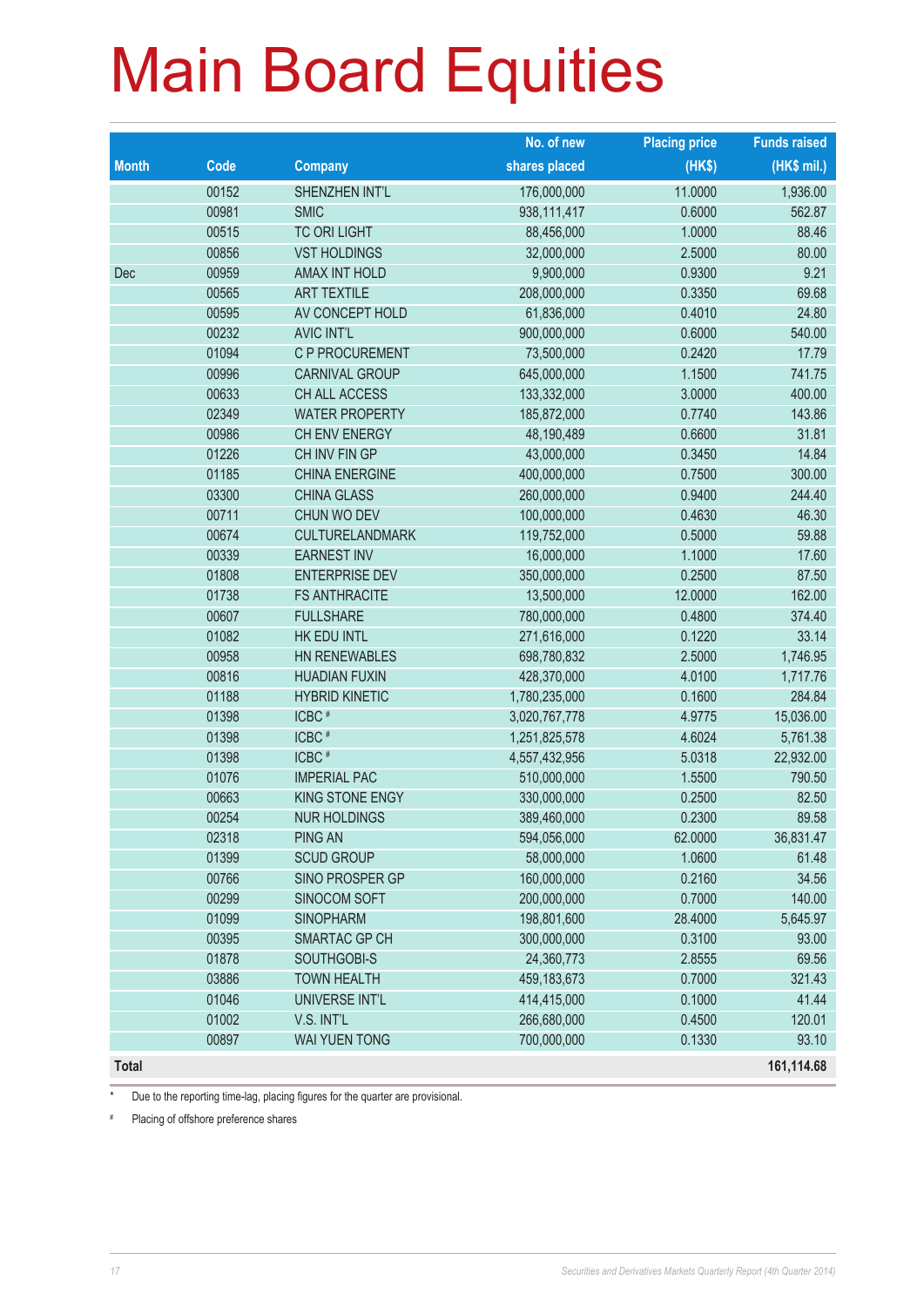### **Warrant Trading Statistics**

|      |                | <b>Equity wts</b><br>(HK\$ mil.) | <b>Derivative wts</b><br>(HK\$ mil.) | <b>Total</b><br>(HK\$ mil.) |
|------|----------------|----------------------------------|--------------------------------------|-----------------------------|
| 2013 | Q4             | 37.19                            | 358,530.50                           | 358,567.70                  |
| 2014 | Q <sub>1</sub> | 30.09                            | 431,689.18                           | 431,719.27                  |
|      | Q <sub>2</sub> | 651.85                           | 384,246.51                           | 384,898.36                  |
|      | Q <sub>3</sub> | 1,251.17                         | 626,632.51                           | 627,883.68                  |
|      | Q4             | 1,124.93                         | 601,944.06                           | 603,068.99                  |

### **Warrant Market Value**

|      |                |               | <b>Equity wts</b> |               | <b>Derivative wts</b> |           | <b>Total</b> |
|------|----------------|---------------|-------------------|---------------|-----------------------|-----------|--------------|
|      |                | <b>Number</b> | (HK\$ mil.)       | <b>Number</b> | (HK\$ mil.)           | Total no. | (HK\$ mil.)  |
| 2013 | Q4             | 8             | 356.40            | 4.715         | 95,733.93             | 4,723     | 96,090.32    |
| 2014 | Q1             |               | 336.27            | 5.335         | 76,633.31             | 5.342     | 76,969.58    |
|      | Q <sub>2</sub> | 5             | 2,493.01          | 5.054         | 67,588.71             | 5,059     | 70,081.72    |
|      | Q <sub>3</sub> |               | 3,338.72          | 4.794         | 76,683.23             | 4,801     | 80,021.95    |
|      | Q4             | 10            | 3,031.11          | 4,938         | 146,741.31            | 4,948     | 149,772.41   |

### **New Listing Statistics – Warrants**

|      |                | No. of newly listed<br>equity wts | No. of newly listed<br>derivative wts | <b>Amount raised</b><br>(HK\$ mil.) |
|------|----------------|-----------------------------------|---------------------------------------|-------------------------------------|
| 2013 | Q4             | 0                                 | 2,046                                 | 45,648.98                           |
| 2014 | Q1             |                                   | 2,188                                 | 51,909.16                           |
|      | Q <sub>2</sub> |                                   | 1,435                                 | 33,081.98                           |
|      | Q <sub>3</sub> | C                                 | 1,951                                 | 44,515.12                           |
|      | Q4             | 3                                 | 1,986                                 | 48,705.91                           |

### **Newly Listed Equity Warrants**

for 4th quarter 2014

|              |                                                              | Initial issued |                            |            | <b>Amount raised</b> |
|--------------|--------------------------------------------------------------|----------------|----------------------------|------------|----------------------|
| Code         | <b>Equity warrants</b>                                       | amount (HK\$)  | <b>Listing date Expiry</b> |            | (HK\$ mil.)          |
| 01403        | HKC (Holdings) Ltd. Warrants 2015                            | 382,224,104    | 2014/10/17                 | 2015/10/15 |                      |
| 01291        | Cheuk Nang (Holdings) Ltd. Warrants 2015                     | 44,663,832     | 2014/11/11                 | 2015/11/10 |                      |
| 01407        | International Standard Resources Holdings Ltd. Warrants 2015 | 189,890,379    | 2014/11/28                 | 2015/11/26 |                      |
| <b>Total</b> |                                                              |                |                            |            |                      |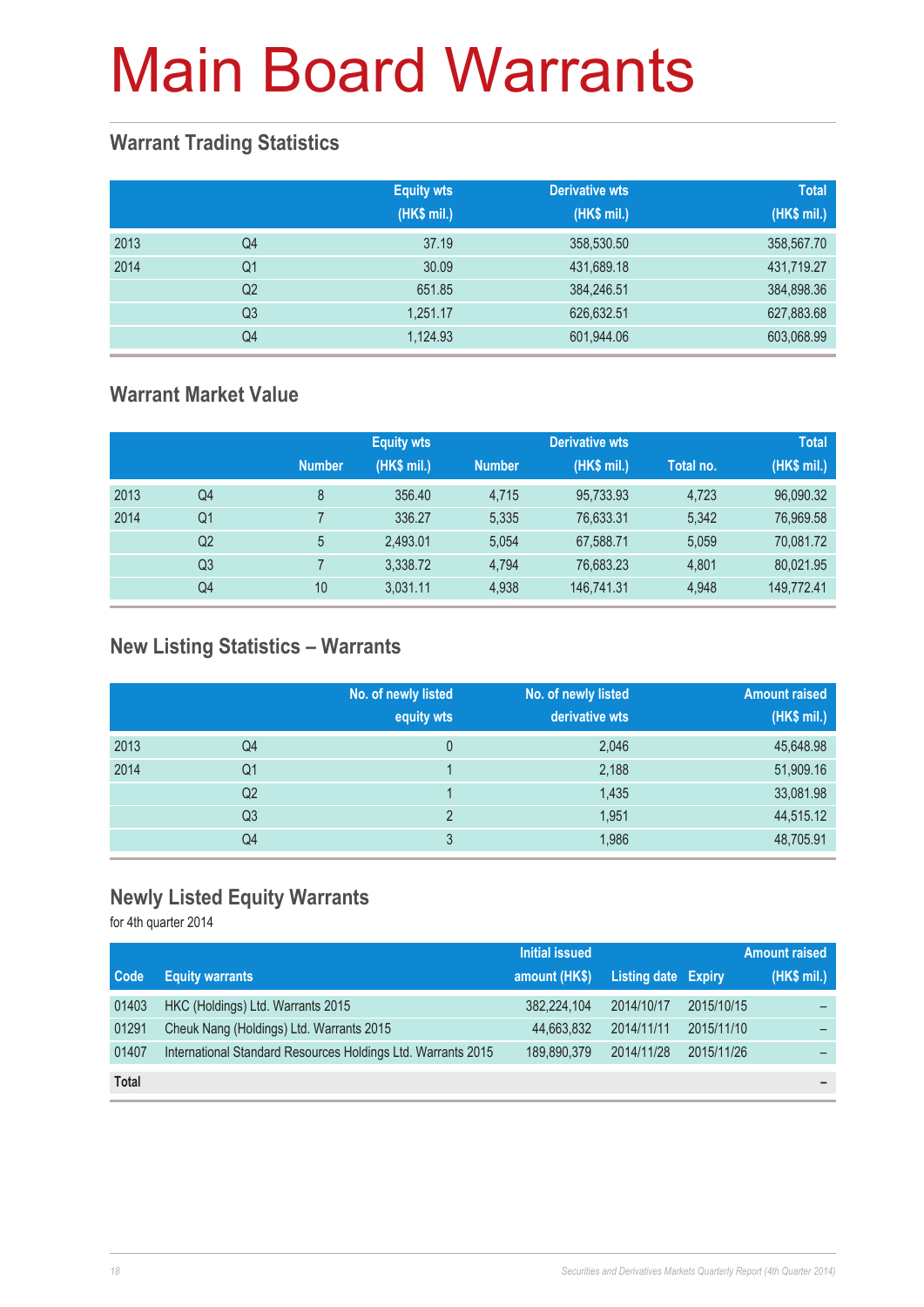#### **Newly Listed Derivative Warrants**

for 4th quarter 2014

|         |                                                                |               |                            |                       | <b>Amount</b> |
|---------|----------------------------------------------------------------|---------------|----------------------------|-----------------------|---------------|
|         |                                                                | No. of        |                            |                       | raised        |
| Code    | <b>Derivative warrants</b>                                     | issue (units) | <b>Listing date Expiry</b> |                       | (HK\$ mil.)   |
| 16566   | Daiwa Capital Mkt - China Telecom European Wts Jun 2015 A      | 80,000,000    | 2014/10/03                 | 2015/06/01            | 20.00         |
| 16567   | Daiwa Capital Mkt - China Telecom Euro Put Wts Mar 2015 B      | 68,000,000    |                            | 2014/10/03 2015/03/02 | 10.20         |
| 16557   | HK Bank - HKEx European Warrants Jun 2015 A                    | 100,000,000   |                            | 2014/10/03 2015/06/30 | 15.00         |
| 16556   | HK Bank - KECL European Warrants Dec 2015 A                    | 80,000,000    | 2014/10/03 2015/12/31      |                       | 12.00         |
| 16558   | HK Bank - Tencent European Warrants Jan 2015 D                 | 80,000,000    | 2014/10/03                 | 2015/01/30            | 12.00         |
| 16570   | J P Morgan SP BV - CM Bank European Warrants Feb 2016 A        | 100,000,000   |                            | 2014/10/03 2016/02/29 | 15.10         |
| 16571   | J P Morgan SP BV - Shunfeng Pv European Warrants May 2015 A    | 100,000,000   | 2014/10/03 2015/05/11      |                       | 15.60         |
| 16569   | Macquarie Bank Ltd. - Ch LongYuan European Wts Feb 2017 A      | 50,000,000    |                            | 2014/10/03 2017/02/02 | 12.50         |
| 16554   | Macquarie Bank Ltd. - Hutchison European Warrants Apr 2015 A   | 30,000,000    |                            | 2014/10/03 2015/04/02 | 10.02         |
| 16550   | Nomura Int'l plc - Esprit European Warrants Jun 2016 B         | 50,000,000    |                            | 2014/10/03 2016/06/30 | 12.50         |
| 16548   | Nomura Int'l plc - Esprit European Put Warrants Jun 2016 A     | 50,000,000    |                            | 2014/10/03 2016/06/30 | 13.00         |
| 16553   | Nomura Int'l plc - Evergrande European Warrants Apr 2015 A     | 50,000,000    | 2014/10/03                 | 2015/04/08            | 13.00         |
| 16552   | Nomura Int'l plc - Sh Electric European Warrants Apr 2015 A    | 50,000,000    |                            | 2014/10/03 2015/04/08 | 12.50         |
| 16560   | Standard Chartered Bank - Hutchison Euro Euro Wts Apr 2015 A   | 60,000,000    |                            | 2014/10/03 2015/04/02 | 21.00         |
| 16562   | SGA Societe Generale Acceptance N.V. - Ch Cinda Eu Wt Apr15A   | 40,000,000    |                            | 2014/10/03 2015/04/08 | 10.00         |
| 16565   | SGA Societe Generale Acceptance N.V. - A50 Ch Eu Wt Mar 2015B  | 70,000,000    | 2014/10/03                 | 2015/03/04            | 21.70         |
| 16563   | SGA Societe Generale Acceptance N.V. - Galaxy Ent Eu Wt Apr15C | 80,000,000    |                            | 2014/10/03 2015/04/08 | 31.60         |
| 16564   | SGA Societe Generale Acceptance N.V. - SJM Hold Eu Wt Jul15A   | 80,000,000    |                            | 2014/10/03 2015/07/06 | 12.00         |
| 16559   | UBS AG - China Life European Warrants Jun 2015 A               | 100,000,000   |                            | 2014/10/03 2015/06/05 | 15.00         |
| 28183 # | J P Morgan SP BV – Tencent European Put Warrants Apr 2015 A    | 350,000,000   | 2014/10/03                 | 2015/04/30            | 49.00         |
| 16591   | Citigroup Global Mkt H Inc. - China Life Euro Wts Jun 2015 A   | 150,000,000   |                            | 2014/10/06 2015/06/23 | 22.50         |
| 16593   | Citigroup Global Mkt H Inc. - Sinopec Corp Eu Wts Mar 2015 A   | 100,000,000   |                            | 2014/10/06 2015/03/16 | 29.00         |
| 16592   | Citigroup Global Mkt H Inc. - Ping An Euro Wts Jan 2015 B      | 100,000,000   |                            | 2014/10/06 2015/01/27 | 16.80         |
| 16578   | Daiwa Capital Mkt - China Mobile European Wts Apr 2015 A       | 108,000,000   | 2014/10/06                 | 2015/04/08            | 31.32         |
| 16580   | Daiwa Capital Mkt - Galaxy Ent European Warrants Apr 2015 A    | 98,000,000    | 2014/10/06                 | 2015/04/08            | 36.26         |
| 16577   | Daiwa Capital Mkt - Kingsoft European Warrants Apr 2015 A      | 80,000,000    | 2014/10/06                 | 2015/04/08            | 20.00         |
| 16582   | Daiwa Capital Mkt - Sands China European Warrants Apr 2015 A   | 80,000,000    | 2014/10/06                 | 2015/04/08            | 27.20         |
| 16588   | Goldman Sachs SP (Asia) - Geely Auto European Wts Apr 2015 A   | 80,000,000    | 2014/10/06 2015/04/08      |                       | 21.12         |
| 16586   | Goldman Sachs SP (Asia) - Hutchison European Wts Apr 2015 A    | 80,000,000    | 2014/10/06 2015/04/08      |                       | 25.60         |
| 16574   | HK Bank - HKEx European Put Warrants Jun 2015 B                | 100,000,000   | 2014/10/06 2015/06/23      |                       | 16.00         |
| 16572   | HK Bank - Shunfeng Pv European Warrants Jun 2015 A             | 68,000,000    |                            | 2014/10/06 2015/06/23 | 10.88         |
| 16575   | HK Bank - SJM Holdings European Warrants Jun 2015 B            | 80,000,000    |                            | 2014/10/06 2015/06/22 | 12.00         |
| 16583   | Macquarie Bank Ltd. - Ch Comm Cons European Wts Jun 2015 A     | 40,000,000    |                            | 2014/10/06 2015/06/02 | 10.00         |
| 16584   | Macquarie Bank Ltd. - Sh Electric European Wts May 2015 A      | 40,000,000    | 2014/10/06                 | 2015/05/26            | 10.00         |
| 16576   | Macquarie Bank Ltd. - Singyes Solar European Warrants May15A   | 40,000,000    |                            | 2014/10/06 2015/05/05 | 10.00         |
| 16585   | Standard Chartered Bank - HS H-SHARE European Wts Jun 2015 A   | 80,000,000    |                            | 2014/10/06 2015/06/26 | 37.20         |
| 16579   | UBS AG - Kingsoft European Warrants Mar 2015 B                 | 100,000,000   | 2014/10/06 2015/03/27      |                       | 20.00         |
| 27461 # | Goldman Sachs SP (Asia) - Tencent European Wt Dec 2014 C       | 80,000,000    | 2014/10/06                 | 2014/12/22            | 10.88         |
| 16602   | BOCI Asia Ltd. - Anhui Conch European Warrants May 2015 A      | 100,000,000   | 2014/10/07                 | 2015/05/18            | 25.00         |
| 16605   | BOCI Asia Ltd. - Galaxy Ent European Put Warrants Apr 2015 B   | 100,000,000   | 2014/10/07                 | 2015/04/02            | 36.00         |
| 16603   | BOCI Asia Ltd. - HSBC European Warrants Apr 2015 A             | 100,000,000   | 2014/10/07                 | 2015/04/01            | 24.00         |
| 16604   | BOCI Asia Ltd. - Sands China European Put Wts Mar 2015 C       | 100,000,000   | 2014/10/07                 | 2015/03/30            | 28.00         |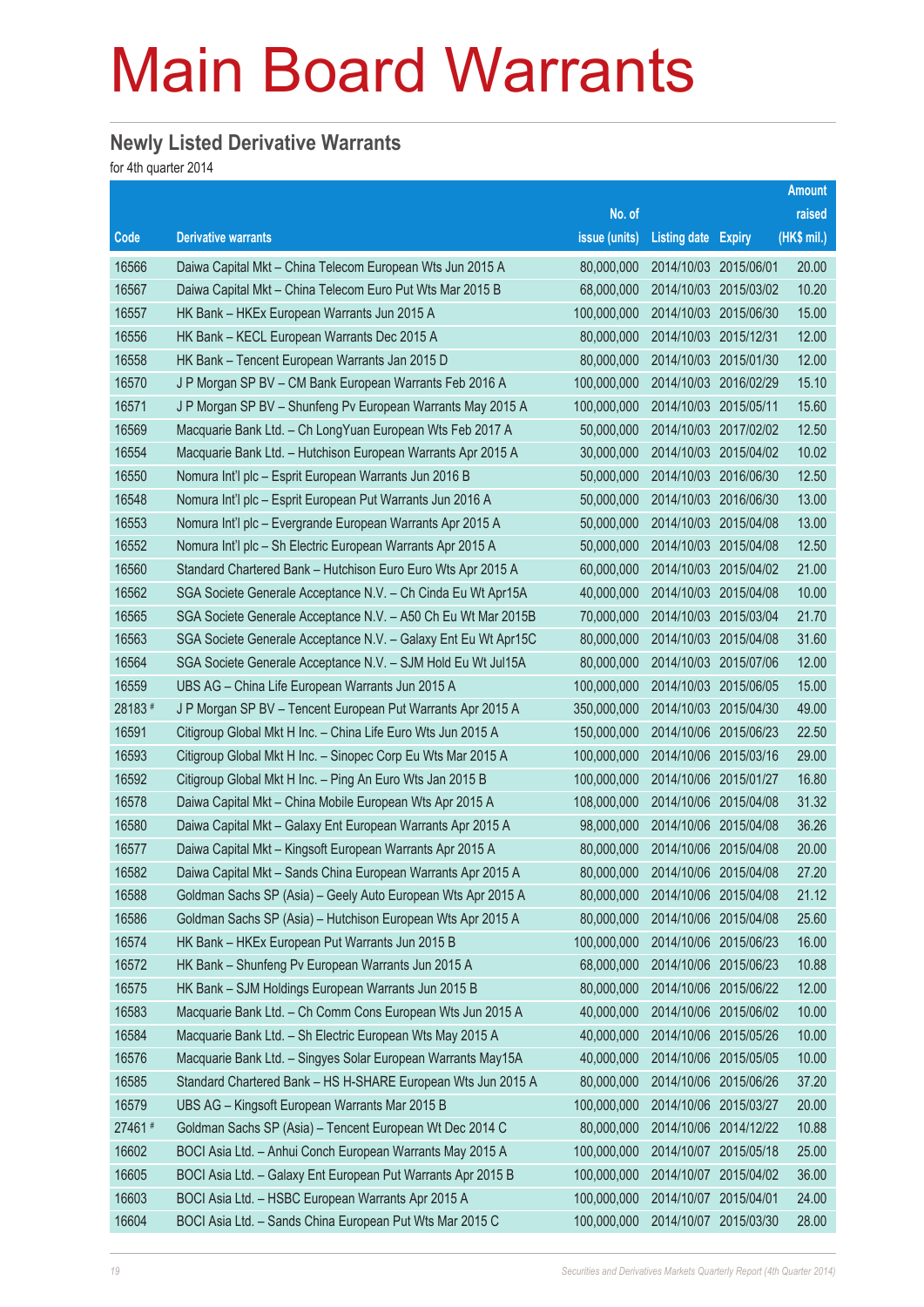|       |                                                              |               |                            |            | <b>Amount</b> |
|-------|--------------------------------------------------------------|---------------|----------------------------|------------|---------------|
|       |                                                              | No. of        |                            |            | raised        |
| Code  | <b>Derivative warrants</b>                                   | issue (units) | <b>Listing date Expiry</b> |            | $(HK$$ mil.)  |
| 16621 | Credit Suisse AG - HSI European Put Warrants Jan 2015 D      | 150,000,000   | 2014/10/07                 | 2015/01/29 | 22.50         |
| 16628 | Credit Suisse AG - Kingsoft European Warrants Mar 2015 D     | 80,000,000    | 2014/10/07 2015/03/30      |            | 12.80         |
| 16627 | Credit Suisse AG - Tencent Holdings European Wts Dec 2016 A  | 120,000,000   | 2014/10/07                 | 2016/12/19 | 20.40         |
| 16622 | Credit Suisse AG - Tencent Holdings Euro Put Wts Dec 2015 C  | 100,000,000   | 2014/10/07 2015/12/22      |            | 15.00         |
| 16630 | Goldman Sachs SP (Asia) - China Cinda Euro Wts Apr 2015 A    | 80,000,000    | 2014/10/07 2015/04/30      |            | 21.76         |
| 16629 | Goldman Sachs SP (Asia) - Kingsoft European Wts Mar 2015 A   | 80,000,000    | 2014/10/07 2015/03/30      |            | 13.76         |
| 16608 | HK Bank - China Unicom European Warrants Jun 2015 A          | 100,000,000   | 2014/10/07                 | 2015/06/30 | 15.00         |
| 16607 | HK Bank – HKEx European Warrants Sep 2015 C                  | 150,000,000   | 2014/10/07 2015/09/14      |            | 28.50         |
| 16606 | HK Bank - HKEx European Warrants Nov 2015 B                  | 150,000,000   | 2014/10/07 2015/11/30      |            | 24.00         |
| 16619 | HK Bank - HKEx European Warrants Dec 2015 B                  | 150,000,000   | 2014/10/07 2015/12/31      |            | 22.50         |
| 16617 | HK Bank - HSI European Warrants Jun 2015 B                   | 150,000,000   | 2014/10/07 2015/06/29      |            | 22.50         |
| 16618 | HK Bank - HSI European Warrants Sep 2015 B                   | 150,000,000   | 2014/10/07 2015/09/29      |            | 22.50         |
| 16615 | HK Bank - Tencent European Warrants Dec 2015 C               | 150,000,000   | 2014/10/07 2015/12/21      |            | 24.00         |
| 16636 | J P Morgan Int'l Der. Ltd. - CC Bank European Wts Apr 2015 A | 200,000,000   | 2014/10/07 2015/04/08      |            | 51.20         |
| 16637 | J P Morgan SP BV - Cheung Kong European Warrants Apr 2015 B  | 60,000,000    | 2014/10/07 2015/04/01      |            | 18.90         |
| 16635 | J P Morgan SP BV - Sinopec Corp European Warrants Dec 2015 A | 100,000,000   | 2014/10/07 2015/12/30      |            | 15.50         |
| 16639 | J P Morgan SP BV - Kingsoft European Warrants Apr 2015 B     | 150,000,000   | 2014/10/07 2015/04/02      |            | 22.65         |
| 16638 | J P Morgan SP BV - Ping An European Warrants Apr 2015 A      | 150,000,000   | 2014/10/07 2015/04/08      |            | 37.80         |
| 16623 | Macquarie Bank Ltd. - Evergrande European Wts May 2015 B     | 40,000,000    | 2014/10/07 2015/05/04      |            | 10.00         |
| 16624 | Macquarie Bank Ltd. - Poly HK Inv European Wts Aug 2015 A    | 40,000,000    | 2014/10/07 2015/08/03      |            | 10.00         |
| 16613 | Macquarie Bank Ltd. - Sinopharm European Warrants May 2015 A | 50,000,000    | 2014/10/07 2015/05/29      |            | 12.50         |
| 16597 | Nomura Int'l plc - CSOP A50 ETF European Warrants Jan 2015 B | 80,000,000    | 2014/10/07 2015/01/30      |            | 12.00         |
| 16600 | Nomura Int'l plc - CSOP A50 ETF European Warrants Feb 2015 A | 60,000,000    | 2014/10/07 2015/02/02      |            | 15.60         |
| 16601 | Nomura Int'l plc - CSOP A50 ETF European Warrants Mar 2015 A | 80,000,000    | 2014/10/07 2015/03/02      |            | 12.00         |
| 16594 | Nomura Int'l plc - Link REIT European Warrants Jul 2015 A    | 80,000,000    | 2014/10/07 2015/07/16      |            | 14.80         |
| 16595 | Nomura Int'l plc - Link REIT European Warrants Sep 2015 A    | 50,000,000    | 2014/10/07 2015/09/30      |            | 12.50         |
| 16614 | Standard Chartered Bank - CAM CSI300 European Wts Mar 2015 A | 60,000,000    | 2014/10/07 2015/03/30      |            | 11.40         |
| 16611 | Standard Chartered Bank - Chi Resources European Wts Jul15 A | 60,000,000    | 2014/10/07 2015/07/23      |            | 10.80         |
| 16610 | Standard Chartered Bank - Galaxy Ent European Wts May 2015 A | 40,000,000    | 2014/10/07 2015/05/04      |            | 21.20         |
| 16609 | Standard Chartered Bank - Galaxy Ent Euro Put Wts Apr 2015 D | 40,000,000    | 2014/10/07 2015/04/09      |            | 14.40         |
| 16631 | Standard Chartered Bank - HSI European Warrants Feb 2015 E   | 100,000,000   | 2014/10/07 2015/02/26      |            | 15.00         |
| 16632 | Standard Chartered Bank - HSI European Put Wts Apr 2015 C    | 100,000,000   | 2014/10/07 2015/04/29      |            | 25.00         |
| 16633 | Standard Chartered Bank - Ping An European Wts Jan 2015 B    | 80,000,000    | 2014/10/07                 | 2015/01/27 | 12.80         |
| 16626 | SGA Societe Generale Acceptance N.V. - HKEx Eu Wt Apr 2015 B | 40,000,000    | 2014/10/07 2015/04/08      |            | 27.60         |
| 16625 | SGA Societe Generale Acceptance N.V. - HSI Eur Wt Feb 2015 B | 150,000,000   | 2014/10/07 2015/02/26      |            | 22.50         |
| 16620 | UBS AG - Kingsoft European Warrants Apr 2015 A               | 100,000,000   | 2014/10/07 2015/04/08      |            | 25.00         |
| 16669 | BNP Paribas Arbit Issu B.V. - Ch Comm Cons Eur Wt Aug 2015 A | 25,000,000    | 2014/10/08                 | 2015/08/04 | 10.00         |
| 16667 | BNP Paribas Arbit Issu B.V. - Cheung Kong Euro Wt Jan 2017 A | 100,000,000   | 2014/10/08 2017/01/04      |            | 20.00         |
| 16665 | BNP Paribas Arbit Issu B.V. - HSI European Wts Jul 2015 B    | 100,000,000   | 2014/10/08 2015/07/30      |            | 15.00         |
| 16668 | BNP Paribas Arbit Issu B.V. - Hutchison Euro Wts Apr 2015 A  | 88,000,000    | 2014/10/08 2015/04/02      |            | 23.76         |
| 16666 | BNP Paribas Arbit Issu B.V. - Ping An European Wt Apr 2015 B | 100,000,000   | 2014/10/08                 | 2015/04/02 | 30.00         |
| 16657 | Credit Suisse AG - HSI European Put Warrants Jan 2015 E      | 150,000,000   | 2014/10/08 2015/01/29      |            | 22.50         |
| 16659 | Credit Suisse AG - Hutchison European Warrants Mar 2015 A    | 100,000,000   | 2014/10/08 2015/03/30      |            | 26.00         |
| 16645 | Daiwa Capital Mkt - CCB European Warrants Mar 2015 A         | 108,000,000   | 2014/10/08 2015/03/27      |            | 20.52         |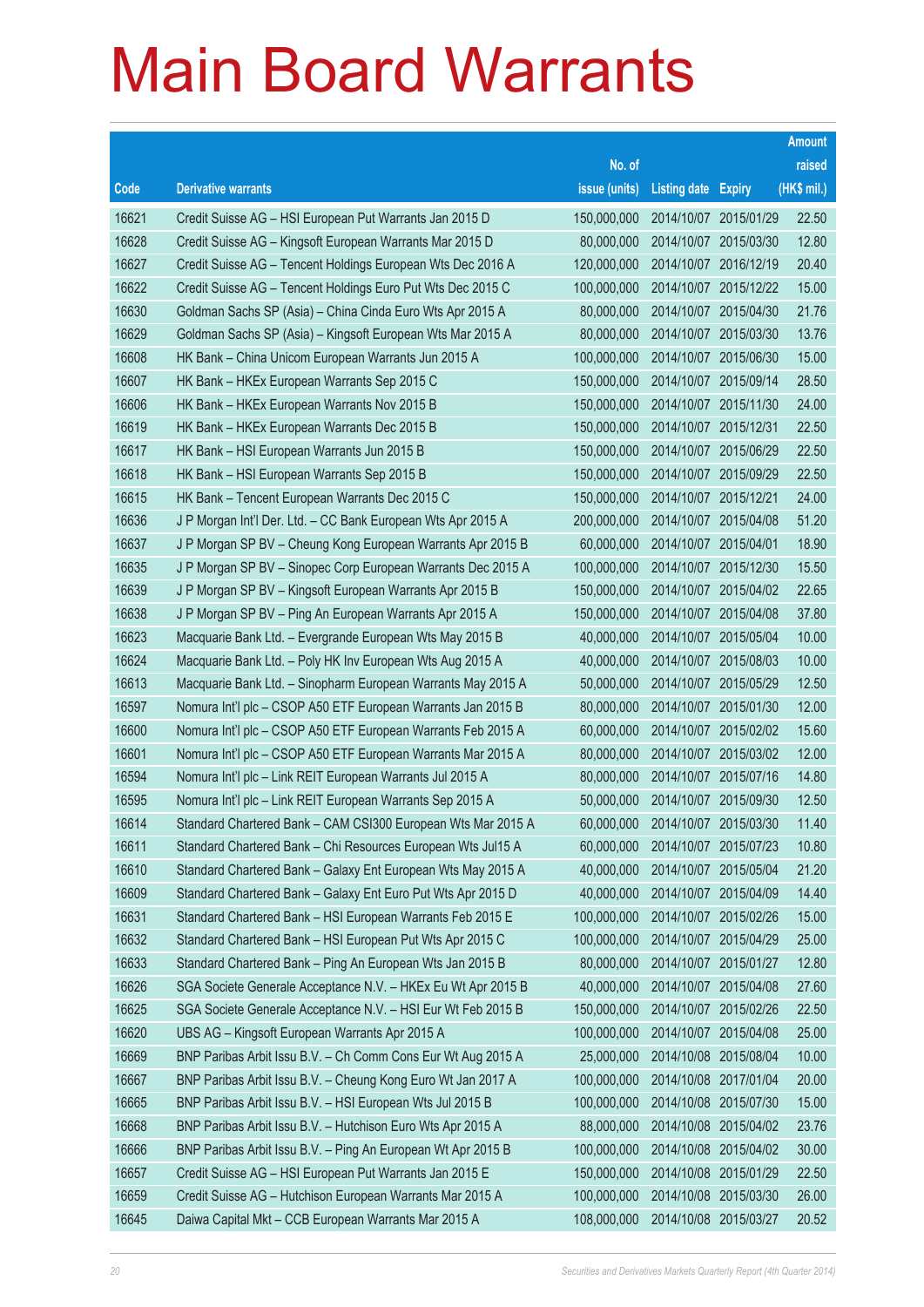|       |                                                               |               |                            | <b>Amount</b> |
|-------|---------------------------------------------------------------|---------------|----------------------------|---------------|
|       |                                                               | No. of        |                            | raised        |
| Code  | <b>Derivative warrants</b>                                    | issue (units) | <b>Listing date Expiry</b> | (HK\$ mil.)   |
| 16640 | Daiwa Capital Mkt - HKEx European Warrants Jun 2015 B         | 208,000,000   | 2014/10/08 2015/06/01      | 52.00         |
| 16647 | Daiwa Capital Mkt - ICBC European Warrants Jun 2015 A         | 108,000,000   | 2014/10/08 2015/06/26      | 19.44         |
| 16660 | J P Morgan SP BV - HSBC European Warrants Apr 2015 B          | 200,000,000   | 2014/10/08 2015/04/02      | 30.20         |
| 16662 | J P Morgan SP BV - JX Copper European Warrants Dec 2015 A     | 100,000,000   | 2014/10/08 2015/12/02      | 15.40         |
| 16663 | J P Morgan SP BV - New World Dev European Wts Jan 2015 A      | 50,000,000    | 2014/10/08 2015/01/29      | 14.05         |
| 16664 | J P Morgan SP BV - Wharf European Warrants Apr 2015 A         | 100,000,000   | 2014/10/08 2015/04/08      | 25.60         |
| 16652 | SGA Societe Generale Acceptance N.V. - CITBK Eu Wt Apr 15 A   | 40,000,000    | 2014/10/08 2015/04/08      | 10.80         |
| 16641 | SGA Societe Generale Acceptance N.V. - CK(H) Eu Wt Jan 2017A  | 300,000,000   | 2014/10/08 2017/01/04      | 45.00         |
| 16653 | SGA Societe Generale Acceptance N.V. - Ch Mob Eu Wt Jan 17 A  | 600,000,000   | 2014/10/08 2017/01/04      | 90.00         |
| 16655 | SGA Societe Generale Acceptance N.V. - HSI Eu Put Wt Apr 15 B | 150,000,000   | 2014/10/08 2015/04/29      | 37.50         |
| 16656 | SGA Societe Generale Acceptance N.V. - HSI Eu Put Wt Jun 15 C | 150,000,000   | 2014/10/08 2015/06/29      | 37.50         |
| 16642 | UBS AG – China Life European Warrants Mar 2015 A              | 100,000,000   | 2014/10/08 2015/03/25      | 15.00         |
| 16644 | UBS AG - HSI European Warrants Jan 2015 D                     | 300,000,000   | 2014/10/08 2015/01/29      | 45.00         |
| 16643 | UBS AG - HSI European Warrants Mar 2015 D                     | 300,000,000   | 2014/10/08 2015/03/30      | 45.00         |
| 16649 | UBS AG - Hutchison European Warrants Apr 2015 A               | 100,000,000   | 2014/10/08 2015/04/08      | 48.00         |
| 16648 | UBS AG - Ping An European Warrants Apr 2015 A                 | 100,000,000   | 2014/10/08 2015/04/08      | 33.00         |
| 16651 | UBS AG – Tencent Holdings European Warrants Feb 2015 D        | 100,000,000   | 2014/10/08 2015/02/04      | 34.00         |
| 16690 | Credit Suisse AG - CC Bank European Warrants Apr 2015 A       | 70,000,000    | 2014/10/09 2015/04/08      | 10.50         |
| 16707 | Credit Suisse AG - Cheung Kong European Warrants Mar 2015 A   | 70,000,000    | 2014/10/09 2015/03/25      | 19.60         |
| 16706 | Credit Suisse AG - Cheung Kong European Warrants Dec 2016 A   | 70,000,000    | 2014/10/09 2016/12/19      | 11.20         |
| 16705 | Credit Suisse – Cheung Kong European Put Warrants Apr 2015 A  | 70,000,000    | 2014/10/09 2015/04/09      | 18.20         |
| 16709 | Credit Suisse AG - China Life European Warrants Apr 2015 A    | 70,000,000    | 2014/10/09 2015/04/01      | 10.50         |
| 16689 | Credit Suisse AG - HSI European Warrants Feb 2015 F           | 150,000,000   | 2014/10/09 2015/02/26      | 28.50         |
| 16685 | Credit Suisse AG - HSI European Warrants Mar 2015 D           | 150,000,000   | 2014/10/09 2015/03/30      | 22.50         |
| 16684 | Credit Suisse AG - HSI European Warrants Apr 2015 B           | 150,000,000   | 2014/10/09 2015/04/29      | 22.50         |
| 16686 | Credit Suisse AG - HSI European Warrants Jul 2015 A           | 150,000,000   | 2014/10/09 2015/07/30      | 22.50         |
| 16692 | Credit Suisse AG - ICBC European Warrants Jan 2015 B          | 70,000,000    | 2014/10/09 2015/01/12      | 10.50         |
| 16691 | Credit Suisse AG - ICBC European Warrants Jul 2015 A          | 70,000,000    | 2014/10/09 2015/07/06      | 11.20         |
| 16704 | Credit Suisse AG - Ping An European Warrants Apr 2015 A       | 70,000,000    | 2014/10/09 2015/04/09      | 18.20         |
| 16712 | Credit Suisse AG - Tencent Holdings European Wts Jan 2015 E   | 100,000,000   | 2014/10/09 2015/01/28      | 39.00         |
| 16711 | Credit Suisse AG - Tencent Holdings European Wts Mar 2015 A   | 100,000,000   | 2014/10/09 2015/03/02      | 31.00         |
| 16723 | Citigroup Global Mkt H Inc. - Cheung Kong Eu Put Wt Apr 15 A  | 35,000,000    | 2014/10/09 2015/04/08      | 10.50         |
| 16717 | Citigroup Global Mkt H Inc. - China Mobile Eur Wt Mar 2015 D  | 80,000,000    | 2014/10/09 2015/03/03      | 31.20         |
| 16721 | Citigroup Global Mkt H Inc. - HKEx European Wts Feb 2015 C    | 50,000,000    | 2014/10/09 2015/02/02      | 28.00         |
| 16720 | Citigroup Global Mkt H Inc. - HKEx European Wts Oct 2015 A    | 300,000,000   | 2014/10/09 2015/10/05      | 75.00         |
| 16718 | Citigroup Global Mkt H Inc. - HSBC European Wts Jan 2015 A    | 80,000,000    | 2014/10/09 2015/01/30      | 12.00         |
| 16719 | Citigroup Global Mkt H Inc. - HSBC European Wts Apr 2015 A    | 80,000,000    | 2014/10/09 2015/04/10      | 20.00         |
| 16693 | Daiwa Capital Mkt - BOC HK European Put Warrants Oct 2015 A   | 68,000,000    | 2014/10/09 2015/10/02      | 17.00         |
| 16682 | Daiwa Capital Mkt - Ping An European Put Warrants Apr 2015 A  | 80,000,000    | 2014/10/09 2015/04/10      | 20.00         |
| 16683 | Daiwa Capital Mkt - Tencent Holdings European Wts Mar 2015 B  | 108,000,000   | 2014/10/09 2015/03/02      | 30.24         |
| 16679 | Goldman Sachs SP (Asia) - Cheung Kong Euro Wts Dec 2016 A     | 120,000,000   | 2014/10/09 2016/12/28      | 18.00         |
| 16680 | Goldman Sachs SP (Asia) - HSI European Warrants Jan 2015 E    | 150,000,000   | 2014/10/09 2015/01/29      | 22.50         |
| 16676 | HK Bank - Cheung Kong European Warrants Dec 2016 A            | 80,000,000    | 2014/10/09 2016/12/19      | 12.00         |
| 16675 | HK Bank - Tencent European Warrants Jan 2015 E                | 60,000,000    | 2014/10/09 2015/01/27      | 40.80         |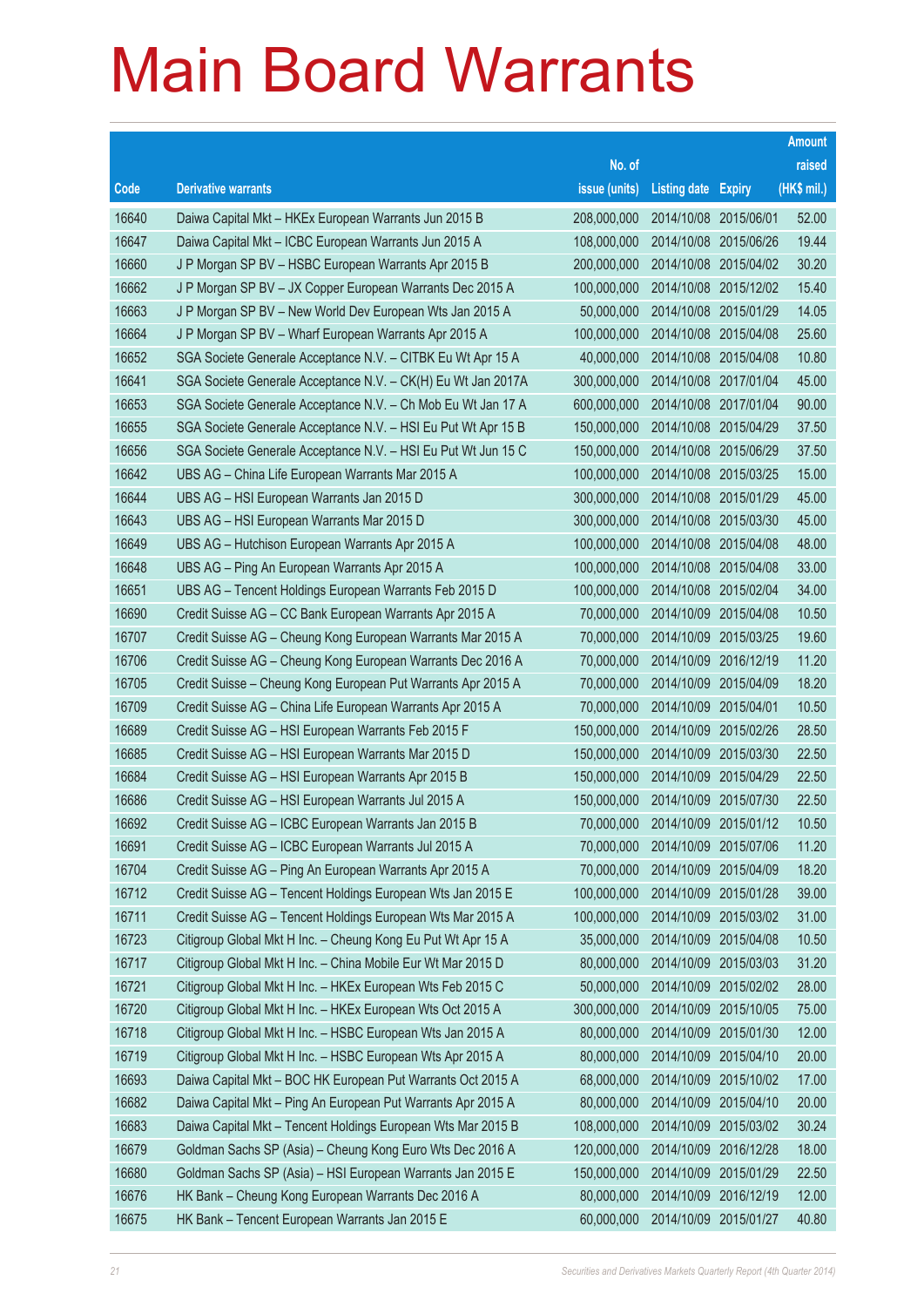|                |                                                                                                   |                          |                                                | <b>Amount</b>  |
|----------------|---------------------------------------------------------------------------------------------------|--------------------------|------------------------------------------------|----------------|
|                |                                                                                                   | No. of                   |                                                | raised         |
| Code           | <b>Derivative warrants</b>                                                                        | issue (units)            | <b>Listing date Expiry</b>                     | (HK\$ mil.)    |
| 16715          | J P Morgan SP BV - Galaxy Ent European Warrants Apr 2015 E                                        | 100,000,000              | 2014/10/09 2015/04/08                          | 25.20          |
| 16713          | J P Morgan SP BV - HKEx European Warrants Sep 2015 B                                              | 300,000,000              | 2014/10/09 2015/09/02                          | 45.30          |
| 16716          | J P Morgan SP BV - HSI European Put Warrants Mar 2015 C                                           | 500,000,000              | 2014/10/09 2015/03/30                          | 76.00          |
| 16714          | J P Morgan SP BV - Sands China European Warrants Mar 2015 C                                       | 100,000,000              | 2014/10/09 2015/03/31                          | 19.20          |
| 16694          | Nomura Int'l plc - CITIC Bank European Warrants Jan 2015 A                                        | 80,000,000               | 2014/10/09 2015/01/09                          | 16.00          |
| 16698          | Nomura Int'l plc - CITIC Bank European Warrants Jun 2015 A                                        | 50,000,000               | 2014/10/09 2015/06/30                          | 12.50          |
| 16697          | Nomura Int'l plc - CSR European Warrants Sep 2016 A                                               | 80,000,000               | 2014/10/09 2016/09/27                          | 12.08          |
| 16696          | Nomura Int'l plc - Foxconn European Warrants Jun 2015 A                                           | 50,000,000               | 2014/10/09 2015/06/30                          | 23.00          |
| 16695          | Nomura Int'l plc - Sunny Optical European Warrants Jul 2015A                                      | 50,000,000               | 2014/10/09 2015/07/31                          | 12.50          |
| 16671          | Standard Chartered Bank - Anhui Conch Euro Wts Apr 2015 B                                         | 60,000,000               | 2014/10/09 2015/04/30                          | 15.00          |
| 16670          | Standard Chartered Bank - Esprit European Wts Dec 2015 A                                          | 80,000,000               | 2014/10/09 2015/12/29                          | 12.00          |
| 16681          | Standard Chartered Bank - HSCEI European Put Wts Jul 2015 A                                       | 100,000,000              | 2014/10/09 2015/07/30                          | 25.00          |
| 16674          | Standard Chartered Bank - SHK P European Put Wts Feb 2015 C                                       | 80,000,000               | 2014/10/09 2015/02/24                          | 12.00          |
| 16673          | Standard Chartered Bank - Zijin Mining Euro Wts Mar 2015 A                                        | 50,000,000               | 2014/10/09 2015/03/30                          | 12.00          |
| 16699          | UBS AG - HSCEI European Warrants Jan 2015 A                                                       | 100,000,000              | 2014/10/09 2015/01/29                          | 19.00          |
| 16702          | UBS AG - HSCEI European Put Warrants Sep 2015 A                                                   | 100,000,000              | 2014/10/09 2015/09/29                          | 25.00          |
| 16732          | Credit Suisse AG - HSBC European Wts Apr 2015 A                                                   | 70,000,000               | 2014/10/10 2015/04/28                          | 13.30          |
| 16734          | Credit Suisse AG - HSI European Warrants Jan 2015 F                                               | 150,000,000              | 2014/10/10 2015/01/29                          | 31.50          |
| 16739          | Credit Suisse AG - HSI European Put Warrants Apr 2015 C                                           | 150,000,000              | 2014/10/10 2015/04/29                          | 37.50          |
| 16733          | Credit Suisse AG - Sands China European Warrants Mar 2015 D                                       | 70,000,000               | 2014/10/10 2015/03/24                          | 14.70          |
| 16745          | Daiwa Capital Mkt - Sinopec Corp European Wts Apr 2015 A                                          | 80,000,000               | 2014/10/10 2015/04/09                          | 20.00          |
| 16747          | Daiwa Capital Mkt - Sinopec Corp European Put Wts Apr 2015 B                                      | 68,000,000               | 2014/10/10 2015/04/09                          | 19.72          |
| 16758          | Goldman Sachs SP (Asia) - Agri Bk European Wts Aug 2015 A                                         | 80,000,000               | 2014/10/10 2015/08/28                          | 20.24          |
| 16756          | Goldman Sachs SP (Asia) - CC Bank European Wts Apr 2015 A                                         | 80,000,000               | 2014/10/10 2015/04/29                          | 26.64          |
| 16753          | Goldman Sachs SP (Asia) - China Cinda Euro Wts Apr 2015 B                                         | 80,000,000               | 2014/10/10 2015/04/10                          | 26.96          |
| 16757          | Goldman Sachs SP (Asia) - Galaxy Ent Euro Wts Apr 2015 A                                          | 80,000,000               | 2014/10/10 2015/04/29                          | 35.12          |
| 16755          | Goldman Sachs SP (Asia) - HSBC European Warrants Apr 2015 A                                       | 80,000,000               | 2014/10/10 2015/04/29                          | 24.56          |
| 16759          | Goldman Sachs Sp (Asia) - ICBC European Warrants Apr 2015 A                                       | 80,000,000               | 2014/10/10 2015/04/29<br>2014/10/10 2015/04/10 | 22.32          |
| 16754<br>16725 | Goldman Sachs SP (Asia) - Ping An European Wts Apr 2015 B                                         | 80,000,000<br>80,000,000 |                                                | 27.60<br>12.00 |
| 16724          | HK Bank - AIA European Warrants Feb 2015 A<br>HK Bank - China Mobile European Warrants Feb 2015 H | 80,000,000               | 2014/10/10 2015/02/09<br>2014/10/10 2015/02/16 | 17.60          |
| 16751          | J P Morgan SP BV - CITIC European Warrants Jul 2015 B                                             | 100,000,000              | 2014/10/10 2015/07/02                          | 15.10          |
| 16752          | J P Morgan SP BV - China Mob European Wts May 2015 A                                              | 200,000,000              | 2014/10/10 2015/05/04                          | 53.40          |
| 16749          | J P Morgan SP BV - Sinopec Corp European Warrants May 2015 A                                      | 100,000,000              | 2014/10/10 2015/05/04                          | 25.80          |
| 16750          | J P Morgan SP BV - SHK Ppt European Warrants May 2015 A                                           | 60,000,000               | 2014/10/10 2015/05/04                          | 15.36          |
| 16735          | Macquarie Bank Ltd. - Anton Oilfield European Wts May 2015 A                                      | 30,000,000               | 2014/10/10 2015/05/19                          | 10.02          |
| 16743          | Macquarie Bank Ltd. - Baiyunshan Ph European Warrants Apr15A                                      | 35,000,000               | 2014/10/10 2015/04/13                          | 10.26          |
| 16736          | Macquarie Bank Ltd. - Kingsoft European Warrants May 2015 A                                       | 40,000,000               | 2014/10/10 2015/05/05                          | 10.00          |
| 16744          | Standard Chartered Bank - HSBC European Put Wts Jul 2015 A                                        | 100,000,000              | 2014/10/10 2015/07/02                          | 18.50          |
| 16726          | SGA Societe Generale Acceptance N.V. - Galaxy Ent Eu Wt May15A                                    | 80,000,000               | 2014/10/10 2015/05/06                          | 38.80          |
| 16728          | SGA Societe Generale Acceptance N.V. - HSBC Eu Wt May 2015 A                                      | 100,000,000              | 2014/10/10 2015/05/06                          | 25.00          |
| 16742          | SGA Societe Generale Acceptance N.V. - HSI Eu Put Wt May 15 A                                     | 150,000,000              | 2014/10/10 2015/05/28                          | 26.25          |
| 16740          | SGA Societe Generale Acceptance N.V. - HSI Eu Put Wt Jul 15 A                                     | 150,000,000              | 2014/10/10 2015/07/30                          | 37.50          |
| 16738          | UBS AG - China Mobile European Put Warrants Apr 2015 A                                            | 100,000,000              | 2014/10/10 2015/04/09                          | 25.00          |
|                |                                                                                                   |                          |                                                |                |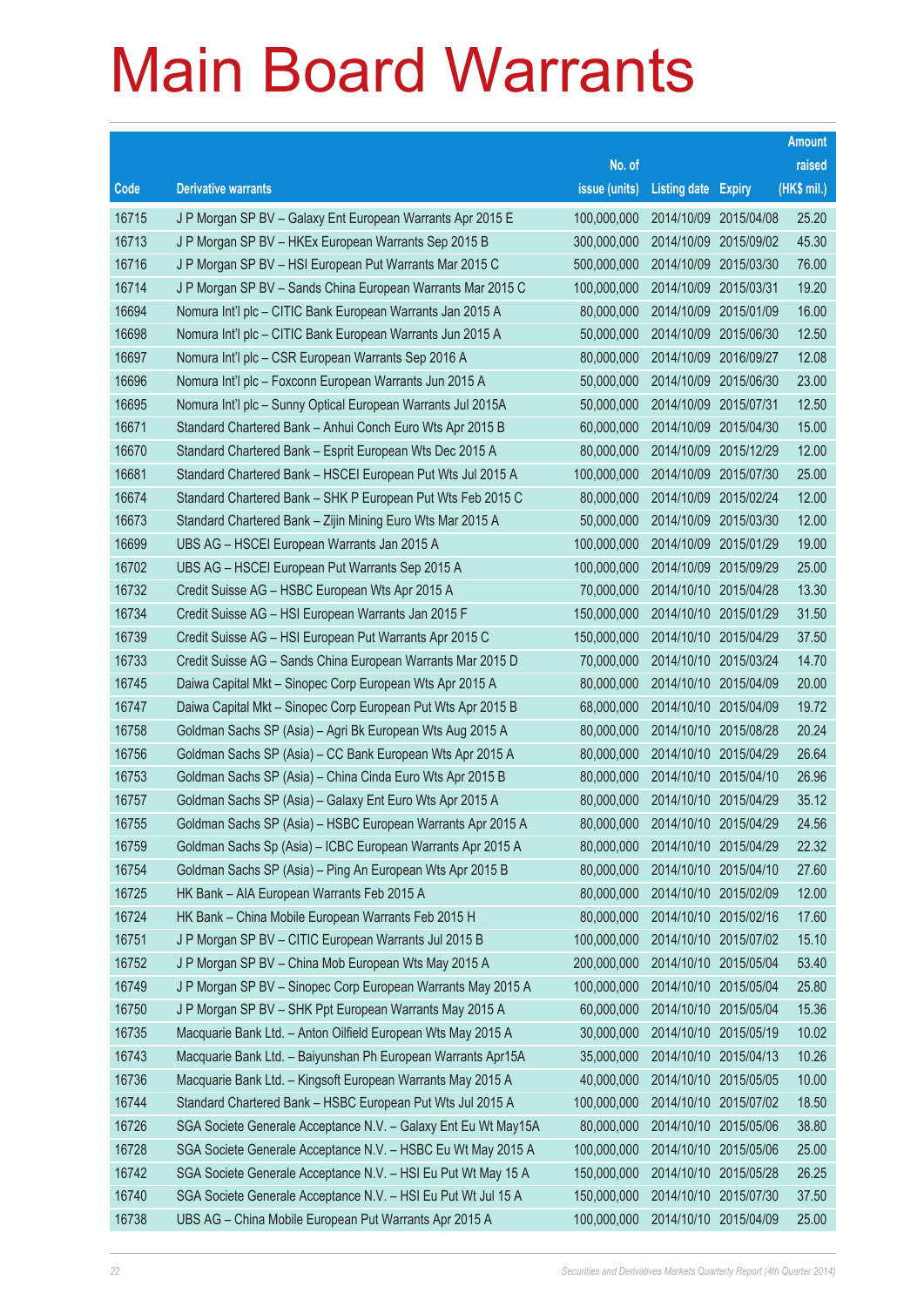|         |                                                               |               |                            |            | <b>Amount</b> |
|---------|---------------------------------------------------------------|---------------|----------------------------|------------|---------------|
|         |                                                               | No. of        |                            |            | raised        |
| Code    | <b>Derivative warrants</b>                                    | issue (units) | <b>Listing date Expiry</b> |            | (HK\$ mil.)   |
| 16730   | UBS AG - HSBC European Warrants Mar 2015 A                    | 100,000,000   | 2014/10/10 2015/03/26      |            | 17.50         |
| 16729   | UBS AG - HSI European Warrants Mar 2015 E                     | 300,000,000   | 2014/10/10 2015/03/30      |            | 48.00         |
| 16737   | UBS AG - HSI European Put Warrants Apr 2015 A                 | 300,000,000   | 2014/10/10 2015/04/29      |            | 75.00         |
| 16731   | UBS AG - ICBC European Warrants Apr 2015 A                    | 100,000,000   | 2014/10/10 2015/04/09      |            | 27.50         |
| 13716 # | Standard Chartered Bank - HKEx European Warrants Jun 2015 D   | 100,000,000   | 2014/10/10 2015/06/22      |            | 10.40         |
| 16771   | J P Morgan SP BV - HSI European Warrants Apr 2015 A           | 500,000,000   | 2014/10/13 2015/04/29      |            | 75.00         |
| 16770   | Macquarie Bank Ltd. - Anhui Conch European Wts May 2015 A     | 35,000,000    | 2014/10/13 2015/05/05      |            | 10.01         |
| 16769   | Macquarie Bank Ltd. - CNBM European Warrants May 2015 A       | 25,000,000    | 2014/10/13 2015/05/05      |            | 10.00         |
| 16768   | Macquarie Bank Ltd. - NCI European Warrants Jul 2015 A        | 40,000,000    | 2014/10/13 2015/07/03      |            | 10.00         |
| 16760   | SGA Societe Generale Acceptance N.V. - HKEx Eu Wt Sep 2015 C  | 300,000,000   | 2014/10/13 2015/09/02      |            | 45.00         |
| 16762   | SGA Societe Generale Acceptance N.V. - HKEx Eu Wt Jan 2016 D  | 300,000,000   | 2014/10/13 2016/01/04      |            | 45.00         |
| 16764   | UBS AG - China Mobile European Warrants Feb 2015 F            | 100,000,000   | 2014/10/13 2015/02/12      |            | 15.00         |
| 16763   | UBS AG - Galaxy Ent European Warrants Mar 2015 D              | 60,000,000    | 2014/10/13 2015/03/26      |            | 11.40         |
| 10302   | BNP Paribas Arbit Issu B.V. - AUD/USD European Wts Jun 2015 A | 100,000,000   | 2014/10/14 2015/06/19      |            | 25.00         |
| 10303   | BNP Paribas Arbit Issu B.V. - AUD/USD Euro Put Wts Jun 2015 B | 100,000,000   | 2014/10/14 2015/06/19      |            | 25.00         |
| 10298   | BNP Paribas Arbit Issu B.V. - EUR/USD Euro Wts Jun 2015 A     | 100,000,000   | 2014/10/14 2015/06/19      |            | 25.00         |
| 10299   | BNP Paribas Arbit Issu B.V. - EUR/USD Euro Put Wt Jun 2015 B  | 100,000,000   | 2014/10/14 2015/06/19      |            | 25.00         |
| 10300   | BNP Paribas Arbit Issu B.V. - USD/YEN Euro Wts Jun 2015 A     | 100,000,000   | 2014/10/14 2015/06/19      |            | 25.00         |
| 10301   | BNP Paribas Arbit Issu B.V. - USD/YEN Eur Put Wts Jun 2015 B  | 100,000,000   | 2014/10/14                 | 2015/06/19 | 25.00         |
| 16780   | Citigroup Global Mkt H Inc. - Sinopec Corp Eu Wts Mar 2015 B  | 100,000,000   | 2014/10/14 2015/03/27      |            | 25.00         |
| 16778   | Citigroup Global Mkt H Inc. - Ping An Euro Wts Apr 2015 A     | 100,000,000   | 2014/10/14 2015/04/13      |            | 28.00         |
| 16775   | Goldman Sachs SP (Asia) - China Gas Hold Euro Wts Jun 2015A   | 80,000,000    | 2014/10/14 2015/06/23      |            | 13.92         |
| 16790   | J P Morgan SP BV - China Mob European Wts Feb 2015 F          | 200,000,000   | 2014/10/14 2015/02/18      |            | 49.40         |
| 16795   | J P Morgan SP BV - HSBC European Warrants Jun 2015 A          | 200,000,000   | 2014/10/14 2015/06/02      |            | 50.00         |
| 16794   | J P Morgan Int'l Der. Ltd. - HSCEI European Wts Nov 2015 A    | 300,000,000   | 2014/10/14 2015/11/27      |            | 45.00         |
| 16772   | J P Morgan SP BV - HSI European Warrants Apr 2015 B           | 500,000,000   | 2014/10/14 2015/04/29      |            | 75.50         |
| 16773   | J P Morgan SP BV - HSI European Put Warrants Mar 2015 D       | 500,000,000   | 2014/10/14 2015/03/30      |            | 75.00         |
| 16791   | J P Morgan SP BV - Tencent European Warrants Feb 2015 D       | 200,000,000   | 2014/10/14 2015/02/02      |            | 83.40         |
| 16785   | Macquarie Bank Ltd. - Avichina European Warrants May 2015 A   | 30,000,000    | 2014/10/14 2015/05/05      |            | 10.50         |
| 16789   | Macquarie Bank Ltd. - BJ Ent Water European Wts Apr 2015 A    | 28,000,000    | 2014/10/14 2015/04/14      |            | 10.50         |
| 16788   | Macquarie Bank Ltd. - CLP European Warrants Jul 2015 A        | 40,000,000    | 2014/10/14 2015/07/03      |            | 10.00         |
| 16784   | Macquarie Bank Ltd. - PICC P&C European Warrants Jan 2016 A   | 60,000,000    | 2014/10/14 2016/01/05      |            | 10.08         |
| 16786   | Macquarie Bank Ltd. - Yurun Food European Wts May 2015 A      | 40,000,000    | 2014/10/14                 | 2015/05/05 | 10.00         |
| 16776   | Standard Chartered Bank - Ch LongYuan European Wts May 2015A  | 40,000,000    | 2014/10/14 2015/05/18      |            | 19.60         |
| 16783   | Standard Chartered Bank - China Mobile Euro Wts Apr 2015 A    | 100,000,000   | 2014/10/14 2015/04/16      |            | 27.00         |
| 16777   | Standard Chartered Bank - NewWorld Dev European Wts Feb 15 A  | 80,000,000    | 2014/10/14 2015/02/24      |            | 12.00         |
| 16781   | UBS AG - AIA European Warrants Mar 2015 A                     | 100,000,000   | 2014/10/14                 | 2015/03/26 | 15.00         |
| 16826   | BNP Paribas Arbit Issu B.V. - Country Garden Eu Wt Jul 2015A  | 68,000,000    | 2014/10/15 2015/07/03      |            | 29.24         |
| 16828   | BNP Paribas Arbit Issu B.V. - HSCEI European Wts Nov 2015 A   | 100,000,000   | 2014/10/15 2015/11/27      |            | 25.00         |
| 16829   | BNP Paribas Arbit Issu B.V. - HSCEI Euro Put Wts May 2015 A   | 100,000,000   | 2014/10/15 2015/05/28      |            | 26.00         |
| 16825   | BNP Paribas Arbit Issu B.V. - KECL European Wts Jun 2016 A    | 100,000,000   | 2014/10/15 2016/06/02      |            | 18.00         |
| 16827   | BNP Paribas Arbit Issu B.V. - Shenzhen Int'l Eu Wt Aug 2015A  | 53,000,000    | 2014/10/15 2015/08/04      |            | 13.25         |
| 16800   | Goldman Sachs SP (Asia) - HSCEI European Put Wts Sep 2015 A   | 150,000,000   | 2014/10/15 2015/09/29      |            | 37.80         |
| 16805   | HK Bank - China Mobile European Warrants Feb 2015 I           | 80,000,000    | 2014/10/15 2015/02/23      |            | 14.40         |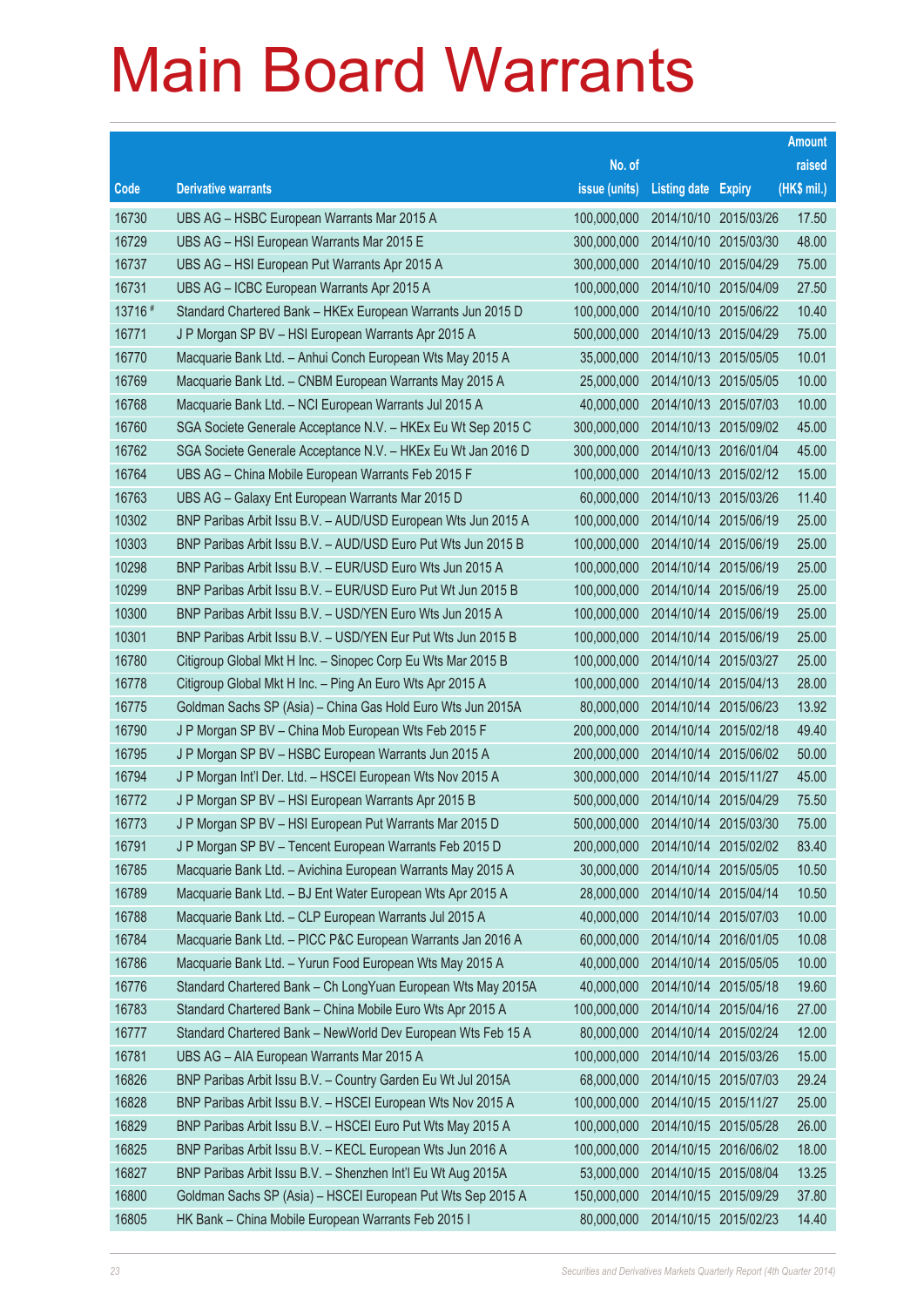|         |                                                               |               |                            | <b>Amount</b> |
|---------|---------------------------------------------------------------|---------------|----------------------------|---------------|
|         |                                                               | No. of        |                            | raised        |
| Code    | <b>Derivative warrants</b>                                    | issue (units) | <b>Listing date Expiry</b> | (HK\$ mil.)   |
| 16806   | HK Bank – CSR Times European Warrants Apr 2015 A              | 60,000,000    | 2014/10/15 2015/04/30      | 15.00         |
| 16803   | HK Bank – Foxconn European Warrants Apr 2015 A                | 80,000,000    | 2014/10/15 2015/04/30      | 24.00         |
| 16801   | HK Bank - HSI European Warrants Feb 2015 I                    | 150,000,000   | 2014/10/15 2015/02/26      | 33.00         |
| 16804   | HK Bank – Mengniu European Warrants Mar 2015 A                | 80,000,000    | 2014/10/15 2015/03/26      | 12.00         |
| 16802   | HK Bank - Ping An European Warrants Mar 2015 B                | 80,000,000    | 2014/10/15 2015/03/31      | 12.00         |
| 16834   | J P Morgan SP BV - Foxconn European Warrants May 2015 A       | 30,000,000    | 2014/10/15 2015/05/04      | 11.46         |
| 16833   | J P Morgan SP BV - HKEx European Warrants Feb 2015 B          | 100,000,000   | 2014/10/15 2015/02/02      | 52.80         |
| 16821   | Macquarie Bank Ltd. - Air China European Warrants Jul 2015 A  | 25,000,000    | 2014/10/15 2015/07/03      | 10.00         |
| 16823   | Macquarie Bank Ltd. - BOCL European Warrants May 2015 A       | 40,000,000    | 2014/10/15 2015/05/05      | 10.00         |
| 16817   | Macquarie Bank Ltd. - China COSCO European Wts Oct 2015 A     | 40,000,000    | 2014/10/15 2015/10/05      | 10.00         |
| 16824   | Macquarie Bank Ltd. - Country Garden European Wts Apr 2015 A  | 40,000,000    | 2014/10/15 2015/04/15      | 10.00         |
| 16819   | Macquarie Bank Ltd. - Cheung Kong European Wts Apr 2015 A     | 70,000,000    | 2014/10/15 2015/04/02      | 10.50         |
| 16807   | Macquarie Bank Ltd. - HSBC European Warrants Apr 2015 A       | 70,000,000    | 2014/10/15 2015/04/02      | 10.50         |
| 16809   | Macquarie Bank Ltd - Skyworth Digital European Wts Apr 2015 A | 40,000,000    | 2014/10/15 2015/04/15      | 10.00         |
| 16797   | Macquarie Bank Ltd. - Tencent European Warrants Feb 2015 C    | 65,000,000    | 2014/10/15 2015/02/03      | 10.27         |
| 16799   | Macquarie Bank Ltd. - Tencent European Put Wts May 2015 A     | 30,000,000    | 2014/10/15 2015/05/05      | 10.02         |
| 16832   | Standard Chartered Bank – Sinopec Corp Euro Wts Aug 2015 A    | 80,000,000    | 2014/10/15 2015/08/05      | 33.60         |
| 16831   | Standard Chartered Bank - HSBC European Warrants May 2015 A   | 100,000,000   | 2014/10/15 2015/05/18      | 50.00         |
| 16830   | Standard Chartered Bank - HSI European Put Wts Jan 2015 E     | 100,000,000   | 2014/10/15 2015/01/29      | 15.00         |
| 16814   | SGA Societe Generale Acceptance N.V. - HSI Eur Wt Mar 2015 D  | 150,000,000   | 2014/10/15 2015/03/30      | 27.75         |
| 16815   | SGA Societe Generale Acceptance N.V. - HSI Eur Wt Jul 2015 B  | 150,000,000   | 2014/10/15 2015/07/30      | 24.75         |
| 16816   | SGA Societe Generale Acceptance N.V. - Ping An Eu Wt Apr 15 C | 80,000,000    | 2014/10/15 2015/04/08      | 22.00         |
| 16812   | UBS AG - China Cinda European Warrants Feb 2015 B             | 70,000,000    | 2014/10/15 2015/02/25      | 10.50         |
| 16811   | UBS AG – Sinopec Corp European Warrants Mar 2015 C            | 70,000,000    | 2014/10/15 2015/03/23      | 19.25         |
| 16796   | UBS AG - HKEx European Warrants Jun 2015 B                    | 300,000,000   | 2014/10/15 2015/06/22      | 45.00         |
| 16810   | UBS AG - PetroChina European Warrants Apr 2015 B              | 50,000,000    | 2014/10/15 2015/04/14      | 27.50         |
| 15702 # | Goldman Sachs SP (Asia) - HKEx European Warrants Apr 2015 A   | 150,000,000   | 2014/10/15 2015/04/01      | 13.20         |
| 16862   | Goldman Sachs SP (Asia) - Sino Biopharm European Wts Apr15A   | 30,000,000    | 2014/10/16 2015/04/16      | 16.62         |
| 16861   | Goldman Sachs SP (Asia) - Tencent European Put Wt Mar 2015 B  | 80,000,000    | 2014/10/16 2015/03/03      | 36.56         |
| 16841   | HK Bank - CC Bank European Warrants Jul 2015 B                | 80,000,000    | 2014/10/16 2015/07/31      | 20.00         |
| 16843   | HK Bank - China Cinda European Warrants Apr 2015 A            | 80,000,000    | 2014/10/16 2015/04/30      | 20.00         |
| 16839   | HK Bank - Cheung Kong European Warrants Mar 2015 A            | 60,000,000    | 2014/10/16 2015/03/23      | 16.80         |
| 16836   | HK Bank - HSI European Put Warrants Jan 2015 E                | 150,000,000   | 2014/10/16 2015/01/29      | 22.50         |
| 16835   | HK Bank – HSI European Put Warrants Apr 2015 A                | 100,000,000   | 2014/10/16 2015/04/29      | 25.00         |
| 16837   | HK Bank - HWL European Warrants Jun 2016 A                    | 150,000,000   | 2014/10/16 2016/06/15      | 22.50         |
| 16838   | HK Bank - SHK Ppt European Warrants Apr 2015 B                | 60,000,000    | 2014/10/16 2015/04/30      | 16.80         |
| 16859   | J P Morgan SP BV - Evergrande European Warrants May 2015 A    | 100,000,000   | 2014/10/16 2015/05/04      | 25.10         |
| 16858   | J P Morgan SP BV - HSCEI European Put Warrants Jul 2015 A     | 300,000,000   | 2014/10/16 2015/07/30      | 45.00         |
| 16856   | Standard Chartered Bank - China Mobile Euro Wts May 2015 A    | 80,000,000    | 2014/10/16 2015/05/22      | 60.00         |
| 16857   | Standard Chartered Bank - China Mobile Euro Wts Aug 2015 A    | 80,000,000    | 2014/10/16 2015/08/03      | 20.00         |
| 16846   | Standard Chartered Bank - CSOP A50 ETF Euro Wts Jun 2015 B    | 80,000,000    | 2014/10/16 2015/06/30      | 32.00         |
| 16847   | Standard Chartered Bank - A50 China Euro Warrants Jun 2015 A  | 80,000,000    | 2014/10/16 2015/06/30      | 27.20         |
| 16844   | Standard Chartered Bank - Tencent Hidg Euro Wts Apr 2015 C    | 60,000,000    | 2014/10/16 2015/04/28      | 33.00         |
| 16849   | UBS AG - AIA European Warrants Apr 2015 A                     | 100,000,000   | 2014/10/16 2015/04/15      | 26.00         |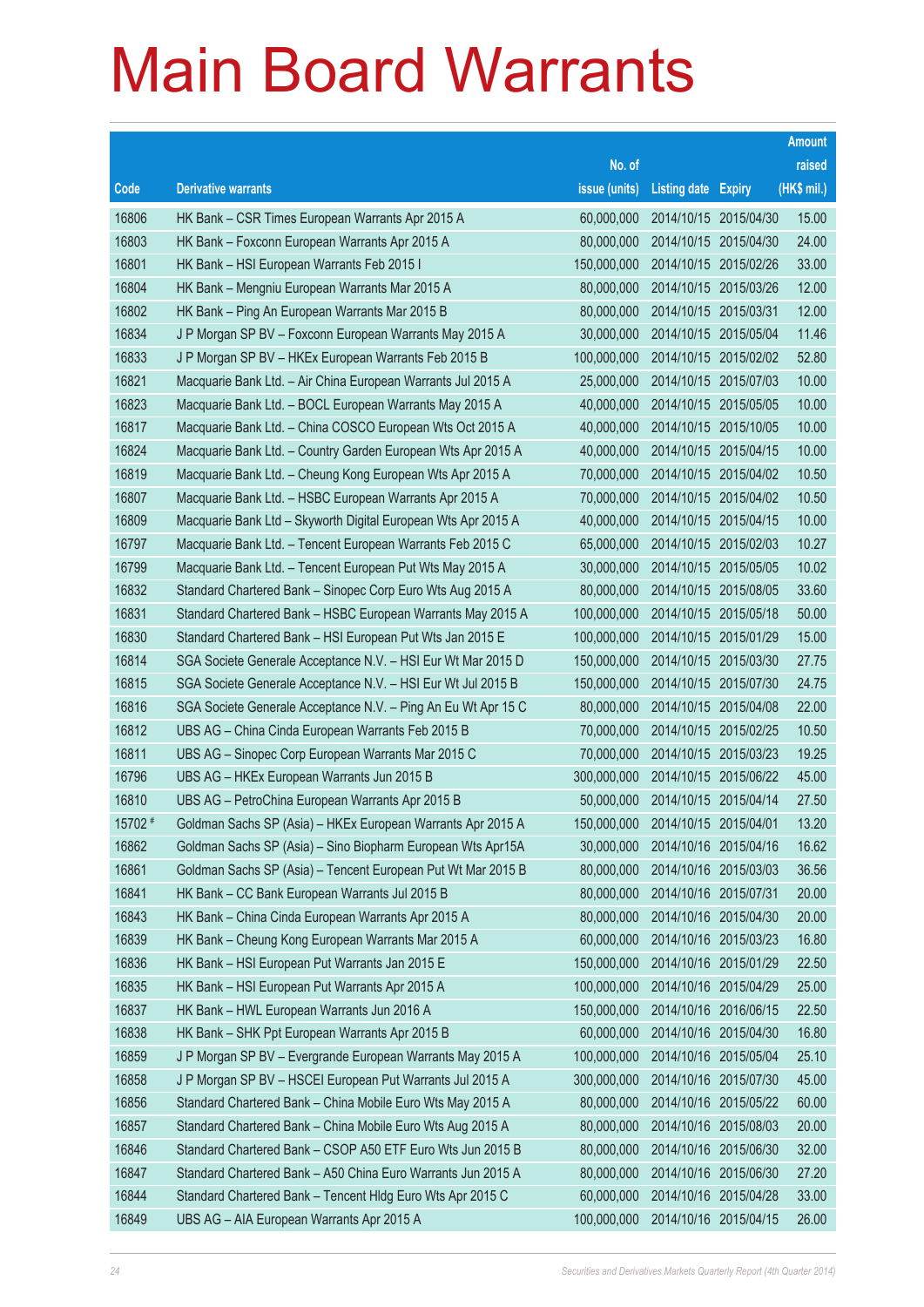|         |                                                              |               |                            |                       | <b>Amount</b> |
|---------|--------------------------------------------------------------|---------------|----------------------------|-----------------------|---------------|
|         |                                                              | No. of        |                            |                       | raised        |
| Code    | <b>Derivative warrants</b>                                   | issue (units) | <b>Listing date Expiry</b> |                       | (HK\$ mil.)   |
| 16851   | UBS AG - AIA European Warrants Apr 2015 B                    | 100,000,000   | 2014/10/16 2015/04/27      |                       | 15.00         |
| 16896   | BNP Paribas Arbit Issu B.V. - Ch Mer Hold Euro Wts Apr 2016A | 60,000,000    |                            | 2014/10/17 2016/04/05 | 15.00         |
| 16900   | BNP Paribas Arbit Issu B.V. - Chsouthcity Euro Wts Jun 2015A | 40,000,000    |                            | 2014/10/17 2015/06/02 | 15.60         |
| 16897   | BNP Paribas Arbit Issu B.V. - Haier Elec Euro Wts Apr 2016 A | 40,000,000    |                            | 2014/10/17 2016/04/05 | 10.00         |
| 16901   | BNP Paribas Arbit Issu B.V. - Huishan Dairy Eu Wt Mar 2016 A | 40,000,000    |                            | 2014/10/17 2016/03/02 | 10.00         |
| 16899   | BNP Paribas Arbit Issu B.V. - NCI European Wts Jan 2016 A    | 80,000,000    |                            | 2014/10/17 2016/01/05 | 20.00         |
| 16884   | Credit Suisse AG - TCL Comm European Warrants Jun 2015 A     | 70,000,000    | 2014/10/17 2015/06/18      |                       | 10.50         |
| 16904   | Daiwa Capital Mkt - CNOOC European Put Warrants Oct 2015 A   | 68,000,000    |                            | 2014/10/17 2015/10/05 | 17.00         |
| 16903   | Daiwa Capital Mkt - PetroChina European Put Wts Jun 2015 A   | 68,000,000    |                            | 2014/10/17 2015/06/08 | 19.72         |
| 16885   | Goldman Sachs SP (Asia) - Anhui Conch Euro Wts Apr 2015 A    | 80,000,000    |                            | 2014/10/17 2015/04/29 | 12.00         |
| 16886   | Goldman Sachs SP (Asia) - CMS European Warrants Dec 2015 B   | 80,000,000    |                            | 2014/10/17 2015/12/30 | 20.16         |
| 16889   | Goldman Sachs SP (Asia) - Ch Overseas Euro Put Wt Jun 2015 B | 80,000,000    |                            | 2014/10/17 2015/06/30 | 20.80         |
| 16906   | Goldman Sachs SP (Asia) - Guangdong Inv European Wts Dec16A  | 40,000,000    |                            | 2014/10/17 2016/12/30 | 10.16         |
| 16887   | Goldman Sachs SP (Asia) - Geely Auto European Wts Apr 2015 B | 80,000,000    |                            | 2014/10/17 2015/04/27 | 20.16         |
| 16888   | Goldman Sachs SP (Asia) - Galaxy Ent Euro Put Wts Mar 2015 C | 80,000,000    | 2014/10/17 2015/03/27      |                       | 24.64         |
| 16869   | HK Bank - Anhui Conch European Warrants Apr 2015 A           | 80,000,000    | 2014/10/17 2015/04/29      |                       | 12.80         |
| 16870   | HK Bank - AIA European Warrants Apr 2015 B                   | 80,000,000    |                            | 2014/10/17 2015/04/29 | 12.00         |
| 16867   | HK Bank - Sinopec Corp European Warrants Apr 2015 A          | 60,000,000    | 2014/10/17 2015/04/30      |                       | 21.60         |
| 16868   | HK Bank - PetroChina European Warrants Apr 2015 A            | 60,000,000    | 2014/10/17 2015/04/30      |                       | 28.80         |
| 16874   | Nomura Int'l plc - Country Garden European Warrants Jul15 A  | 50,000,000    | 2014/10/17 2015/07/31      |                       | 13.00         |
| 16873   | Nomura Int'l plc - Ch Oilfield European Warrants Jun 2015 A  | 80,000,000    |                            | 2014/10/17 2015/06/29 | 12.32         |
| 16890   | Nomura Int'l plc - Evergrande European Warrants Jun 2015 A   | 50,000,000    |                            | 2014/10/17 2015/06/30 | 15.25         |
| 16881   | Nomura Int'l plc - Gome European Warrants Feb 2016 A         | 50,000,000    | 2014/10/17 2016/02/29      |                       | 12.60         |
| 16876   | Nomura Int'l plc - Haier Elec European Warrants Aug 2015 A   | 50,000,000    | 2014/10/17 2015/08/18      |                       | 13.50         |
| 16877   | Nomura Int'l plc - Shunfeng Pv EEuropean Warrants Dec 2015 A | 50,000,000    | 2014/10/17 2015/12/31      |                       | 13.00         |
| 16872   | Nomura Int'l plc - Stanchart European Warrants Jun 2015 A    | 50,000,000    | 2014/10/17 2015/06/30      |                       | 12.90         |
| 16871   | Nomura Int'l plc - Stanchart European Put Wts Dec 2015 A     | 50,000,000    | 2014/10/17 2015/12/30      |                       | 12.50         |
| 16891   | Nomura Int'l plc - Singyes Solar European Warrants Apr 2015A | 50,000,000    | 2014/10/17 2015/04/30      |                       | 14.55         |
| 16875   | Nomura Int'l plc - Yanzhou Coal European Warrants Jun 2015 A | 50,000,000    | 2014/10/17 2015/06/30      |                       | 23.00         |
| 16863   | Standard Chartered Bank - Foxconn European Wts Jul 2015 A    | 50,000,000    | 2014/10/17 2015/07/31      |                       | 14.50         |
| 16864   | Standard Chartered Bank - HKEx European Warrants Dec 2015 A  | 200,000,000   | 2014/10/17 2015/12/18      |                       | 36.00         |
| 16865   | Standard Chartered Bank - HKEx European Warrants Feb 2016 A  | 200,000,000   |                            | 2014/10/17 2016/02/22 | 30.00         |
| 16902   | Standard Chartered Bank - HSI European Warrants Jan 2015 F   | 100,000,000   | 2014/10/17 2015/01/29      |                       | 24.00         |
| 16866   | Standard Chartered Bank - Sands China Euro Wts Aug 2015 A    | 100,000,000   | 2014/10/17 2015/08/18      |                       | 27.00         |
| 16892   | SGA Societe Generale Acceptance N.V. - BYD Eu Wt May 2015 A  | 30,000,000    | 2014/10/17 2015/05/06      |                       | 14.85         |
| 16894   | SGA Societe Generale Acceptance N.V. - CP&CC Eu Wt May 2015A | 80,000,000    | 2014/10/17 2015/05/06      |                       | 34.80         |
| 14637 # | Goldman Sachs SP (Asia) - BOCL European Warrants Sep 2016 A  | 80,000,000    | 2014/10/17                 | 2016/09/30            | 22.80         |
| 16916   | Citigroup Global Mkt H Inc. - HKEx European Wts Mar 2015 A   | 50,000,000    | 2014/10/20 2015/03/27      |                       | 22.50         |
| 16917   | Daiwa Capital Mkt - AIA European Warrants May 2015 A         | 98,000,000    | 2014/10/20 2015/05/04      |                       | 24.50         |
| 16921   | Daiwa Capital Mkt - CNOOC European Put Warrants Oct 2015 B   | 80,000,000    | 2014/10/20 2015/10/15      |                       | 20.00         |
| 16920   | Daiwa Capital Mkt - A50 China European Put Wts Oct 2015 A    | 98,000,000    | 2014/10/20 2015/10/20      |                       | 24.50         |
| 16918   | Daiwa Capital Mkt - HSBC European Put Warrants Aug 2015 A    | 80,000,000    | 2014/10/20 2015/08/31      |                       | 20.00         |
| 16919   | Daiwa Capital Mkt - ICBC European Put Warrants Jun 2015 B    | 80,000,000    | 2014/10/20 2015/06/01      |                       | 20.00         |
| 16915   | Goldman Sachs SP (Asia) - HSI European Put Wts Apr 2015 B    | 150,000,000   | 2014/10/20 2015/04/29      |                       | 23.10         |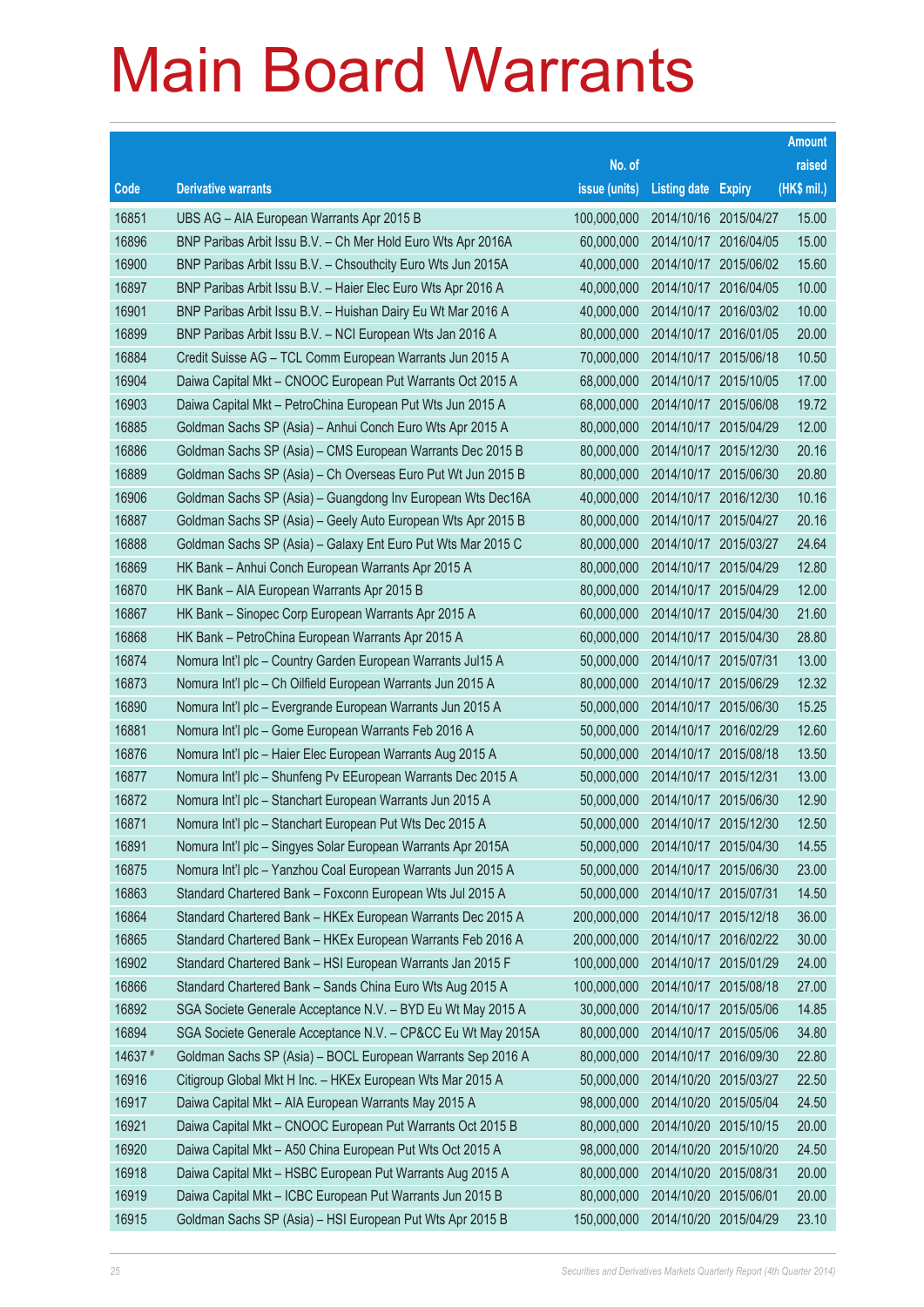|         |                                                                |               |                            |            | <b>Amount</b> |
|---------|----------------------------------------------------------------|---------------|----------------------------|------------|---------------|
|         |                                                                | No. of        |                            |            | raised        |
| Code    | <b>Derivative warrants</b>                                     | issue (units) | <b>Listing date Expiry</b> |            | (HK\$ mil.)   |
| 16931   | J P Morgan SP BV - AIA European Warrants Mar 2015 B            | 100,000,000   | 2014/10/20 2015/03/30      |            | 15.00         |
| 16939   | J P Morgan SP BV - Biostime European Warrants Jun 2015 A       | 60,000,000    | 2014/10/20 2015/06/01      |            | 15.06         |
| 16935   | J P Morgan SP BV - CNOOC European Warrants May 2015 A          | 80,000,000    | 2014/10/20 2015/05/04      |            | 20.80         |
| 16933   | J P Morgan SP BV - A50 China European Warrants May 2015 A      | 200,000,000   | 2014/10/20 2015/05/04      |            | 51.20         |
| 16932   | J P Morgan SP BV - HSI European Warrants Feb 2015 E            | 500,000,000   | 2014/10/20 2015/02/26      |            | 75.00         |
| 16934   | J P Morgan SP BV - ICBC European Warrants Jul 2015 A           | 100,000,000   | 2014/10/20 2015/07/02      |            | 15.10         |
| 16908   | J P Morgan SP BV - KECL European Warrants May 2016 A           | 150,000,000   | 2014/10/20 2016/05/30      |            | 22.80         |
| 16923   | Macquarie Bank Ltd. - Ch Oilfield European Wts May 2015 A      | 35,000,000    | 2014/10/20 2015/05/19      |            | 10.01         |
| 16922   | Macquarie Bank Ltd. - KECL European Warrants May 2017 A        | 40,000,000    | 2014/10/20 2017/05/04      |            | 10.00         |
| 16914   | Macquarie Bank Ltd. - Stanchart European Warrants May 2015 A   | 40,000,000    | 2014/10/20 2015/05/05      |            | 10.00         |
| 16913   | Standard Chartered Bank - AIA European Warrants Apr 2015 A     | 100,000,000   | 2014/10/20 2015/04/28      |            | 15.00         |
| 16926   | Standard Chartered Bank - CNOOC European Warrants Oct 2016 A   | 100,000,000   | 2014/10/20 2016/10/17      |            | 19.50         |
| 16912   | Standard Chartered Bank - Foxconn European Wts Jun 2015 A      | 40,000,000    | 2014/10/20 2015/06/01      |            | 16.00         |
| 16910   | Standard Chartered Bank - HSI European Warrants Jan 2015 G     | 100,000,000   | 2014/10/20 2015/01/29      |            | 15.00         |
| 16928   | Standard Chartered Bank - HSI European Put Wts Mar 2015 G      | 100,000,000   | 2014/10/20 2015/03/30      |            | 17.00         |
| 16929   | Standard Chartered Bank – HSI European Put Wts Apr 2015 D      | 100,000,000   | 2014/10/20 2015/04/29      |            | 15.00         |
| 16911   | Standard Chartered Bank - KECL European Warrants May 2016 A    | 80,000,000    | 2014/10/20 2016/05/23      |            | 12.00         |
| 16927   | Standard Chartered Bank – PetroChina European Wts Apr 2015 A   | 60,000,000    | 2014/10/20 2015/04/20      |            | 15.00         |
| 16924   | SGA Societe Generale Acceptance NV – CSOP A50 ETF Eu Wt Apr15C | 70,000,000    | 2014/10/20 2015/04/08      |            | 32.20         |
| 16925   | SGA Societe Generale Acceptance N.V. - HSBC Eu Wt May 2015 B   | 100,000,000   | 2014/10/20 2015/05/06      |            | 27.50         |
| 16094 # | Standard Chartered Bank - Tencent Hidg Euro Wts Jan 2015 B     | 100,000,000   | 2014/10/20 2015/01/06      |            | 11.90         |
| 16958   | BNP Paribas Arbit Issu B.V. - CNOOC European Wts Aug 2015 A    | 95,000,000    | 2014/10/21 2015/08/04      |            | 17.10         |
| 16957   | BNP Paribas Arbit Issu B.V. - Tencent HIdgs Eu Wt Jun 2015 A   | 100,000,000   | 2014/10/21                 | 2015/06/02 | 26.00         |
| 16956   | BNP Paribas Arbit Issu B.V. - Tencent Eu Put Wt May 2015 B     | 100,000,000   | 2014/10/21 2015/05/05      |            | 15.00         |
| 16951   | Credit Suisse AG - CNOOC European Warrants Oct 2016 A          | 80,000,000    | 2014/10/21                 | 2016/10/17 | 12.80         |
| 16952   | Daiwa Capital Mkt - Agricultural Bank European Wts Jul 2015 A  | 98.000.000    | 2014/10/21                 | 2015/07/24 | 15.68         |
| 16967   | Goldman Sachs SP (Asia) - China Mobile Euro Wts Apr 2015 A     | 80,000,000    | 2014/10/21 2015/04/30      |            | 41.68         |
| 16966   | Goldman Sachs SP (Asia) - CNOOC European Warrants Apr 2015 A   | 80,000,000    | 2014/10/21 2015/04/30      |            | 23.92         |
| 16965   | Goldman Sachs SP (Asia) - HKEx European Warrants Dec 2015 C    | 120,000,000   | 2014/10/21                 | 2015/12/21 | 18.24         |
| 16941   | Goldman Sachs SP (Asia) - Lenovo European Wts May 2016 A       | 80,000,000    | 2014/10/21 2016/05/27      |            | 13.36         |
| 16940   | Goldman Sachs SP (Asia) - Shunfeng Pv European Wts Dec 2015A   | 80,000,000    | 2014/10/21                 | 2015/12/30 | 20.08         |
| 16964   | J P Morgan SP BV - CITIC Bank European Warrants Jun 2015 A     | 80,000,000    | 2014/10/21                 | 2015/06/30 | 12.00         |
| 16963   | J P Morgan SP BV - HSI European Put Warrants Apr 2015 C        | 500,000,000   | 2014/10/21                 | 2015/04/29 | 75.00         |
| 16962   | Macquarie Bank Ltd. - China Agri European Wts May 2015 A       | 40,000,000    | 2014/10/21 2015/05/29      |            | 10.00         |
| 16959   | Macquarie Bank Ltd. - Datang European Warrants May 2015 A      | 40,000,000    | 2014/10/21                 | 2015/05/29 | 10.00         |
| 16961   | Macquarie Bank Ltd. - China Mengniu European Wts May 2015 A    | 50,000,000    | 2014/10/21                 | 2015/05/05 | 12.50         |
| 16947   | Standard Chartered Bank - China Mobile Euro Wts Aug 2016 A     | 200,000,000   | 2014/10/21                 | 2016/08/01 | 50.00         |
| 16942   | SGA Societe Generale Acceptance N.V. - BOCL Eu Wt Nov 2015 A   | 100,000,000   | 2014/10/21                 | 2015/11/04 | 25.00         |
| 16943   | SGA Societe Generale Acceptance N.V. - CCB Eur Wt Aug 2015 A   | 80,000,000    | 2014/10/21                 | 2015/08/05 | 16.00         |
| 16950   | SGA Societe Generale Acceptance N.V. - CK(H) Eu Wt Dec 2015A   | 300,000,000   | 2014/10/21                 | 2015/12/28 | 45.00         |
| 16945   | SGA Societe Generale Acceptance N.V. - HSI Eu Put Wt Apr 15 C  | 150,000,000   | 2014/10/21                 | 2015/04/29 | 22.50         |
| 16944   | SGA Societe Generale Acceptance N.V. - ICBC Eu Wt Jul 2015 A   | 80,000,000    | 2014/10/21                 | 2015/07/06 | 14.80         |
| 16954   | SGA Societe Generale Acceptance N.V. - ZTE Eu Wt Jun 2015 A    | 80,000,000    | 2014/10/21                 | 2015/06/29 | 12.40         |
| 16955   | UBS AG - HKEx European Warrants Sep 2015 D                     | 300,000,000   | 2014/10/21                 | 2015/09/09 | 52.20         |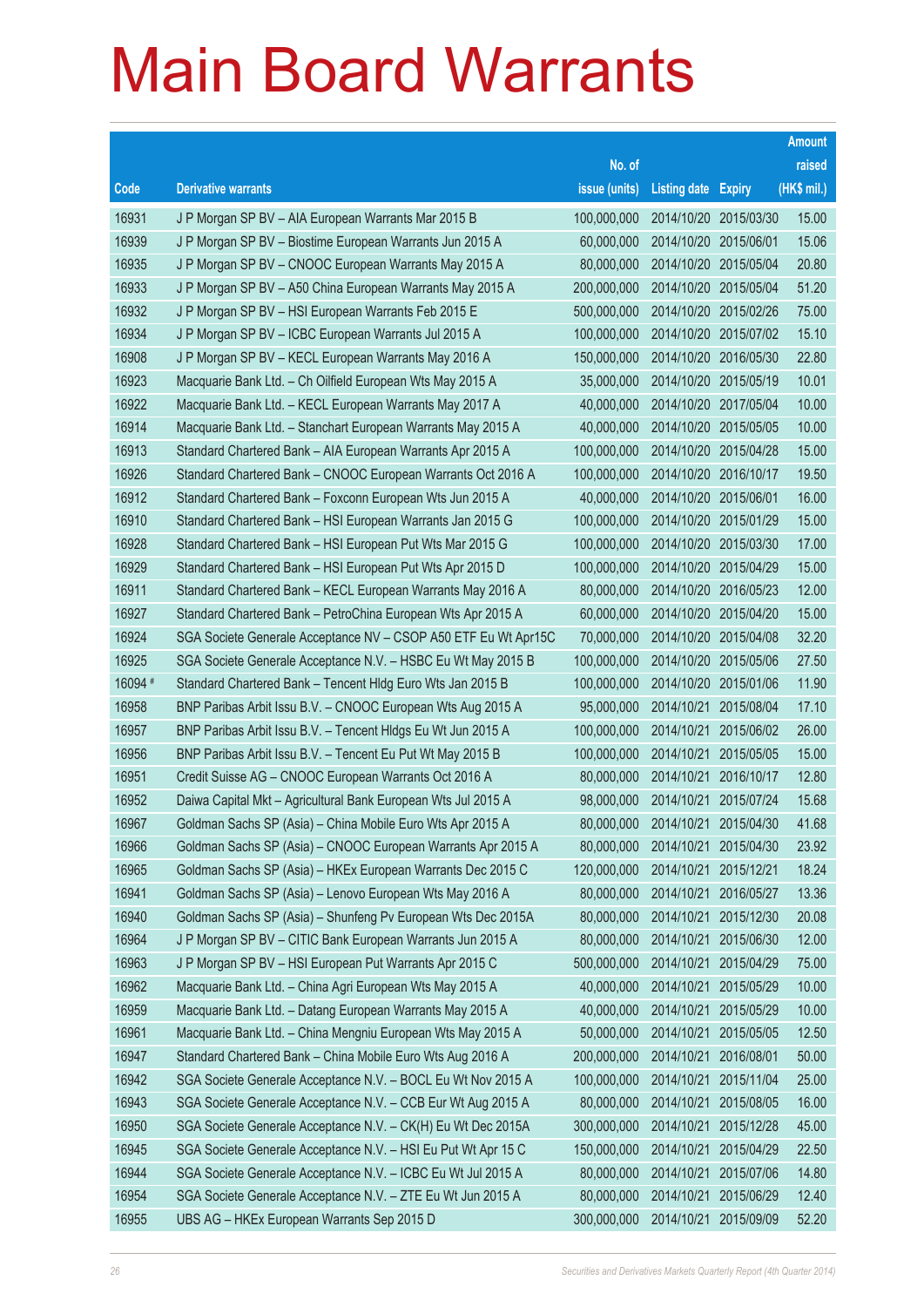|         |                                                                |               |                            |                       | <b>Amount</b> |
|---------|----------------------------------------------------------------|---------------|----------------------------|-----------------------|---------------|
|         |                                                                | No. of        |                            |                       | raised        |
| Code    | <b>Derivative warrants</b>                                     | issue (units) | <b>Listing date Expiry</b> |                       | (HK\$ mil.)   |
| 28132 # | Goldman Sachs SP (Asia) – HSBC European Warrants Jan 2015 A    | 100,000,000   | 2014/10/21 2015/01/30      |                       | 10.50         |
| 16982   | BNP Paribas Arbit Issu B.V. - China Life Euro Wts Oct 2015 B   | 100,000,000   | 2014/10/22 2015/10/05      |                       | 15.00         |
| 16983   | BNP Paribas Arbit Issu B.V. - New World Dev Eu Wt Jan 2016 A   | 26,000,000    | 2014/10/22 2016/01/05      |                       | 10.66         |
| 16981   | BNP Paribas Arbit Issu B.V. - Ping An European Wt Dec 2016 A   | 100,000,000   | 2014/10/22 2016/12/02      |                       | 41.00         |
| 16984   | BNP Paribas Arbit Issu B.V. - Xinyi Glass Euro Wts Jul 2015A   | 25,000,000    |                            | 2014/10/22 2015/07/03 | 11.50         |
| 16998   | Citigroup Global Mkt H Inc. - Cheung Kong Euro Wt Mar 2015 A   | 80,000,000    | 2014/10/22 2015/03/18      |                       | 28.80         |
| 16997   | Citigroup Global Mkt H Inc. - CNOOC European Wts Oct 2016 A    | 150,000,000   | 2014/10/22 2016/10/17      |                       | 22.50         |
| 16995   | Citigroup Global Mkt H Inc. - Hutchison Euro Wts Mar 2015 A    | 80,000,000    | 2014/10/22 2015/03/30      |                       | 36.00         |
| 16996   | Citigroup Global Mkt H Inc. - PetroChina Euro Wts Apr 2015 A   | 80,000,000    |                            | 2014/10/22 2015/04/02 | 22.40         |
| 16973   | Daiwa Capital Mkt - BYD European Warrants Apr 2015 A           | 68,000,000    | 2014/10/22 2015/04/02      |                       | 17.00         |
| 16972   | Daiwa Capital Mkt - China Cinda European Warrants Jun 2015 A   | 68,000,000    | 2014/10/22 2015/06/01      |                       | 17.00         |
| 16971   | Daiwa Capital Mkt - China Unicom European Warrants Sep 2015A   | 80,000,000    | 2014/10/22 2015/09/22      |                       | 12.00         |
| 16970   | Daiwa Capital Mkt - Tencent Holdings Euro Put Wts Sep 2015 B   | 98,000,000    | 2014/10/22 2015/09/09      |                       | 24.50         |
| 16986   | Bank of East Asia - BYD European Warrants Jul 2015 A           | 40,000,000    | 2014/10/22 2015/07/06      |                       | 10.00         |
| 16985   | Bank of East Asia - R&F Ppt European Warrants Jul 2015 A       | 70,000,000    | 2014/10/22 2015/07/06      |                       | 10.50         |
| 16987   | Bank of East Asia – Stanchart European Warrants Dec 2016 A     | 80,000,000    | 2014/10/22 2016/12/30      |                       | 20.00         |
| 16988   | Bank of East Asia – Stanchart European Put Warrants Dec 15 A   | 50,000,000    |                            | 2014/10/22 2015/12/30 | 12.50         |
| 16977   | HK Bank – AIA European Put Warrants Apr 2015 C                 | 80,000,000    | 2014/10/22 2015/04/23      |                       | 12.00         |
| 16979   | HK Bank – Henderson Land Dev European Warrants Jul 2015 A      | 60,000,000    | 2014/10/22 2015/07/06      |                       | 15.00         |
| 16978   | HK Bank – KECL European Warrants Jun 2016 A                    | 80,000,000    | 2014/10/22 2016/06/06      |                       | 12.00         |
| 16980   | HK Bank – Wharf European Warrants Jun 2015 A                   | 60,000,000    |                            | 2014/10/22 2015/06/30 | 15.00         |
| 16991   | J P Morgan SP BV - CNOOC European Warrants Oct 2016 A          | 200,000,000   | 2014/10/22 2016/10/24      |                       | 30.60         |
| 16990   | J P Morgan SP BV - PetroChina European Warrants May 2015 A     | 100,000,000   |                            | 2014/10/22 2015/05/04 | 25.60         |
| 16992   | Macquarie Bank Ltd. - CITIC Bank European Wts Jul 2015 A       | 50,000,000    | 2014/10/22 2015/07/03      |                       | 12.50         |
| 16994   | Macquarie Bank Ltd. - Tingyi European Warrants Oct 2015 A      | 40,000,000    | 2014/10/22 2015/10/05      |                       | 10.00         |
| 16974   | Standard Chartered Bank - CSOP A50 ETF Euro Wts Dec 2015 A     | 100,000,000   | 2014/10/22 2015/12/14      |                       | 15.00         |
| 16975   | Standard Chartered Bank – Tracker Fund Euro Wts Jun 2015 A     | 50,000,000    | 2014/10/22 2015/06/01      |                       | 12.50         |
| 16976   | Standard Chartered Bank - Tracker Fund Eu Put Wt Jun 2015 B    | 50,000,000    | 2014/10/22 2015/06/05      |                       | 16.00         |
| 16989   | SGA Societe Generale Acceptance N.V. - Petch Eu Wt Apr 2015B   | 60,000,000    | 2014/10/22 2015/04/08      |                       | 16.20         |
| 16968   | SGA Societe Generale Acceptance N.V. - Sinopharm Eu Wts May15A | 40,000,000    | 2014/10/22 2015/05/06      |                       | 10.00         |
| 16969   | SGA Societe Generale Acceptance N.V. - Tencent Eu Wt Feb 15 E  | 150,000,000   |                            | 2014/10/22 2015/02/04 | 85.50         |
| 27496 # | HK Bank - A50 China European Warrants Dec 2015 A               | 200,000,000   | 2014/10/22 2015/12/31      |                       | 13.20         |
| 17003   | BOCI Asia Ltd. - China Mobile European Warrants Feb 2015 E     | 100,000,000   | 2014/10/23 2015/02/27      |                       | 38.00         |
| 17005   | BOCI Asia Ltd. - HSBC European Warrants Apr 2015 B             | 100,000,000   | 2014/10/23 2015/04/27      |                       | 20.00         |
| 17006   | BOCI Asia Ltd. - HSI European Warrants Jul 2015 A              | 100,000,000   | 2014/10/23 2015/07/30      |                       | 17.00         |
| 17008   | BOCI Asia Ltd. - HSI European Put Warrants Jul 2015 B          | 100,000,000   | 2014/10/23 2015/07/30      |                       | 22.00         |
| 17002   | BOCI Asia Ltd. - PetroChina European Warrants Apr 2015 B       | 100,000,000   | 2014/10/23 2015/04/13      |                       | 30.00         |
| 17004   | BOCI Asia Ltd. - Ping An European Warrants Apr 2015 B          | 100,000,000   | 2014/10/23 2015/04/20      |                       | 28.00         |
| 17036   | Credit Suisse AG - CNBM European Warrants Nov 2016 B           | 100,000,000   | 2014/10/23 2016/11/28      |                       | 15.00         |
| 17038   | Credit Suisse AG - China Shenhua European Wts Jun 2015 B       | 50,000,000    | 2014/10/23 2015/06/29      |                       | 12.50         |
| 17034   | Credit Suisse AG - HSBC European Wts Mar 2015 B                | 80,000,000    |                            | 2014/10/23 2015/03/30 | 12.00         |
| 17035   | Credit Suisse AG - HSBC European Put Warrants Jun 2015 B       | 70,000,000    | 2014/10/23 2015/06/29      |                       | 14.00         |
| 17037   | Credit Suisse AG - Ping An European Put Warrants Apr 2015 C    | 70,000,000    | 2014/10/23 2015/04/27      |                       | 17.50         |
| 17033   | Goldman Sachs SP (Asia) - CNOOC European Warrants Apr 2015 B   | 50,000,000    | 2014/10/23 2015/04/30      |                       | 21.70         |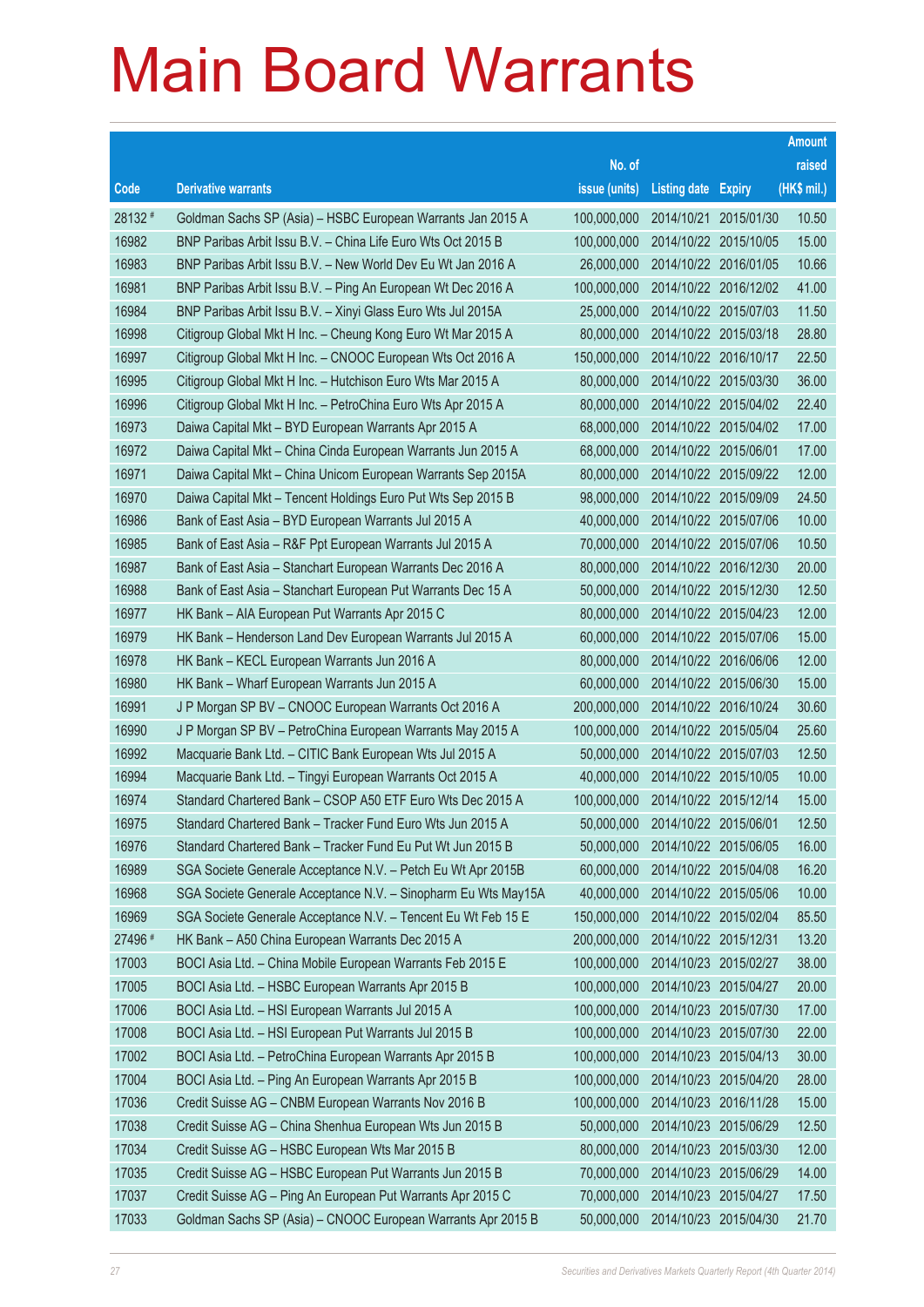|       |                                                                |               |                            |            | <b>Amount</b> |
|-------|----------------------------------------------------------------|---------------|----------------------------|------------|---------------|
|       |                                                                | No. of        |                            |            | raised        |
| Code  | <b>Derivative warrants</b>                                     | issue (units) | <b>Listing date Expiry</b> |            | $(HK$$ mil.)  |
| 17032 | Goldman Sachs SP (Asia) – CSR Times European Wts May 2015 A    | 50,000,000    | 2014/10/23 2015/05/29      |            | 16.95         |
| 17013 | HK Bank – HKEx European Warrants May 2015 B                    | 100,000,000   | 2014/10/23 2015/05/26      |            | 17.00         |
| 17011 | HK Bank – HSI European Warrants Jan 2015 F                     | 100,000,000   | 2014/10/23 2015/01/29      |            | 15.00         |
| 17010 | HK Bank – HSI European Warrants Mar 2015 H                     | 100,000,000   | 2014/10/23 2015/03/30      |            | 15.00         |
| 17012 | HK Bank - Lenovo European Warrants Jun 2016 A                  | 100,000,000   | 2014/10/23 2016/06/03      |            | 15.00         |
| 17027 | J P Morgan SP BV - BYD European Warrants May 2015 A            | 100,000,000   | 2014/10/23 2015/05/04      |            | 25.80         |
| 17026 | J P Morgan SP BV - HSBC European Put Warrants May 2015 A       | 200,000,000   | 2014/10/23                 | 2015/05/04 | 50.20         |
| 17028 | J P Morgan SP BV - Tingyi European Warrants Sep 2015 A         | 80,000,000    | 2014/10/23 2015/09/30      |            | 20.00         |
| 17031 | Standard Chartered Bank - HSI European Put Wts Apr 2015 E      | 100,000,000   | 2014/10/23 2015/04/29      |            | 17.00         |
| 17001 | Standard Chartered Bank - PetroChina European Wts Jun 2015 A   | 60,000,000    | 2014/10/23 2015/06/30      |            | 24.00         |
| 17000 | SGA Societe Generale Acceptance N.V. - HWL Eur Wt Jun 2016 A   | 500,000,000   | 2014/10/23 2016/06/06      |            | 75.00         |
| 16999 | SGA Societe Generale Acceptance N.V. - Ch Mengniu Eu Wt Jun15A | 36,000,000    | 2014/10/23 2015/06/03      |            | 10.26         |
| 17014 | SGA Societe Generale Acceptance N.V. - Zoomlion Eu Wt Jun15A   | 30,000,000    | 2014/10/23 2015/06/29      |            | 10.95         |
| 17017 | UBS AG - CGS European Warrants Nov 2017 A                      | 70,000,000    | 2014/10/23 2017/11/27      |            | 17.50         |
| 17018 | UBS AG – CITIC Sec European Warrants Mar 2015 A                | 70,000,000    | 2014/10/23 2015/03/26      |            | 12.95         |
| 17015 | UBS AG - HSI European Put Warrants Mar 2015 F                  | 300,000,000   | 2014/10/23 2015/03/30      |            | 58.50         |
| 17016 | UBS AG - HSI European Put Warrants Apr 2015 B                  | 300,000,000   | 2014/10/23 2015/04/29      |            | 51.00         |
| 17019 | UBS AG - Ping An European Put Warrants Mar 2015 D              | 100,000,000   | 2014/10/23 2015/03/31      |            | 23.00         |
| 17045 | BOCI Asia Ltd. - AIA European Warrants Apr 2015 A              | 100,000,000   | 2014/10/24                 | 2015/04/15 | 27.00         |
| 17043 | BOCI Asia Ltd. - HKEx European Warrants Dec 2015 C             | 100,000,000   | 2014/10/24 2015/12/07      |            | 15.00         |
| 17046 | BOCI Asia Ltd. - ICBC European Warrants Apr 2015 A             | 100,000,000   | 2014/10/24 2015/04/27      |            | 30.00         |
| 17044 | BOCI Asia Ltd. - Tencent Holdings European Wts Feb 2015 B      | 100,000,000   | 2014/10/24 2015/02/09      |            | 30.00         |
| 10304 | BNP Paribas Arbit Issu B.V. - Gold European Wts Dec 2015 A     | 100,000,000   | 2014/10/24 2015/12/17      |            | 25.00         |
| 10305 | BNP Paribas Arbit Issu B.V. - Gold European Put Wts Dec 15 B   | 100,000,000   | 2014/10/24 2015/12/17      |            | 25.00         |
| 10307 | BNP Paribas Arbit Issu B.V. - Oil Futures Eu Put Wt Nov 15 B   | 100,000,000   | 2014/10/24 2015/11/18      |            | 25.00         |
| 17072 | Credit Suisse AG - HSI European Put Warrants Apr 2015 D        | 150,000,000   | 2014/10/24 2015/04/29      |            | 27.00         |
| 17073 | Credit Suisse AG - Yanzhou Coal European Warrants Apr 2015 A   | 60,000,000    | 2014/10/24 2015/04/27      |            | 15.00         |
| 17062 | Daiwa Capital Mkt - China Mobile European Wts Mar 2015 C       | 108,000,000   | 2014/10/24 2015/03/02      |            | 35.64         |
| 17041 | Goldman Sachs SP (Asia) - Ch Oilfield European Wts Sep 2015A   | 50,000,000    | 2014/10/24 2015/09/30      |            | 12.60         |
| 17039 | Goldman Sachs SP (Asia) - HKEx European Warrants Nov 2015 A    | 80,000,000    | 2014/10/24 2015/11/30      |            | 12.32         |
| 17040 | Goldman Sachs SP (Asia) - HSBC European Warrants Apr 2015 B    | 80,000,000    | 2014/10/24 2015/04/21      |            | 12.16         |
| 17074 | Goldman Sachs SP (Asia) - HSBC European Put Wts Apr 2015 C     | 80,000,000    | 2014/10/24 2015/04/30      |            | 20.56         |
| 17053 | HK Bank - AIA European Warrants Feb 2015 B                     | 100,000,000   | 2014/10/24                 | 2015/02/23 | 15.00         |
| 17052 | HK Bank - Huaneng Power European Warrants Jul 2015 A           | 50,000,000    | 2014/10/24 2015/07/31      |            | 25.00         |
| 17049 | HK Bank - Kingsoft European Warrants Apr 2015 A                | 80,000,000    | 2014/10/24 2015/04/28      |            | 12.80         |
| 17047 | HK Bank - Lenovo European Warrants Apr 2015 B                  | 50,000,000    | 2014/10/24 2015/04/30      |            | 27.50         |
| 17051 | HK Bank - Sands China European Warrants Jun 2015 A             | 80,000,000    | 2014/10/24                 | 2015/06/30 | 20.00         |
| 17075 | J P Morgan SP BV - Zhuzhou CSR European Warrants Nov 2018 A    | 100,000,000   | 2014/10/24 2018/11/27      |            | 15.20         |
| 17059 | Macquarie Bank Ltd. - CC Bank European Warrants Apr 2015 A     | 70,000,000    | 2014/10/24 2015/04/02      |            | 10.50         |
| 17061 | Macquarie Bank Ltd. - Minsheng Bank European Wts Apr 2015 A    | 40,000,000    | 2014/10/24 2015/04/02      |            | 10.00         |
| 17060 | Macquarie Bank Ltd. - Haitong Sec European Wts Apr 2015 A      | 40,000,000    | 2014/10/24 2015/04/24      |            | 10.00         |
| 17042 | Macquarie Bank Ltd. - Tencent European Warrants Feb 2015 D     | 35,000,000    | 2014/10/24 2015/02/03      |            | 10.01         |
| 17055 | Standard Chartered Bank - Cheung Kong Euro Wts Aug 2017 A      | 200,000,000   | 2014/10/24 2017/08/08      |            | 50.00         |
| 17066 | Standard Chartered Bank - HSBC European Put Wts Nov 2016 A     | 200,000,000   | 2014/10/24 2016/11/11      |            | 50.00         |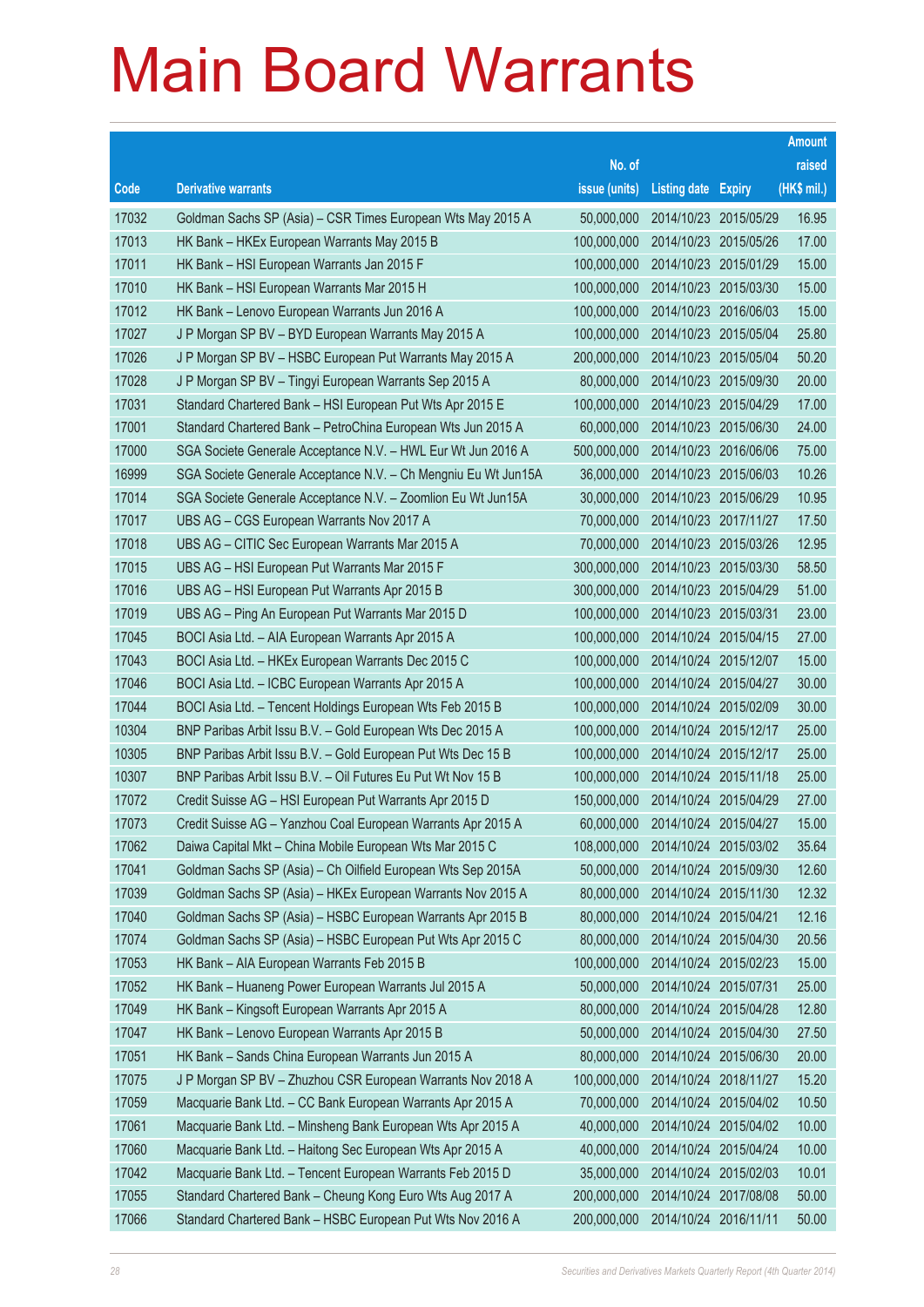|       |                                                                |               |                            |                       | <b>Amount</b> |
|-------|----------------------------------------------------------------|---------------|----------------------------|-----------------------|---------------|
|       |                                                                | No. of        |                            |                       | raised        |
| Code  | <b>Derivative warrants</b>                                     | issue (units) | <b>Listing date Expiry</b> |                       | (HK\$ mil.)   |
| 17054 | Standard Chartered Bank - Hutchison Euro Put Wt Sep 2016 A     | 200,000,000   | 2014/10/24 2016/09/08      |                       | 50.00         |
| 17067 | Standard Chartered Bank - ICBC European Warrants Jul 2015 A    | 60,000,000    | 2014/10/24 2015/07/13      |                       | 10.50         |
| 17063 | Standard Chartered Bank - ICBC European Warrants Sep 2015 A    | 60,000,000    | 2014/10/24 2015/09/09      |                       | 18.00         |
| 17064 | Standard Chartered Bank - ICBC European Put Wts May 2015 A     | 60,000,000    | 2014/10/24 2015/05/08      |                       | 15.00         |
| 17057 | Standard Chartered Bank - SHK P European Warrants Feb 2017 A   | 200,000,000   | 2014/10/24 2017/02/08      |                       | 50.00         |
| 17056 | Standard Chartered Bank - SHK P European Put Wts Aug 2017 A    | 200,000,000   | 2014/10/24 2017/08/08      |                       | 50.00         |
| 17058 | Standard Chartered Bank - Tencent Hidg Euro Wts Dec 2015 A     | 200,000,000   | 2014/10/24 2015/12/29      |                       | 50.00         |
| 17068 | SGA Societe Generale Acceptance N.V. - Greatwall Eu Wt Apr15B  | 50,000,000    | 2014/10/24 2015/04/08      |                       | 10.25         |
| 17070 | SGA Societe Generale Acceptance N.V - Haitong Sec Eu Wt Sep16A | 100,000,000   |                            | 2014/10/24 2016/09/05 | 25.00         |
| 17071 | SGA Societe Generale Acceptance NV - Yanzhou Coal Eu Wt Sep18A | 200,000,000   | 2014/10/24 2018/09/05      |                       | 30.00         |
| 17076 | HK Bank - CNOOC European Warrants Oct 2016 A                   | 100,000,000   | 2014/10/27 2016/10/31      |                       | 15.00         |
| 17081 | HK Bank – Evergrande European Warrants Jul 2015 A              | 80,000,000    | 2014/10/27 2015/07/31      |                       | 20.00         |
| 17080 | HK Bank - GCL-Poly Energy European Warrants Jun 2015 A         | 80,000,000    |                            | 2014/10/27 2015/06/30 | 20.00         |
| 17079 | HK Bank - Tencent European Warrants Aug 2015 A                 | 100,000,000   | 2014/10/27 2015/08/31      |                       | 16.00         |
| 17077 | HK Bank - Tencent European Warrants Sep 2015 B                 | 100,000,000   | 2014/10/27 2015/09/29      |                       | 15.00         |
| 17091 | J P Morgan SP BV - Haitong Sec European Warrants Dec 2015 A    | 100,000,000   | 2014/10/27 2015/12/30      |                       | 25.10         |
| 17083 | Macquarie Bank Ltd. - Agricultural Bk Euro Warrants Sep 2015 A | 70,000,000    |                            | 2014/10/27 2015/09/02 | 10.50         |
| 17086 | Macquarie Bank Ltd. - Gome European Warrants Mar 2016 A        | 70,000,000    |                            | 2014/10/27 2016/03/02 | 10.50         |
| 17082 | Standard Chartered Bank - SHK P European Warrants Jul 2015 A   | 60,000,000    | 2014/10/27 2015/07/03      |                       | 15.00         |
| 17087 | SGA Societe Generale Acceptance N.V. - CCoal Eu Wt May 2015 A  | 35,000,000    | 2014/10/27 2015/05/06      |                       | 10.33         |
| 17090 | UBS AG - HSCEI European Put Warrants Jan 2015 B                | 100,000,000   | 2014/10/27 2015/01/29      |                       | 15.00         |
| 17101 | J P Morgan SP BV - China Mob European Wts Mar 2017 A           | 500,000,000   |                            | 2014/10/28 2017/03/06 | 78.00         |
| 17102 | J P Morgan SP BV - HSI European Warrants Jun 2015 A            | 500,000,000   | 2014/10/28 2015/06/29      |                       | 75.50         |
| 17100 | Macquarie Bank Ltd. - China Mobile European Wts Mar 2017 A     | 70,000,000    | 2014/10/28 2017/03/06      |                       | 10.50         |
| 17095 | Standard Chartered Bank - BYD European Warrants Jun 2015 A     | 60,000,000    |                            | 2014/10/28 2015/06/30 | 27.00         |
| 17093 | Standard Chartered Bank - CM Bank European Wts May 2016 A      | 200,000,000   | 2014/10/28 2016/05/27      |                       | 30.00         |
| 17097 | Standard Chartered Bank – China Mobile Euro Wts Mar 2017 A     | 500,000,000   | 2014/10/28 2017/03/06      |                       | 75.00         |
| 17096 | Standard Chartered Bank - Kingsoft Euro Put Wts Jun 2015 A     | 100,000,000   | 2014/10/28 2015/06/03      |                       | 25.00         |
| 17098 | SGA Societe Generale Acceptance N.V. - Ch Mob Eu Wt Mar 15 G   | 100,000,000   | 2014/10/28 2015/03/04      |                       | 45.00         |
| 17099 | SGA Societe Generale Acceptance N.V. - Ch Mob Eu Wt May 15 B   | 100,000,000   |                            | 2014/10/28 2015/05/06 | 41.00         |
| 17106 | Goldman Sachs SP (Asia) - China Taiping European Wts Sep15A    | 40,000,000    | 2014/10/29 2015/09/29      |                       | 10.68         |
| 17105 | Goldman Sachs SP (Asia) - Tracker Fund European Wts Apr 15 A   | 80,000,000    | 2014/10/29 2015/04/29      |                       | 40.00         |
| 17108 | HK Bank - HSI European Warrants Apr 2015 B                     | 100,000,000   | 2014/10/29                 | 2015/04/29            | 25.00         |
| 17109 | HK Bank - HSI European Warrants Apr 2015 C                     | 100,000,000   | 2014/10/29 2015/04/29      |                       | 25.00         |
| 17110 | HK Bank - HSI European Warrants Apr 2015 D                     | 150,000,000   | 2014/10/29                 | 2015/04/29            | 22.50         |
| 17111 | HK Bank - HSI European Put Warrants Apr 2015 E                 | 100,000,000   | 2014/10/29 2015/04/29      |                       | 25.00         |
| 17112 | HK Bank - HSI European Put Warrants Apr 2015 F                 | 150,000,000   | 2014/10/29                 | 2015/04/29            | 22.50         |
| 17118 | J P Morgan SP BV - Anta Sports European Warrants May 2015 A    | 100,000,000   | 2014/10/29 2015/05/04      |                       | 25.50         |
| 17116 | Macquarie Bank Ltd. - CNOOC European Warrants Dec 2016 A       | 40,000,000    | 2014/10/29                 | 2016/12/02            | 10.00         |
| 17117 | Macquarie Bank Ltd. - Sinopec Corp European Wts May 2015 A     | 30,000,000    | 2014/10/29 2015/05/05      |                       | 10.02         |
| 17115 | Macquarie Bank Ltd. - Ping An European Warrants May 2015 B     | 50,000,000    | 2014/10/29                 | 2015/05/05            | 12.50         |
| 17104 | Nomura Int'l plc - CSR Times European Warrants Apr 2015 A      | 50,000,000    | 2014/10/29 2015/04/28      |                       | 15.30         |
| 17103 | Nomura Int'l plc - Sh Petrochem European Warrants Jul 2015 A   | 50,000,000    | 2014/10/29                 | 2015/07/31            | 13.00         |
| 17107 | SGA Societe Generale Acceptance N.V. - CHALCO Eu Wt Aug 15 A   | 40,000,000    | 2014/10/29 2015/08/05      |                       | 14.00         |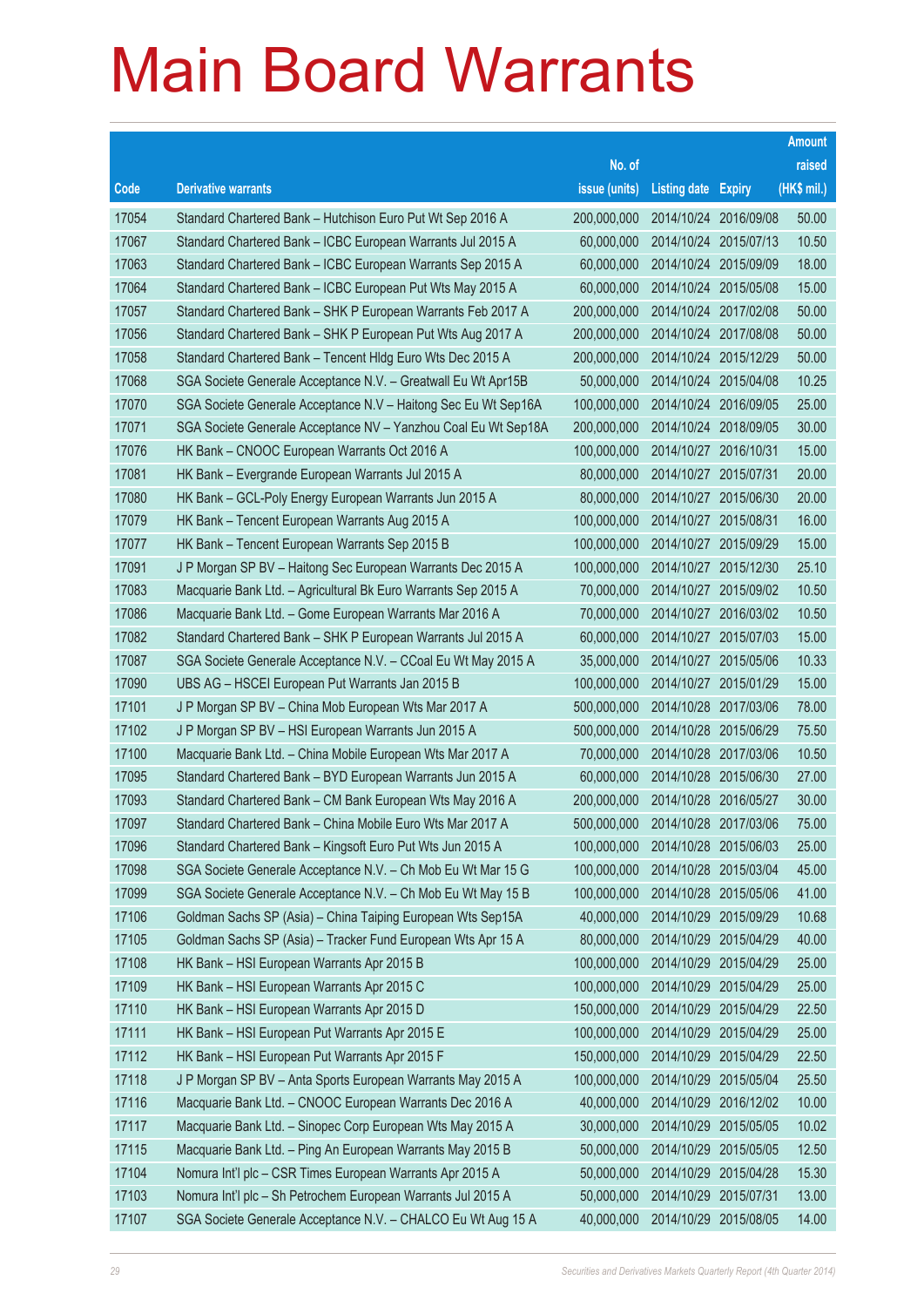|       |                                                                |               |                            |            | <b>Amount</b> |
|-------|----------------------------------------------------------------|---------------|----------------------------|------------|---------------|
|       |                                                                | No. of        |                            |            | raised        |
| Code  | <b>Derivative warrants</b>                                     | issue (units) | <b>Listing date Expiry</b> |            | (HK\$ mil.)   |
| 17114 | UBS AG - Zhuzhou CSR European Warrants Nov 2018 A              | 100,000,000   | 2014/10/29 2018/11/27      |            | 21.00         |
| 17113 | UBS AG – Kingsoft European Put Warrants Apr 2015 B             | 60,000,000    | 2014/10/29 2015/04/28      |            | 15.00         |
| 17130 | Credit Suisse AG - China Mobile European Warrants Apr 2015 A   | 80,000,000    | 2014/10/30 2015/04/29      |            | 30.40         |
| 17129 | Credit Suisse AG - China Mobile European Warrants Dec 2016 A   | 120,000,000   | 2014/10/30 2016/12/19      |            | 18.00         |
| 17136 | Credit Suisse AG - Gome European Warrants Apr 2015 A           | 70,000,000    | 2014/10/30 2015/04/27      |            | 10.50         |
| 17138 | Goldman Sachs SP (Asia) - HSI European Put Wts Mar 2015 F      | 150,000,000   | 2014/10/30 2015/03/30      |            | 23.55         |
| 17139 | Goldman Sachs SP (Asia) - Tencent European Wt Jun 2015 A       | 80,000,000    | 2014/10/30 2015/06/01      |            | 24.96         |
| 17121 | HK Bank – CSOP A50 ETF European Warrants Apr 2015 A            | 60,000,000    | 2014/10/30 2015/04/30      |            | 30.00         |
| 17122 | HK Bank - CSOP A50 ETF European Warrants Apr 2015 B            | 60,000,000    | 2014/10/30 2015/04/01      |            | 13.20         |
| 17119 | HK Bank - A50 China European Warrants Apr 2015 A               | 60,000,000    | 2014/10/30 2015/04/01      |            | 14.40         |
| 17120 | HK Bank - A50 China European Warrants Apr 2015 B               | 60,000,000    | 2014/10/30 2015/04/30      |            | 30.00         |
| 17142 | J P Morgan SP BV - BankComm European Warrants Aug 2015 A       | 80,000,000    | 2014/10/30 2015/08/03      |            | 20.00         |
| 17141 | J P Morgan SP BV - CSR Times European Warrants May 2015 A      | 100,000,000   | 2014/10/30 2015/05/04      |            | 25.30         |
| 17140 | J P Morgan SP BV - Sinopec Seg European Warrants May 2016 A    | 100,000,000   | 2014/10/30 2016/05/30      |            | 15.20         |
| 17128 | Macquarie Bank Ltd. - CITIC European Warrants Nov 2015 A       | 70,000,000    | 2014/10/30 2015/11/03      |            | 10.50         |
| 17126 | Macquarie Bank Ltd. - Chi Resources European Wts Nov 2015 A    | 50,000,000    | 2014/10/30 2015/11/03      |            | 12.50         |
| 17137 | Macquarie Bank Ltd. - CSR European Warrants Oct 2017 A         | 40,000,000    | 2014/10/30 2017/10/03      |            | 10.00         |
| 17123 | Macquarie Bank Ltd. - HK Gas European Warrants Jan 2017 A      | 50,000,000    | 2014/10/30 2017/01/04      |            | 12.50         |
| 17127 | Macquarie Bank Ltd. - PetroChina European Wts Jun 2015 A       | 30,000,000    | 2014/10/30 2015/06/02      |            | 10.02         |
| 17135 | SGA Societe Generale Acceptance N.V. - Ch Mob Eu Wt May 15 C   | 100,000,000   | 2014/10/30 2015/05/06      |            | 60.00         |
| 17134 | UBS AG - BOCL European Warrants Sep 2016 A                     | 100,000,000   | 2014/10/30 2016/09/23      |            | 18.50         |
| 17132 | UBS AG - China Unicom European Warrants Sep 2015 A             | 100,000,000   | 2014/10/30 2015/09/22      |            | 15.00         |
| 17133 | UBS AG - ICBC European Warrants Jun 2015 A                     | 100,000,000   | 2014/10/30 2015/06/26      |            | 20.00         |
| 17131 | UBS AG - ZTE European Warrants Mar 2015 A                      | 70,000,000    | 2014/10/30 2015/03/26      |            | 10.50         |
| 10308 | BNP Paribas Arbit Issu B.V. - Oil Futures Euro Wt Nov 2015 C   | 100,000,000   | 2014/10/31 2015/11/18      |            | 25.00         |
| 17156 | Credit Suisse AG - Kingsoft European Warrants Apr 2015 A       | 80,000,000    | 2014/10/31 2015/04/30      |            | 20.00         |
| 17167 | Goldman Sachs SP (Asia) - CAM CSI300 Euro Put Wts Jun 2016 A   | 80,000,000    | 2014/10/31 2016/06/30      |            | 20.16         |
| 17166 | Goldman Sachs SP (Asia) - China Unicom Euro Wts Sep 2015 A     | 80,000,000    | 2014/10/31 2015/09/30      |            | 12.08         |
| 17165 | Goldman Sachs SP (Asia) - Kingsoft European Wts Jun 2015 A     | 80,000,000    | 2014/10/31                 | 2015/06/30 | 20.24         |
| 17146 | HK Bank - China Life European Warrants Sep 2015 B              | 100,000,000   | 2014/10/31 2015/09/29      |            | 15.00         |
| 17145 | HK Bank - China Mobile European Warrants Feb 2015 J            | 80,000,000    | 2014/10/31                 | 2015/02/24 | 24.00         |
| 17149 | HK Bank - ICBC European Warrants Apr 2015 B                    | 80,000,000    | 2014/10/31                 | 2015/04/30 | 28.00         |
| 17147 | HK Bank - PetroChina European Warrants Mar 2015 B              | 80,000,000    | 2014/10/31                 | 2015/03/30 | 12.80         |
| 17148 | HK Bank - Ping An European Warrants Apr 2015 A                 | 80,000,000    | 2014/10/31 2015/04/30      |            | 24.00         |
| 17164 | J P Morgan SP BV - China Unicom European Warrants Sep 2015 A   | 200,000,000   | 2014/10/31                 | 2015/09/30 | 31.80         |
| 17158 | J P Morgan SP BV - TCL Comm European Warrants Feb 2016 A       | 80,000,000    | 2014/10/31 2016/02/26      |            | 20.00         |
| 17162 | Macquarie Bank Ltd. - Tencent European Warrants May 2015 B     | 30,000,000    | 2014/10/31                 | 2015/05/05 | 10.02         |
| 17163 | Macquarie Bank Ltd. - Tencent European Warrants May 2015 C     | 25,000,000    | 2014/10/31 2015/05/05      |            | 10.00         |
| 17144 | Standard Chartered Bank - CSR European Warrants Sep 2017 A     | 100,000,000   | 2014/10/31                 | 2017/09/28 | 25.00         |
| 17143 | Standard Chartered Bank - HSI European Warrants May 2015 A     | 100,000,000   | 2014/10/31                 | 2015/05/28 | 25.00         |
| 17159 | Standard Chartered Bank - Kingsoft European Wts May 2015 B     | 100,000,000   | 2014/10/31                 | 2015/05/06 | 25.00         |
| 17160 | Standard Chartered Bank - Tingyi European Warrants Oct 2015A   | 60,000,000    | 2014/10/31 2015/10/30      |            | 15.00         |
| 17154 | SGA Societe Generale Acceptance N.V. - Ch Mob Eu Wt Aug 16 A   | 600,000,000   | 2014/10/31                 | 2016/08/01 | 93.00         |
| 17157 | SGA Societe Generale Acceptance NV - CSOP A50 ETF Eu Wt Aug18A | 300,000,000   | 2014/10/31                 | 2018/08/06 | 63.00         |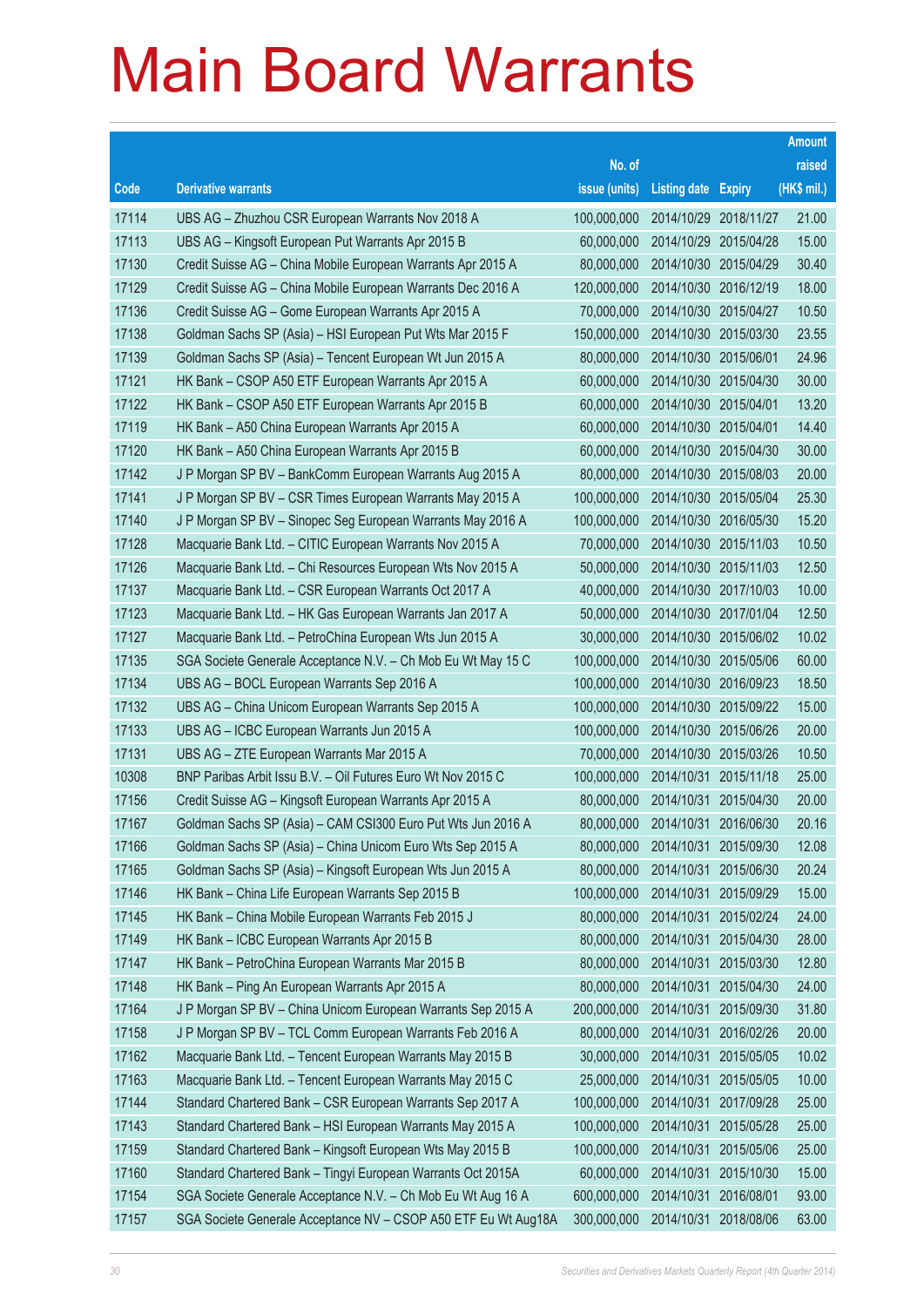|       |                                                                |               |                            |                       | <b>Amount</b> |
|-------|----------------------------------------------------------------|---------------|----------------------------|-----------------------|---------------|
|       |                                                                | No. of        |                            |                       | raised        |
| Code  | <b>Derivative warrants</b>                                     | issue (units) | <b>Listing date Expiry</b> |                       | (HK\$ mil.)   |
| 17161 | SGA Societe Generale Acceptance N.V. - Kingsoft Eu Wt May15A   | 60,000,000    |                            | 2014/10/31 2015/05/06 | 15.00         |
| 17152 | UBS AG - Greatwall Motor European Warrants Mar 2015 A          | 40,000,000    |                            | 2014/10/31 2015/03/23 | 10.00         |
| 17150 | UBS AG - Kingsoft European Warrants Jun 2015 A                 | 100,000,000   | 2014/10/31                 | 2015/06/22            | 32.50         |
| 17151 | UBS AG - Tencent Holdings European Warrants Feb 2015 E         | 100,000,000   |                            | 2014/10/31 2015/02/02 | 15.00         |
| 17173 | Credit Suisse AG - HKEx European Warrants Nov 2015 A           | 100,000,000   |                            | 2014/11/03 2015/11/23 | 15.00         |
| 17168 | Credit Suisse AG - HKEx European Warrants Dec 2015 C           | 100,000,000   |                            | 2014/11/03 2015/12/28 | 15.00         |
| 17169 | HK Bank - HKEx European Warrants Mar 2015 D                    | 150,000,000   |                            | 2014/11/03 2015/03/25 | 22.50         |
| 17174 | HK Bank - HKEx European Warrants Dec 2015 C                    | 150,000,000   | 2014/11/03 2015/12/31      |                       | 22.50         |
| 17180 | Macquarie Bank Ltd. - Anton Oilfield European Wts Nov 2015 A   | 20,000,000    |                            | 2014/11/03 2015/11/17 | 10.00         |
| 17170 | Standard Chartered Bank - Minsheng Bank Euro Wts Mar 2015 A    | 50,000,000    |                            | 2014/11/03 2015/03/24 | 12.50         |
| 17171 | Standard Chartered Bank - Tencent Hidg Euro Wts Feb 2015 D     | 80,000,000    |                            | 2014/11/03 2015/02/23 | 22.40         |
| 17172 | Standard Chartered Bank - Tencent Hidg Euro Wts Jun 2015 A     | 80,000,000    | 2014/11/03 2015/06/01      |                       | 24.00         |
| 17176 | SGA Societe Generale Acceptance NV - CSOP A50 ETF Eu Wt May15A | 70,000,000    |                            | 2014/11/03 2015/05/06 | 31.85         |
| 17177 | SGA Societe Generale Acceptance N.V. - A50 Ch Eu Wt May 2015A  | 70,000,000    |                            | 2014/11/03 2015/05/06 | 29.75         |
| 17178 | SGA Societe Generale Acceptance N.V. - HSBC Eu Put Wt Jun15 A  | 100,000,000   |                            | 2014/11/03 2015/06/03 | 25.00         |
| 17179 | SGA Societe Generale Acceptance N.V. - HWL Eur Put Wt May15A   | 50,000,000    |                            | 2014/11/03 2015/05/06 | 19.25         |
| 17181 | UBS AG - CSOP A50 ETF European Warrants May 2015 A             | 80,000,000    | 2014/11/03 2015/05/11      |                       | 34.40         |
| 17175 | UBS AG - HSI European Warrants Jun 2015 C                      | 300,000,000   |                            | 2014/11/03 2015/06/29 | 75.00         |
| 17183 | BOCI Asia Ltd. - China Cinda European Warrants May 2015 A      | 100,000,000   |                            | 2014/11/04 2015/05/05 | 25.00         |
| 17184 | BOCI Asia Ltd. - Kingsoft European Warrants Jun 2015 A         | 100,000,000   |                            | 2014/11/04 2015/06/15 | 25.00         |
| 17188 | HK Bank - BOCL European Warrants Jul 2015 B                    | 80,000,000    | 2014/11/04 2015/07/31      |                       | 20.00         |
| 17189 | HK Bank - CITIC Sec European Warrants Mar 2015 A               | 100,000,000   |                            | 2014/11/04 2015/03/26 | 15.00         |
| 17185 | HK Bank - China Mobile European Put Warrants May 2015 A        | 80,000,000    |                            | 2014/11/04 2015/05/04 | 20.00         |
| 17186 | HK Bank - HKEx European Put Warrants Nov 2015 C                | 100,000,000   |                            | 2014/11/04 2015/11/30 | 25.00         |
| 17201 | J P Morgan SP BV - Hutchison European Put Wts May 2015 A       | 80,000,000    |                            | 2014/11/04 2015/05/04 | 20.48         |
| 17194 | Macquarie Bank Ltd. - Biostime European Warrants Jun 2015 A    | 40,000,000    | 2014/11/04 2015/06/08      |                       | 10.00         |
| 17192 | Macquarie Bank Ltd. - BYD European Warrants May 2015 A         | 20,000,000    |                            | 2014/11/04 2015/05/05 | 10.00         |
| 17191 | Macquarie Bank Ltd. - CNOOC European Warrants May 2015 A       | 23,000,000    | 2014/11/04 2015/05/05      |                       | 10.01         |
| 17199 | Macquarie Bank Ltd. - Chow Tai Fook European Wts Dec 2015 A    | 70,000,000    |                            | 2014/11/04 2015/12/02 | 10.50         |
| 17200 | Macquarie Bank Ltd. - A50 China European Warrants May 2015 A   | 40,000,000    |                            | 2014/11/04 2015/05/05 | 10.00         |
| 17193 | Macquarie Bank Ltd. - GCL-Poly Energy European Wts May 2015 A  | 30,000,000    |                            | 2014/11/04 2015/05/05 | 10.02         |
| 17198 | Standard Chartered Bank - Anhui Conch Euro Wts Jul 2015 A      | 80,000,000    |                            | 2014/11/04 2015/07/09 | 12.00         |
| 17190 | Standard Chartered Bank - HKEx European Put Wts Jul 2015 C     | 80,000,000    |                            | 2014/11/04 2015/07/03 | 24.00         |
| 17195 | SGA Societe Generale Acceptance N.V. - BOCom Eu Wt Jun 2015A   | 30,000,000    |                            | 2014/11/04 2015/06/03 | 11.10         |
| 17196 | SGA Societe Generale Acceptance N.V - Ch Oilfield Eu Wt Sep15A | 50,000,000    |                            | 2014/11/04 2015/09/02 | 12.75         |
| 17197 | SGA Societe Generale Acceptance N.V. - Ping An Eu Wt Jun 15 A  | 80,000,000    |                            | 2014/11/04 2015/06/03 | 20.00         |
| 17208 | Daiwa Capital Mkt - China Mobile European Wts Jul 2015 A       | 98,000,000    |                            | 2014/11/05 2015/07/27 | 14.70         |
| 17216 | Goldman Sachs SP (Asia) - Ch Comm Cons Euro Wts Jun 2015 A     | 80,000,000    | 2014/11/05 2015/06/01      |                       | 32.48         |
| 17215 | Goldman Sachs SP (Asia) - CSOP A50 ETF Euro Wts May 2015 A     | 80,000,000    |                            | 2014/11/05 2015/05/08 | 28.64         |
| 17213 | Goldman Sachs SP (Asia) - HKEx European Warrants Mar 2015 B    | 80,000,000    |                            | 2014/11/05 2015/03/30 | 36.16         |
| 17217 | Goldman Sachs SP (Asia) - Stanchart European Wts May 2015 A    | 80,000,000    |                            | 2014/11/05 2015/05/08 | 30.64         |
| 17205 | HK Bank - China Railway European Warrants May 2015 A           | 60,000,000    | 2014/11/05 2015/05/04      |                       | 15.00         |
| 17204 | HK Bank - Geely Auto European Warrants Jun 2015 A              | 60,000,000    |                            | 2014/11/05 2015/06/30 | 15.00         |
| 17203 | HK Bank - Haitong Sec European Warrants Dec 2015 A             | 80,000,000    |                            | 2014/11/05 2015/12/22 | 14.40         |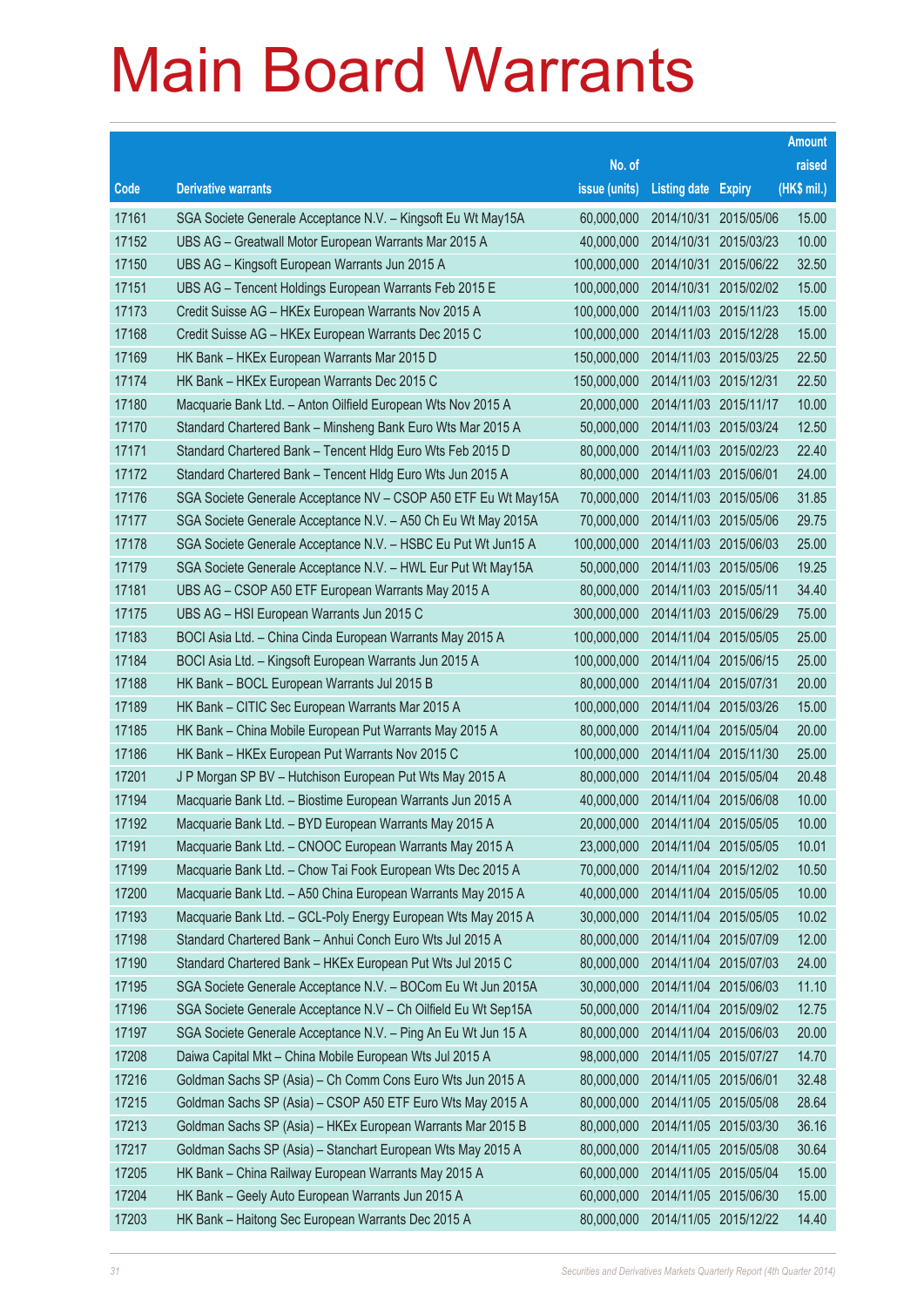|       |                                                                |               |                            | <b>Amount</b> |
|-------|----------------------------------------------------------------|---------------|----------------------------|---------------|
|       |                                                                | No. of        |                            | raised        |
| Code  | <b>Derivative warrants</b>                                     | issue (units) | <b>Listing date Expiry</b> | (HK\$ mil.)   |
| 17212 | J P Morgan SP BV - Ping An European Warrants May 2015 A        | 150,000,000   | 2014/11/05 2015/05/04      | 37.65         |
| 17202 | Macquarie Bank Ltd. - PetroChina European Wts Apr 2015 A       | 25,000,000    | 2014/11/05 2015/04/02      | 10.00         |
| 17207 | Standard Chartered Bank - CSOP A50 ETF Eu Put Wts Jul 2015 B   | 60,000,000    | 2014/11/05 2015/07/02      | 15.00         |
| 17206 | Standard Chartered Bank - HSI European Put Wts Mar 2015 H      | 100,000,000   | 2014/11/05 2015/03/30      | 15.00         |
| 17210 | SGA Societe Generale Acceptance N.V. - CMob Eu Put Wt Jan17B   | 600,000,000   | 2014/11/05 2017/01/09      | 120.00        |
| 17211 | SGA Societe Generale Acceptance N.V. - CNOOC Eu Wt Dec 2016A   | 300,000,000   | 2014/11/05 2016/12/05      | 45.00         |
| 17209 | UBS AG - HSI European Put Warrants Mar 2015 G                  | 300,000,000   | 2014/11/05 2015/03/30      | 45.00         |
| 17239 | Credit Suisse AG - BYD European Warrants Mar 2015 A            | 80,000,000    | 2014/11/06 2015/03/23      | 16.00         |
| 17238 | Credit Suisse AG - CNOOC European Warrants Sep 2016 A          | 100,000,000   | 2014/11/06 2016/09/26      | 25.00         |
| 17240 | Credit Suisse AG - Stanchart European Warrants Dec 2016 A      | 80,000,000    | 2014/11/06 2016/12/22      | 12.00         |
| 17218 | Daiwa Capital Mkt - CNOOC European Warrants Nov 2015 A         | 108,000,000   | 2014/11/06 2015/11/02      | 27.00         |
| 17223 | HK Bank - CNOOC European Warrants Nov 2016 A                   | 100,000,000   | 2014/11/06 2016/11/28      | 16.00         |
| 17224 | HK Bank - Ch Oilfield European Warrants Jul 2015 A             | 80,000,000    | 2014/11/06 2015/07/31      | 20.00         |
| 17226 | HK Bank - CRCC European Warrants Sep 2016 A                    | 100,000,000   | 2014/11/06 2016/09/30      | 25.00         |
| 17225 | HK Bank - HWL European Warrants Mar 2015 B                     | 80,000,000    | 2014/11/06 2015/03/26      | 20.00         |
| 17222 | HK Bank - Stanchart European Warrants Dec 2016 A               | 100,000,000   | 2014/11/06 2016/12/21      | 15.00         |
| 17221 | J P Morgan SP BV - HSI European Warrants Apr 2015 D            | 500,000,000   | 2014/11/06 2015/04/29      | 75.50         |
| 17245 | J P Morgan SP BV - Stanchart European Warrants May 2015 A      | 30,000,000    | 2014/11/06 2015/05/05      | 11.40         |
| 17220 | Macquarie Bank Ltd. - Hanergy TFP European Warrants Jun 15 A   | 25,000,000    | 2014/11/06 2015/06/16      | 10.00         |
| 17219 | Macquarie Bank Ltd. - Stanchart European Warrants Jun 2015 A   | 40,000,000    | 2014/11/06 2015/06/02      | 10.00         |
| 17244 | Standard Chartered Bank - CNOOC European Warrants Jul 2015 A   | 200,000,000   | 2014/11/06 2015/07/31      | 50.00         |
| 17243 | Standard Chartered Bank - CNOOC European Warrants Dec 2016 A   | 200,000,000   | 2014/11/06 2016/12/30      | 50.00         |
| 17234 | Standard Chartered Bank - HSI European Warrants Apr 2015 F     | 100,000,000   | 2014/11/06 2015/04/29      | 22.00         |
| 17236 | Standard Chartered Bank - HSI European Warrants Apr 2015 G     | 100,000,000   | 2014/11/06 2015/04/29      | 15.00         |
| 17235 | Standard Chartered Bank - HSI European Put Wts May 2015 B      | 100,000,000   | 2014/11/06 2015/05/28      | 25.00         |
| 17231 | Standard Chartered Bank - PICC Group European Wts Jun 2015 A   | 60,000,000    | 2014/11/06 2015/06/30      | 15.00         |
| 17230 | Standard Chartered Bank – Ping An European Wts Mar 2015 B      | 80,000,000    | 2014/11/06 2015/03/27      | 31.20         |
| 17229 | Standard Chartered Bank - Ping An Euro Put Wts Feb 2015 A      | 80,000,000    | 2014/11/06 2015/02/25      | 17.60         |
| 17232 | Standard Chartered Bank - Shunfeng Pv European Wts Dec 2015A   | 60,000,000    | 2014/11/06 2015/12/31      | 15.00         |
| 17228 | SGA Societe Generale Acceptance N.V. - Stanchart Eu Wt Aug15 A | 13,000,000    | 2014/11/06 2015/08/05      | 10.27         |
| 17227 | SGA Societe Generale Acceptance N.V. - Stanchart Eu Wt Jan17 A | 100,000,000   | 2014/11/06 2017/01/04      | 19.00         |
| 17242 | UBS AG - BYD European Warrants Mar 2015 B                      | 50,000,000    | 2014/11/06 2015/03/23      | 10.50         |
| 17237 | UBS AG - CNOOC European Warrants May 2016 A                    | 100,000,000   | 2014/11/06 2016/05/13      | 25.00         |
| 17241 | UBS AG - Stanchart European Warrants Dec 2016 A                | 100,000,000   | 2014/11/06 2016/12/21      | 16.00         |
| 17250 | BOCI Asia Ltd. - CAM CSI300 European Warrants Nov 2015 A       | 100,000,000   | 2014/11/07 2015/11/02      | 25.00         |
| 17249 | BOCI Asia Ltd. - CNOOC European Warrants Nov 2016 A            | 100,000,000   | 2014/11/07 2016/11/28      | 15.00         |
| 17280 | BNP Paribas Arbit Issu B.V. - Ch Mobile Eu Put Wt Jul 2015 A   | 100,000,000   | 2014/11/07 2015/07/03      | 27.00         |
| 17279 | BNP Paribas Arbit Issu B.V. - CSOP A50 ETF Eu Wts Apr 2015 A   | 100,000,000   | 2014/11/07 2015/04/02      | 15.00         |
| 17281 | BNP Paribas Arbit Issu B.V. - HKEx European Wts Sep 2015 A     | 100,000,000   | 2014/11/07 2015/09/02      | 17.00         |
| 17276 | BNP Paribas Arbit Issu B.V. - Kingsoft Euro Wts May 2015 A     | 100,000,000   | 2014/11/07 2015/05/05      | 19.00         |
| 10309 | BNP Paribas Arbit Issu B.V. - Nikkei 225 Index Eu Wt Jun15 A   | 100,000,000   | 2014/11/07 2015/06/12      | 25.00         |
| 10310 | BNP Paribas Arbit Issu B.V. - Nikkei 225 Eu Put Wt Jun 2015B   | 100,000,000   | 2014/11/07 2015/06/12      | 25.00         |
| 17266 | Credit Suisse AG - Galaxy Ent European Warrants Mar 2015 C     | 80,000,000    | 2014/11/07 2015/03/09      | 12.80         |
| 17263 | Credit Suisse AG - HKEx European Warrants Feb 2015 G           | 80,000,000    | 2014/11/07 2015/02/09      | 46.40         |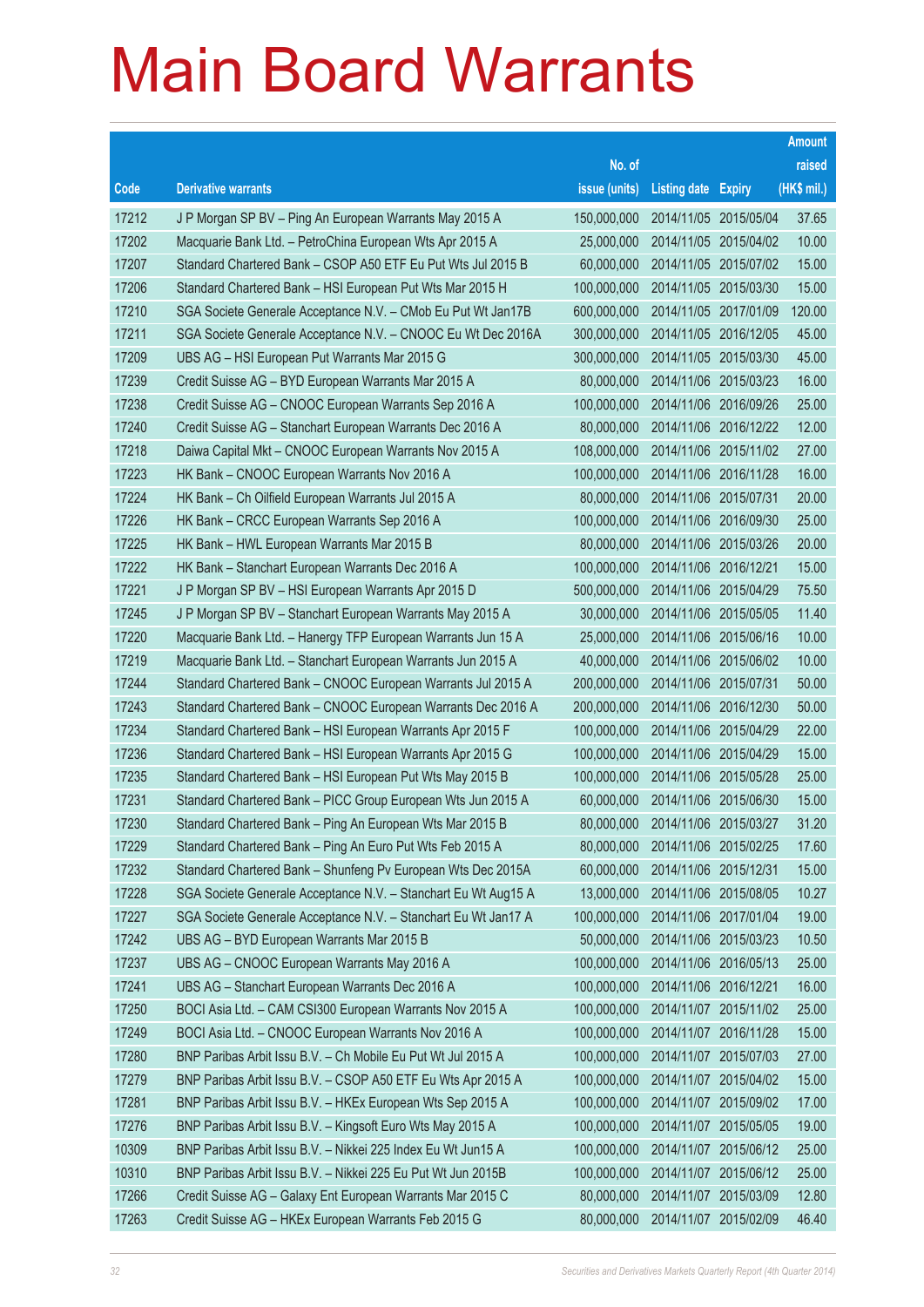|         |                                                                |               |                            | <b>Amount</b> |
|---------|----------------------------------------------------------------|---------------|----------------------------|---------------|
|         |                                                                | No. of        |                            | raised        |
| Code    | <b>Derivative warrants</b>                                     | issue (units) | <b>Listing date Expiry</b> | (HK\$ mil.)   |
| 17265   | Credit Suisse AG – Ping An European Warrants Mar 2015 B        | 80,000,000    | 2014/11/07 2015/03/30      | 12.00         |
| 17267   | Credit Suisse AG - Stanchart European Warrants May 2015 A      | 70,000,000    | 2014/11/07 2015/05/06      | 17.50         |
| 17287   | Goldman Sachs SP (Asia) - HSI European Warrants Feb 2015 B     | 150,000,000   | 2014/11/07 2015/02/26      | 24.15         |
| 17285   | J P Morgan SP BV - CNOOC European Warrants May 2015 B          | 100,000,000   | 2014/11/07 2015/05/06      | 25.20         |
| 17286   | J P Morgan SP BV - CNOOC European Put Warrants May 2015 C      | 100,000,000   | 2014/11/07 2015/05/06      | 25.30         |
| 17284   | J P Morgan SP BV - Ch Oilfield Euro Wts Aug 2015 A             | 100,000,000   | 2014/11/07 2015/08/04      | 25.00         |
| 17283   | J P Morgan SP BV - Galaxy Ent European Put Wts May 2015 A      | 100,000,000   | 2014/11/07 2015/05/06      | 27.50         |
| 17282   | J P Morgan SP BV - Sands China European Put Wts May 2015 A     | 100,000,000   | 2014/11/07 2015/05/06      | 33.40         |
| 17246   | J P Morgan SP BV - Stanchart European Warrants Dec 2016 A      | 300,000,000   | 2014/11/07 2016/12/21      | 45.00         |
| 17252   | Macquarie Bank Ltd. - Ch Oilfield European Wts Jul 2015 A      | 33,000,000    | 2014/11/07 2015/07/17      | 10.10         |
| 17255   | Macquarie Bank Ltd. - Chinares Cement European Wt Jun 2015 A   | 20,000,000    | 2014/11/07 2015/06/16      | 10.00         |
| 17253   | Macquarie Bank Ltd. - HKEx European Warrants Jun 2015 A        | 40,000,000    | 2014/11/07 2015/06/02      | 10.00         |
| 17258   | Standard Chartered Bank - CSOP A50 ETF Euro Wts Jun 2015 C     | 80,000,000    | 2014/11/07 2015/06/01      | 22.40         |
| 17262   | Standard Chartered Bank - China Unicom Euro Wts Sep 2015 A     | 100,000,000   | 2014/11/07 2015/09/22      | 15.00         |
| 17259   | Standard Chartered Bank - A50 China Euro Warrants Apr 2015 A   | 80,000,000    | 2014/11/07 2015/04/28      | 14.40         |
| 17268   | SGA Societe Generale Acceptance N.V. - AGBK Eu Wt May 2015 A   | 100,000,000   | 2014/11/07 2015/05/06      | 25.00         |
| 17269   | SGA Societe Generale Acceptance N.V. - CMB Eu Wts Jun 2016 A   | 100,000,000   | 2014/11/07 2016/06/06      | 15.50         |
| 17270   | SGA Societe Generale Acceptance N.V. - CMob Eu Put Wt May15D   | 70,000,000    | 2014/11/07 2015/05/06      | 19.95         |
| 17274   | SGA Societe Generale Acceptance NV - CSOP A50 ETF Eu Wt May15B | 70,000,000    | 2014/11/07 2015/05/06      | 26.25         |
| 17275   | SGA Societe Generale Acceptance N.V. - A50 Ch Eu Wt May 2015B  | 70,000,000    | 2014/11/07 2015/05/06      | 17.50         |
| 17272   | SGA Societe Generale Acceptance N.V. - Galaxy Ent Eu Wt May15B | 80,000,000    | 2014/11/07 2015/05/06      | 20.00         |
| 17257   | UBS AG - CNOOC European Warrants Nov 2016 A                    | 100,000,000   | 2014/11/07 2016/11/25      | 19.50         |
| 17256   | UBS AG - HSBC European Put Warrants Apr 2015 A                 | 50,000,000    | 2014/11/07 2015/04/08      | 16.50         |
| 17273   | UBS AG - SPDR Gold Trust European Warrants Jun 2015 A          | 40,000,000    | 2014/11/07 2015/06/29      | 20.80         |
| 16987 # | Bank of East Asia – Stanchart European Warrants Dec 2016 A     | 80,000,000    | 2014/11/07 2016/12/30      | 11.04         |
| 17305   | BNP Paribas Arbit Issu B.V. - Galaxy Ent Euro Wts Apr 2015 B   | 100,000,000   | 2014/11/10 2015/04/02      | 15.00         |
| 17303   | BNP Paribas Arbit Issu B.V. - HSBC European Wts Apr 2015 A     | 100,000,000   | 2014/11/10 2015/04/02      | 15.00         |
| 17307   | BNP Paribas Arbit Issu B.V. - Ping An European Wt May 2015 A   | 100,000,000   | 2014/11/10 2015/05/05      | 19.00         |
| 17306   | BNP Paribas Arbit Issu B.V. - SJM Holdings Eu Wts Dec 2015 A   | 100,000,000   | 2014/11/10 2015/12/02      | 15.00         |
| 17304   | BNP Paribas Arbit Issu B.V. - Stanchart Euro Wts Jan 2017 A    | 100,000,000   | 2014/11/10 2017/01/04      | 15.00         |
| 10312   | Daiwa Capital Mkt - Nikkei 225 Index European Wts Jun 2015 A   | 250,000,000   | 2014/11/10 2015/06/12      | 62.50         |
| 10311   | Daiwa Capital Mkt - Nikkei 225 Index European Wts Sep 2015 A   | 250,000,000   | 2014/11/10 2015/09/11      | 62.50         |
| 10314   | Daiwa Capital Mkt - Nikkei 225 Index Euro Put Wts Jun 2015 B   | 250,000,000   | 2014/11/10 2015/06/12      | 62.50         |
| 10313   | Daiwa Capital Mkt - Nikkei 225 Index Euro Put Wts Sep 2015 B   | 250,000,000   | 2014/11/10 2015/09/11      | 62.50         |
| 17317   | Goldman Sachs SP (Asia) - China Mobile Eu Put Wts Feb 2015 D   | 80,000,000    | 2014/11/10 2015/02/24      | 20.16         |
| 17315   | Goldman Sachs SP (Asia) - Galaxy Ent Euro Wts May 2015 A       | 80,000,000    | 2014/11/10 2015/05/11      | 22.16         |
| 17316   | Goldman Sachs SP (Asia) - Galaxy Ent Euro Put Wts Jun 2015 A   | 80,000,000    | 2014/11/10 2015/06/30      | 31.76         |
| 17297   | Goldman Sachs SP (Asia) - Kingdee Intl European Wts Jun15A     | 40,000,000    | 2014/11/10 2015/06/30      | 14.12         |
| 17298   | Goldman Sachs SP (Asia) - China Vanke European Wts Jul15A      | 60,000,000    | 2014/11/10 2015/07/30      | 15.60         |
| 17293   | HK Bank - BYD European Warrants May 2015 A                     | 50,000,000    | 2014/11/10 2015/05/29      | 20.00         |
| 17290   | HK Bank - China Mobile European Warrants Mar 2017 A            | 150,000,000   | 2014/11/10 2017/03/07      | 22.50         |
| 17291   | HK Bank - China Mobile European Put Warrants May 2015 B        | 80,000,000    | 2014/11/10 2015/05/11      | 40.00         |
| 17292   | HK Bank - Galaxy Ent European Warrants Jun 2015 B              | 60,000,000    | 2014/11/10 2015/06/30      | 18.00         |
| 17289   | HK Bank - HSCEI European Put Warrants Sep 2015 A               | 100,000,000   | 2014/11/10 2015/09/29      | 15.00         |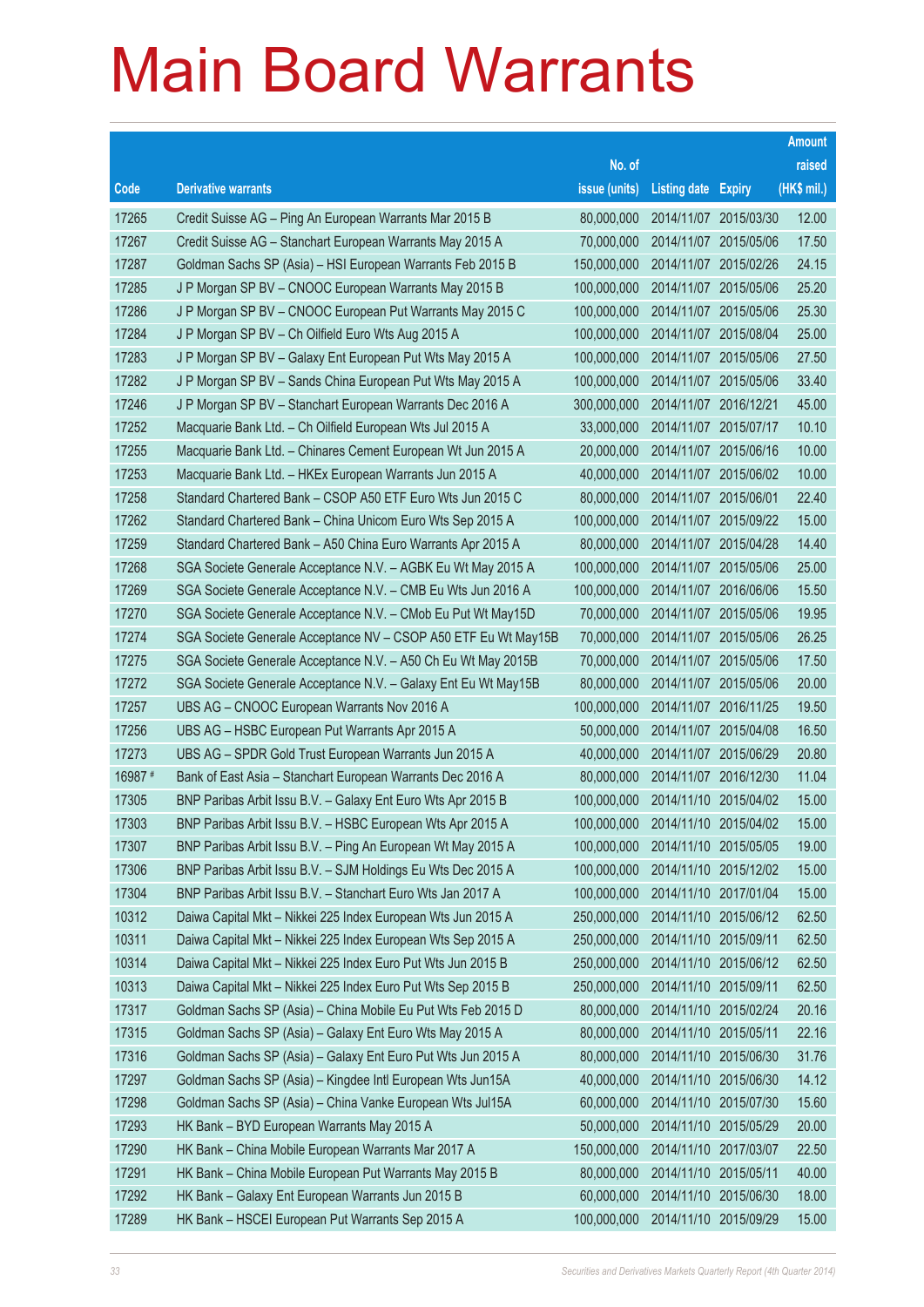|                |                                                                                                                               |                            |                            |                          | <b>Amount</b>  |
|----------------|-------------------------------------------------------------------------------------------------------------------------------|----------------------------|----------------------------|--------------------------|----------------|
|                |                                                                                                                               | No. of                     |                            |                          | raised         |
| Code           | <b>Derivative warrants</b>                                                                                                    | issue (units)              | <b>Listing date Expiry</b> |                          | (HK\$ mil.)    |
| 17294          | HK Bank - Sands China European Warrants Jun 2015 B                                                                            | 60,000,000                 | 2014/11/10 2015/06/30      |                          | 16.80          |
| 17299          | J P Morgan SP BV - HSI European Warrants Jun 2015 B                                                                           | 500,000,000                | 2014/11/10 2015/06/29      |                          | 75.00          |
| 17288          | J P Morgan SP BV - Shunfeng Pv European Warrants Nov 2015 A                                                                   | 80,000,000                 | 2014/11/10 2015/11/30      |                          | 20.16          |
| 17313          | J P Morgan SP BV - China Vanke European Warrants May 2015 A                                                                   | 100,000,000                | 2014/11/10 2015/05/11      |                          | 25.30          |
| 17312          | J P Morgan SP BV - China Vanke European Warrants Oct 2015 A                                                                   | 100,000,000                | 2014/11/10 2015/10/02      |                          | 25.20          |
| 17311          | J P Morgan SP BV - China Vanke European Put Warrants Jun15 A                                                                  | 100,000,000                | 2014/11/10 2015/06/02      |                          | 25.10          |
| 17301          | Macquarie Bank Ltd. - CRCC European Warrants Jun 2015 A                                                                       | 40,000,000                 | 2014/11/10 2015/06/02      |                          | 10.00          |
| 17302          | Macquarie Bank Ltd. - Kingdee Intl European Warrants Jun15 A                                                                  | 23,000,000                 | 2014/11/10 2015/06/16      |                          | 10.12          |
| 17296          | Macquarie Bank Ltd. - Shunfeng Pv European Warrants Jan 16 A                                                                  | 40,000,000                 | 2014/11/10 2016/01/18      |                          | 10.00          |
| 17300          | Macquarie Bank Ltd. - China Vanke European Warrants Oct 15 A                                                                  | 40,000,000                 | 2014/11/10 2015/10/05      |                          | 10.00          |
| 17310          | Standard Chartered Bank - China Vanke European Wts Dec15A                                                                     | 50,000,000                 | 2014/11/10 2015/12/18      |                          | 13.00          |
| 17295          | UBS AG - Shunfeng Pv European Warrants Dec 2015 A                                                                             | 50,000,000                 | 2014/11/10 2015/12/21      |                          | 12.50          |
| 16405 #        | HK Bank - CNOOC European Warrants Jun 2015 A                                                                                  | 380,000,000                | 2014/11/10 2015/06/01      |                          | 10.64          |
| 17335          | Credit Suisse AG - HSI European Put Warrants Mar 2015 E                                                                       | 150,000,000                | 2014/11/11 2015/03/30      |                          | 22.50          |
| 17338          | Credit Suisse AG - MCC European Warrants May 2015 A                                                                           | 40,000,000                 | 2014/11/11                 | 2015/05/11               | 10.00          |
| 17337          | Credit Suisse AG - Sound Global European Warrants Aug 2015 A                                                                  | 80,000,000                 | 2014/11/11 2015/08/31      |                          | 20.00          |
| 17322          | Daiwa Capital Mkt - BOCL European Warrants Apr 2015 B                                                                         | 80,000,000                 | 2014/11/11                 | 2015/04/27               | 20.00          |
| 17333          | Bank of East Asia - Galaxy Ent European Warrants May 2015 B                                                                   | 40,000,000                 | 2014/11/11                 | 2015/05/12               | 10.80          |
| 17334          | Bank of East Asia - China Vanke European Warrants Oct 2015 A                                                                  | 40,000,000                 | 2014/11/11                 | 2015/10/22               | 10.00          |
| 17339          | Goldman Sachs SP (Asia) - Ch Oilfield European Wts Aug 2015A                                                                  | 80,000,000                 | 2014/11/11                 | 2015/08/17               | 20.00          |
| 17341          | J P Morgan SP BV - China Railway European Wts May 2015 A                                                                      | 40,000,000                 | 2014/11/11                 | 2015/05/12               | 10.16          |
| 17340          | J P Morgan SP BV - Ch Railway Cons European Wts Oct 2017 A                                                                    | 100,000,000                | 2014/11/11                 | 2017/10/03               | 25.00          |
| 17342          | J P Morgan SP BV - Zoomlion European Warrants Jul 2015 A                                                                      | 40,000,000                 | 2014/11/11                 | 2015/07/31               | 10.28          |
| 17343          | Macquarie Bank Ltd. - BOCL European Warrants Dec 2015 A                                                                       | 40,000,000                 | 2014/11/11 2015/12/02      |                          | 10.00          |
| 17345          | Macquarie Bank Ltd. - Ch Molybdenum European Wts Jun 2015 A                                                                   | 30,000,000                 | 2014/11/11                 | 2015/06/30               | 11.13          |
| 17320          | Macquarie Bank Ltd. - Digital China European Wts Mar 2017 A                                                                   | 40,000,000                 | 2014/11/11                 | 2017/03/16               | 10.00          |
| 17344          | Macquarie Bank Ltd. - Geely Auto European Wts Jul 2015 A                                                                      | 40,000,000                 | 2014/11/11 2015/07/03      |                          | 10.00          |
| 17324          | Standard Chartered Bank - Cathay Pac Air Euro Wts Dec 2016 A                                                                  | 50,000,000                 | 2014/11/11 2016/12/23      |                          | 12.50          |
| 17336          | Standard Chartered Bank - Greatwall Motor Euro Wt May 2015 A                                                                  | 80,000,000                 | 2014/11/11                 | 2015/05/11               | 20.00          |
| 17318          | Standard Chartered Bank - HSBC European Warrants Jun 2015 B                                                                   | 80,000,000                 | 2014/11/11                 | 2015/06/02               | 20.00          |
| 17319<br>17325 | Standard Chartered Bank - KECL European Warrants Apr 2017 A                                                                   | 100,000,000<br>50,000,000  | 2014/11/11<br>2014/11/11   | 2017/04/27<br>2015/08/21 | 15.00<br>15.00 |
| 17328          | Standard Chartered Bank - SPDR Gold Trust Euro Wt Aug 2015 A<br>SGA Societe Generale Acceptance N.V. - CCCCL Eu Wt Jun 2015 A | 25,000,000                 | 2014/11/11                 | 2015/06/03               | 11.50          |
| 17329          | SGA Societe Generale Acceptance N.V. - CRail Eu Wt Jun 2015A                                                                  | 30,000,000                 | 2014/11/11                 | 2015/06/03               | 10.80          |
| 17327          | SGA Societe Generale Acceptance N.V. - Galaxy Eu Put Wt Jun15A                                                                | 80,000,000                 | 2014/11/11                 | 2015/06/03               | 35.20          |
| 17332          | SGA Societe Generale Acceptance N.V - Sands China Eu Wt Jun15A                                                                | 80,000,000                 | 2014/11/11                 | 2015/06/03               | 20.00          |
| 17330          | SGA Societe Generale Acceptance N.V. - Ch Vanke Eu Wts Jun15A                                                                 | 100,000,000                | 2014/11/11                 | 2015/06/03               | 25.00          |
| 17331          |                                                                                                                               | 100,000,000                | 2014/11/11                 |                          | 25.00          |
| 10318          | SGA Societe Generale Acceptance N.V. - Ch Vanke Eu Wts Oct15A<br>UBS AG - Nikkei 225 European Warrants Jun 2015 A             | 100,000,000                | 2014/11/11                 | 2015/10/05<br>2015/06/12 | 25.00          |
| 10320          |                                                                                                                               |                            |                            |                          | 25.00          |
| 10316          | UBS AG - Nikkei 225 European Warrants Jun 2015 B<br>UBS AG - Nikkei 225 European Warrants Sep 2015 A                          | 100,000,000<br>100,000,000 | 2014/11/11<br>2014/11/11   | 2015/06/12<br>2015/09/11 | 25.00          |
| 10319          | UBS AG - Nikkei 225 European Warrants Sep 2015 B                                                                              | 100,000,000                | 2014/11/11                 | 2015/09/11               | 25.00          |
| 10315          | UBS AG - Nikkei 225 European Warrants Dec 2015 A                                                                              | 100,000,000                | 2014/11/11                 | 2015/12/11               | 25.00          |
| 10317          |                                                                                                                               | 100,000,000                |                            |                          |                |
|                | UBS AG - Nikkei 225 European Warrants Dec 2015 B                                                                              |                            | 2014/11/11                 | 2015/12/11               | 25.00          |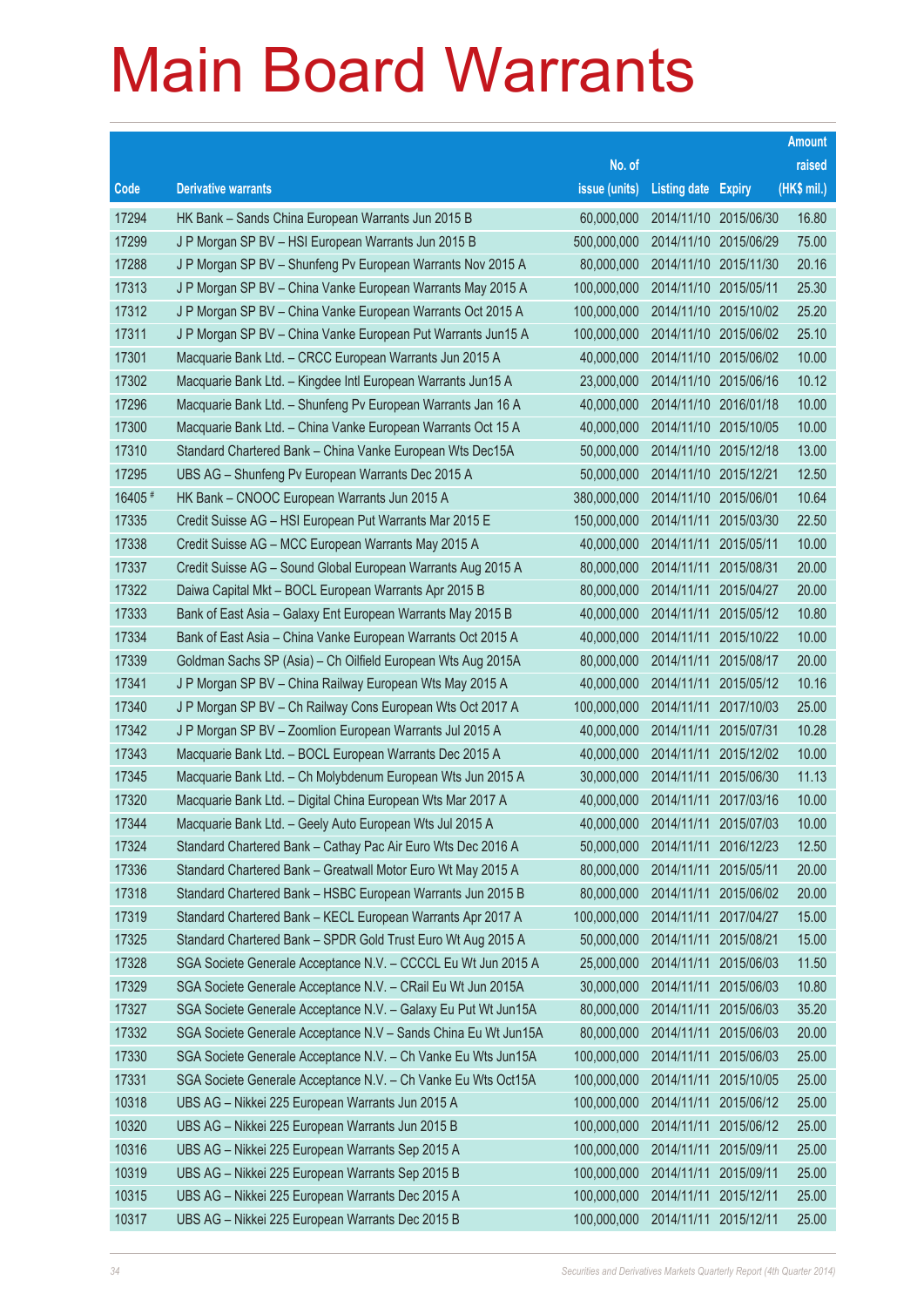|        |                                                                |               |                       | <b>Amount</b> |
|--------|----------------------------------------------------------------|---------------|-----------------------|---------------|
|        |                                                                | No. of        |                       | raised        |
| Code   | <b>Derivative warrants</b>                                     | issue (units) | Listing date Expiry   | (HK\$ mil.)   |
| 10321  | UBS AG - Nikkei 225 European Put Warrants Jun 2015 C           | 100,000,000   | 2014/11/11 2015/06/12 | 25.00         |
| 10322  | UBS AG - Nikkei 225 European Put Warrants Sep 2015 C           | 100,000,000   | 2014/11/11 2015/09/11 | 25.00         |
| 16333# | HK Bank - China Mobile European Warrants Dec 2016 A            | 230,000,000   | 2014/11/11 2016/12/19 | 36.11         |
| 17380  | Credit Suisse AG - China Vanke European Warrants Jun 2015 A    | 80,000,000    | 2014/11/12 2015/06/29 | 20.00         |
| 17376  | Daiwa Capital Mkt - CCCCL European Warrants May 2015 A         | 58,000,000    | 2014/11/12 2015/05/11 | 14.50         |
| 17375  | Daiwa Capital Mkt - PetroChina European Warrants Apr 2015 A    | 68,000,000    | 2014/11/12 2015/04/24 | 23.80         |
| 17357  | Goldman Sachs SP (Asia) - BankComm European Wts May 2015 A     | 40,000,000    | 2014/11/12 2015/05/29 | 12.00         |
| 17361  | Goldman Sachs SP (Asia) - CNOOC European Warrants Nov 2016 A   | 80,000,000    | 2014/11/12 2016/11/28 | 12.24         |
| 17356  | Goldman Sachs SP (Asia) - China Railway Euro Wts May 2015 A    | 40,000,000    | 2014/11/12 2015/05/29 | 12.52         |
| 17359  | Goldman Sachs SP (Asia) - CRCC European Warrants May 2015 A    | 30,000,000    | 2014/11/12 2015/05/29 | 20.19         |
| 17358  | Goldman Sachs SP (Asia) - PetroChina European Wts May 2015 A   | 80,000,000    | 2014/11/12 2015/05/15 | 32.64         |
| 17387  | Goldman Sachs SP (Asia) - Stanchart European Wts May 2015 B    | 40,000,000    | 2014/11/12 2015/05/14 | 14.04         |
| 17354  | HK Bank - AIA European Put Warrants Mar 2015 B                 | 80,000,000    | 2014/11/12 2015/03/26 | 12.80         |
| 17362  | HK Bank - Ch Comm Cons European Warrants Jul 2015 A            | 60,000,000    | 2014/11/12 2015/07/31 | 18.00         |
| 17353  | HK Bank - Shunfeng Pv European Warrants Dec 2015 A             | 80,000,000    | 2014/11/12 2015/12/24 | 12.80         |
| 17389  | J P Morgan SP BV - Ch Comm Cons European Warrants Jul 2015 A   | 50,000,000    | 2014/11/12 2015/07/30 | 12.60         |
| 17388  | J P Morgan SP BV - Sound Global European Warrants Aug 2015 A   | 60,000,000    | 2014/11/12 2015/08/03 | 15.12         |
| 17374  | Macquarie Bank Ltd. - China Res Gas European Wts Aug 2015 A    | 40,000,000    | 2014/11/12 2015/08/31 | 10.00         |
| 17385  | Macquarie Bank Ltd. - Dongfeng Motor European Wts Dec 2016 A   | 40,000,000    | 2014/11/12 2016/12/02 | 10.00         |
| 17386  | Macquarie Bank Ltd. - ZTE European Warrants Dec 2015 A         | 40,000,000    | 2014/11/12 2015/12/16 | 10.00         |
| 17350  | Nomura Int'l plc - Ch Comm Cons European Warrants May 2015 A   | 50,000,000    | 2014/11/12 2015/05/29 | 18.00         |
| 17352  | Nomura Int'l plc - Ch Oilfield European Warrants Aug 2015 A    | 80,000,000    | 2014/11/12 2015/08/31 | 13.44         |
| 17347  | Nomura Int'l plc - Ch Railway European Warrants May 2015 A     | 50,000,000    | 2014/11/12 2015/05/29 | 15.50         |
| 17346  | Nomura Int'l plc - Guangdong Inv European Wts Dec 2016 A       | 50,000,000    | 2014/11/12 2016/12/30 | 13.45         |
| 17349  | Nomura Int'l plc - MCC European Warrants May 2015 A            | 50,000,000    | 2014/11/12 2015/05/12 | 12.50         |
| 17348  | Nomura Int'l plc - Sound Global European Warrants Aug 2015 A   | 50,000,000    | 2014/11/12 2015/08/28 | 12.50         |
| 17351  | Nomura Int'l plc - China Vanke European Warrants Jul 2015 A    | 50,000,000    | 2014/11/12 2015/07/31 | 12.70         |
| 17364  | Standard Chartered Bank - BOC HK European Wts Dec 2015 A       | 70,000,000    | 2014/11/12 2015/12/22 | 10.50         |
| 17365  | Standard Chartered Bank - BOC HK European Wts Oct 2016 A       | 70,000,000    | 2014/11/12 2016/10/07 | 10.50         |
| 17366  | Standard Chartered Bank - China Cinda Euro Put Wts Aug 2015A   | 80,000,000    | 2014/11/12 2015/08/31 | 20.00         |
| 17373  | Standard Chartered Bank - Ch Oilfield European Wts Sep15A      | 70,000,000    | 2014/11/12 2015/09/22 | 10.50         |
| 89015  | Standard Chartered Bank - CSOP A50 ETF Euro Wts Jun 2015 A     | 40,000,000    | 2014/11/12 2015/06/30 | 14.70         |
| 17369  | Standard Chartered Bank - Dongfeng European Wts Dec 2016 A     | 60,000,000    | 2014/11/12 2016/12/23 | 15.00         |
| 17381  | Standard Chartered Bank - HSI European Warrants Jun 2015 B     | 100,000,000   | 2014/11/12 2015/06/29 | 15.00         |
| 17382  | Standard Chartered Bank - HSI European Warrants Jun 2015 C     | 100,000,000   | 2014/11/12 2015/06/29 | 15.00         |
| 17384  | Standard Chartered Bank - HSI European Put Wts Mar 2015 I      | 100,000,000   | 2014/11/12 2015/03/30 | 18.00         |
| 17383  | Standard Chartered Bank - HSI European Put Wts Jul 2015 B      | 100,000,000   | 2014/11/12 2015/07/30 | 15.00         |
| 17367  | Standard Chartered Bank - Li & Fung European Wts Aug 2015 A    | 80,000,000    | 2014/11/12 2015/08/28 | 20.00         |
| 17372  | Standard Chartered Bank - China Mengniu Euro Wts Aug 2015 A    | 60,000,000    | 2014/11/12 2015/08/21 | 19.20         |
| 17363  | Standard Chartered Bank - Sands China Eu Put Wts Mar 2015 D    | 80,000,000    | 2014/11/12 2015/03/26 | 12.00         |
| 17368  | Standard Chartered Bank - Wharf European Warrants Jun 2015 A   | 80,000,000    | 2014/11/12 2015/06/26 | 23.20         |
| 10323  | SGA Societe Generale Acceptance NV - Nikkei 225 Eu Wt Jun 15 A | 150,000,000   | 2014/11/12 2015/06/12 | 37.50         |
| 10324  | SGA Societe Generale Acceptance NV - Nikkei 225 Eu Wt Sep 15 A | 150,000,000   | 2014/11/12 2015/09/11 | 37.50         |
| 10325  | SGA Societe Generale Acceptance NV - N225 Eu Put Wt Jun 2015 B | 150,000,000   | 2014/11/12 2015/06/12 | 37.50         |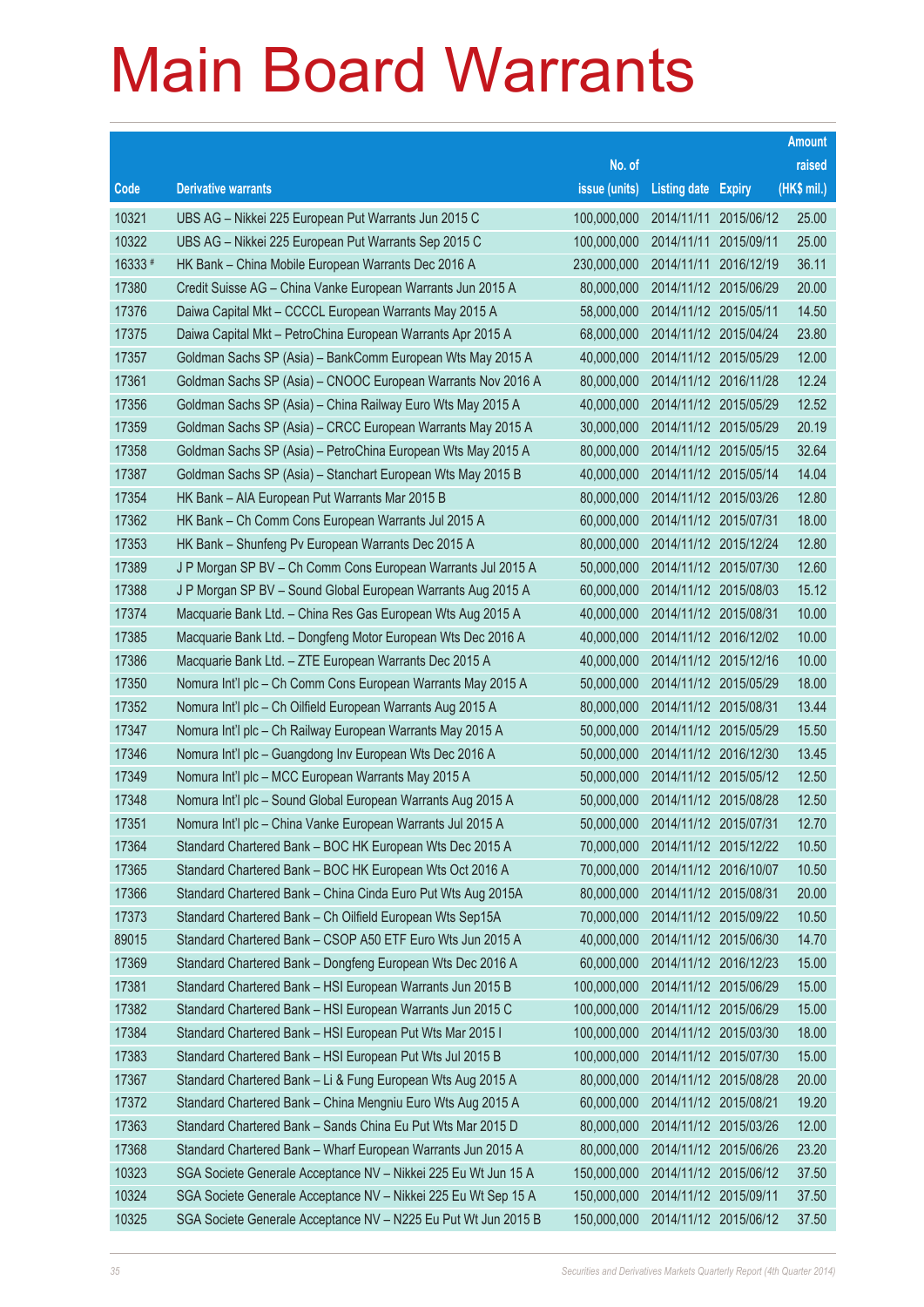|         |                                                                |               |                            |                       | <b>Amount</b> |
|---------|----------------------------------------------------------------|---------------|----------------------------|-----------------------|---------------|
|         |                                                                | No. of        |                            |                       | raised        |
| Code    | <b>Derivative warrants</b>                                     | issue (units) | <b>Listing date Expiry</b> |                       | (HK\$ mil.)   |
| 17355   | SGA Societe Generale Acceptance NV - NewWorld Dev Eu Wt Jul15A | 16,000,000    |                            | 2014/11/12 2015/07/06 | 10.88         |
| 17377   | UBS AG - CITIC Sec European Warrants May 2015 A                | 70,000,000    |                            | 2014/11/12 2015/05/20 | 10.50         |
| 17378   | UBS AG - China Vanke European Warrants May 2015 A              | 100,000,000   | 2014/11/12 2015/05/11      |                       | 25.00         |
| 17379   | UBS AG - China Vanke European Warrants Aug 2015 A              | 100,000,000   | 2014/11/12 2015/08/24      |                       | 25.00         |
| 17406   | Credit Suisse AG - Ch Comm Cons European Warrants May 2015 A   | 50,000,000    |                            | 2014/11/13 2015/05/26 | 12.50         |
| 17408   | Credit Suisse AG - Sihuan Pharm European Warrants Mar 2015 A   | 65,000,000    |                            | 2014/11/13 2015/03/30 | 10.40         |
| 17404   | Credit Suisse AG - Shenzhen Int'l European Wts Jul 2015 A      | 60,000,000    | 2014/11/13 2015/07/31      |                       | 10.80         |
| 17407   | Credit Suisse AG - Tencent Holdings European Wts Feb 2016 A    | 120,000,000   | 2014/11/13 2016/02/29      |                       | 30.00         |
| 17409   | Daiwa Capital Mkt - Ch Railway Cons European Warrants Nov15A   | 80,000,000    |                            | 2014/11/13 2015/11/02 | 20.00         |
| 17410   | J P Morgan SP BV - GCL-Poly European Warrants Jun 2015 A       | 100,000,000   |                            | 2014/11/13 2015/06/02 | 25.60         |
| 17391   | Macquarie Bank Ltd. - Sinopec Corp European Wts Jul 2015 A     | 40,000,000    | 2014/11/13 2015/07/03      |                       | 10.00         |
| 17400   | Macquarie Bank Ltd. - Lenovo European Warrants Apr 2017 A      | 40,000,000    | 2014/11/13 2017/04/03      |                       | 10.00         |
| 17393   | Standard Chartered Bank - Ch Comm Cons Eur Wts Aug 2015 A      | 40,000,000    |                            | 2014/11/13 2015/08/28 | 10.00         |
| 17392   | Standard Chartered Bank - China Railway Euro Wts Jul 2015 A    | 60,000,000    |                            | 2014/11/13 2015/07/02 | 15.00         |
| 17390   | Standard Chartered Bank - ZTE European Warrants Jul 2015 B     | 60,000,000    | 2014/11/13 2015/07/13      |                       | 10.20         |
| 17397   | SGA Societe Generale Acceptance N.V. - CNOOC Eu Wt Oct 2016A   | 300,000,000   |                            | 2014/11/13 2016/10/03 | 45.00         |
| 17395   | SGA Societe Generale Acceptance N.V. - CRCC Eu Wt Oct 2016 A   | 150,000,000   |                            | 2014/11/13 2016/10/05 | 33.75         |
| 17398   | SGA Societe Generale Acceptance N.V. - MGM China Eu Wt Jun15B  | 40,000,000    |                            | 2014/11/13 2015/06/03 | 10.00         |
| 17399   | SGA Societe Generale Acceptance N.V. - Wynn Macau Eu Wt Jul15A | 40,000,000    |                            | 2014/11/13 2015/07/06 | 10.00         |
| 17403   | UBS AG - CNOOC European Put Warrants Jun 2016 A                | 50,000,000    |                            | 2014/11/13 2016/06/20 | 12.50         |
| 17414   | BOCI Asia Ltd. - Ch Comm Cons European Warrants Jun 2015 A     | 100,000,000   | 2014/11/14 2015/06/01      |                       | 40.00         |
| 17412   | BOCI Asia Ltd. - China Mobile European Warrants Apr 2015 A     | 100,000,000   |                            | 2014/11/14 2015/04/20 | 34.00         |
| 17411   | BOCI Asia Ltd. - HKEx European Warrants Apr 2015 A             | 100,000,000   | 2014/11/14 2015/04/08      |                       | 45.00         |
| 17413   | BOCI Asia Ltd. - Sands China European Warrants Apr 2015 A      | 100,000,000   |                            | 2014/11/14 2015/04/13 | 30.00         |
| 17423   | Credit Suisse AG - Ch Comm Cons European Warrants Jul 2015 A   | 50,000,000    | 2014/11/14 2015/07/27      |                       | 12.50         |
| 17420   | Credit Suisse AG - Galaxy Ent European Put Wts Mar 2015 D      | 70,000,000    |                            | 2014/11/14 2015/03/23 | 12.60         |
| 17421   | Credit Suisse AG - Sands China European Put Wts Mar 2015 E     | 70,000,000    |                            | 2014/11/14 2015/03/23 | 11.20         |
| 17432   | Goldman Sachs SP (Asia) - Dongfeng European Wts Dec 2016 A     | 50,000,000    | 2014/11/14 2016/12/02      |                       | 12.50         |
| 17425   | Goldman Sachs SP (Asia) - A50 China European Wts May 2015 A    | 80,000,000    | 2014/11/14 2015/05/29      |                       | 26.72         |
| 17431   | Goldman Sachs SP (Asia) - China Mengniu Euro Wt Jun 2015 A     | 50,000,000    | 2014/11/14 2015/06/30      |                       | 12.50         |
| 17426   | Goldman Sachs SP (Asia) - Yurun Food European Wts May 2015 A   | 80,000,000    | 2014/11/14 2015/05/29      |                       | 20.72         |
| 17427   | J P Morgan SP BV - Chinares Cement Euro Warrants Jun 2015 A    | 30,000,000    |                            | 2014/11/14 2015/06/02 | 12.12         |
| 17428   | J P Morgan SP BV - Xinyi Glass European Warrants Jun 2015 A    | 35,000,000    | 2014/11/14 2015/06/30      |                       | 10.57         |
| 17424   | Macquarie Bank Ltd. - Kingsoft European Warrants Jul 2015 A    | 35,000,000    |                            | 2014/11/14 2015/07/03 | 10.01         |
| 17416   | Standard Chartered Bank - Lenovo European Wts Apr 2015 B       | 30,000,000    | 2014/11/14 2015/04/23      |                       | 13.50         |
| 17415   | SGA Societe Generale Acceptance N.V. - CNOOC Eu Wt Nov 2015A   | 300,000,000   | 2014/11/14 2015/11/04      |                       | 45.00         |
| 17417   | UBS AG - CGS European Warrants Nov 2015 A                      | 70,000,000    | 2014/11/14 2015/11/25      |                       | 10.50         |
| 17419   | UBS AG - Haitong Sec European Warrants Aug 2015 A              | 70,000,000    | 2014/11/14 2015/08/11      |                       | 10.50         |
| 17418   | UBS AG - KECL European Warrants Apr 2017 A                     | 100,000,000   | 2014/11/14 2017/04/27      |                       | 22.00         |
| 15720 # | HK Bank - HKEx European Warrants May 2015 A                    | 280,000,000   | 2014/11/14 2015/05/26      |                       | 25.48         |
| 17447   | BNP Paribas Arbit Issu B.V. - Ch Comm Cons Eur Wt Aug 2015 B   | 36,000,000    | 2014/11/17 2015/08/04      |                       | 13.32         |
| 17436   | BNP Paribas Arbit Issu B.V. - Ch Oilfield Eur Wts Mar 2016 A   | 100,000,000   | 2014/11/17 2016/03/02      |                       | 25.00         |
| 17446   | BNP Paribas Arbit Issu B.V. - Ch Ship Cont Eur Wt Sep 2015 A   | 41,000,000    |                            | 2014/11/17 2015/09/02 | 13.53         |
| 17435   | BNP Paribas Arbit Issu B.V. - Ting Yi European Wts Nov 2015 A  | 90,000,000    | 2014/11/17 2015/11/03      |                       | 16.20         |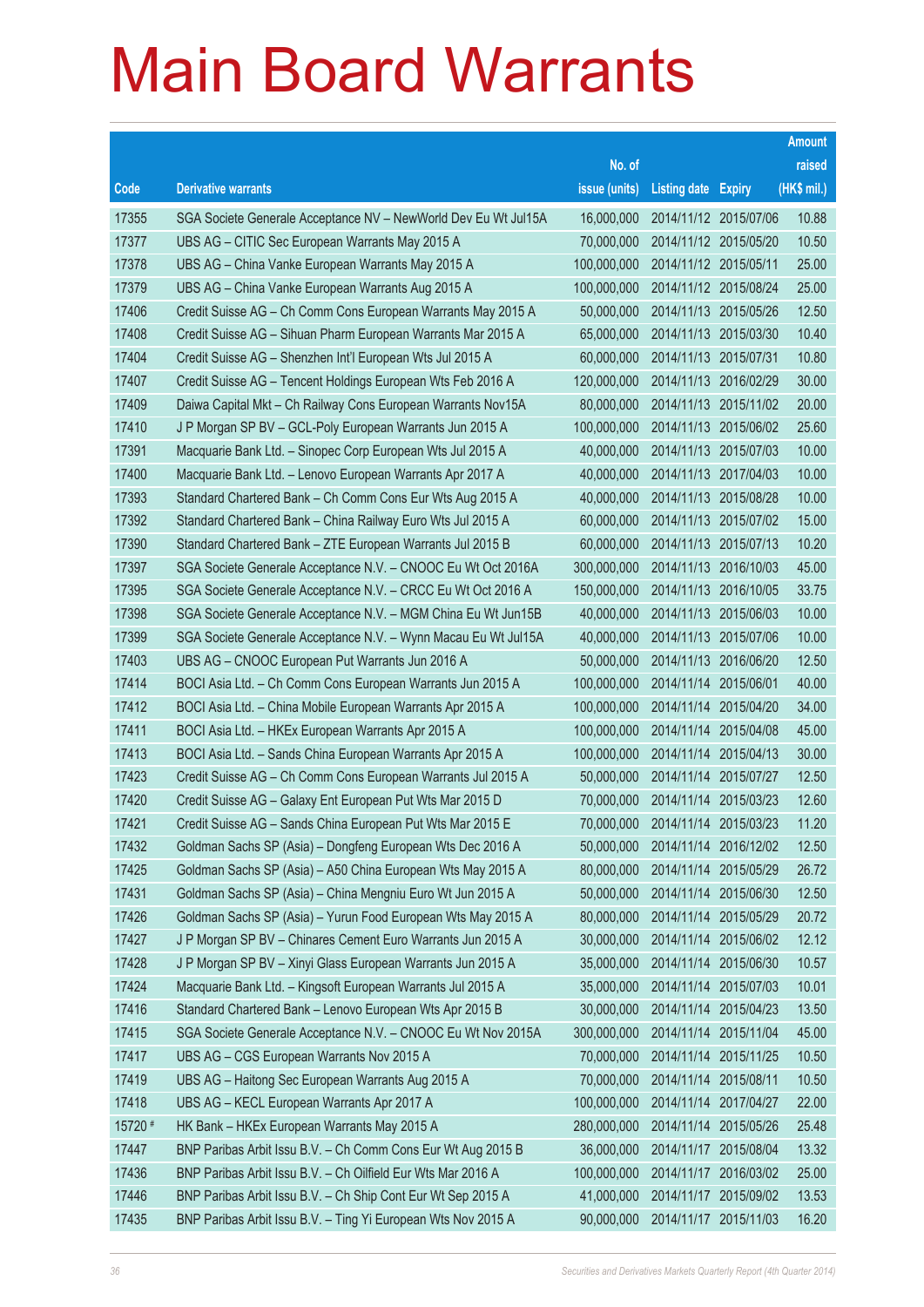|         |                                                                |               |                            | <b>Amount</b> |
|---------|----------------------------------------------------------------|---------------|----------------------------|---------------|
|         |                                                                | No. of        |                            | raised        |
| Code    | <b>Derivative warrants</b>                                     | issue (units) | <b>Listing date Expiry</b> | (HK\$ mil.)   |
| 17445   | BNP Paribas Arbit Issu B.V. - China Vanke Euro Wts Sep15A      | 100,000,000   | 2014/11/17 2015/09/02      | 25.00         |
| 17439   | Credit Suisse AG - CSOP A50 ETF European Warrants Mar 2015 A   | 80,000,000    | 2014/11/17 2015/03/30      | 12.00         |
| 17440   | Credit Suisse AG - A50 China European Warrants Mar 2015 B      | 80,000,000    | 2014/11/17 2015/03/30      | 12.00         |
| 17441   | Credit Suisse AG – GCL-Poly Energy European Wts Apr 2015 A     | 70,000,000    | 2014/11/17 2015/04/27      | 11.20         |
| 17438   | Credit Suisse AG - Link REIT European Warrants Aug 2015 A      | 70,000,000    | 2014/11/17 2015/08/31      | 10.50         |
| 17448   | Daiwa Capital Mkt - Cheung Kong European Warrants Nov 2015 A   | 80,000,000    | 2014/11/17 2015/11/11      | 20.00         |
| 17451   | Daiwa Capital Mkt - Hutchison European Put Wts Jun 2015 A      | 68,000,000    | 2014/11/17 2015/06/01      | 25.84         |
| 17449   | Daiwa Capital Mkt - SHK Ppt European Warrants Jun 2015 A       | 58,000,000    | 2014/11/17 2015/06/01      | 24.36         |
| 17450   | Daiwa Capital Mkt - Tencent Holdings European Wts Jun 2015 A   | 128,000,000   | 2014/11/17 2015/06/08      | 25.60         |
| 17453   | Goldman Sachs SP (Asia) - HSI European Put Wts Mar 2015 G      | 80,000,000    | 2014/11/17 2015/03/30      | 12.40         |
| 17454   | Goldman Sachs SP (Asia) - HSI European Put Wts Apr 2015 C      | 80,000,000    | 2014/11/17 2015/04/29      | 14.24         |
| 17452   | J P Morgan SP BV - Ch Ship Cont European Warrants Apr 2015 B   | 65,000,000    | 2014/11/17 2015/04/30      | 10.01         |
| 17433   | Macquarie Bank Ltd. - Yanzhou Coal European Wts Jun 2015 A     | 30,000,000    | 2014/11/17 2015/06/02      | 10.02         |
| 17434   | SGA Societe Generale Acceptance N.V. - HKEx Eu Put Wt Dec15B   | 300,000,000   | 2014/11/17 2015/12/02      | 45.00         |
| 10326   | SGA Societe Generale Acceptance NV - Nikkei 225 Eu Wt Jun 15 C | 150,000,000   | 2014/11/17 2015/06/12      | 27.00         |
| 17442   | SGA Societe Generale Acceptance N.V - Tencent Eu Put Wt Dec15B | 500,000,000   | 2014/11/17 2015/12/02      | 92.50         |
| 17444   | UBS AG – GCL-Poly Energy European Warrants Jul 2015 A          | 40,000,000    | 2014/11/17 2015/07/09      | 10.00         |
| 17437   | UBS AG - Link REIT European Warrants Aug 2015 A                | 70,000,000    | 2014/11/17 2015/08/26      | 10.50         |
| 14651 # | Credit Suisse AG - HKEx European Warrants Mar 2015 B           | 100,000,000   | 2014/11/17 2015/03/31      | 10.90         |
| 15087 # | Credit Suisse AG - HKEx European Warrants May 2015 A           | 120,000,000   | 2014/11/17 2015/05/29      | 11.76         |
| 15957 # | UBS AG – China Mobile European Warrants Mar 2017 A             | 500,000,000   | 2014/11/17 2017/03/13      | 74.50         |
| 17477   | Credit Suisse AG - CNOOC European Warrants Oct 2015 B          | 150,000,000   | 2014/11/18 2015/10/26      | 22.50         |
| 17476   | Credit Suisse AG - CNOOC European Warrants May 2016 A          | 150,000,000   | 2014/11/18 2016/05/06      | 22.50         |
| 17474   | Credit Suisse AG - Sinopec Corp European Warrants Apr 2015 A   | 70,000,000    | 2014/11/18 2015/04/30      | 16.10         |
| 17467   | Credit Suisse AG - A50 China European Warrants Mar 2015 C      | 80,000,000    | 2014/11/18 2015/03/30      | 12.00         |
| 17475   | Credit Suisse AG - PetroChina European Warrants Apr 2015 A     | 70,000,000    | 2014/11/18 2015/04/27      | 16.10         |
| 17468   | Daiwa Capital Mkt - CCB European Warrants Apr 2015 B           | 108,000,000   | 2014/11/18 2015/04/01      | 16.20         |
| 17470   | Daiwa Capital Mkt - HSBC European Warrants May 2015 A          | 98,000,000    | 2014/11/18 2015/05/04      | 24.50         |
| 17469   | Daiwa Capital Mkt - ICBC European Warrants Apr 2015 A          | 108,000,000   | 2014/11/18 2015/04/01      | 16.20         |
| 17482   | Goldman Sachs SP (Asia) - Cheung Kong Euro Wts May 2015 A      | 60,000,000    | 2014/11/18 2015/05/19      | 23.04         |
| 17483   | Goldman Sachs SP (Asia) - Chi Resources Euro Wt Sep 2015 A     | 60,000,000    | 2014/11/18 2015/09/30      | 15.00         |
| 17486   | Goldman Sachs SP (Asia) - Greatwall Motor Eur Wts May 2015 A   | 60,000,000    | 2014/11/18 2015/05/29      | 20.10         |
| 17487   | Goldman Sachs SP (Asia) - Shenzhen Int'l European Wts Mar16A   | 40,000,000    | 2014/11/18 2016/03/31      | 10.00         |
| 17484   | Goldman Sachs SP (Asia) - Xinyi Glass European Wts May 2015A   | 40,000,000    | 2014/11/18 2015/05/29      | 16.04         |
| 17456   | HK Bank - China Mobile European Warrants Jul 2016 A            | 300,000,000   | 2014/11/18 2016/07/25      | 63.00         |
| 17457   | HK Bank - GCL-Poly Energy European Warrants May 2015 A         | 60,000,000    | 2014/11/18 2015/05/29      | 15.00         |
| 17458   | HK Bank - Tencent European Put Warrants Sep 2015 C             | 100,000,000   | 2014/11/18 2015/09/02      | 15.00         |
| 17481   | J P Morgan SP BV - BOC HK European Warrants Apr 2017 A         | 150,000,000   | 2014/11/18 2017/04/03      | 37.65         |
| 17479   | J P Morgan SP BV - Haitong Sec European Warrants Aug 2015 A    | 100,000,000   | 2014/11/18 2015/08/11      | 15.00         |
| 17480   | J P Morgan SP BV - Link Reit European Warrants Sep 2015 A      | 100,000,000   | 2014/11/18 2015/09/02      | 15.20         |
| 17460   | Macquarie Bank Ltd. - AAC Acoustic European Wts Jun 2015 A     | 20,000,000    | 2014/11/18 2015/06/09      | 10.00         |
| 17459   | Macquarie Bank Ltd. - Foxconn European Warrants Jun 2015 A     | 20,000,000    | 2014/11/18 2015/06/02      | 10.00         |
| 17478   | Macquarie Bank Ltd. - GCL-Poly Energy European Wts Jun 2015 A  | 25,000,000    | 2014/11/18 2015/06/02      | 10.00         |
| 17465   | Standard Chartered Bank - CNOOC European Warrants Oct 2015 A   | 100,000,000   | 2014/11/18 2015/10/26      | 15.00         |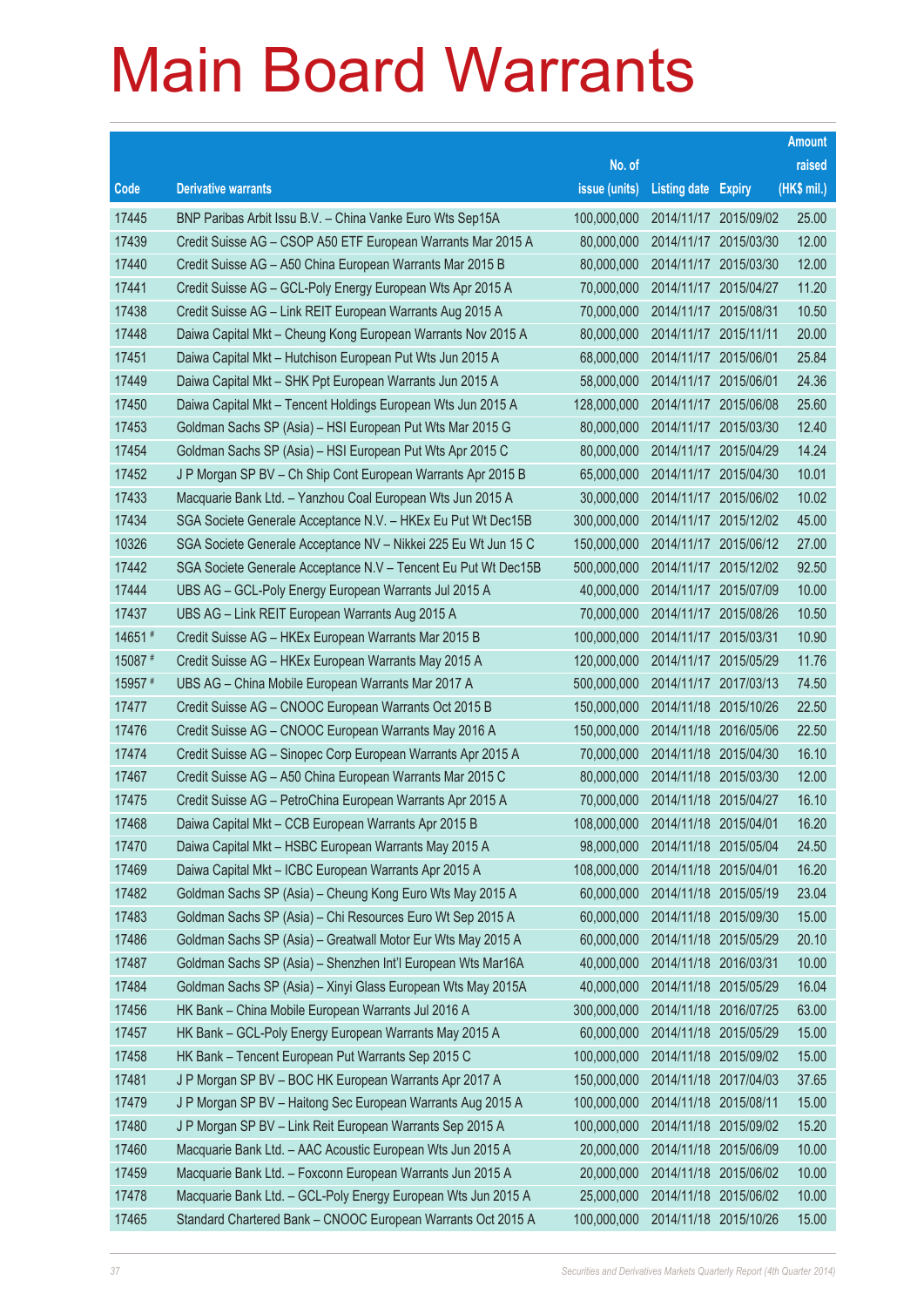|       |                                                                |               |                            | <b>Amount</b> |
|-------|----------------------------------------------------------------|---------------|----------------------------|---------------|
|       |                                                                | No. of        |                            | raised        |
| Code  | <b>Derivative warrants</b>                                     | issue (units) | <b>Listing date Expiry</b> | (HK\$ mil.)   |
| 17464 | Standard Chartered Bank - SPDR Gold Trust Eu Put Wt Jul 15 A   | 50,000,000    | 2014/11/18 2015/07/02      | 20.50         |
| 17462 | Standard Chartered Bank - TVB European Warrants Dec 2015 A     | 40,000,000    | 2014/11/18 2015/12/31      | 10.00         |
| 17463 | Standard Chartered Bank - YZ Coal European Wts Apr 2015 B      | 40,000,000    | 2014/11/18 2015/04/28      | 12.40         |
| 17472 | SGA Societe Generale Acceptance N.V. - ChiUnicom Eu Wt Oct 15A | 100,000,000   | 2014/11/18 2015/10/05      | 15.00         |
| 17473 | SGA Societe Generale Acceptance N.V. - GCL-Poly Eu Wt Jul15A   | 52,000,000    | 2014/11/18 2015/07/06      | 10.14         |
| 17466 | SGA Societe Generale Acceptance N.V. - HKEx Eu Wt Oct 2015 A   | 300,000,000   | 2014/11/18 2015/10/05      | 45.00         |
| 17461 | UBS AG - China Mobile European Warrants Apr 2017 A             | 500,000,000   | 2014/11/18 2017/04/24      | 125.00        |
| 17455 | UBS AG - HKEx European Warrants Sep 2015 E                     | 300,000,000   | 2014/11/18 2015/09/22      | 45.00         |
| 17500 | BNP Paribas Arbit Issu B.V. - BOCL European Wts Sep 2016 A     | 100,000,000   | 2014/11/19 2016/09/02      | 29.00         |
| 17503 | BNP Paribas Arbit Issu B.V. - China Life Euro Wts Aug 2015 A   | 100,000,000   | 2014/11/19 2015/08/04      | 15.00         |
| 17502 | BNP Paribas Arbit Issu B.V. - CRCC European Wts Dec 2017 A     | 100,000,000   | 2014/11/19 2017/12/04      | 25.00         |
| 17499 | BNP Paribas Arbit Issu B.V. - HKEx European Wts Dec 2015 A     | 100,000,000   | 2014/11/19 2015/12/02      | 15.00         |
| 17501 | BNP Paribas Arbit Issu B.V. - HSBC European Wts Jun 2015 A     | 100,000,000   | 2014/11/19 2015/06/02      | 20.00         |
| 17525 | Credit Suisse AG - BOC HK European Warrants Mar 2016 A         | 80,000,000    | 2014/11/19 2016/03/29      | 20.00         |
| 17529 | Credit Suisse - CSCL European Warrants Jun 2015 A              | 50,000,000    | 2014/11/19 2015/06/01      | 12.50         |
| 17524 | Credit Suisse AG - KECL European Warrants Apr 2017 A           | 80,000,000    | 2014/11/19 2017/04/27      | 12.00         |
| 17528 | Credit Suisse - Shanghai Electric European Warrants May 15 A   | 50,000,000    | 2014/11/19 2015/05/26      | 17.50         |
| 17526 | Credit Suisse AG - Shenzhen Int'l European Wts Sep 2015 A      | 80,000,000    | 2014/11/19 2015/09/29      | 20.00         |
| 17518 | Daiwa Capital Mkt - BOC HK European Warrants Nov 2015 A        | 88,000,000    | 2014/11/19 2015/11/16      | 22.00         |
| 17516 | Bank of East Asia - BOCL European Warrants Apr 2016 A          | 40,000,000    | 2014/11/19 2016/04/29      | 10.80         |
| 17517 | Bank of East Asia - Minsheng Bank European Warrants Jun 15 A   | 40,000,000    | 2014/11/19 2015/06/10      | 12.00         |
| 17531 | Bank of East Asia - Ch Mobile European Warrants May 2017 A     | 250,000,000   | 2014/11/19 2017/05/02      | 62.50         |
| 17530 | Bank of East Asia - CNOOC European Warrants Dec 2016 A         | 80,000,000    | 2014/11/19 2016/12/30      | 20.00         |
| 17515 | Bank of East Asia - HKEx European Warrants Nov 2015 A          | 70,000,000    | 2014/11/19 2015/11/30      | 10.50         |
| 17493 | HK Bank - China COSCO European Warrants Jun 2015 A             | 50,000,000    | 2014/11/19 2015/06/30      | 12.50         |
| 17491 | HK Bank - Mengniu European Warrants Jul 2015 A                 | 80,000,000    | 2014/11/19 2015/07/30      | 20.00         |
| 17492 | HK Bank - Shanghai Electric European Warrants Jul 2015 A       | 50,000,000    | 2014/11/19 2015/07/31      | 15.00         |
| 17523 | J P Morgan SP BV - Avichina European Warrants Jun 2015 A       | 40,000,000    | 2014/11/19 2015/06/30      | 10.24         |
| 17520 | J P Morgan SP BV - BOCL European Warrants Dec 2015 A           | 100,000,000   | 2014/11/19 2015/12/02      | 15.10         |
| 17521 | J P Morgan SP BV - CITIC Bank European Warrants Feb 2015 A     | 100,000,000   | 2014/11/19 2015/02/27      | 15.00         |
| 17522 | J P Morgan SP BV - A50 China European Warrants Jun 2015 A      | 100,000,000   | 2014/11/19 2015/06/02      | 25.30         |
| 17498 | Macquarie Bank Ltd. - HN Renewables European Wts Aug 2015 A    | 27,000,000    | 2014/11/19 2015/08/18      | 10.02         |
| 17488 | Nomura Int'l plc - Cheung Kong European Warrants Dec 2016 A    | 80,000,000    | 2014/11/19 2016/12/28      | 13.76         |
| 17490 | Nomura Int'l plc - CNOOC European Warrants Nov 2016 A          | 80,000,000    | 2014/11/19 2016/11/25      | 12.48         |
| 17489 | Nomura Int'l plc - PetroChina European Warrants May 2015 A     | 80,000,000    | 2014/11/19 2015/05/26      | 12.32         |
| 17497 | Standard Chartered Bank - CGS European Warrants May 2015 A     | 80,000,000    | 2014/11/19 2015/05/29      | 25.60         |
| 17495 | Standard Chartered Bank - CITIC Sec European Wts May 2015 A    | 80,000,000    | 2014/11/19 2015/05/22      | 12.00         |
| 17494 | Standard Chartered Bank - Ch Ship Cont Euro Wts Sep 2015 A     | 50,000,000    | 2014/11/19 2015/09/03      | 12.50         |
| 17496 | Standard Chartered Bank - Haitong Sec Euro Wts Dec 2015 A      | 80,000,000    | 2014/11/19 2015/12/22      | 20.80         |
| 17507 | SGA Societe Generale Acceptance N.V - Chi COSCO Eu Wt Oct 15 A | 30,000,000    | 2014/11/19 2015/10/05      | 11.85         |
| 17508 | SGA Societe Generale Acceptance NV - Ch Ship Cont Eu Wt May15A | 55,000,000    | 2014/11/19 2015/05/06      | 10.18         |
| 17510 | SGA Societe Generale Acceptance N.V. - HSI Eur Wt May 2015 B   | 150,000,000   | 2014/11/19 2015/05/28      | 37.50         |
| 17511 | SGA Societe Generale Acceptance N.V. - HSI Eur Wt Jun 2015 D   | 150,000,000   | 2014/11/19 2015/06/29      | 22.50         |
| 17512 | SGA Societe Generale Acceptance N.V. - HSI Eu Put Wt Jun 15 E  | 150,000,000   | 2014/11/19 2015/06/29      | 37.50         |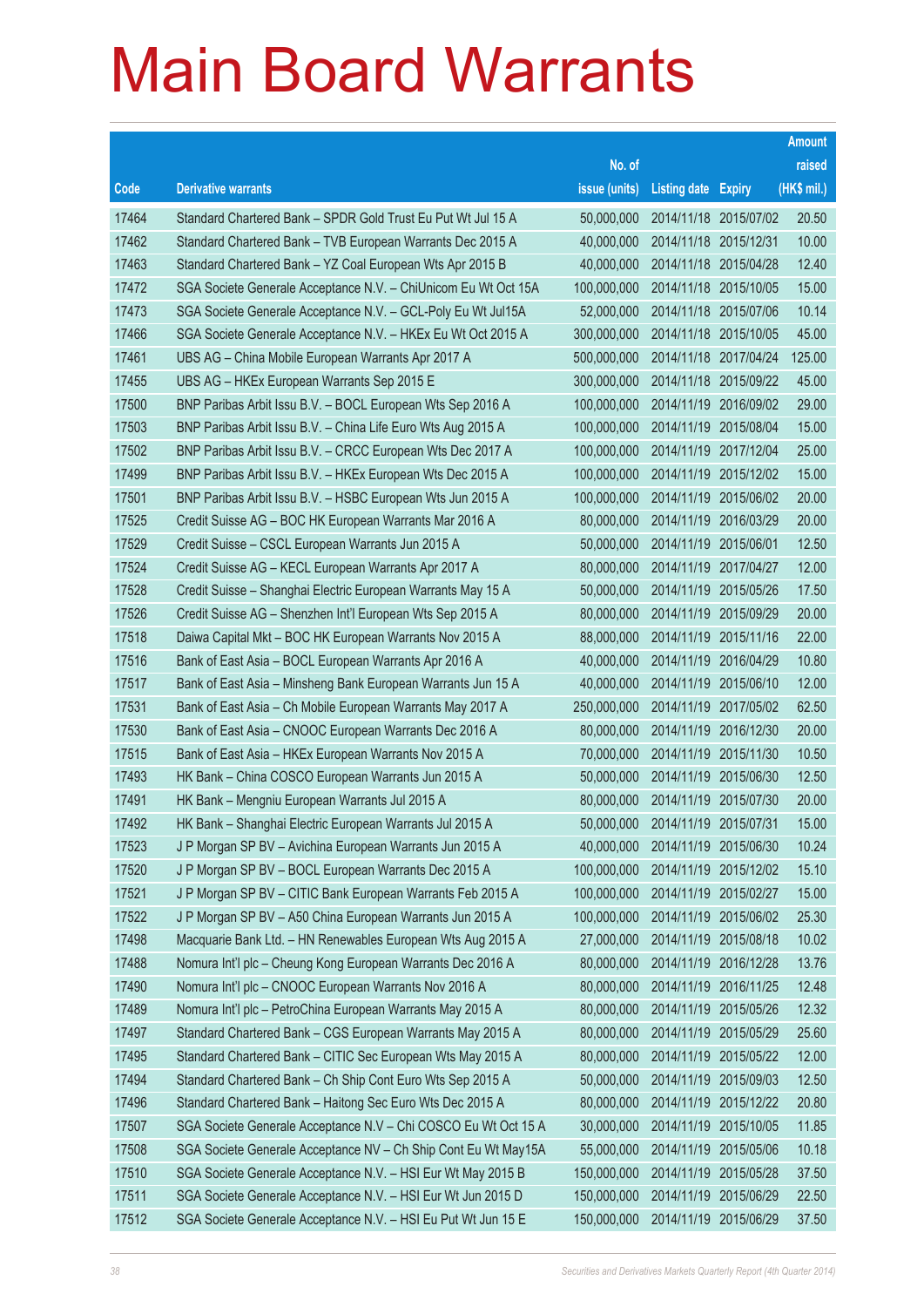|        |                                                               |               |                            | <b>Amount</b> |
|--------|---------------------------------------------------------------|---------------|----------------------------|---------------|
|        |                                                               | No. of        |                            | raised        |
| Code   | <b>Derivative warrants</b>                                    | issue (units) | <b>Listing date Expiry</b> | (HK\$ mil.)   |
| 17513  | SGA Societe Generale Acceptance N.V. - HSI Eu Put Wt Aug 15 A | 150,000,000   | 2014/11/19 2015/08/28      | 37.50         |
| 17505  | UBS AG - CAM CSI300 European Warrants Sep 2015 A              | 40,000,000    | 2014/11/19 2015/09/29      | 10.00         |
| 17519  | UBS AG - BOC HK European Warrants Dec 2016 A                  | 80,000,000    | 2014/11/19 2016/12/28      | 20.00         |
| 17514  | UBS AG - HKEx European Warrants Mar 2015 A                    | 80,000,000    | 2014/11/19 2015/03/03      | 17.60         |
| 17504  | UBS AG - Tencent Holdings European Warrants Apr 2015 B        | 100,000,000   | 2014/11/19 2015/04/23      | 17.50         |
| 17506  | UBS AG - Yurun Food European Warrants Apr 2015 A              | 70,000,000    | 2014/11/19 2015/04/28      | 11.90         |
| 27913# | Standard Chartered Bank - HSI European Warrants Mar 2015 B    | 100,000,000   | 2014/11/19 2015/03/30      | 10.20         |
| 17537  | BOCI Asia Ltd. - CGS European Warrants Nov 2015 A             | 100,000,000   | 2014/11/20 2015/11/30      | 15.00         |
| 17533  | BOCI Asia Ltd. - HKEx European Warrants Oct 2015 A            | 100,000,000   | 2014/11/20 2015/10/07      | 16.00         |
| 17538  | BOCI Asia Ltd. - Haitong Sec European Warrants Aug 2015 A     | 100,000,000   | 2014/11/20 2015/08/17      | 15.00         |
| 17534  | BOCI Asia Ltd. - Tencent Holdings European Wts Jun 2015 B     | 100,000,000   | 2014/11/20 2015/06/15      | 35.00         |
| 17535  | BOCI Asia Ltd. - Tencent Holdings European Put Wts Sep 2015 B | 100,000,000   | 2014/11/20 2015/09/07      | 15.00         |
| 17536  | BOCI Asia Ltd. - Yanzhou Coal European Warrants Jul 2015 A    | 100,000,000   | 2014/11/20 2015/07/13      | 51.00         |
| 17557  | BNP Paribas Arbit Issu B.V. - AIA European Wts Apr 2016 A     | 100,000,000   | 2014/11/20 2016/04/05      | 25.00         |
| 17556  | BNP Paribas Arbit Issu B.V. - CNOOC European Wts Dec 2016 A   | 100,000,000   | 2014/11/20 2016/12/02      | 15.00         |
| 17555  | BNP Paribas Arbit Issu B.V. - Cathay Pacific Eu Wt Oct 2015A  | 65,000,000    | 2014/11/20 2015/10/05      | 11.70         |
| 17558  | BNP Paribas Arbit Issu B.V. - Chow Tai Fook Eu Wt Dec 2015 A  | 70,000,000    | 2014/11/20 2015/12/02      | 11.20         |
| 17554  | BNP Paribas Arbit Issu B.V. - Melco Int'l Dev Eu Wt Feb 16 A  | 50,000,000    | 2014/11/20 2016/02/02      | 12.50         |
| 17572  | Credit Suisse AG - CAM CSI300 European Warrants Aug 2015 A    | 70,000,000    | 2014/11/20 2015/08/31      | 17.50         |
| 17571  | Credit Suisse AG - CITIC Sec European Warrants May 2015 A     | 70,000,000    | 2014/11/20 2015/05/26      | 10.50         |
| 17567  | Credit Suisse AG - China Mobile European Warrants Nov 2017 B  | 150,000,000   | 2014/11/20 2017/11/27      | 37.50         |
| 17568  | Credit Suisse AG - HKEx European Put Warrants Jun 2015 D      | 100,000,000   | 2014/11/20 2015/06/29      | 15.00         |
| 17570  | Credit Suisse AG - HKEx European Put Warrants Nov 2015 B      | 100,000,000   | 2014/11/20 2015/11/30      | 15.00         |
| 17544  | Goldman Sachs SP (Asia) - AIA European Warrants Jun 2015 A    | 80,000,000    | 2014/11/20 2015/06/25      | 13.04         |
| 17549  | Goldman Sachs SP (Asia) – Ch Comm Cons Euro Wts Jul 2015 A    | 80,000,000    | 2014/11/20 2015/07/08      | 28.72         |
| 17546  | Goldman Sachs SP (Asia) - China Mobile Euro Wts Mar 2015 C    | 80,000,000    | 2014/11/20 2015/03/30      | 15.68         |
| 17545  | Goldman Sachs SP (Asia) - China Mobile Euro Wts Jul 2015 A    | 80,000,000    | 2014/11/20 2015/07/30      | 20.40         |
| 17547  | Goldman Sachs SP (Asia) - Lenovo European Wts May 2015 A      | 80,000,000    | 2014/11/20 2015/05/28      | 41.44         |
| 17548  | Goldman Sachs SP (Asia) - Sh Electric European Wts Jul 2015A  | 40,000,000    | 2014/11/20 2015/07/31      | 14.80         |
| 17573  | Goldman Sachs SP (Asia) - Tencent European Wt Jun 2015 B      | 80,000,000    | 2014/11/20 2015/06/15      | 27.52         |
| 17541  | HK Bank - CAM CSI300 European Warrants Sep 2015 A             | 80,000,000    | 2014/11/20 2015/09/30      | 20.00         |
| 17540  | HK Bank - HSCEI European Warrants Mar 2015 A                  | 150,000,000   | 2014/11/20 2015/03/30      | 22.50         |
| 17539  | HK Bank - HSCEI European Warrants Nov 2015 A                  | 150,000,000   | 2014/11/20 2015/11/27      | 22.50         |
| 17574  | J P Morgan SP BV - HKEx European Warrants Sep 2015 C          | 300,000,000   | 2014/11/20 2015/09/30      | 45.30         |
| 17575  | J P Morgan SP BV - China Mengniu European Warrants Jul 2015A  | 100,000,000   | 2014/11/20 2015/07/03      | 25.10         |
| 17576  | J P Morgan SP BV - Yanzhou Coal European Warrants Jun 2015 A  | 40,000,000    | 2014/11/20 2015/06/30      | 13.56         |
| 17532  | Macquarie Bank Ltd. - TCL Comm European Warrants Jan 2016 A   | 40,000,000    | 2014/11/20 2016/01/18      | 10.00         |
| 17550  | Standard Chartered Bank - BOCL European Warrants Mar 2015 B   | 100,000,000   | 2014/11/20 2015/03/30      | 15.00         |
| 17551  | Standard Chartered Bank - Tingyi European Warrants Aug 2015A  | 50,000,000    | 2014/11/20 2015/08/12      | 12.50         |
| 17553  | SGA Societe Generale Acceptance N.V. - BOCHK Eu Wt Nov 2015A  | 60,000,000    | 2014/11/20 2015/11/04      | 15.00         |
| 17552  | SGA Societe Generale Acceptance N.V. - BOCL Eu Wt Dec 2015 A  | 100,000,000   | 2014/11/20 2015/12/02      | 25.00         |
| 17542  | SGA Societe Generale Acceptance N.V. - Greatwall Eu Wt Jun15A | 40,000,000    | 2014/11/20 2015/06/03      | 10.00         |
| 17559  | UBS AG - BYD European Warrants May 2015 A                     | 60,000,000    | 2014/11/20 2015/05/19      | 15.00         |
| 17562  | UBS AG - CITIC Sec European Warrants May 2015 B               | 40,000,000    | 2014/11/20 2015/05/19      | 22.00         |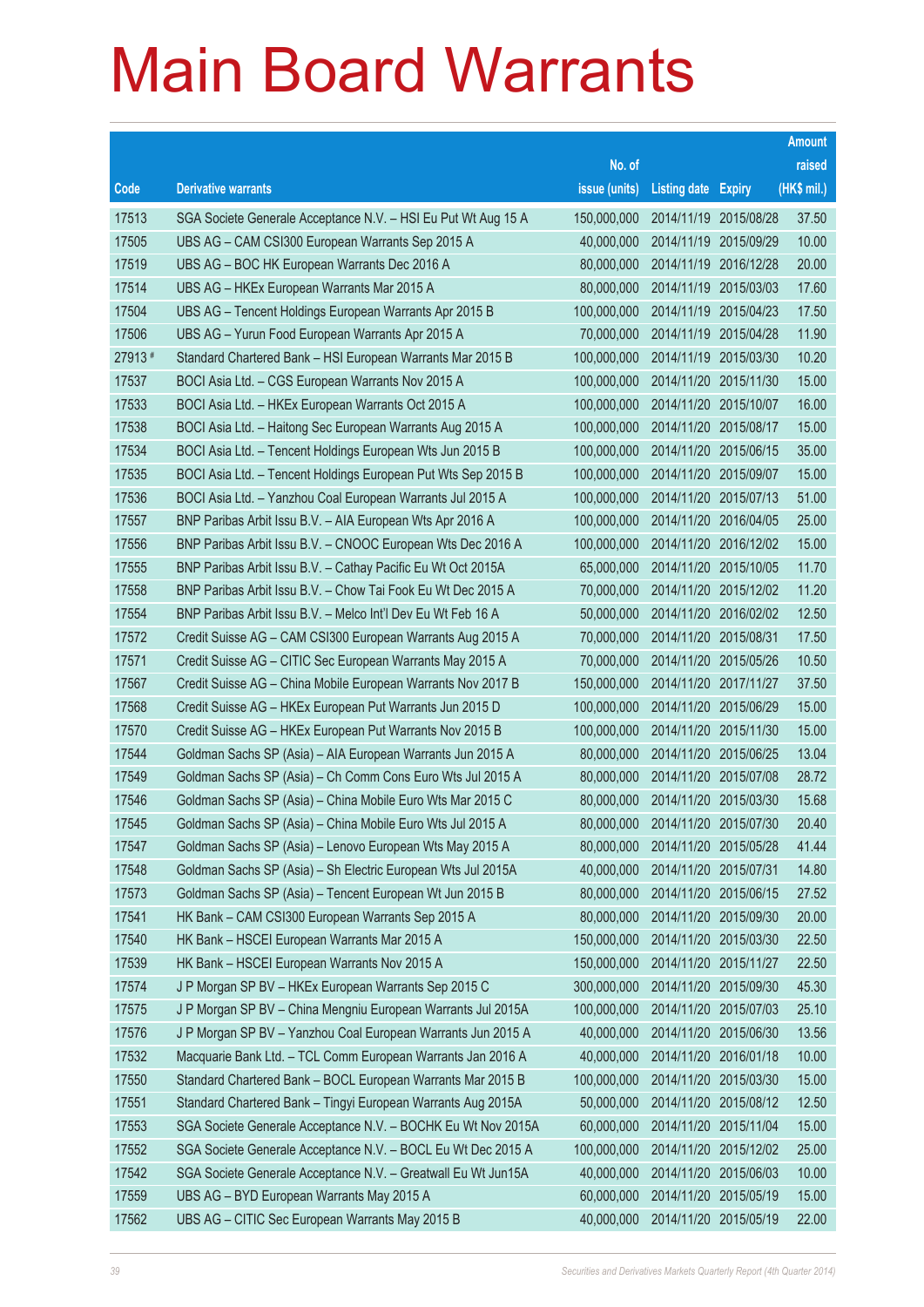|         |                                                              |               |                            |            | <b>Amount</b> |
|---------|--------------------------------------------------------------|---------------|----------------------------|------------|---------------|
|         |                                                              | No. of        |                            |            | raised        |
| Code    | <b>Derivative warrants</b>                                   | issue (units) | <b>Listing date Expiry</b> |            | $(HK$$ mil.)  |
| 17564   | UBS AG - CSOP A50 ETF European Warrants May 2015 B           | 50,000,000    | 2014/11/20 2015/05/19      |            | 12.50         |
| 17565   | UBS AG - A50 China European Warrants May 2015 A              | 50,000,000    | 2014/11/20 2015/05/19      |            | 12.50         |
| 17566   | UBS AG - HKEx European Warrants Jun 2015 C                   | 80,000,000    | 2014/11/20 2015/06/22      |            | 20.00         |
| 17560   | UBS AG - HSCEI European Warrants Nov 2015 A                  | 100,000,000   | 2014/11/20 2015/11/27      |            | 15.50         |
| 17561   | UBS AG - HSCEI European Put Warrants Jun 2015 B              | 100,000,000   | 2014/11/20 2015/06/29      |            | 25.00         |
| 17563   | UBS AG - Haitong Sec European Warrants May 2015 A            | 40,000,000    | 2014/11/20 2015/05/19      |            | 26.80         |
| 16609 # | Standard Chartered Bank - Galaxy Ent Euro Put Wts Apr 2015 D | 80,000,000    | 2014/11/20 2015/04/09      |            | 11.12         |
| 17039 # | Goldman Sachs SP (Asia) - HKEx European Warrants Nov 2015 A  | 150,000,000   | 2014/11/20 2015/11/30      |            | 25.35         |
| 17601   | Credit Suisse AG – China Mobile European Warrants Mar 2015 D | 80,000,000    | 2014/11/21                 | 2015/03/30 | 12.00         |
| 17602   | Credit Suisse AG - China Mobile European Warrants Apr 2015 B | 80,000,000    | 2014/11/21                 | 2015/04/09 | 20.80         |
| 17603   | Credit Suisse AG - Tencent Holdings European Wts Apr 2015 B  | 100,000,000   | 2014/11/21                 | 2015/04/27 | 20.00         |
| 17585   | Daiwa Capital Mkt - Tencent Holdings European Wts Sep 2015 C | 168,000,000   | 2014/11/21 2015/09/23      |            | 25.20         |
| 17580   | HK Bank - BOCL European Warrants Aug 2015 A                  | 80,000,000    | 2014/11/21                 | 2015/08/31 | 20.00         |
| 17583   | HK Bank – CITIC Sec European Warrants May 2015 A             | 80,000,000    | 2014/11/21                 | 2015/05/29 | 12.00         |
| 17582   | HK Bank - China Mobile European Warrants Apr 2015 A          | 80,000,000    | 2014/11/21                 | 2015/04/28 | 20.80         |
| 17579   | HK Bank - Link REIT European Warrants Jul 2015 B             | 60,000,000    | 2014/11/21 2015/07/31      |            | 15.00         |
| 17581   | HK Bank - PetroChina European Warrants Jun 2015 A            | 60,000,000    | 2014/11/21                 | 2015/06/30 | 24.00         |
| 17608   | J P Morgan SP BV - CAM CSI300 European Warrants Aug 2015 A   | 200,000,000   | 2014/11/21                 | 2015/08/03 | 50.20         |
| 17609   | J P Morgan SP BV - Sinopec Corp European Warrants Jun 2015 A | 100,000,000   | 2014/11/21                 | 2015/06/03 | 26.10         |
| 17611   | J P Morgan SP BV - NCI European Warrants Jun 2015 A          | 100,000,000   | 2014/11/21                 | 2015/06/15 | 25.30         |
| 17610   | J P Morgan SP BV – PetroChina European Warrants Jun 2015 A   | 100,000,000   | 2014/11/21                 | 2015/06/30 | 25.30         |
| 17607   | J P Morgan SP BV - Tencent European Warrants Apr 2015 C      | 200,000,000   | 2014/11/21                 | 2015/04/30 | 30.40         |
| 17612   | J P Morgan SP BV - Tencent European Warrants Dec 2015 B      | 500,000,000   | 2014/11/21                 | 2015/12/28 | 76.00         |
| 17589   | Macquarie Bank Ltd. - Sh Electric European Wts Jul 2015 A    | 30,000,000    | 2014/11/21 2015/07/30      |            | 13.26         |
| 17590   | Macquarie Bank Ltd. - Sh Petrochem European Wts Aug 2015 A   | 40,000,000    | 2014/11/21                 | 2015/08/04 | 10.00         |
| 17578   | Macquarie Bank Ltd. - Tencent European Put Wts Jun 2015 A    | 20,000,000    | 2014/11/21                 | 2015/06/02 | 10.00         |
| 17577   | Macquarie Bank Ltd. - Tencent European Put Wts Sep 2015 A    | 100,000,000   | 2014/11/21 2015/09/02      |            | 17.00         |
| 17588   | Standard Chartered Bank - CITIC Bank European Wts Jul 2015 A | 50,000,000    | 2014/11/21 2015/07/24      |            | 12.50         |
| 17586   | Standard Chartered Bank - Galaxy Ent Euro Put Wts Aug 2015 A | 100,000,000   | 2014/11/21                 | 2015/08/03 | 25.00         |
| 17587   | Standard Chartered Bank - HKEx European Warrants Dec 2015 B  | 100,000,000   | 2014/11/21                 | 2015/12/17 | 15.00         |
| 17591   | Standard Chartered Bank - HKEx European Warrants Jun 2017 A  | 150,000,000   | 2014/11/21                 | 2017/06/30 | 37.50         |
| 17592   | Standard Chartered Bank - HKEx European Warrants Aug 2018 A  | 150,000,000   | 2014/11/21                 | 2018/08/08 | 37.50         |
| 17604   | Standard Chartered Bank - Tencent Hidg Euro Wts Jun 2015 B   | 80,000,000    | 2014/11/21                 | 2015/06/08 | 28.00         |
| 17605   | Standard Chartered Bank - Tencent Hidg Euro Wts Sep 2015 A   | 300,000,000   | 2014/11/21                 | 2015/09/23 | 45.00         |
| 17606   | Standard Chartered Bank - Tencent Hidg Eu Put Wts Sep 2015 B | 200,000,000   | 2014/11/21                 | 2015/09/02 | 30.00         |
| 17584   | SGA Societe Generale Acceptance N.V. - HKEx Eu Wt Jun 2015 A | 30,000,000    | 2014/11/21                 | 2015/06/03 | 18.30         |
| 17594   | UBS AG - BOCL European Warrants Nov 2015 A                   | 100,000,000   | 2014/11/21                 | 2015/11/30 | 25.00         |
| 17613   | UBS AG - Cheung Kong European Warrants Mar 2015 B            | 50,000,000    | 2014/11/21                 | 2015/03/27 | 14.25         |
| 17614   | UBS AG - CM Bank European Warrants Sep 2016 A                | 100,000,000   | 2014/11/21                 | 2016/09/27 | 16.50         |
| 17596   | UBS AG - Galaxy Ent European Put Warrants Apr 2015 A         | 60,000,000    | 2014/11/21                 | 2015/04/28 | 21.00         |
| 17600   | UBS AG - HKEx European Warrants Jun 2016 A                   | 300,000,000   | 2014/11/21                 | 2016/06/27 | 75.00         |
| 17593   | UBS AG - HKEx European Put Warrants Jun 2015 D               | 100,000,000   | 2014/11/21                 | 2015/06/23 | 15.00         |
| 17597   | UBS AG - HSBC European Warrants Apr 2015 B                   | 100,000,000   | 2014/11/21                 | 2015/04/21 | 15.00         |
| 17595   | UBS AG - Sands China European Put Warrants May 2015 A        | 60,000,000    | 2014/11/21                 | 2015/05/20 | 22.20         |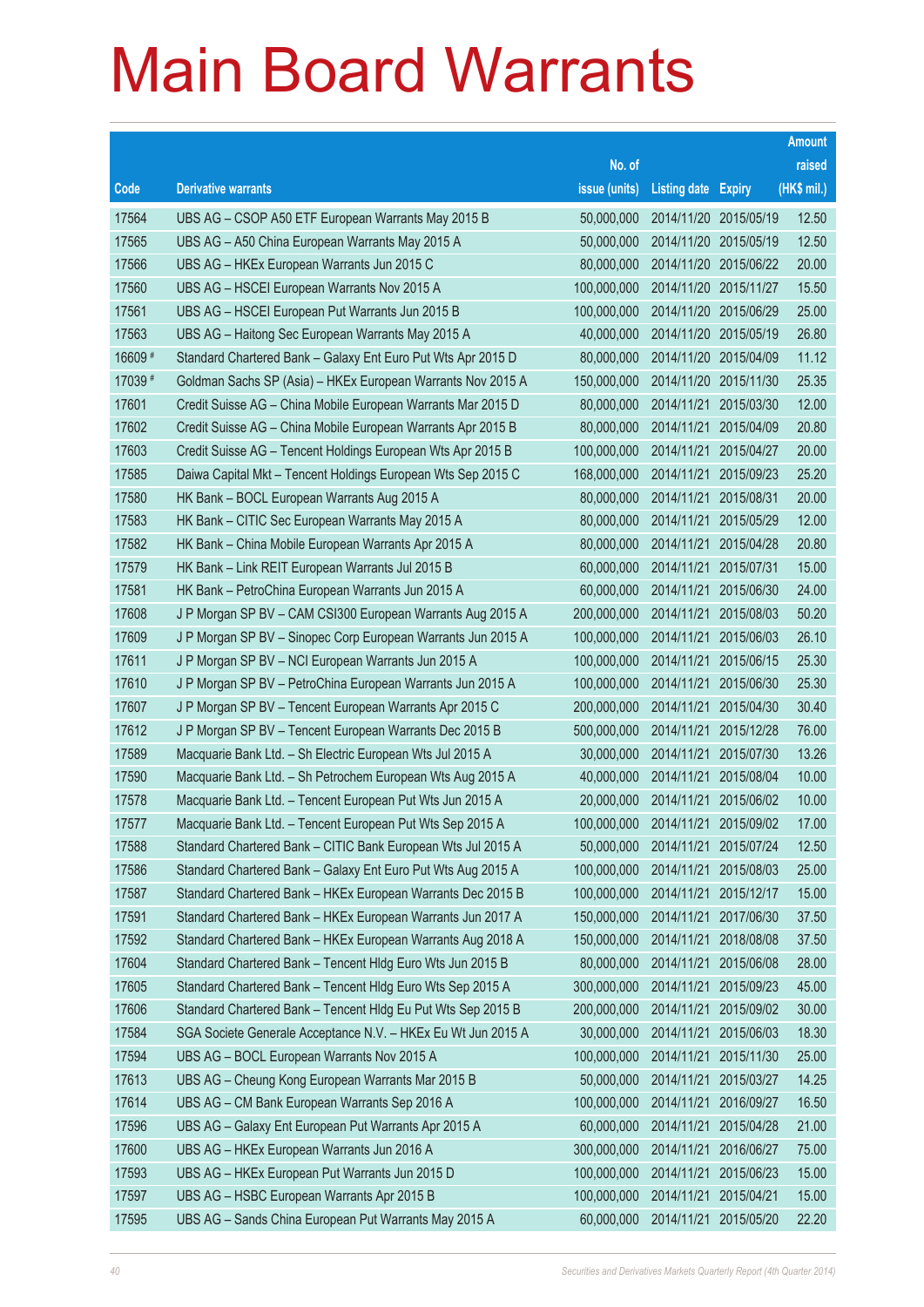|        |                                                               |               |                            |            | <b>Amount</b> |
|--------|---------------------------------------------------------------|---------------|----------------------------|------------|---------------|
|        |                                                               | No. of        |                            |            | raised        |
| Code   | <b>Derivative warrants</b>                                    | issue (units) | <b>Listing date Expiry</b> |            | (HK\$ mil.)   |
| 17598  | UBS AG – Tencent Holdings European Warrants Mar 2015 B        | 50,000,000    | 2014/11/21                 | 2015/03/03 | 11.50         |
| 17621  | Credit Suisse AG – Kingsoft European Warrants Mar 2015 E      | 80,000,000    | 2014/11/24 2015/03/30      |            | 12.00         |
| 17618  | Daiwa Capital Mkt - HKEx European Warrants Jul 2015 B         | 188,000,000   | 2014/11/24 2015/07/02      |            | 56.40         |
| 17617  | Daiwa Capital Mkt - HKEx European Warrants Aug 2015 A         | 208,000,000   | 2014/11/24 2015/08/11      |            | 41.60         |
| 17615  | Daiwa Capital Mkt - HKEx European Warrants Sep 2015 A         | 208,000,000   | 2014/11/24 2015/09/22      |            | 31.20         |
| 17619  | Daiwa Capital Mkt - HKEx European Put Warrants Nov 2015 A     | 108,000,000   | 2014/11/24 2015/11/23      |            | 16.20         |
| 17620  | Daiwa Capital Mkt - Tencent Holdings European Wts Nov 2015 A  | 168,000,000   | 2014/11/24 2015/11/02      |            | 28.56         |
| 17630  | J P Morgan SP BV - China Mob European Wts Aug 2016 A          | 500,000,000   | 2014/11/24 2016/08/01      |            | 98.00         |
| 17629  | J P Morgan SP BV - HKEx European Put Wts Nov 2015 A           | 300,000,000   | 2014/11/24 2015/11/30      |            | 45.30         |
| 17616  | Macquarie Bank Ltd. - HKEx European Warrants Dec 2015 A       | 70,000,000    | 2014/11/24 2015/12/17      |            | 10.50         |
| 17622  | SGA Societe Generale Acceptance N.V. - CP&CC Eu Wt Jun 2015A  | 80,000,000    | 2014/11/24 2015/06/03      |            | 32.80         |
| 17625  | UBS AG - Ch Comm Cons European Warrants Jul 2015 A            | 40,000,000    | 2014/11/24 2015/07/13      |            | 10.40         |
| 17626  | UBS AG - China Railway European Warrants Jun 2015 A           | 40,000,000    | 2014/11/24 2015/06/15      |            | 10.80         |
| 17624  | UBS AG - Evergrande European Warrants May 2015 B              | 40,000,000    | 2014/11/24 2015/05/29      |            | 10.00         |
| 17623  | UBS AG - Fosun Pharma European Warrants Dec 2016 A            | 70,000,000    | 2014/11/24 2016/12/30      |            | 17.50         |
| 17627  | UBS AG - Hutchison European Warrants Jun 2015 A               | 100,000,000   | 2014/11/24 2015/06/15      |            | 25.00         |
| 17628  | UBS AG - PetroChina European Warrants Jun 2015 A              | 50,000,000    | 2014/11/24 2015/06/15      |            | 18.75         |
| 15861# | BOCI Asia Ltd. - HKEx European Warrants Nov 2015 A            | 100,000,000   | 2014/11/24 2015/11/02      |            | 17.90         |
| 28617# | Goldman Sachs SP (Asia) - HKEx European Put Wts Mar 2015 A    | 160,000,000   | 2014/11/24 2015/03/02      |            | 10.56         |
| 17648  | Credit Suisse AG - Angang Steel European Warrants Apr 2015 A  | 60,000,000    | 2014/11/25 2015/04/27      |            | 13.80         |
| 17645  | Credit Suisse AG - China EB Ltd European Warrants Jul 2015 A  | 70,000,000    | 2014/11/25 2015/07/31      |            | 10.50         |
| 17650  | Credit Suisse AG - Ch Molybdenum European Warrants May 2015A  | 60,000,000    | 2014/11/25 2015/05/26      |            | 23.40         |
| 17647  | Credit Suisse AG - Ch Oilfield European Warrants Aug 2015 A   | 70,000,000    | 2014/11/25 2015/08/31      |            | 10.50         |
| 17646  | Credit Suisse AG - Fosun Intl European Warrants Apr 2015 A    | 70,000,000    | 2014/11/25 2015/04/27      |            | 10.50         |
| 17644  | Credit Suisse AG - HKEx European Warrants Jun 2015 E          | 150,000,000   | 2014/11/25 2015/06/29      |            | 31.50         |
| 17651  | Credit Suisse AG - HKEx European Warrants Sep 2015 E          | 150,000,000   | 2014/11/25 2015/09/29      |            | 34.50         |
| 17642  | Credit Suisse AG - HKEx European Warrants Nov 2015 C          | 150,000,000   | 2014/11/25 2015/11/30      |            | 22.50         |
| 17643  | Credit Suisse AG - HKEx European Warrants Nov 2015 D          | 150,000,000   | 2014/11/25 2015/11/02      |            | 31.50         |
| 17649  | Credit Suisse - Shanghai Electric European Warrants Jun 15 A  | 60,000,000    | 2014/11/25 2015/06/22      |            | 27.00         |
| 17658  | Goldman Sachs SP (Asia) - China Agri European Warrants Jun15A | 40,000,000    | 2014/11/25 2015/06/30      |            | 12.04         |
| 17640  | Goldman Sachs SP (Asia) - CSOP A50 ETF Euro Wts May 2015 B    | 80,000,000    | 2014/11/25 2015/05/29      |            | 20.64         |
| 17637  | Goldman Sachs SP (Asia) - A50 China European Wts May 2015 B   | 80,000,000    | 2014/11/25 2015/05/29      |            | 20.16         |
| 17638  | Goldman Sachs SP (Asia) - A50 China European Wts May 2015 C   | 80,000,000    | 2014/11/25 2015/05/29      |            | 46.80         |
| 17635  | Goldman Sachs SP (Asia) - Guangdong Inv European Wts Jun15 A  | 40,000,000    | 2014/11/25 2015/06/30      |            | 17.36         |
| 17636  | Goldman Sachs SP (Asia) - Galaxy Ent Euro Wts May 2015 B      | 40,000,000    | 2014/11/25 2015/05/29      |            | 21.00         |
| 17663  | Goldman Sachs SP (Asia) - HKEx European Warrants Aug 2015 A   | 120,000,000   | 2014/11/25 2015/08/18      |            | 18.00         |
| 17634  | Goldman Sachs SP (Asia) - NCI European Warrants Jun 2015 A    | 80,000,000    | 2014/11/25 2015/06/30      |            | 20.16         |
| 17631  | HK Bank - CNOOC European Warrants Oct 2015 A                  | 150,000,000   | 2014/11/25 2015/10/30      |            | 22.50         |
| 17632  | HK Bank - Sinopec Corp European Warrants Jun 2015 A           | 60,000,000    | 2014/11/25 2015/06/30      |            | 16.80         |
| 17660  | J P Morgan SP BV - CNOOC European Warrants Oct 2015 A         | 200,000,000   | 2014/11/25 2015/10/30      |            | 30.20         |
| 17662  | J P Morgan SP BV - HSI European Warrants Mar 2015 E           | 500,000,000   | 2014/11/25 2015/03/30      |            | 75.00         |
| 17641  | Macquarie Bank Ltd. - CHALCO European Warrants Jul 2015 A     | 40,000,000    | 2014/11/25 2015/07/03      |            | 10.00         |
| 17652  | SGA Societe Generale Acceptance N.V. - Ch Mob Eu Wt Apr 17 A  | 700,000,000   | 2014/11/25 2017/04/26      |            | 140.00        |
| 17633  | SGA Societe Generale Acceptance N.V. - KECL Eu Wt Aug 2015 A  | 15,000,000    | 2014/11/25 2015/08/05      |            | 10.35         |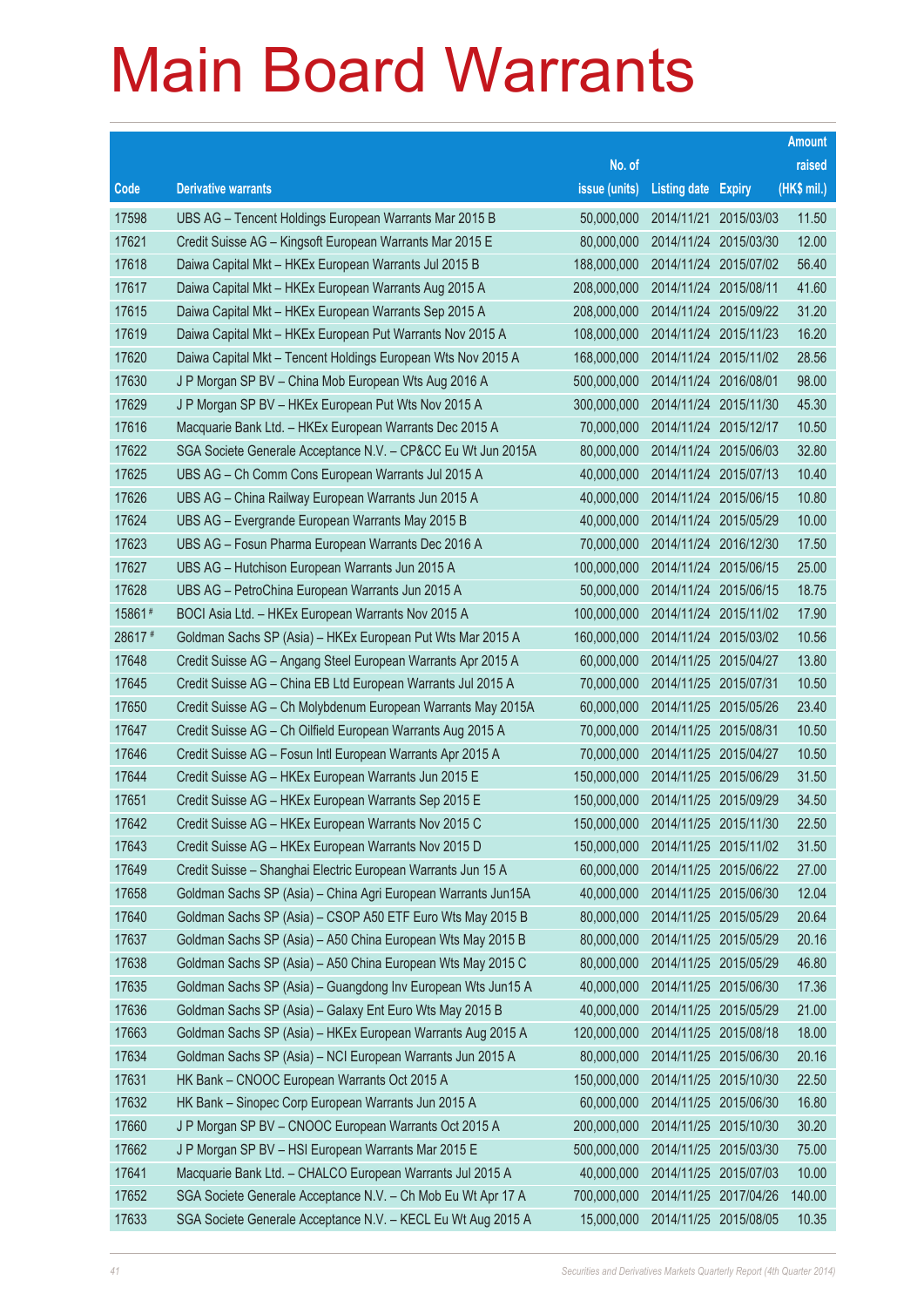|         |                                                              |               |                            |                       | <b>Amount</b> |
|---------|--------------------------------------------------------------|---------------|----------------------------|-----------------------|---------------|
|         |                                                              | No. of        |                            |                       | raised        |
| Code    | <b>Derivative warrants</b>                                   | issue (units) | <b>Listing date Expiry</b> |                       | (HK\$ mil.)   |
| 17654   | UBS AG - Anhui Conch European Warrants Nov 2015 A            | 70,000,000    |                            | 2014/11/25 2015/11/23 | 18.55         |
| 17657   | UBS AG - BYD European Warrants May 2015 B                    | 50,000,000    | 2014/11/25 2015/05/26      |                       | 19.75         |
| 17656   | UBS AG - CNOOC European Warrants Oct 2015 A                  | 100,000,000   | 2014/11/25 2015/10/26      |                       | 15.00         |
| 17653   | UBS AG - Chi Res Land European Warrants Dec 2015 A           | 70,000,000    | 2014/11/25 2015/12/28      |                       | 17.50         |
| 17655   | UBS AG - China Mengniu European Warrants Nov 2015 A          | 70,000,000    |                            | 2014/11/25 2015/11/23 | 19.60         |
| 13556 # | Credit Suisse AG - Ping An European Warrants Dec 2015 A      | 200,000,000   |                            | 2014/11/25 2015/12/23 | 12.40         |
| 15565 # | BOCI Asia Ltd. - A50 China European Warrants Dec 2016 A      | 100,000,000   | 2014/11/25 2016/12/28      |                       | 10.60         |
| 17672   | BOCI Asia Ltd. - China Mobile European Warrants Jul 2016 A   | 100,000,000   | 2014/11/26 2016/07/25      |                       | 22.00         |
| 17670   | BOCI Asia Ltd. - Sinopec Corp European Warrants May 2015 A   | 100,000,000   | 2014/11/26 2015/05/11      |                       | 25.00         |
| 17674   | BOCI Asia Ltd. - CSOP A50 ETFEuropean Warrants May 2015 A    | 100,000,000   | 2014/11/26 2015/05/11      |                       | 40.00         |
| 17673   | BOCI Asia Ltd. - A50 China European Warrants Jun 2015 A      | 100,000,000   | 2014/11/26 2015/06/29      |                       | 38.00         |
| 17669   | BOCI Asia Ltd. - HKEx European Put Warrants Nov 2015 C       | 100,000,000   | 2014/11/26 2015/11/23      |                       | 15.00         |
| 17671   | BOCI Asia Ltd. - PetroChina European Warrants Jun 2015 A     | 100,000,000   | 2014/11/26 2015/06/29      |                       | 31.00         |
| 17681   | Credit Suisse AG - CNOOC European Put Warrants Dec 2015 B    | 100,000,000   | 2014/11/26 2015/12/28      |                       | 25.00         |
| 17679   | Credit Suisse AG - Ping An European Warrants Apr 2015 D      | 80,000,000    | 2014/11/26 2015/04/30      |                       | 12.80         |
| 17685   | Daiwa Capital Mkt - Ping An European Warrants Jun 2015 A     | 98,000,000    | 2014/11/26 2015/06/01      |                       | 33.32         |
| 17667   | HK Bank - China Mobile European Warrants Mar 2015 A          | 80,000,000    |                            | 2014/11/26 2015/03/30 | 28.00         |
| 17666   | HK Bank - Ch Oilfield European Warrants Jul 2015 B           | 80,000,000    | 2014/11/26 2015/07/10      |                       | 12.00         |
| 17665   | HK Bank - Ch Ship Cont European Warrants Jun 2015 A          | 60,000,000    | 2014/11/26 2015/06/29      |                       | 15.00         |
| 17668   | HK Bank - Tencent European Warrants Jun 2015 B               | 80,000,000    | 2014/11/26 2015/06/09      |                       | 24.00         |
| 17686   | J P Morgan SP BV - HKEx European Warrants Oct 2015 A         | 300,000,000   |                            | 2014/11/26 2015/10/30 | 45.60         |
| 17664   | J P Morgan SP BV - KECL European Warrants Aug 2017 A         | 100,000,000   | 2014/11/26 2017/08/31      |                       | 25.10         |
| 17687   | J P Morgan SP BV - Shenzhen Int'l European Warrants Sep 15 A | 100,000,000   |                            | 2014/11/26 2015/09/22 | 15.10         |
| 17677   | Macquarie Bank Ltd. - PetroChina European Wts Jun 2015 B     | 20,000,000    | 2014/11/26 2015/06/02      |                       | 10.00         |
| 17682   | SGA Societe Generale Acceptance N.V. - BOCHK Eu Wt Apr 2016A | 70,000,000    |                            | 2014/11/26 2016/04/06 | 10.50         |
| 17675   | SGA Societe Generale Acceptance N.V. - CITBK Eu Wt Jul 15 A  | 40,000,000    | 2014/11/26 2015/07/06      |                       | 10.00         |
| 17676   | SGA Societe Generale Acceptance N.V. - Ch Mob Eu Wt Dec 16 A | 700,000,000   |                            | 2014/11/26 2016/12/05 | 175.00        |
| 17684   | SGA Societe Generale Acceptance N.V. - HKEx Eu Wt May 2015 A | 30,000,000    | 2014/11/26 2015/05/06      |                       | 22.50         |
| 17683   | SGA Societe Generale Acceptance N.V. - HKEx Eu Wt Jun 2015 B | 300,000,000   | 2014/11/26 2015/06/03      |                       | 51.00         |
| 17678   | SGA Societe Generale Acceptance N.V. - Petch Eu Wt Jul 2015A | 60,000,000    |                            | 2014/11/26 2015/07/06 | 25.20         |
| 17708   | Goldman Sachs SP (Asia) - BYD European Warrants May 2015 A   | 80,000,000    | 2014/11/27 2015/05/29      |                       | 37.20         |
| 17707   | Goldman Sachs SP (Asia) - HKEx European Put Wts Dec 2015 D   | 120,000,000   | 2014/11/27 2015/12/02      |                       | 21.36         |
| 17710   | Goldman Sachs SP (Asia) - Poly HK Inv Euro Wts Jul 2015 A    | 50,000,000    | 2014/11/27 2015/07/30      |                       | 12.50         |
| 17709   | Goldman Sachs SP (Asia) - Tencent European Wt Dec 2015 A     | 150,000,000   | 2014/11/27 2015/12/28      |                       | 30.15         |
| 17694   | HK Bank - HSI European Warrants Feb 2015 J                   | 100,000,000   | 2014/11/27 2015/02/26      |                       | 18.00         |
| 17691   | HK Bank - HSI European Warrants May 2015 B                   | 100,000,000   | 2014/11/27 2015/05/28      |                       | 25.00         |
| 17692   | HK Bank - HSI European Warrants May 2015 C                   | 100,000,000   | 2014/11/27 2015/05/28      |                       | 25.00         |
| 17693   | HK Bank - HSI European Put Warrants May 2015 D               | 100,000,000   | 2014/11/27 2015/05/28      |                       | 25.00         |
| 17706   | J P Morgan Int'l Der. Ltd. - Ch Res Ent Euro Wts Oct 2015 A  | 80,000,000    | 2014/11/27 2015/10/30      |                       | 20.08         |
| 17688   | J P Morgan SP BV - Hutchison European Warrants Jul 2015 A    | 80,000,000    |                            | 2014/11/27 2015/07/02 | 25.20         |
| 17689   | J P Morgan SP BV - Tencent European Warrants Dec 2015 C      | 600,000,000   | 2014/11/27 2015/12/18      |                       | 105.00        |
| 17690   | J P Morgan SP BV - Tencent European Put Warrants Sep 2015 B  | 600,000,000   | 2014/11/27 2015/09/02      |                       | 90.60         |
| 17704   | Macquarie Bank Ltd. - China Coal European Wts Jul 2015 A     | 25,000,000    | 2014/11/27 2015/07/03      |                       | 10.00         |
| 17703   | Macquarie Bank Ltd. - Sinopec Seg European Wts Aug 2017 A    | 40,000,000    | 2014/11/27 2017/08/16      |                       | 10.00         |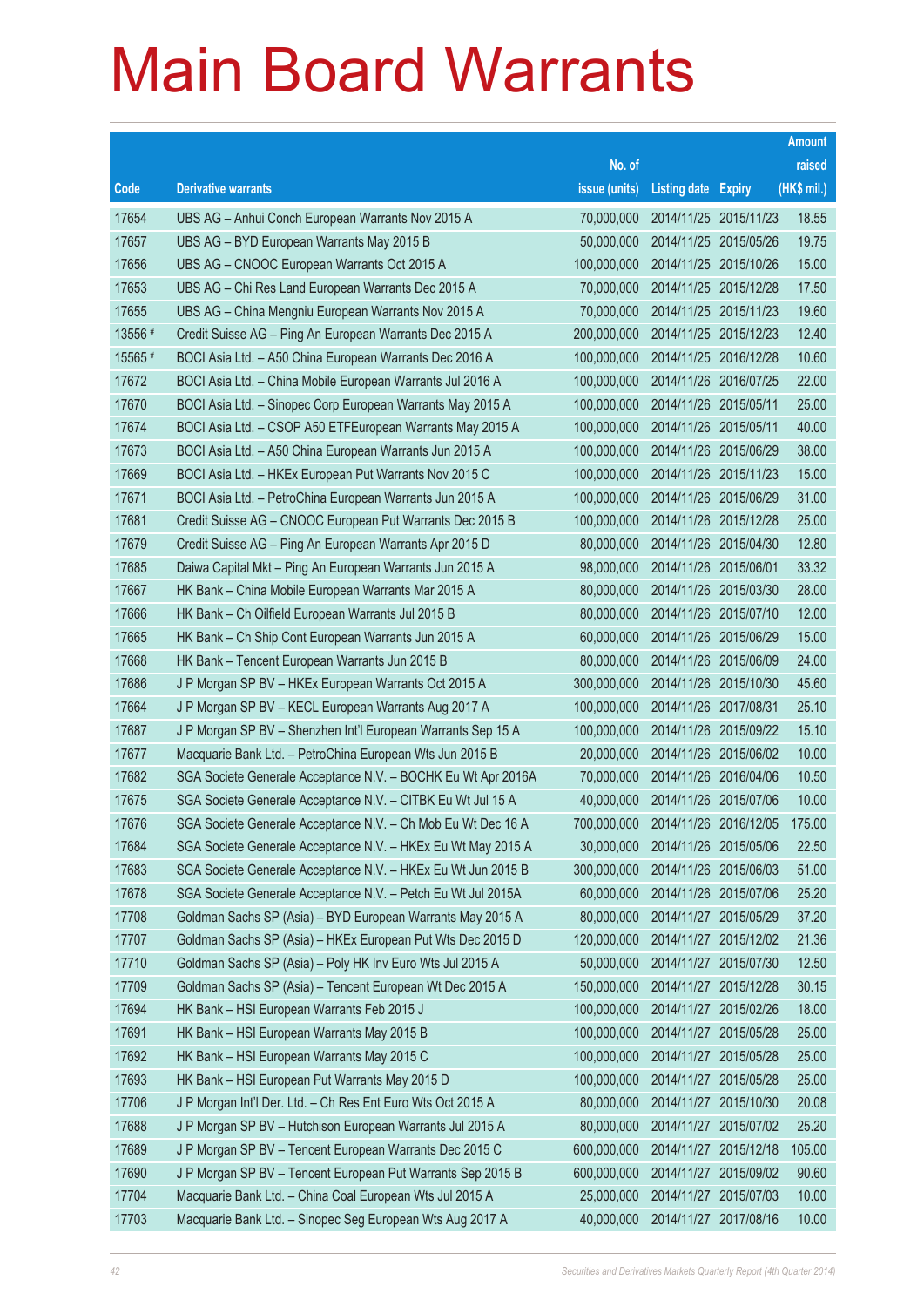|         |                                                                |               |                                  |            | <b>Amount</b> |
|---------|----------------------------------------------------------------|---------------|----------------------------------|------------|---------------|
|         |                                                                | No. of        |                                  |            | raised        |
| Code    | <b>Derivative warrants</b>                                     | issue (units) | <b>Listing date Expiry</b>       |            | $(HK$$ mil.)  |
| 17696   | Standard Chartered Bank - Angang Steel European Wts Jun 15 A   | 40,000,000    | 2014/11/27 2015/06/26            |            | 10.00         |
| 17700   | Standard Chartered Bank - BankComm European Warrants Oct 15A   | 50,000,000    | 2014/11/27 2015/10/02            |            | 12.50         |
| 17699   | Standard Chartered Bank - China Coal European Wts May 2015 A   | 60,000,000    | 2014/11/27 2015/05/27            |            | 15.00         |
| 17698   | Standard Chartered Bank – Evergrande European Wts Jul 2015 A   | 60,000,000    | 2014/11/27 2015/07/31            |            | 15.00         |
| 17697   | Standard Chartered Bank - HKEx European Warrants Sep 2015 B    | 100,000,000   | 2014/11/27 2015/09/10            |            | 25.00         |
| 17701   | Standard Chartered Bank - HKEx European Put Wts Nov 2015 C     | 100,000,000   | 2014/11/27 2015/11/23            |            | 23.00         |
| 17702   | Standard Chartered Bank - HKEx European Put Wts Jun 2016 A     | 100,000,000   | 2014/11/27 2016/06/28            |            | 25.00         |
| 17705   | UBS AG - CC Bank European Warrants Jul 2015 A                  | 100,000,000   | 2014/11/27 2015/07/24            |            | 15.00         |
| 13702 # | Standard Chartered Bank - HKEx European Warrants Aug 2015 A    | 100,000,000   | 2014/11/27 2015/08/18            |            | 11.40         |
| 17727   | BNP Paribas Arbit Issu B.V. - Sinopec Corp Eu Wts Nov 2015 A   | 100,000,000   | 2014/11/28 2015/11/03            |            | 25.00         |
| 17728   | BNP Paribas Arbit Issu B.V. - PetroCh Euro Wts Jul 2015 B      | 100,000,000   | 2014/11/28 2015/07/03            |            | 25.00         |
| 17722   | Credit Suisse AG - HSBC European Wts Apr 2015 B                | 80,000,000    | 2014/11/28 2015/04/27            |            | 12.00         |
| 17730   | Bank of East Asia – BYD European Put Warrants Jul 2015 B       | 40,000,000    | 2014/11/28 2015/07/06            |            | 13.68         |
| 17729   | Bank of East Asia - Stanchart European Put Warrants Apr 16 A   | 100,000,000   | 2014/11/28 2016/04/29            |            | 25.00         |
| 17726   | Goldman Sachs SP (Asia) - Sinopec Corp European Wts May 2015 A | 80,000,000    | 2014/11/28 2015/05/29            |            | 20.96         |
| 17725   | Goldman Sachs SP (Asia) - KECL European Warrants May 2015 A    | 80,000,000    | 2014/11/28 2015/05/29            |            | 27.04         |
| 17711   | J P Morgan SP BV - HKEx European Warrants May 2015 A           | 300,000,000   | 2014/11/28 2015/05/29            |            | 45.30         |
| 17723   | J P Morgan SP BV - HSBC European Warrants May 2015 B           | 200,000,000   | 2014/11/28 2015/05/04            |            | 30.40         |
| 17724   | J P Morgan SP BV - Sinopharm European Warrants Aug 2015 A      | 80,000,000    | 2014/11/28 2015/08/03            |            | 20.16         |
| 17714   | Standard Chartered Bank - CAM CSI300 European Wts Aug 2015 A   | 70,000,000    | 2014/11/28 2015/08/28            |            | 10.50         |
| 17715   | Standard Chartered Bank - Cheung Kong Euro Wts Dec 2015 A      | 100,000,000   | 2014/11/28 2015/12/14            |            | 18.00         |
| 17712   | Standard Chartered Bank - Geely Auto European Wts Jun 2015 A   | 50,000,000    | 2014/11/28 2015/06/09            |            | 12.50         |
| 17716   | SGA Societe Generale Acceptance N.V. - Ping An Eu Wt Jun 15 B  | 80,000,000    | 2014/11/28 2015/06/03            |            | 30.80         |
| 17717   | SGA Societe Generale Acceptance N.V. - Tencent Eu Wt Jan 16 B  | 500,000,000   | 2014/11/28 2016/01/04            |            | 95.00         |
| 17718   | UBS AG - Geely Auto European Warrants Aug 2015 A               | 40,000,000    | 2014/11/28 2015/08/24            |            | 12.00         |
| 17721   | UBS AG - HKEx European Warrants Mar 2015 B                     | 40,000,000    | 2014/11/28 2015/03/27            |            | 11.20         |
| 17719   | UBS AG - HKEx European Warrants Jun 2015 E                     |               | 60,000,000 2014/11/28 2015/06/01 |            | 10.20         |
| 17737   | BNP Paribas Arbit Issu B.V. - China Life Euro Wts Jul 2016 A   | 100,000,000   | 2014/12/01 2016/07/05            |            | 25.00         |
| 17736   | BNP Paribas Arbit Issu B.V. - Hutchison Euro Wts Jul 2015 A    | 80,000,000    | 2014/12/01                       | 2015/07/03 | 20.00         |
| 17738   | BNP Paribas Arbit Issu B.V. - Kingsoft Euro Wts Dec 2015 A     | 100,000,000   | 2014/12/01                       | 2015/12/02 | 25.00         |
| 17731   | Daiwa Capital Mkt - CCCCL European Warrants Jun 2015 A         | 58,000,000    | 2014/12/01                       | 2015/06/01 | 14.50         |
| 17732   | Daiwa Capital Mkt - China Cinda European Warrants Jul 2015 A   | 68,000,000    | 2014/12/01                       | 2015/07/15 | 21.08         |
| 17739   | Daiwa Capital Mkt - Ping An European Warrants Apr 2015 B       | 98,000,000    | 2014/12/01                       | 2015/04/27 | 14.70         |
| 17741   | J P Morgan SP BV - Ch Overseas European Put Wts May 2015 B     | 200,000,000   | 2014/12/01                       | 2015/05/04 | 30.00         |
| 17740   | J P Morgan SP BV - A50 China European Put Wts Aug 2016 B       | 200,000,000   | 2014/12/01                       | 2016/08/30 | 30.00         |
| 17733   | SGA Societe Generale Acceptance N.V. - CLife Eu Wt Aug 2015 A  | 100,000,000   | 2014/12/01                       | 2015/08/05 | 19.00         |
| 17735   | SGA Societe Generale Acceptance N.V. - CLife Eu Wt Dec 2015 A  | 100,000,000   | 2014/12/01                       | 2015/12/02 | 17.00         |
| 17744   | UBS AG - Avichina European Warrants Nov 2015 A                 | 40,000,000    | 2014/12/01                       | 2015/11/30 | 23.20         |
| 17742   | UBS AG - China COSCO European Warrants Nov 2015 A              | 30,000,000    | 2014/12/01                       | 2015/11/09 | 10.50         |
| 17743   | UBS AG - CSCL European Warrants Dec 2015 A                     | 40,000,000    | 2014/12/01                       | 2015/12/28 | 10.60         |
| 17771   | Credit Suisse AG - Agricultural Bank European Wts Aug 2015 A   | 80,000,000    | 2014/12/02 2015/08/24            |            | 12.00         |
| 17772   | Credit Suisse AG - Agricultural Bank European Wts Dec 2015 A   | 80,000,000    | 2014/12/02 2015/12/22            |            | 12.00         |
| 17774   | Credit Suisse AG - BYD European Warrants Dec 2016 A            | 120,000,000   | 2014/12/02 2016/12/19            |            | 18.00         |
| 17769   | Credit Suisse AG - ICBC European Warrants Mar 2015 A           | 80,000,000    | 2014/12/02 2015/03/30            |            | 12.00         |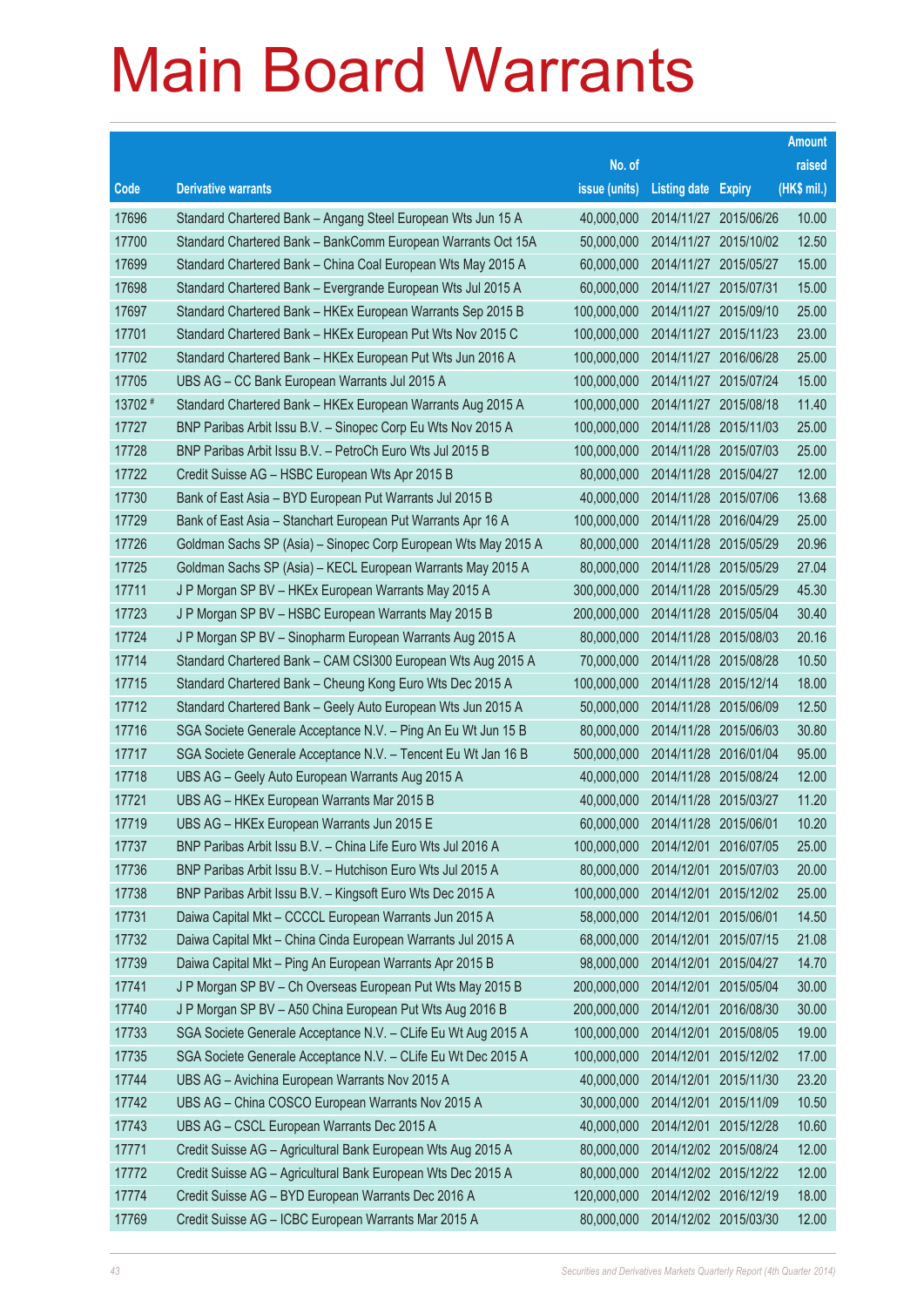|       |                                                                |               |                            | <b>Amount</b> |
|-------|----------------------------------------------------------------|---------------|----------------------------|---------------|
|       |                                                                | No. of        |                            | raised        |
| Code  | <b>Derivative warrants</b>                                     | issue (units) | <b>Listing date Expiry</b> | (HK\$ mil.)   |
| 17760 | Daiwa Capital Mkt - PICC European Warrants Dec 2015 A          | 68,000,000    | 2014/12/02 2015/12/01      | 17.00         |
| 17783 | Bank of East Asia - Ch Comm Cons European Wts Jul 2015 A       | 35,000,000    | 2014/12/02 2015/07/22      | 10.33         |
| 17755 | Bank of East Asia - Ch Comm Cons European Wts Dec 2016 A       | 200,000,000   | 2014/12/02 2016/12/30      | 50.00         |
| 17784 | Bank of East Asia - Yanzhou Coal European Wts Sep 2015 A       | 40,000,000    | 2014/12/02 2015/09/02      | 10.00         |
| 17751 | HK Bank - BOCL European Warrants Nov 2015 A                    | 80,000,000    | 2014/12/02 2015/11/25      | 14.40         |
| 17748 | HK Bank - Minsheng Bank European Warrants Jul 2015 A           | 50,000,000    | 2014/12/02 2015/07/31      | 22.50         |
| 17749 | HK Bank - CSOP A50 ETF European Warrants Jun 2015 A            | 50,000,000    | 2014/12/02 2015/06/02      | 30.00         |
| 17750 | HK Bank - A50 China European Warrants Jun 2015 A               | 60,000,000    | 2014/12/02 2015/06/02      | 15.00         |
| 17747 | HK Bank - Haitong Sec European Warrants Sep 2015 A             | 80,000,000    | 2014/12/02 2015/09/30      | 20.00         |
| 17779 | J P Morgan SP BV - CITIC Sec European Warrants Sep 2015 A      | 100,000,000   | 2014/12/02 2015/09/30      | 25.00         |
| 17777 | J P Morgan SP BV - China Mob European Wts Dec 2016 A           | 600,000,000   | 2014/12/02 2016/12/19      | 90.00         |
| 17776 | J P Morgan SP BV - China Mob European Wts Apr 2017 A           | 600,000,000   | 2014/12/02 2017/04/28      | 108.00        |
| 17745 | J P Morgan SP BV - Chi Res Land European Warrants Dec 2015 A   | 100,000,000   | 2014/12/02 2015/12/01      | 25.00         |
| 17778 | J P Morgan SP BV - HSI European Put Warrants May 2015 A        | 500,000,000   | 2014/12/02 2015/05/28      | 75.00         |
| 17782 | J P Morgan SP BV - Haitong Sec European Warrants Dec 2015 B    | 100,000,000   | 2014/12/02 2015/12/30      | 25.00         |
| 17746 | J P Morgan SP BV - Ping An European Warrants Jun 2015 A        | 150,000,000   | 2014/12/02 2015/06/01      | 37.50         |
| 17757 | Macquarie Bank Ltd. - Ch Comm Cons European Wts Jun 2015 B     | 40,000,000    | 2014/12/02 2015/06/02      | 10.00         |
| 17756 | Macquarie Bank Ltd. - China Railway European Wts Jul 2015 A    | 40,000,000    | 2014/12/02 2015/07/03      | 10.00         |
| 17766 | Macquarie Bank Ltd. - Jiangxi Copper European Wts Apr 2016 A   | 68,000,000    | 2014/12/02 2016/04/26      | 10.20         |
| 17762 | Macquarie Bank Ltd. - Tencent European Warrants Jun 2015 B     | 25,000,000    | 2014/12/02 2015/06/02      | 10.03         |
| 17763 | Macquarie Bank Ltd. - Tencent European Warrants Jun 2015 C     | 25,000,000    | 2014/12/02 2015/06/02      | 21.03         |
| 17759 | Standard Chartered Bank - Haitong Sec Euro Wts Dec 2015 B      | 80,000,000    | 2014/12/02 2015/12/31      | 20.00         |
| 17753 | SGA Societe Generale Acceptance N.V. - CCCCL Eu Wt Aug 2015 A  | 20,000,000    | 2014/12/02 2015/08/05      | 12.40         |
| 17764 | SGA Societe Generale Acceptance NV - Minsheng Bk Eu Wt Jun15 B | 40,000,000    | 2014/12/02 2015/06/03      | 19.40         |
| 17765 | SGA Societe Generale Acceptance N.V. - Galaxy Ent Eu Wt Jun15B | 80,000,000    | 2014/12/02 2015/06/03      | 29.20         |
| 17754 | SGA Societe Generale Acceptance N.V. - Ping An Eu Wt May 15 A  | 80,000,000    | 2014/12/02 2015/05/06      | 12.00         |
| 17781 | UBS AG - HSBC European Warrants Nov 2015 A                     | 100,000,000   | 2014/12/02 2015/11/23      | 15.00         |
| 17780 | UBS AG - Ping An European Warrants Jun 2015 A                  | 100,000,000   | 2014/12/02 2015/06/08      | 35.50         |
| 17775 | UBS AG - Shenzhen Int'l European Warrants Mar 2016 A           | 40,000,000    | 2014/12/02 2016/03/31      | 10.00         |
| 17767 | UBS AG - Yanzhou Coal European Wts Nov 2015 A                  | 40,000,000    | 2014/12/02 2015/11/23      | 21.80         |
| 17804 | Credit Suisse AG - China Life European Warrants Sep 2015 C     | 80,000,000    | 2014/12/03 2015/09/29      | 20.00         |
| 17792 | Credit Suisse AG - China Life European Put Warrants Sep 15 B   | 70,000,000    | 2014/12/03 2015/09/29      | 17.50         |
| 17805 | Credit Suisse AG - KECL European Warrants Dec 2016 A           | 120,000,000   | 2014/12/03 2016/12/19      | 30.00         |
| 17787 | Daiwa Capital Mkt - China Life European Put Wts Jul 2015 A     | 80,000,000    | 2014/12/03 2015/07/20      | 20.00         |
| 17809 | J P Morgan SP BV - AIA European Warrants Sep 2015 A            | 100,000,000   | 2014/12/03 2015/09/01      | 15.00         |
| 17808 | J P Morgan SP BV - China Life European Warrants Jan 2016 A     | 100,000,000   | 2014/12/03 2016/01/04      | 25.00         |
| 17786 | J P Morgan SP BV - China Life European Put Wts Dec 2015 B      | 100,000,000   | 2014/12/03 2015/12/02      | 25.00         |
| 17806 | J P Morgan SP BV - HSCEI European Put Warrants May 2015 A      | 500,000,000   | 2014/12/03 2015/05/28      | 75.00         |
| 17807 | J P Morgan SP BV - HSI European Put Warrants Apr 2015 E        | 500,000,000   | 2014/12/03 2015/04/29      | 75.50         |
| 17789 | Macquarie Bank Ltd. - China Life European Wts Jun 2015 A       | 70,000,000    | 2014/12/03 2015/06/02      | 10.50         |
| 17803 | Macquarie Bank Ltd. - China Mobile European Wts Jun 2015 A     | 40,000,000    | 2014/12/03 2015/06/02      | 10.00         |
| 17800 | Macquarie Bank Ltd. - Lenovo European Warrants Jun 2015 A      | 25,000,000    | 2014/12/03 2015/06/02      | 10.03         |
| 17790 | Macquarie Bank Ltd. - Tencent European Warrants Jun 2015 D     | 40,000,000    | 2014/12/03 2015/06/02      | 10.12         |
| 17794 | Standard Chartered Bank - CM Bank European Wts Sep 2016 A      | 80,000,000    | 2014/12/03 2016/09/27      | 12.00         |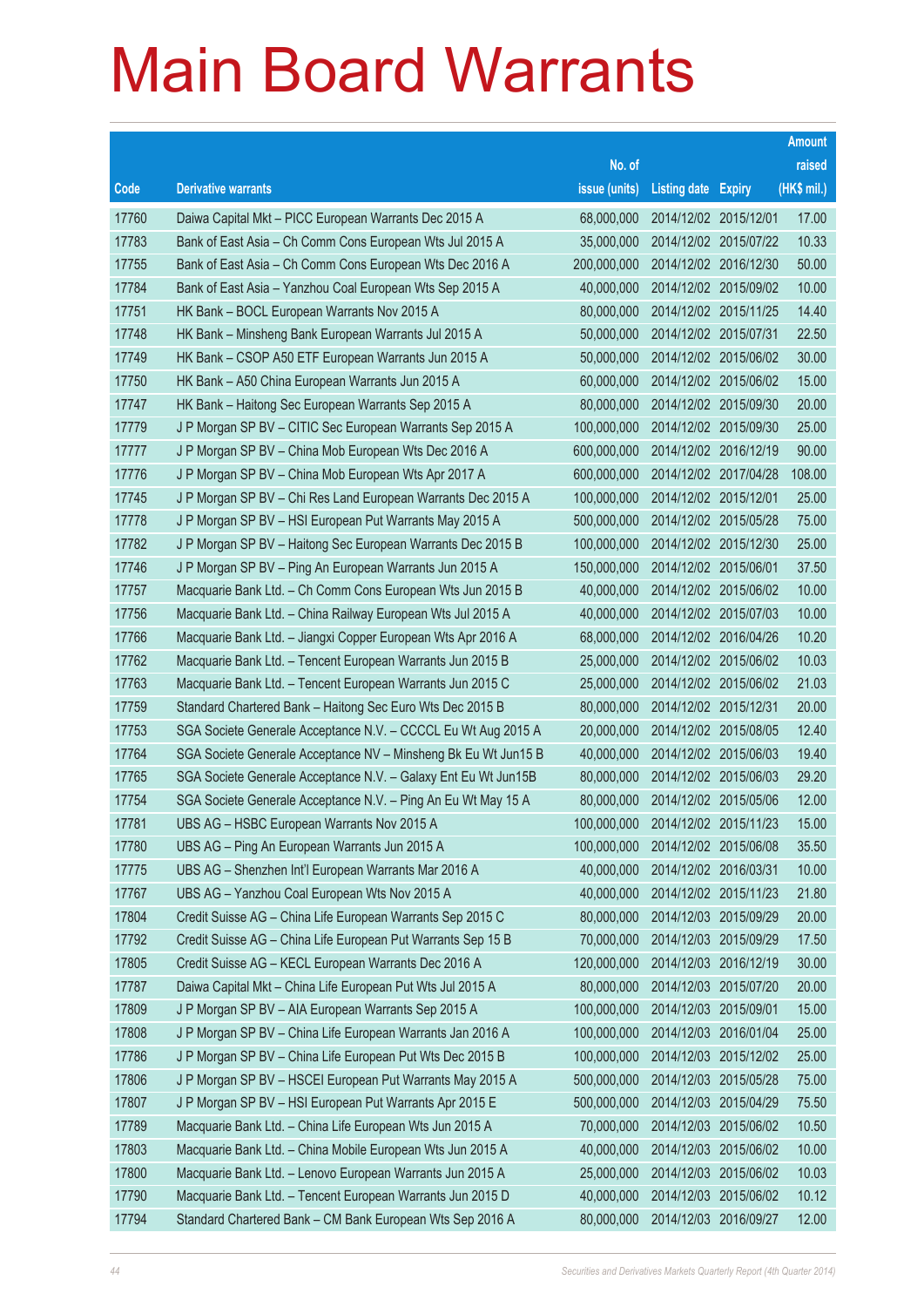|       |                                                                |                                   |                            | <b>Amount</b> |
|-------|----------------------------------------------------------------|-----------------------------------|----------------------------|---------------|
|       |                                                                | No. of                            |                            | raised        |
| Code  | <b>Derivative warrants</b>                                     | issue (units)                     | <b>Listing date Expiry</b> | (HK\$ mil.)   |
| 17793 | Standard Chartered Bank - CNOOC European Warrants May 2016 A   | 150,000,000                       | 2014/12/03 2016/05/06      | 22.50         |
| 17785 | SGA Societe Generale Acceptance N.V. - CAM CSI300 Eu Wt Sep15A | 100,000,000                       | 2014/12/03 2015/09/02      | 18.50         |
| 17797 | SGA Societe Generale Acceptance N.V. - CLife Eu Wt Jun 2016 A  | 150,000,000                       | 2014/12/03 2016/06/01      | 37.50         |
| 17795 | SGA Societe Generale Acceptance NV - CSOP A50 ETF Eu Wt May15C | 70,000,000                        | 2014/12/03 2015/05/06      | 20.65         |
| 17796 | SGA Societe Generale Acceptance N.V. - A50 Ch Eu Wt Jun 2015A  | 70,000,000                        | 2014/12/03 2015/06/03      | 17.85         |
| 17798 | SGA Societe Generale Acceptance N.V. - HKEx Eu Wt Jun 2015 C   | 40,000,000                        | 2014/12/03 2015/06/03      | 19.20         |
| 17799 | SGA Societe Generale Acceptance N.V. - Ping An Eu Wt Jun 15 C  | 80,000,000                        | 2014/12/03 2015/06/03      | 20.00         |
| 17791 | UBS AG - China EB Int'l European Warrants Jun 2016 A           | 60,000,000                        | 2014/12/03 2016/06/27      | 15.00         |
| 17802 | UBS AG - CGS European Warrants Jul 2015 A                      | 30,000,000                        | 2014/12/03 2015/07/20      | 17.10         |
| 17801 | UBS AG - China Life European Warrants Oct 2015 B               | 100,000,000                       | 2014/12/03 2015/10/12      | 25.00         |
| 17788 | UBS AG - China Life European Put Warrants Oct 2015 A           | 100,000,000                       | 2014/12/03 2015/10/23      | 25.00         |
| 17811 | BOCI Asia Ltd. - Agricultural Bk European Wts Aug 2015 A       | 100,000,000                       | 2014/12/04 2015/08/31      | 15.00         |
| 17815 | BOCI Asia Ltd. - CITIC Sec European Warrants May 2015 A        | 100,000,000                       | 2014/12/04 2015/05/29      | 23.00         |
| 17812 | BOCI Asia Ltd. - China Life European Warrants Jun 2015 B       | 100,000,000                       | 2014/12/04 2015/06/01      | 21.00         |
| 17813 | BOCI Asia Ltd. - China Life European Put Warrants Oct 2015 A   | 100,000,000                       | 2014/12/04 2015/10/12      | 25.00         |
| 17814 | BOCI Asia Ltd. - Ping An European Put Warrants Jun 2015 A      | 100,000,000                       | 2014/12/04 2015/06/12      | 30.00         |
| 17854 | Credit Suisse AG - CITIC Sec European Warrants Jul 2015 A      | 80,000,000                        | 2014/12/04 2015/07/27      | 20.00         |
| 17852 | Credit Suisse AG - China Life European Warrants Jun 2015 A     | 100,000,000                       | 2014/12/04 2015/06/30      | 25.00         |
| 17845 | Credit Suisse AG - A50 China European Warrants Sep 2018 A      | 150,000,000                       | 2014/12/04 2018/09/28      | 22.50         |
| 17853 | Credit Suisse AG - Haitong Sec European Warrants Oct 2015 A    | 80,000,000                        | 2014/12/04 2015/10/26      | 20.00         |
| 17849 | Credit Suisse AG - ICBC European Warrants Aug 2015 A           | 80,000,000                        | 2014/12/04 2015/08/31      | 20.00         |
| 17848 | Credit Suisse AG - ICBC European Put Warrants Jun 2015 A       | 70,000,000                        | 2014/12/04 2015/06/03      | 17.50         |
| 17846 | Credit Suisse AG - Ping An European Put Warrants Mar 2015 C    | 70,000,000                        | 2014/12/04 2015/03/03      | 10.50         |
| 17820 | HK Bank - AIA European Warrants Jun 2015 A                     | 100,000,000                       | 2014/12/04 2015/06/30      | 15.00         |
| 17823 | HK Bank - China Life European Warrants Jun 2015 C              | 100,000,000                       | 2014/12/04 2015/06/30      | 25.00         |
| 17824 | HK Bank - China Life European Warrants Aug 2015 A              | 100,000,000                       | 2014/12/04 2015/08/31      | 25.00         |
| 17819 | HK Bank - China Life European Put Warrants Sep 2015 C          | 100,000,000 2014/12/04 2015/09/30 |                            | 25.00         |
| 17816 | HK Bank - China Life European Put Warrants Dec 2015 B          | 100,000,000                       | 2014/12/04 2015/12/31      | 25.00         |
| 17817 | HK Bank - CM Bank European Warrants Sep 2016 A                 | 100,000,000                       | 2014/12/04 2016/09/30      | 15.00         |
| 17818 | HK Bank - PICC Group European Warrants Jul 2015 A              | 100,000,000                       | 2014/12/04 2015/07/31      | 25.00         |
| 17858 | J P Morgan SP BV - China Life European Warrants Oct 2015 B     | 100,000,000                       | 2014/12/04 2015/10/02      | 25.00         |
| 17859 | J P Morgan SP BV - Minsheng Bank European Wts Jul 2015 A       | 100,000,000                       | 2014/12/04 2015/07/03      | 25.10         |
| 17860 | J P Morgan SP BV - CSOP A50 ETF European Warrants Jun 2015 A   | 100,000,000                       | 2014/12/04 2015/06/03      | 25.40         |
| 17861 | J P Morgan Int'l Der. Ltd. - HSCEI European Wts Aug 2015 B     | 300,000,000                       | 2014/12/04 2015/08/28      | 75.00         |
| 17857 | J P Morgan SP BV - HSCEI European Put Warrants Aug 2015 A      | 300,000,000                       | 2014/12/04 2015/08/28      | 75.90         |
| 17825 | Standard Chartered Bank - AIA European Warrants Jul 2015 A     | 100,000,000                       | 2014/12/04 2015/07/13      | 15.00         |
| 17826 | Standard Chartered Bank - AIA European Put Wts Jun 2015 B      | 100,000,000                       | 2014/12/04 2015/06/03      | 25.00         |
| 17856 | Standard Chartered Bank - China Life European Wts Dec 2015 C   | 100,000,000                       | 2014/12/04 2015/12/18      | 25.00         |
| 17829 | Standard Chartered Bank - China Life Euro Put Wts Sep 2015 B   | 80,000,000                        | 2014/12/04 2015/09/30      | 20.00         |
| 17832 | Standard Chartered Bank - CSOP A50 ETF Euro Wts Jun 2015 D     | 100,000,000                       | 2014/12/04 2015/06/26      | 26.00         |
| 17833 | Standard Chartered Bank - A50 China Euro Warrants Jun 2015 B   | 100,000,000                       | 2014/12/04 2015/06/26      | 25.00         |
| 17834 | Standard Chartered Bank - A50 China Euro Warrants Sep 2018 A   | 100,000,000                       | 2014/12/04 2018/09/28      | 15.00         |
| 17830 | Standard Chartered Bank - HSI European Put Wts Apr 2015 H      | 100,000,000                       | 2014/12/04 2015/04/29      | 15.00         |
| 17831 | Standard Chartered Bank - HSI European Put Wts Jun 2015 D      | 100,000,000                       | 2014/12/04 2015/06/29      | 25.00         |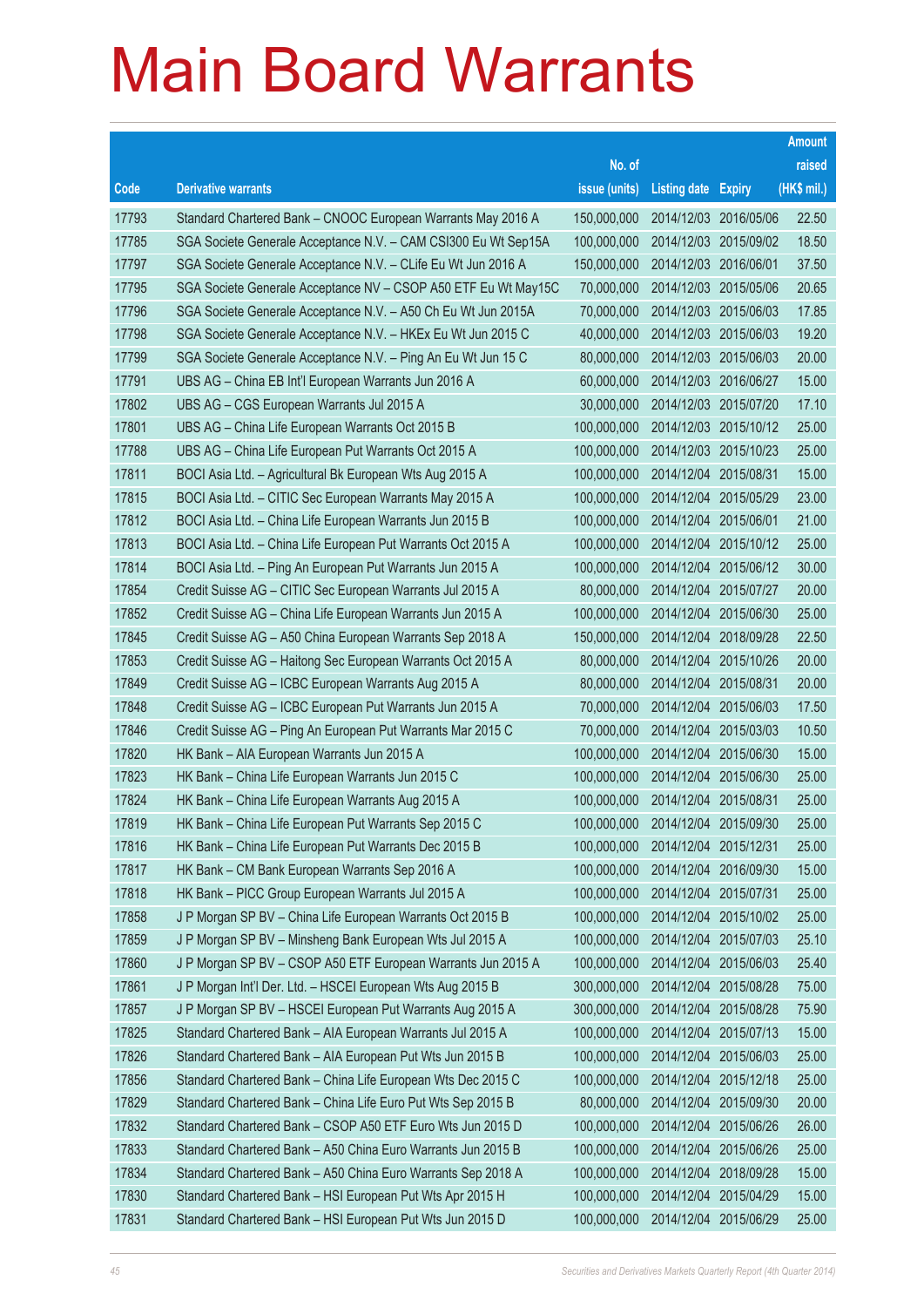|       |                                                                |               |                            |                       | <b>Amount</b> |
|-------|----------------------------------------------------------------|---------------|----------------------------|-----------------------|---------------|
|       |                                                                | No. of        |                            |                       | raised        |
| Code  | <b>Derivative warrants</b>                                     | issue (units) | <b>Listing date Expiry</b> |                       | (HK\$ mil.)   |
| 17827 | Standard Chartered Bank - NCI European Warrants Jun 2015 A     | 40,000,000    |                            | 2014/12/04 2015/06/25 | 10.00         |
| 17828 | Standard Chartered Bank - PICC Group European Wts Jul 2015 A   | 60,000,000    |                            | 2014/12/04 2015/07/02 | 15.00         |
| 17836 | SGA Societe Generale Acceptance N.V. - CLife Eu Wt Sep 2015 A  | 150,000,000   | 2014/12/04                 | 2015/09/02            | 37.50         |
| 17837 | SGA Societe Generale Acceptance N.V. - HKEx Eu Put Wt Jul16A   | 300,000,000   |                            | 2014/12/04 2016/07/06 | 52.50         |
| 17838 | SGA Societe Generale Acceptance N.V. - HWL Eur Wt Jun 2015 A   | 50,000,000    |                            | 2014/12/04 2015/06/03 | 18.75         |
| 17839 | SGA Societe Generale Acceptance N.V. - PICC Eu Wts Sep 2015A   | 40,000,000    |                            | 2014/12/04 2015/09/02 | 10.00         |
| 17821 | SGA Societe Generale Acceptance N.V - Ping An Eu Put Wt Jul15A | 80,000,000    | 2014/12/04                 | 2015/07/06            | 26.80         |
| 17842 | SGA Societe Generale Acceptance NV - Sands Ch Eu Put Wt Jul15A | 80,000,000    |                            | 2014/12/04 2015/07/06 | 38.00         |
| 17844 | UBS AG - China Life European Warrants Jan 2016 A               | 100,000,000   | 2014/12/04 2016/01/11      |                       | 25.00         |
| 17843 | UBS AG - Ping An European Warrants Apr 2015 B                  | 100,000,000   |                            | 2014/12/04 2015/04/28 | 21.00         |
| 17835 | UBS AG - Ping An European Put Warrants Jun 2015 B              | 100,000,000   | 2014/12/04 2015/06/08      |                       | 25.00         |
| 17881 | BNP Paribas Arbit Issu B.V. - BYD European Wts Jan 2017 A      | 100,000,000   |                            | 2014/12/05 2017/01/04 | 15.00         |
| 17883 | BNP Paribas Arbit Issu B.V. - China Life Euro Wts Apr 2016 A   | 100,000,000   |                            | 2014/12/05 2016/04/05 | 25.00         |
| 17882 | BNP Paribas Arbit Issu B.V. - Ping An European Wt Nov 2015 A   | 100,000,000   |                            | 2014/12/05 2015/11/03 | 25.00         |
| 17887 | Credit Suisse AG - BOCL European Warrants Aug 2015 A           | 70,000,000    | 2014/12/05 2015/08/31      |                       | 17.50         |
| 17886 | Credit Suisse AG - CITIC Bank European Warrants Jul 2015 A     | 70,000,000    |                            | 2014/12/05 2015/07/07 | 17.50         |
| 17885 | Credit Suisse AG - Minsheng Bank European Wts Jul 2015 A       | 70,000,000    | 2014/12/05 2015/07/31      |                       | 25.90         |
| 17892 | Daiwa Capital Mkt - BOCL European Warrants Oct 2015 A          | 108,000,000   |                            | 2014/12/05 2015/10/02 | 27.00         |
| 17890 | Daiwa Capital Mkt - CMB European Warrants Dec 2015 A           | 80,000,000    | 2014/12/05 2015/12/01      |                       | 21.60         |
| 17893 | Daiwa Capital Mkt - Minsheng Bk European Warrants Apr 2015 A   | 80,000,000    | 2014/12/05 2015/04/28      |                       | 22.40         |
| 17880 | HK Bank - ICBC European Warrants Jul 2015 B                    | 80,000,000    | 2014/12/05 2015/07/31      |                       | 20.00         |
| 17872 | HK Bank - Ping An European Warrants Apr 2015 B                 | 80,000,000    |                            | 2014/12/05 2015/04/27 | 16.00         |
| 17874 | HK Bank - Ping An European Warrants Apr 2015 C                 | 80,000,000    | 2014/12/05 2015/04/27      |                       | 27.20         |
| 17873 | HK Bank - Ping An European Put Warrants Jun 2015 A             | 80,000,000    |                            | 2014/12/05 2015/06/04 | 20.00         |
| 17900 | J P Morgan SP BV - BOCL European Warrants Oct 2015 A           | 200,000,000   |                            | 2014/12/05 2015/10/06 | 50.20         |
| 17898 | J P Morgan SP BV - BankComm European Warrants Apr 2015 A       | 80,000,000    | 2014/12/05 2015/04/30      |                       | 12.56         |
| 17896 | J P Morgan Int'l Der. Ltd. - CC Bank European Wts Sep 2015 A   | 200,000,000   | 2014/12/05 2015/09/01      |                       | 50.60         |
| 17899 | J P Morgan SP BV - CITIC Bank European Warrants Aug 2015 A     | 100,000,000   | 2014/12/05 2015/08/03      |                       | 25.20         |
| 17901 | J P Morgan SP BV - Minsheng Bank European Wts May 2015 A       | 80,000,000    | 2014/12/05 2015/05/04      |                       | 12.16         |
| 17869 | J P Morgan SP BV - CNOOC European Warrants May 2016 A          | 200,000,000   |                            | 2014/12/05 2016/05/06 | 30.40         |
| 17870 | J P Morgan SP BV - CNOOC European Warrants Sep 2016 A          | 200,000,000   | 2014/12/05 2016/09/30      |                       | 30.00         |
| 17895 | J P Morgan SP BV - CSOP A50 ETF Euro Put Wts Oct 2016 A        | 100,000,000   |                            | 2014/12/05 2016/10/03 | 15.00         |
| 17894 | J P Morgan SP BV - A50 China European Warrants Apr 2015 A      | 100,000,000   | 2014/12/05 2015/04/01      |                       | 15.00         |
| 17862 | Nomura Int'l plc - CSOP A50 ETF European Warrants Jun 2015 A   | 50,000,000    |                            | 2014/12/05 2015/06/30 | 17.00         |
| 17863 | Nomura Int'l plc - CSOP A50 ETF European Warrants Jun 2015 B   | 50,000,000    | 2014/12/05 2015/06/30      |                       | 13.00         |
| 17864 | Nomura Int'l plc - CSOP A50 ETF European Warrants Jun 2015 C   | 50,000,000    | 2014/12/05 2015/06/30      |                       | 43.00         |
| 17866 | Nomura Int'l plc - CSOP A50 ETF European Warrants Jun 2015 E   | 50,000,000    | 2014/12/05 2015/06/30      |                       | 25.00         |
| 17865 | Nomura Int'l plc - CSOP A50 ETF European Put Wts Jun 2015 D    | 50,000,000    | 2014/12/05 2015/06/30      |                       | 26.50         |
| 17875 | Nomura Int'l plc - A50 China European Warrants Mar 2015 B      | 50,000,000    | 2014/12/05 2015/03/31      |                       | 15.50         |
| 17876 | Nomura Int'l plc - A50 China European Warrants May 2015 A      | 50,000,000    | 2014/12/05 2015/05/29      |                       | 14.00         |
| 17877 | Nomura Int'l plc - A50 China European Warrants Jun 2015 B      | 50,000,000    | 2014/12/05 2015/06/30      |                       | 12.50         |
| 17879 | Nomura Int'l plc - A50 China European Warrants Jul 2015 A      | 50,000,000    | 2014/12/05 2015/07/31      |                       | 12.50         |
| 17878 | Nomura Int'l plc - A50 China European Put Wts Aug 2016 A       | 80,000,000    | 2014/12/05 2016/08/31      |                       | 12.00         |
| 17884 | SGA Societe Generale Acceptance N.V. - CNOOC Eu Wt Jul 2015A   | 40,000,000    | 2014/12/05 2015/07/06      |                       | 22.80         |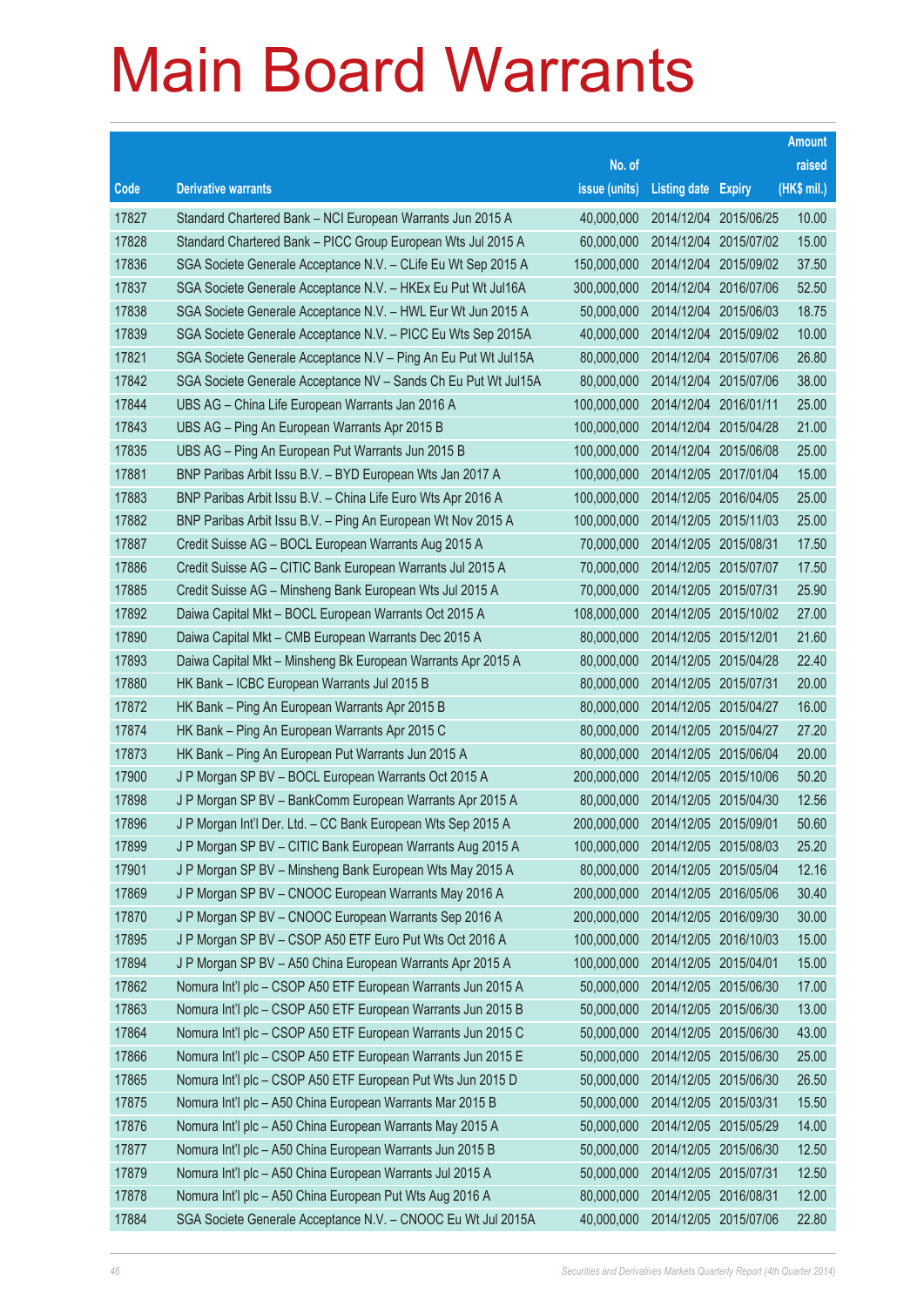|       |                                                               |               |                            |            | <b>Amount</b> |
|-------|---------------------------------------------------------------|---------------|----------------------------|------------|---------------|
|       |                                                               | No. of        |                            |            | raised        |
| Code  | <b>Derivative warrants</b>                                    | issue (units) | <b>Listing date Expiry</b> |            | $(HK$$ mil.)  |
| 17867 | SGA Societe Generale Acceptance N.V. - CNOOC Eu Wt Aug 2015A  | 300,000,000   | 2014/12/05 2015/08/05      |            | 58.50         |
| 17889 | SGA Societe Generale Acceptance N.V. - A50 Ch Eu Wt Jul 2015A | 70,000,000    | 2014/12/05 2015/07/06      |            | 17.85         |
| 17868 | SGA Societe Generale Acceptance N.V. - KECL Eu Wt Jul 2015 B  | 15,000,000    | 2014/12/05 2015/07/06      |            | 10.20         |
| 17905 | UBS AG - CC Bank European Put Warrants Apr 2015 A             | 100,000,000   | 2014/12/05 2015/04/27      |            | 26.50         |
| 17909 | UBS AG - CITIC Bank European Warrants Jul 2015 A              | 40,000,000    | 2014/12/05 2015/07/13      |            | 11.40         |
| 17903 | UBS AG - Minsheng Bank European Warrants Apr 2015 A           | 40,000,000    | 2014/12/05 2015/04/28      |            | 10.60         |
| 17871 | UBS AG - CNOOC European Warrants Feb 2016 A                   | 100,000,000   | 2014/12/05 2016/02/29      |            | 25.00         |
| 17908 | UBS AG – Sinopec Corp European Warrants Apr 2015 A            | 40,000,000    | 2014/12/05 2015/04/28      |            | 10.00         |
| 17904 | UBS AG - ICBC European Warrants Aug 2015 A                    | 100,000,000   | 2014/12/05 2015/08/24      |            | 25.00         |
| 17907 | UBS AG - PetroChina European Warrants Jun 2015 B              | 50,000,000    | 2014/12/05 2015/06/15      |            | 24.00         |
| 17912 | BOCI Asia Ltd. - AIA European Warrants Jul 2015 A             | 100,000,000   | 2014/12/08 2015/07/02      |            | 18.00         |
| 17913 | BOCI Asia Ltd. - BOC HK European Warrants Nov 2015 A          | 100,000,000   | 2014/12/08 2015/11/16      |            | 18.00         |
| 17914 | Credit Suisse AG - CNOOC European Warrants Jul 2015 A         | 150,000,000   | 2014/12/08 2015/07/31      |            | 25.50         |
| 17916 | Credit Suisse AG – CNOOC European Warrants Dec 2015 C         | 150,000,000   | 2014/12/08 2015/12/31      |            | 37.50         |
| 17946 | Credit Suisse AG - Hutchison European Warrants Nov 2015 A     | 150,000,000   | 2014/12/08                 | 2015/11/30 | 22.50         |
| 17947 | Credit Suisse AG - Hutchison European Warrants Jun 2016 A     | 150,000,000   | 2014/12/08 2016/06/15      |            | 22.50         |
| 17945 | Credit Suisse AG - Ping An European Warrants Jun 2015 A       | 70,000,000    | 2014/12/08 2015/06/08      |            | 17.50         |
| 17920 | Daiwa Capital Mkt - BOCL European Put Warrants Jul 2015 A     | 68,000,000    | 2014/12/08 2015/07/15      |            | 17.00         |
| 17921 | Daiwa Capital Mkt - Sinopec Corp European Wts May 2015 A      | 80,000,000    | 2014/12/08                 | 2015/05/04 | 13.60         |
| 17938 | Daiwa Capital Mkt - Hutchison European Warrants Apr 2015 A    | 80,000,000    | 2014/12/08 2015/04/01      |            | 18.40         |
| 17919 | Daiwa Capital Mkt - Ping An European Warrants Jun 2015 B      | 98,000,000    | 2014/12/08 2015/06/08      |            | 24.50         |
| 17943 | Goldman Sachs SP (Asia) - CAM CSI300 European Wts Nov 2015 A  | 80,000,000    | 2014/12/08 2015/11/30      |            | 22.72         |
| 17941 | Goldman Sachs SP (Asia) - China Life Euro Put Wts Sep 2015 A  | 80,000,000    | 2014/12/08                 | 2015/09/30 | 21.28         |
| 17942 | Goldman Sachs SP (Asia) - A50 China European Wts Jun 2015 A   | 80,000,000    | 2014/12/08 2015/06/30      |            | 30.00         |
| 17948 | Goldman Sachs SP (Asia) – Geely Auto European Wts Jun 2015 A  | 50,000,000    | 2014/12/08 2015/06/30      |            | 12.50         |
| 17949 | Goldman Sachs SP (Asia) - Hutchison European Wts Jun 2015 A   | 80,000,000    | 2014/12/08 2015/06/30      |            | 25.68         |
| 17950 | Goldman Sachs SP (Asia) - PetroChina European Wts Jun 2015 A  | 50,000,000    | 2014/12/08 2015/06/30      |            | 15.10         |
| 17939 | Goldman Sachs SP (Asia) - PICC Group European Wts Jul 2015 A  | 80,000,000    | 2014/12/08 2015/07/30      |            | 20.00         |
| 17956 | J P Morgan SP BV - CHALCO European Warrants Jul 2015 A        | 40,000,000    | 2014/12/08 2015/07/02      |            | 10.08         |
| 17953 | J P Morgan SP BV - Brilliance Chi European Wts Oct 2015 A     | 80,000,000    | 2014/12/08 2015/10/02      |            | 12.24         |
| 17957 | J P Morgan SP BV - China Mob European Wts May 2015 B          | 200,000,000   | 2014/12/08 2015/05/04      |            | 57.80         |
| 17911 | J P Morgan SP BV - CNOOC European Warrants Jul 2015 A         | 200,000,000   | 2014/12/08 2015/07/31      |            | 30.40         |
| 17910 | J P Morgan SP BV - Ch Oilfield Euro Wts Dec 2015 A            | 100,000,000   | 2014/12/08                 | 2015/12/01 | 25.10         |
| 17954 | J P Morgan SP BV - Fosun Pharma European Warrants Jul 2015 A  | 45,000,000    | 2014/12/08 2015/07/02      |            | 11.25         |
| 17952 | J P Morgan SP BV - HSI European Warrants May 2015 B           | 500,000,000   | 2014/12/08 2015/05/28      |            | 75.00         |
| 17955 | J P Morgan SP BV - Hutchison European Warrants Jun 2015 A     | 80,000,000    | 2014/12/08 2015/06/08      |            | 20.00         |
| 17951 | J P Morgan SP BV - PetroChina European Warrants Aug 2015 A    | 100,000,000   | 2014/12/08                 | 2015/08/03 | 25.40         |
| 17958 | J P Morgan SP BV - Ping An European Put Warrants Jun 2015 B   | 100,000,000   | 2014/12/08 2015/06/08      |            | 25.00         |
| 17918 | Macquarie Bank Ltd. - CITIC Bank European Wts Jul 2015 B      | 40,000,000    | 2014/12/08 2015/07/03      |            | 10.00         |
| 17923 | Macquarie Bank Ltd. - CNOOC European Warrants Jul 2015 A      | 20,000,000    | 2014/12/08 2015/07/03      |            | 10.00         |
| 17917 | Macquarie Bank Ltd. - ICBC European Warrants Jul 2015 A       | 40,000,000    | 2014/12/08                 | 2015/07/03 | 10.00         |
| 17924 | Macquarie Bank Ltd. - KECL European Warrants Sep 2017 A       | 50,000,000    | 2014/12/08 2017/09/04      |            | 10.00         |
| 17922 | Macquarie Bank Ltd. - Ping An European Warrants Jul 2015 A    | 50,000,000    | 2014/12/08 2015/07/03      |            | 12.50         |
| 17932 | SGA Societe Generale Acceptance N.V. - BOCom Eu Wt Aug 2015A  | 30,000,000    | 2014/12/08 2015/08/05      |            | 10.05         |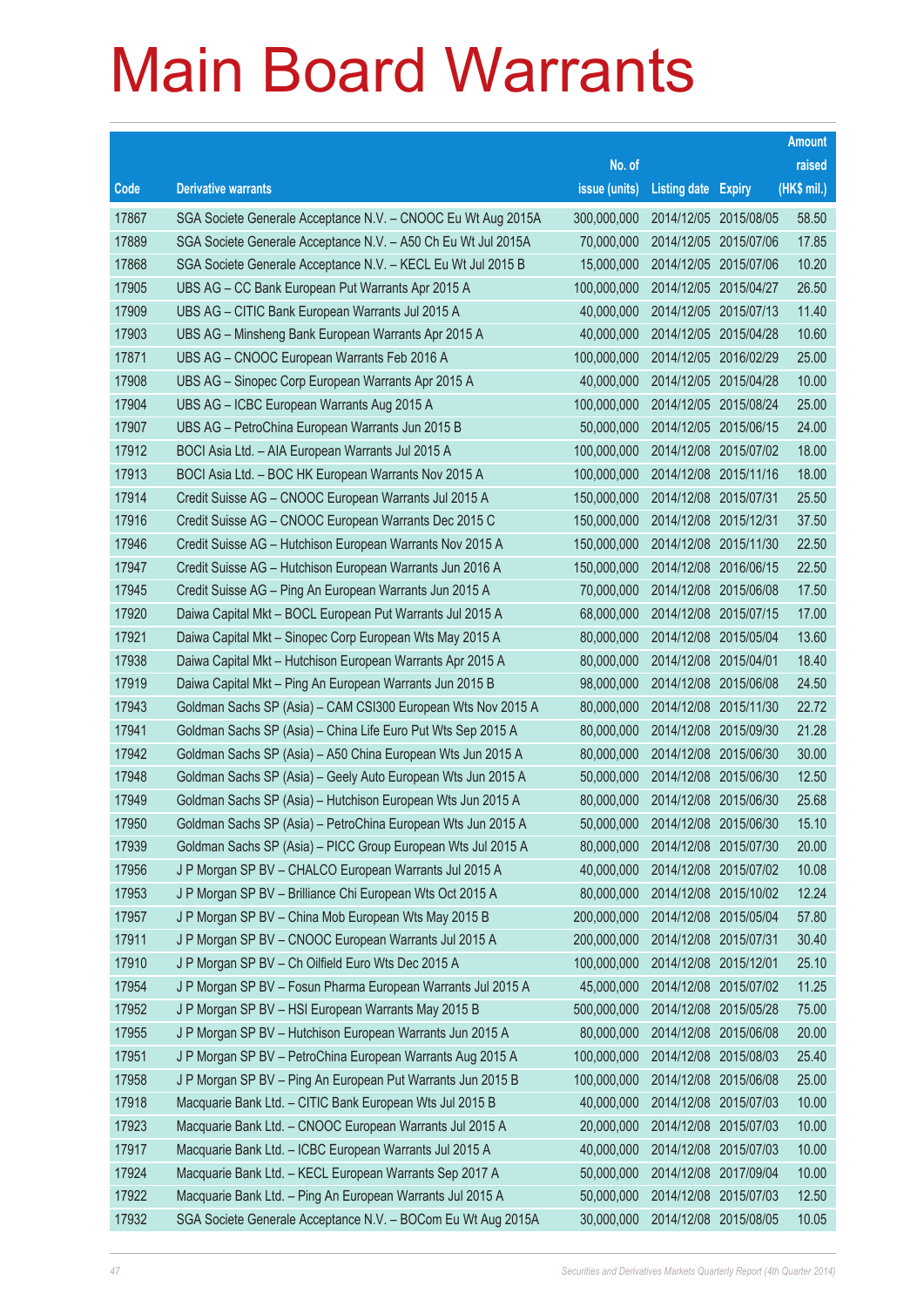|       |                                                                |               |                            |            | <b>Amount</b> |
|-------|----------------------------------------------------------------|---------------|----------------------------|------------|---------------|
|       |                                                                | No. of        |                            |            | raised        |
| Code  | <b>Derivative warrants</b>                                     | issue (units) | <b>Listing date Expiry</b> |            | (HK\$ mil.)   |
| 17933 | SGA Societe Generale Acceptance N.V. - CITBK Eu Wt Aug 15 A    | 35,000,000    | 2014/12/08 2015/08/05      |            | 10.15         |
| 17937 | SGA Societe Generale Acceptance NV – CSOP A50 ETF Eu Wt Jul15B | 70,000,000    | 2014/12/08 2015/07/06      |            | 29.40         |
| 17934 | SGA Societe Generale Acceptance N.V. - Ping An Eu Wt Aug 15 A  | 80,000,000    | 2014/12/08 2015/08/05      |            | 23.60         |
| 17935 | SGA Societe Generale Acceptance N.V. - Tencent Eu Wt May 15 C  | 80,000,000    | 2014/12/08 2015/05/06      |            | 44.80         |
| 17931 | UBS AG - CHALCO European Warrants Dec 2015 A                   | 40,000,000    | 2014/12/08 2015/12/21      |            | 13.00         |
| 17929 | UBS AG - BankComm European Warrants Sep 2015 A                 | 40,000,000    | 2014/12/08 2015/09/21      |            | 12.00         |
| 17944 | UBS AG - Ch Oilfield European Warrants Aug 2015 A              | 80,000,000    | 2014/12/08 2015/08/24      |            | 12.00         |
| 17927 | UBS AG - Ch Railway Cons European Warrants Jun 2017 A          | 40,000,000    | 2014/12/08 2017/06/12      |            | 10.00         |
| 17930 | UBS AG - Gome European Warrants May 2016 A                     | 50,000,000    | 2014/12/08 2016/05/23      |            | 12.50         |
| 17928 | UBS AG - HSI European Warrants Apr 2015 C                      | 300,000,000   | 2014/12/08 2015/04/29      |            | 45.00         |
| 17925 | UBS AG - Tencent Holdings European Warrants Jun 2015 B         | 100,000,000   | 2014/12/08 2015/06/08      |            | 23.00         |
| 17964 | BOCI Asia Ltd. - CNOOC European Warrants Dec 2016 A            | 100,000,000   | 2014/12/09 2016/12/21      |            | 15.00         |
| 17963 | BOCI Asia Ltd. - HKEx European Warrants Oct 2015 B             | 100,000,000   | 2014/12/09 2015/10/23      |            | 15.00         |
| 17982 | BNP Paribas Arbit Issu B.V. - CSOP A50 ETF Eu Wts Aug 2015 A   | 100,000,000   | 2014/12/09 2015/08/04      |            | 25.00         |
| 17981 | BNP Paribas Arbit Issu B.V. - A50 China Euro Wts Oct 2015 A    | 100,000,000   | 2014/12/09                 | 2015/10/05 | 25.00         |
| 17985 | BNP Paribas Arbit Issu B.V. - HSI Euro Put Wts May 2015 A      | 100,000,000   | 2014/12/09 2015/05/28      |            | 18.00         |
| 18027 | Credit Suisse AG - BOCL European Warrants Sep 2015 B           | 80,000,000    | 2014/12/09 2015/09/29      |            | 20.00         |
| 18026 | Credit Suisse AG - CC Bank European Warrants Jun 2015 A        | 80,000,000    | 2014/12/09 2015/06/08      |            | 20.00         |
| 17996 | Credit Suisse AG - CSOP A50 ETF European Warrants Mar 2015 B   | 70,000,000    | 2014/12/09                 | 2015/03/30 | 12.60         |
| 17995 | Credit Suisse AG - CSOP A50 ETF European Warrants Sep 2018 A   | 150,000,000   | 2014/12/09 2018/09/27      |            | 25.50         |
| 17998 | Credit Suisse AG - CSOP A50 ETF Euro Put Wts Sep 2016 A        | 70,000,000    | 2014/12/09 2016/09/30      |            | 10.50         |
| 17993 | Credit Suisse AG - A50 China European Put Wts Aug 2015 A       | 70,000,000    | 2014/12/09 2015/08/11      |            | 10.50         |
| 18028 | Credit Suisse AG - ICBC European Warrants Sep 2015 A           | 80,000,000    | 2014/12/09                 | 2015/09/29 | 20.00         |
| 17999 | Credit Suisse AG – Ping An European Warrants Mar 2015 D        | 80,000,000    | 2014/12/09 2015/03/30      |            | 12.00         |
| 18023 | Credit Suisse AG - Ping An European Warrants Jun 2015 B        | 80,000,000    | 2014/12/09 2015/06/08      |            | 20.00         |
| 18024 | Credit Suisse AG - Ping An European Warrants Jul 2015 A        | 80,000,000    | 2014/12/09 2015/07/30      |            | 42.40         |
| 18025 | Credit Suisse AG - Ping An European Put Warrants Jun 2015 C    | 80,000,000    | 2014/12/09 2015/06/08      |            | 30.40         |
| 17974 | Daiwa Capital Mkt - BOCL European Warrants Jun 2015 A          | 108,000,000   | 2014/12/09 2015/06/08      |            | 32.40         |
| 17989 | Daiwa Capital Mkt - CSOP A50 ETF European Wts Jun 2015 A       | 98,000,000    | 2014/12/09 2015/06/08      |            | 24.50         |
| 17990 | Daiwa Capital Mkt - CSOP A50 ETF European Put Wts Dec 2015 A   | 98,000,000    | 2014/12/09 2015/12/01      |            | 24.50         |
| 17971 | Goldman Sachs SP (Asia) - BOCL European Warrants Sep 2015 A    | 80,000,000    | 2014/12/09 2015/09/30      |            | 20.00         |
| 17973 | Goldman Sachs SP (Asia) – CC Bank European Wts Jun 2015 A      | 80,000,000    | 2014/12/09 2015/06/10      |            | 20.72         |
| 17979 | Goldman Sachs SP (Asia) - China Cinda Euro Wts Jun 2015 A      | 80,000,000    | 2014/12/09 2015/06/30      |            | 21.28         |
| 18015 | Goldman Sachs SP (Asia) - CITIC Bank European Wts Jun 2015 A   | 60,000,000    | 2014/12/09 2015/06/30      |            | 16.74         |
| 17959 | Goldman Sachs SP (Asia) - CSOP A50 ETF Euro Wts Jun 2015 A     | 80,000,000    | 2014/12/09 2015/06/30      |            | 30.24         |
| 18017 | Goldman Sachs SP (Asia) - HSBC European Warrants Jun 2015 B    | 80,000,000    | 2014/12/09 2015/06/30      |            | 27.28         |
| 17972 | Goldman Sachs SP (Asia) - Haitong Sec Euro Wts Dec 2015 A      | 80,000,000    | 2014/12/09 2015/12/30      |            | 21.52         |
| 18016 | Goldman Sachs SP (Asia) - Li & Fung European Wts Jun 2015 A    | 60,000,000    | 2014/12/09 2015/06/30      |            | 21.42         |
| 17970 | Goldman Sachs SP (Asia) - Ping An European Wts Jun 2015 A      | 80,000,000    | 2014/12/09 2015/06/30      |            | 31.36         |
| 17960 | HK Bank - CSOP A50 ETF European Warrants May 2015 A            | 50,000,000    | 2014/12/09 2015/05/12      |            | 25.00         |
| 17961 | HK Bank - CSOP A50 ETF European Warrants Jun 2015 B            | 50,000,000    | 2014/12/09 2015/06/30      |            | 17.00         |
| 17962 | HK Bank - A50 China European Warrants Jun 2015 B               | 50,000,000    | 2014/12/09 2015/06/30      |            | 16.00         |
| 18020 | J P Morgan SP BV - CAM CSI300 European Warrants Sep 2015 A     | 200,000,000   | 2014/12/09 2015/09/02      |            | 50.00         |
| 18021 | J P Morgan SP BV - CGS European Warrants Nov 2016 A            | 100,000,000   | 2014/12/09 2016/11/03      |            | 25.10         |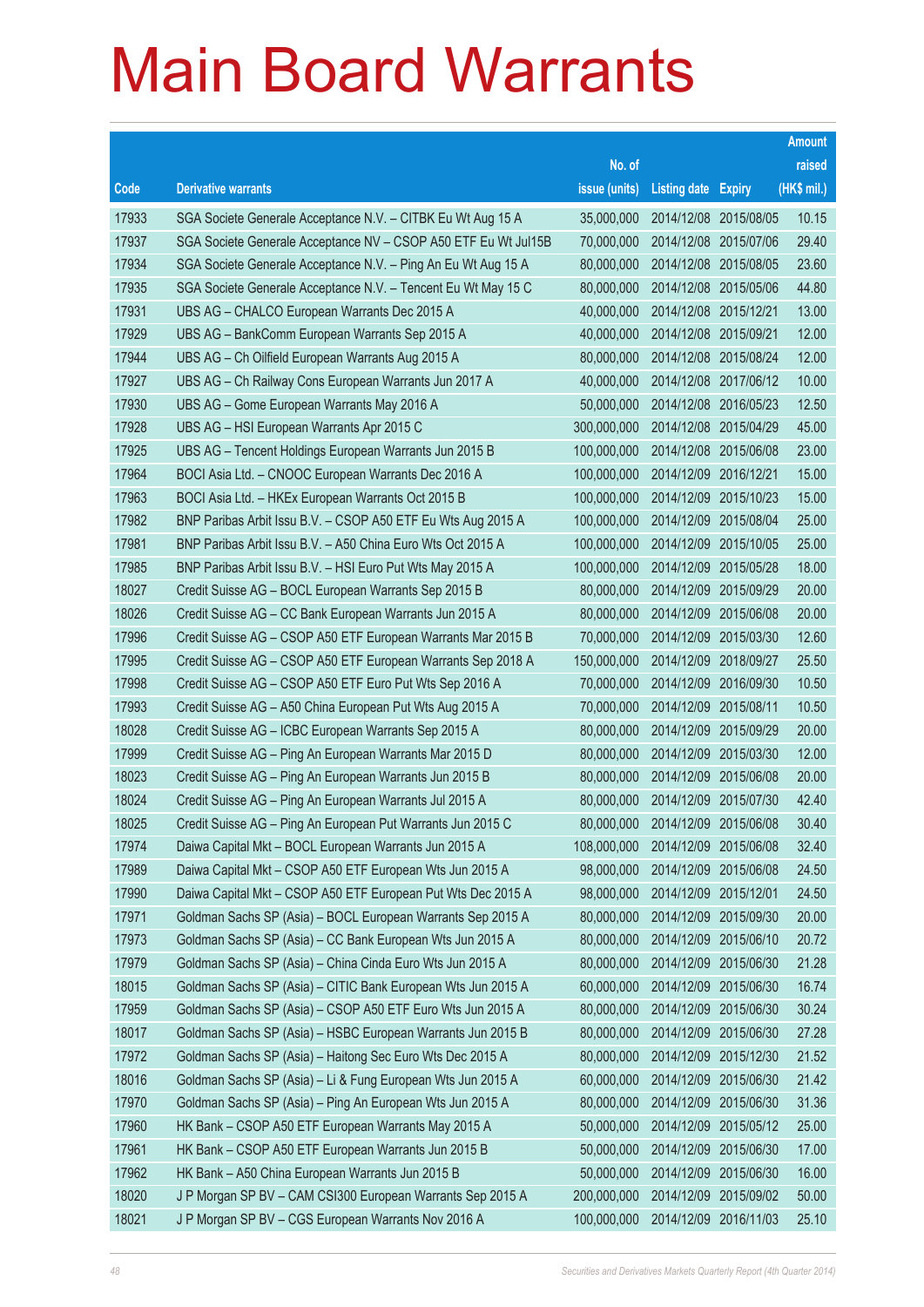|         |                                                                |               |                            |            | <b>Amount</b> |
|---------|----------------------------------------------------------------|---------------|----------------------------|------------|---------------|
|         |                                                                | No. of        |                            |            | raised        |
| Code    | <b>Derivative warrants</b>                                     | issue (units) | <b>Listing date Expiry</b> |            | $(HK$$ mil.)  |
| 18018   | J P Morgan SP BV - CSOP A50 ETF European Warrants Apr 2015 B   | 100,000,000   | 2014/12/09                 | 2015/04/01 | 25.20         |
| 18019   | J P Morgan SP BV - A50 China European Warrants Jul 2015 A      | 100,000,000   | 2014/12/09                 | 2015/07/02 | 25.00         |
| 17975   | J P Morgan SP BV - A50 China European Put Wts Oct 2015 A       | 100,000,000   | 2014/12/09                 | 2015/10/28 | 15.00         |
| 17977   | Macquarie Bank Ltd. - CGS European Warrants Jun 2015 A         | 40,000,000    | 2014/12/09 2015/06/09      |            | 12.36         |
| 17976   | Macquarie Bank Ltd. - Ch Oilfield European Wts Oct 2015 A      | 40,000,000    | 2014/12/09                 | 2015/10/16 | 10.00         |
| 17978   | Macquarie Bank Ltd. - Haitong Sec European Wts Oct 2015 A      | 40,000,000    | 2014/12/09                 | 2015/10/05 | 10.00         |
| 17986   | Standard Chartered Bank - Sinopec Corp Euro Wts Jun 2015 A     | 100,000,000   | 2014/12/09                 | 2015/06/23 | 25.00         |
| 17988   | Standard Chartered Bank - HSI European Put Wts May 2015 C      | 100,000,000   | 2014/12/09 2015/05/28      |            | 18.00         |
| 17969   | Standard Chartered Bank - KECL European Warrants Jul 2015 B    | 40,000,000    | 2014/12/09                 | 2015/07/06 | 11.20         |
| 17987   | Standard Chartered Bank - PetroChina European Wts Oct 2015 A   | 100,000,000   | 2014/12/09                 | 2015/10/09 | 32.00         |
| 17966   | Standard Chartered Bank - Ping An European Wts Apr 2015 A      | 80,000,000    | 2014/12/09                 | 2015/04/27 | 16.00         |
| 17967   | Standard Chartered Bank - Ping An European Wts May 2015 A      | 80,000,000    | 2014/12/09 2015/05/22      |            | 28.00         |
| 17968   | Standard Chartered Bank - Ping An Euro Put Wts Jun 2015 A      | 80,000,000    | 2014/12/09                 | 2015/06/08 | 28.00         |
| 17980   | SGA Societe Generale Acceptance NV - CSOP A50 Eu Put Wt Oct16A | 300,000,000   | 2014/12/09                 | 2016/10/12 | 45.00         |
| 18011   | UBS AG - CC Bank European Warrants Aug 2015 A                  | 100,000,000   | 2014/12/09                 | 2015/08/10 | 25.00         |
| 18003   | UBS AG - China Gas Hold European Warrants Dec 2015 A           | 40,000,000    | 2014/12/09 2015/12/21      |            | 10.00         |
| 18006   | UBS AG – Cheung Kong European Warrants Jun 2015 A              | 70,000,000    | 2014/12/09                 | 2015/06/08 | 37.10         |
| 18013   | UBS AG - China Mobile European Warrants Apr 2015 B             | 100,000,000   | 2014/12/09                 | 2015/04/01 | 19.80         |
| 18014   | UBS AG - China Mobile European Warrants Apr 2015 C             | 100,000,000   | 2014/12/09                 | 2015/04/23 | 43.00         |
| 18009   | UBS AG - CSOP A50 ETF European Warrants Jun 2015 B             | 80,000,000    | 2014/12/09 2015/06/08      |            | 32.80         |
| 18008   | UBS AG - CSOP A50 ETF European Warrants Aug 2015 A             | 80,000,000    | 2014/12/09                 | 2015/08/10 | 28.00         |
| 18007   | UBS AG - A50 China European Warrants Jun 2015 A                | 80,000,000    | 2014/12/09                 | 2015/06/08 | 32.80         |
| 18005   | UBS AG - HSBC European Warrants Apr 2015 C                     | 100,000,000   | 2014/12/09                 | 2015/04/30 | 19.00         |
| 18000   | UBS AG - HSI European Warrants Apr 2015 D                      | 300,000,000   | 2014/12/09 2015/04/29      |            | 45.00         |
| 18001   | UBS AG - HSI European Warrants Dec 2015 B                      | 300,000,000   | 2014/12/09 2015/12/30      |            | 75.00         |
| 18010   | UBS AG - ICBC European Warrants Jun 2016 A                     | 100,000,000   | 2014/12/09 2016/06/27      |            | 15.00         |
| 18012   | UBS AG - Ping An European Warrants Jun 2015 C                  | 100,000,000   | 2014/12/09 2015/06/08      |            | 32.50         |
| 18002   | UBS AG - Zijin Mining European Warrants Dec 2015 A             | 40,000,000    | 2014/12/09 2015/12/28      |            | 11.00         |
| 23878 # | UBS AG - Minsheng Bank European Warrants May 2015 A            | 110,000,000   | 2014/12/09 2015/05/26      |            | 10.23         |
| 29286 # | Credit Suisse AG - Minsheng Bank European Wts May 2015 A       | 130,000,000   | 2014/12/09 2015/05/29      |            | 12.87         |
| 18030   | BOCI Asia Ltd. - China Mobile European Warrants May 2015 A     | 100,000,000   | 2014/12/10 2015/05/26      |            | 46.00         |
| 18029   | BOCI Asia Ltd. - Hutchison European Warrants Jun 2015 A        | 100,000,000   | 2014/12/10 2015/06/29      |            | 27.00         |
| 18031   | BOCI Asia Ltd. - Ping An European Warrants Jun 2015 B          | 100,000,000   | 2014/12/10 2015/06/15      |            | 40.00         |
| 18032   | BOCI Asia Ltd. - Ping An European Warrants Dec 2015 A          | 100,000,000   | 2014/12/10 2015/12/28      |            | 15.00         |
| 18071   | BNP Paribas Arbit Issu B.V. - BOCL European Wts Feb 2016 A     | 100,000,000   | 2014/12/10 2016/02/02      |            | 25.00         |
| 18072   | BNP Paribas Arbit Issu B.V. - GCL-Poly Euro Wts Oct 2015 A     | 100,000,000   | 2014/12/10 2015/10/05      |            | 25.00         |
| 18073   | BNP Paribas Arbit Issu B.V. - KECL European Wts Sep 2017 A     | 100,000,000   | 2014/12/10 2017/09/04      |            | 17.00         |
| 18041   | Credit Suisse AG - CC Bank European Warrants Apr 2015 B        | 80,000,000    | 2014/12/10 2015/04/30      |            | 12.00         |
| 18040   | Credit Suisse AG - China Life European Warrants May 2015 B     | 80,000,000    | 2014/12/10 2015/05/29      |            | 12.00         |
| 18039   | Credit Suisse AG - A50 China European Warrants Mar 2015 D      | 70,000,000    | 2014/12/10 2015/03/10      |            | 13.30         |
| 18050   | Daiwa Capital Mkt - China Cinda European Warrants Aug 2015 A   | 68,000,000    | 2014/12/10 2015/08/07      |            | 17.00         |
| 18047   | Daiwa Capital Mkt - China Life European Warrants May 2015 B    | 168,000,000   | 2014/12/10 2015/05/26      |            | 25.20         |
| 18049   | Daiwa Capital Mkt - CSOP A50 ETF European Wts Dec 2015 B       | 128,000,000   | 2014/12/10 2015/12/03      |            | 19.20         |
| 18048   | Daiwa Capital Mkt - A50 China European Warrants Apr 2015 B     | 128,000,000   | 2014/12/10 2015/04/01      |            | 19.20         |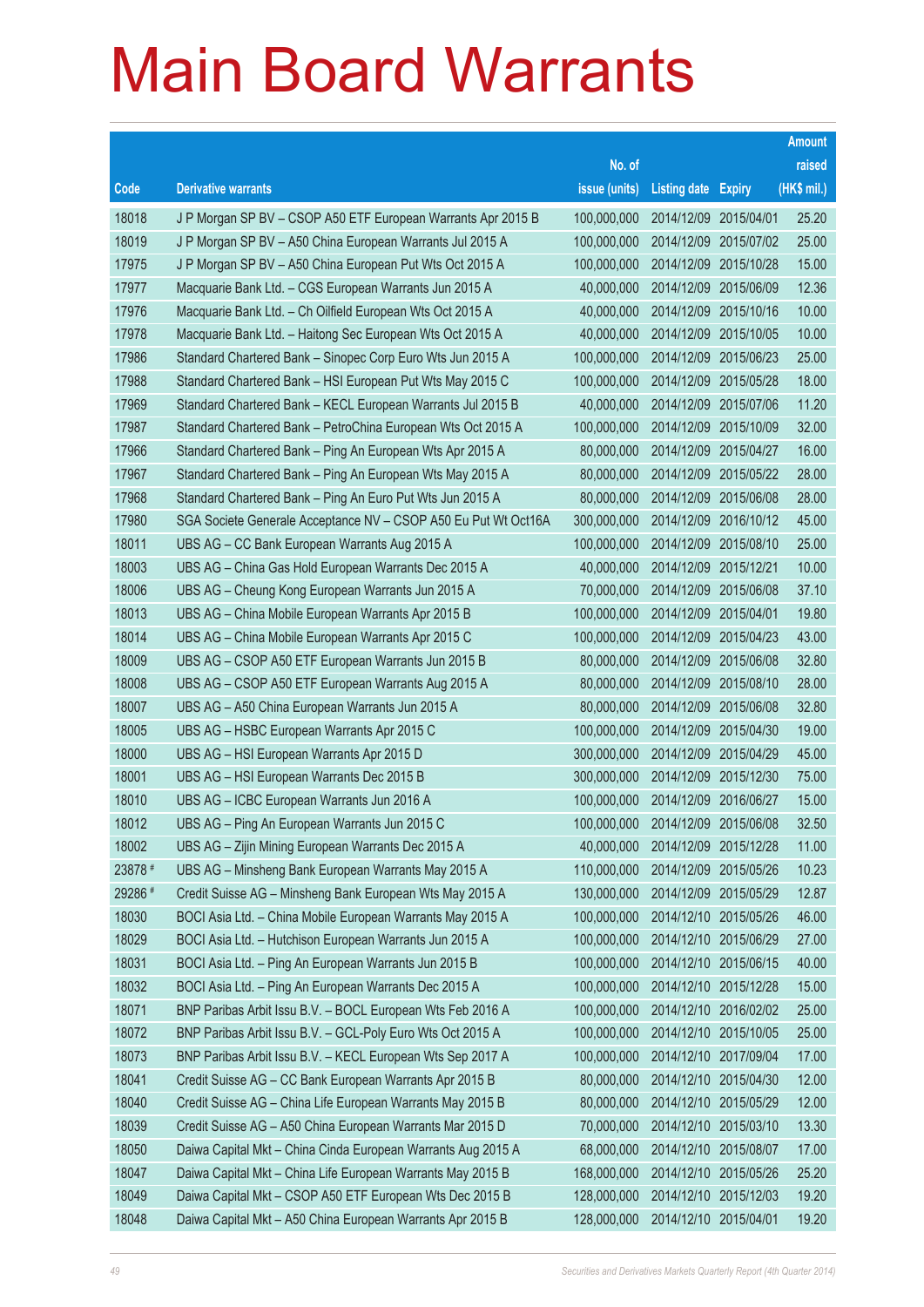|       |                                                                |               |                            |            | <b>Amount</b> |
|-------|----------------------------------------------------------------|---------------|----------------------------|------------|---------------|
|       |                                                                | No. of        |                            |            | raised        |
| Code  | <b>Derivative warrants</b>                                     | issue (units) | <b>Listing date Expiry</b> |            | (HK\$ mil.)   |
| 18068 | Daiwa Capital Mkt - PetroChina European Warrants Jun 2015 B    | 80,000,000    | 2014/12/10 2015/06/09      |            | 20.00         |
| 18034 | Goldman Sachs SP (Asia) - CAM CSI300 European Wts Dec 2015 A   | 80,000,000    | 2014/12/10 2015/12/02      |            | 20.56         |
| 18038 | Goldman Sachs SP (Asia) - CITIC Sec European Wts Sep 2015 A    | 80,000,000    | 2014/12/10 2015/09/29      |            | 20.24         |
| 18036 | Goldman Sachs SP (Asia) - China Life Euro Wts Dec 2015 A       | 80,000,000    | 2014/12/10 2015/12/02      |            | 20.08         |
| 18035 | Goldman Sachs SP (Asia) - A50 China European Wts Mar 2015 A    | 80,000,000    | 2014/12/10 2015/03/30      |            | 12.08         |
| 18037 | Goldman Sachs SP (Asia) - Ping An European Wts Jul 2015 A      | 80,000,000    | 2014/12/10 2015/07/30      |            | 21.04         |
| 18053 | HK Bank - BOCL European Warrants Aug 2015 B                    | 80,000,000    | 2014/12/10 2015/08/31      |            | 20.00         |
| 18051 | HK Bank - CC Bank European Warrants Aug 2015 A                 | 80,000,000    | 2014/12/10 2015/08/31      |            | 20.00         |
| 18057 | HK Bank - CGS European Warrants Jul 2016 A                     | 80,000,000    | 2014/12/10 2016/07/29      |            | 20.00         |
| 18054 | HK Bank - CITIC Sec European Warrants Jul 2015 A               | 80,000,000    | 2014/12/10 2015/07/31      |            | 20.00         |
| 18055 | HK Bank - China Life European Warrants Jun 2015 D              | 80,000,000    | 2014/12/10 2015/06/09      |            | 12.00         |
| 18080 | J P Morgan Int'l Der. Ltd. - CC Bank European Wts Apr 2015 B   | 200,000,000   | 2014/12/10 2015/04/02      |            | 30.20         |
| 18058 | J P Morgan SP BV - China Life European Warrants Jun 2015 C     | 100,000,000   | 2014/12/10 2015/06/01      |            | 15.00         |
| 18085 | J P Morgan SP BV - CNOOC European Put Warrants Jul 2015 B      | 100,000,000   | 2014/12/10 2015/07/02      |            | 46.50         |
| 18083 | J P Morgan SP BV - CPIC European Warrants Sep 2015 A           | 100,000,000   | 2014/12/10 2015/09/03      |            | 25.50         |
| 18084 | J P Morgan SP BV - Galaxy Ent European Warrants Jul 2015 B     | 100,000,000   | 2014/12/10 2015/07/02      |            | 25.00         |
| 18086 | J P Morgan SP BV - HKEx European Warrants Jun 2015 C           | 80,000,000    | 2014/12/10 2015/06/02      |            | 29.04         |
| 18081 | J P Morgan SP BV - ICBC European Warrants Apr 2015 A           | 100,000,000   | 2014/12/10 2015/04/02      |            | 15.10         |
| 18078 | J P Morgan SP BV - Ping An European Warrants Apr 2015 B        | 150,000,000   | 2014/12/10 2015/04/02      |            | 22.65         |
| 18082 | J P Morgan SP BV - Sands China European Warrants Jul 2015 A    | 100,000,000   | 2014/12/10 2015/07/02      |            | 25.00         |
| 18033 | Standard Chartered Bank - A50 China Euro Warrants Dec 2015 B   | 120,000,000   | 2014/12/10 2015/12/29      |            | 20.40         |
| 18059 | SGA Societe Generale Acceptance N.V. - AGBK Eu Wt Dec 2015 A   | 100,000,000   | 2014/12/10 2015/12/02      |            | 15.00         |
| 18042 | SGA Societe Generale Acceptance N.V. - CCB Eur Wt Aug 2015 B   | 80,000,000    | 2014/12/10 2015/08/05      |            | 20.00         |
| 18043 | SGA Societe Generale Acceptance N.V. - CCB Eur Wt Sep 2015 A   | 80,000,000    | 2014/12/10 2015/09/02      |            | 13.20         |
| 18063 | SGA Societe Generale Acceptance N.V. - CITIC Sec Eu Wt Sep15A  | 80,000,000    | 2014/12/10 2015/09/02      |            | 20.00         |
| 18044 | SGA Societe Generale Acceptance N.V. - CLife Eu Wt Jun 2015 C  | 150,000,000   | 2014/12/10 2015/06/03      |            | 22.50         |
| 18060 | SGA Societe Generale Acceptance N.V. - CLife Eu Wt Oct 2015 B  | 150,000,000   | 2014/12/10 2015/10/05      |            | 33.00         |
| 18061 | SGA Societe Generale Acceptance N.V. - CLife Eu Wt Mar 2016 A  | 150,000,000   | 2014/12/10 2016/03/02      |            | 37.50         |
| 18062 | SGA Societe Generale Acceptance N.V. - CLife Eu Put Wt Oct15C  | 150,000,000   | 2014/12/10 2015/10/05      |            | 30.00         |
| 18075 | SGA Societe Generale Acceptance NV - CSOP A50 ETF Eu Wt Jul15C | 70,000,000    | 2014/12/10 2015/07/06      |            | 24.85         |
| 18074 | SGA Societe Generale Acceptance N.V. - A50 Ch Eu Wt Jul 2015B  | 70,000,000    | 2014/12/10 2015/07/06      |            | 21.35         |
| 18077 | SGA Societe Generale Acceptance N.V - Haitong Sec Eu Wt Aug15B | 80,000,000    | 2014/12/10 2015/08/05      |            | 20.00         |
| 18046 | SGA Societe Generale Acceptance N.V. - ICBC Eu Wt Aug 2015 A   | 80,000,000    | 2014/12/10 2015/08/05      |            | 20.00         |
| 18076 | SGA Societe Generale Acceptance N.V - Sands China Eu Wt Jul15B | 80,000,000    | 2014/12/10 2015/07/06      |            | 25.60         |
| 18064 | UBS AG - Agricultural Bank European Warrants Dec 2015 A        | 50,000,000    | 2014/12/10 2015/12/22      |            | 10.75         |
| 18067 | UBS AG - CC Bank European Warrants Apr 2015 B                  | 100,000,000   | 2014/12/10 2015/04/28      |            | 15.00         |
| 18066 | UBS AG - KECL European Warrants Dec 2016 A                     | 100,000,000   | 2014/12/10 2016/12/12      |            | 16.00         |
| 18097 | BOCI Asia Ltd. - CAM CSI300 European Warrants Oct 2015 A       | 100,000,000   | 2014/12/11                 | 2015/10/12 | 36.00         |
| 18093 | BOCI Asia Ltd. - CSOP A50 ETFEuropean Warrants Jul 2015 A      | 100,000,000   | 2014/12/11                 | 2015/07/06 | 46.00         |
| 18098 | BOCI Asia Ltd. - CSOP A50 ETFEuropean Warrants Dec 2015 A      | 100,000,000   | 2014/12/11                 | 2015/12/17 | 15.00         |
| 18095 | BOCI Asia Ltd. - A50 China European Warrants Jul 2015 B        | 100,000,000   | 2014/12/11                 | 2015/07/13 | 40.00         |
| 18096 | BOCI Asia Ltd. - A50 China European Warrants Dec 2015 A        | 100,000,000   | 2014/12/11                 | 2015/12/28 | 18.00         |
| 18110 | BNP Paribas Arbit Issu B.V. - China Life Euro Wts Sep 2016 A   | 100,000,000   | 2014/12/11                 | 2016/09/02 | 25.00         |
| 18109 | BNP Paribas Arbit Issu B.V. - China Life Eu Put Wt Aug 2016A   | 100,000,000   | 2014/12/11                 | 2016/08/02 | 25.00         |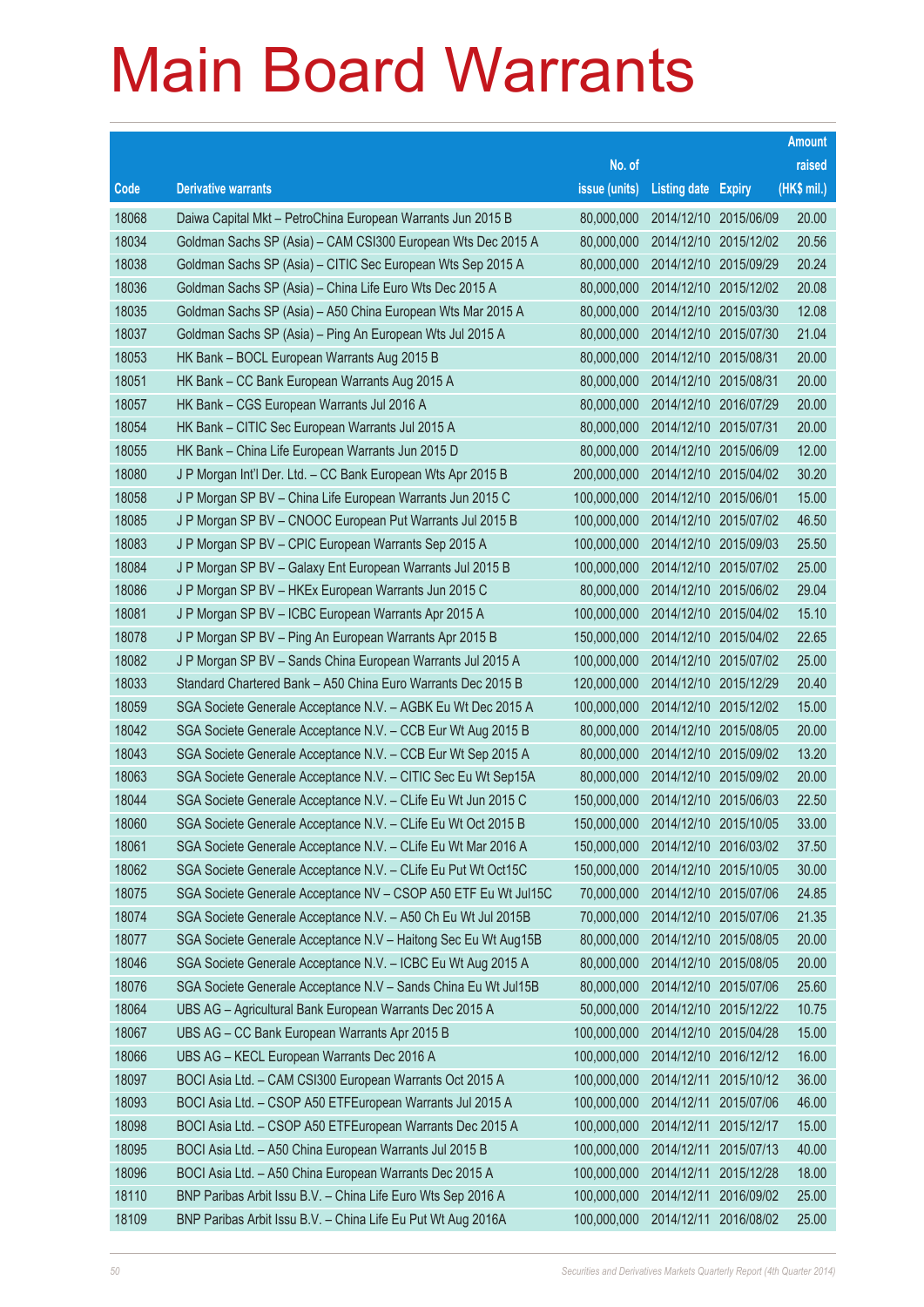|       |                                                              |               |                            |            | <b>Amount</b> |
|-------|--------------------------------------------------------------|---------------|----------------------------|------------|---------------|
|       |                                                              | No. of        |                            |            | raised        |
| Code  | <b>Derivative warrants</b>                                   | issue (units) | <b>Listing date Expiry</b> |            | $(HK$$ mil.)  |
| 18108 | BNP Paribas Arbit Issu B.V. - Ping An European Wt Aug 2015 A | 100,000,000   | 2014/12/11                 | 2015/08/04 | 25.00         |
| 18121 | Credit Suisse AG - BankComm European Warrants Jun 2015 A     | 80,000,000    | 2014/12/11                 | 2015/06/29 | 35.20         |
| 18125 | Credit Suisse AG - China Coal European Warrants Jun 2015 A   | 80,000,000    | 2014/12/11                 | 2015/06/29 | 24.80         |
| 18122 | Credit Suisse AG - CEB Bank European Warrants Jun 2015 A     | 80,000,000    | 2014/12/11                 | 2015/06/29 | 23.20         |
| 18118 | Credit Suisse AG - China EB Ltd European Warrants Aug 2015 A | 80,000,000    | 2014/12/11                 | 2015/08/31 | 20.00         |
| 18119 | Credit Suisse AG – CM Bank European Warrants Jun 2015 A      | 80,000,000    | 2014/12/11                 | 2015/06/29 | 62.40         |
| 18120 | Credit Suisse AG - Minsheng Bank European Wts Jun 2015 A     | 80,000,000    | 2014/12/11                 | 2015/06/29 | 43.20         |
| 18133 | Credit Suisse AG - Sinopec Corp European Warrants Jun 2015 A | 80,000,000    | 2014/12/11                 | 2015/06/29 | 20.00         |
| 18126 | Credit Suisse AG - Jiangxi Copper European Wts Apr 2016 A    | 100,000,000   | 2014/12/11                 | 2016/04/29 | 17.00         |
| 18127 | Credit Suisse AG - Kingsoft European Warrants Apr 2015 B     | 80,000,000    | 2014/12/11                 | 2015/04/30 | 12.00         |
| 18123 | Credit Suisse AG - Yanzhou Coal European Warrants Jun 2015 A | 80,000,000    | 2014/12/11                 | 2015/06/29 | 44.00         |
| 18111 | Daiwa Capital Mkt - HSBC European Warrants Jun 2015 A        | 98,000,000    | 2014/12/11                 | 2015/06/10 | 36.26         |
| 18114 | Daiwa Capital Mkt - Hutchison European Warrants Nov 2015 A   | 128,000,000   | 2014/12/11                 | 2015/11/23 | 19.20         |
| 18112 | Daiwa Capital Mkt - Hutchison European Put Wts Jun 2015 B    | 68,000,000    | 2014/12/11                 | 2015/06/10 | 17.00         |
| 18113 | Daiwa Capital Mkt - Ping An European Warrants Jun 2015 C     | 98,000,000    | 2014/12/11                 | 2015/06/10 | 24.50         |
| 18102 | Bank of East Asia - China Life European Warrants Sep 2015 A  | 40,000,000    | 2014/12/11                 | 2015/09/30 | 10.00         |
| 18101 | Bank of East Asia - CM Bank European Warrants May 2016 A     | 40,000,000    | 2014/12/11                 | 2016/05/03 | 10.00         |
| 18143 | Goldman Sachs SP (Asia) – CSOP A50 ETF Euro Wts Jul 2015 B   | 80,000,000    | 2014/12/11                 | 2015/07/30 | 58.96         |
| 18142 | Goldman Sachs SP (Asia) - CSOP A50 ETF Euro Wts Dec 2016 A   | 80,000,000    | 2014/12/11                 | 2016/12/30 | 20.08         |
| 18141 | Goldman Sachs SP (Asia) - A50 China European Wts Jul 2015 A  | 80,000,000    | 2014/12/11                 | 2015/07/30 | 46.00         |
| 18140 | Goldman Sachs SP (Asia) – A50 China European Wts Dec 2016 B  | 80,000,000    | 2014/12/11                 | 2016/12/30 | 20.00         |
| 18116 | HK Bank - CAM CSI300 European Warrants Aug 2015 B            | 100,000,000   | 2014/12/11                 | 2015/08/31 | 25.00         |
| 18107 | HK Bank - BOCL European Warrants Jul 2015 C                  | 80,000,000    | 2014/12/11                 | 2015/07/31 | 24.00         |
| 18117 | HK Bank - CSOP A50 ETF European Warrants Apr 2015 C          | 50,000,000    | 2014/12/11                 | 2015/04/08 | 25.00         |
| 18115 | HK Bank - CSOP A50 ETF European Warrants Nov 2015 A          | 200,000,000   | 2014/12/11                 | 2015/11/16 | 30.00         |
| 18104 | HK Bank - HSCEI European Put Warrants May 2015 A             | 100,000,000   | 2014/12/11                 | 2015/05/28 | 15.00         |
| 18105 | HK Bank – KECL European Warrants Dec 2016 A                  | 100,000,000   | 2014/12/11 2016/12/12      |            | 15.00         |
| 18106 | HK Bank - Ping An European Warrants Jun 2015 B               | 80,000,000    | 2014/12/11 2015/06/10      |            | 24.00         |
| 18151 | J P Morgan SP BV - Agricultural Bk Euro Warrants Dec 2015 A  | 200,000,000   | 2014/12/11                 | 2015/12/01 | 31.60         |
| 18149 | J P Morgan SP BV - BankComm European Warrants Aug 2015 B     | 80,000,000    | 2014/12/11                 | 2015/08/03 | 20.08         |
| 18153 | J P Morgan SP BV - CGS European Warrants Aug 2016 A          | 100,000,000   | 2014/12/11                 | 2016/08/03 | 25.20         |
| 18154 | J P Morgan SP BV - China Cinda European Warrants Jul 2015 A  | 100,000,000   | 2014/12/11                 | 2015/07/03 | 25.40         |
| 18152 | J P Morgan SP BV - CITIC Sec European Warrants Jul 2015 A    | 100,000,000   | 2014/12/11                 | 2015/07/03 | 25.20         |
| 18150 | J P Morgan SP BV - Minsheng Bank European Wts Aug 2015 A     | 80,000,000    | 2014/12/11                 | 2015/08/03 | 30.64         |
| 18144 | J P Morgan SP BV - CSOP A50 ETF European Warrants Apr 2015 C | 200,000,000   | 2014/12/11                 | 2015/04/02 | 41.80         |
| 18148 | J P Morgan SP BV - China Shenhua European Wts Jun 2015 A     | 80,000,000    | 2014/12/11                 | 2015/06/02 | 12.16         |
| 18146 | J P Morgan SP BV - A50 China European Warrants Apr 2015 B    | 200,000,000   | 2014/12/11                 | 2015/04/02 | 30.40         |
| 18128 | J P Morgan SP BV - HSI European Put Warrants Jun 2015 C      | 500,000,000   | 2014/12/11                 | 2015/06/29 | 125.00        |
| 18129 | J P Morgan SP BV - HSI European Put Warrants Jun 2015 D      | 500,000,000   | 2014/12/11                 | 2015/06/29 | 125.00        |
| 18103 | Standard Chartered Bank - BOCL European Warrants Oct 2015 A  | 80,000,000    | 2014/12/11                 | 2015/10/29 | 20.00         |
| 18088 | Standard Chartered Bank - CC Bank European Wts Aug 2015 A    | 100,000,000   | 2014/12/11                 | 2015/08/28 | 15.00         |
| 18134 | Standard Chartered Bank - CGS European Warrants Oct 2016 A   | 60,000,000    | 2014/12/11                 | 2016/10/07 | 15.00         |
| 18090 | Standard Chartered Bank - China Life European Wts Jun 2015 C | 100,000,000   | 2014/12/11                 | 2015/06/02 | 15.00         |
| 18091 | Standard Chartered Bank - CSOP A50 ETF Euro Wts Jun 2015 E   | 60,000,000    | 2014/12/11                 | 2015/06/10 | 15.00         |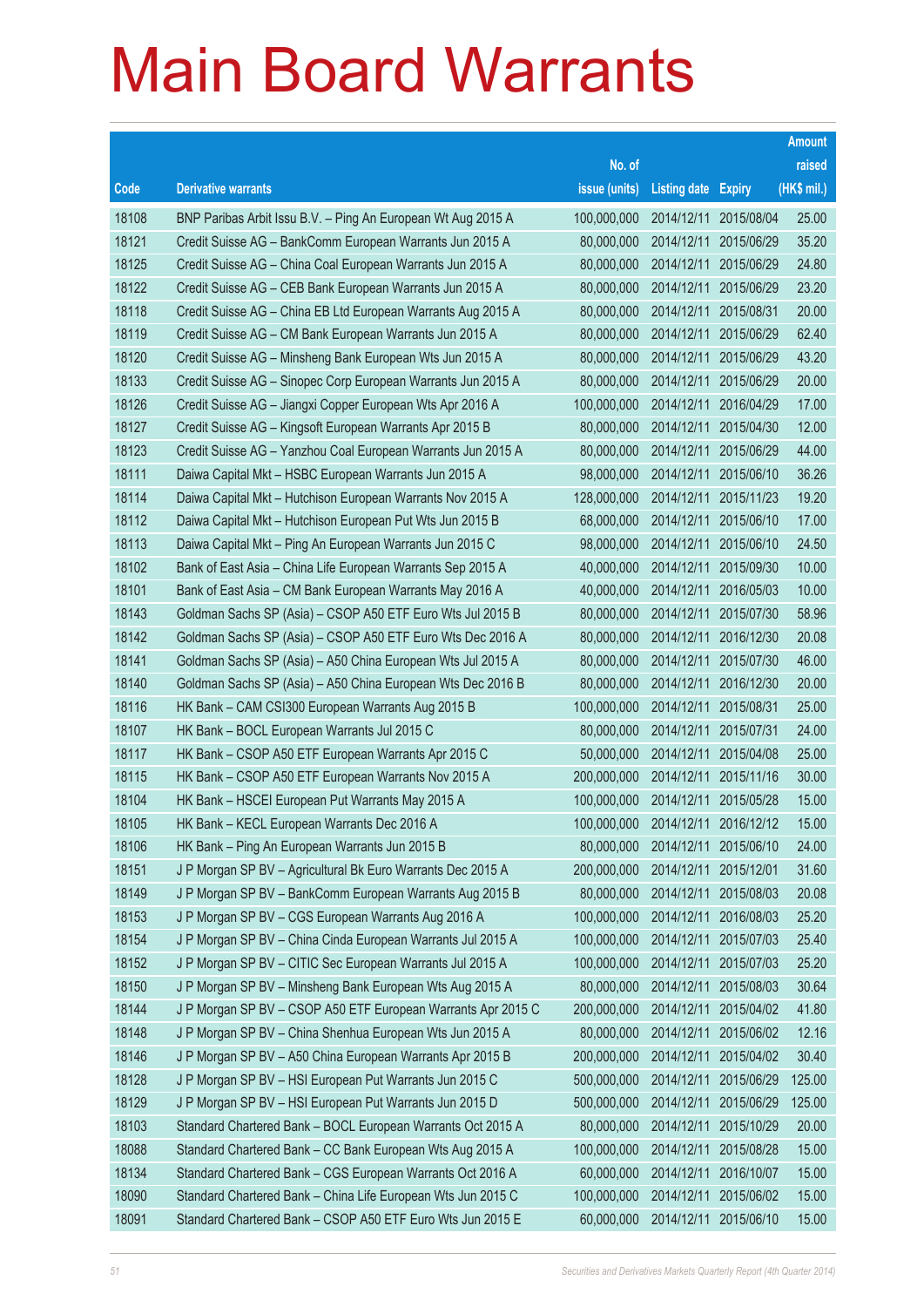|         |                                                                |               |                            |                       | <b>Amount</b> |
|---------|----------------------------------------------------------------|---------------|----------------------------|-----------------------|---------------|
|         |                                                                | No. of        |                            |                       | raised        |
| Code    | <b>Derivative warrants</b>                                     | issue (units) | <b>Listing date Expiry</b> |                       | (HK\$ mil.)   |
| 18092   | Standard Chartered Bank - A50 China Euro Warrants Jul 2015 A   | 60,000,000    | 2014/12/11                 | 2015/07/10            | 15.00         |
| 18087   | Standard Chartered Bank - ICBC European Warrants Jan 2016 A    | 80,000,000    | 2014/12/11                 | 2016/01/27            | 12.00         |
| 18089   | Standard Chartered Bank - Ping An European Wts Jun 2015 B      | 100,000,000   | 2014/12/11                 | 2015/06/10            | 25.00         |
| 18130   | SGA Societe Generale Acceptance N.V. - CAM CSI300 Eu Wt Sep15B | 100,000,000   | 2014/12/11                 | 2015/09/02            | 25.00         |
| 18099   | SGA Societe Generale Acceptance N.V. - BYD Eu Wt Aug 2015 A    | 30,000,000    | 2014/12/11                 | 2015/08/05            | 15.60         |
| 18132   | SGA Societe Generale Acceptance N.V. - CP&CC Eu Wt Jul 2015A   | 80,000,000    | 2014/12/11                 | 2015/07/06            | 20.00         |
| 18100   | SGA Societe Generale Acceptance N.V. - KECL Eu Wt Sep 2017 A   | 100,000,000   | 2014/12/11                 | 2017/09/04            | 16.50         |
| 18131   | SGA Societe Generale Acceptance N.V. - Ping An Eu Wt Aug 15 B  | 80,000,000    | 2014/12/11                 | 2015/08/05            | 23.60         |
| 18137   | UBS AG - BOCL European Warrants Jan 2016 A                     | 100,000,000   | 2014/12/11                 | 2016/01/12            | 25.00         |
| 18138   | UBS AG - CGS European Warrants May 2016 A                      | 70,000,000    | 2014/12/11                 | 2016/05/16            | 17.50         |
| 18139   | UBS AG - CITIC Sec European Warrants Aug 2015 A                | 70,000,000    | 2014/12/11                 | 2015/08/10            | 19.60         |
| 18135   | UBS AG - China Life European Warrants Sep 2015 B               | 100,000,000   | 2014/12/11                 | 2015/09/14            | 25.00         |
| 18136   | UBS AG - China Shenhua European Warrants May 2015 A            | 60,000,000    | 2014/12/11                 | 2015/05/26            | 10.68         |
| 16920 # | Daiwa Capital Mkt - A50 China European Put Wts Oct 2015 A      | 210,000,000   | 2014/12/11                 | 2015/10/20            | 17.22         |
| 18162   | BOCI Asia Ltd. - HSCEI European Warrants Jul 2015 A            | 100,000,000   |                            | 2014/12/12 2015/07/30 | 15.00         |
| 18163   | BOCI Asia Ltd. - HSCEI European Warrants Nov 2015 A            | 100,000,000   | 2014/12/12 2015/11/27      |                       | 24.00         |
| 18164   | BOCI Asia Ltd. - HSCEI European Put Warrants Jun 2015 A        | 100,000,000   |                            | 2014/12/12 2015/06/29 | 15.00         |
| 18209   | Credit Suisse AG - Agricultural Bank European Wts Aug 2015 B   | 80,000,000    | 2014/12/12 2015/08/31      |                       | 20.00         |
| 18199   | Credit Suisse AG - Angang Steel European Warrants Jun 2015 A   | 60,000,000    | 2014/12/12 2015/06/11      |                       | 27.00         |
| 18205   | Credit Suisse AG - BOCL European Warrants Aug 2015 B           | 80,000,000    | 2014/12/12 2015/08/31      |                       | 20.00         |
| 18208   | Credit Suisse AG - CC Bank European Warrants Jun 2015 B        | 80,000,000    | 2014/12/12 2015/06/11      |                       | 22.40         |
| 18206   | Credit Suisse AG - CITIC Bank European Warrants Jun 2015 A     | 80,000,000    |                            | 2014/12/12 2015/06/29 | 20.00         |
| 18200   | Credit Suisse AG - China Life European Warrants Jul 2015 A     | 80,000,000    | 2014/12/12 2015/07/30      |                       | 20.00         |
| 18210   | Credit Suisse AG - China Mobile European Warrants Jun 2015 A   | 80,000,000    | 2014/12/12 2015/06/11      |                       | 20.00         |
| 18197   | Credit Suisse AG - CSOP A50 ETF European Warrants Jun 2015 B   | 80,000,000    | 2014/12/12 2015/06/11      |                       | 39.20         |
| 18198   | Credit Suisse AG - A50 China European Warrants Jun 2015 A      | 80,000,000    | 2014/12/12 2015/06/11      |                       | 38.40         |
| 18207   | Credit Suisse AG - ICBC European Warrants Jul 2015 B           | 80,000,000    |                            | 2014/12/12 2015/07/30 | 20.00         |
| 18204   | Credit Suisse AG - PetroChina European Warrants Jun 2015 A     | 80,000,000    | 2014/12/12 2015/06/29      |                       | 20.00         |
| 18202   | Credit Suisse AG - Ping An European Warrants Jun 2015 D        | 80,000,000    | 2014/12/12 2015/06/11      |                       | 25.60         |
| 18217   | Goldman Sachs SP (Asia) - BOCL European Warrants Oct 2015 A    | 80,000,000    |                            | 2014/12/12 2015/10/02 | 20.00         |
| 18216   | Goldman Sachs SP (Asia) - CC Bank European Wts Jun 2015 B      | 80,000,000    | 2014/12/12 2015/06/30      |                       | 20.56         |
| 18179   | HK Bank - CC Bank European Warrants Jul 2015 C                 | 80,000,000    | 2014/12/12 2015/07/31      |                       | 20.00         |
| 18175   | HK Bank - China Life European Warrants Jul 2015 B              | 80,000,000    | 2014/12/12 2015/07/31      |                       | 20.00         |
| 18178   | HK Bank - Minsheng Bank European Warrants Jul 2015 B           | 50,000,000    | 2014/12/12 2015/07/31      |                       | 22.50         |
| 18172   | HK Bank - A50 China European Warrants Mar 2015 A               | 50,000,000    | 2014/12/12 2015/03/31      |                       | 12.50         |
| 18170   | HK Bank - Galaxy Ent European Warrants Jun 2015 C              | 80,000,000    | 2014/12/12 2015/06/30      |                       | 28.00         |
| 18180   | HK Bank - HSCEI European Warrants Jun 2015 A                   | 200,000,000   | 2014/12/12 2015/06/29      |                       | 30.00         |
| 18173   | HK Bank - HSI European Warrants Jun 2015 C                     | 200,000,000   | 2014/12/12 2015/06/29      |                       | 30.00         |
| 18174   | HK Bank - HSI European Put Warrants Apr 2015 G                 | 200,000,000   | 2014/12/12 2015/04/29      |                       | 30.00         |
| 18176   | HK Bank - ICBC European Warrants Aug 2015 A                    | 80,000,000    | 2014/12/12 2015/08/31      |                       | 20.00         |
| 18171   | HK Bank - Sands China European Warrants Jun 2015 C             | 80,000,000    | 2014/12/12 2015/06/30      |                       | 20.00         |
| 18212   | J P Morgan Int'l Der. Ltd. - HSCEI European Wts Jun 2015 A     | 250,000,000   | 2014/12/12 2015/06/29      |                       | 37.50         |
| 18213   | J P Morgan Int'l Der. Ltd. - HSCEI European Wts Jul 2015 B     | 250,000,000   | 2014/12/12 2015/07/30      |                       | 37.75         |
| 18215   | Macquarie Bank Ltd. - A50 China European Warrants Jul 2015 A   | 30,000,000    | 2014/12/12 2015/07/03      |                       | 10.50         |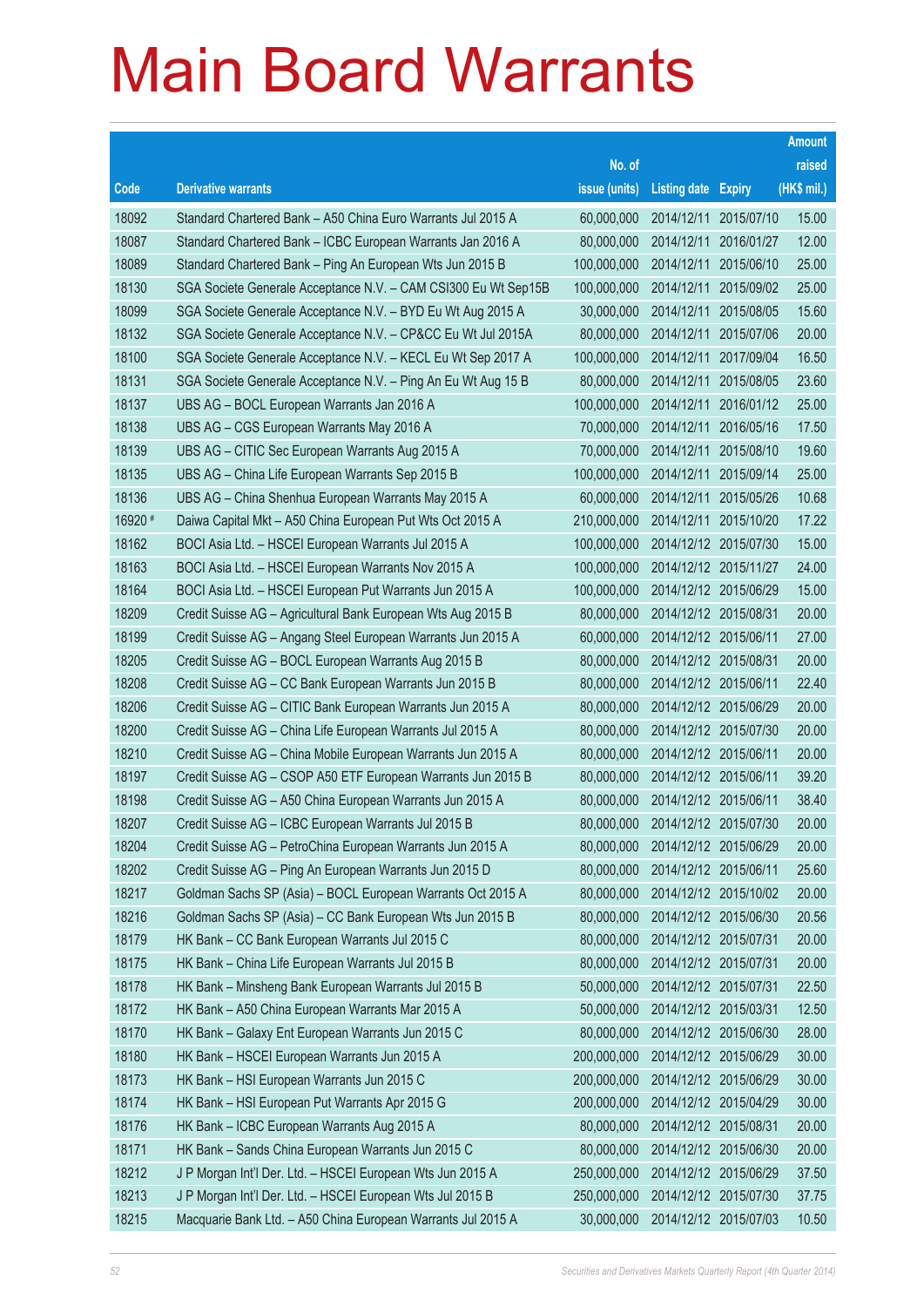|         |                                                                |               |                            | <b>Amount</b> |
|---------|----------------------------------------------------------------|---------------|----------------------------|---------------|
|         |                                                                | No. of        |                            | raised        |
| Code    | <b>Derivative warrants</b>                                     | issue (units) | <b>Listing date Expiry</b> | (HK\$ mil.)   |
| 18214   | Macquarie Bank Ltd. - Ping An European Warrants Jul 2015 B     | 32,000,000    | 2014/12/12 2015/07/03      | 10.24         |
| 18166   | Nomura Int'l plc - CITIC Bank European Warrants Jul 2015 A     | 50,000,000    | 2014/12/12 2015/07/30      | 13.00         |
| 18168   | Nomura Int'l plc - CITIC Sec European Warrants Jul 2015 A      | 50,000,000    | 2014/12/12 2015/07/30      | 19.75         |
| 18165   | Nomura Int'l plc – Geely Auto European Warrants Sep 2015 A     | 80,000,000    | 2014/12/12 2015/09/30      | 26.40         |
| 18169   | Nomura Int'l plc - Haitong Sec European Warrants Jul 2015 A    | 50,000,000    | 2014/12/12 2015/07/30      | 13.75         |
| 18167   | Nomura Int'l plc - NCI European Warrants Jun 2015 A            | 50,000,000    | 2014/12/12 2015/06/30      | 12.60         |
| 18193   | Standard Chartered Bank - Agricultural Bk Eur Wts Nov 2015 A   | 80,000,000    | 2014/12/12 2015/11/30      | 12.00         |
| 18157   | Standard Chartered Bank – CAM CSI300 European Wts Jul 2015 A   | 60,000,000    | 2014/12/12 2015/07/02      | 15.00         |
| 18190   | Standard Chartered Bank - CC Bank European Wts Sep 2015 A      | 80,000,000    | 2014/12/12 2015/09/01      | 20.00         |
| 18161   | Standard Chartered Bank - HSCEI European Put Wts Jun 2015 B    | 100,000,000   | 2014/12/12 2015/06/29      | 25.00         |
| 18191   | Standard Chartered Bank - KECL European Warrants Dec 2016 A    | 100,000,000   | 2014/12/12 2016/12/12      | 15.00         |
| 18158   | Standard Chartered Bank - Ping An European Wts Mar 2015 C      | 80,000,000    | 2014/12/12 2015/03/27      | 20.00         |
| 18159   | Standard Chartered Bank – Ping An Euro Put Wts Jun 2015 C      | 80,000,000    | 2014/12/12 2015/06/11      | 32.00         |
| 18194   | SGA Societe Generale Acceptance N.V. - BOCL Eu Wt Aug 2015 B   | 100,000,000   | 2014/12/12 2015/08/05      | 25.00         |
| 18184   | SGA Societe Generale Acceptance N.V. - CCB Eur Wt Jan 2016 A   | 80,000,000    | 2014/12/12 2016/01/06      | 20.00         |
| 18195   | SGA Societe Generale Acceptance NV - Minsheng Bk Eu Wt Aug15 A | 40,000,000    | 2014/12/12 2015/08/05      | 23.20         |
| 18181   | SGA Societe Generale Acceptance NV – CSOP A50 ETF Eu Wt Aug15A | 70,000,000    | 2014/12/12 2015/08/05      | 22.75         |
| 18182   | SGA Societe Generale Acceptance N.V. - A50 Ch Eu Wt Aug 2015A  | 70,000,000    | 2014/12/12 2015/08/05      | 23.45         |
| 18183   | SGA Societe Generale Acceptance N.V. - A50 Ch Eu Put Wt Jul15C | 70,000,000    | 2014/12/12 2015/07/06      | 40.60         |
| 18196   | SGA Societe Generale Acceptance N.V. - HSBC Eu Wt Sep 2015 B   | 100,000,000   | 2014/12/12 2015/09/02      | 25.00         |
| 18185   | SGA Societe Generale Acceptance N.V. - ICBC Eu Wt Sep 2015 A   | 80,000,000    | 2014/12/12 2015/09/02      | 20.00         |
| 18156   | SGA Societe Generale Acceptance N.V. - Petch Eu Wt Jul 2015B   | 60,000,000    | 2014/12/12 2015/07/06      | 15.00         |
| 18186   | UBS AG - CC Bank European Warrants Jul 2015 B                  | 100,000,000   | 2014/12/12 2015/07/31      | 25.00         |
| 18187   | UBS AG - CSOP A50 ETF European Put Warrants May 2016 A         | 100,000,000   | 2014/12/12 2016/05/30      | 25.00         |
| 18189   | UBS AG - Haitong Sec European Warrants Sep 2015 A              | 70,000,000    | 2014/12/12 2015/09/21      | 17.50         |
| 18188   | UBS AG – Ping An European Warrants Jul 2015 A                  | 100,000,000   | 2014/12/12 2015/07/13      | 50.00         |
| 13298 # | HK Bank - Ping An European Warrants Oct 2016 A                 | 230,000,000   | 2014/12/12 2016/10/21      | 27.14         |
| 16128 # | Goldman Sachs SP (Asia) - Ping An European Wts Apr 2015 A      | 80,000,000    | 2014/12/12 2015/04/02      | 32.00         |
| 16635 # | J P Morgan SP BV - Sinopec Corp European Warrants Dec 2015 A   | 200,000,000   | 2014/12/12 2015/12/30      | 14.80         |
| 22888 # | UBS AG - A50 China European Warrants Aug 2016 A                | 300,000,000   | 2014/12/12 2016/08/01      | 23.70         |
| 18222   | BOCI Asia Ltd. - CC Bank European Warrants May 2015 A          | 100,000,000   | 2014/12/15 2015/05/11      | 26.00         |
| 18219   | BOCI Asia Ltd. - CITIC Sec European Warrants Jul 2015 A        | 100,000,000   | 2014/12/15 2015/07/20      | 27.00         |
| 18220   | BOCI Asia Ltd. - Minsheng Bank European Warrants Jun 2015 A    | 100,000,000   | 2014/12/15 2015/06/29      | 43.00         |
| 18218   | BOCI Asia Ltd. - Haitong Sec European Warrants Aug 2015 B      | 100,000,000   | 2014/12/15 2015/08/24      | 26.00         |
| 18221   | BOCI Asia Ltd. - ICBC European Warrants Aug 2015 A             | 100,000,000   | 2014/12/15 2015/08/17      | 28.00         |
| 18224   | Credit Suisse AG - Zijin Mining European Warrants Aug 2015 A   | 70,000,000    | 2014/12/15 2015/08/10      | 10.50         |
| 18236   | Daiwa Capital Mkt - Agricultural Bank European Wts Jul 2015 B  | 108,000,000   | 2014/12/15 2015/07/20      | 27.00         |
| 18232   | Daiwa Capital Mkt - BOCL European Warrants Sep 2015 A          | 108,000,000   | 2014/12/15 2015/09/08      | 27.00         |
| 18229   | Daiwa Capital Mkt - CCB European Warrants Jun 2015 A           | 128,000,000   | 2014/12/15 2015/06/15      | 44.80         |
| 18231   | Daiwa Capital Mkt - CCB European Warrants Aug 2015 A           | 128,000,000   | 2014/12/15 2015/08/19      | 32.00         |
| 18233   | Daiwa Capital Mkt - China Life European Warrants Aug 2015 A    | 158,000,000   | 2014/12/15 2015/08/14      | 39.50         |
| 18237   | Daiwa Capital Mkt - CNOOC European Put Warrants Dec 2015 A     | 80,000,000    | 2014/12/15 2015/12/15      | 20.00         |
| 18228   | Daiwa Capital Mkt - A50 China European Warrants Dec 2015 A     | 168,000,000   | 2014/12/15 2015/12/08      | 42.00         |
| 18287   | Bank of East Asia - CGS European Warrants Dec 2015 B           | 60,000,000    | 2014/12/15 2015/12/31      | 15.00         |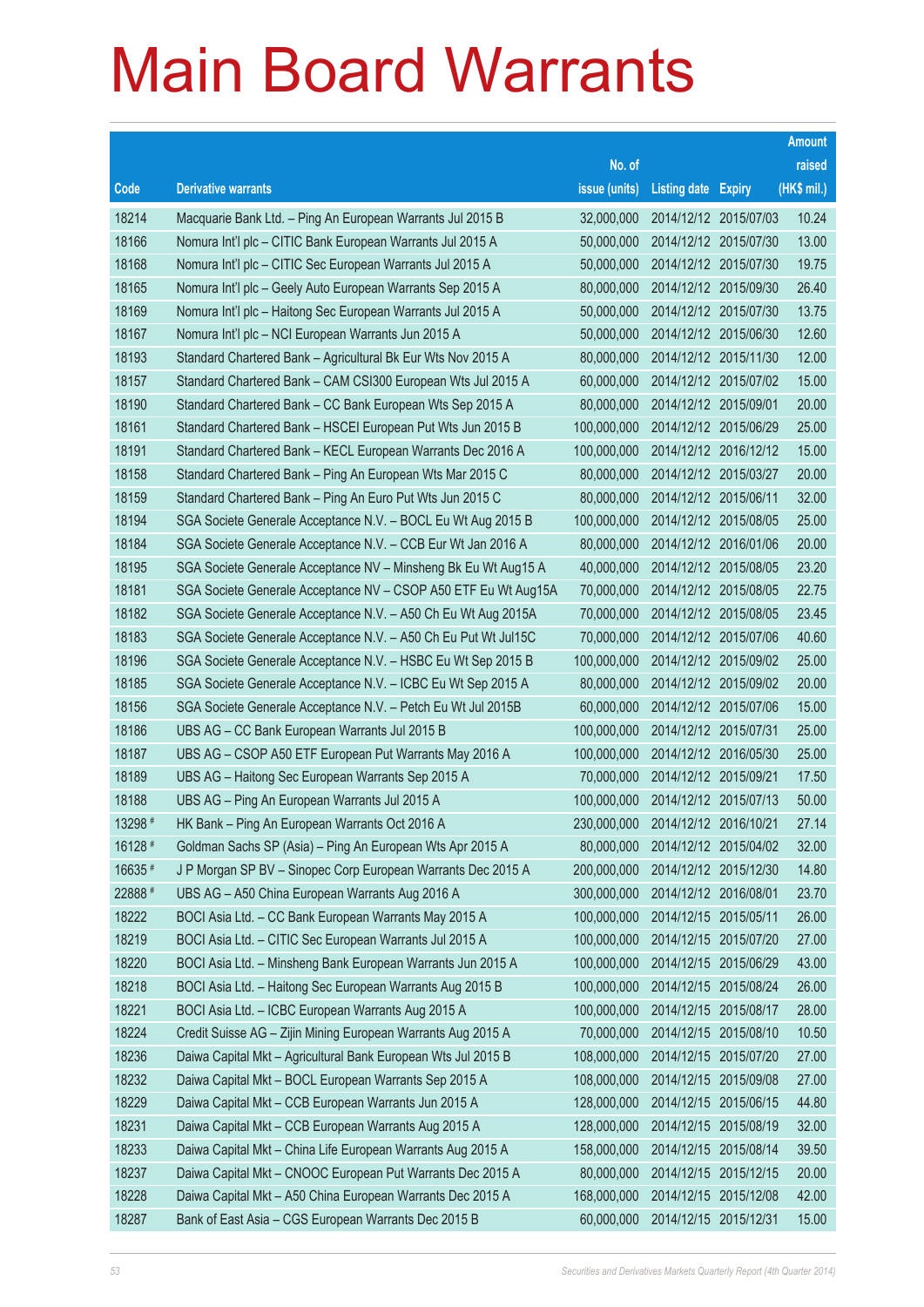|       |                                                                |               |                            | <b>Amount</b> |
|-------|----------------------------------------------------------------|---------------|----------------------------|---------------|
|       |                                                                | No. of        |                            | raised        |
| Code  | <b>Derivative warrants</b>                                     | issue (units) | <b>Listing date Expiry</b> | (HK\$ mil.)   |
| 18225 | Bank of East Asia – Minsheng Bank European Warrants Dec 16 A   | 200,000,000   | 2014/12/15 2016/12/28      | 50.00         |
| 18226 | Bank of East Asia – A50 China European Warrants Nov 2016 A     | 150,000,000   | 2014/12/15 2016/11/28      | 37.50         |
| 18286 | Bank of East Asia – Haitong Sec European Warrants Jul 2015 A   | 40,000,000    | 2014/12/15 2015/07/30      | 10.00         |
| 18257 | Goldman Sachs SP (Asia) – AIA European Warrants Jun 2015 B     | 80,000,000    | 2014/12/15 2015/06/30      | 21.44         |
| 18258 | Goldman Sachs SP (Asia) – AIA European Warrants Dec 2015 A     | 80,000,000    | 2014/12/15 2015/12/30      | 20.40         |
| 18256 | Goldman Sachs SP (Asia) - China Mobile Euro Wts Jun 2015 A     | 80,000,000    | 2014/12/15 2015/06/30      | 36.48         |
| 18261 | Goldman Sachs SP (Asia) - Ping An European Wts Jun 2015 B      | 80,000,000    | 2014/12/15 2015/06/30      | 56.40         |
| 18262 | Goldman Sachs SP (Asia) – Ping An European Wts Jun 2015 C      | 80,000,000    | 2014/12/15 2015/06/30      | 32.80         |
| 18259 | Goldman Sachs SP (Asia) – Sands China Euro Wts Jun 2015 A      | 80,000,000    | 2014/12/15 2015/06/30      | 20.48         |
| 18260 | Goldman Sachs SP (Asia) – Sands China Euro Wts Jun 2015 B      | 80,000,000    | 2014/12/15 2015/06/30      | 31.68         |
| 18278 | J P Morgan SP BV - Agricultural Bk Euro Warrants Sep 2015 A    | 100,000,000   | 2014/12/15 2015/09/02      | 25.10         |
| 18280 | J P Morgan SP BV - BOCL European Warrants Jul 2015 A           | 100,000,000   | 2014/12/15 2015/07/03      | 25.20         |
| 18281 | J P Morgan Int'l Der. Ltd. - CC Bank European Wts Aug 2015 A   | 100,000,000   | 2014/12/15 2015/08/04      | 25.70         |
| 18283 | J P Morgan SP BV - CM Bank European Warrants Aug 2016 A        | 100,000,000   | 2014/12/15 2016/08/02      | 25.00         |
| 18274 | J P Morgan SP BV - CSOP A50 ETF European Warrants Jul 2015 C   | 100,000,000   | 2014/12/15 2015/07/02      | 25.40         |
| 18275 | J P Morgan SP BV - CSOP A50 ETF Euro Put Wts Jul 2015 D        | 100,000,000   | 2014/12/15 2015/07/02      | 26.90         |
| 18276 | J P Morgan SP BV - A50 China European Warrants Jul 2015 B      | 100,000,000   | 2014/12/15 2015/07/02      | 25.20         |
| 18282 | J P Morgan SP BV - HSI European Put Warrants Mar 2015 F        | 500,000,000   | 2014/12/15 2015/03/30      | 75.00         |
| 18277 | J P Morgan SP BV - Haitong Sec European Warrants Sep 2015 A    | 100,000,000   | 2014/12/15 2015/09/02      | 25.50         |
| 18279 | J P Morgan SP BV - ICBC European Warrants Jul 2015 B           | 100,000,000   | 2014/12/15 2015/07/03      | 25.30         |
| 18273 | J P Morgan SP BV – Kingsoft European Warrants Aug 2015 A       | 150,000,000   | 2014/12/15 2015/08/04      | 37.50         |
| 18272 | J P Morgan SP BV - Ping An European Warrants Jul 2015 A        | 150,000,000   | 2014/12/15 2015/07/02      | 37.65         |
| 18284 | Macquarie Bank Ltd. - Agricultural Bk Euro Warrants Aug 2015 A | 40,000,000    | 2014/12/15 2015/08/04      | 10.00         |
| 18243 | Macquarie Bank Ltd. - BOCL European Warrants Jan 2016 A        | 40,000,000    | 2014/12/15 2016/01/05      | 10.00         |
| 18285 | Macquarie Bank Ltd. - CC Bank European Warrants Aug 2015 A     | 40,000,000    | 2014/12/15 2015/08/04      | 10.00         |
| 18238 | Macquarie Bank Ltd. - China Life European Wts Aug 2015 A       | 40.000.000    | 2014/12/15 2015/08/04      | 10.00         |
| 18247 | Macquarie Bank Ltd. - CPIC European Warrants Jul 2015 B        | 40,000,000    | 2014/12/15 2015/07/03      | 10.00         |
| 18244 | Macquarie Bank Ltd. - CSOP A50 ETF European Wts Jul 2015 A     | 30,000,000    | 2014/12/15 2015/07/03      | 10.02         |
| 18245 | Macquarie Bank Ltd. - A50 China European Warrants Jul 2015 B   | 35,000,000    | 2014/12/15 2015/07/03      | 10.19         |
| 18242 | Macquarie Bank Ltd. - Galaxy Ent European Wts Jul 2015 A       | 40,000,000    | 2014/12/15 2015/07/03      | 10.00         |
| 18241 | Macquarie Bank Ltd. - NCI European Warrants Aug 2015 A         | 40,000,000    | 2014/12/15 2015/08/04      | 10.00         |
| 18246 | Macquarie Bank Ltd. - PICC P&C European Warrants May 2016 A    | 40,000,000    | 2014/12/15 2016/05/04      | 10.00         |
| 18227 | Standard Chartered Bank - Haitong Sec Euro Wts Aug 2015 B      | 60,000,000    | 2014/12/15 2015/08/31      | 15.00         |
| 18271 | Standard Chartered Bank - Ping An European Wts Oct 2016 A      | 200,000,000   | 2014/12/15 2016/10/21      | 30.00         |
| 18255 | SGA Societe Generale Acceptance N.V. - BOCL Eu Wt Sep 2015 A   | 100,000,000   | 2014/12/15 2015/09/02      | 25.00         |
| 18253 | SGA Societe Generale Acceptance N.V. - Ch Cinda Eu Wt Jul15A   | 40,000,000    | 2014/12/15 2015/07/06      | 11.00         |
| 18252 | SGA Societe Generale Acceptance N.V. - CITBK Eu Wt Jul 15 B    | 30,000,000    | 2014/12/15 2015/07/06      | 10.05         |
| 18251 | SGA Societe Generale Acceptance N.V. - CLife Eu Wt Dec 2015 B  | 150,000,000   | 2014/12/15 2015/12/02      | 37.50         |
| 18250 | SGA Societe Generale Acceptance N.V. - CMB Eu Wts Dec 2016 A   | 100,000,000   | 2014/12/15 2016/12/05      | 25.00         |
| 18249 | SGA Societe Generale Acceptance NV - Minsheng Bk Eu Wt Aug15 B | 40,000,000    | 2014/12/15 2015/08/05      | 13.60         |
| 18223 | SGA Societe Generale Acceptance N.V. - HKEx Eu Put Wt Jul15C   | 300,000,000   | 2014/12/15 2015/07/06      | 49.50         |
| 18248 | SGA Societe Generale Acceptance N.V. - Ping An Eu Wt Nov 16 A  | 600,000,000   | 2014/12/15 2016/11/02      | 90.00         |
| 18264 | UBS AG - CAM CSI300 European Warrants Oct 2015 A               | 40,000,000    | 2014/12/15 2015/10/12      | 10.00         |
| 18266 | UBS AG - CITIC Sec European Warrants Sep 2015 A                | 70,000,000    | 2014/12/15 2015/09/08      | 17.50         |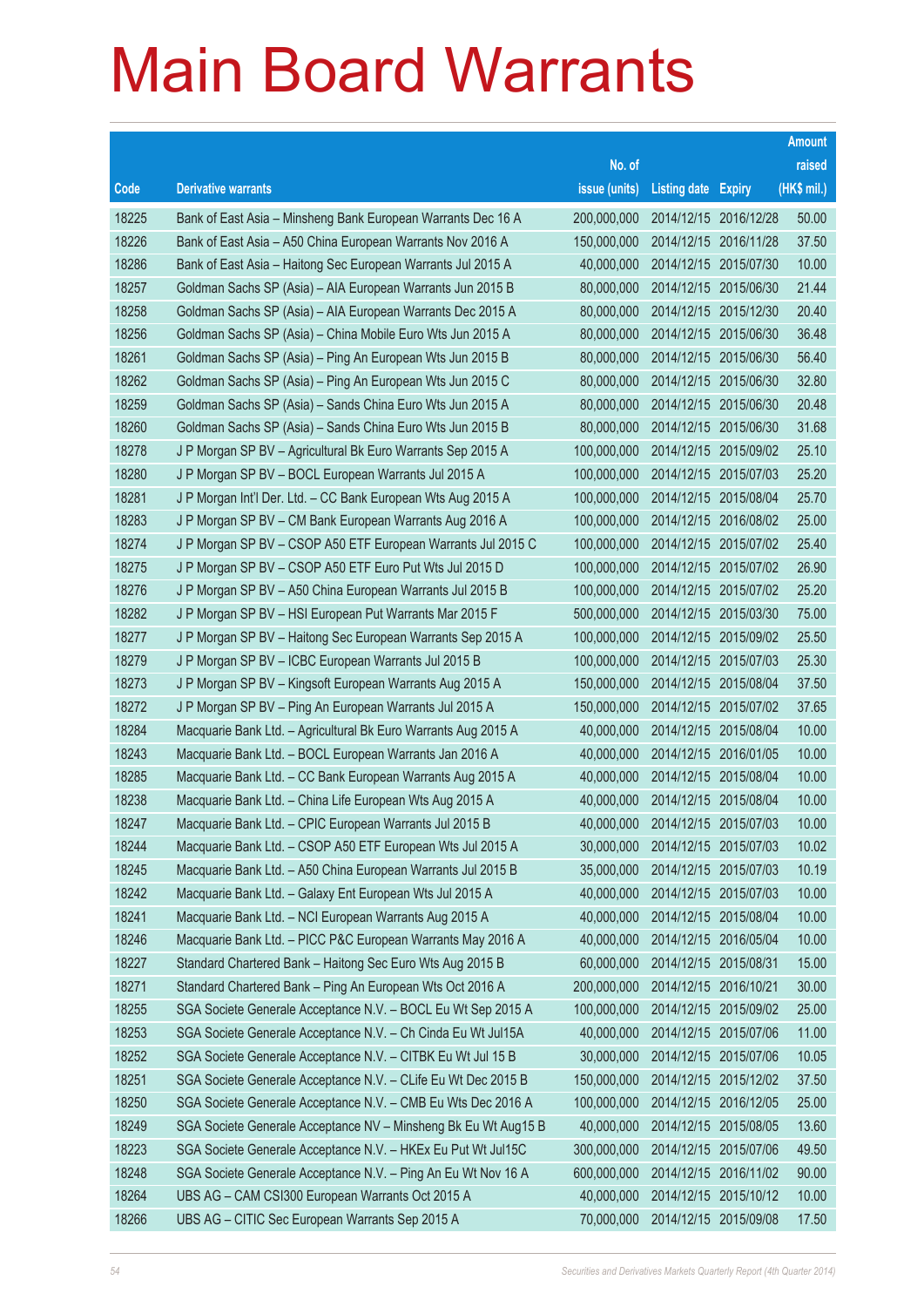|                |                                                                                                                           |                          |                                                |                       | <b>Amount</b>  |
|----------------|---------------------------------------------------------------------------------------------------------------------------|--------------------------|------------------------------------------------|-----------------------|----------------|
|                |                                                                                                                           | No. of                   |                                                |                       | raised         |
| Code           | <b>Derivative warrants</b>                                                                                                | issue (units)            | <b>Listing date Expiry</b>                     |                       | (HK\$ mil.)    |
| 18269          | UBS AG - CSOP A50 ETF European Warrants Jun 2015 C                                                                        | 80,000,000               | 2014/12/15 2015/06/15                          |                       | 26.40          |
| 18268          | UBS AG - A50 China European Warrants Jun 2015 B                                                                           | 80,000,000               | 2014/12/15 2015/06/15                          |                       | 20.00          |
| 18263          | UBS AG - Ping An European Warrants Jul 2015 B                                                                             | 100,000,000              | 2014/12/15 2015/07/27                          |                       | 38.00          |
| 18270          | UBS AG - Ping An European Warrants Oct 2016 A                                                                             | 300,000,000              | 2014/12/15 2016/10/21                          |                       | 45.00          |
| 18303          | BOCI Asia Ltd. - BOCL European Warrants Sep 2015 A                                                                        | 100,000,000              |                                                | 2014/12/16 2015/09/29 | 34.00          |
| 18300          | BOCI Asia Ltd. - CC Bank European Warrants Aug 2015 A                                                                     | 100,000,000              | 2014/12/16 2015/08/31                          |                       | 34.00          |
| 18299          | BOCI Asia Ltd. - China Life European Warrants Dec 2015 A                                                                  | 100,000,000              |                                                | 2014/12/16 2015/12/14 | 28.00          |
| 18302          | BOCI Asia Ltd. - CM Bank European Warrants Sep 2016 A                                                                     | 100,000,000              | 2014/12/16 2016/09/27                          |                       | 31.00          |
| 18301          | BOCI Asia Ltd. - ICBC European Warrants Jan 2016 A                                                                        | 100,000,000              |                                                | 2014/12/16 2016/01/27 | 39.00          |
| 18304          | BOCI Asia Ltd. - KECL European Warrants Dec 2016 A                                                                        | 100,000,000              |                                                | 2014/12/16 2016/12/12 | 15.00          |
| 18297          | BOCI Asia Ltd. - Ping An European Warrants Jul 2015 A                                                                     | 100,000,000              | 2014/12/16 2015/07/07                          |                       | 46.00          |
| 18296          | BOCI Asia Ltd. - Ping An European Warrants Nov 2016 A                                                                     | 100,000,000              | 2014/12/16 2016/11/04                          |                       | 15.00          |
| 18298          | BOCI Asia Ltd. - Ping An European Put Warrants Jun 2015 C                                                                 | 100,000,000              |                                                | 2014/12/16 2015/06/29 | 53.00          |
| 18328          | BNP Paribas Arbit Issu B.V. - BankComm Euro Wts Aug 2015 A                                                                | 60,000,000               | 2014/12/16 2015/08/04                          |                       | 18.60          |
| 18329          | BNP Paribas Arbit Issu B.V. - CM Bank Euro Warrants Dec 2016 B                                                            | 80,000,000               |                                                | 2014/12/16 2016/12/02 | 20.00          |
| 18327          | BNP Paribas Arbit Issu B.V. - Ch Mobile Euro Wts Aug 2015 A                                                               | 100,000,000              | 2014/12/16 2015/08/04                          |                       | 25.00          |
| 18331          | BNP Paribas Arbit Issu B.V. - HSCEI European Wts Dec 2015 A                                                               | 100,000,000              |                                                | 2014/12/16 2015/12/30 | 25.00          |
| 18337          | Credit Suisse AG - CC Bank European Put Warrants Jun 2015 C                                                               | 70,000,000               | 2014/12/16 2015/06/15                          |                       | 32.90          |
| 18339          | Credit Suisse AG - CITIC Sec European Warrants Jul 2015 B                                                                 | 80,000,000               | 2014/12/16 2015/07/13                          |                       | 35.20          |
| 18335          | Credit Suisse AG - Sinopec Corp European Warrants Jun 2015 B                                                              | 80,000,000               | 2014/12/16 2015/06/15                          |                       | 20.00          |
| 18341          | Credit Suisse AG - A50 China European Warrants Jun 2015 B                                                                 | 80,000,000               | 2014/12/16 2015/06/29                          |                       | 42.40          |
| 18340          | Credit Suisse AG - Haitong Sec European Warrants Jul 2015 A                                                               | 80,000,000               | 2014/12/16 2015/07/30                          |                       | 20.00          |
| 18342          | Credit Suisse AG - NCI European Warrants Jul 2015 A                                                                       | 70,000,000               | 2014/12/16 2015/07/13                          |                       | 17.50          |
| 18334          | Credit Suisse AG - PetroChina European Warrants Jun 2015 B                                                                | 80,000,000               | 2014/12/16 2015/06/08                          |                       | 17.60          |
| 18338<br>18336 | Credit Suisse AG - PICC European Warrants Dec 2015 A                                                                      | 70,000,000<br>70,000,000 | 2014/12/16 2015/12/28<br>2014/12/16 2015/07/30 |                       | 17.50<br>17.50 |
| 18332          | Credit Suisse AG - PICC Group European Warrants Jul 2015 A<br>Credit Suisse AG - Tencent Holdings European Wts Apr 2015 C | 100,000,000              | 2014/12/16 2015/04/28                          |                       | 44.00          |
| 18333          | Credit Suisse AG - Tencent Holdings European Wts Jun 2016 A                                                               | 100,000,000              | 2014/12/16 2016/06/29                          |                       | 18.00          |
| 18293          | Goldman Sachs SP (Asia) - CAM CSI300 European Wts Aug 2015 A                                                              | 80,000,000               | 2014/12/16 2015/08/27                          |                       | 20.08          |
| 18294          | Goldman Sachs SP (Asia) - CAM CSI300 Euro Put Wts Jun 2015 A                                                              | 80,000,000               | 2014/12/16 2015/06/30                          |                       | 26.96          |
| 18288          | Goldman Sachs SP (Asia) - CSOP A50 ETF Euro Wts Jun 2015 B                                                                | 80,000,000               |                                                | 2014/12/16 2015/06/30 | 44.24          |
| 18289          | Goldman Sachs SP (Asia) - CSOP A50 ETF Euro Wts Dec 2016 B                                                                | 80,000,000               | 2014/12/16 2016/12/30                          |                       | 20.08          |
| 18290          | Goldman Sachs SP (Asia) - CSOP A50 ETF Eu Put Wts Dec 2016 C                                                              | 80,000,000               |                                                | 2014/12/16 2016/12/30 | 20.08          |
| 18291          | Goldman Sachs SP (Asia) - A50 China European Wts Jun 2015 B                                                               | 80,000,000               | 2014/12/16 2015/06/30                          |                       | 27.52          |
| 18295          | Goldman Sachs SP (Asia) - A50 China European Wts Dec 2016 D                                                               | 80,000,000               | 2014/12/16 2016/12/30                          |                       | 20.48          |
| 18292          | Goldman Sachs SP (Asia) - A50 China Euro Put Wts Dec 2016 C                                                               | 80,000,000               | 2014/12/16 2016/12/30                          |                       | 20.00          |
| 18306          | HK Bank - BOCL European Warrants Aug 2015 C                                                                               | 80,000,000               | 2014/12/16 2015/08/31                          |                       | 20.00          |
| 18308          | HK Bank - CNOOC European Warrants Feb 2016 A                                                                              | 150,000,000              | 2014/12/16 2016/02/22                          |                       | 22.50          |
| 18316          | HK Bank - CSOP A50 ETF European Warrants Jun 2015 C                                                                       | 60,000,000               |                                                | 2014/12/16 2015/06/30 | 39.00          |
| 18307          | HK Bank - HWL European Warrants Jun 2015 A                                                                                | 60,000,000               | 2014/12/16 2015/06/30                          |                       | 15.00          |
| 18310          | J P Morgan SP BV - China Life European Warrants Jul 2015 A                                                                | 100,000,000              | 2014/12/16 2015/07/03                          |                       | 25.10          |
| 18347          | J P Morgan SP BV - HSI European Warrants Jun 2015 E                                                                       | 500,000,000              | 2014/12/16 2015/06/29                          |                       | 75.00          |
| 18311          | J P Morgan SP BV - HSI European Warrants Jul 2015 A                                                                       | 600,000,000              |                                                | 2014/12/16 2015/07/30 | 150.00         |
| 18312          | J P Morgan SP BV - HSI European Warrants Jul 2015 B                                                                       | 600,000,000              | 2014/12/16 2015/07/30                          |                       | 150.60         |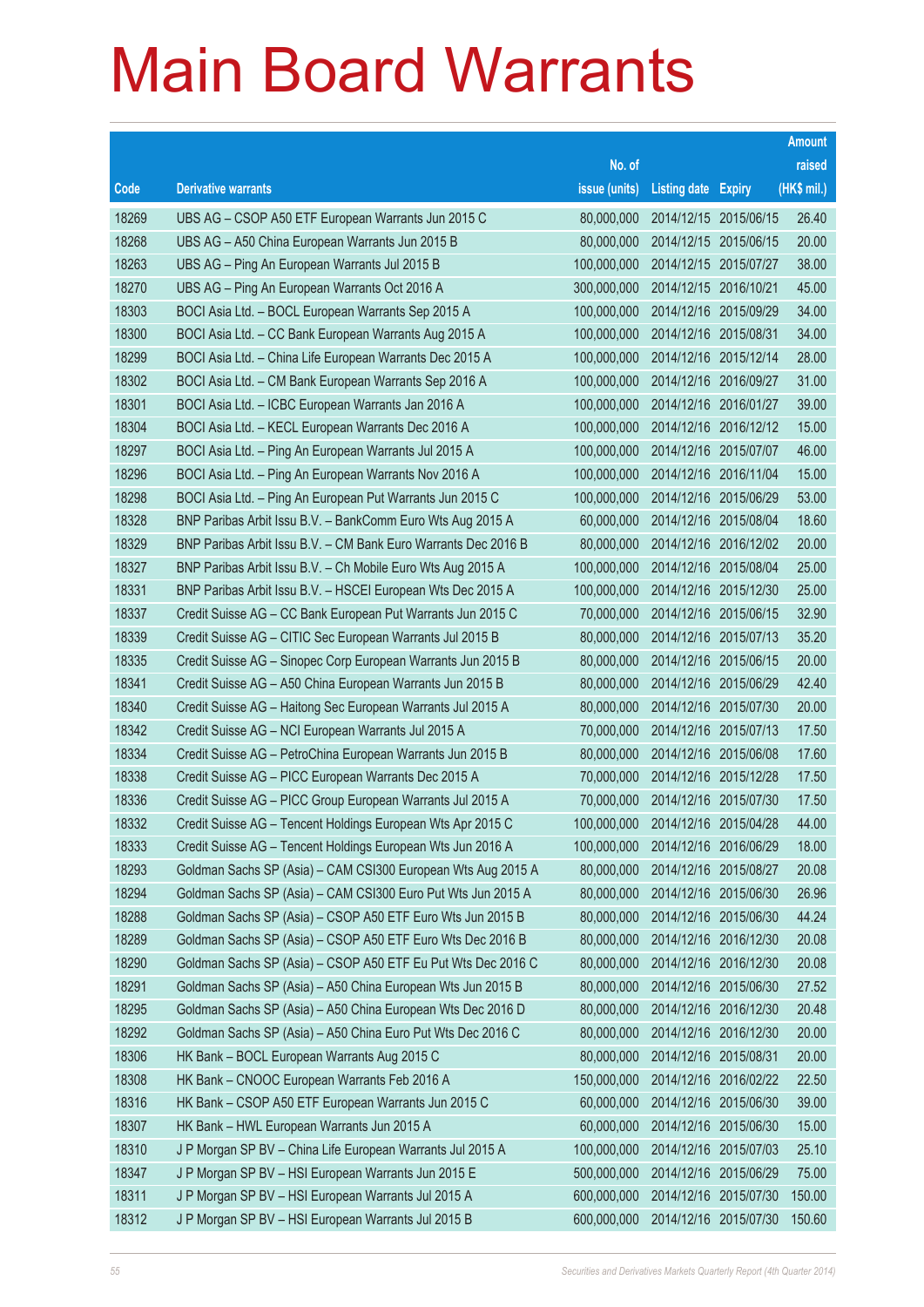|       |                                                                |               |                            |            | <b>Amount</b> |
|-------|----------------------------------------------------------------|---------------|----------------------------|------------|---------------|
|       |                                                                | No. of        |                            |            | raised        |
| Code  | <b>Derivative warrants</b>                                     | issue (units) | <b>Listing date Expiry</b> |            | (HK\$ mil.)   |
| 18309 | J P Morgan SP BV - Ping An European Warrants Nov 2016 A        | 300,000,000   | 2014/12/16 2016/11/01      |            | 45.30         |
| 18317 | Macquarie Bank Ltd. - China Life European Wts Jun 2015 B       | 55,000,000    | 2014/12/16 2015/06/02      |            | 10.01         |
| 18322 | Macquarie Bank Ltd. - Fosun Intl European Warrants Oct 2016A   | 40,000,000    | 2014/12/16 2016/10/04      |            | 10.00         |
| 18346 | Macquarie Bank Ltd. - Sands China European Wts Jul 2015 A      | 40,000,000    | 2014/12/16 2015/07/03      |            | 10.00         |
| 18305 | Macquarie Bank Ltd. - Singyes Solar European Wts Oct 2015 A    | 40,000,000    | 2014/12/16 2015/10/16      |            | 10.00         |
| 18344 | Macquarie Bank Ltd. - Zoomlion European Warrants Jul 2015 A    | 30,000,000    | 2014/12/16 2015/07/03      |            | 10.20         |
| 18352 | Standard Chartered Bank - CSOP A50 ETF Euro Wts Jan 2017 A     | 150,000,000   | 2014/12/16 2017/01/03      |            | 37.50         |
| 18353 | Standard Chartered Bank - CSOP A50 ETF Eu Put Wts Mar 2017 A   | 150,000,000   | 2014/12/16 2017/03/31      |            | 37.50         |
| 18354 | Standard Chartered Bank - A50 China Euro Warrants Mar 2017 A   | 150,000,000   | 2014/12/16 2017/03/31      |            | 38.25         |
| 18321 | Standard Chartered Bank - HKEx European Warrants Nov 2015 D    | 100,000,000   | 2014/12/16 2015/11/27      |            | 15.00         |
| 18350 | Standard Chartered Bank - HKEx European Put Wts Aug 2015 B     | 80,000,000    | 2014/12/16 2015/08/31      |            | 19.20         |
| 18351 | Standard Chartered Bank - HSCEI European Warrants Jul 2015 B   | 100,000,000   | 2014/12/16 2015/07/30      |            | 17.00         |
| 18318 | Standard Chartered Bank - HSCEI European Warrants Sep 2015 A   | 100,000,000   | 2014/12/16 2015/09/29      |            | 25.00         |
| 18319 | Standard Chartered Bank - ICBC European Warrants Sep 2015 B    | 80,000,000    | 2014/12/16 2015/09/02      |            | 20.00         |
| 18320 | Standard Chartered Bank - Jiangxi Copper Euro Wts Apr 2016 A   | 80,000,000    | 2014/12/16 2016/04/28      |            | 12.00         |
| 18348 | Standard Chartered Bank - Ping An European Wts Jul 2015 A      | 80,000,000    | 2014/12/16 2015/07/07      |            | 20.00         |
| 18349 | Standard Chartered Bank - Sands China Euro Wts Jul 2015 A      | 100,000,000   | 2014/12/16 2015/07/06      |            | 25.00         |
| 18313 | SGA Societe Generale Acceptance N.V. - AGBK Eu Wt Aug 2015 A   | 100,000,000   | 2014/12/16 2015/08/05      |            | 25.00         |
| 18323 | SGA Societe Generale Acceptance N.V. - CCB Eur Wt Jun 2015 A   | 80,000,000    | 2014/12/16 2015/06/03      |            | 26.80         |
| 18314 | SGA Societe Generale Acceptance N.V - Ch Oilfield Eu Wt Aug15A | 100,000,000   | 2014/12/16 2015/08/05      |            | 25.00         |
| 18315 | SGA Societe Generale Acceptance N.V. - HKEx Eu Wt Mar 2016 A   | 300,000,000   | 2014/12/16 2016/03/02      |            | 45.00         |
| 18325 | SGA Societe Generale Acceptance N.V. - Ping An Eu Wt Jun 15 D  | 80,000,000    | 2014/12/16 2015/06/03      |            | 39.60         |
| 18326 | UBS AG - CNOOC European Warrants Dec 2015 A                    | 100,000,000   | 2014/12/16 2015/12/23      |            | 15.60         |
| 18358 | BOCI Asia Ltd. - CNOOC European Warrants Feb 2016 A            | 100,000,000   | 2014/12/17 2016/02/22      |            | 15.00         |
| 18355 | BOCI Asia Ltd. - HKEx European Warrants Jun 2016 A             | 100,000,000   | 2014/12/17 2016/06/27      |            | 22.00         |
| 18357 | BOCI Asia Ltd. - PetroChina European Warrants Jul 2015 A       | 100,000,000   | 2014/12/17 2015/07/07      |            | 40.00         |
| 18359 | BOCI Asia Ltd. - SHK Ppt European Warrants May 2015 B          | 100,000,000   | 2014/12/17 2015/05/08      |            | 35.00         |
| 18356 | BOCI Asia Ltd. - Tencent Holdings European Wts Dec 2015 B      | 100,000,000   | 2014/12/17 2015/12/21      |            | 15.00         |
| 18372 | Daiwa Capital Mkt - CSOP A50 ETF European Wts Dec 2015 C       | 158,000,000   | 2014/12/17 2015/12/15      |            | 39.50         |
| 18373 | Daiwa Capital Mkt - A50 China European Warrants Dec 2015 B     | 158,000,000   | 2014/12/17 2015/12/01      |            | 41.08         |
| 18362 | HK Bank - CITIC Sec European Warrants Aug 2015 A               | 100,000,000   | 2014/12/17 2015/08/31      |            | 25.00         |
| 18360 | HK Bank - Haitong Sec European Warrants Aug 2015 B             | 100,000,000   | 2014/12/17 2015/08/31      |            | 25.00         |
| 18377 | J P Morgan SP BV - BYD European Warrants Jul 2015 A            | 100,000,000   | 2014/12/17                 | 2015/07/03 | 25.30         |
| 18376 | J P Morgan SP BV - Ch Comm Cons European Warrants Jul 2015 B   | 60,000,000    | 2014/12/17 2015/07/03      |            | 19.62         |
| 18374 | J P Morgan SP BV - Haitong Sec European Warrants Jul 2015 A    | 100,000,000   | 2014/12/17 2015/07/03      |            | 25.50         |
| 18375 | J P Morgan SP BV - Wynn Macau European Warrants Oct 2015 A     | 80,000,000    | 2014/12/17 2015/10/05      |            | 20.00         |
| 18364 | Macquarie Bank Ltd. - Sinopec Corp European Wts Jul 2015 B     | 20,000,000    | 2014/12/17 2015/07/03      |            | 10.00         |
| 18366 | Standard Chartered Bank - Tencent Hidg Euro Wts Sep 2015 C     | 100,000,000   | 2014/12/17 2015/09/21      |            | 15.00         |
| 18365 | Standard Chartered Bank - Tencent Hidg Eu Put Wts Jun 2015 C   | 100,000,000   | 2014/12/17 2015/06/16      |            | 46.00         |
| 18367 | SGA Societe Generale Acceptance N.V. - A50 Ch Eu Wt Jun 2015B  | 70,000,000    | 2014/12/17 2015/06/03      |            | 56.00         |
| 18363 | SGA Societe Generale Acceptance N.V. - GCL-Poly Eu Wt Aug15A   | 50,000,000    | 2014/12/17                 | 2015/08/05 | 17.75         |
| 18369 | UBS AG - Minsheng Bank European Warrants Jul 2015 A            | 40,000,000    | 2014/12/17 2015/07/27      |            | 17.60         |
| 18368 | UBS AG - CSOP A50 ETF European Warrants Jun 2016 A             | 300,000,000   | 2014/12/17                 | 2016/06/20 | 75.00         |
| 18424 | BNP Paribas Arbit Issu B.V. - CNOOC European Wts Mar 2016 A    | 80,000,000    | 2014/12/18 2016/03/02      |            | 12.00         |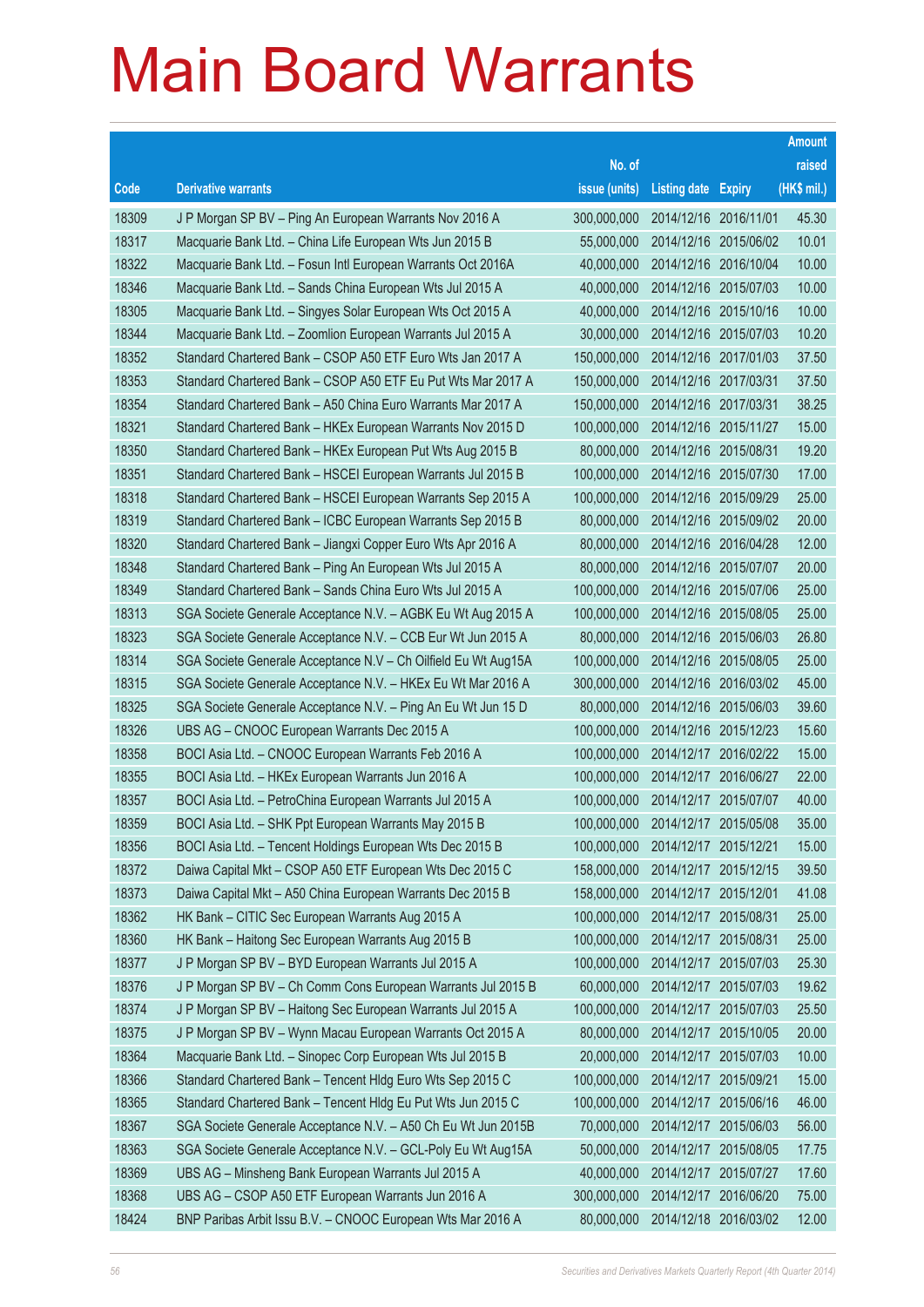|       |                                                              |               |                            | <b>Amount</b> |
|-------|--------------------------------------------------------------|---------------|----------------------------|---------------|
|       |                                                              | No. of        |                            | raised        |
| Code  | <b>Derivative warrants</b>                                   | issue (units) | <b>Listing date Expiry</b> | (HK\$ mil.)   |
| 18427 | BNP Paribas Arbit Issu B.V. - CSOP A50 ETF Eu Wts Aug 2016 B | 100,000,000   | 2014/12/18 2016/08/02      | 25.00         |
| 18425 | BNP Paribas Arbit Issu B.V. - A50 China Euro Wts Nov 2016 A  | 100,000,000   | 2014/12/18 2016/11/02      | 25.00         |
| 18422 | BNP Paribas Arbit Issu B.V. - Tencent HIdgs Eu Wt Jul 2016 A | 100,000,000   | 2014/12/18 2016/07/05      | 19.00         |
| 18423 | BNP Paribas Arbit Issu B.V. - Tencent Eu Put Wt Dec 2016 A   | 80,000,000    | 2014/12/18 2016/12/02      | 20.00         |
| 18408 | Credit Suisse AG - CNOOC European Warrants Feb 2016 A        | 100,000,000   | 2014/12/18 2016/02/22      | 15.00         |
| 18406 | Credit Suisse AG - CSOP A50 ETF European Warrants Nov 2015 A | 150,000,000   | 2014/12/18 2015/11/02      | 27.00         |
| 18389 | Credit Suisse AG - HSI European Warrants May 2015 A          | 128,000,000   | 2014/12/18 2015/05/28      | 24.32         |
| 18390 | Credit Suisse AG - HSI European Warrants Jun 2015 A          | 128,000,000   | 2014/12/18 2015/06/29      | 32.00         |
| 18392 | Credit Suisse AG - HSI European Warrants Jun 2015 B          | 128,000,000   | 2014/12/18 2015/06/29      | 32.00         |
| 18403 | Credit Suisse AG - HSI European Put Warrants Apr 2015 E      | 128,000,000   | 2014/12/18 2015/04/29      | 19.20         |
| 18405 | Credit Suisse AG - HSI European Put Warrants Jun 2015 C      | 128,000,000   | 2014/12/18 2015/06/29      | 32.00         |
| 18409 | Credit Suisse AG - Kingsoft European Warrants May 2015 A     | 70,000,000    | 2014/12/18 2015/05/08      | 10.50         |
| 18410 | Credit Suisse AG - PetroChina European Warrants Jun 2015 C   | 80,000,000    | 2014/12/18 2015/06/17      | 37.60         |
| 18428 | Credit Suisse AG - Ping An European Warrants Oct 2016 A      | 150,000,000   | 2014/12/18 2016/10/28      | 22.50         |
| 18407 | Credit Suisse AG - Tencent Holdings European Wts Aug 2015 B  | 150,000,000   | 2014/12/18 2015/08/24      | 24.00         |
| 18413 | Daiwa Capital Mkt - CCCCL European Warrants Oct 2015 A       | 68,000,000    | 2014/12/18 2015/10/02      | 25.84         |
| 18414 | Daiwa Capital Mkt - Hutchison European Warrants Aug 2015 A   | 80,000,000    | 2014/12/18 2015/08/03      | 36.00         |
| 18415 | Daiwa Capital Mkt - Hutchison European Put Wts Dec 2015 A    | 108,000,000   | 2014/12/18 2015/12/18      | 27.00         |
| 18411 | Daiwa Capital Mkt - Tencent Holdings Euro Put Wts Dec 2015 A | 98,000,000    | 2014/12/18 2015/12/18      | 24.50         |
| 18436 | Goldman Sachs SP (Asia) – China Mobile Euro Wts Jun 2015 B   | 80,000,000    | 2014/12/18 2015/06/30      | 48.64         |
| 18431 | Goldman Sachs SP (Asia) – Ch Oilfield European Wts Dec 2015A | 60,000,000    | 2014/12/18 2015/12/30      | 15.12         |
| 18432 | Goldman Sachs SP (Asia) – Cathay Pacific Euro Wts Dec 2015 A | 60,000,000    | 2014/12/18 2015/12/30      | 15.12         |
| 18435 | Goldman Sachs SP (Asia) - China Tel European Wts Jun 2015 A  | 80,000,000    | 2014/12/18 2015/06/30      | 22.00         |
| 18430 | Goldman Sachs Sp (Asia) – ICBC European Warrants Jun 2015 A  | 60,000,000    | 2014/12/18 2015/06/30      | 15.24         |
| 18433 | Goldman Sachs SP (Asia) - Tencent European Wt Aug 2015 A     | 150,000,000   | 2014/12/18 2015/08/31      | 22.50         |
| 18439 | Goldman Sachs SP (Asia) - China Vanke European Wts Aug 2015A | 60,000,000    | 2014/12/18 2015/08/31      | 15.00         |
| 18387 | HK Bank – CITIC Bank European Warrants Jul 2015 A            | 50,000,000    | 2014/12/18 2015/07/31      | 15.00         |
| 18384 | HK Bank - Minsheng Bank European Warrants Jul 2015 C         | 50,000,000    | 2014/12/18 2015/07/31      | 20.00         |
| 18382 | HK Bank - Ping An European Warrants Jun 2015 C               | 80,000,000    | 2014/12/18 2015/06/01      | 28.00         |
| 18383 | HK Bank - Ping An European Put Warrants Jun 2015 D           | 60,000,000    | 2014/12/18 2015/06/17      | 24.00         |
| 18381 | HK Bank - Tencent European Warrants Jun 2016 A               | 180,000,000   | 2014/12/18 2016/06/28      | 28.80         |
| 18385 | HK Bank - Yanzhou Coal European Warrants Jun 2015 A          | 50,000,000    | 2014/12/18 2015/06/30      | 17.50         |
| 18379 | J P Morgan SP BV - China Tel European Warrants Aug 2015 A    | 80,000,000    | 2014/12/18 2015/08/04      | 20.00         |
| 18378 | J P Morgan SP BV - SJM Holdings European Warrants Nov 2016 A | 80,000,000    | 2014/12/18 2016/11/02      | 20.24         |
| 18440 | J P Morgan SP BV - Tencent European Warrants May 2015 A      | 100,000,000   | 2014/12/18 2015/05/04      | 26.10         |
| 18420 | Macquarie Bank Ltd. - Air China European Warrants Oct 2015 A | 20,000,000    | 2014/12/18 2015/10/05      | 10.00         |
| 18402 | Macquarie Bank Ltd. - BYD European Warrants Aug 2015 A       | 20,000,000    | 2014/12/18 2015/08/04      | 10.00         |
| 18419 | Macquarie Bank Ltd. - Ch Comm Cons European Wts Oct 2015 A   | 25,000,000    | 2014/12/18 2015/10/05      | 10.00         |
| 18418 | Macquarie Bank Ltd. - China COSCO European Wts Dec 2015 A    | 33,000,000    | 2014/12/18 2015/12/02      | 10.16         |
| 18401 | Macquarie Bank Ltd. - Hanergy TFP European Warrants Sep 15 A | 22,000,000    | 2014/12/18 2015/09/16      | 10.01         |
| 18416 | Standard Chartered Bank - Agricultural Bk Eur Wts Dec 2015 A | 60,000,000    | 2014/12/18 2015/12/30      | 15.00         |
| 18397 | Standard Chartered Bank - Geely Auto European Wts Aug 2015 A | 40,000,000    | 2014/12/18 2015/08/19      | 10.00         |
| 18398 | Standard Chartered Bank - HSI European Warrants Jul 2015 C   | 100,000,000   | 2014/12/18 2015/07/30      | 25.00         |
| 18399 | Standard Chartered Bank - HSI European Put Wts Jul 2015 D    | 100,000,000   | 2014/12/18 2015/07/30      | 30.00         |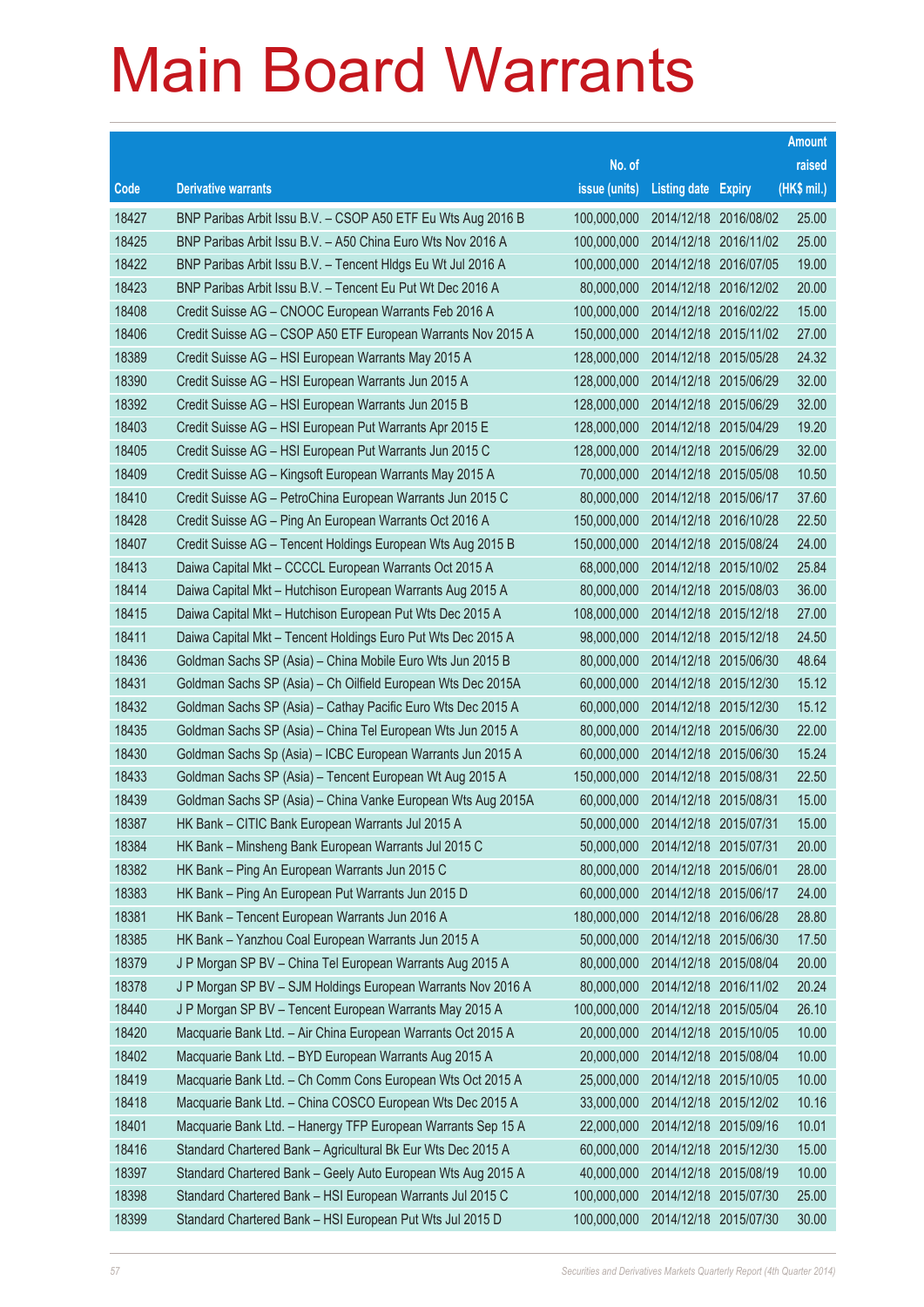|         |                                                                |               |                            |            | <b>Amount</b> |
|---------|----------------------------------------------------------------|---------------|----------------------------|------------|---------------|
|         |                                                                | No. of        |                            |            | raised        |
| Code    | <b>Derivative warrants</b>                                     | issue (units) | <b>Listing date Expiry</b> |            | (HK\$ mil.)   |
| 18394   | Standard Chartered Bank – MGM China European Wts Aug 2015 A    | 40,000,000    | 2014/12/18 2015/08/05      |            | 10.00         |
| 18396   | Standard Chartered Bank - Wynn Macau European Wts Aug 2015 A   | 40,000,000    | 2014/12/18 2015/08/12      |            | 10.00         |
| 18388   | SGA Societe Generale Acceptance N.V. - CNOOC Eu Wt Jan 2016B   | 300,000,000   | 2014/12/18 2016/01/04      |            | 48.00         |
| 18417   | SGA Societe Generale Acceptance NV - CSOP A50 ETF Eu Wt Jun15B | 70.000.000    | 2014/12/18 2015/06/03      |            | 58.80         |
| 18380   | SGA Societe Generale Acceptance N.V. - Tencent Eu Wt Sep 15 B  | 500,000,000   | 2014/12/18 2015/09/02      |            | 82.50         |
| 18429   | UBS AG - Kingsoft European Warrants Jun 2015 B                 | 100,000,000   | 2014/12/18 2015/06/29      |            | 25.00         |
| 18450   | BOCI Asia Ltd. - China Cinda European Warrants Jul 2015 A      | 100,000,000   | 2014/12/19 2015/07/13      |            | 23.00         |
| 18451   | BOCI Asia Ltd. - GCL-Poly Energy European Warrants Oct 2015A   | 100,000,000   | 2014/12/19 2015/10/05      |            | 24.00         |
| 18453   | BOCI Asia Ltd. - Galaxy Ent European Warrants Jul 2015 A       | 100,000,000   | 2014/12/19 2015/07/08      |            | 33.00         |
| 18448   | BOCI Asia Ltd. - HSBC European Warrants Sep 2015 A             | 100,000,000   | 2014/12/19 2015/09/07      |            | 25.00         |
| 18452   | BOCI Asia Ltd. - Sands China European Warrants Jul 2015 A      | 100,000,000   | 2014/12/19 2015/07/13      |            | 27.00         |
| 18454   | Goldman Sachs SP (Asia) - CNOOC European Warrants Dec 2015 A   | 120,000,000   | 2014/12/19 2015/12/31      |            | 18.60         |
| 18446   | HK Bank – Cheung Kong European Warrants Jun 2015 A             | 60,000,000    | 2014/12/19 2015/06/30      |            | 18.00         |
| 18441   | HK Bank - CNOOC European Warrants Dec 2015 A                   | 150,000,000   | 2014/12/19 2015/12/23      |            | 22.50         |
| 18461   | HK Bank - CSOP A50 ETF European Warrants Mar 2016 A            | 180,000,000   | 2014/12/19                 | 2016/03/31 | 45.00         |
| 18445   | HK Bank - China Shenhua European Warrants Sep 2015 B           | 80,000,000    | 2014/12/19 2015/09/30      |            | 20.00         |
| 18443   | HK Bank - China Tel European Warrants Jun 2015 A               | 60,000,000    | 2014/12/19 2015/06/30      |            | 15.00         |
| 18447   | HK Bank – Dongfeng Motor European Warrants Nov 2016 A          | 80,000,000    | 2014/12/19 2016/11/25      |            | 12.80         |
| 18460   | HK Bank - A50 China European Warrants Mar 2016 B               | 180,000,000   | 2014/12/19                 | 2016/03/31 | 45.00         |
| 18469   | J P Morgan SP BV - CAM CSI300 European Put Warrants Jul 15 A   | 100,000,000   | 2014/12/19 2015/07/03      |            | 25.10         |
| 18468   | Macquarie Bank Ltd. - CNOOC European Warrants Sep 2015 A       | 15,000,000    | 2014/12/19 2015/09/02      |            | 10.02         |
| 18467   | Macquarie Bank Ltd. - Kingsoft European Warrants Sep 2015 A    | 35,000,000    | 2014/12/19 2015/09/02      |            | 10.01         |
| 18459   | Standard Chartered Bank - Ch Comm Cons Eur Wts Jun 2015 B      | 50,000,000    | 2014/12/19 2015/06/01      |            | 25.00         |
| 18462   | Standard Chartered Bank - HSCEI European Warrants Jun 2015 C   | 100,000,000   | 2014/12/19 2015/06/29      |            | 25.00         |
| 18466   | Standard Chartered Bank – Kingsoft European Wts Aug 2015 A     | 100,000,000   | 2014/12/19 2015/08/05      |            | 25.00         |
| 18458   | Standard Chartered Bank - SJM Hold European Wts Apr 2016 A     | 60.000.000    | 2014/12/19 2016/04/29      |            | 15.00         |
| 18463   | Standard Chartered Bank - Tencent Hidg Euro Wts Dec 2015 B     | 200,000,000   | 2014/12/19 2015/12/18      |            | 30.00         |
| 18464   | Standard Chartered Bank - Tencent Hidg Euro Wts Dec 2016 A     | 200,000,000   | 2014/12/19 2016/12/19      |            | 30.00         |
| 18457   | Standard Chartered Bank - Xinyi Glass Euro Wts Oct 2015 A      | 40,000,000    | 2014/12/19 2015/10/02      |            | 10.00         |
| 18455   | SGA Societe Generale Acceptance N.V. - Ch Mob Eu Wt Jul 15 A   | 100,000,000   | 2014/12/19 2015/07/06      |            | 45.00         |
| 11332 # | J P Morgan SP BV - HSBC European Warrants Mar 2016             | 500,000,000   | 2014/12/19 2016/03/30      |            | 13.50         |
| 29410 # | Standard Chartered Bank - Tencent Hidg Euro Wts Oct 2015 A     | 200,000,000   | 2014/12/19 2015/10/26      |            | 13.20         |
| 18491   | BNP Paribas Arbit Issu B.V. - Chi Res Land Eu Wt Mar 2016 A    | 60,000,000    | 2014/12/22 2016/03/02      |            | 15.00         |
| 18492   | BNP Paribas Arbit Issu B.V. - Evergrande Euro Wts Aug 2015 A   | 40,000,000    | 2014/12/22 2015/08/04      |            | 10.00         |
| 18489   | BNP Paribas Arbit Issu B.V. - HSBC European Wts Dec 2015 C     | 100,000,000   | 2014/12/22 2015/12/02      |            | 25.00         |
| 18490   | BNP Paribas Arbit Issu B.V. - Hutchison Euro Wts Jul 2015 B    | 80,000,000    | 2014/12/22 2015/07/03      |            | 20.00         |
| 18506   | Goldman Sachs SP (Asia) - HSI European Warrants Apr 2015 D     | 150,000,000   | 2014/12/22 2015/04/29      |            | 22.80         |
| 18507   | Goldman Sachs SP (Asia) - HSI European Put Wts Sep 2015 A      | 150,000,000   | 2014/12/22 2015/09/29      |            | 37.50         |
| 18477   | HK Bank - Ch Comm Cons European Warrants Aug 2015 A            | 50,000,000    | 2014/12/22 2015/08/31      |            | 20.00         |
| 18476   | HK Bank - China Railway European Warrants Aug 2015 A           | 50,000,000    | 2014/12/22 2015/08/31      |            | 17.50         |
| 18479   | HK Bank - A50 China European Warrants Apr 2015 C               | 50,000,000    | 2014/12/22 2015/04/02      |            | 33.00         |
| 18480   | HK Bank - A50 China European Warrants Apr 2015 D               | 50,000,000    | 2014/12/22 2015/04/02      |            | 47.50         |
| 18475   | HK Bank - HKEx European Warrants Aug 2015 A                    | 180,000,000   | 2014/12/22 2015/08/12      |            | 27.00         |
| 18478   | HK Bank - Yanzhou Coal European Warrants Jun 2015 B            | 50,000,000    | 2014/12/22 2015/06/30      |            | 20.00         |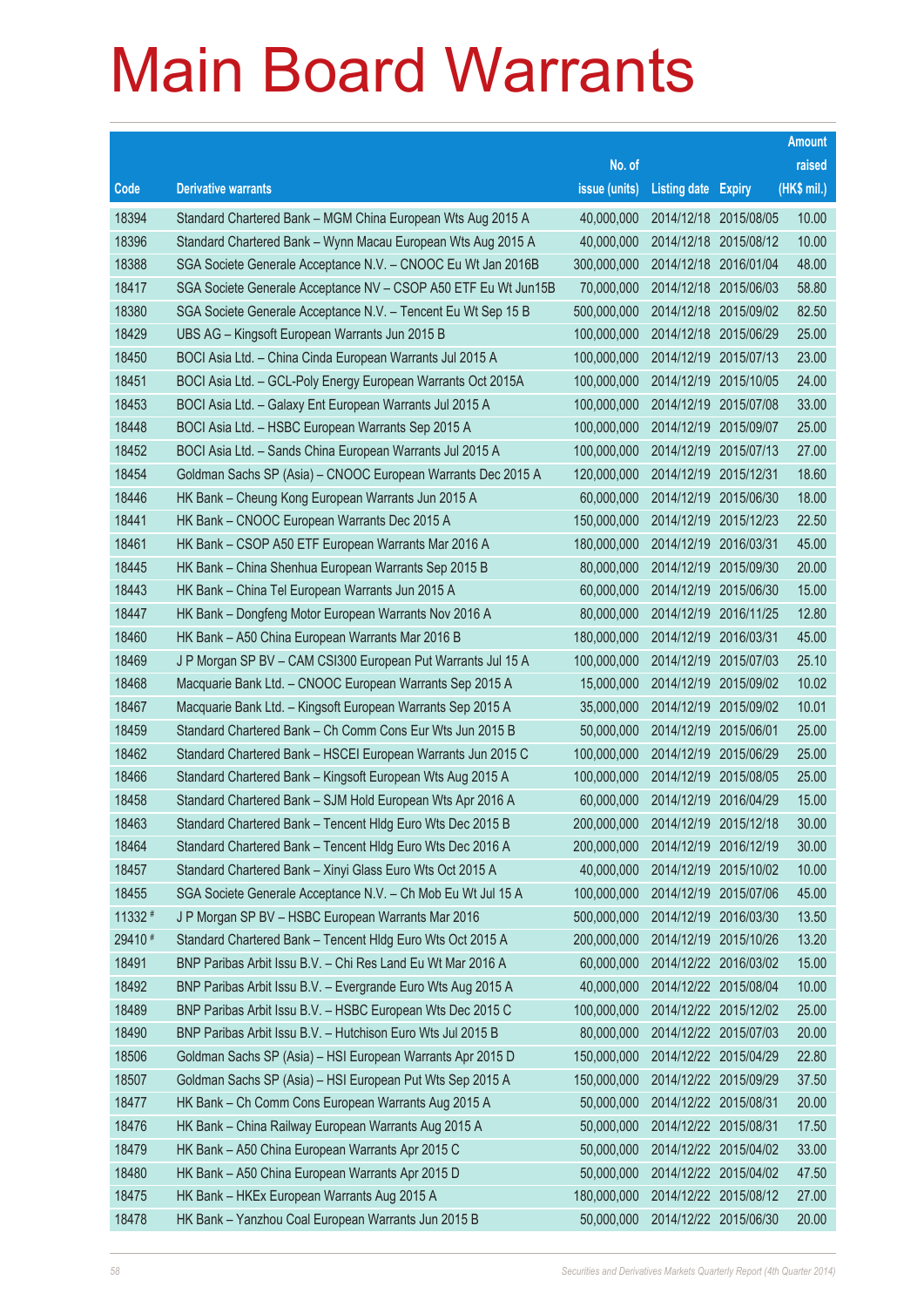|         |                                                              |               |                            | <b>Amount</b> |
|---------|--------------------------------------------------------------|---------------|----------------------------|---------------|
|         |                                                              | No. of        |                            | raised        |
| Code    | <b>Derivative warrants</b>                                   | issue (units) | <b>Listing date Expiry</b> | (HK\$ mil.)   |
| 18486   | J P Morgan SP BV - China Mob European Wts May 2015 C         | 200,000,000   | 2014/12/22 2015/05/04      | 94.60         |
| 18501   | J P Morgan SP BV - China Railway European Wts Sep 2015 A     | 40,000,000    | 2014/12/22 2015/09/01      | 17.52         |
| 18505   | J P Morgan SP BV - CSOP A50 ETF European Warrants Nov 2015 A | 500,000,000   | 2014/12/22 2015/11/02      | 81.00         |
| 18488   | J P Morgan SP BV - HSBC European Warrants Jul 2015 A         | 200,000,000   | 2014/12/22 2015/07/03      | 56.20         |
| 18504   | J P Morgan SP BV - HSI European Put Warrants Jul 2015 C      | 500,000,000   | 2014/12/22 2015/07/30      | 125.00        |
| 18502   | J P Morgan SP BV - MGM China European Warrants Sep 2015 A    | 60,000,000    | 2014/12/22 2015/09/02      | 15.00         |
| 18487   | J P Morgan SP BV - Tencent European Warrants Sep 2015 C      | 600,000,000   | 2014/12/22 2015/09/02      | 90.00         |
| 18494   | Macquarie Bank Ltd. - Anhui Conch European Wts Aug 2015 A    | 40,000,000    | 2014/12/22 2015/08/04      | 10.00         |
| 18498   | Macquarie Bank Ltd. - Bank of EA European Wts Jul 2016 A     | 40,000,000    | 2014/12/22 2016/07/05      | 10.00         |
| 18496   | Macquarie Bank Ltd. - Ch Comm Cons European Wts Dec 2017 A   | 40,000,000    | 2014/12/22 2017/12/04      | 10.00         |
| 18495   | Macquarie Bank Ltd. - China Railway European Wts Oct 2015 A  | 25,000,000    | 2014/12/22 2015/10/05      | 10.00         |
| 18500   | Macquarie Bank Ltd. - HSBC European Warrants Sep 2015 A      | 60,000,000    | 2014/12/22 2015/09/02      | 10.44         |
| 18499   | Macquarie Bank Ltd. - Poly HK Inv European Wts Jan 2016 A    | 40,000,000    | 2014/12/22 2016/01/05      | 10.00         |
| 18497   | Macquarie Bank Ltd. - Stanchart European Warrants Jul 2015 C | 40,000,000    | 2014/12/22 2015/07/03      | 10.00         |
| 18493   | Standard Chartered Bank – HSBC European Warrants Sep 2015 A  | 100,000,000   | 2014/12/22 2015/09/01      | 15.00         |
| 18470   | SGA Societe Generale Acceptance N.V. - HSBC Eu Wt Jul 2015 A | 100,000,000   | 2014/12/22 2015/07/06      | 25.00         |
| 18482   | UBS AG - BYD European Warrants Jul 2015 A                    | 50,000,000    | 2014/12/22 2015/07/20      | 20.00         |
| 18485   | UBS AG - Ch Comm Cons European Warrants May 2015 A           | 40,000,000    | 2014/12/22 2015/05/26      | 24.00         |
| 18483   | UBS AG – Sinopec Corp European Warrants Jun 2015 A           | 70,000,000    | 2014/12/22 2015/06/22      | 30.10         |
| 18484   | UBS AG - China Railway European Warrants Jun 2015 B          | 40,000,000    | 2014/12/22 2015/06/22      | 10.00         |
| 18481   | UBS AG - Hutchison European Warrants Jun 2015 B              | 100,000,000   | 2014/12/22 2015/06/29      | 45.00         |
| 17631 # | HK Bank - CNOOC European Warrants Oct 2015 A                 | 230,000,000   | 2014/12/22 2015/10/30      | 10.58         |
| 18523   | BOCI Asia Ltd. - CSOP A50 ETF European Warrants Dec 2016 B   | 100,000,000   | 2014/12/23 2016/12/28      | 24.00         |
| 18522   | BOCI Asia Ltd. - CSOP A50 ETF European Put Warrants Dec 16 A | 100,000,000   | 2014/12/23 2016/12/21      | 25.00         |
| 18519   | BOCI Asia Ltd. - A50 China European Warrants Dec 2016 B      | 100,000,000   | 2014/12/23 2016/12/22      | 22.00         |
| 18520   | BOCI Asia Ltd. - A50 China European Warrants Dec 2016 C      | 100,000,000   | 2014/12/23 2016/12/23      | 27.00         |
| 18521   | BOCI Asia Ltd. - A50 China European Put Warrants Dec 2016 D  | 100,000,000   | 2014/12/23 2016/12/30      | 29.00         |
| 18550   | Credit Suisse AG - AIA European Warrants Jun 2015 B          | 80,000,000    | 2014/12/23 2015/06/29      | 14.40         |
| 18527   | Credit Suisse AG - Ch Comm Cons European Warrants Jun 2015 A | 60,000,000    | 2014/12/23 2015/06/02      | 33.00         |
| 18533   | Credit Suisse AG - Cheung Kong European Warrants Dec 2015 A  | 150,000,000   | 2014/12/23 2015/12/14      | 22.50         |
| 18530   | Credit Suisse AG - Cheung Kong European Warrants Aug 2017 A  | 150,000,000   | 2014/12/23 2017/08/01      | 31.50         |
| 18540   | Credit Suisse AG - CM Bank European Warrants Jul 2016 A      | 150,000,000   | 2014/12/23 2016/07/29      | 33.00         |
| 18528   | Credit Suisse AG - Minsheng Bank European Wts Dec 2016 A     | 150,000,000   | 2014/12/23 2016/12/19      | 30.00         |
| 18554   | Credit Suisse AG - China Mobile European Warrants Apr 2015 C | 80,000,000    | 2014/12/23 2015/04/30      | 38.40         |
| 18553   | Credit Suisse AG - China Mobile European Warrants May 2015 A | 80,000,000    | 2014/12/23 2015/05/07      | 24.00         |
| 18556   | Credit Suisse AG - China Mobile European Put Wts Apr 2015 D  | 70,000,000    | 2014/12/23 2015/04/30      | 10.50         |
| 18555   | Credit Suisse AG - China Mobile European Put Wts Oct 2015 A  | 70,000,000    | 2014/12/23 2015/10/02      | 11.90         |
| 18539   | Credit Suisse AG - Ch Oilfield European Warrants Jul 2015 A  | 80,000,000    | 2014/12/23 2015/07/31      | 12.80         |
| 18557   | Credit Suisse AG - Sinopec Corp European Warrants Jun 2015 C | 80,000,000    | 2014/12/23 2015/06/22      | 26.40         |
| 18552   | Credit Suisse AG - China Tel European Warrants Jun 2015 A    | 70,000,000    | 2014/12/23 2015/06/29      | 14.70         |
| 18558   | Credit Suisse AG - GCL-Poly Energy European Wts May 2015 A   | 80,000,000    | 2014/12/23 2015/05/29      | 14.40         |
| 18535   | Credit Suisse AG - Galaxy Ent European Warrants May 2015 A   | 80,000,000    | 2014/12/23 2015/05/22      | 18.40         |
| 18537   | Credit Suisse AG - Galaxy Ent European Put Wts May 2015 B    | 70,000,000    | 2014/12/23 2015/05/22      | 18.20         |
| 18551   | Credit Suisse AG - Gome European Warrants May 2016 A         | 70,000,000    | 2014/12/23 2016/05/16      | 14.70         |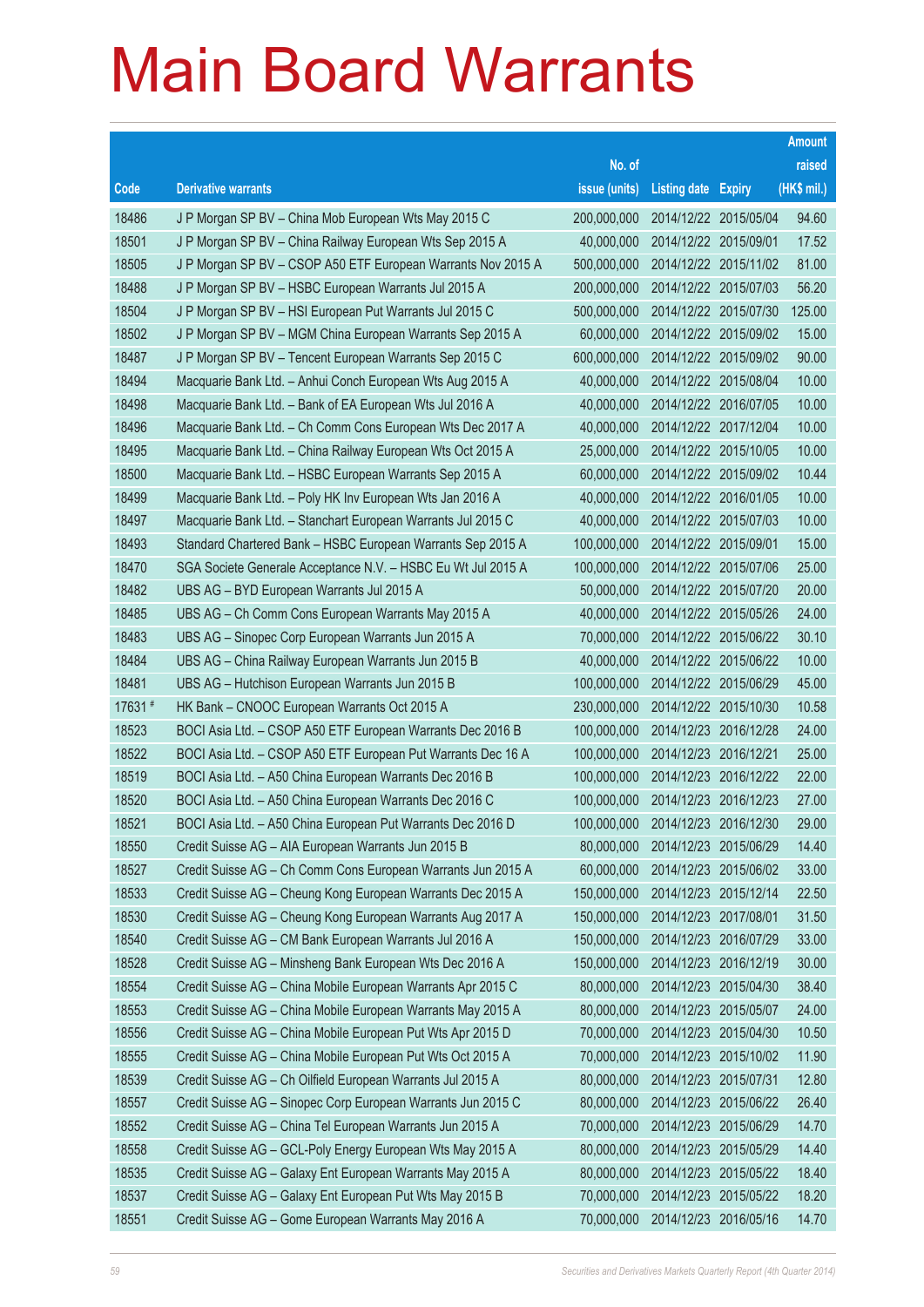|       |                                                                |               |                            |                       | <b>Amount</b> |
|-------|----------------------------------------------------------------|---------------|----------------------------|-----------------------|---------------|
|       |                                                                | No. of        |                            |                       | raised        |
| Code  | <b>Derivative warrants</b>                                     | issue (units) | <b>Listing date Expiry</b> |                       | (HK\$ mil.)   |
| 18526 | Credit Suisse AG - HSBC European Wts May 2015 A                | 80,000,000    | 2014/12/23 2015/05/11      |                       | 12.00         |
| 18524 | Credit Suisse AG - HSBC European Wts Aug 2015 A                | 80,000,000    | 2014/12/23 2015/08/31      |                       | 13.60         |
| 18549 | Credit Suisse AG - Hutchison European Warrants Jun 2015 A      | 80,000,000    | 2014/12/23 2015/06/01      |                       | 14.40         |
| 18548 | Credit Suisse AG - Sands China European Warrants Jun 2015 A    | 80,000,000    | 2014/12/23 2015/06/22      |                       | 20.00         |
| 18541 | Credit Suisse AG - Sands China European Put Wts May 2015 A     | 70,000,000    |                            | 2014/12/23 2015/05/22 | 15.40         |
| 18542 | Goldman Sachs SP (Asia) - HSI European Warrants Mar 2015 H     | 150,000,000   |                            | 2014/12/23 2015/03/30 | 22.50         |
| 18509 | HK Bank - Agricultural Bank European Warrants Aug 2015 B       | 80,000,000    | 2014/12/23 2015/08/31      |                       | 20.00         |
| 18517 | HK Bank - Agricultural Bank European Warrants Sep 2015 A       | 80,000,000    | 2014/12/23 2015/09/30      |                       | 20.00         |
| 18510 | HK Bank - China Mobile European Warrants Apr 2015 B            | 80,000,000    |                            | 2014/12/23 2015/04/27 | 24.00         |
| 18511 | HK Bank - Kingsoft European Warrants Jun 2015 A                | 80,000,000    |                            | 2014/12/23 2015/06/23 | 12.00         |
| 18516 | HK Bank - MGM China European Warrants Sep 2015 A               | 80,000,000    |                            | 2014/12/23 2015/09/30 | 20.00         |
| 18512 | HK Bank - PICC European Warrants Apr 2016 A                    | 80,000,000    |                            | 2014/12/23 2016/04/26 | 14.40         |
| 18515 | HK Bank - Tencent European Warrants Mar 2016 A                 | 180,000,000   |                            | 2014/12/23 2016/03/02 | 27.00         |
| 18513 | HK Bank - Tencent European Warrants Jun 2016 B                 | 180,000,000   |                            | 2014/12/23 2016/06/30 | 28.80         |
| 18514 | HK Bank - Tencent European Warrants Dec 2016 A                 | 180,000,000   |                            | 2014/12/23 2016/12/30 | 27.00         |
| 18571 | J P Morgan SP BV - HSBC European Warrants Sep 2015 A           | 200,000,000   |                            | 2014/12/23 2015/09/02 | 55.80         |
| 18570 | J P Morgan SP BV - HSI European Warrants May 2015 C            | 500,000,000   |                            | 2014/12/23 2015/05/28 | 75.00         |
| 18569 | Macquarie Bank Ltd. - CHALCO European Warrants Jul 2015 B      | 40,000,000    | 2014/12/23 2015/07/03      |                       | 10.00         |
| 18568 | Macquarie Bank Ltd. - Angang Steel European Wts Jul 2015 B     | 25,000,000    | 2014/12/23 2015/07/03      |                       | 10.80         |
| 18559 | Macquarie Bank Ltd. - BJ Ent Water European Wts Jul 2015 A     | 35,000,000    | 2014/12/23 2015/07/03      |                       | 10.01         |
| 18536 | Macquarie Bank Ltd. - Ch Modern D European Warrants Jul 15 A   | 40,000,000    |                            | 2014/12/23 2015/07/03 | 10.00         |
| 18532 | Macquarie Bank Ltd. - CITIC Sec European Warrants Jul 2015 A   | 20,000,000    |                            | 2014/12/23 2015/07/10 | 10.00         |
| 18538 | Macquarie Bank Ltd. - CNBM European Warrants Dec 2017 A        | 50,000,000    |                            | 2014/12/23 2017/12/05 | 12.50         |
| 18534 | Macquarie Bank Ltd. - China Mengniu European Wts Aug 2015 A    | 36,000,000    | 2014/12/23 2015/08/04      |                       | 10.01         |
| 18529 | Macquarie Bank Ltd. - Tencent European Put Wts Jul 2015 A      | 23,000,000    |                            | 2014/12/23 2015/07/03 | 10.03         |
| 18518 | Standard Chartered Bank - Hutchison Euro Euro Wts Jul 2015 A   | 100,000,000   | 2014/12/23 2015/07/03      |                       | 25.00         |
| 18543 | SGA Societe Generale Acceptance N.V. - AIA Eur Wt Jul 2015 B   | 100,000,000   |                            | 2014/12/23 2015/07/06 | 25.00         |
| 18546 | SGA Societe Generale Acceptance NV - CSOP A50 ETF Eu Wt Jan17A | 500,000,000   | 2014/12/23 2017/01/04      |                       | 100.00        |
| 18547 | SGA Societe Generale Acceptance N.V. - A50 Ch Eu Wt Jan 2017B  | 500,000,000   | 2014/12/23 2017/01/04      |                       | 95.00         |
| 18561 | SGA Societe Generale Acceptance N.V. - Galaxy Ent Eu Wt Jul15A | 80,000,000    |                            | 2014/12/23 2015/07/06 | 29.20         |
| 18562 | SGA Societe Generale Acceptance N.V. - HSBC Eu Wt Jun 2015 B   | 100,000,000   | 2014/12/23 2015/06/03      |                       | 22.50         |
| 18544 | SGA Societe Generale Acceptance N.V. - Ch Mengniu Eu Wt Aug15A | 35,000,000    | 2014/12/23 2015/08/05      |                       | 10.15         |
| 18545 | SGA Societe Generale Acceptance N.V. - SJM Hold Eu Wt Dec16A   | 60,000,000    | 2014/12/23 2016/12/05      |                       | 15.00         |
| 18508 | SGA Societe Generale Acceptance N.V. - Tencent Eu Wt Mar 16 A  | 500,000,000   |                            | 2014/12/23 2016/03/02 | 75.00         |
| 18564 | UBS AG - China Mobile European Warrants Apr 2015 D             | 100,000,000   | 2014/12/23 2015/04/30      |                       | 48.00         |
| 18567 | UBS AG - A50 China European Put Warrants Mar 2016 B            | 100,000,000   | 2014/12/23 2016/03/31      |                       | 25.00         |
| 18565 | UBS AG - HSBC European Warrants Jun 2015 A                     | 100,000,000   | 2014/12/23 2015/06/03      |                       | 24.00         |
| 18563 | UBS AG - KECL European Warrants Aug 2017 A                     | 100,000,000   | 2014/12/23 2017/08/24      |                       | 15.00         |
| 18566 | UBS AG - Tencent Holdings European Warrants Jun 2016 A         | 500,000,000   | 2014/12/23 2016/06/28      |                       | 75.00         |
| 18574 | BOCI Asia Ltd. - CC Bank European Warrants Aug 2015 B          | 100,000,000   | 2014/12/24 2015/08/03      |                       | 36.00         |
| 18572 | BOCI Asia Ltd. - CGS European Warrants Jul 2016 A              | 100,000,000   | 2014/12/24 2016/07/25      |                       | 39.00         |
| 18575 | BOCI Asia Ltd. - Minsheng Bank European Warrants Dec 2016 A    | 100,000,000   | 2014/12/24 2016/12/19      |                       | 23.00         |
| 18573 | BOCI Asia Ltd. - Tencent Holdings European Wts Dec 2015 C      | 100,000,000   | 2014/12/24 2015/12/24      |                       | 15.00         |
| 18596 | Credit Suisse AG - CSOP A50 ETF European Warrants Dec 2015 A   | 150,000,000   | 2014/12/24 2015/12/08      |                       | 30.00         |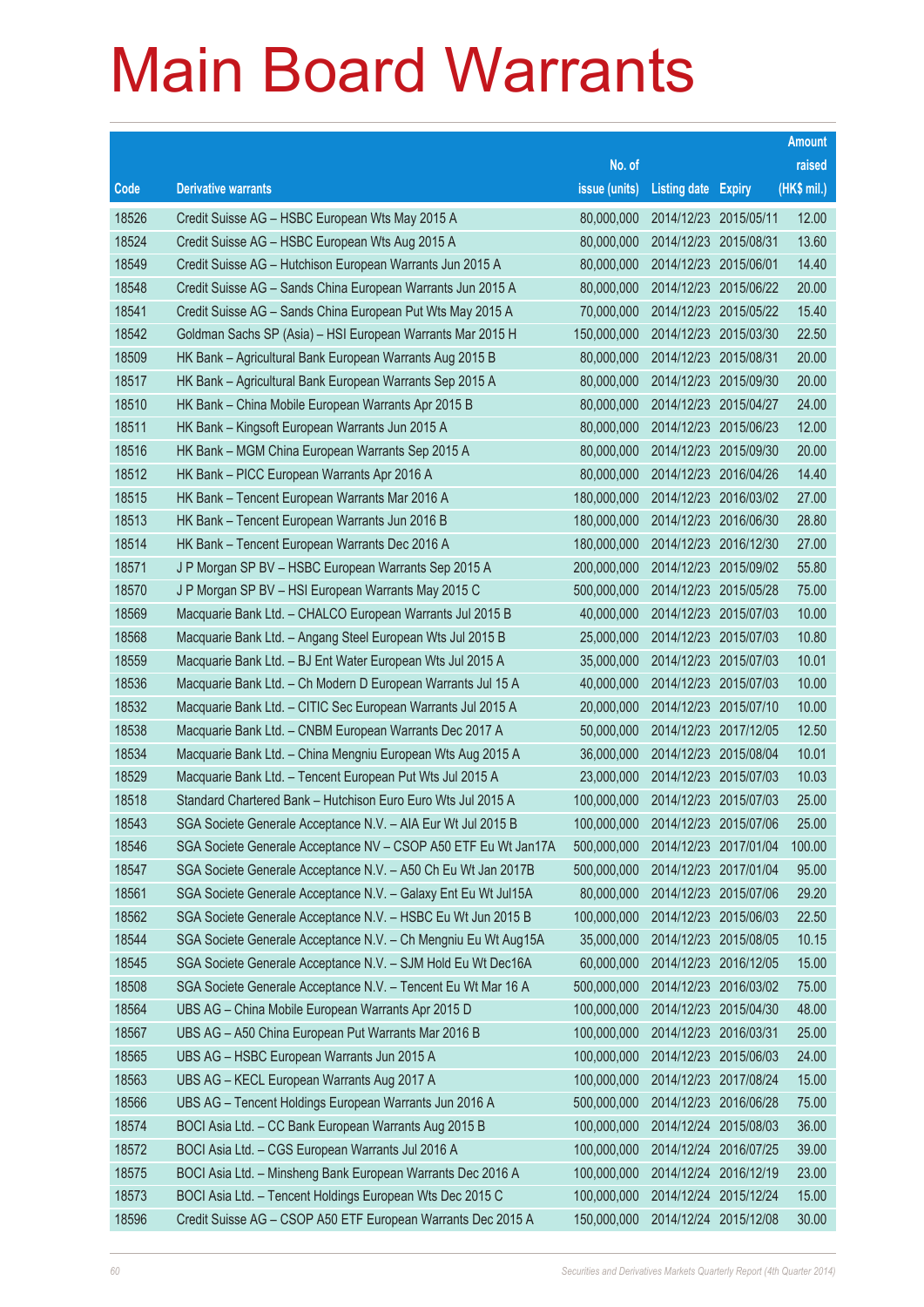|       |                                                                |               |                            |            | <b>Amount</b> |
|-------|----------------------------------------------------------------|---------------|----------------------------|------------|---------------|
|       |                                                                | No. of        |                            |            | raised        |
| Code  | <b>Derivative warrants</b>                                     | issue (units) | <b>Listing date Expiry</b> |            | (HK\$ mil.)   |
| 18597 | Credit Suisse AG - CSOP A50 ETF European Warrants Jun 2016 A   | 150,000,000   | 2014/12/24 2016/06/13      |            | 31.50         |
| 18594 | Credit Suisse AG - A50 China European Warrants Nov 2015 A      | 150,000,000   | 2014/12/24 2015/11/27      |            | 27.00         |
| 18593 | Credit Suisse AG - A50 China European Warrants Dec 2016 B      | 150,000,000   | 2014/12/24 2016/12/23      |            | 33.00         |
| 18595 | Credit Suisse AG - A50 China European Warrants Dec 2016 C      | 150,000,000   | 2014/12/24 2016/12/23      |            | 40.50         |
| 18601 | Credit Suisse AG - Galaxy Ent European Warrants Jun 2015 B     | 80,000,000    | 2014/12/24 2015/06/29      |            | 29.60         |
| 18590 | Credit Suisse AG - HSI European Warrants Jun 2015 D            | 128,000,000   | 2014/12/24 2015/06/29      |            | 20.48         |
| 18589 | Credit Suisse AG - HSI European Warrants Jul 2015 B            | 128,000,000   | 2014/12/24                 | 2015/07/30 | 19.20         |
| 18591 | Credit Suisse AG - HSI European Put Warrants Jun 2015 E        | 128,000,000   | 2014/12/24 2015/06/29      |            | 32.00         |
| 18592 | Credit Suisse AG - HSI European Put Warrants Jun 2015 F        | 128,000,000   | 2014/12/24 2015/06/29      |            | 32.00         |
| 18602 | Credit Suisse AG - Sands China European Warrants Jun 2015 B    | 80,000,000    | 2014/12/24 2015/06/29      |            | 20.00         |
| 18598 | Credit Suisse AG - Tencent Holdings Euro Put Wts Apr 2015 D    | 70,000,000    | 2014/12/24                 | 2015/04/30 | 23.10         |
| 18600 | Credit Suisse AG - Tencent Holdings Euro Put Wts Oct 2015 A    | 100,000,000   | 2014/12/24 2015/10/30      |            | 25.00         |
| 18599 | Credit Suisse AG - Tencent Holdings Euro Put Wts Aug 2016 A    | 100,000,000   | 2014/12/24 2016/08/29      |            | 25.00         |
| 18579 | HK Bank - CGS European Warrants Sep 2015 A                     | 100,000,000   | 2014/12/24 2015/09/30      |            | 25.00         |
| 18582 | HK Bank - Ch Oilfield European Warrants Nov 2015 A             | 80,000,000    | 2014/12/24 2015/11/24      |            | 15.20         |
| 18580 | HK Bank - Sinopec Corp European Warrants Jun 2015 B            | 60,000,000    | 2014/12/24 2015/06/30      |            | 18.00         |
| 18577 | HK Bank - CSOP A50 ETF European Put Warrants Mar 2017 A        | 150,000,000   | 2014/12/24 2017/03/24      |            | 28.50         |
| 18576 | HK Bank - A50 China European Warrants Dec 2016 B               | 200,000,000   | 2014/12/24 2016/12/28      |            | 36.00         |
| 18583 | HK Bank - Galaxy Ent European Warrants Jun 2015 D              | 60,000,000    | 2014/12/24                 | 2015/06/30 | 30.00         |
| 18581 | HK Bank – PetroChina European Warrants Jun 2015 B              | 60,000,000    | 2014/12/24 2015/06/30      |            | 21.00         |
| 18584 | HK Bank - Sands China European Warrants Jun 2015 D             | 60,000,000    | 2014/12/24 2015/06/30      |            | 18.00         |
| 18626 | J P Morgan SP BV - Ch Comm Cons European Warrants Aug 2016 A   | 100,000,000   | 2014/12/24 2016/08/02      |            | 25.10         |
| 18625 | J P Morgan SP BV - CITIC Sec European Warrants Aug 2015 A      | 100,000,000   | 2014/12/24                 | 2015/08/03 | 38.80         |
| 18623 | J P Morgan SP BV - Geely Auto European Warrants Jul 2015 A     | 100,000,000   | 2014/12/24 2015/07/03      |            | 25.70         |
| 18629 | J P Morgan SP BV - Galaxy Ent European Warrants May 2015 B     | 100,000,000   | 2014/12/24 2015/05/04      |            | 25.90         |
| 18630 | J P Morgan SP BV - HSI European Warrants Jul 2015 D            | 500,000,000   | 2014/12/24 2015/07/30      |            | 75.00         |
| 18624 | J P Morgan SP BV - Haitong Sec European Put Warrants Aug15 B   | 50,000,000    | 2014/12/24 2015/08/03      |            | 19.20         |
| 18627 | J P Morgan SP BV - Sands China European Warrants Jul 2015 B    | 100,000,000   | 2014/12/24 2015/07/03      |            | 25.40         |
| 18610 | Macquarie Bank Ltd. - Air China European Warrants Dec 2017 A   | 40,000,000    | 2014/12/24 2017/12/04      |            | 10.00         |
| 18585 | Macquarie Bank Ltd. - Beijing Air European Warrants Dec 17 A   | 40,000,000    | 2014/12/24 2017/12/04      |            | 10.00         |
| 18611 | Macquarie Bank Ltd. - CRCC European Warrants Dec 2017 A        | 34,000,000    | 2014/12/24 2017/12/04      |            | 10.20         |
| 18612 | Macquarie Bank Ltd. - Tencent European Warrants Jul 2015 B     | 25,000,000    | 2014/12/24 2015/07/03      |            | 10.00         |
| 18588 | Standard Chartered Bank - HSBC European Warrants Sep 2015 B    | 100,000,000   | 2014/12/24                 | 2015/09/02 | 30.00         |
| 18587 | Standard Chartered Bank - Li & Fung European Wts Sep 2015 A    | 40,000,000    | 2014/12/24 2015/09/08      |            | 14.00         |
| 18586 | Standard Chartered Bank - Tencent Hldg Euro Wts Jul 2015 A     | 40,000,000    | 2014/12/24 2015/07/06      |            | 24.00         |
| 18613 | Standard Chartered Bank - Tencent Hidg Eu Put Wts Jul 2015 B   | 60,000,000    | 2014/12/24 2015/07/06      |            | 21.00         |
| 18604 | SGA Societe Generale Acceptance N.V. - CITIC Sec Eu Wt Aug15A  | 60,000,000    | 2014/12/24                 | 2015/08/05 | 38.40         |
| 18603 | SGA Societe Generale Acceptance N.V. - CRail Eu Wt Jul 2015A   | 25,000,000    | 2014/12/24 2015/07/06      |            | 14.25         |
| 18607 | SGA Societe Generale Acceptance N.V. - A50 Ch Eu Wt Dec 2015A  | 500,000,000   | 2014/12/24 2015/12/02      |            | 105.00        |
| 18605 | SGA Societe Generale Acceptance N.V. - Galaxy Ent Eu Wt Jul15B | 80,000,000    | 2014/12/24 2015/07/06      |            | 43.20         |
| 18606 | SGA Societe Generale Acceptance N.V - Haitong Sec Eu Wt Jul15A | 80,000,000    | 2014/12/24                 | 2015/07/06 | 27.20         |
| 18608 | SGA Societe Generale Acceptance N.V. - Li & Fung Eu Wt Aug15 A | 20,000,000    | 2014/12/24 2015/08/05      |            | 10.20         |
| 18609 | SGA Societe Generale Acceptance N.V - Sands China Eu Wt Aug15A | 80,000,000    | 2014/12/24                 | 2015/08/05 | 37.60         |
| 18616 | UBS AG - AIA European Warrants Jun 2015 A                      | 100,000,000   | 2014/12/24 2015/06/23      |            | 25.00         |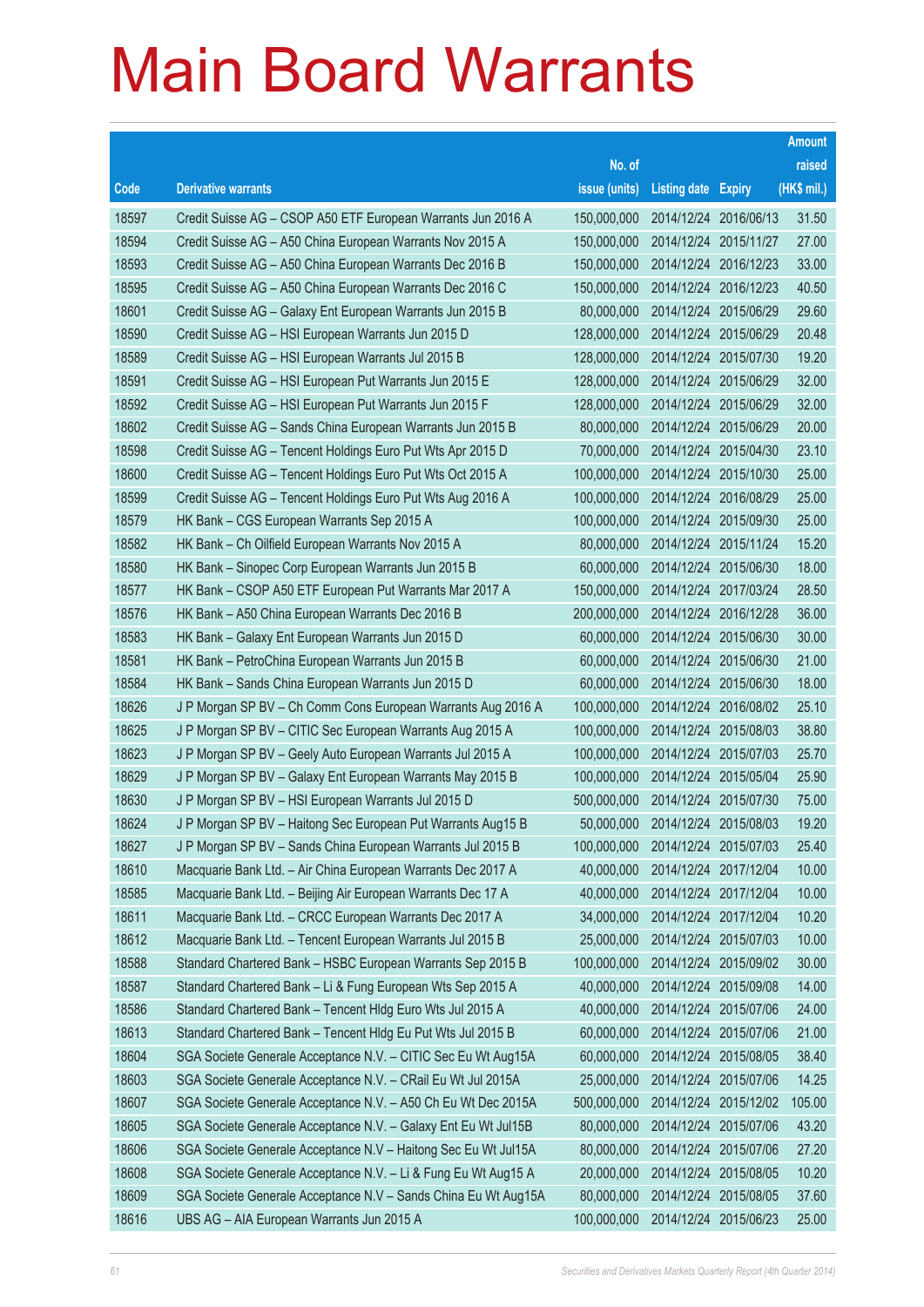|       |                                                                |               |                            |                       | <b>Amount</b> |
|-------|----------------------------------------------------------------|---------------|----------------------------|-----------------------|---------------|
|       |                                                                | No. of        |                            |                       | raised        |
| Code  | <b>Derivative warrants</b>                                     | issue (units) | <b>Listing date Expiry</b> |                       | $(HK$$ mil.)  |
| 18622 | UBS AG - Geely Auto European Warrants Jul 2015 A               | 40,000,000    | 2014/12/24                 | 2015/07/09            | 10.00         |
| 18621 | UBS AG – Galaxy Ent European Warrants Apr 2015 B               | 60,000,000    | 2014/12/24 2015/04/29      |                       | 22.20         |
| 18618 | UBS AG - HSI European Put Warrants Jun 2015 D                  | 300,000,000   | 2014/12/24                 | 2015/06/29            | 79.50         |
| 18619 | UBS AG - HSI European Put Warrants Jun 2015 E                  | 300,000,000   | 2014/12/24 2015/06/29      |                       | 75.00         |
| 18620 | UBS AG - Sands China European Warrants Jun 2015 A              | 60,000,000    |                            | 2014/12/24 2015/06/23 | 19.20         |
| 18615 | UBS AG - SJM Holdings European Warrants Nov 2016 A             | 40,000,000    | 2014/12/24 2016/11/28      |                       | 10.00         |
| 18614 | UBS AG - Wynn Macau European Warrants Sep 2015 A               | 40,000,000    | 2014/12/24                 | 2015/09/29            | 10.00         |
| 18636 | BOCI Asia Ltd. - CAM CSI300 European Warrants Aug 2015 A       | 100,000,000   | 2014/12/29 2015/08/31      |                       | 30.00         |
| 18631 | BOCI Asia Ltd. - CSOP A50 ETF European Warrants Dec 2015 B     | 100,000,000   |                            | 2014/12/29 2015/12/14 | 25.00         |
| 18632 | BOCI Asia Ltd. - CSOP A50 ETF European Warrants Nov 2016 A     | 100,000,000   | 2014/12/29 2016/11/07      |                       | 25.00         |
| 18634 | BOCI Asia Ltd. - A50 China European Warrants Nov 2015 A        | 100,000,000   | 2014/12/29                 | 2015/11/30            | 23.00         |
| 18633 | BOCI Asia Ltd. - A50 China European Warrants Nov 2016 A        | 100,000,000   | 2014/12/29 2016/11/28      |                       | 25.00         |
| 18648 | Credit Suisse AG - AIA European Warrants Nov 2015 A            | 80,000,000    |                            | 2014/12/29 2015/11/23 | 12.00         |
| 18649 | Credit Suisse AG - CNOOC European Put Warrants Oct 2016 B      | 120,000,000   | 2014/12/29 2016/10/31      |                       | 30.00         |
| 18647 | Credit Suisse AG - Kingsoft European Warrants Jun 2015 A       | 80,000,000    | 2014/12/29                 | 2015/06/22            | 12.80         |
| 18650 | Credit Suisse AG - Lenovo European Warrants Jul 2016 A         | 130,000,000   | 2014/12/29 2016/07/25      |                       | 19.50         |
| 18644 | HK Bank - AIA European Warrants Jun 2015 B                     | 80,000,000    |                            | 2014/12/29 2015/06/30 | 20.00         |
| 18643 | HK Bank - BYD European Warrants Jun 2015 A                     | 50,000,000    | 2014/12/29                 | 2015/06/30            | 15.00         |
| 18642 | HK Bank - China Mobile European Warrants Jun 2015 A            | 80,000,000    | 2014/12/29                 | 2015/06/30            | 32.00         |
| 18639 | HK Bank - CSOP A50 ETF European Warrants Dec 2015 D            | 200,000,000   | 2014/12/29 2015/12/08      |                       | 48.00         |
| 18640 | HK Bank - CSOP A50 ETF European Warrants Dec 2015 E            | 200,000,000   | 2014/12/29                 | 2015/12/31            | 50.00         |
| 18641 | HK Bank - CSOP A50 ETF European Warrants Mar 2016 B            | 200,000,000   | 2014/12/29 2016/03/31      |                       | 50.00         |
| 18637 | HK Bank - A50 China European Warrants Nov 2015 B               | 200,000,000   | 2014/12/29                 | 2015/11/24            | 46.00         |
| 18638 | HK Bank - A50 China European Warrants Jun 2016 A               | 200,000,000   | 2014/12/29 2016/06/30      |                       | 50.00         |
| 18672 | J P Morgan SP BV - BYD European Warrants Aug 2015 A            | 100,000,000   | 2014/12/29 2015/08/03      |                       | 49.50         |
| 18668 | J P Morgan SP BV - Sinopec Corp European Warrants Aug 2015 A   | 100,000,000   | 2014/12/29 2015/08/04      |                       | 25.50         |
| 18669 | J P Morgan SP BV - Ch Railway Cons European Wts May 2016 A     | 80,000,000    | 2014/12/29 2016/05/03      |                       | 20.08         |
| 18671 | J P Morgan SP BV - CSOP A50 ETF European Warrants May 2016 A   | 300,000,000   | 2014/12/29 2016/05/03      |                       | 75.00         |
| 18670 | J P Morgan SP BV - A50 China European Warrants Jul 2016 A      | 300,000,000   | 2014/12/29                 | 2016/07/04            | 75.30         |
| 18656 | Macquarie Bank Ltd. - CSOP A50 ETF European Wts Jan 2017 A     | 40,000,000    | 2014/12/29 2017/01/04      |                       | 10.00         |
| 18657 | Macquarie Bank Ltd. - A50 China European Warrants Jan 2017 A   | 40,000,000    | 2014/12/29 2017/01/04      |                       | 10.00         |
| 18655 | Macquarie Bank Ltd. - Geely Auto European Wts Oct 2015 A       | 35,000,000    | 2014/12/29 2015/10/05      |                       | 10.50         |
| 18654 | Macquarie Bank Ltd. - Tencent European Warrants Jul 2015 C     | 20,000,000    | 2014/12/29                 | 2015/07/03            | 11.78         |
| 18664 | Standard Chartered Bank - AIA European Warrants May 2015 A     | 100,000,000   | 2014/12/29 2015/05/11      |                       | 22.00         |
| 18663 | Standard Chartered Bank - Ch Comm Cons Eur Wts Sep 2016 A      | 80,000,000    | 2014/12/29                 | 2016/09/02            | 20.00         |
| 18662 | Standard Chartered Bank - China Railway Euro Wts Oct 2015 A    | 40,000,000    | 2014/12/29 2015/10/02      |                       | 10.00         |
| 18646 | Standard Chartered Bank - A50 China Euro Warrants Nov 2015 A   | 200,000,000   | 2014/12/29                 | 2015/11/24            | 52.00         |
| 18653 | Standard Chartered Bank - A50 China Euro Warrants Mar 2016 A   | 200,000,000   | 2014/12/29 2016/03/31      |                       | 50.00         |
| 18651 | Standard Chartered Bank - A50 China Euro Warrants Sep 2016 A   | 200,000,000   | 2014/12/29                 | 2016/09/30            | 50.00         |
| 18658 | SGA Societe Generale Acceptance N.V. - CLife Eu Wt Aug 2015 B  | 150,000,000   | 2014/12/29                 | 2015/08/05            | 26.25         |
| 18659 | SGA Societe Generale Acceptance NV - CSOP A50 ETF Eu Wt Aug16B | 500,000,000   | 2014/12/29                 | 2016/08/03            | 102.50        |
| 18645 | SGA Societe Generale Acceptance N.V. - A50 Ch Eu Wt Aug 2016B  | 500,000,000   | 2014/12/29                 | 2016/08/03            | 75.00         |
| 18660 | SGA Societe Generale Acceptance N.V. - PICC P&C Eu Wt May16 A  | 100,000,000   | 2014/12/29                 | 2016/05/04            | 19.00         |
| 18665 | SGA Societe Generale Acceptance N.V. - SJM Hold Eu Wt Nov16A   | 80,000,000    | 2014/12/29                 | 2016/11/02            | 12.00         |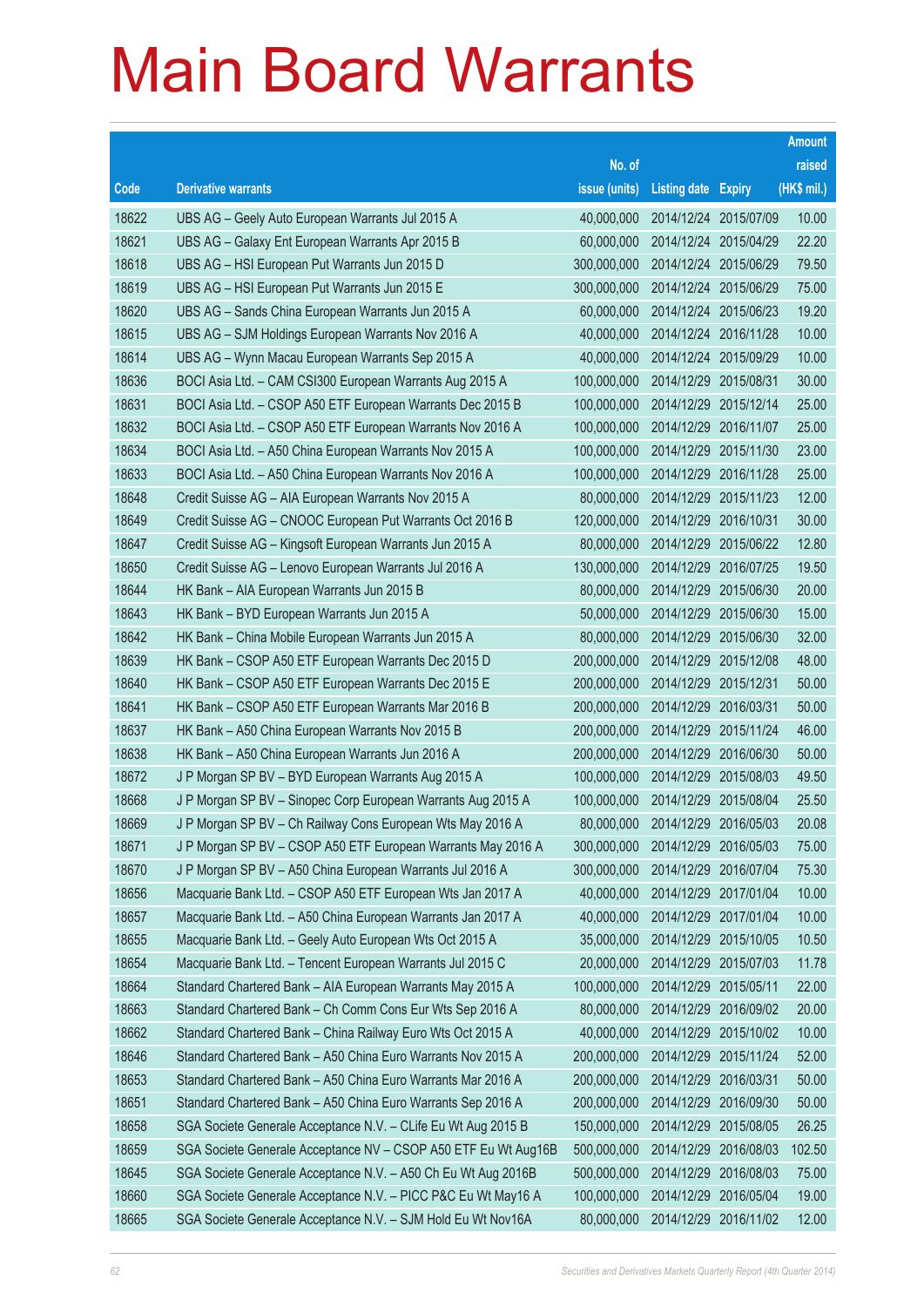|       |                                                                |               |                            |            | <b>Amount</b> |
|-------|----------------------------------------------------------------|---------------|----------------------------|------------|---------------|
|       |                                                                | No. of        |                            |            | raised        |
| Code  | <b>Derivative warrants</b>                                     | issue (units) | <b>Listing date Expiry</b> |            | (HK\$ mil.)   |
| 18661 | SGA Societe Generale Acceptance N.V. - Wynn Macau Eu Wt Aug15A | 50,000,000    | 2014/12/29 2015/08/05      |            | 10.00         |
| 18666 | UBS AG - BYD European Warrants Jul 2015 B                      | 50,000,000    | 2014/12/29 2015/07/27      |            | 25.00         |
| 18667 | UBS AG - Ch Comm Cons European Warrants Jul 2015 B             | 40,000,000    | 2014/12/29 2015/07/20      |            | 42.00         |
| 18675 | BOCI Asia Ltd. - HSI European Warrants May 2015 A              | 100,000,000   | 2014/12/30 2015/05/28      |            | 15.00         |
| 18676 | BOCI Asia Ltd. - HSI European Warrants Jul 2015 C              | 100,000,000   | 2014/12/30 2015/07/30      |            | 18.00         |
| 18674 | BOCI Asia Ltd. - HSI European Put Warrants Aug 2015 A          | 100,000,000   | 2014/12/30 2015/08/28      |            | 25.00         |
| 18683 | Credit Suisse AG - CSOP A50 ETF European Warrants Mar 2016 A   | 150,000,000   | 2014/12/30 2016/03/21      |            | 37.50         |
| 18685 | Credit Suisse AG - CSOP A50 ETF European Warrants Apr 2016 A   | 150,000,000   | 2014/12/30 2016/04/29      |            | 37.50         |
| 18687 | Credit Suisse AG - CSOP A50 ETF European Warrants Jul 2016 A   | 150,000,000   | 2014/12/30 2016/07/29      |            | 37.50         |
| 18704 | Credit Suisse AG - CSOP A50 ETF Euro Put Wts Nov 2015 B        | 100,000,000   | 2014/12/30 2015/11/30      |            | 18.00         |
| 18705 | Credit Suisse AG - CSOP A50 ETF Euro Put Wts May 2016 A        | 100,000,000   | 2014/12/30 2016/05/23      |            | 20.00         |
| 18681 | Credit Suisse AG - A50 China European Warrants Mar 2016 A      | 150,000,000   | 2014/12/30 2016/03/30      |            | 37.50         |
| 18682 | Credit Suisse AG - A50 China European Warrants Jul 2016 A      | 150,000,000   | 2014/12/30 2016/07/29      |            | 37.50         |
| 18707 | Credit Suisse AG - A50 China European Put Wts Mar 2016 B       | 100,000,000   | 2014/12/30 2016/03/30      |            | 25.00         |
| 18706 | Credit Suisse AG - A50 China European Put Wts Dec 2016 D       | 100,000,000   | 2014/12/30 2016/12/22      |            | 25.00         |
| 18700 | HK Bank - CRCC European Warrants Dec 2015 A                    | 100,000,000   | 2014/12/30 2015/12/31      |            | 25.00         |
| 18701 | HK Bank - Geely Auto European Warrants Sep 2015 A              | 50,000,000    | 2014/12/30 2015/09/30      |            | 12.50         |
| 18691 | HK Bank - HSCEI European Warrants Sep 2015 B                   | 180,000,000   | 2014/12/30 2015/09/29      |            | 27.00         |
| 18692 | HK Bank – HSCEI European Put Warrants Jun 2015 B               | 180,000,000   | 2014/12/30 2015/06/29      |            | 45.00         |
| 18690 | HK Bank - HSI European Warrants May 2015 E                     | 180,000,000   | 2014/12/30 2015/05/28      |            | 27.00         |
| 18703 | HK Bank - HSI European Warrants Jun 2015 F                     | 180,000,000   | 2014/12/30 2015/06/29      |            | 45.00         |
| 18688 | HK Bank - HSI European Put Warrants Jun 2015 D                 | 180,000,000   | 2014/12/30 2015/06/29      |            | 45.00         |
| 18689 | HK Bank - HSI European Put Warrants Jun 2015 E                 | 180,000,000   | 2014/12/30 2015/06/29      |            | 45.00         |
| 18702 | HK Bank - SJM Holdings European Warrants Sep 2016 A            | 100,000,000   | 2014/12/30 2016/09/30      |            | 25.00         |
| 18715 | J P Morgan SP BV - BYD European Warrants Aug 2015 B            | 100,000,000   | 2014/12/30 2015/08/03      |            | 35.40         |
| 18713 | J P Morgan SP BV - China Life European Warrants Dec 2015 C     | 100,000,000   | 2014/12/30 2015/12/01      |            | 15.00         |
| 18716 | J P Morgan SP BV - Li & Fung European Warrants Aug 2015 A      | 50,000,000    | 2014/12/30 2015/08/03      |            | 17.00         |
| 18714 | J P Morgan SP BV - Ping An European Put Warrants Jun 2015 C    | 150,000,000   | 2014/12/30 2015/06/04      |            | 51.90         |
| 18711 | Macquarie Bank Ltd. - Avichina European Warrants Oct 2015 A    | 30,000,000    | 2014/12/30 2015/10/05      |            | 10.02         |
| 18698 | Macquarie Bank Ltd. - BYD European Warrants Oct 2015 A         | 15,000,000    | 2014/12/30 2015/10/05      |            | 10.01         |
| 18699 | Macquarie Bank Ltd. - CRCC European Warrants Aug 2015 A        | 20,000,000    | 2014/12/30 2015/08/04      |            | 10.00         |
| 18697 | Macquarie Bank Ltd. - Tencent European Warrants Jul 2015 D     | 25,000,000    | 2014/12/30 2015/07/03      |            | 10.00         |
| 18709 | Standard Chartered Bank - BYD European Warrants Jan 2016 A     | 40,000,000    | 2014/12/30 2016/01/04      |            | 21.20         |
| 18710 | Standard Chartered Bank - China COSCO European Wt Jul 2015 A   | 40,000,000    | 2014/12/30 2015/07/03      |            | 13.20         |
| 18678 | Standard Chartered Bank - CRCC European Warrants Aug 2015 A    | 40,000,000    | 2014/12/30 2015/08/28      |            | 24.80         |
| 18679 | Standard Chartered Bank - CSOP A50 ETF Euro Wts Mar 2016 A     | 200,000,000   | 2014/12/30 2016/03/03      |            | 50.00         |
| 18680 | Standard Chartered Bank - CSOP A50 ETF Euro Wts Jul 2016 A     | 200,000,000   | 2014/12/30 2016/07/27      |            | 50.00         |
| 18708 | Standard Chartered Bank - Geely Auto European Wts Sep 2015 A   | 40,000,000    | 2014/12/30 2015/09/18      |            | 10.00         |
| 18677 | Standard Chartered Bank - Galaxy Ent European Wts Jul 2015 A   | 80,000,000    | 2014/12/30 2015/07/02      |            | 17.60         |
| 18693 | SGA Societe Generale Acceptance NV - CSOP A50 Eu Put Wt Dec15A | 400,000,000   | 2014/12/30 2015/12/02      |            | 70.00         |
| 18694 | SGA Societe Generale Acceptance NV - CSOP A50 Eu Put Wt Jan17B | 400,000,000   | 2014/12/30 2017/01/04      |            | 90.00         |
| 18695 | SGA Societe Generale Acceptance N.V. - ZTE Eu Wt Dec 2015 A    | 80,000,000    | 2014/12/30 2015/12/09      |            | 12.00         |
| 18719 | BNP Paribas Arbit Issu B.V. - Geely Auto Euro Wts Aug 2015 A   | 50,000,000    | 2014/12/31                 | 2015/08/04 | 12.50         |
| 18721 | BNP Paribas Arbit Issu B.V. - PICC Group Euro Wts Nov 2015 A   | 50,000,000    | 2014/12/31 2015/11/03      |            | 12.50         |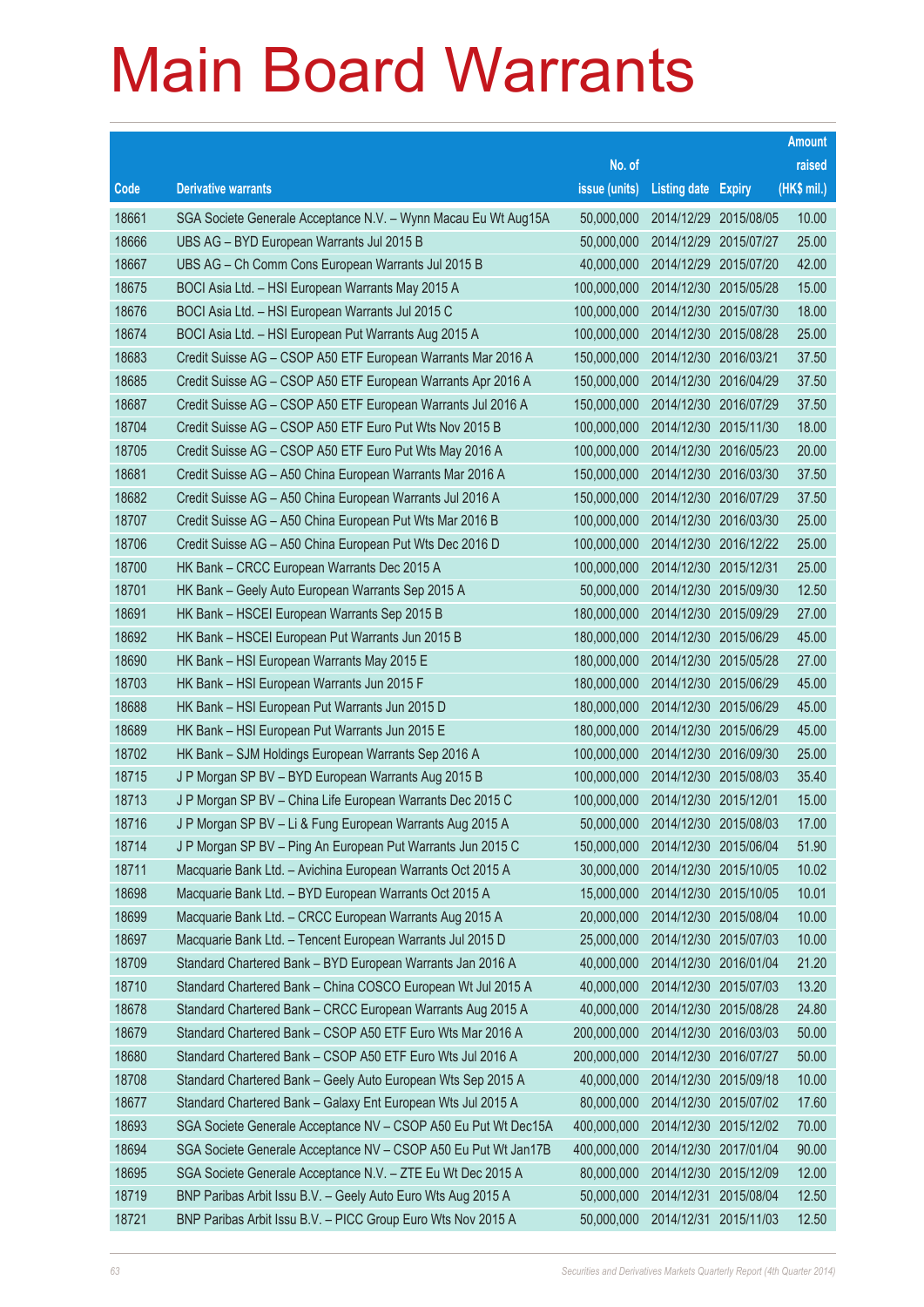|       |                                                              |               |                            |            | <b>Amount</b> |
|-------|--------------------------------------------------------------|---------------|----------------------------|------------|---------------|
|       |                                                              | No. of        |                            |            | raised        |
| Code  | <b>Derivative warrants</b>                                   | issue (units) | <b>Listing date Expiry</b> |            | (HK\$ mil.)   |
| 18717 | BNP Paribas Arbit Issu B.V. - Poly HK Inv Eur Wts Apr 2016 A | 31,000,000    | 2014/12/31                 | 2016/04/05 | 10.54         |
| 18720 | BNP Paribas Arbit Issu B.V. - SFCE European Wts Dec 2015 A   | 70,000,000    | 2014/12/31                 | 2015/12/02 | 10.50         |
| 18718 | BNP Paribas Arbit Issu B.V. - Yuexiu Property Eu Wt Apr 16 A | 47,000,000    | 2014/12/31                 | 2016/04/05 | 11.75         |
| 18740 | Credit Suisse AG – Agricultural Bank European Wts Nov 2015 A | 80,000,000    | 2014/12/31                 | 2015/11/27 | 12.80         |
| 18741 | Credit Suisse AG - BOC HK European Warrants Oct 2015 A       | 70,000,000    | 2014/12/31                 | 2015/10/30 | 10.50         |
| 18744 | Credit Suisse AG - CC Bank European Warrants Jun 2015 D      | 80,000,000    | 2014/12/31                 | 2015/06/30 | 20.00         |
| 18743 | Credit Suisse AG - China Mobile European Warrants Jun 2015 B | 80,000,000    | 2014/12/31                 | 2015/06/30 | 32.00         |
| 18746 | Credit Suisse AG - CSOP A50 ETF European Warrants Jun 2015 C | 80,000,000    | 2014/12/31                 | 2015/06/30 | 80.00         |
| 18749 | Credit Suisse AG - CSOP A50 ETF Euro Put Wts Dec 2016 A      | 100,000,000   | 2014/12/31                 | 2016/12/21 | 22.00         |
| 18745 | Credit Suisse AG - A50 China European Warrants Aug 2016 C    | 150,000,000   | 2014/12/31                 | 2016/08/01 | 22.50         |
| 18723 | Credit Suisse AG - HSBC European Put Warrants Apr 2015 C     | 60,000,000    | 2014/12/31                 | 2015/04/30 | 12.00         |
| 18724 | Credit Suisse AG – Ping An European Put Warrants Jun 2015 E  | 60,000,000    | 2014/12/31                 | 2015/06/04 | 22.80         |
| 18739 | Credit Suisse AG - Sinopharm European Warrants Jul 2015 A    | 70,000,000    | 2014/12/31                 | 2015/07/27 | 11.20         |
| 18725 | Credit Suisse AG - SHK Ppt European Warrants Apr 2015 A      | 80,000,000    | 2014/12/31                 | 2015/04/30 | 17.60         |
| 18728 | Credit Suisse AG - SHK Ppt European Put Warrants Jun 2015 A  | 60,000,000    | 2014/12/31                 | 2015/06/30 | 28.80         |
| 18726 | Credit Suisse AG - SHK Ppt European Put Warrants Aug 2017 A  | 100,000,000   | 2014/12/31                 | 2017/08/01 | 18.00         |
| 18742 | Credit Suisse AG - Tencent Holdings European Wts Jun 2015 B  | 80,000,000    | 2014/12/31                 | 2015/06/30 | 42.40         |
| 18738 | Credit Suisse AG - ZTE European Warrants Dec 2015 A          | 70,000,000    | 2014/12/31                 | 2015/12/09 | 10.50         |
| 18754 | Bank of East Asia - Ch Comm Cons European Wts Dec 2015 A     | 80,000,000    | 2014/12/31                 | 2015/12/31 | 20.00         |
| 18755 | Bank of East Asia - CM Bank European Warrants Apr 2016 A     | 50,000,000    | 2014/12/31                 | 2016/04/29 | 12.50         |
| 18756 | Bank of East Asia – CM Bank European Put Warrants Mar 2016 A | 50,000,000    | 2014/12/31                 | 2016/03/30 | 12.50         |
| 18753 | Bank of East Asia - CNOOC European Warrants Jan 2016 A       | 80,000,000    | 2014/12/31                 | 2016/01/06 | 16.00         |
| 18752 | Bank of East Asia - Kingsoft European Warrants Feb 2016 A    | 50,000,000    | 2014/12/31                 | 2016/02/29 | 12.50         |
| 18761 | J P Morgan SP BV - CAM CSI300 European Warrants Aug 2015 B   | 100,000,000   | 2014/12/31                 | 2015/08/04 | 25.40         |
| 18763 | J P Morgan SP BV - CC Bank Euro Put Wts Jun 2015 A           | 100,000,000   | 2014/12/31                 | 2015/06/08 | 25.80         |
| 18757 | J P Morgan SP BV - CITIC Bank European Warrants Oct 2015 A   | 100,000,000   | 2014/12/31                 | 2015/10/02 | 25.00         |
| 18760 | J P Morgan SP BV - HSCEI European Put Warrants Jun 2015 B    | 300,000,000   | 2014/12/31 2015/06/29      |            | 45.30         |
| 18758 | J P Morgan SP BV - Ping An European Warrants Jun 2015 D      | 100,000,000   | 2014/12/31 2015/06/04      |            | 35.70         |
| 18762 | J P Morgan SP BV - SHK Ppt European Warrants Aug 2015 A      | 60,000,000    | 2014/12/31                 | 2015/08/04 | 15.30         |
| 18751 | Macquarie Bank Ltd. - China Taiping European Wts Aug 2015 A  | 40,000,000    | 2014/12/31 2015/08/04      |            | 10.00         |
| 18750 | Macquarie Bank Ltd. - Huaneng Power European Wts Aug 2015 A  | 25,000,000    | 2014/12/31                 | 2015/08/04 | 10.65         |
| 18722 | SGA Societe Generale Acceptance N.V. - SHK P Eu Wt Jul 2015A | 50,000,000    | 2014/12/31                 | 2015/07/06 | 18.00         |
| 18732 | UBS AG - BOCL European Warrants Sep 2015 A                   | 100,000,000   | 2014/12/31                 | 2015/09/08 | 25.00         |
| 18731 | UBS AG - CM Bank European Warrants Feb 2016 A                | 100,000,000   | 2014/12/31                 | 2016/02/11 | 25.00         |
| 18734 | UBS AG - Minsheng Bank European Warrants Jul 2015 B          | 40,000,000    | 2014/12/31                 | 2015/07/20 | 15.20         |
| 18729 | UBS AG - CSOP A50 ETF European Warrants Jan 2017 A           | 300,000,000   | 2014/12/31                 | 2017/01/16 | 75.00         |
| 18730 | UBS AG - A50 China European Warrants Apr 2017 A              | 300,000,000   | 2014/12/31                 | 2017/04/24 | 75.00         |
| 18736 | UBS AG - HSI European Warrants Jul 2015 A                    | 300,000,000   | 2014/12/31                 | 2015/07/30 | 45.00         |
| 18737 | UBS AG - HSI European Warrants Jul 2015 B                    | 300,000,000   | 2014/12/31                 | 2015/07/30 | 45.00         |
| 18733 | UBS AG - ICBC European Warrants Sep 2015 A                   | 100,000,000   | 2014/12/31                 | 2015/09/21 | 25.00         |
| 18735 | UBS AG - SHK Ppt European Warrants May 2015 A                | 50,000,000    | 2014/12/31                 | 2015/05/26 | 12.75         |
| Total |                                                              |               |                            |            | 48,705.91     |

# Further issue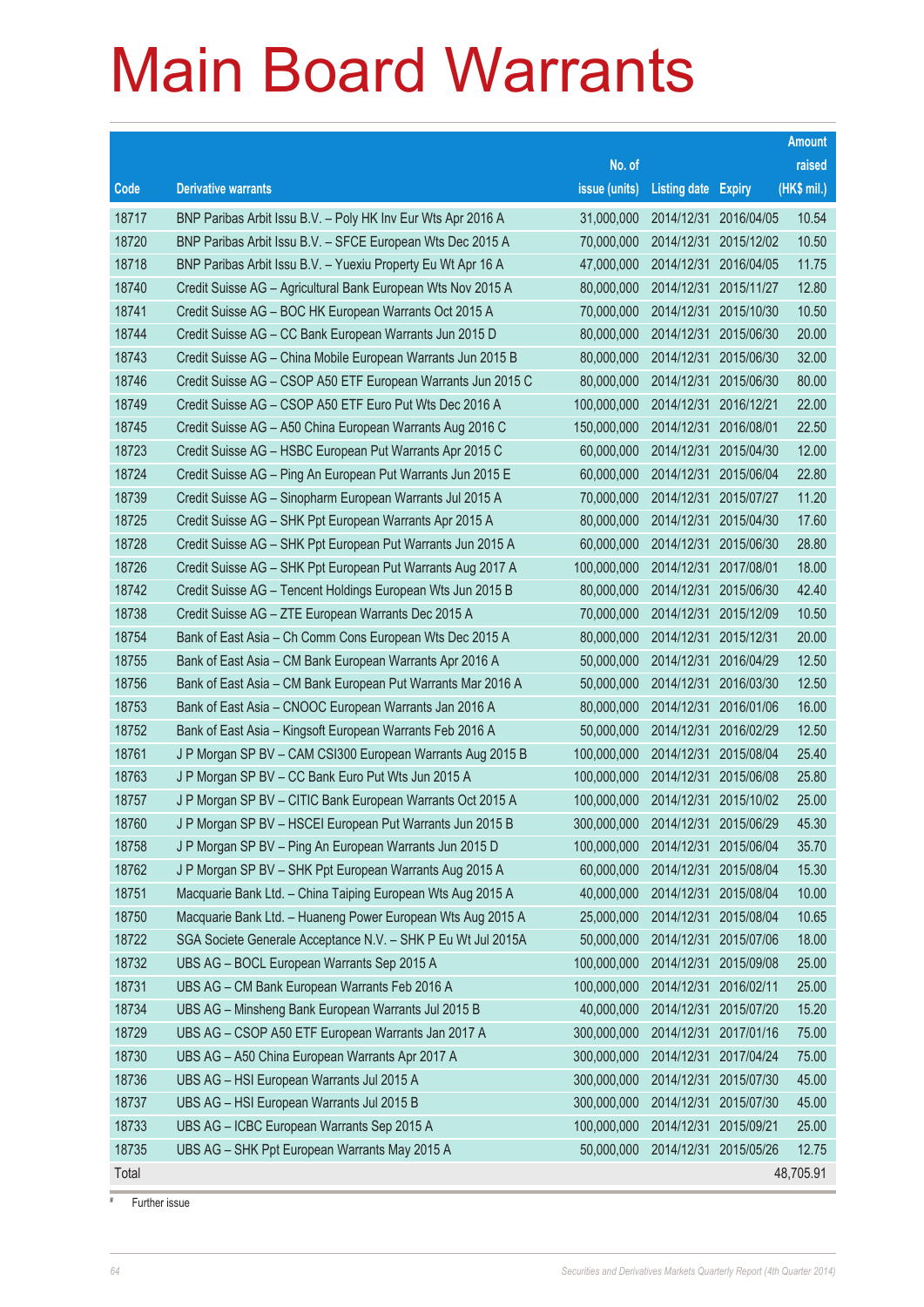#### **Debt Securities Trading Statistics**

|      |                |                                | <b>Turnover value</b>   |
|------|----------------|--------------------------------|-------------------------|
|      |                | Exchange fund notes (HK\$ mil) | Market total (HK\$ mil) |
| 2013 | Q4             | -                              | 886.67                  |
| 2014 | Q1             | -                              | 695.99                  |
|      | Q <sub>2</sub> | -                              | 711.36                  |
|      | Q <sub>3</sub> | -                              | 3,414.81                |
|      | Q4             | -                              | 1,264.59                |

#### **Debt Securities Nominal Value**

|      |    | No. of issues | Nominal value (HK\$ mil.) |
|------|----|---------------|---------------------------|
| 2013 | Q4 | 403           | 1,378,794.08              |
| 2014 | Q1 | 456           | 1,541,903.06              |
|      | Q2 | 531           | 1,839,650.08              |
|      | Q3 | 578           | 1,990,202.04              |
|      | Q4 | 640           | 2,221,339.57              |

#### **New Listing Statistics – Debt Securities**

|                | No. of newly listed debt securities | Amount raised (HK\$ mil.) |
|----------------|-------------------------------------|---------------------------|
| Q4             | 48                                  | 190,108.73                |
| Q1             | 62                                  | 175,574.56                |
| Q2             | 83                                  | 318,930.32                |
| Q <sub>3</sub> | 61                                  | 199,702.38                |
| Q4             | 75                                  | 267,144.56                |
|                |                                     |                           |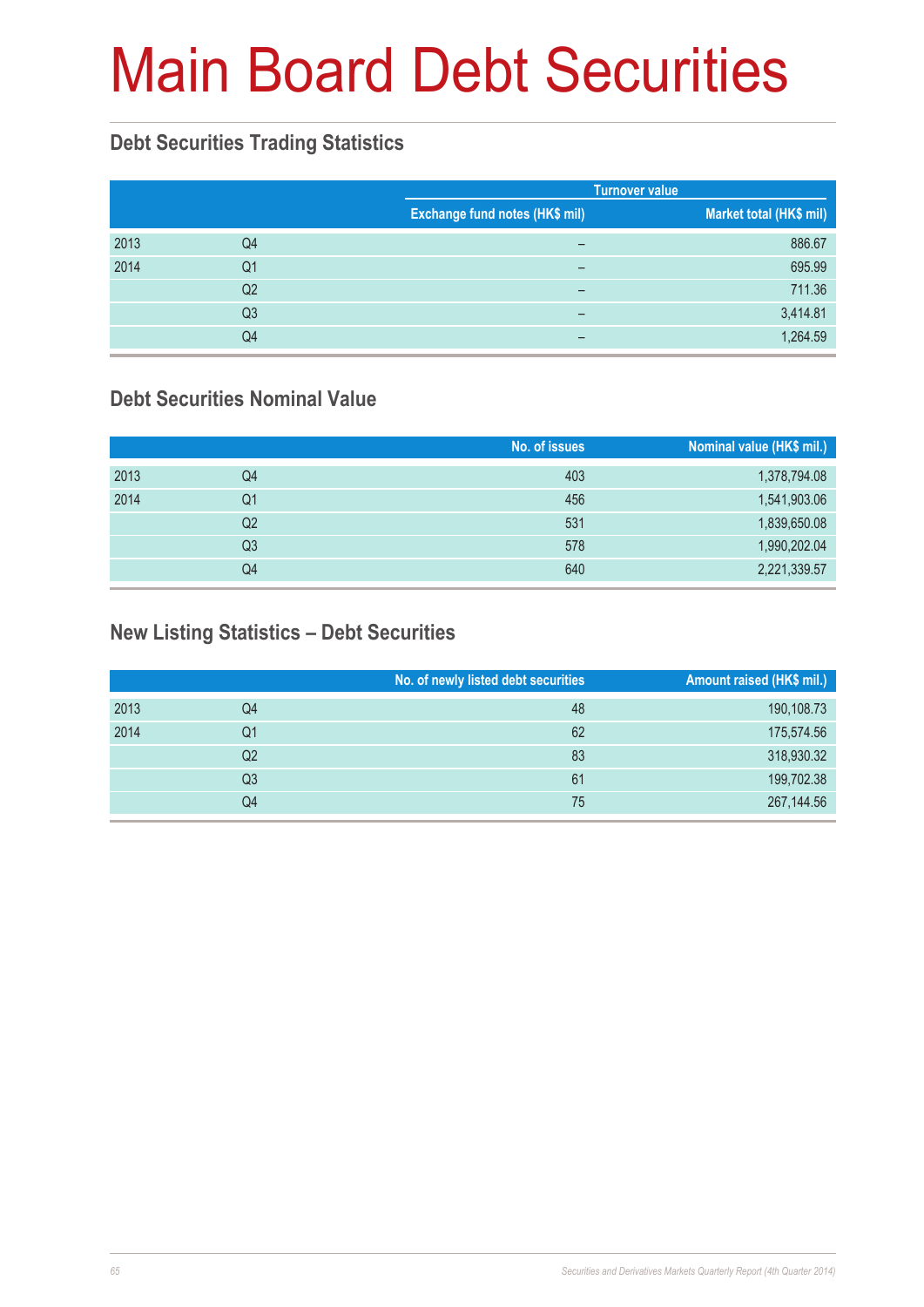#### **Newly Listed Debt Securities**

for 4th quarter 2014

|         |                                                                       |                  |               |                     |                 | <b>Amount raised</b> |
|---------|-----------------------------------------------------------------------|------------------|---------------|---------------------|-----------------|----------------------|
| Code    | <b>Debt securities</b>                                                | <b>Principal</b> |               | <b>Listing date</b> | <b>Maturity</b> | (HK\$ mil.)          |
| 05807   | Zhejiang Energy Group (Hong Kong) Ltd. 2.30% Bonds 2017               | <b>USD</b>       | 300,000,000   | 2014/10/03          | 2017/09/30      | 2,336.56             |
| 05808   | Bank of Communications Co., Ltd. Tier 2 Capital Bonds 2024            | <b>USD</b>       | 1,200,000,000 | 2014/10/06          | 2024/10/03      | 9,307.02             |
| 05809   | Bank of Communications Co., Ltd. Tier 2 Capital Bonds 2026            | <b>EUR</b>       | 500,000,000   | 2014/10/06          | 2026/10/03      | 4,880.77             |
| 05810   | Geely Automobile Holdings Ltd. 5.25% Senior Notes 2019                | <b>USD</b>       | 300,000,000   | 2014/10/07          | 2019/10/06      | 2,340.00             |
| 05755#  | China Agri-Products Exchange Ltd. 1% Notes 2024                       | <b>HKD</b>       | 120,000,000   | 2014/10/07          | 2024/09/30      | -                    |
| 05755 # | China Agri-Products Exchange Ltd. 1% Notes 2024                       | <b>HKD</b>       | 40,000,000    | 2014/10/08          | 2024/09/30      |                      |
| 05806   | Far East Horizon Ltd. 4.25% Notes 2019                                | SGD              | 200,000,000   | 2014/10/09          | 2019/10/08      | 1,215.76             |
| 05811   | Sunshine 100 China Holdings Ltd. 12.75% Senior Notes 2017             | <b>USD</b>       | 115,000,000   | 2014/10/09          | 2017/10/08      | 895.91               |
| 05812   | Huatai International Finance I Ltd. 3.625% Credit Enhanced Bonds 2019 | <b>USD</b>       | 400,000,000   | 2014/10/09          | 2019/10/08      | 3,117.32             |
| 85983#  | Times Property Holdings Ltd. 10.375% Senior CNY Notes 2017            | <b>RMB</b>       | 600,000,000   | 2014/10/15          | 2017/07/16      | 760.55               |
| 85995   | Bohai General Capital Ltd. 6.40% Guaranteed CNY Bonds 2017            | <b>RMB</b>       | 1,000,000,000 | 2014/10/17          | 2017/10/16      | 1,266.30             |
| 05813   | Advance Wisdom Investments Ltd. 2.10% Guaranteed Notes 2017           | <b>USD</b>       | 300,000,000   | 2014/10/17          | 2017/10/16      | 2,333.52             |
| 05814   | Greenland Global Investment Ltd. 3.50% Notes 2017                     | <b>USD</b>       | 500,000,000   | 2014/10/20          | 2017/10/17      | 3,868.65             |
| 05815   | Korean Reinsurance Co. Subordinated Capital Securities                | <b>USD</b>       | 200,000,000   | 2014/10/22          | -               | 1,553.10             |
| 05816   | Dianjian Haixing Ltd. Senior Guaranteed Perpetual Securities          | <b>USD</b>       | 500,000,000   | 2014/10/22          | -               | 3,900.00             |
| 85996   | Yunnan Energy Investment (Overseas) Co. Ltd. 5.50% CNY Bonds 2017     | <b>RMB</b>       | 600,000,000   | 2014/10/22          | 2017/10/21      | 758.12               |
| 05817   | ENN Energy Holdings Ltd. 3.25% Bonds 2019                             | <b>USD</b>       | 400,000,000   | 2014/10/24          | 2019/10/23      | 3,104.46             |
| 05818   | Hebei Iron & Steel (Hong Kong) International Trade Co., Ltd. 2.75%    | <b>USD</b>       | 500,000,000   | 2014/10/28          | 2017/10/27      | 3,891.19             |
|         | Credit Enhanced Notes 2017                                            |                  |               |                     |                 |                      |
| 05819   | China Resources Land Ltd. 6.10% Notes 2029                            | <b>HKD</b>       | 3,500,000,000 | 2014/10/29          | 2029/10/28      | 3,500.00             |
| 05821   | Skyfame Realty (Holdings) Ltd. 0.10% Bonds 2024                       | <b>HKD</b>       | 10,000,000    | 2014/10/29          | 2024/09/12      |                      |
| 05776 # | CITIC Pacific Ltd. 4.70% Notes 2024                                   | <b>USD</b>       | 90,000,000    | 2014/10/30          | 2024/01/18      | 725.85               |
| 05820   | CITIC Securities Finance MTN Co., Ltd. 3.50% Guar. Notes 2019         | <b>USD</b>       | 650,000,000   | 2014/10/31          | 2019/10/30      | 5,067.21             |
| 05822   | King Power Capital Ltd. 3.875% Guaranteed Notes 2019                  | <b>USD</b>       | 300,000,000   | 2014/11/04          | 2019/11/03      | 2,339.04             |
| 05823   | King Power Capital Ltd. 5.625% Guaranteed Notes 2024                  | <b>USD</b>       | 700,000,000   | 2014/11/04          | 2024/11/03      | 5,428.28             |
| 85997   | Hong Kong Aviation Ltd. 7.50% Guaranteed CNY Notes 2016               | <b>RMB</b>       | 800,000,000   | 2014/11/05          | 2016/11/04      | 1,012.15             |
| 05821#  | Skyfame Realty (Holdings) Ltd. 0.10% Bonds 2024                       | <b>HKD</b>       | 50,000,000    | 2014/11/06          | 2024/09/12      |                      |
| 05824   | New World China Land Ltd. 5.375% Notes 2019                           | <b>USD</b>       | 900,000,000   | 2014/11/07          | 2019/11/06      | 6,997.26             |
| 04224   | The Govt of the HKSAR of the PRC 0.83% Bonds 2017                     | <b>HKD</b>       | 3,000,000,000 | 2014/11/07          | 2017/11/06      | 2,986.80             |
| 05825   | China Oil And Gas Group Ltd. 5.00% Senior Notes 2020                  | <b>USD</b>       | 300,000,000   | 2014/11/10          | 2020/05/07      | 2,340.00             |
| 85998   | China Construction Bank Corporation Tier 2 Dated Capital CNY B2024    | <b>RMB</b>       | 2,000,000,000 | 2014/11/13          | 2024/11/12      | 2,532.00             |
| 05827   | SDSC International Finance Ltd. 3.625% Credit Enhanced Bonds 2019     | <b>USD</b>       | 200,000,000   | 2014/11/13          | 2019/11/12      | 1,552.81             |
| 05826   | Nexteer Automotive Group Ltd. 5.875% Senior Notes 2021                | <b>USD</b>       | 250,000,000   | 2014/11/14          | 2021/11/15      | 1,950.00             |
| 05828   | Bank of China Ltd. 5.00% Tier 2 Capital Notes 2024                    | <b>USD</b>       | 3,000,000,000 | 2014/11/14          | 2024/11/13      | 23,303.58            |
| 05829   | Double Rosy Ltd. 3.625% Guaranteed Notes 2019                         | <b>USD</b>       | 800,000,000   | 2014/11/19          | 2019/11/18      | 6,208.36             |
| 85999   | China Construction Bank (Asia) Corporation Ltd. 3.30% CNY Notes 2016  | <b>RMB</b>       | 700,000,000   | 2014/11/19          | 2016/11/18      | 886.41               |
| 86000   | China Construction Bank (Asia) Corporation Ltd. 3.75% CNY Notes 2019  | <b>RMB</b>       | 1,000,000,000 | 2014/11/19          | 2019/11/18      | 1,266.30             |
| 85700   | China Construction Bank (Asia) Corporation Ltd. 3.95% CNY Notes 2021  | <b>RMB</b>       | 1,000,000,000 | 2014/11/19          | 2021/11/18      | 1,266.30             |
| 85701   | China Construction Bank (Asia) Corporation Ltd. 4.08 % CNY Notes 2024 | <b>RMB</b>       | 600,000,000   | 2014/11/19          | 2024/11/18      | 759.78               |
| 05830   | Hong Kong Mortgage Corporation Ltd., The FR Notes 2015                | <b>GBP</b>       | 100,000,000   | 2014/11/19          | 2015/11/18      | 1,212.50             |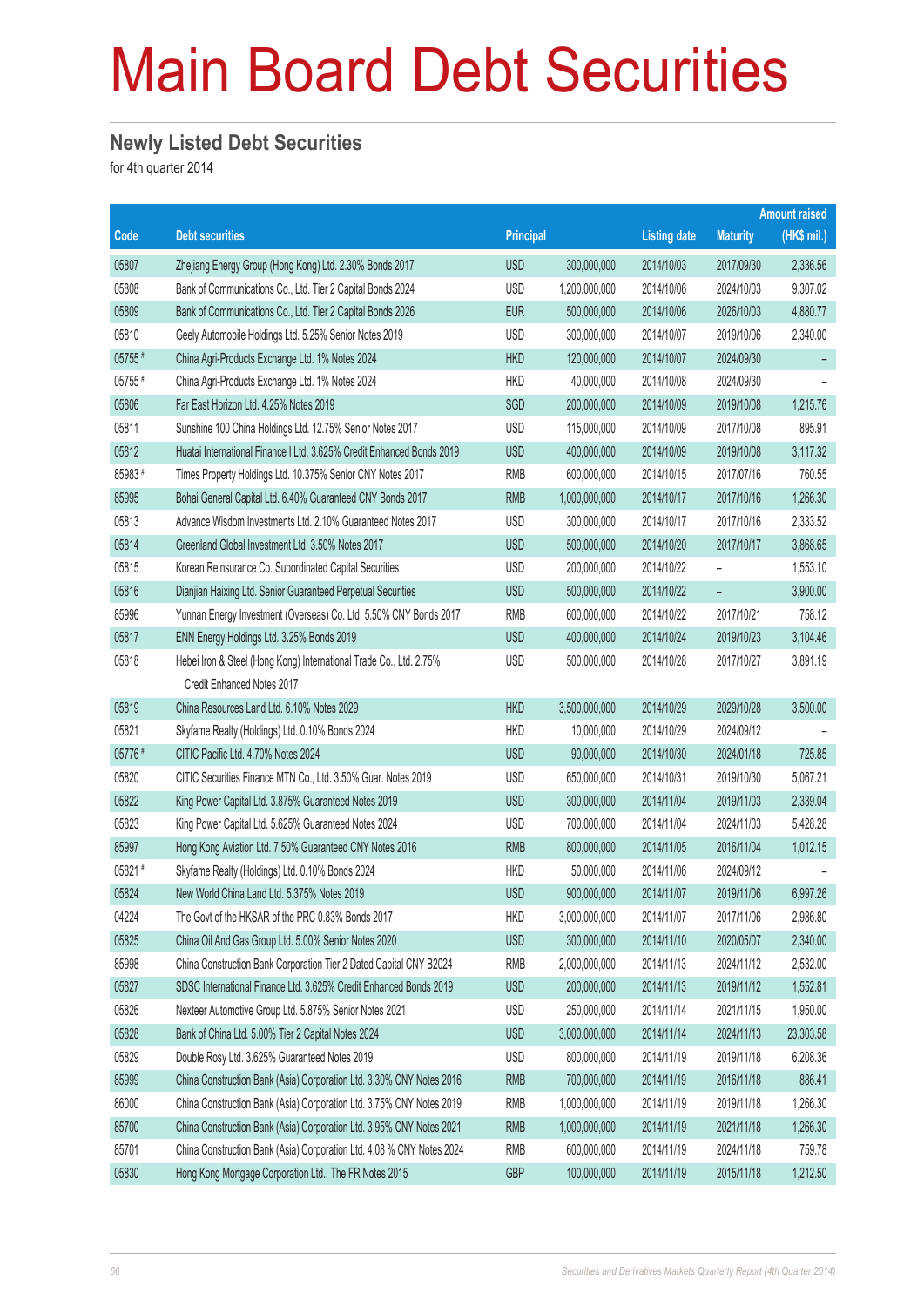|         |                                                                                       |                  |               |                     |                 | <b>Amount raised</b> |
|---------|---------------------------------------------------------------------------------------|------------------|---------------|---------------------|-----------------|----------------------|
| Code    | <b>Debt securities</b>                                                                | <b>Principal</b> |               | <b>Listing date</b> | <b>Maturity</b> | (HK\$ mil.)          |
| 85946 # | Universal Number One Co., Ltd. 5.70% Guar. Secured CNY Bonds 2017                     | <b>RMB</b>       | 600,000,000   | 2014/11/19          | 2017/01/29      | 760.20               |
| 85995 # | Bohai General Capital Ltd. 6.40% Guaranteed CNY Bonds 2017                            | <b>RMB</b>       | 500,000,000   | 2014/11/19          | 2017/10/16      | 633.50               |
| 05821#  | Skyfame Realty (Holdings) Ltd. 0.10% Bonds 2024                                       | <b>HKD</b>       | 40,000,000    | 2014/11/19          | 2024/09/12      |                      |
| 85702   | China High Speed Transmission Equipment Group Co., Ltd. 8.30%<br>Guar. CNY Bonds 2017 | <b>RMB</b>       | 650,000,000   | 2014/11/20          | 2017/11/19      | 819.26               |
| 85703   | Wanhua Chemcial International Holding Co., Ltd. 4.50% Guar. CNY Bonds 2017            | <b>RMB</b>       | 1,000,000,000 | 2014/11/20          | 2017/11/19      | 1,267.00             |
| 04056   | Hong Kong Monetary Authority 0.37% Exchange Fund Notes 2016                           | <b>HKD</b>       | 1,200,000,000 | 2014/11/20          | 2016/11/21      | 1,199.40             |
| 05831   | Eastern Creation II Investment Holdings Ltd. 2.625% Guar. Notes 2017                  | <b>USD</b>       | 700,000,000   | 2014/11/21          | 2017/11/20      | 5,451.70             |
| 05832   | Eastern Creation II Investment Holdings Ltd. 3.25% Guar. Notes 2020                   | <b>USD</b>       | 300,000,000   | 2014/11/21          | 2020/01/20      | 2,334.22             |
| 05833   | Bank of East Asia, Ltd., The Tier 2 Capital Dated Subordinated Notes 2024             | <b>USD</b>       | 500,000,000   | 2014/11/21          | 2024/11/20      | 3,884.71             |
| 85704   | China Singyes Solar Technologies Holdings Ltd. 7.875% Senior CNY Notes 2017           | <b>RMB</b>       | 560,000,000   | 2014/11/24          | 2017/11/21      | 706.92               |
| 86622   | Ministry of Finance of the PRC 2.74% CNY Bonds 2017                                   | <b>RMB</b>       | 4,000,000,000 | 2014/11/24          | 2017/11/21      | 5,066.00             |
| 86623   | Ministry of Finance of the PRC 3.00% CNY Bonds 2019                                   | <b>RMB</b>       | 3,000,000,000 | 2014/11/24          | 2019/11/21      | 3,799.50             |
| 86624   | Ministry of Finance of the PRC 3.38% CNY Bonds 2024                                   | <b>RMB</b>       | 2,000,000,000 | 2014/11/24          | 2024/11/21      | 2,533.00             |
| 05834   | CNPC General Capital Ltd. 1.95% Guaranteed Notes 2017A                                | <b>USD</b>       | 500,000,000   | 2014/11/26          | 2017/11/25      | 3,890.76             |
| 05835   | CNPC General Capital Ltd. FR Guaranteed Notes 2017B                                   | <b>USD</b>       | 300,000,000   | 2014/11/26          | 2017/11/25      | 2,340.00             |
| 05836   | CNPC General Capital Ltd. 2.70% Guaranteed Notes 2019                                 | <b>USD</b>       | 700,000,000   | 2014/11/26          | 2019/11/25      | 5,430.90             |
| 85705   | Orient Hongsheng Ltd. 6.50% Guaranteed CNY Bonds 2017                                 | <b>RMB</b>       | 900,000,000   | 2014/11/27          | 2017/11/26      | 1,137.42             |
| 85706   | Yufu Eternity Ltd. 5.625% Guaranteed CNY Notes 2017                                   | <b>RMB</b>       | 500,000,000   | 2014/11/27          | 2017/11/26      | 631.90               |
| 05837   | Amipeace Ltd. 2.375% Guaranteed Notes 2017                                            | <b>USD</b>       | 300,000,000   | 2014/11/27          | 2017/11/26      | 2,336.23             |
| 05838   | Amipeace Ltd. 3.125% Guaranteed Notes 2019                                            | <b>USD</b>       | 300,000,000   | 2014/11/27          | 2019/11/26      | 2,326.92             |
| 05839   | HC International, Inc. 5.00% Convertible Bonds 2019                                   | <b>HKD</b>       | 780,000,000   | 2014/11/28          | 2019/11/27      | 780.00               |
| 05840   | Alibaba Group Holding Ltd. Floating Rate Senior Notes 2017A                           | <b>USD</b>       | 300,000,000   | 2014/12/01          | 2017/11/28      | 2,340.00             |
| 05841   | Alibaba Group Holding Ltd. 1.625% Senior Notes 2017B                                  | <b>USD</b>       | 1,000,000,000 | 2014/12/01          | 2017/11/28      | 7,791.34             |
| 05842   | Alibaba Group Holding Ltd. 2.50% Senior Notes 2019                                    | <b>USD</b>       | 2,250,000,000 | 2014/12/01          | 2019/11/28      | 17,482.95            |
| 05843   | Alibaba Group Holding Ltd. 3.125% Senior Notes 2021                                   | <b>USD</b>       | 1,500,000,000 | 2014/12/01          | 2021/11/28      | 11,648.28            |
| 05844   | Alibaba Group Holding Ltd. 3.60% Senior Notes 2024                                    | <b>USD</b>       | 2,250,000,000 | 2014/12/01          | 2024/11/28      | 17,517.89            |
| 05845   | Alibaba Group Holding Ltd. 4.50% Senior Notes 2034                                    | <b>USD</b>       | 700,000,000   | 2014/12/01          | 2034/11/28      | 5,429.37             |
| 05846   | Yuexiu Property Co. Ltd. 6.10% Notes 2029                                             | <b>HKD</b>       | 2,300,000,000 | 2014/12/01          | 2029/11/28      | 2,300.00             |
| 05847   | Huayi Finance I Ltd. 4.00% Guaranteed Notes 2019                                      | <b>USD</b>       | 350,000,000   | 2014/12/03          | 2019/12/02      | 2,721.92             |
| 05848   | Central Plaza Development Ltd. 7.125% Senior Perpetual Capital Securities             | <b>USD</b>       | 450,000,000   | 2014/12/03          |                 | 3,510.00             |
| 05849   | CDBL Funding 1 3.25% Guaranteed Notes 2019                                            | <b>USD</b>       | 250,000,000   | 2014/12/03          | 2019/12/02      | 1.939.67             |
| 05850   | CDBL Funding 1 4.25% Guaranteed Notes 2024                                            | <b>USD</b>       | 400,000,000   | 2014/12/03          | 2024/12/02      | 3,091.67             |
| 85707   | Carnival Group International Holdings Ltd. 11.50% Senior CNY Bonds 2016               | <b>RMB</b>       | 500,000,000   | 2014/12/05          | 2016/12/04      | 630.25               |
| 04057   | Hong Kong Monetary Authority 1.84% Exchange Fund Notes 2024                           | <b>HKD</b>       | 800,000,000   | 2014/12/09          | 2024/12/09      | 806.40               |
| 05851   | Logan Property Holdings Co. Ltd. 9.75% Senior Notes 2017                              | <b>USD</b>       | 250,000,000   | 2014/12/09          | 2017/12/08      | 1,950.00             |
| 05853   | Yuzhou Properties Co. Ltd. 9.00% Senior Notes 2019                                    | <b>USD</b>       | 250,000,000   | 2014/12/09          | 2019/12/08      | 1,950.00             |
| 05852   | Agricultural Bank of China Ltd. HK Branch 2.25% Notes 2017                            | <b>USD</b>       | 500,000,000   | 2014/12/10          | 2017/12/09      | 3,887.64             |
| 05854   | Chinalco Finance Holdings Ltd. 3.625% Credit Enhanced Bonds 2019                      | <b>USD</b>       | 500,000,000   | 2014/12/12          | 2019/12/11      | 3,881.83             |
| 05855   | Skyfame Realty (Holdings) Ltd. 0.10% Bonds 2031                                       | <b>HKD</b>       | 20,000,000    | 2014/12/12          | 2031/11/14      |                      |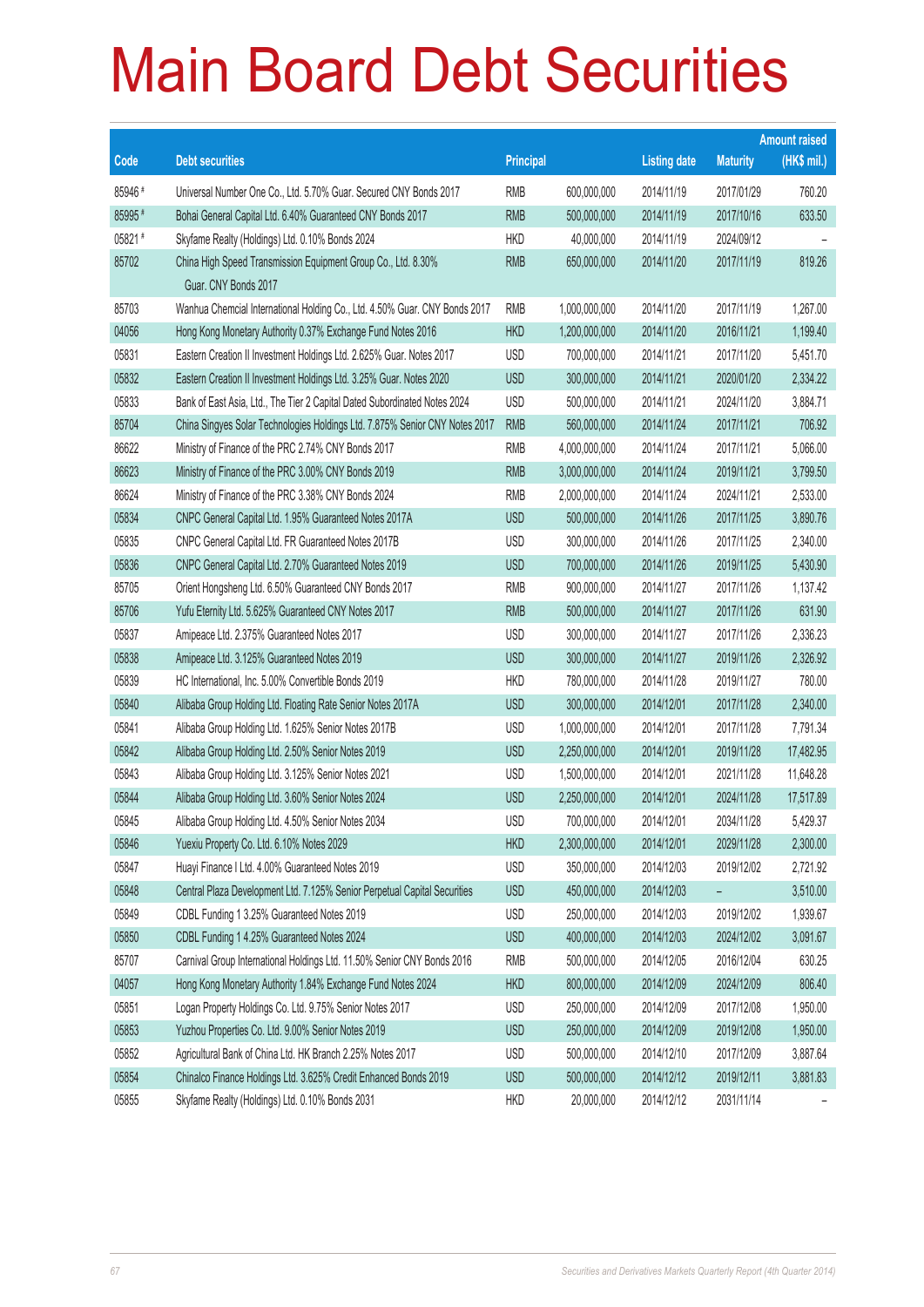|         |                                                                    |                  |               |                     |                 | <b>Amount raised</b> |
|---------|--------------------------------------------------------------------|------------------|---------------|---------------------|-----------------|----------------------|
| Code    | <b>Debt securities</b>                                             | <b>Principal</b> |               | <b>Listing date</b> | <b>Maturity</b> | (HK\$ mil.)          |
| 85708   | Zhuhai Da Heng Qin Investment Co., Ltd. 4.75%                      | <b>RMB</b>       | 1,500,000,000 | 2014/12/12          | 2017/12/11      | 1,882.50             |
|         | Credit Enchanced CNY Bonds 2017                                    |                  |               |                     |                 |                      |
| 86625   | Ministry of Finance of the PRC 2.93% CNY Bonds 2016                | <b>RMB</b>       | 3,000,000,000 | 2014/12/12          | 2016/12/11      | 3,765.00             |
| 05811#  | Sunshine 100 China Holdings Ltd. 12.75% Senior Notes 2017          | <b>USD</b>       | 100,000,000   | 2014/12/15          | 2017/10/08      | 788.74               |
| 85709   | Golden Wheel Tiandi Holdings Co. Ltd. 10.80% Senior CNY Notes 2017 | <b>RMB</b>       | 300,000,000   | 2014/12/17          | 2017/12/16      | 375.75               |
| 05795 # | Charming Light Investments Ltd. 3.75% Guaranteed Notes 2019        | <b>USD</b>       | 500,000,000   | 2014/12/19          | 2019/09/03      | 3,838.46             |
| 05855#  | Skyfame Realty (Holdings) Ltd. 0.10% Bonds 2031                    | <b>HKD</b>       | 40,000,000    | 2014/12/22          | 2031/11/14      |                      |
| 04058   | Hong Kong Monetary Authority 1.32% Exchange Fund Notes 2019        | <b>HKD</b>       | 1,000,000,000 | 2014/12/23          | 2019/12/23      | 997.30               |
| 04034 # | Hong Kong Monetary Authority 0.27% Exchange Fund Notes 2017        | <b>HKD</b>       | 1,200,000,000 | 2014/12/23          | 2017/12/18      | 1,177.44             |
| 85710   | Jingneng Clean Energy Investment Holdings Ltd. 4.30%               | <b>RMB</b>       | 1,000,000,000 | 2014/12/24          | 2017/12/23      | 1,246.80             |
|         | Senior Guar CNY Bonds 2017                                         |                  |               |                     |                 |                      |
| Total   |                                                                    |                  |               |                     |                 | 267,144.56           |

# Further issue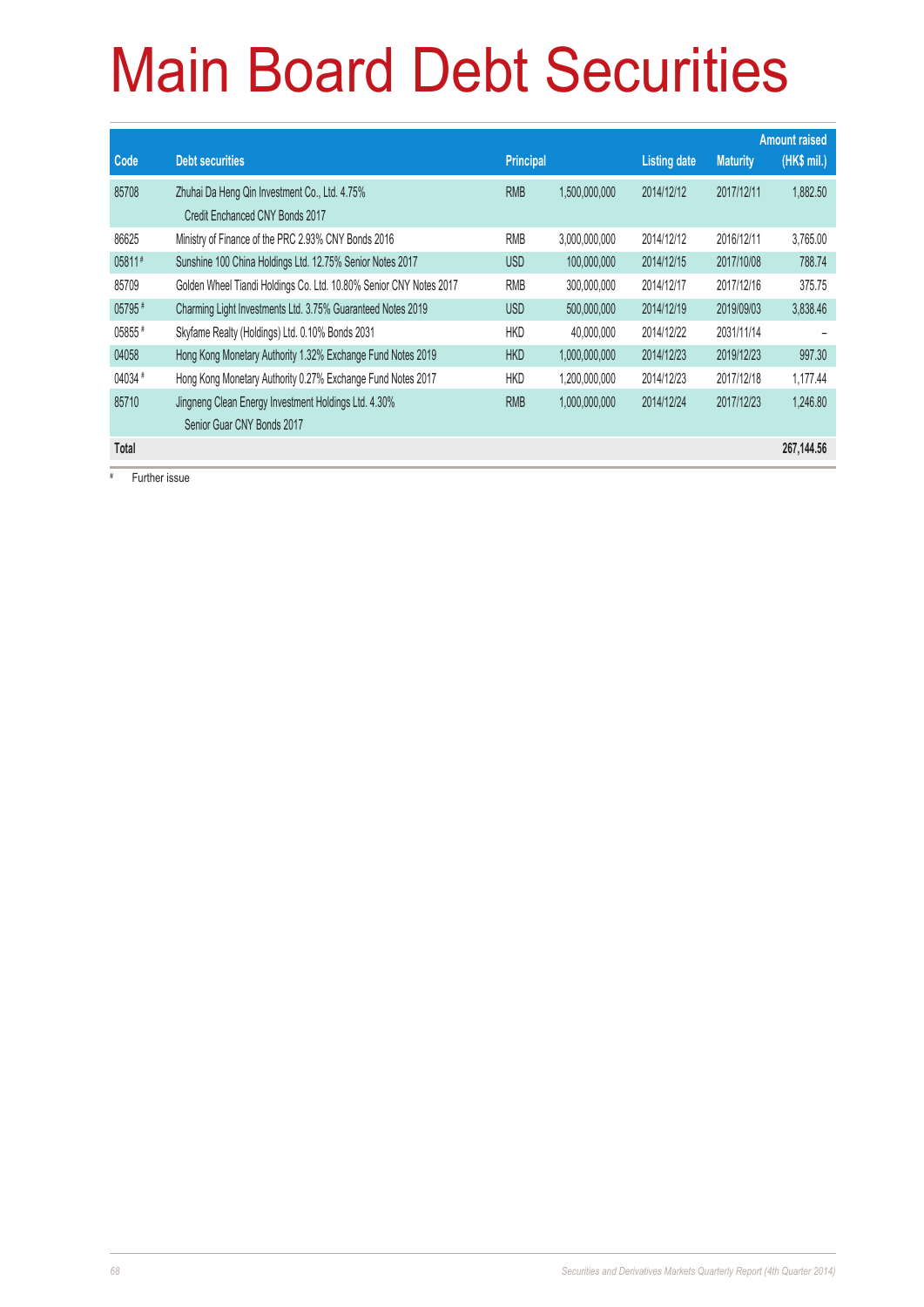# Main Board Unit Trusts and Mutual Funds

#### **Unit Trusts and Mutual Funds Trading Statistics**

|      |                | <b>Exchange</b><br><b>Traded</b><br>Fund (ETF)<br>(HK\$ mil.) | <b>Real Estate</b><br><b>Investment</b><br><b>Trusts (REITs)</b><br>(HK\$ mil.) | <b>Others</b><br>(HK\$ mil.) | <b>Total</b><br>(HK\$ mil.) | $%$ of<br>market total |
|------|----------------|---------------------------------------------------------------|---------------------------------------------------------------------------------|------------------------------|-----------------------------|------------------------|
| 2013 | Q4             | 174,554.43                                                    | 13,129.54                                                                       | 37.59                        | 187,721.56                  | 5.17                   |
| 2014 | Q <sub>1</sub> | 166,595.89                                                    | 12,531.06                                                                       | 52.35                        | 179,179.30                  | 4.37                   |
|      | Q <sub>2</sub> | 134,427.45                                                    | 12,993.49                                                                       | 36.04                        | 147,456.99                  | 4.31                   |
|      | Q <sub>3</sub> | 350,528.48                                                    | 17,291.58                                                                       | 78.56                        | 367,898.62                  | 8.18                   |
|      | Q4             | 516,125.20                                                    | 24,602.84                                                                       | 100.91                       | 540,828.95                  | 10.88                  |

Note: Turnover value traded in non-HKD currency securities have been included

#### **Unit Trusts and Mutual Funds Market Value**

|      |                | No. of<br><b>issues</b> | <b>Exchange</b><br><b>Traded</b><br><b>Funds (ETF)</b><br>(HK\$ mil.) | No. of<br><b>issues</b> | <b>Real Estate</b><br><b>Investment</b><br><b>Trusts</b><br>(REITs)<br>(HK\$ mil.) | No. of<br><b>issues</b> | <b>Others</b><br>(HK\$ mil.) | No. of<br><b>issues</b> | <b>Total</b><br>(HK\$ mil.) |
|------|----------------|-------------------------|-----------------------------------------------------------------------|-------------------------|------------------------------------------------------------------------------------|-------------------------|------------------------------|-------------------------|-----------------------------|
| 2013 | Q <sub>4</sub> | 116                     | 538,892.05                                                            | 11                      | 177,310.63                                                                         | $\overline{2}$          | 1,376.37                     | 129                     | 717,579.05                  |
| 2014 | Q <sub>1</sub> | 119                     | 539,592.84                                                            | 11                      | 175,108.28                                                                         |                         | 1,246.28                     | 131                     | 715,947.41                  |
|      | Q2             | 124                     | 550,831.24                                                            | 11                      | 185,309.13                                                                         |                         | 1,239.99                     | 136                     | 737,380.36                  |
|      | Q <sub>3</sub> | 121                     | 582,204.26                                                            | 11                      | 191,896.58                                                                         |                         | 1,418.33                     | 133                     | 775,519.16                  |
|      | Q <sub>4</sub> | 122                     | 559,491.12                                                            | 11                      | 205,636.83                                                                         | 1                       | 1,764.52                     | 134                     | 766,892.47                  |

#### **New Listing Unit Trust and Mutual Funds Statistics**

|      |                | No. of newly listed<br>unit trust and mutual funds | <b>Funds raised</b><br>(HK\$ mil.) |
|------|----------------|----------------------------------------------------|------------------------------------|
| 2013 | Q4             |                                                    | 1,674.50                           |
| 2014 | Q1             |                                                    |                                    |
|      | Q <sub>2</sub> | 5                                                  |                                    |
|      | Q3             |                                                    | 487.50                             |
|      | Q <sub>4</sub> |                                                    |                                    |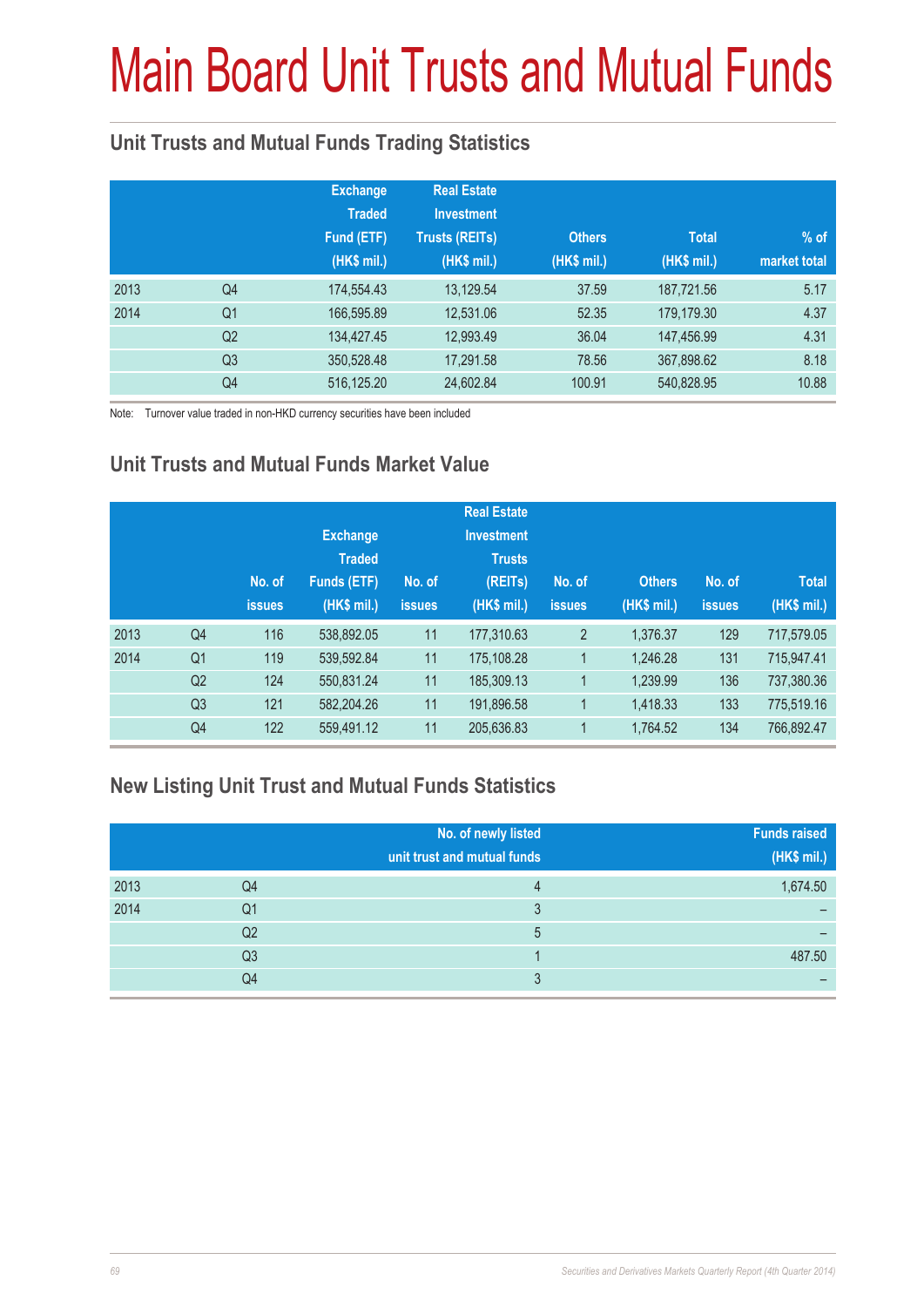# Main Board Unit Trusts and Mutual Funds

#### **Newly Listed Unit Trust and Mutual Funds**

for 4th quarter 2014

|       |                                                  |                                                      |                           |                   | <b>Amount raised</b> | <b>Subscription</b> |              |
|-------|--------------------------------------------------|------------------------------------------------------|---------------------------|-------------------|----------------------|---------------------|--------------|
| Code  | Unit trust and Mutual funds                      | <b>Fund manager</b>                                  | <b>Issue price (HK\$)</b> | No. of unit offer | (HK\$ mil)           | rate (times)        | Listing date |
| 03141 | <b>BMO Asia USD Investment</b><br>Grade Bond ETF | <b>BMO Global Asset Management</b><br>(Asia) Limited | n.a.                      | n.a.              | n.a.                 | n.a.                | 2014/11/13   |
| 03143 | <b>BMO Hong Kong Banks ETF</b>                   | <b>BMO Global Asset Management</b><br>(Asia) Limited | n.a.                      | n.a.              | n.a.                 | n.a.                | 2014/11/13   |
| 03145 | <b>BMO Asia High Dividend ETF</b>                | <b>BMO Global Asset Management</b><br>(Asia) Limited | n.a.                      | n.a.              | n.a.                 | n.a.                | 2014/11/13   |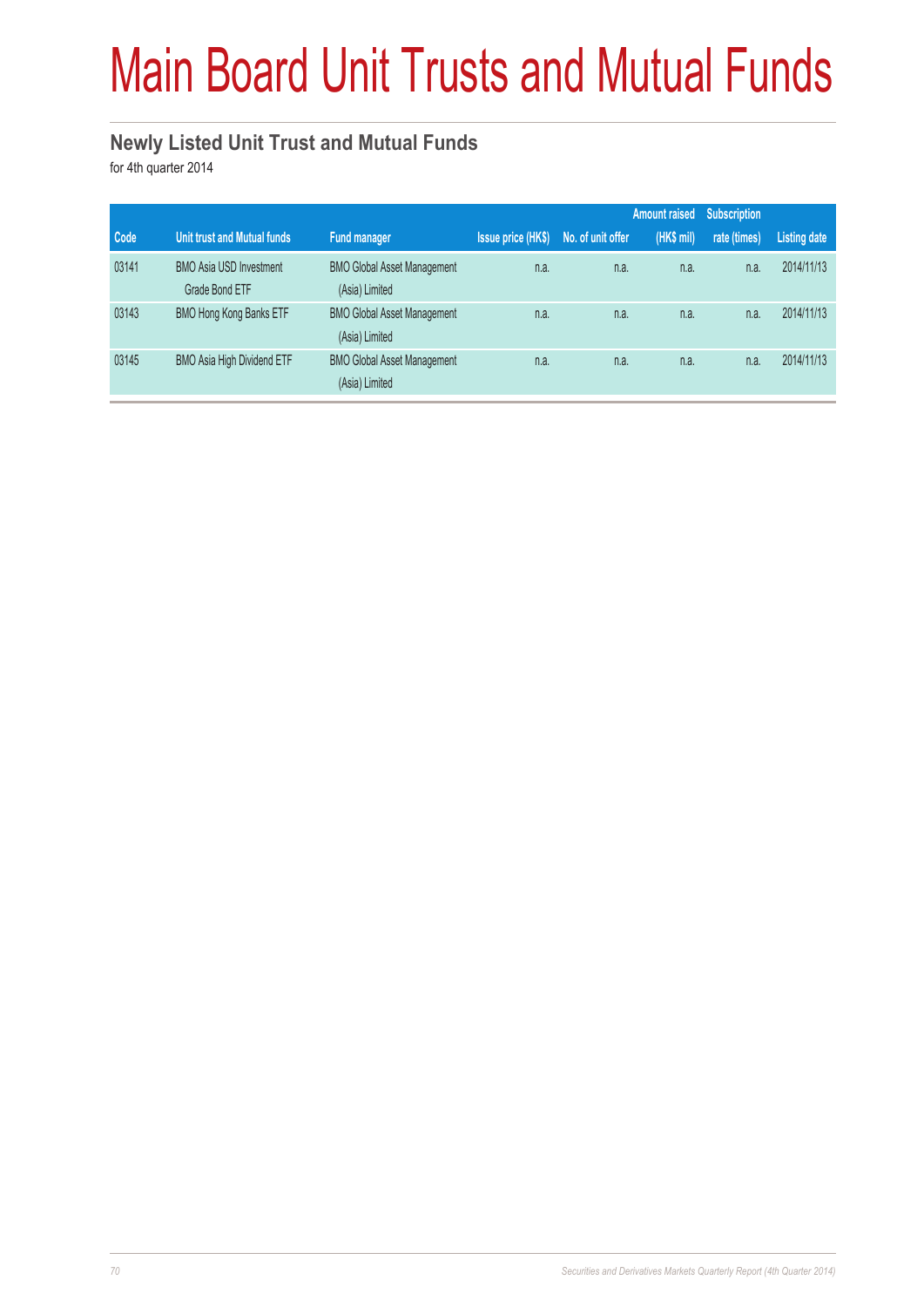## Main Board Callable Bull/Bear Contracts

#### **Callable Bull/Bear Contracts Trading Statistics**

|      |                | <b>Number</b> | <b>Market value</b> | <b>Turnover value</b> |  |
|------|----------------|---------------|---------------------|-----------------------|--|
|      |                |               | (HK\$ mil.)         | (HK\$ mil.)           |  |
| 2013 | Q4             | 1,620         | 68,388.12           | 256,527.75            |  |
| 2014 | Q <sub>1</sub> | 1,799         | 59,586.41           | 310,519.71            |  |
|      | Q <sub>2</sub> | 1,846         | 52,720.61           | 244,418.59            |  |
|      | Q <sub>3</sub> | 1.918         | 61,358.71           | 338,575.61            |  |
|      | Q4             | 1,579         | 55,419.48           | 336,442.50            |  |
|      |                |               |                     |                       |  |

#### **New Listings Callable Bull/Bear Contracts Statistics**

|    | No. of newly listed CBBC | Amount raised (HK\$ mil.) |
|----|--------------------------|---------------------------|
| Q4 | 2,156                    | 112,648.01                |
| Q1 | 3,115                    | 146,272.13                |
| Q2 | 2,079                    | 93,001.85                 |
| Q3 | 2,307                    | 111,530.32                |
| Q4 | 2,482                    | 122,022.54                |
|    |                          |                           |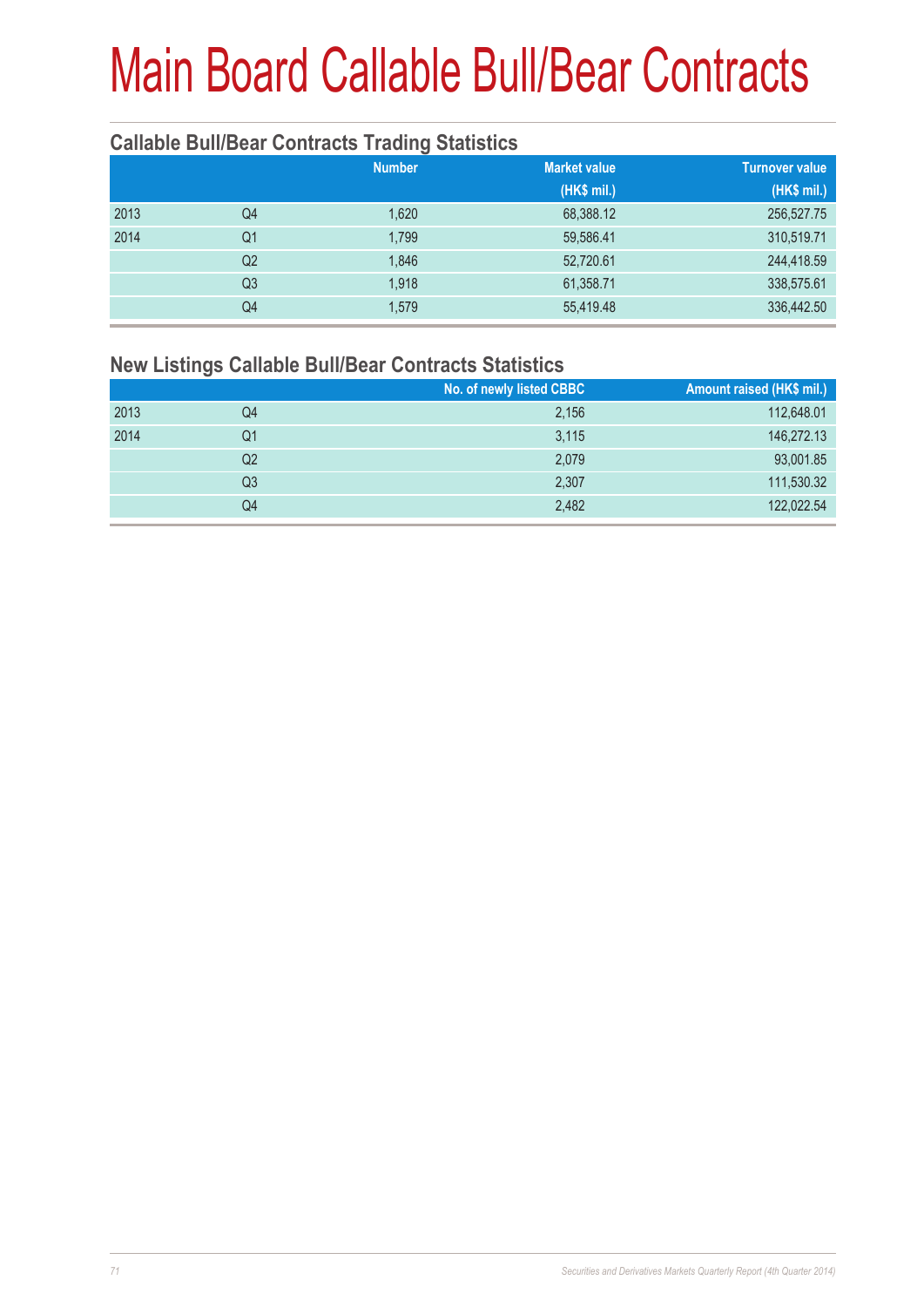#### **Newly Listed Callable Bull/Bear Contracts**

for 4th quarter 2014

|       |                                                                | No. of        |                     |               | <b>Amount raised</b> |
|-------|----------------------------------------------------------------|---------------|---------------------|---------------|----------------------|
| Code  | <b>Callable Bull/Bear Contracts</b>                            | issue (units) | <b>Listing date</b> | <b>Expiry</b> | (HK\$ mil.)          |
| 68285 | BNP Paribas Arbit Issu B.V. - HSI R Bull CBBC Jun 2015 K       | 200,000,000   | 2014/10/03          | 2015/06/29    | 50.00                |
| 68286 | BNP Paribas Arbit Issu B.V. - HSI R Bear CBBC Mar 2015 B       | 200,000,000   | 2014/10/03          | 2015/03/30    | 50.00                |
| 68294 | Credit Suisse AG - HSI R Bull CBBC May 2015 U                  | 238,000,000   | 2014/10/03          | 2015/05/28    | 59.50                |
| 68295 | Credit Suisse AG - HSI R Bull CBBC May 2015 V                  | 238,000,000   | 2014/10/03          | 2015/05/28    | 59.50                |
| 68300 | Credit Suisse AG - HSI R Bull CBBC May 2015 W                  | 238,000,000   | 2014/10/03          | 2015/05/28    | 59.50                |
| 68289 | Credit Suisse AG - HSI R Bear CBBC Jan 2015 F                  | 238,000,000   | 2014/10/03          | 2015/01/29    | 59.50                |
| 68290 | Credit Suisse AG - HSI R Bear CBBC Jan 2015 N                  | 238,000,000   | 2014/10/03          | 2015/01/29    | 59.50                |
| 68250 | HK Bank - Sinopec Corp R Bear CBBC Sep 2015 A                  | 40,000,000    | 2014/10/03          | 2015/09/29    | 10.00                |
| 68245 | HK Bank - HKEx R Bear CBBC Jun 2015 B                          | 50,000,000    | 2014/10/03          | 2015/06/29    | 12.50                |
| 68265 | HK Bank - TCH R Bear CBBC Jul 2015 F                           | 100,000,000   | 2014/10/03          | 2015/07/27    | 25.00                |
| 68243 | J P Morgan SP BV - HSI R Bull CBBC Jul 2015 R                  | 300,000,000   | 2014/10/03          | 2015/07/30    | 75.00                |
| 68244 | J P Morgan SP BV - HSI R Bear CBBC Feb 2015 U                  | 300,000,000   | 2014/10/03          | 2015/02/26    | 75.00                |
| 68293 | Macquarie Bank Ltd. - HSI R Bear CBBC Feb 2015 B               | 50,000,000    | 2014/10/03          | 2015/02/26    | 12.50                |
| 68281 | Standard Chartered Bank - Sinopec Corp R Bear CBBC Mar 2015A   | 80,000,000    | 2014/10/03          | 2015/03/27    | 20.00                |
| 68283 | Standard Chartered Bank - HKEx R Bull CBBC Apr 2015 B          | 80,000,000    | 2014/10/03          | 2015/04/01    | 20.00                |
| 68282 | Standard Chartered Bank - HKEx R Bear CBBC Mar 2015 B          | 80,000,000    | 2014/10/03          | 2015/03/02    | 20.00                |
| 68284 | Standard Chartered Bank - HSI R Bear CBBC Feb 2015 E           | 100,000,000   | 2014/10/03          | 2015/02/26    | 25.00                |
| 68291 | SGA Societe Generale Acceptance N.V. - HSI R Bull CBBC Apr15 V | 200,000,000   | 2014/10/03          | 2015/04/29    | 50.00                |
| 68274 | SGA Societe Generale Acceptance N.V. - HSI R Bull CBBC May15 F | 200,000,000   | 2014/10/03          | 2015/05/28    | 50.00                |
| 68276 | SGA Societe Generale Acceptance N.V. - HSI R Bull CBBC May15 G | 200,000,000   | 2014/10/03          | 2015/05/28    | 50.00                |
| 68269 | SGA Societe Generale Acceptance N.V. - HSI R Bull CBBC Jun15 G | 200,000,000   | 2014/10/03          | 2015/06/29    | 50.00                |
| 68273 | SGA Societe Generale Acceptance N.V. - HSI R Bull CBBC Jun15 H | 200,000,000   | 2014/10/03          | 2015/06/29    | 50.00                |
| 68268 | SGA Societe Generale Acceptance N.V. - HSI R Bull CBBC Jul15 C | 200,000,000   | 2014/10/03          | 2015/07/30    | 50.00                |
| 68272 | SGA Societe Generale Acceptance N.V. - HSI R Bull CBBC Jul15 D | 200,000,000   | 2014/10/03          | 2015/07/30    | 50.00                |
| 68277 | SGA Societe Generale Acceptance N.V. - HSI R Bear CBBC Jan15 M | 200,000,000   | 2014/10/03          | 2015/01/29    | 50.00                |
| 68292 | SGA Societe Generale Acceptance N.V. - HSI R Bear CBBC Mar15 C | 400,000,000   | 2014/10/03          | 2015/03/30    | 100.00               |
| 68302 | UBS AG - HSI R Bull CBBC Feb 2015 X                            | 350,000,000   | 2014/10/03          | 2015/02/26    | 87.50                |
| 68301 | UBS AG - HSI R Bull CBBC Apr 2015 K                            | 300,000,000   | 2014/10/03          | 2015/04/29    | 75.00                |
| 68288 | UBS AG - HSI R Bear CBBC Jan 2015 I                            | 300,000,000   | 2014/10/03          | 2015/01/29    | 75.00                |
| 68287 | UBS AG - HSI R Bear CBBC Jan 2015 K                            | 300,000,000   | 2014/10/03          | 2015/01/29    | 75.00                |
| 68402 | BNP Paribas Arbit Issu B.V. - HSI R Bear CBBC Mar 2015 C       | 200,000,000   | 2014/10/06          | 2015/03/30    | 50.00                |
| 68338 | Credit Suisse AG - China Mobile R Bear CBBC Feb 2015 D         | 50,000,000    | 2014/10/06          | 2015/02/27    | 12.50                |
| 68344 | Credit Suisse AG - HSI R Bull CBBC Apr 2015 B                  | 238,000,000   | 2014/10/06          | 2015/04/29    | 59.50                |
| 68339 | Credit Suisse AG - HSI R Bull CBBC Apr 2015 F                  | 238,000,000   | 2014/10/06          | 2015/04/29    | 59.50                |
| 68346 | Credit Suisse AG - HSI R Bear CBBC Feb 2015 C                  | 238,000,000   | 2014/10/06          | 2015/02/26    | 59.50                |
| 68345 | Credit Suisse AG - HSI R Bear CBBC Feb 2015 F                  | 238,000,000   | 2014/10/06          | 2015/02/26    | 59.50                |
| 68334 | Credit Suisse AG - TCH R Bear CBBC Jan 2015 D                  | 50,000,000    | 2014/10/06          | 2015/01/30    | 12.50                |
| 68390 | Citigroup Global Mkt H Inc. - China Life R Bull CBBC Jul15 A   | 50,000,000    | 2014/10/06          | 2015/07/07    | 12.50                |
| 68393 | Citigroup Global Mkt H Inc. - Hutchison R Bear CBBC Apr 15 A   | 60,000,000    | 2014/10/06          | 2015/04/20    | 15.00                |
| 68400 | Citigroup Global Mkt H Inc. - Hutchison R Bear CBBC Apr 15 B   | 60,000,000    | 2014/10/06          | 2015/04/20    | 15.00                |
| 68388 | Citigroup Global Mkt H Inc. - Ping An R Bear CBBC Apr 2015 B   | 80,000,000    | 2014/10/06          | 2015/04/22    | 20.00                |
| 68319 | Goldman Sachs SP (Asia) - HSI R Bull CBBC Jan 2015 B           | 150,000,000   | 2014/10/06          | 2015/01/29    | 38.55                |
| 68327 | Goldman Sachs SP (Asia) - HSI R Bull CBBC Jan 2015 C           | 150,000,000   | 2014/10/06          | 2015/01/29    | 39.15                |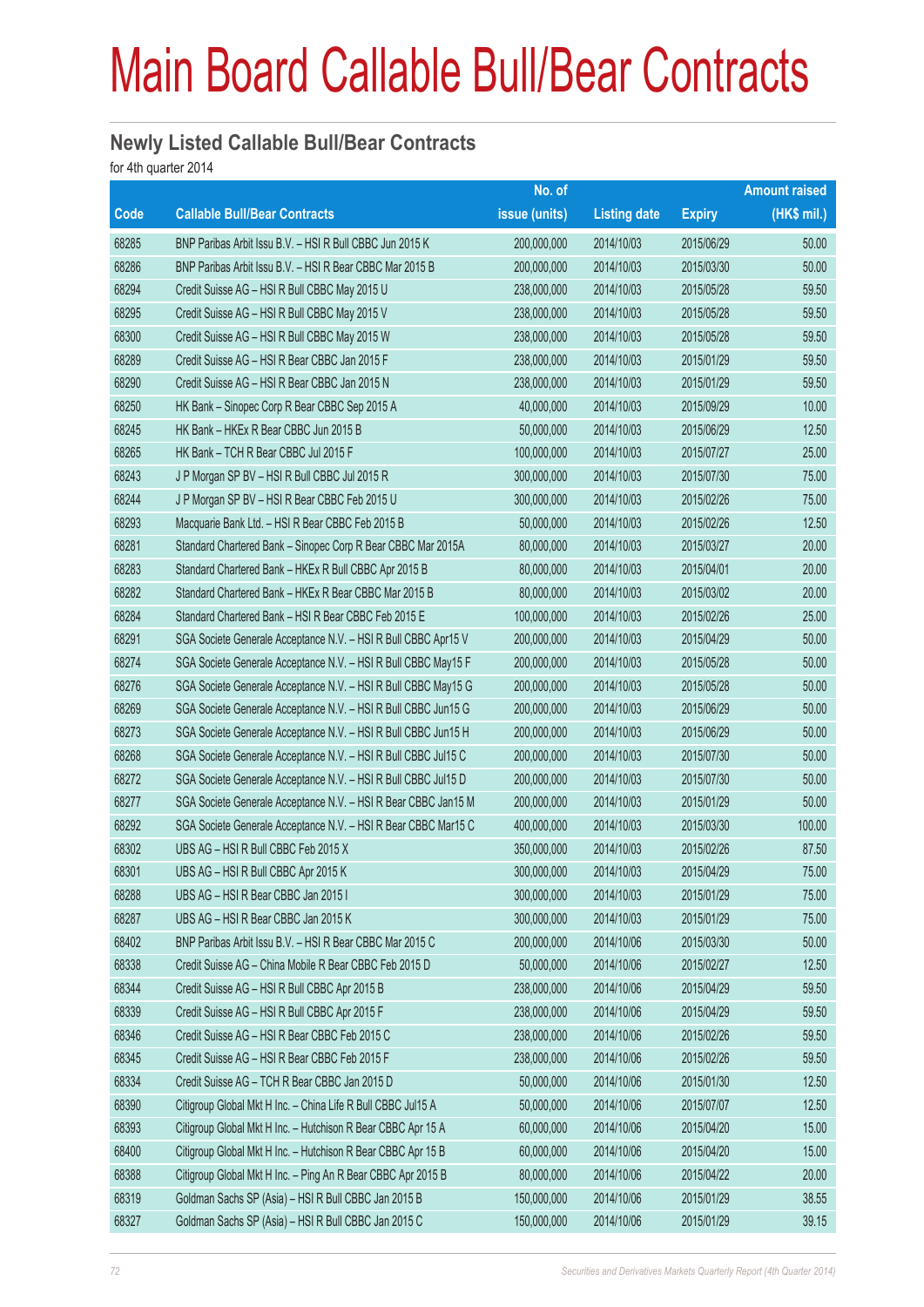|             |                                                               | No. of        |                     |               | <b>Amount raised</b> |
|-------------|---------------------------------------------------------------|---------------|---------------------|---------------|----------------------|
| <b>Code</b> | <b>Callable Bull/Bear Contracts</b>                           | issue (units) | <b>Listing date</b> | <b>Expiry</b> | $(HK$$ mil.)         |
| 68332       | Goldman Sachs SP (Asia) - HSI R Bear CBBC Jan 2015 D          | 150,000,000   | 2014/10/06          | 2015/01/29    | 38.10                |
| 68333       | Goldman Sachs SP (Asia) - HSI R Bear CBBC Jan 2015 E          | 150,000,000   | 2014/10/06          | 2015/01/29    | 38.40                |
| 68380       | Goldman Sachs SP (Asia) - HSI R Bear CBBC Jan 2015 F          | 150,000,000   | 2014/10/06          | 2015/01/29    | 49.95                |
| 68316       | HK Bank - CSOP A50 ETF R Bull CBBC May 2015 D                 | 200,000,000   | 2014/10/06          | 2015/05/18    | 50.00                |
| 68310       | HK Bank - A50 R Bull CBBC May 2015 D                          | 200,000,000   | 2014/10/06          | 2015/05/18    | 50.00                |
| 68303       | HK Bank - HSI R Bull CBBC Jun 2015 H                          | 100,000,000   | 2014/10/06          | 2015/06/29    | 25.00                |
| 68377       | J P Morgan SP BV - HSI R Bull CBBC Jun 2015 D                 | 300,000,000   | 2014/10/06          | 2015/06/29    | 75.00                |
| 68378       | J P Morgan SP BV - HSI R Bull CBBC Jul 2015 S                 | 300,000,000   | 2014/10/06          | 2015/07/30    | 75.00                |
| 68379       | J P Morgan SP BV - HSI R Bear CBBC Feb 2015 V                 | 300,000,000   | 2014/10/06          | 2015/02/26    | 75.00                |
| 68355       | Standard Chartered Bank - HSI R Bull CBBC Aug 2015 N          | 100,000,000   | 2014/10/06          | 2015/08/28    | 25.00                |
| 68375       | UBS AG - Galaxy Ent R Bull CBBC Oct 2015 B                    | 50,000,000    | 2014/10/06          | 2015/10/26    | 12.50                |
| 68376       | UBS AG - HSBC R Bull CBBC Sep 2015 C                          | 100,000,000   | 2014/10/06          | 2015/09/14    | 25.00                |
| 68341       | UBS AG - HSI R Bull CBBC Mar 2015 H                           | 300,000,000   | 2014/10/06          | 2015/03/30    | 75.00                |
| 68340       | UBS AG - HSI R Bull CBBC Jun 2015 F                           | 300,000,000   | 2014/10/06          | 2015/06/29    | 75.00                |
| 68374       | UBS AG - HSI R Bear CBBC Jan 2015 R                           | 300,000,000   | 2014/10/06          | 2015/01/29    | 75.00                |
| 68360       | UBS AG - HSI R Bear CBBC Feb 2015 M                           | 300,000,000   | 2014/10/06          | 2015/02/26    | 75.00                |
| 68404       | BNP Paribas Arbit Issu B.V. - HSI R Bull CBBC Jun 2015 G      | 200,000,000   | 2014/10/07          | 2015/06/29    | 50.00                |
| 68406       | BNP Paribas Arbit Issu B.V. - HSI R Bull CBBC Jun 2015 H      | 200,000,000   | 2014/10/07          | 2015/06/29    | 50.00                |
| 68561       | BNP Paribas Arbit Issu B.V. - HSI R Bear CBBC Mar 2015 D      | 200,000,000   | 2014/10/07          | 2015/03/30    | 50.00                |
| 68495       | Credit Suisse AG - HSI R Bull CBBC Jun 2015 R                 | 238,000,000   | 2014/10/07          | 2015/06/29    | 59.50                |
| 68499       | Credit Suisse AG - HSI R Bull CBBC Jun 2015 S                 | 238,000,000   | 2014/10/07          | 2015/06/29    | 59.50                |
| 68515       | Credit Suisse AG - HSI R Bull CBBC Jun 2015 T                 | 238,000,000   | 2014/10/07          | 2015/06/29    | 59.50                |
| 68543       | Credit Suisse AG - HSI R Bull CBBC Jul 2015 G                 | 238,000,000   | 2014/10/07          | 2015/07/30    | 59.50                |
| 68548       | Credit Suisse AG - HSI R Bull CBBC Jul 2015 H                 | 238,000,000   | 2014/10/07          | 2015/07/30    | 59.50                |
| 68575       | Credit Suisse AG - HSI R Bear CBBC Feb 2015 G                 | 238,000,000   | 2014/10/07          | 2015/02/26    | 59.50                |
| 68576       | Credit Suisse AG - HSI R Bear CBBC Feb 2015 O                 | 238,000,000   | 2014/10/07          | 2015/02/26    | 59.50                |
| 68555       | Credit Suisse AG - HSI R Bear CBBC Jun 2015 A                 | 238,000,000   | 2014/10/07          | 2015/06/29    | 59.50                |
| 68556       | Credit Suisse AG - HSI R Bear CBBC Jun 2015 B                 | 238,000,000   | 2014/10/07          | 2015/06/29    | 59.50                |
| 68587       | Citigroup Global Mkt H Inc. - China Mobile R Bear CBBC Apr15S | 80,000,000    | 2014/10/07          | 2015/04/24    | 20.00                |
| 68598       | Citigroup Global Mkt H Inc. - China Mobile R Bear CBBC Apr15T | 80,000,000    | 2014/10/07          | 2015/04/24    | 20.00                |
| 68584       | Citigroup Global Mkt H Inc. - HSBC R Bear CBBC Apr 2015 C     | 80,000,000    | 2014/10/07          | 2015/04/15    | 20.00                |
| 68565       | Goldman Sachs SP (Asia) - HSI R Bull CBBC Jan 2015 D          | 150,000,000   | 2014/10/07          | 2015/01/29    | 39.00                |
| 68574       | Goldman Sachs SP (Asia) - HSI R Bear CBBC Jan 2015 G          | 150,000,000   | 2014/10/07          | 2015/01/29    | 39.75                |
| 68429       | HK Bank - China Mobile R Bear CBBC Jul 2015 H                 | 60,000,000    | 2014/10/07          | 2015/07/06    | 15.00                |
| 68438       | HK Bank - Cheung Kong R Bear CBBC Jul 2015 B                  | 50,000,000    | 2014/10/07          | 2015/07/06    | 12.50                |
| 68426       | HK Bank - Galaxy Ent R Bear CBBC Jul 2015 C                   | 60,000,000    | 2014/10/07          | 2015/07/06    | 15.00                |
| 68421       | HK Bank - HSI R Bear CBBC May 2015 K                          | 100,000,000   | 2014/10/07          | 2015/05/28    | 25.00                |
| 68415       | HK Bank - HSI R Bear CBBC Jul 2015 C                          | 100,000,000   | 2014/10/07          | 2015/07/30    | 25.00                |
| 68428       | HK Bank - Ping An R Bull CBBC Oct 2015 A                      | 60,000,000    | 2014/10/07          | 2015/10/26    | 15.00                |
| 68427       | HK Bank - Ping An R Bear CBBC Apr 2015 A                      | 40,000,000    | 2014/10/07          | 2015/04/29    | 10.00                |
| 68414       | HK Bank - TCH R Bear CBBC Jul 2015 G                          | 100,000,000   | 2014/10/07          | 2015/07/16    | 25.00                |
| 68442       | J P Morgan SP BV - HSI R Bull CBBC Jun 2015 B                 | 300,000,000   | 2014/10/07          | 2015/06/29    | 75.00                |
| 68439       | J P Morgan SP BV - HSI R Bull CBBC Jul 2015 T                 | 300,000,000   | 2014/10/07          | 2015/07/30    | 75.00                |
| 68580       | J P Morgan SP BV - HSI R Bull CBBC Jul 2015 U                 | 300,000,000   | 2014/10/07          | 2015/07/30    | 75.00                |
| 68563       | J P Morgan SP BV - HSI R Bear CBBC Feb 2015 W                 | 300,000,000   | 2014/10/07          | 2015/02/26    | 75.00                |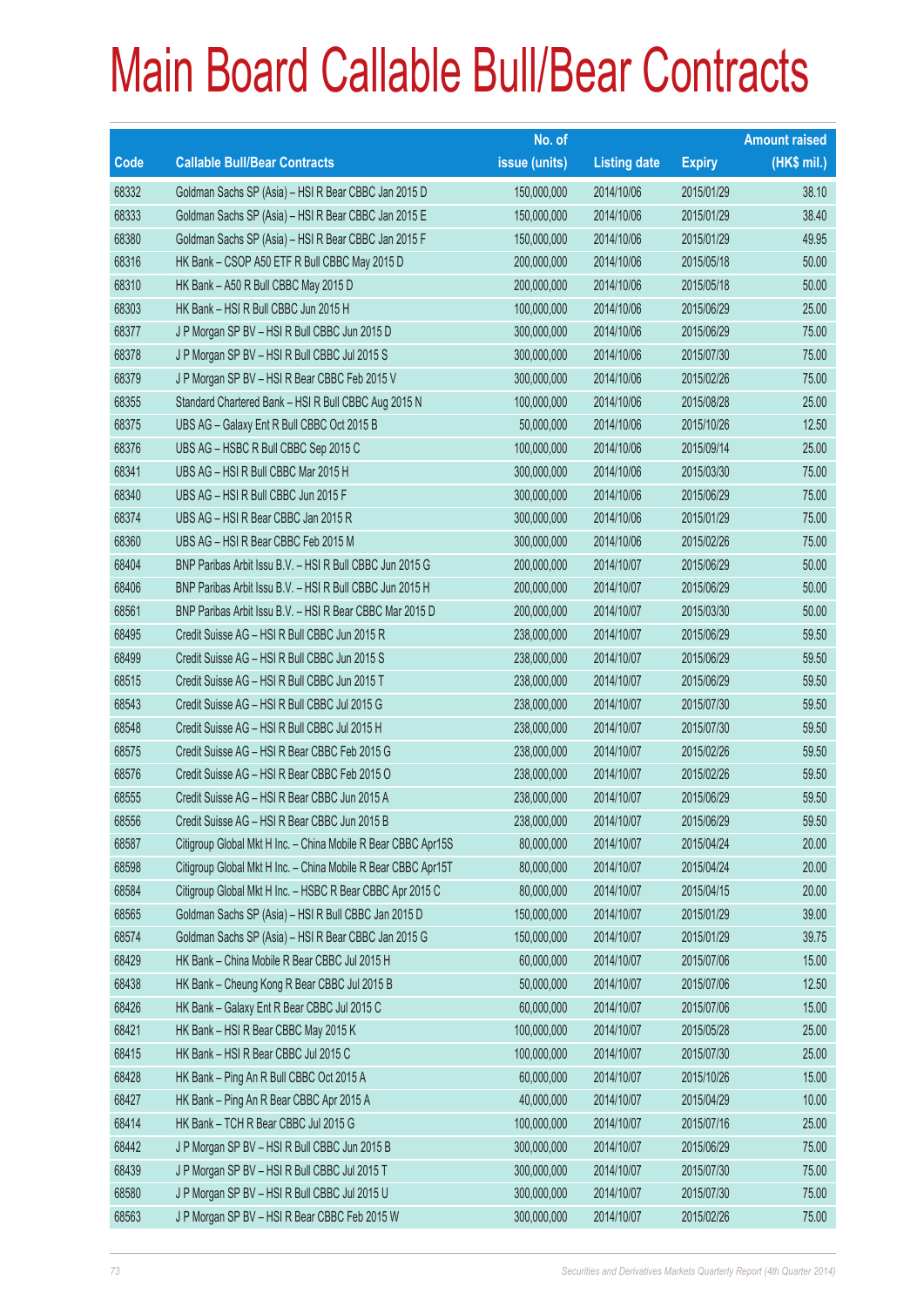|       |                                                                | No. of        |                     |               | <b>Amount raised</b> |
|-------|----------------------------------------------------------------|---------------|---------------------|---------------|----------------------|
| Code  | <b>Callable Bull/Bear Contracts</b>                            | issue (units) | <b>Listing date</b> | <b>Expiry</b> | $(HK$$ mil.)         |
| 68557 | Macquarie Bank Ltd. - HSI R Bear CBBC Feb 2015 C               | 50,000,000    | 2014/10/07          | 2015/02/26    | 13.00                |
| 68559 | Macquarie Bank Ltd. - HSI R Bear CBBC Feb 2015 D               | 50,000,000    | 2014/10/07          | 2015/02/26    | 12.50                |
| 68560 | Macquarie Bank Ltd. - HSI R Bear CBBC Feb 2015 E               | 50,000,000    | 2014/10/07          | 2015/02/26    | 12.75                |
| 68447 | Standard Chartered Bank - HSI R Bull CBBC Aug 2015 O           | 100,000,000   | 2014/10/07          | 2015/08/28    | 25.00                |
| 68452 | Standard Chartered Bank - HSI R Bull CBBC Oct 2015 A           | 100,000,000   | 2014/10/07          | 2015/10/29    | 25.00                |
| 68451 | Standard Chartered Bank - HSI R Bear CBBC Feb 2015 I           | 100,000,000   | 2014/10/07          | 2015/02/26    | 25.00                |
| 68492 | SGA Societe Generale Acceptance N.V. - HSI R Bull CBBC Apr15 F | 200,000,000   | 2014/10/07          | 2015/04/29    | 50.00                |
| 68488 | SGA Societe Generale Acceptance N.V. - HSI R Bull CBBC Apr15 X | 200,000,000   | 2014/10/07          | 2015/04/29    | 50.00                |
| 68489 | SGA Societe Generale Acceptance N.V. - HSI R Bull CBBC Apr15 Y | 200,000,000   | 2014/10/07          | 2015/04/29    | 50.00                |
| 68491 | SGA Societe Generale Acceptance N.V. - HSI R Bull CBBC Apr15 Z | 200,000,000   | 2014/10/07          | 2015/04/29    | 50.00                |
| 68481 | SGA Societe Generale Acceptance N.V. - HSI R Bull CBBC Jun15 I | 200,000,000   | 2014/10/07          | 2015/06/29    | 50.00                |
| 68485 | SGA Societe Generale Acceptance N.V. - HSI R Bull CBBC Jun15 J | 200,000,000   | 2014/10/07          | 2015/06/29    | 50.00                |
| 68466 | SGA Societe Generale Acceptance N.V. - HSI R Bull CBBC Jul15 E | 200,000,000   | 2014/10/07          | 2015/07/30    | 50.00                |
| 68484 | SGA Societe Generale Acceptance N.V. - HSI R Bull CBBC Jul15 F | 200,000,000   | 2014/10/07          | 2015/07/30    | 50.00                |
| 68493 | SGA Societe Generale Acceptance N.V. - HSI R Bear CBBC Jan15 N | 200,000,000   | 2014/10/07          | 2015/01/29    | 50.00                |
| 68562 | SGA Societe Generale Acceptance N.V. - HSI R Bear CBBC Jan15 O | 200,000,000   | 2014/10/07          | 2015/01/29    | 50.00                |
| 68535 | UBS AG - HSI R Bull CBBC Mar 2015 K                            | 350,000,000   | 2014/10/07          | 2015/03/30    | 87.50                |
| 68534 | UBS AG - HSI R Bull CBBC May 2015 L                            | 300,000,000   | 2014/10/07          | 2015/05/28    | 75.00                |
| 68577 | UBS AG - HSI R Bear CBBC Feb 2015 N                            | 300,000,000   | 2014/10/07          | 2015/02/26    | 75.00                |
| 68578 | UBS AG - HSI R Bear CBBC Feb 2015 O                            | 300,000,000   | 2014/10/07          | 2015/02/26    | 75.00                |
| 68849 | BNP Paribas Arbit Issu B.V. - HSI R Bull CBBC Jun 2015 L       | 200,000,000   | 2014/10/08          | 2015/06/29    | 50.00                |
| 68862 | BNP Paribas Arbit Issu B.V. - HSI R Bull CBBC Jun 2015 M       | 200,000,000   | 2014/10/08          | 2015/06/29    | 50.00                |
| 68867 | BNP Paribas Arbit Issu B.V. - HSI R Bull CBBC Jun 2015 N       | 200,000,000   | 2014/10/08          | 2015/06/29    | 50.00                |
| 68922 | BNP Paribas Arbit Issu B.V. - HSI R Bull CBBC Jun 2015 O       | 200,000,000   | 2014/10/08          | 2015/06/29    | 50.00                |
| 68905 | BNP Paribas Arbit Issu B.V. - HSI R Bull CBBC Jun 2015 W       | 200,000,000   | 2014/10/08          | 2015/06/29    | 50.00                |
| 69205 | BNP Paribas Arbit Issu B.V. - HSI R Bear CBBC Mar 2015 E       | 200,000,000   | 2014/10/08          | 2015/03/30    | 50.00                |
| 69206 | BNP Paribas Arbit Issu B.V. - HSI R Bear CBBC Mar 2015 F       | 200,000,000   | 2014/10/08          | 2015/03/30    | 50.00                |
| 69210 | BNP Paribas Arbit Issu B.V. - HSI R Bear CBBC Mar 2015 G       | 200,000,000   | 2014/10/08          | 2015/03/30    | 50.00                |
| 69247 | BNP Paribas Arbit Issu B.V. - HSI R Bear CBBC Mar 2015 H       | 200,000,000   | 2014/10/08          | 2015/03/30    | 50.00                |
| 68811 | Credit Suisse AG - HSI R Bull CBBC May 2015 A                  | 238,000,000   | 2014/10/08          | 2015/05/28    | 59.50                |
| 68833 | Credit Suisse AG - HSI R Bull CBBC May 2015 B                  | 238,000,000   | 2014/10/08          | 2015/05/28    | 59.50                |
| 68778 | Credit Suisse AG - HSI R Bull CBBC May 2015 X                  | 238,000,000   | 2014/10/08          | 2015/05/28    | 59.50                |
| 68787 | Credit Suisse AG - HSI R Bull CBBC May 2015 Y                  | 238,000,000   | 2014/10/08          | 2015/05/28    | 59.50                |
| 68803 | Credit Suisse AG - HSI R Bull CBBC May 2015 Z                  | 238,000,000   | 2014/10/08          | 2015/05/28    | 59.50                |
| 69608 | Credit Suisse AG - HSI R Bull CBBC Jun 2015 U                  | 238,000,000   | 2014/10/08          | 2015/06/29    | 59.50                |
| 69555 | Credit Suisse AG - HSI R Bear CBBC Feb 2015 D                  | 238,000,000   | 2014/10/08          | 2015/02/26    | 59.50                |
| 69531 | Credit Suisse AG - HSI R Bear CBBC Feb 2015 P                  | 238,000,000   | 2014/10/08          | 2015/02/26    | 59.50                |
| 69533 | Credit Suisse AG - HSI R Bear CBBC Feb 2015 Q                  | 238,000,000   | 2014/10/08          | 2015/02/26    | 59.50                |
| 69556 | Credit Suisse AG - HSI R Bear CBBC Feb 2015 V                  | 238,000,000   | 2014/10/08          | 2015/02/26    | 59.50                |
| 69586 | Credit Suisse AG - HSI R Bear CBBC Mar 2015 M                  | 238,000,000   | 2014/10/08          | 2015/03/30    | 59.50                |
| 69607 | Credit Suisse AG - HSI R Bear CBBC Mar 2015 N                  | 238,000,000   | 2014/10/08          | 2015/03/30    | 59.50                |
| 69417 | Goldman Sachs SP (Asia) - HSI R Bull CBBC Jan 2015 E           | 150,000,000   | 2014/10/08          | 2015/01/29    | 37.50                |
| 69461 | Goldman Sachs SP (Asia) - HSI R Bull CBBC Jan 2015 F           | 150,000,000   | 2014/10/08          | 2015/01/29    | 37.80                |
| 69423 | Goldman Sachs SP (Asia) - HSI R Bear CBBC Jan 2015 H           | 150,000,000   | 2014/10/08          | 2015/01/29    | 38.25                |
| 68617 | HK Bank - Anhui Conch R Bull CBBC Dec 2015 A                   | 50,000,000    | 2014/10/08          | 2015/12/18    | 12.50                |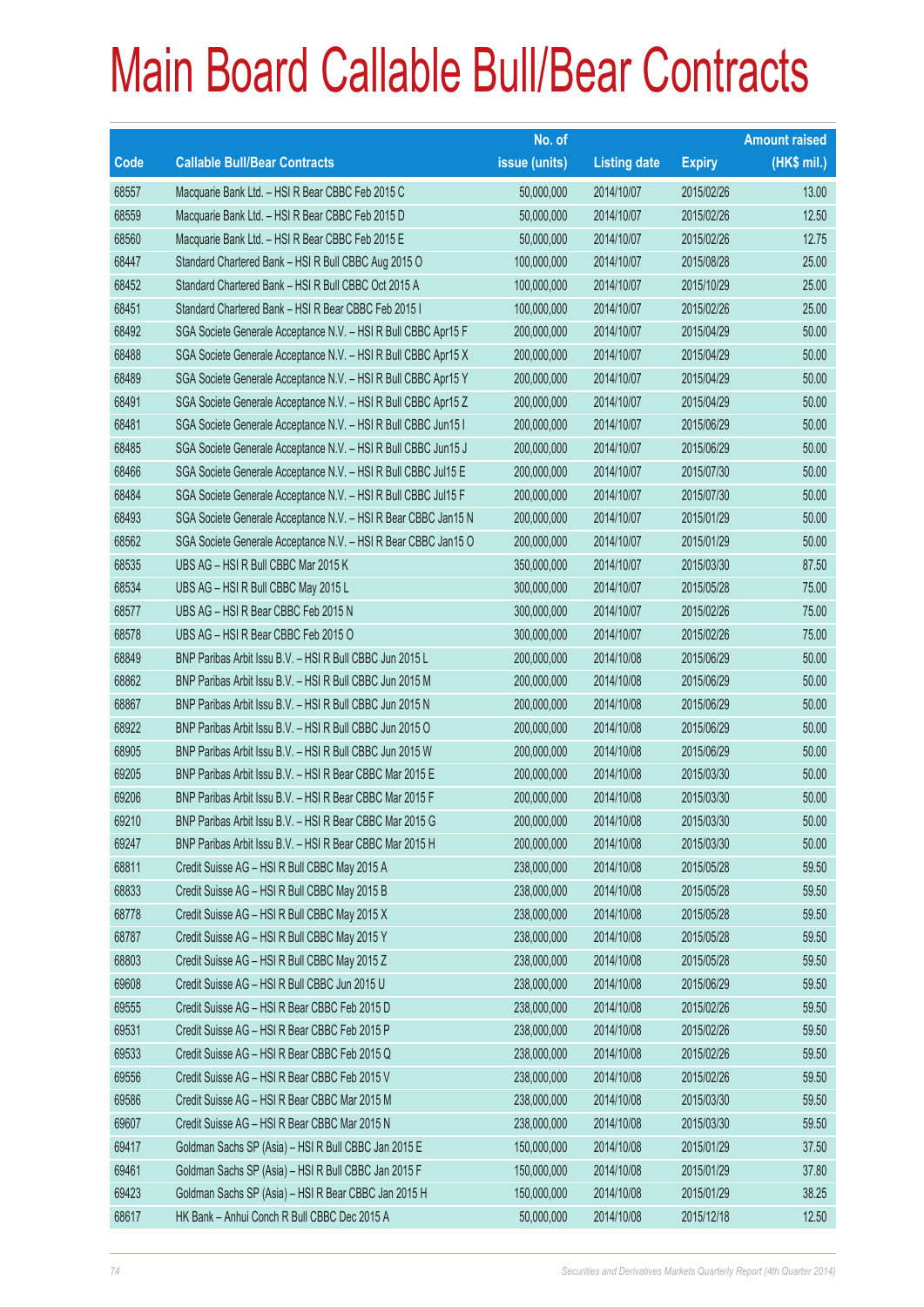|       |                                                                | No. of        |                     |               | <b>Amount raised</b> |
|-------|----------------------------------------------------------------|---------------|---------------------|---------------|----------------------|
| Code  | <b>Callable Bull/Bear Contracts</b>                            | issue (units) | <b>Listing date</b> | <b>Expiry</b> | $(HK$$ mil.)         |
| 68611 | HK Bank - Sinopec Corp R Bull CBBC Oct 2015 A                  | 80,000,000    | 2014/10/08          | 2015/10/26    | 20.00                |
| 68606 | HK Bank - HSI R Bull CBBC Jun 2015 I                           | 100,000,000   | 2014/10/08          | 2015/06/29    | 25.00                |
| 68607 | HK Bank - HSI R Bear CBBC May 2015 L                           | 100,000,000   | 2014/10/08          | 2015/05/28    | 25.00                |
| 68608 | HK Bank - HSI R Bear CBBC May 2015 M                           | 400,000,000   | 2014/10/08          | 2015/05/28    | 100.00               |
| 68609 | HK Bank - HSI R Bear CBBC May 2015 N                           | 400,000,000   | 2014/10/08          | 2015/05/28    | 100.00               |
| 68610 | HK Bank - HSI R Bear CBBC May 2015 O                           | 400,000,000   | 2014/10/08          | 2015/05/28    | 100.00               |
| 68605 | HK Bank - TCH R Bull CBBC Jul 2015 G                           | 100,000,000   | 2014/10/08          | 2015/07/06    | 25.00                |
| 68629 | HK Bank - TCH R Bull CBBC Jul 2015 H                           | 100,000,000   | 2014/10/08          | 2015/07/13    | 25.00                |
| 68613 | HK Bank - TCH R Bear CBBC Jul 2015 H                           | 100,000,000   | 2014/10/08          | 2015/07/23    | 25.00                |
| 68691 | J P Morgan SP BV - HSI R Bull CBBC May 2015 C                  | 300,000,000   | 2014/10/08          | 2015/05/28    | 75.00                |
| 68664 | J P Morgan SP BV - HSI R Bull CBBC May 2015 Z                  | 300,000,000   | 2014/10/08          | 2015/05/28    | 75.00                |
| 68632 | J P Morgan SP BV - HSI R Bull CBBC Jun 2015 K                  | 300,000,000   | 2014/10/08          | 2015/06/29    | 75.00                |
| 68665 | J P Morgan SP BV - HSI R Bull CBBC Jun 2015 L                  | 300,000,000   | 2014/10/08          | 2015/06/29    | 75.00                |
| 68680 | J P Morgan SP BV - HSI R Bull CBBC Jun 2015 M                  | 300,000,000   | 2014/10/08          | 2015/06/29    | 75.00                |
| 68649 | J P Morgan SP BV - HSI R Bull CBBC Jul 2015 V                  | 300,000,000   | 2014/10/08          | 2015/07/30    | 75.00                |
| 68689 | J P Morgan SP BV - HSI R Bull CBBC Jul 2015 W                  | 300,000,000   | 2014/10/08          | 2015/07/30    | 75.00                |
| 69645 | J P Morgan SP BV - HSI R Bear CBBC Feb 2015 X                  | 300,000,000   | 2014/10/08          | 2015/02/26    | 75.00                |
| 69646 | J P Morgan SP BV - HSI R Bear CBBC Feb 2015 Y                  | 300,000,000   | 2014/10/08          | 2015/02/26    | 75.00                |
| 68923 | Standard Chartered Bank - HSI R Bull CBBC Oct 2015 B           | 100,000,000   | 2014/10/08          | 2015/10/29    | 25.00                |
| 68990 | Standard Chartered Bank - HSI R Bull CBBC Oct 2015 C           | 100,000,000   | 2014/10/08          | 2015/10/29    | 25.00                |
| 69163 | Standard Chartered Bank - HSI R Bull CBBC Oct 2015 D           | 100,000,000   | 2014/10/08          | 2015/10/29    | 25.00                |
| 69107 | Standard Chartered Bank - HSI R Bear CBBC Feb 2015 B           | 100,000,000   | 2014/10/08          | 2015/02/26    | 25.00                |
| 69129 | Standard Chartered Bank - HSI R Bear CBBC Feb 2015 F           | 100,000,000   | 2014/10/08          | 2015/02/26    | 25.00                |
| 68756 | SGA Societe Generale Acceptance N.V. - HSI R Bull CBBC May15 H | 200,000,000   | 2014/10/08          | 2015/05/28    | 50.00                |
| 68757 | SGA Societe Generale Acceptance N.V. - HSI R Bull CBBC May15 I | 200,000,000   | 2014/10/08          | 2015/05/28    | 50.00                |
| 68763 | SGA Societe Generale Acceptance N.V. - HSI R Bull CBBC May15 J | 200,000,000   | 2014/10/08          | 2015/05/28    | 50.00                |
| 68742 | SGA Societe Generale Acceptance N.V. - HSI R Bull CBBC Jun15 K | 200,000,000   | 2014/10/08          | 2015/06/29    | 50.00                |
| 68693 | SGA Societe Generale Acceptance N.V. - HSI R Bull CBBC Jul15 G | 200,000,000   | 2014/10/08          | 2015/07/30    | 50.00                |
| 68743 | SGA Societe Generale Acceptance N.V. - HSI R Bull CBBC Jul15 H | 400,000,000   | 2014/10/08          | 2015/07/30    | 100.00               |
| 68744 | SGA Societe Generale Acceptance N.V. - HSI R Bull CBBC Jul15 I | 400,000,000   | 2014/10/08          | 2015/07/30    | 100.00               |
| 69166 | SGA Societe Generale Acceptance N.V. - HSI R Bear CBBC Jan15 P | 200,000,000   | 2014/10/08          | 2015/01/29    | 50.00                |
| 69180 | SGA Societe Generale Acceptance N.V. - HSI R Bear CBBC Jan15 Q | 200,000,000   | 2014/10/08          | 2015/01/29    | 50.00                |
| 69189 | SGA Societe Generale Acceptance N.V. - HSI R Bear CBBC Jan15 R | 200,000,000   | 2014/10/08          | 2015/01/29    | 50.00                |
| 69190 | SGA Societe Generale Acceptance N.V. - HSI R Bear CBBC Jan15 S | 200,000,000   | 2014/10/08          | 2015/01/29    | 50.00                |
| 69202 | SGA Societe Generale Acceptance N.V. - HSI R Bear CBBC Mar15 D | 400,000,000   | 2014/10/08          | 2015/03/30    | 100.00               |
| 69204 | SGA Societe Generale Acceptance N.V. - HSI R Bear CBBC Mar15 E | 400,000,000   | 2014/10/08          | 2015/03/30    | 100.00               |
| 69105 | UBS AG - HSI R Bull CBBC Mar 2015 I                            | 350,000,000   | 2014/10/08          | 2015/03/30    | 87.50                |
| 69087 | UBS AG - HSI R Bull CBBC Apr 2015 L                            | 300,000,000   | 2014/10/08          | 2015/04/29    | 75.00                |
| 69088 | UBS AG - HSI R Bull CBBC Apr 2015 M                            | 300,000,000   | 2014/10/08          | 2015/04/29    | 75.00                |
| 69014 | UBS AG - HSI R Bull CBBC May 2015 M                            | 300,000,000   | 2014/10/08          | 2015/05/28    | 75.00                |
| 69064 | UBS AG - HSI R Bull CBBC May 2015 N                            | 300,000,000   | 2014/10/08          | 2015/05/28    | 75.00                |
| 69063 | UBS AG - HSI R Bull CBBC Jun 2015 G                            | 300,000,000   | 2014/10/08          | 2015/06/29    | 75.00                |
| 69071 | UBS AG - HSI R Bull CBBC Jun 2015 H                            | 300,000,000   | 2014/10/08          | 2015/06/29    | 75.00                |
| 69086 | UBS AG - HSI R Bull CBBC Jun 2015 I                            | 300,000,000   | 2014/10/08          | 2015/06/29    | 75.00                |
| 69291 | UBS AG - HSI R Bear CBBC Jan 2015 S                            | 300,000,000   | 2014/10/08          | 2015/01/29    | 75.00                |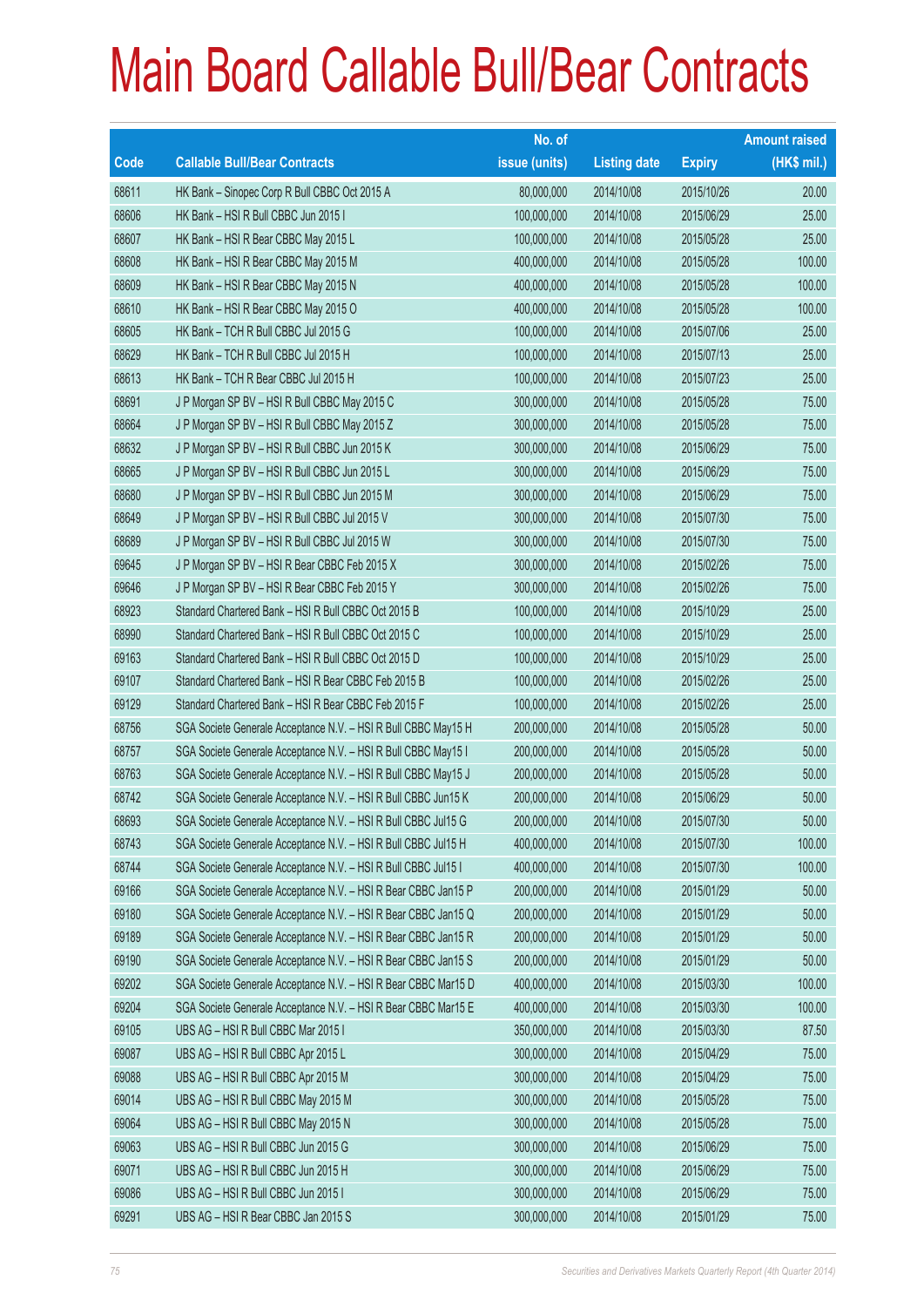|       |                                                               | No. of        |                     |               | <b>Amount raised</b> |
|-------|---------------------------------------------------------------|---------------|---------------------|---------------|----------------------|
| Code  | <b>Callable Bull/Bear Contracts</b>                           | issue (units) | <b>Listing date</b> | <b>Expiry</b> | (HK\$ mil.)          |
| 69396 | UBS AG - HSI R Bear CBBC Jan 2015 T                           | 300,000,000   | 2014/10/08          | 2015/01/29    | 75.00                |
| 69277 | UBS AG - HSI R Bear CBBC Feb 2015 P                           | 300,000,000   | 2014/10/08          | 2015/02/26    | 75.00                |
| 69351 | UBS AG - HSI R Bear CBBC Feb 2015 Q                           | 300,000,000   | 2014/10/08          | 2015/02/26    | 75.00                |
| 69905 | BNP Paribas Arbit Issu B.V. - HSI R Bull CBBC Jun 2015 P      | 200,000,000   | 2014/10/09          | 2015/06/29    | 50.00                |
| 69916 | BNP Paribas Arbit Issu B.V. - HSI R Bull CBBC Jun 2015 Q      | 200,000,000   | 2014/10/09          | 2015/06/29    | 50.00                |
| 60129 | BNP Paribas Arbit Issu B.V. - HSI R Bear CBBC Mar 2015 I      | 200,000,000   | 2014/10/09          | 2015/03/30    | 50.00                |
| 60130 | BNP Paribas Arbit Issu B.V. - HSI R Bear CBBC Mar 2015 J      | 200,000,000   | 2014/10/09          | 2015/03/30    | 50.00                |
| 60131 | BNP Paribas Arbit Issu B.V. - HSI R Bear CBBC Mar 2015 K      | 200,000,000   | 2014/10/09          | 2015/03/30    | 50.00                |
| 60083 | Credit Suisse AG - HKEx R Bear CBBC Feb 2015 D                | 50,000,000    | 2014/10/09          | 2015/02/27    | 12.50                |
| 60089 | Credit Suisse AG - HSI R Bull CBBC May 2015 C                 | 238,000,000   | 2014/10/09          | 2015/05/28    | 59.50                |
| 60091 | Credit Suisse AG - HSI R Bull CBBC May 2015 D                 | 238,000,000   | 2014/10/09          | 2015/05/28    | 59.50                |
| 60092 | Credit Suisse AG - HSI R Bull CBBC May 2015 E                 | 238,000,000   | 2014/10/09          | 2015/05/28    | 59.50                |
| 60217 | Credit Suisse AG - HSI R Bull CBBC May 2015 F                 | 238,000,000   | 2014/10/09          | 2015/05/28    | 59.50                |
| 60220 | Credit Suisse AG - HSI R Bear CBBC Mar 2015 O                 | 238,000,000   | 2014/10/09          | 2015/03/30    | 59.50                |
| 60224 | Credit Suisse AG - HSI R Bear CBBC Mar 2015 P                 | 238,000,000   | 2014/10/09          | 2015/03/30    | 59.50                |
| 60225 | Credit Suisse AG - HSI R Bear CBBC Mar 2015 Q                 | 238,000,000   | 2014/10/09          | 2015/03/30    | 59.50                |
| 60227 | Credit Suisse AG - HSI R Bear CBBC Mar 2015 R                 | 238,000,000   | 2014/10/09          | 2015/03/30    | 59.50                |
| 60236 | Credit Suisse AG - HSI R Bear CBBC Mar 2015 S                 | 238,000,000   | 2014/10/09          | 2015/03/30    | 59.50                |
| 60237 | Credit Suisse AG - HSI R Bear CBBC Mar 2015 T                 | 238,000,000   | 2014/10/09          | 2015/03/30    | 59.50                |
| 60238 | Credit Suisse AG - HSI R Bear CBBC Mar 2015 U                 | 238,000,000   | 2014/10/09          | 2015/03/30    | 59.50                |
| 60218 | Credit Suisse AG - HSI R Bear CBBC Jun 2015 C                 | 238,000,000   | 2014/10/09          | 2015/06/29    | 59.50                |
| 60082 | Credit Suisse AG - TCH R Bear CBBC Feb 2015 E                 | 50,000,000    | 2014/10/09          | 2015/02/27    | 12.50                |
| 60168 | Citigroup Global Mkt H Inc. - China Mobile R Bull CBBC Jun15H | 80,000,000    | 2014/10/09          | 2015/06/05    | 20.00                |
| 60189 | Citigroup Global Mkt H Inc. - Galaxy Ent R Bull CBBC Jun15 A  | 60,000,000    | 2014/10/09          | 2015/06/12    | 15.00                |
| 60192 | Citigroup Global Mkt H Inc. - Galaxy Ent R Bull CBBC Jun15 B  | 60,000,000    | 2014/10/09          | 2015/06/12    | 15.00                |
| 60195 | Citigroup Global Mkt H Inc. - Galaxy Ent R Bull CBBC Jun15 C  | 60,000,000    | 2014/10/09          | 2015/06/12    | 15.00                |
| 60196 | Citigroup Global Mkt H Inc. - Galaxy Ent R Bull CBBC Jun15 D  | 60,000,000    | 2014/10/09          | 2015/06/12    | 15.00                |
| 60186 | Citigroup Global Mkt H Inc. - Galaxy Ent R Bear CBBC Apr15 C  | 60,000,000    | 2014/10/09          | 2015/04/17    | 15.00                |
| 60187 | Citigroup Global Mkt H Inc. - Galaxy Ent R Bear CBBC Apr15 D  | 60,000,000    | 2014/10/09          | 2015/04/17    | 15.00                |
| 60181 | Citigroup Global Mkt H Inc. - HKEx R Bull CBBC May 2015 G     | 50,000,000    | 2014/10/09          | 2015/05/04    | 13.00                |
| 60182 | Citigroup Global Mkt H Inc. - HKEx R Bull CBBC May 2015 H     | 50,000,000    | 2014/10/09          | 2015/05/04    | 14.50                |
| 60183 | Citigroup Global Mkt H Inc. - HKEx R Bull CBBC May 2015 I     | 50,000,000    | 2014/10/09          | 2015/05/04    | 16.00                |
| 60169 | Citigroup Global Mkt H Inc. - HKEx R Bear CBBC Apr 2015 A     | 50,000,000    | 2014/10/09          | 2015/04/17    | 12.50                |
| 60170 | Citigroup Global Mkt H Inc. - HKEx R Bear CBBC Apr 2015 B     | 50,000,000    | 2014/10/09          | 2015/04/17    | 12.50                |
| 60171 | Citigroup Global Mkt H Inc. - HKEx R Bear CBBC Apr 2015 C     | 50,000,000    | 2014/10/09          | 2015/04/17    | 12.50                |
| 60173 | Citigroup Global Mkt H Inc. - HKEx R Bear CBBC Apr 2015 D     | 50,000,000    | 2014/10/09          | 2015/04/17    | 12.50                |
| 60184 | Citigroup Global Mkt H Inc. - Hutchison R Bear CBBC May 15 A  | 60,000,000    | 2014/10/09          | 2015/05/08    | 15.00                |
| 60185 | Citigroup Global Mkt H Inc. - Hutchison R Bear CBBC May 15 B  | 60,000,000    | 2014/10/09          | 2015/05/08    | 15.00                |
| 60144 | Citigroup Global Mkt H Inc. - TCH R Bear CBBC Apr 2015 F      | 200,000,000   | 2014/10/09          | 2015/04/30    | 50.00                |
| 60146 | Citigroup Global Mkt H Inc. - TCH R Bear CBBC Apr 2015 G      | 200,000,000   | 2014/10/09          | 2015/04/30    | 50.00                |
| 60147 | Citigroup Global Mkt H Inc. - TCH R Bear CBBC Apr 2015 H      | 200,000,000   | 2014/10/09          | 2015/04/30    | 50.00                |
| 60150 | Citigroup Global Mkt H Inc. - TCH R Bear CBBC Apr 2015 I      | 200,000,000   | 2014/10/09          | 2015/04/30    | 50.00                |
| 60167 | Citigroup Global Mkt H Inc. - TCH R Bear CBBC Apr 2015 J      | 200,000,000   | 2014/10/09          | 2015/04/30    | 50.00                |
| 60135 | Goldman Sachs SP (Asia) - HSI R Bull CBBC Jan 2015 G          | 150,000,000   | 2014/10/09          | 2015/01/29    | 37.50                |
| 60141 | Goldman Sachs SP (Asia) - HSI R Bull CBBC Jan 2015 H          | 150,000,000   | 2014/10/09          | 2015/01/29    | 37.95                |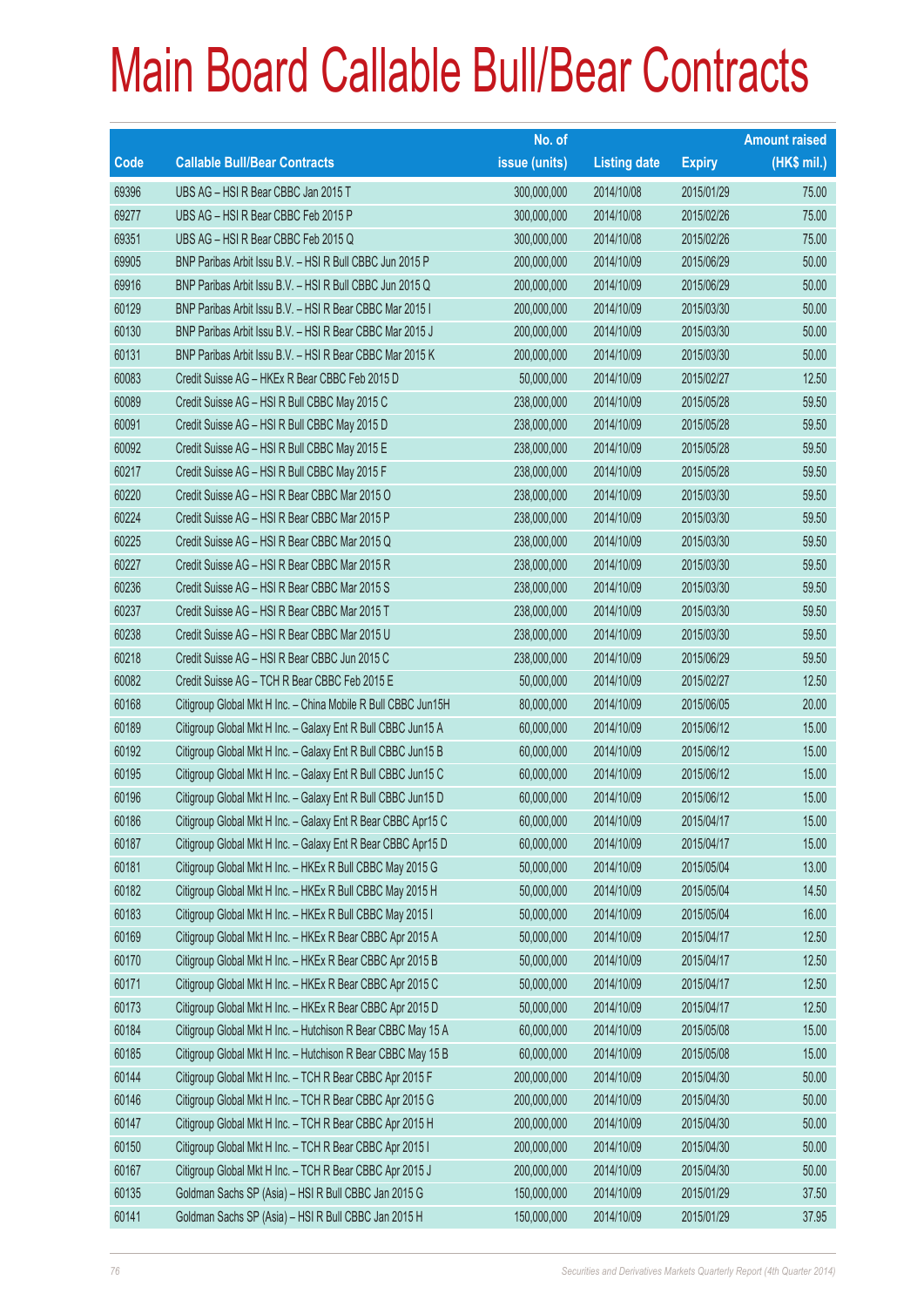|       |                                                                | No. of        |                     |               | <b>Amount raised</b> |
|-------|----------------------------------------------------------------|---------------|---------------------|---------------|----------------------|
| Code  | <b>Callable Bull/Bear Contracts</b>                            | issue (units) | <b>Listing date</b> | <b>Expiry</b> | (HK\$ mil.)          |
| 60138 | Goldman Sachs SP (Asia) - HSI R Bear CBBC Feb 2015 A           | 150,000,000   | 2014/10/09          | 2015/02/26    | 37.65                |
| 69790 | HK Bank - Cheung Kong R Bull CBBC Jun 2015 C                   | 60,000,000    | 2014/10/09          | 2015/06/29    | 15.00                |
| 69792 | HK Bank - Cheung Kong R Bull CBBC Jul 2015 B                   | 60,000,000    | 2014/10/09          | 2015/07/06    | 15.00                |
| 69882 | HK Bank - Cheung Kong R Bull CBBC Jul 2015 C                   | 60,000,000    | 2014/10/09          | 2015/07/13    | 16.80                |
| 69732 | HK Bank - HSCEI R Bull CBBC Jun 2015 C                         | 100,000,000   | 2014/10/09          | 2015/06/29    | 25.00                |
| 69765 | HK Bank - HSCEI R Bull CBBC Jul 2015 B                         | 100,000,000   | 2014/10/09          | 2015/07/30    | 25.00                |
| 69796 | HK Bank - HSI R Bull CBBC Jul 2015 C                           | 400,000,000   | 2014/10/09          | 2015/07/30    | 100.00               |
| 69803 | HK Bank - HSI R Bull CBBC Jul 2015 D                           | 400,000,000   | 2014/10/09          | 2015/07/30    | 100.00               |
| 69878 | HK Bank - HSI R Bear CBBC Apr 2015 Q                           | 100,000,000   | 2014/10/09          | 2015/04/29    | 25.00                |
| 69647 | HK Bank - HSI R Bear CBBC May 2015 P                           | 100,000,000   | 2014/10/09          | 2015/05/28    | 25.00                |
| 69651 | HK Bank - HSI R Bear CBBC Jul 2015 D                           | 100,000,000   | 2014/10/09          | 2015/07/30    | 25.00                |
| 69775 | HK Bank - TCH R Bear CBBC Jul 2015 I                           | 100,000,000   | 2014/10/09          | 2015/07/30    | 25.00                |
| 69991 | J P Morgan SP BV - HSI R Bull CBBC May 2015 B                  | 300,000,000   | 2014/10/09          | 2015/05/28    | 75.00                |
| 60033 | J P Morgan SP BV - HSI R Bull CBBC May 2015 N                  | 300,000,000   | 2014/10/09          | 2015/05/28    | 75.00                |
| 60032 | J P Morgan SP BV - HSI R Bull CBBC Jun 2015 H                  | 300,000,000   | 2014/10/09          | 2015/06/29    | 75.00                |
| 69942 | J P Morgan SP BV - HSI R Bull CBBC Jun 2015 I                  | 300,000,000   | 2014/10/09          | 2015/06/29    | 75.00                |
| 69994 | J P Morgan SP BV - HSI R Bull CBBC Jun 2015 J                  | 300,000,000   | 2014/10/09          | 2015/06/29    | 75.00                |
| 69949 | J P Morgan SP BV - HSI R Bull CBBC Jul 2015 X                  | 300,000,000   | 2014/10/09          | 2015/07/30    | 75.00                |
| 60034 | J P Morgan SP BV - HSI R Bull CBBC Jul 2015 Y                  | 300,000,000   | 2014/10/09          | 2015/07/30    | 75.00                |
| 60031 | J P Morgan SP BV - HSI R Bull CBBC Aug 2015 C                  | 300,000,000   | 2014/10/09          | 2015/08/28    | 75.00                |
| 60096 | J P Morgan SP BV - HSI R Bear CBBC Jan 2015 N                  | 300,000,000   | 2014/10/09          | 2015/01/29    | 75.00                |
| 60098 | J P Morgan SP BV - HSI R Bear CBBC Feb 2015 A                  | 300,000,000   | 2014/10/09          | 2015/02/26    | 75.00                |
| 60097 | J P Morgan SP BV - HSI R Bear CBBC Feb 2015 Z                  | 300,000,000   | 2014/10/09          | 2015/02/26    | 75.00                |
| 60240 | J P Morgan SP BV - HSI R Bear CBBC Mar 2015 A                  | 300,000,000   | 2014/10/09          | 2015/03/30    | 75.00                |
| 60065 | Standard Chartered Bank - HSI R Bull CBBC Oct 2015 E           | 100,000,000   | 2014/10/09          | 2015/10/29    | 25.00                |
| 60066 | Standard Chartered Bank - HSI R Bull CBBC Oct 2015 F           | 100,000,000   | 2014/10/09          | 2015/10/29    | 25.00                |
| 60142 | Standard Chartered Bank - HSI R Bear CBBC Feb 2015 H           | 100,000,000   | 2014/10/09          | 2015/02/26    | 25.00                |
| 60143 | Standard Chartered Bank - HSI R Bear CBBC Feb 2015 J           | 100,000,000   | 2014/10/09          | 2015/02/26    | 25.00                |
| 60019 | SGA Societe Generale Acceptance N.V. - HSI R Bull CBBC Apr15 K | 200,000,000   | 2014/10/09          | 2015/04/29    | 50.00                |
| 60025 | SGA Societe Generale Acceptance N.V. - HSI R Bull CBBC May15 K | 200,000,000   | 2014/10/09          | 2015/05/28    | 50.00                |
| 60106 | SGA Societe Generale Acceptance N.V. - HSI R Bull CBBC May15 L | 200,000,000   | 2014/10/09          | 2015/05/28    | 50.00                |
| 60008 | SGA Societe Generale Acceptance N.V. - HSI R Bull CBBC Jun15 L | 200,000,000   | 2014/10/09          | 2015/06/29    | 50.00                |
| 60014 | SGA Societe Generale Acceptance N.V. - HSI R Bull CBBC Jun15 M | 200,000,000   | 2014/10/09          | 2015/06/29    | 50.00                |
| 60000 | SGA Societe Generale Acceptance N.V. - HSI R Bull CBBC Jul15 J | 400,000,000   | 2014/10/09          | 2015/07/30    | 100.00               |
| 60007 | SGA Societe Generale Acceptance N.V. - HSI R Bull CBBC Jul15 K | 200,000,000   | 2014/10/09          | 2015/07/30    | 50.00                |
| 60012 | SGA Societe Generale Acceptance N.V. - HSI R Bull CBBC Jul15 L | 200,000,000   | 2014/10/09          | 2015/07/30    | 50.00                |
| 60026 | SGA Societe Generale Acceptance N.V. - HSI R Bear CBBC Feb15 N | 200,000,000   | 2014/10/09          | 2015/02/26    | 50.00                |
| 60029 | SGA Societe Generale Acceptance N.V. - HSI R Bear CBBC Feb15 O | 200,000,000   | 2014/10/09          | 2015/02/26    | 50.00                |
| 60030 | SGA Societe Generale Acceptance N.V. - HSI R Bear CBBC Feb15 P | 200,000,000   | 2014/10/09          | 2015/02/26    | 50.00                |
| 60111 | SGA Societe Generale Acceptance N.V. - HSI R Bear CBBC Feb15 Q | 200,000,000   | 2014/10/09          | 2015/02/26    | 50.00                |
| 60113 | SGA Societe Generale Acceptance N.V. - HSI R Bear CBBC Feb15 R | 200,000,000   | 2014/10/09          | 2015/02/26    | 50.00                |
| 60035 | UBS AG - HSI R Bull CBBC Mar 2015 J                            | 350,000,000   | 2014/10/09          | 2015/03/30    | 87.50                |
| 60040 | UBS AG - HSI R Bull CBBC Apr 2015 N                            | 300,000,000   | 2014/10/09          | 2015/04/29    | 75.00                |
| 60043 | UBS AG - HSI R Bull CBBC Apr 2015 O                            | 300,000,000   | 2014/10/09          | 2015/04/29    | 75.00                |
| 60042 | UBS AG - HSI R Bull CBBC Jun 2015 J                            | 300,000,000   | 2014/10/09          | 2015/06/29    | 75.00                |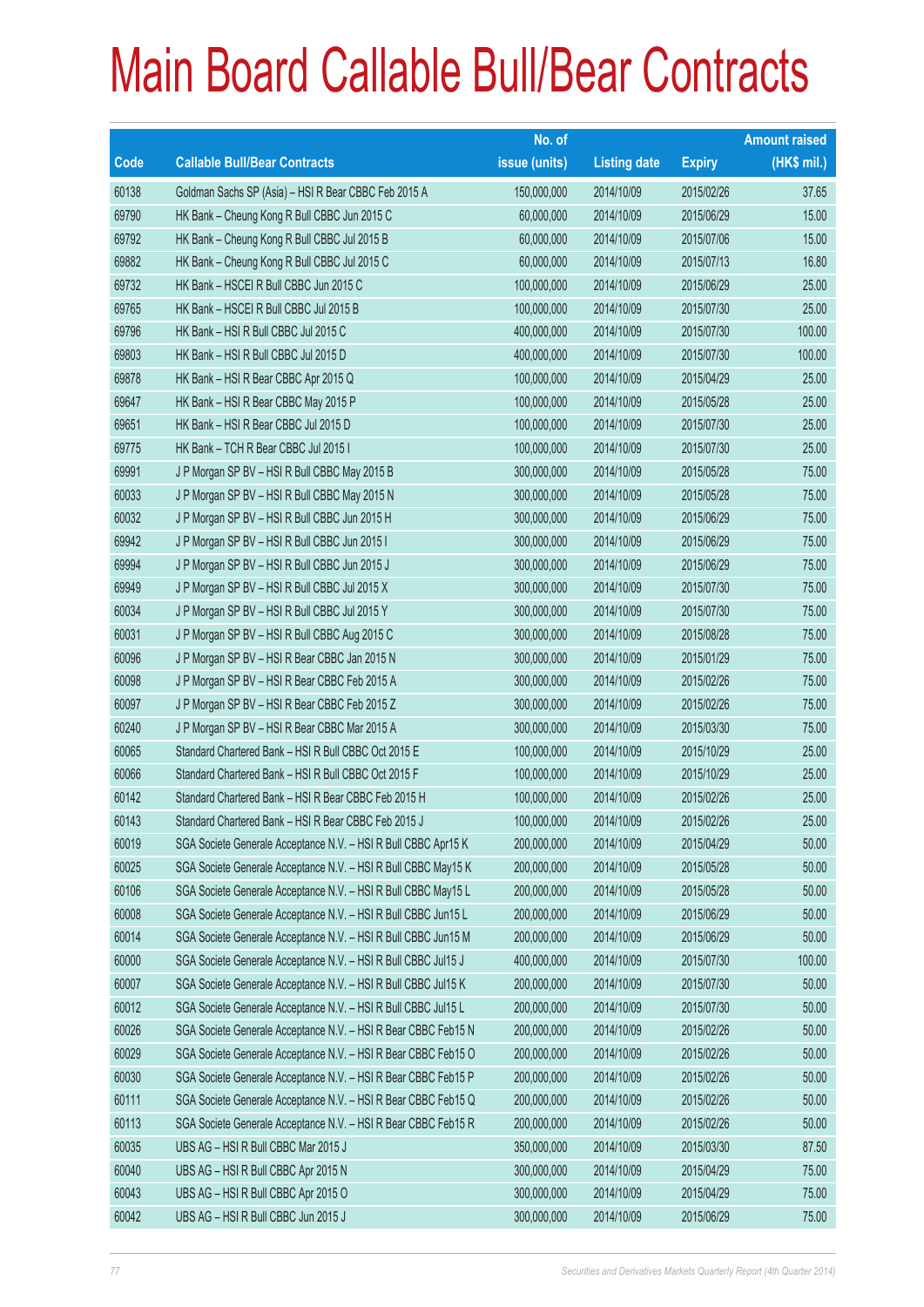|       |                                                          | No. of        |                     |               | <b>Amount raised</b> |
|-------|----------------------------------------------------------|---------------|---------------------|---------------|----------------------|
| Code  | <b>Callable Bull/Bear Contracts</b>                      | issue (units) | <b>Listing date</b> | <b>Expiry</b> | $(HK$$ mil.)         |
| 60057 | UBS AG - HSI R Bull CBBC Jun 2015 K                      | 300,000,000   | 2014/10/09          | 2015/06/29    | 75.00                |
| 60049 | UBS AG - HSI R Bull CBBC Jul 2015 E                      | 300,000,000   | 2014/10/09          | 2015/07/30    | 75.00                |
| 60061 | UBS AG - HSI R Bull CBBC Jul 2015 F                      | 300,000,000   | 2014/10/09          | 2015/07/30    | 75.00                |
| 60208 | UBS AG - HSI R Bear CBBC Jan 2015 U                      | 300,000,000   | 2014/10/09          | 2015/01/29    | 75.00                |
| 60210 | UBS AG - HSI R Bear CBBC Jan 2015 Y                      | 300,000,000   | 2014/10/09          | 2015/01/29    | 75.00                |
| 60211 | UBS AG - HSI R Bear CBBC Feb 2015 R                      | 300,000,000   | 2014/10/09          | 2015/02/26    | 75.00                |
| 60212 | UBS AG - HSI R Bear CBBC Feb 2015 S                      | 300,000,000   | 2014/10/09          | 2015/02/26    | 75.00                |
| 60219 | UBS AG - HSI R Bear CBBC Feb 2015 T                      | 300,000,000   | 2014/10/09          | 2015/02/26    | 75.00                |
| 60312 | BNP Paribas Arbit Issu B.V. - HSI R Bull CBBC Jun 2015 R | 200,000,000   | 2014/10/10          | 2015/06/29    | 50.00                |
| 60313 | BNP Paribas Arbit Issu B.V. - HSI R Bull CBBC Jun 2015 V | 200,000,000   | 2014/10/10          | 2015/06/29    | 50.00                |
| 60314 | BNP Paribas Arbit Issu B.V. - HSI R Bull CBBC Jun 2015 X | 200,000,000   | 2014/10/10          | 2015/06/29    | 50.00                |
| 60462 | BNP Paribas Arbit Issu B.V. - HSI R Bear CBBC Mar 2015 L | 200,000,000   | 2014/10/10          | 2015/03/30    | 50.00                |
| 60471 | BNP Paribas Arbit Issu B.V. - HSI R Bear CBBC Mar 2015 M | 200,000,000   | 2014/10/10          | 2015/03/30    | 50.00                |
| 60352 | Credit Suisse AG - HSI R Bull CBBC May 2015 G            | 238,000,000   | 2014/10/10          | 2015/05/28    | 59.50                |
| 60353 | Credit Suisse AG - HSI R Bull CBBC May 2015 H            | 238,000,000   | 2014/10/10          | 2015/05/28    | 59.50                |
| 60354 | Credit Suisse AG - HSI R Bull CBBC May 2015 I            | 238,000,000   | 2014/10/10          | 2015/05/28    | 59.50                |
| 60355 | Credit Suisse AG - HSI R Bull CBBC May 2015 J            | 238,000,000   | 2014/10/10          | 2015/05/28    | 59.50                |
| 60520 | Credit Suisse AG - HSI R Bull CBBC May 2015 K            | 238,000,000   | 2014/10/10          | 2015/05/28    | 59.50                |
| 60523 | Credit Suisse AG - HSI R Bull CBBC May 2015 L            | 238,000,000   | 2014/10/10          | 2015/05/28    | 59.50                |
| 60524 | Credit Suisse AG - HSI R Bull CBBC May 2015 M            | 238,000,000   | 2014/10/10          | 2015/05/28    | 59.50                |
| 60526 | Credit Suisse AG - HSI R Bull CBBC May 2015 N            | 238,000,000   | 2014/10/10          | 2015/05/28    | 59.50                |
| 60497 | Credit Suisse AG - HSI R Bear CBBC Mar 2015 V            | 238,000,000   | 2014/10/10          | 2015/03/30    | 59.50                |
| 60498 | Credit Suisse AG - HSI R Bear CBBC Mar 2015 W            | 238,000,000   | 2014/10/10          | 2015/03/30    | 59.50                |
| 60502 | Credit Suisse AG - HSI R Bear CBBC Mar 2015 X            | 238,000,000   | 2014/10/10          | 2015/03/30    | 59.50                |
| 60503 | Credit Suisse AG - HSI R Bear CBBC Mar 2015 Y            | 238,000,000   | 2014/10/10          | 2015/03/30    | 59.50                |
| 60505 | Credit Suisse AG - HSI R Bear CBBC Mar 2015 Z            | 238,000,000   | 2014/10/10          | 2015/03/30    | 59.50                |
| 60507 | Credit Suisse AG - HSI R Bear CBBC Apr 2015 O            | 238,000,000   | 2014/10/10          | 2015/04/29    | 59.50                |
| 60509 | Credit Suisse AG - HSI R Bear CBBC Apr 2015 P            | 238,000,000   | 2014/10/10          | 2015/04/29    | 59.50                |
| 60532 | Goldman Sachs SP (Asia) - HSI R Bull CBBC Jan 2015 I     | 150,000,000   | 2014/10/10          | 2015/01/29    | 41.55                |
| 60389 | Goldman Sachs SP (Asia) - HSI R Bear CBBC Feb 2015 B     | 150,000,000   | 2014/10/10          | 2015/02/26    | 38.40                |
| 60282 | HK Bank - AIA R Bear CBBC Jun 2015 A                     | 40,000,000    | 2014/10/10          | 2015/06/29    | 10.00                |
| 60284 | HK Bank - China Mobile R Bear CBBC Jul 2015 I            | 60,000,000    | 2014/10/10          | 2015/07/27    | 15.00                |
| 60256 | HK Bank - CUni R Bull CBBC Aug 2015 A                    | 50,000,000    | 2014/10/10          | 2015/08/31    | 14.00                |
| 60265 | HK Bank - Galaxy Ent R Bear CBBC Jul 2015 D              | 60,000,000    | 2014/10/10          | 2015/07/13    | 15.00                |
| 60246 | HK Bank - HSI R Bull CBBC Jun 2015 J                     | 100,000,000   | 2014/10/10          | 2015/06/29    | 25.00                |
| 60264 | HK Bank - HSI R Bull CBBC Jun 2015 K                     | 100,000,000   | 2014/10/10          | 2015/06/29    | 25.00                |
| 60251 | HK Bank - HSI R Bull CBBC Jul 2015 E                     | 100,000,000   | 2014/10/10          | 2015/07/30    | 25.00                |
| 60252 | HK Bank - HSI R Bull CBBC Aug 2015 A                     | 100,000,000   | 2014/10/10          | 2015/08/28    | 25.00                |
| 60259 | HK Bank - HSI R Bull CBBC Aug 2015 B                     | 400,000,000   | 2014/10/10          | 2015/08/28    | 100.00               |
| 60260 | HK Bank - HSI R Bull CBBC Aug 2015 C                     | 400,000,000   | 2014/10/10          | 2015/08/28    | 108.00               |
| 60254 | HK Bank - HSI R Bull CBBC Sep 2015 A                     | 100,000,000   | 2014/10/10          | 2015/09/29    | 25.00                |
| 60261 | HK Bank - HSI R Bear CBBC Apr 2015 R                     | 100,000,000   | 2014/10/10          | 2015/04/29    | 25.00                |
| 60262 | HK Bank - HSI R Bear CBBC May 2015 Q                     | 100,000,000   | 2014/10/10          | 2015/05/28    | 25.00                |
| 60278 | HK Bank - Hutchison R Bull CBBC Sep 2015 A               | 60,000,000    | 2014/10/10          | 2015/09/29    | 15.00                |
| 60277 | HK Bank - Hutchison R Bear CBBC Jun 2015 A               | 50,000,000    | 2014/10/10          | 2015/06/29    | 12.50                |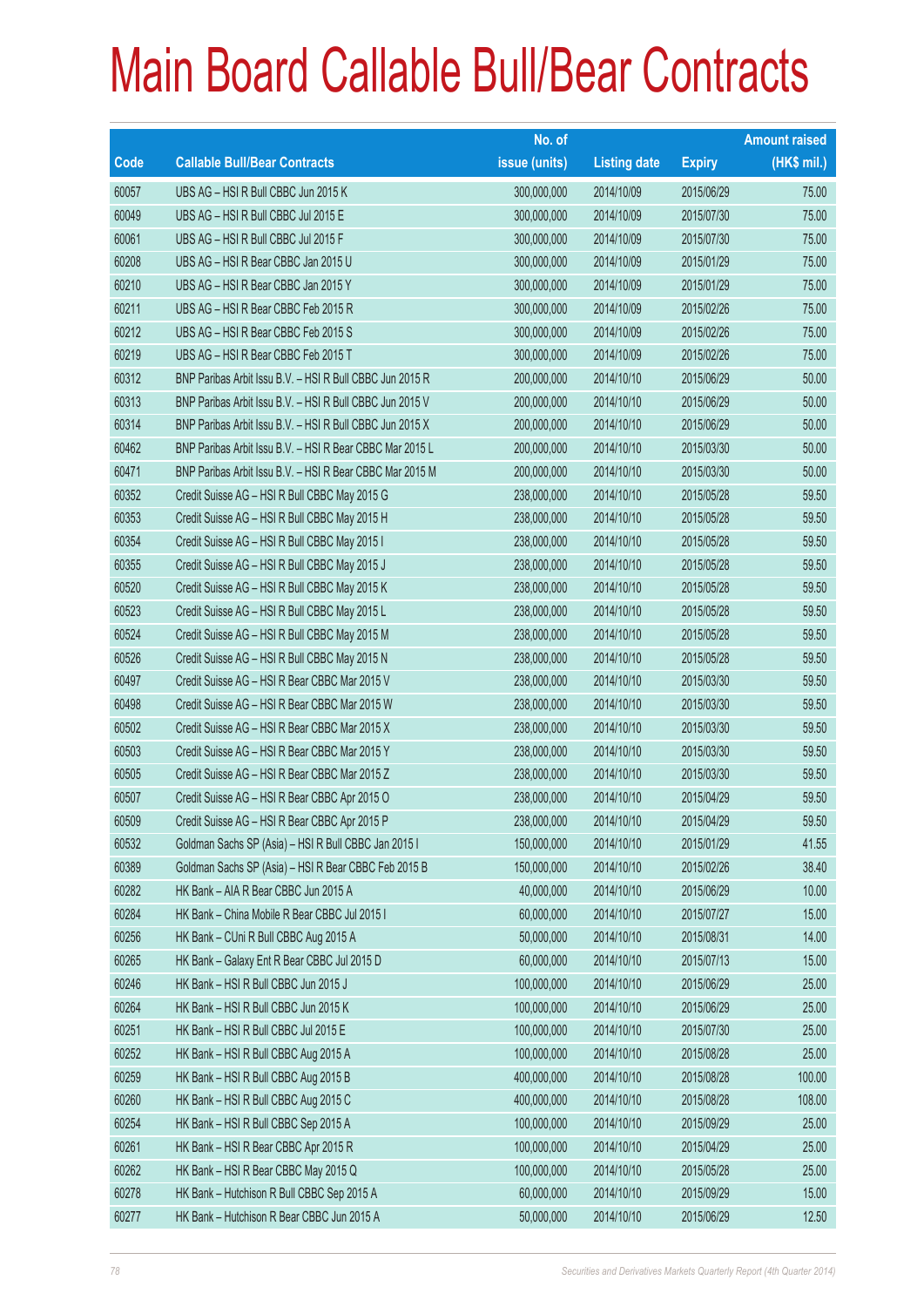|       |                                                                | No. of        |                     |               | <b>Amount raised</b> |
|-------|----------------------------------------------------------------|---------------|---------------------|---------------|----------------------|
| Code  | <b>Callable Bull/Bear Contracts</b>                            | issue (units) | <b>Listing date</b> | <b>Expiry</b> | (HK\$ mil.)          |
| 60285 | HK Bank - TCH R Bull CBBC Jun 2015 H                           | 100,000,000   | 2014/10/10          | 2015/06/08    | 25.00                |
| 60302 | J P Morgan SP BV - HSI R Bull CBBC Jun 2015 N                  | 300,000,000   | 2014/10/10          | 2015/06/29    | 75.00                |
| 60310 | J P Morgan SP BV - HSI R Bull CBBC Jul 2015 A                  | 300,000,000   | 2014/10/10          | 2015/07/30    | 75.00                |
| 60300 | J P Morgan SP BV - HSI R Bull CBBC Jul 2015 Z                  | 300,000,000   | 2014/10/10          | 2015/07/30    | 75.00                |
| 60356 | J P Morgan SP BV - HSI R Bear CBBC Mar 2015 B                  | 300,000,000   | 2014/10/10          | 2015/03/30    | 75.00                |
| 60365 | J P Morgan SP BV - HSI R Bear CBBC Mar 2015 C                  | 300,000,000   | 2014/10/10          | 2015/03/30    | 75.00                |
| 60375 | J P Morgan SP BV - HSI R Bear CBBC Mar 2015 D                  | 300,000,000   | 2014/10/10          | 2015/03/30    | 75.00                |
| 60531 | J P Morgan SP BV - HSI R Bear CBBC Mar 2015 E                  | 300,000,000   | 2014/10/10          | 2015/03/30    | 75.00                |
| 60473 | Macquarie Bank Ltd. - HSI R Bear CBBC Feb 2015 F               | 50,000,000    | 2014/10/10          | 2015/02/26    | 13.00                |
| 60479 | Macquarie Bank Ltd. - HSI R Bear CBBC Feb 2015 G               | 50,000,000    | 2014/10/10          | 2015/02/26    | 12.50                |
| 60482 | Macquarie Bank Ltd. - HSI R Bear CBBC Feb 2015 H               | 50,000,000    | 2014/10/10          | 2015/02/26    | 12.75                |
| 60513 | Standard Chartered Bank - HSI R Bull CBBC Oct 2015 G           | 100,000,000   | 2014/10/10          | 2015/10/29    | 25.00                |
| 60515 | Standard Chartered Bank - HSI R Bull CBBC Oct 2015 H           | 100,000,000   | 2014/10/10          | 2015/10/29    | 25.00                |
| 60319 | Standard Chartered Bank - HSI R Bear CBBC Feb 2015 C           | 100,000,000   | 2014/10/10          | 2015/02/26    | 25.00                |
| 60321 | Standard Chartered Bank - HSI R Bear CBBC Feb 2015 L           | 100,000,000   | 2014/10/10          | 2015/02/26    | 25.00                |
| 60455 | Standard Chartered Bank - HSI R Bear CBBC Feb 2015 O           | 100,000,000   | 2014/10/10          | 2015/02/26    | 25.00                |
| 60461 | Standard Chartered Bank - HSI R Bear CBBC Feb 2015 Q           | 100,000,000   | 2014/10/10          | 2015/02/26    | 25.00                |
| 60331 | SGA Societe Generale Acceptance N.V. - HSI R Bull CBBC Apr15 O | 200,000,000   | 2014/10/10          | 2015/04/29    | 50.00                |
| 60334 | SGA Societe Generale Acceptance N.V. - HSI R Bull CBBC Apr15 W | 200,000,000   | 2014/10/10          | 2015/04/29    | 50.00                |
| 60335 | SGA Societe Generale Acceptance N.V. - HSI R Bear CBBC Jan15 T | 200,000,000   | 2014/10/10          | 2015/01/29    | 50.00                |
| 60340 | SGA Societe Generale Acceptance N.V. - HSI R Bear CBBC Jan15 U | 200,000,000   | 2014/10/10          | 2015/01/29    | 50.00                |
| 60384 | SGA Societe Generale Acceptance N.V. - HSI R Bear CBBC Feb15 S | 200,000,000   | 2014/10/10          | 2015/02/26    | 50.00                |
| 60387 | SGA Societe Generale Acceptance N.V. - HSI R Bear CBBC Feb15 T | 200,000,000   | 2014/10/10          | 2015/02/26    | 50.00                |
| 60454 | UBS AG - Cheung Kong R Bull CBBC Oct 2015 A                    | 50,000,000    | 2014/10/10          | 2015/10/19    | 12.50                |
| 60426 | UBS AG - Galaxy Ent R Bull CBBC Nov 2015 A                     | 50,000,000    | 2014/10/10          | 2015/11/09    | 12.50                |
| 60351 | UBS AG - HSI R Bull CBBC Mar 2015 L                            | 350,000,000   | 2014/10/10          | 2015/03/30    | 87.50                |
| 60392 | UBS AG - HSI R Bull CBBC Mar 2015 N                            | 300,000,000   | 2014/10/10          | 2015/03/30    | 75.00                |
| 60350 | UBS AG - HSI R Bull CBBC Apr 2015 P                            | 300,000,000   | 2014/10/10          | 2015/04/29    | 75.00                |
| 60349 | UBS AG - HSI R Bull CBBC May 2015 O                            | 300,000,000   | 2014/10/10          | 2015/05/28    | 75.00                |
| 60394 | UBS AG - HSI R Bull CBBC May 2015 P                            | 300,000,000   | 2014/10/10          | 2015/05/28    | 75.00                |
| 60396 | UBS AG - HSI R Bull CBBC May 2015 Q                            | 300,000,000   | 2014/10/10          | 2015/05/28    | 75.00                |
| 60527 | UBS AG - HSI R Bull CBBC Jul 2015 G                            | 300,000,000   | 2014/10/10          | 2015/07/30    | 75.00                |
| 60484 | UBS AG - HSI R Bear CBBC Feb 2015 U                            | 300,000,000   | 2014/10/10          | 2015/02/26    | 75.00                |
| 60486 | UBS AG - HSI R Bear CBBC Feb 2015 V                            | 300,000,000   | 2014/10/10          | 2015/02/26    | 75.00                |
| 60489 | UBS AG - HSI R Bear CBBC Feb 2015 W                            | 300,000,000   | 2014/10/10          | 2015/02/26    | 75.00                |
| 60496 | UBS AG - HSI R Bear CBBC Feb 2015 X                            | 300,000,000   | 2014/10/10          | 2015/02/26    | 75.00                |
| 60485 | UBS AG - HSI R Bear CBBC Mar 2015 I                            | 300,000,000   | 2014/10/10          | 2015/03/30    | 75.00                |
| 60488 | UBS AG - HSI R Bear CBBC Mar 2015 J                            | 300,000,000   | 2014/10/10          | 2015/03/30    | 75.00                |
| 60495 | UBS AG - HSI R Bear CBBC Mar 2015 K                            | 300,000,000   | 2014/10/10          | 2015/03/30    | 75.00                |
| 60435 | UBS AG - Hutchison R Bull CBBC Oct 2015 A                      | 50,000,000    | 2014/10/10          | 2015/10/05    | 12.50                |
| 60401 | UBS AG - Kingsoft R Bull CBBC Jun 2016 B                       | 50,000,000    | 2014/10/10          | 2016/06/06    | 12.50                |
| 60402 | UBS AG - Sands China R Bull CBBC Aug 2015 A                    | 50,000,000    | 2014/10/10          | 2015/08/10    | 12.50                |
| 60412 | UBS AG - TCH R Bull CBBC Jun 2015 D                            | 100,000,000   | 2014/10/10          | 2015/06/22    | 25.00                |
| 60415 | UBS AG - TCH R Bull CBBC Jun 2015 E                            | 100,000,000   | 2014/10/10          | 2015/06/08    | 25.00                |
| 60409 | UBS AG - Tencent R Bear CBBC Apr 2015 B                        | 100,000,000   | 2014/10/10          | 2015/04/20    | 25.00                |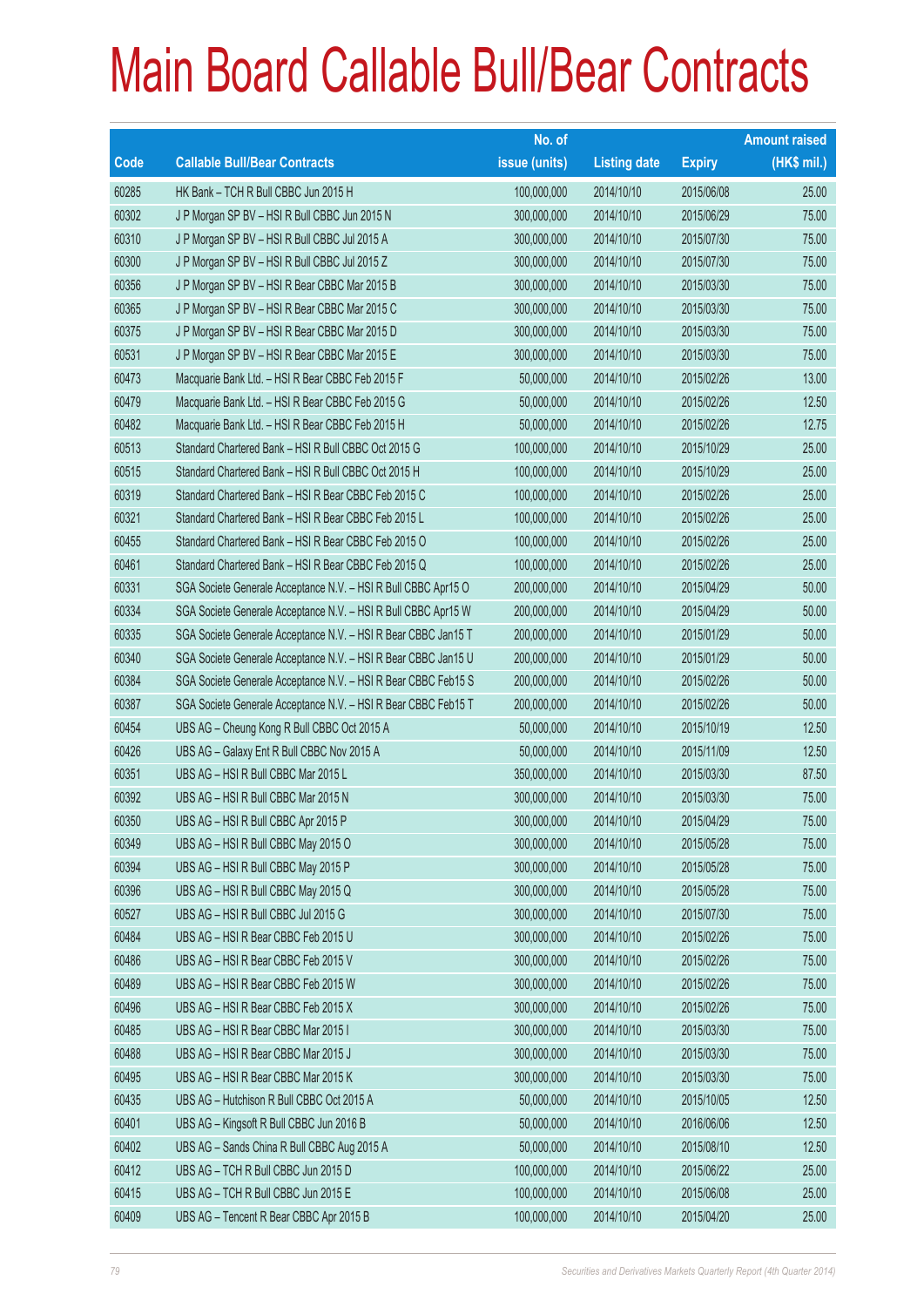|       |                                                                | No. of        |                     |               | <b>Amount raised</b> |
|-------|----------------------------------------------------------------|---------------|---------------------|---------------|----------------------|
| Code  | <b>Callable Bull/Bear Contracts</b>                            | issue (units) | <b>Listing date</b> | <b>Expiry</b> | $(HK$$ mil.)         |
| 60641 | Credit Suisse AG - HSI R Bull CBBC May 2015 O                  | 238,000,000   | 2014/10/13          | 2015/05/28    | 59.50                |
| 60643 | Credit Suisse AG - HSI R Bull CBBC May 2015 P                  | 238,000,000   | 2014/10/13          | 2015/05/28    | 59.50                |
| 60636 | Credit Suisse AG - HSI R Bull CBBC May 2015 Q                  | 238,000,000   | 2014/10/13          | 2015/05/28    | 59.50                |
| 60637 | Credit Suisse AG - HSI R Bull CBBC May 2015 R                  | 238,000,000   | 2014/10/13          | 2015/05/28    | 59.50                |
| 60639 | Credit Suisse AG - HSI R Bull CBBC May 2015 S                  | 238,000,000   | 2014/10/13          | 2015/05/28    | 59.50                |
| 60640 | Credit Suisse AG - HSI R Bull CBBC May 2015 T                  | 238,000,000   | 2014/10/13          | 2015/05/28    | 59.50                |
| 60646 | Credit Suisse AG - HSI R Bull CBBC May 2015 U                  | 238,000,000   | 2014/10/13          | 2015/05/28    | 59.50                |
| 60647 | Credit Suisse AG - HSI R Bull CBBC May 2015 V                  | 238,000,000   | 2014/10/13          | 2015/05/28    | 59.50                |
| 60582 | Credit Suisse AG - HSI R Bear CBBC Apr 2015 Q                  | 238,000,000   | 2014/10/13          | 2015/04/29    | 59.50                |
| 60583 | Credit Suisse AG - HSI R Bear CBBC Apr 2015 R                  | 238,000,000   | 2014/10/13          | 2015/04/29    | 59.50                |
| 60567 | HK Bank - Anhui Conch R Bull CBBC Dec 2015 B                   | 50,000,000    | 2014/10/13          | 2015/12/16    | 12.50                |
| 60558 | HK Bank - China Mobile R Bull CBBC Sep 2015 A                  | 120,000,000   | 2014/10/13          | 2015/09/29    | 30.00                |
| 60561 | HK Bank - China Life R Bear CBBC Apr 2015 A                    | 60,000,000    | 2014/10/13          | 2015/04/27    | 16.80                |
| 60557 | HK Bank - HKEx R Bull CBBC Sep 2015 A                          | 60,000,000    | 2014/10/13          | 2015/09/29    | 25.20                |
| 60547 | HK Bank - HSCEI R Bear CBBC Apr 2015 C                         | 68,000,000    | 2014/10/13          | 2015/04/29    | 17.00                |
| 60536 | HK Bank - HSI R Bull CBBC Jul 2015 F                           | 100,000,000   | 2014/10/13          | 2015/07/30    | 25.00                |
| 60544 | HK Bank - HSI R Bear CBBC Jun 2015 B                           | 100,000,000   | 2014/10/13          | 2015/06/29    | 25.00                |
| 60537 | HK Bank - HSI R Bear CBBC Jul 2015 E                           | 100,000,000   | 2014/10/13          | 2015/07/30    | 25.00                |
| 60548 | HK Bank - Kingsoft R Bull CBBC Oct 2015 A                      | 50,000,000    | 2014/10/13          | 2015/10/26    | 31.00                |
| 60550 | HK Bank - SHK Ppt R Bear CBBC Oct 2015 B                       | 50,000,000    | 2014/10/13          | 2015/10/19    | 12.50                |
| 60698 | J P Morgan SP BV - HSI R Bull CBBC May 2015 K                  | 300,000,000   | 2014/10/13          | 2015/05/28    | 75.00                |
| 60672 | J P Morgan SP BV - HSI R Bull CBBC May 2015 P                  | 300,000,000   | 2014/10/13          | 2015/05/28    | 75.00                |
| 60691 | J P Morgan SP BV - HSI R Bull CBBC Jun 2015 O                  | 300,000,000   | 2014/10/13          | 2015/06/29    | 75.00                |
| 60706 | J P Morgan SP BV - HSI R Bull CBBC Jul 2015 B                  | 300,000,000   | 2014/10/13          | 2015/07/30    | 75.00                |
| 60588 | J P Morgan SP BV - HSI R Bear CBBC Mar 2015 F                  | 300,000,000   | 2014/10/13          | 2015/03/30    | 75.00                |
| 60602 | J P Morgan SP BV - HSI R Bear CBBC Mar 2015 G                  | 300,000,000   | 2014/10/13          | 2015/03/30    | 75.00                |
| 60644 | Macquarie Bank Ltd. - HSI R Bull CBBC Mar 2015 A               | 50,000,000    | 2014/10/13          | 2015/03/30    | 12.75                |
| 60645 | Macquarie Bank Ltd. - HSI R Bull CBBC Mar 2015 B               | 50,000,000    | 2014/10/13          | 2015/03/30    | 12.50                |
| 60649 | Standard Chartered Bank - HSI R Bull CBBC Oct 2015 I           | 100,000,000   | 2014/10/13          | 2015/10/29    | 25.00                |
| 60585 | Standard Chartered Bank - HSI R Bear CBBC Feb 2015 K           | 100,000,000   | 2014/10/13          | 2015/02/26    | 25.00                |
| 60584 | Standard Chartered Bank - HSI R Bear CBBC Feb 2015 R           | 100,000,000   | 2014/10/13          | 2015/02/26    | 25.00                |
| 60604 | SGA Societe Generale Acceptance N.V. - HSI R Bull CBBC May15 M | 200,000,000   | 2014/10/13          | 2015/05/28    | 50.00                |
| 60615 | SGA Societe Generale Acceptance N.V. - HSI R Bull CBBC May15 N | 200,000,000   | 2014/10/13          | 2015/05/28    | 50.00                |
| 60609 | SGA Societe Generale Acceptance N.V. - HSI R Bull CBBC Jun15 N | 400,000,000   | 2014/10/13          | 2015/06/29    | 100.00               |
| 60631 | SGA Societe Generale Acceptance N.V. - HSI R Bull CBBC Jun15 O | 400,000,000   | 2014/10/13          | 2015/06/29    | 100.00               |
| 60635 | SGA Societe Generale Acceptance N.V. - HSI R Bear CBBC Apr15 C | 400,000,000   | 2014/10/13          | 2015/04/29    | 100.00               |
| 60581 | UBS AG - China Mobile R Bear CBBC Mar 2015 B                   | 100,000,000   | 2014/10/13          | 2015/03/23    | 25.00                |
| 60580 | UBS AG - A50 China R Bull CBBC May 2015 A                      | 100,000,000   | 2014/10/13          | 2015/05/04    | 25.00                |
| 60670 | UBS AG - HSI R Bull CBBC Mar 2015 Q                            | 350,000,000   | 2014/10/13          | 2015/03/30    | 87.50                |
| 60655 | UBS AG - HSI R Bull CBBC Apr 2015 Q                            | 300,000,000   | 2014/10/13          | 2015/04/29    | 75.00                |
| 60656 | UBS AG - HSI R Bull CBBC May 2015 R                            | 300,000,000   | 2014/10/13          | 2015/05/28    | 75.00                |
| 60657 | UBS AG - HSI R Bull CBBC Jun 2015 L                            | 300,000,000   | 2014/10/13          | 2015/06/29    | 75.00                |
| 60660 | UBS AG - HSI R Bull CBBC Jul 2015 H                            | 300,000,000   | 2014/10/13          | 2015/07/30    | 75.00                |
| 60572 | UBS AG - HSI R Bear CBBC Feb 2015 Y                            | 300,000,000   | 2014/10/13          | 2015/02/26    | 75.00                |
| 60579 | UBS AG - HSI R Bear CBBC Mar 2015 L                            | 350,000,000   | 2014/10/13          | 2015/03/30    | 87.50                |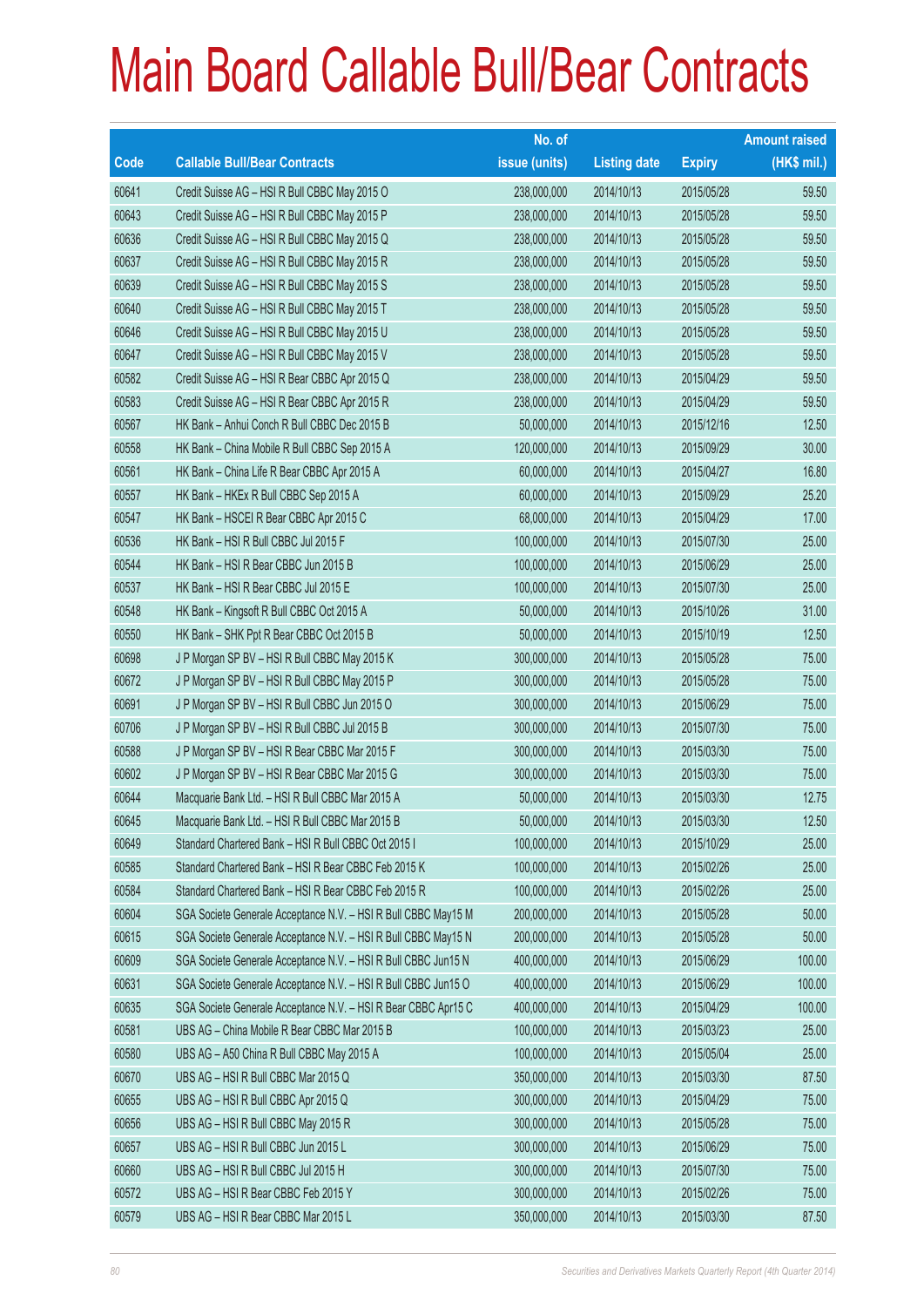|       |                                                                | No. of        |                     |               | <b>Amount raised</b> |
|-------|----------------------------------------------------------------|---------------|---------------------|---------------|----------------------|
| Code  | <b>Callable Bull/Bear Contracts</b>                            | issue (units) | <b>Listing date</b> | <b>Expiry</b> | (HK\$ mil.)          |
| 60806 | BNP Paribas Arbit Issu B.V. - CSOP A50 ETF R Bull CBBC Jun15C  | 100,000,000   | 2014/10/14          | 2015/06/29    | 25.00                |
| 60800 | BNP Paribas Arbit Issu B.V. - A50 Ch R Bull CBBC Jun 2015 C    | 100,000,000   | 2014/10/14          | 2015/06/29    | 25.00                |
| 60807 | Credit Suisse AG - HSI R Bull CBBC May 2015 W                  | 238,000,000   | 2014/10/14          | 2015/05/28    | 59.50                |
| 60730 | Credit Suisse AG - HSI R Bear CBBC Apr 2015 S                  | 238,000,000   | 2014/10/14          | 2015/04/29    | 59.50                |
| 60772 | Citigroup Global Mkt H Inc. - Sands China R Bull CBBC Apr15C   | 60,000,000    | 2014/10/14          | 2015/04/13    | 15.00                |
| 60760 | Citigroup Global Mkt H Inc. - Sands China R Bull CBBC May15A   | 60,000,000    | 2014/10/14          | 2015/05/19    | 15.00                |
| 60774 | Citigroup Global Mkt H Inc. - Sands China R Bear CBBC Apr15B   | 60,000,000    | 2014/10/14          | 2015/04/13    | 15.00                |
| 60779 | Citigroup Global Mkt H Inc. - Sands China R Bear CBBC Apr15C   | 60,000,000    | 2014/10/14          | 2015/04/13    | 15.00                |
| 60762 | Citigroup Global Mkt H Inc. - TCH R Bull CBBC Jun 2015 D       | 200,000,000   | 2014/10/14          | 2015/06/15    | 50.00                |
| 60787 | Goldman Sachs SP (Asia) - HSI R Bull CBBC Jan 2015 J           | 150,000,000   | 2014/10/14          | 2015/01/29    | 40.20                |
| 60789 | Goldman Sachs SP (Asia) - HSI R Bull CBBC Jan 2015 K           | 150,000,000   | 2014/10/14          | 2015/01/29    | 42.75                |
| 60784 | Goldman Sachs SP (Asia) - HSI R Bear CBBC Jan 2015 I           | 150,000,000   | 2014/10/14          | 2015/01/29    | 37.65                |
| 60723 | HK Bank - HSI R Bull CBBC Aug 2015 D                           | 100,000,000   | 2014/10/14          | 2015/08/28    | 25.00                |
| 60718 | HK Bank - HSI R Bull CBBC Sep 2015 B                           | 100,000,000   | 2014/10/14          | 2015/09/29    | 25.00                |
| 60724 | HK Bank - HSI R Bull CBBC Sep 2015 C                           | 100,000,000   | 2014/10/14          | 2015/09/29    | 25.00                |
| 60720 | HK Bank - HSI R Bull CBBC Oct 2015 A                           | 100,000,000   | 2014/10/14          | 2015/10/29    | 25.00                |
| 60714 | HK Bank - HSI R Bear CBBC Jun 2015 C                           | 100,000,000   | 2014/10/14          | 2015/06/29    | 25.00                |
| 60726 | HK Bank - Ping An R Bull CBBC Jul 2015 B                       | 60,000,000    | 2014/10/14          | 2015/07/27    | 15.00                |
| 60826 | J P Morgan SP BV - HSI R Bull CBBC May 2015 Q                  | 300,000,000   | 2014/10/14          | 2015/05/28    | 75.00                |
| 60819 | J P Morgan SP BV - HSI R Bull CBBC Jul 2015 C                  | 300,000,000   | 2014/10/14          | 2015/07/30    | 75.00                |
| 60820 | J P Morgan SP BV - HSI R Bull CBBC Jul 2015 D                  | 300,000,000   | 2014/10/14          | 2015/07/30    | 75.00                |
| 60831 | J P Morgan SP BV - HSI R Bull CBBC Aug 2015 D                  | 300,000,000   | 2014/10/14          | 2015/08/28    | 75.00                |
| 60732 | J P Morgan SP BV - HSI R Bear CBBC Mar 2015 H                  | 300,000,000   | 2014/10/14          | 2015/03/30    | 75.00                |
| 60737 | Standard Chartered Bank - Galaxy Ent R Bull CBBC Oct 2015 A    | 50,000,000    | 2014/10/14          | 2015/10/15    | 12.50                |
| 60746 | Standard Chartered Bank - Galaxy Ent R Bear CBBC Jul 2015 A    | 50,000,000    | 2014/10/14          | 2015/07/10    | 12.50                |
| 60745 | Standard Chartered Bank - Sands China R Bull CBBC Jul 2015 B   | 50,000,000    | 2014/10/14          | 2015/07/15    | 12.50                |
| 60799 | SGA Societe Generale Acceptance N.V. - HSI R Bull CBBC Apr15 E | 200.000.000   | 2014/10/14          | 2015/04/29    | 50.00                |
| 60810 | UBS AG - HSI R Bull CBBC Mar 2015 R                            | 300,000,000   | 2014/10/14          | 2015/03/30    | 75.00                |
| 60813 | UBS AG - HSI R Bull CBBC Apr 2015 R                            | 300,000,000   | 2014/10/14          | 2015/04/29    | 75.00                |
| 60812 | UBS AG - HSI R Bull CBBC May 2015 S                            | 300,000,000   | 2014/10/14          | 2015/05/28    | 75.00                |
| 60816 | UBS AG - HSI R Bull CBBC May 2015 T                            | 300,000,000   | 2014/10/14          | 2015/05/28    | 75.00                |
| 60727 | UBS AG - HSI R Bear CBBC Feb 2015 Z                            | 350,000,000   | 2014/10/14          | 2015/02/26    | 87.50                |
| 60808 | UBS AG - HSI R Bear CBBC Mar 2015 M                            | 300,000,000   | 2014/10/14          | 2015/03/30    | 75.00                |
| 60890 | BNP Paribas Arbit Issu B.V. - HSI R Bull CBBC Jun 2015 E       | 200,000,000   | 2014/10/15          | 2015/06/29    | 50.00                |
| 60886 | BNP Paribas Arbit Issu B.V. - HSI R Bull CBBC Jun 2015 T       | 200,000,000   | 2014/10/15          | 2015/06/29    | 50.00                |
| 60889 | BNP Paribas Arbit Issu B.V. - HSI R Bull CBBC Jun 2015 U       | 200,000,000   | 2014/10/15          | 2015/06/29    | 50.00                |
| 60909 | BNP Paribas Arbit Issu B.V. - HSI R Bear CBBC Mar 2015 N       | 200,000,000   | 2014/10/15          | 2015/03/30    | 50.00                |
| 60870 | Credit Suisse AG - HSI R Bull CBBC May 2015 A                  | 238,000,000   | 2014/10/15          | 2015/05/28    | 59.50                |
| 60872 | Credit Suisse AG - HSI R Bull CBBC May 2015 B                  | 238,000,000   | 2014/10/15          | 2015/05/28    | 59.50                |
| 60907 | Credit Suisse AG - HSI R Bear CBBC Apr 2015 T                  | 238,000,000   | 2014/10/15          | 2015/04/29    | 59.50                |
| 60897 | Citigroup Global Mkt H Inc. - A50 China R Bull CBBC Apr 15 G   | 100,000,000   | 2014/10/15          | 2015/04/14    | 25.00                |
| 60901 | Citigroup Global Mkt H Inc. - A50 China R Bull CBBC Apr 15 H   | 100,000,000   | 2014/10/15          | 2015/04/14    | 25.00                |
| 60833 | HK Bank - ABC R Bear CBBC May 2015 B                           | 40,000,000    | 2014/10/15          | 2015/05/11    | 10.00                |
| 60844 | HK Bank - Galaxy Ent R Bull CBBC Jun 2015 B                    | 80,000,000    | 2014/10/15          | 2015/06/29    | 20.00                |
| 60848 | HK Bank - HKEx R Bull CBBC Jul 2015 B                          | 60,000,000    | 2014/10/15          | 2015/07/13    | 15.00                |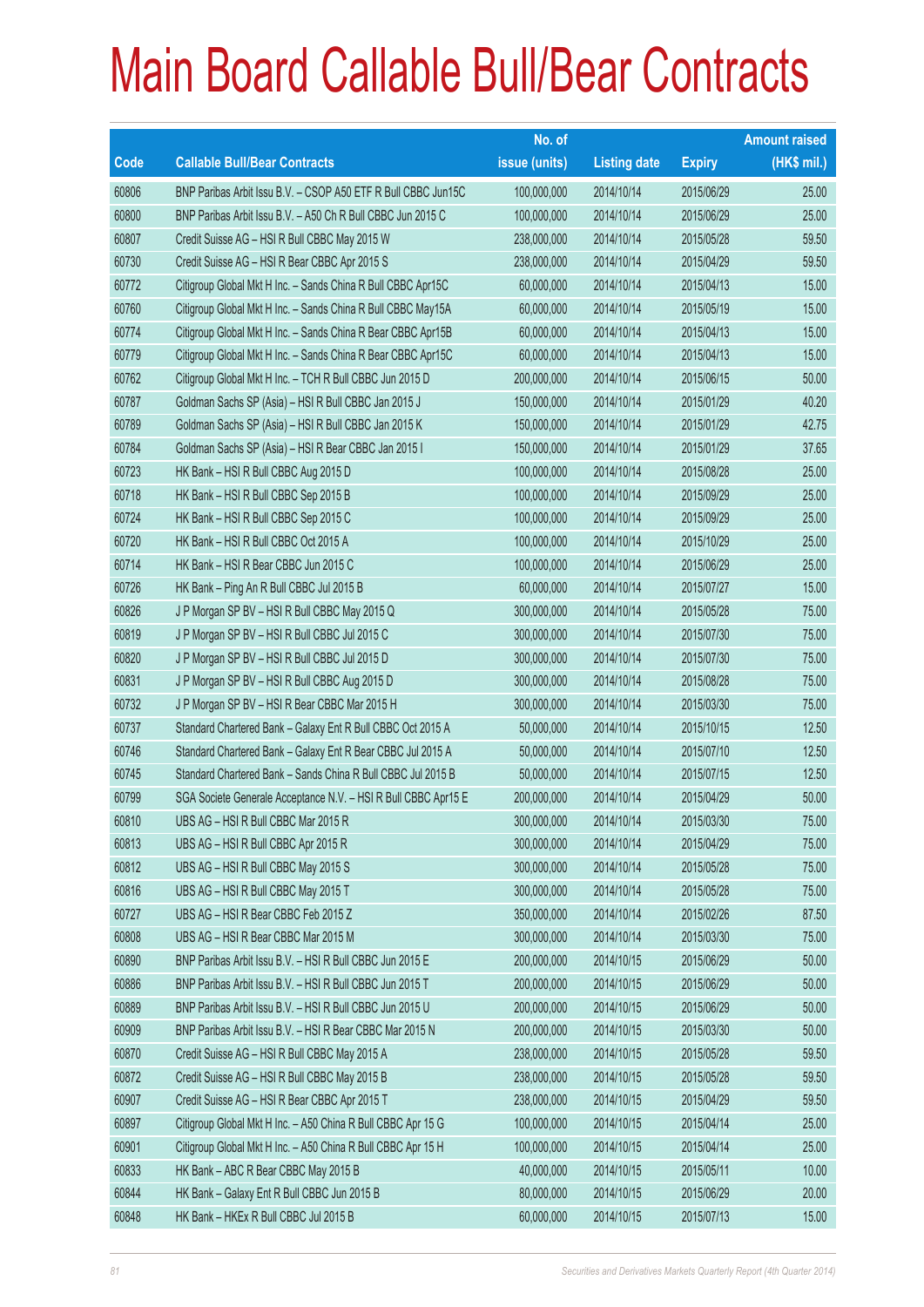|       |                                                                | No. of        |                     |               | <b>Amount raised</b> |
|-------|----------------------------------------------------------------|---------------|---------------------|---------------|----------------------|
| Code  | <b>Callable Bull/Bear Contracts</b>                            | issue (units) | <b>Listing date</b> | <b>Expiry</b> | $(HK$$ mil.)         |
| 60857 | HK Bank - HSI R Bull CBBC Jun 2015 L                           | 100,000,000   | 2014/10/15          | 2015/06/29    | 25.00                |
| 60863 | HK Bank - HSI R Bull CBBC Jul 2015 G                           | 100,000,000   | 2014/10/15          | 2015/07/30    | 25.00                |
| 60859 | HK Bank - HSI R Bull CBBC Aug 2015 E                           | 100,000,000   | 2014/10/15          | 2015/08/28    | 25.00                |
| 60834 | HK Bank - ICBC R Bear CBBC May 2015 A                          | 40,000,000    | 2014/10/15          | 2015/05/11    | 10.00                |
| 60854 | HK Bank - Lenovo R Bull CBBC Aug 2015 C                        | 60,000,000    | 2014/10/15          | 2015/08/31    | 15.00                |
| 60846 | HK Bank - Sands China R Bull CBBC Jul 2015 D                   | 80,000,000    | 2014/10/15          | 2015/07/17    | 20.00                |
| 60836 | HK Bank - TCH R Bull CBBC Jun 2015 I                           | 100,000,000   | 2014/10/15          | 2015/06/18    | 25.00                |
| 60864 | J P Morgan SP BV - HSI R Bull CBBC Jul 2015 E                  | 300,000,000   | 2014/10/15          | 2015/07/30    | 75.00                |
| 60868 | J P Morgan SP BV - HSI R Bull CBBC Jul 2015 F                  | 300,000,000   | 2014/10/15          | 2015/07/30    | 75.00                |
| 60902 | J P Morgan SP BV - HSI R Bear CBBC Feb 2015 Y                  | 300,000,000   | 2014/10/15          | 2015/02/26    | 75.00                |
| 60904 | J P Morgan SP BV - HSI R Bear CBBC Apr 2015 A                  | 300,000,000   | 2014/10/15          | 2015/04/29    | 75.00                |
| 60906 | J P Morgan SP BV - HSI R Bear CBBC Apr 2015 B                  | 300,000,000   | 2014/10/15          | 2015/04/29    | 75.00                |
| 60895 | Standard Chartered Bank - HSI R Bull CBBC Nov 2015 A           | 100,000,000   | 2014/10/15          | 2015/11/27    | 25.00                |
| 60896 | Standard Chartered Bank - HSI R Bull CBBC Nov 2015 B           | 100,000,000   | 2014/10/15          | 2015/11/27    | 25.00                |
| 60879 | SGA Societe Generale Acceptance N.V. - HSI R Bull CBBC May15 O | 200,000,000   | 2014/10/15          | 2015/05/28    | 50.00                |
| 60880 | SGA Societe Generale Acceptance N.V. - HSI R Bull CBBC May15 P | 200,000,000   | 2014/10/15          | 2015/05/28    | 50.00                |
| 60884 | UBS AG - HSI R Bull CBBC Apr 2015 S                            | 300,000,000   | 2014/10/15          | 2015/04/29    | 75.00                |
| 60881 | UBS AG - HSI R Bull CBBC Jun 2015 M                            | 300,000,000   | 2014/10/15          | 2015/06/29    | 75.00                |
| 60910 | UBS AG - HSI R Bear CBBC Jan 2015 T                            | 300,000,000   | 2014/10/15          | 2015/01/29    | 75.00                |
| 61041 | BNP Paribas Arbit Issu B.V. - HSI R Bull CBBC Jun 2015 F       | 200,000,000   | 2014/10/16          | 2015/06/29    | 50.00                |
| 60955 | BNP Paribas Arbit Issu B.V. - HSI R Bear CBBC Mar 2015 O       | 200,000,000   | 2014/10/16          | 2015/03/30    | 50.00                |
| 60956 | BNP Paribas Arbit Issu B.V. - HSI R Bear CBBC Mar 2015 P       | 200,000,000   | 2014/10/16          | 2015/03/30    | 50.00                |
| 61033 | Credit Suisse AG - HSI R Bull CBBC May 2015 X                  | 238,000,000   | 2014/10/16          | 2015/05/28    | 59.50                |
| 61034 | Credit Suisse AG - HSI R Bull CBBC May 2015 Y                  | 238,000,000   | 2014/10/16          | 2015/05/28    | 59.50                |
| 61035 | Credit Suisse AG - HSI R Bull CBBC May 2015 Z                  | 238,000,000   | 2014/10/16          | 2015/05/28    | 59.50                |
| 60963 | Credit Suisse AG - HSI R Bear CBBC Apr 2015 U                  | 238,000,000   | 2014/10/16          | 2015/04/29    | 59.50                |
| 60964 | Credit Suisse AG - HSI R Bear CBBC Apr 2015 V                  | 238,000,000   | 2014/10/16          | 2015/04/29    | 59.50                |
| 60969 | Credit Suisse AG - HSI R Bear CBBC Apr 2015 W                  | 238,000,000   | 2014/10/16          | 2015/04/29    | 59.50                |
| 61042 | Citigroup Global Mkt H Inc. - AIA R Bull CBBC Jun 2015 B       | 100,000,000   | 2014/10/16          | 2015/06/18    | 25.00                |
| 60992 | Citigroup Global Mkt H Inc. - China Mobile R Bull CBBC Jun15I  | 80,000,000    | 2014/10/16          | 2015/06/18    | 20.00                |
| 61022 | Citigroup Global Mkt H Inc. - Galaxy Ent R Bull CBBC Apr15 C   | 60,000,000    | 2014/10/16          | 2015/04/15    | 15.00                |
| 61024 | Citigroup Global Mkt H Inc. - Galaxy Ent R Bull CBBC Apr15 D   | 60,000,000    | 2014/10/16          | 2015/04/15    | 15.00                |
| 61000 | Citigroup Global Mkt H Inc. - HKEx R Bull CBBC May 2015 J      | 50,000,000    | 2014/10/16          | 2015/05/12    | 12.50                |
| 61002 | Citigroup Global Mkt H Inc. - HKEx R Bull CBBC May 2015 K      | 50,000,000    | 2014/10/16          | 2015/05/12    | 12.50                |
| 61015 | Citigroup Global Mkt H Inc. - Hutchison R Bull CBBC Jun 15 A   | 60,000,000    | 2014/10/16          | 2015/06/24    | 15.00                |
| 60936 | HK Bank - CC Bank R Bull CBBC Aug 2015 D                       | 80,000,000    | 2014/10/16          | 2015/08/24    | 20.00                |
| 60942 | HK Bank - CC Bank R Bear CBBC May 2015 A                       | 40,000,000    | 2014/10/16          | 2015/05/11    | 10.00                |
| 60951 | HK Bank - Minsheng Bank R Bear CBBC May 2015 B                 | 40,000,000    | 2014/10/16          | 2015/05/11    | 10.00                |
| 60915 | HK Bank - HSI R Bull CBBC Aug 2015 F                           | 100,000,000   | 2014/10/16          | 2015/08/28    | 25.00                |
| 60917 | HK Bank - ICBC R Bull CBBC Jul 2015 C                          | 80,000,000    | 2014/10/16          | 2015/07/20    | 20.00                |
| 60916 | HK Bank - ICBC R Bull CBBC Aug 2015 B                          | 80,000,000    | 2014/10/16          | 2015/08/10    | 20.00                |
| 60991 | J P Morgan SP BV - HSI R Bull CBBC May 2015 I                  | 300,000,000   | 2014/10/16          | 2015/05/28    | 75.00                |
| 60987 | J P Morgan SP BV - HSI R Bull CBBC Jun 2015 P                  | 300,000,000   | 2014/10/16          | 2015/06/29    | 75.00                |
| 61037 | J P Morgan SP BV - HSI R Bull CBBC Jun 2015 R                  | 300,000,000   | 2014/10/16          | 2015/06/29    | 75.00                |
| 60986 | J P Morgan SP BV - HSI R Bull CBBC Jul 2015 G                  | 300,000,000   | 2014/10/16          | 2015/07/30    | 75.00                |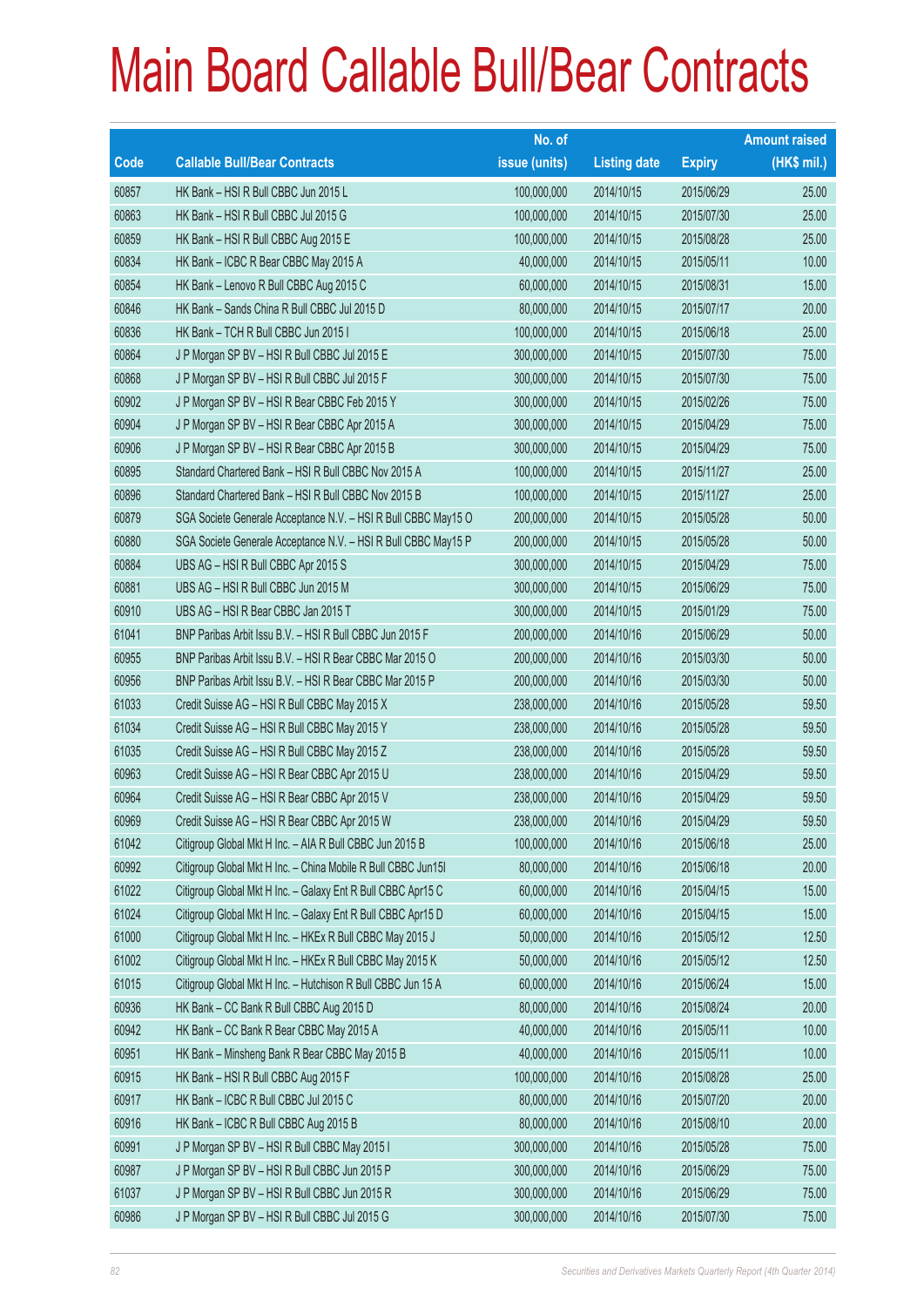|             |                                                                | No. of        |                     |               | <b>Amount raised</b> |
|-------------|----------------------------------------------------------------|---------------|---------------------|---------------|----------------------|
| <b>Code</b> | <b>Callable Bull/Bear Contracts</b>                            | issue (units) | <b>Listing date</b> | <b>Expiry</b> | (HK\$ mil.)          |
| 60952       | J P Morgan SP BV - HSI R Bear CBBC Feb 2015 A                  | 300,000,000   | 2014/10/16          | 2015/02/26    | 75.00                |
| 60954       | J P Morgan SP BV - HSI R Bear CBBC Mar 2015 I                  | 300,000,000   | 2014/10/16          | 2015/03/30    | 75.00                |
| 61039       | Standard Chartered Bank - HSI R Bull CBBC Nov 2015 C           | 100,000,000   | 2014/10/16          | 2015/11/27    | 25.00                |
| 60959       | Standard Chartered Bank - HSI R Bear CBBC Feb 2015 S           | 100,000,000   | 2014/10/16          | 2015/02/26    | 25.00                |
| 60962       | Standard Chartered Bank - HSI R Bear CBBC Feb 2015 T           | 100,000,000   | 2014/10/16          | 2015/02/26    | 25.00                |
| 60981       | SGA Societe Generale Acceptance N.V. - HSI R Bull CBBC Apr15 H | 200,000,000   | 2014/10/16          | 2015/04/29    | 50.00                |
| 60982       | SGA Societe Generale Acceptance N.V. - HSI R Bear CBBC Jan15 V | 200,000,000   | 2014/10/16          | 2015/01/29    | 50.00                |
| 61031       | UBS AG - HSI R Bull CBBC Jun 2015 N                            | 300,000,000   | 2014/10/16          | 2015/06/29    | 75.00                |
| 61032       | UBS AG - HSI R Bull CBBC Jul 2015 I                            | 300,000,000   | 2014/10/16          | 2015/07/30    | 75.00                |
| 60970       | UBS AG - HSI R Bear CBBC Jan 2015 S                            | 300,000,000   | 2014/10/16          | 2015/01/29    | 75.00                |
| 60971       | UBS AG - HSI R Bear CBBC Feb 2015 C                            | 300,000,000   | 2014/10/16          | 2015/02/26    | 75.00                |
| 60976       | UBS AG - HSI R Bear CBBC Mar 2015 N                            | 350,000,000   | 2014/10/16          | 2015/03/30    | 87.50                |
| 61175       | BNP Paribas Arbit Issu B.V. - HSI R Bull CBBC Jun 2015 D       | 200,000,000   | 2014/10/17          | 2015/06/29    | 50.00                |
| 61178       | BNP Paribas Arbit Issu B.V. - HSI R Bear CBBC Mar 2015 Q       | 200,000,000   | 2014/10/17          | 2015/03/30    | 50.00                |
| 61212       | BNP Paribas Arbit Issu B.V. - HSI R Bear CBBC Mar 2015 R       | 200,000,000   | 2014/10/17          | 2015/03/30    | 50.00                |
| 61104       | Credit Suisse AG - HSI R Bull CBBC Apr 2015 G                  | 238,000,000   | 2014/10/17          | 2015/04/29    | 59.50                |
| 61110       | Credit Suisse AG - HSI R Bull CBBC Apr 2015 L                  | 238,000,000   | 2014/10/17          | 2015/04/29    | 59.50                |
| 61129       | Credit Suisse AG - HSI R Bull CBBC Apr 2015 M                  | 238,000,000   | 2014/10/17          | 2015/04/29    | 59.50                |
| 61094       | Credit Suisse AG - HSI R Bull CBBC May 2015 C                  | 238,000,000   | 2014/10/17          | 2015/05/28    | 59.50                |
| 61189       | Credit Suisse AG - HSI R Bear CBBC Apr 2015 E                  | 238,000,000   | 2014/10/17          | 2015/04/29    | 59.50                |
| 61130       | Credit Suisse AG - HSI R Bear CBBC Apr 2015 X                  | 238,000,000   | 2014/10/17          | 2015/04/29    | 59.50                |
| 61144       | Credit Suisse AG - HSI R Bear CBBC Apr 2015 Y                  | 238,000,000   | 2014/10/17          | 2015/04/29    | 59.50                |
| 61161       | Credit Suisse AG - HSI R Bear CBBC Apr 2015 Z                  | 238,000,000   | 2014/10/17          | 2015/04/29    | 59.50                |
| 61174       | Goldman Sachs SP (Asia) - HSI R Bull CBBC Jan 2015 L           | 150,000,000   | 2014/10/17          | 2015/01/29    | 37.80                |
| 61173       | Goldman Sachs SP (Asia) - HSI R Bear CBBC Feb 2015 C           | 150,000,000   | 2014/10/17          | 2015/02/26    | 37.95                |
| 61167       | Goldman Sachs SP (Asia) - HSI R Bear CBBC Mar 2015 A           | 150,000,000   | 2014/10/17          | 2015/03/30    | 37.80                |
| 61052       | J P Morgan SP BV - HSI R Bull CBBC Jul 2015 H                  | 300,000,000   | 2014/10/17          | 2015/07/30    | 75.00                |
| 61119       | J P Morgan SP BV - HSI R Bear CBBC Jan 2015 N                  | 300,000,000   | 2014/10/17          | 2015/01/29    | 75.00                |
| 61127       | J P Morgan SP BV - HSI R Bear CBBC Feb 2015 X                  | 300,000,000   | 2014/10/17          | 2015/02/26    | 75.00                |
| 61203       | J P Morgan SP BV - HSI R Bear CBBC Mar 2015 J                  | 300,000,000   | 2014/10/17          | 2015/03/30    | 75.00                |
| 61064       | Standard Chartered Bank - AIA R Bull CBBC May 2015 A           | 50,000,000    | 2014/10/17          | 2015/05/05    | 12.50                |
| 61055       | Standard Chartered Bank - AIA R Bear CBBC May 2015 A           | 50,000,000    | 2014/10/17          | 2015/05/05    | 12.50                |
| 61180       | Standard Chartered Bank - HKEx R Bull CBBC Aug 2015 A          | 80,000,000    | 2014/10/17          | 2015/08/18    | 28.00                |
| 61053       | Standard Chartered Bank - HSI R Bull CBBC Oct 2015 J           | 100,000,000   | 2014/10/17          | 2015/10/29    | 25.00                |
| 61181       | Standard Chartered Bank - HSI R Bear CBBC Feb 2015 F           | 100,000,000   | 2014/10/17          | 2015/02/26    | 25.00                |
| 61182       | Standard Chartered Bank - HSI R Bear CBBC Feb 2015 H           | 100,000,000   | 2014/10/17          | 2015/02/26    | 25.00                |
| 61111       | SGA Societe Generale Acceptance N.V. - HSI R Bull CBBC May15 Q | 200,000,000   | 2014/10/17          | 2015/05/28    | 50.00                |
| 61113       | SGA Societe Generale Acceptance N.V. - HSI R Bear CBBC Feb15 U | 200,000,000   | 2014/10/17          | 2015/02/26    | 50.00                |
| 61116       | SGA Societe Generale Acceptance N.V. - HSI R Bear CBBC Feb15 V | 200,000,000   | 2014/10/17          | 2015/02/26    | 50.00                |
| 61118       | SGA Societe Generale Acceptance N.V. - HSI R Bear CBBC Feb15 W | 200,000,000   | 2014/10/17          | 2015/02/26    | 50.00                |
| 61043       | UBS AG - HSI R Bull CBBC Apr 2015 T                            | 300,000,000   | 2014/10/17          | 2015/04/29    | 75.00                |
| 61050       | UBS AG - HSI R Bull CBBC Jun 2015 O                            | 300,000,000   | 2014/10/17          | 2015/06/29    | 75.00                |
| 61202       | UBS AG - HSI R Bear CBBC Jan 2015 U                            | 300,000,000   | 2014/10/17          | 2015/01/29    | 75.00                |
| 61193       | UBS AG - HSI R Bear CBBC Feb 2015 E                            | 300,000,000   | 2014/10/17          | 2015/02/26    | 75.00                |
| 61201       | UBS AG - HSI R Bear CBBC Feb 2015 Q                            | 300,000,000   | 2014/10/17          | 2015/02/26    | 75.00                |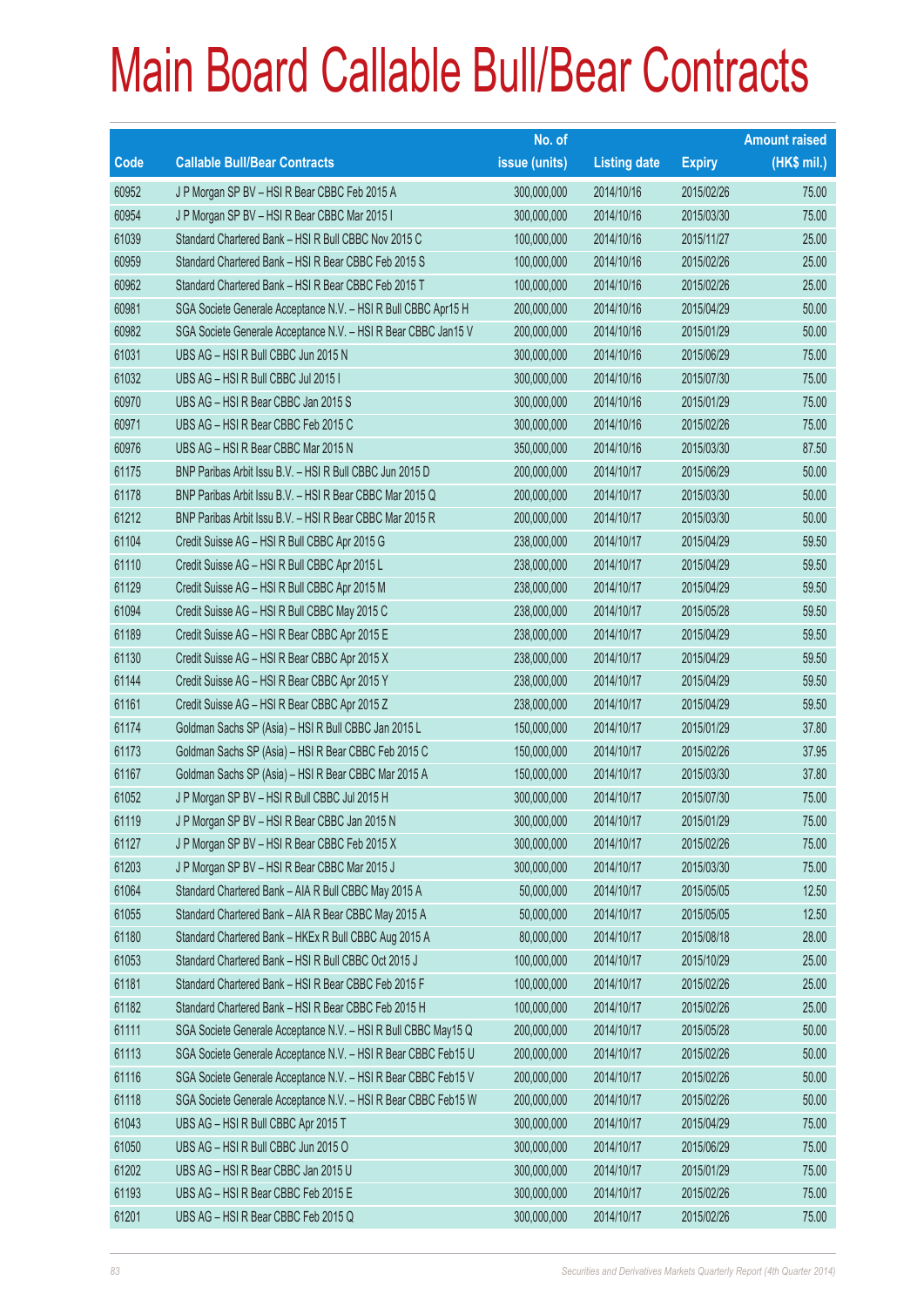|       |                                                                | No. of        |                     |               | <b>Amount raised</b> |
|-------|----------------------------------------------------------------|---------------|---------------------|---------------|----------------------|
| Code  | <b>Callable Bull/Bear Contracts</b>                            | issue (units) | <b>Listing date</b> | <b>Expiry</b> | (HK\$ mil.)          |
| 61246 | BNP Paribas Arbit Issu B.V. - HSI R Bull CBBC Jun 2015 S       | 200,000,000   | 2014/10/20          | 2015/06/29    | 50.00                |
| 61248 | BNP Paribas Arbit Issu B.V. - HSI R Bull CBBC Jun 2015 Y       | 200,000,000   | 2014/10/20          | 2015/06/29    | 50.00                |
| 61290 | BNP Paribas Arbit Issu B.V. - HSI R Bear CBBC Mar 2015 S       | 200,000,000   | 2014/10/20          | 2015/03/30    | 50.00                |
| 61262 | Credit Suisse AG - HSI R Bull CBBC Jun 2015 V                  | 238,000,000   | 2014/10/20          | 2015/06/29    | 59.50                |
| 61264 | Credit Suisse AG - HSI R Bull CBBC Jun 2015 W                  | 238,000,000   | 2014/10/20          | 2015/06/29    | 59.50                |
| 61312 | Credit Suisse AG - HSI R Bull CBBC Jun 2015 Y                  | 238,000,000   | 2014/10/20          | 2015/06/29    | 59.50                |
| 61270 | Credit Suisse AG - HSI R Bull CBBC Jul 2015 I                  | 238,000,000   | 2014/10/20          | 2015/07/30    | 59.50                |
| 61272 | Credit Suisse AG - HSI R Bull CBBC Jul 2015 J                  | 238,000,000   | 2014/10/20          | 2015/07/30    | 59.50                |
| 61274 | Credit Suisse AG - HSI R Bull CBBC Jul 2015 K                  | 238,000,000   | 2014/10/20          | 2015/07/30    | 59.50                |
| 61275 | Credit Suisse AG - HSI R Bull CBBC Jul 2015 L                  | 238,000,000   | 2014/10/20          | 2015/07/30    | 59.50                |
| 61295 | Credit Suisse AG - HSI R Bear CBBC Feb 2015 P                  | 238,000,000   | 2014/10/20          | 2015/02/26    | 59.50                |
| 61304 | Credit Suisse AG - HSI R Bear CBBC Feb 2015 Q                  | 238,000,000   | 2014/10/20          | 2015/02/26    | 59.50                |
| 61299 | Credit Suisse AG - HSI R Bear CBBC Mar 2015 O                  | 238,000,000   | 2014/10/20          | 2015/03/30    | 59.50                |
| 61306 | Credit Suisse AG - HSI R Bear CBBC Mar 2015 P                  | 238,000,000   | 2014/10/20          | 2015/03/30    | 59.50                |
| 61311 | Credit Suisse AG - HSI R Bear CBBC Mar 2015 Q                  | 238,000,000   | 2014/10/20          | 2015/03/30    | 59.50                |
| 61266 | Citigroup Global Mkt H Inc. - CSOP A50 ETF R Bear CBBC Apr15E  | 100,000,000   | 2014/10/20          | 2015/04/20    | 25.00                |
| 61268 | Citigroup Global Mkt H Inc. - A50 China R Bear CBBC Apr 15 E   | 100,000,000   | 2014/10/20          | 2015/04/20    | 25.00                |
| 61216 | HK Bank - CNOOC R Bear CBBC Aug 2015 A                         | 40,000,000    | 2014/10/20          | 2015/08/03    | 10.00                |
| 61213 | HK Bank - HSI R Bear CBBC May 2015 R                           | 100,000,000   | 2014/10/20          | 2015/05/28    | 25.00                |
| 61215 | HK Bank - HSI R Bear CBBC May 2015 S                           | 100,000,000   | 2014/10/20          | 2015/05/28    | 25.00                |
| 61229 | HK Bank - PetCh R Bull CBBC Oct 2015 A                         | 60,000,000    | 2014/10/20          | 2015/10/28    | 15.00                |
| 61228 | HK Bank - PetCh R Bear CBBC Jul 2015 C                         | 40,000,000    | 2014/10/20          | 2015/07/31    | 10.00                |
| 61221 | HK Bank - Ping An R Bull CBBC Aug 2015 A                       | 60,000,000    | 2014/10/20          | 2015/08/17    | 15.00                |
| 61222 | HK Bank - TCH R Bear CBBC Jul 2015 J                           | 100,000,000   | 2014/10/20          | 2015/07/16    | 25.00                |
| 61232 | J P Morgan SP BV - HSI R Bull CBBC Jun 2015 S                  | 300,000,000   | 2014/10/20          | 2015/06/29    | 75.00                |
| 61234 | J P Morgan SP BV - HSI R Bull CBBC Jul 2015 I                  | 300,000,000   | 2014/10/20          | 2015/07/30    | 75.00                |
| 61281 | J P Morgan SP BV - HSI R Bear CBBC Feb 2015 Z                  | 300,000,000   | 2014/10/20          | 2015/02/26    | 75.00                |
| 61316 | JP Morgan SP BV - HSIR Bear CBBC Mar 2015 K                    | 300,000,000   | 2014/10/20          | 2015/03/30    | 75.00                |
| 61288 | Standard Chartered Bank - HSBC R Bull CBBC Oct 2015 A          | 50,000,000    | 2014/10/20          | 2015/10/22    | 12.50                |
| 61240 | Standard Chartered Bank - HSI R Bull CBBC Oct 2015 K           | 200,000,000   | 2014/10/20          | 2015/10/29    | 50.00                |
| 61241 | Standard Chartered Bank - HSI R Bull CBBC Oct 2015 L           | 100,000,000   | 2014/10/20          | 2015/10/29    | 25.00                |
| 61245 | Standard Chartered Bank - HSI R Bull CBBC Oct 2015 M           | 100,000,000   | 2014/10/20          | 2015/10/29    | 25.00                |
| 61285 | Standard Chartered Bank - HSI R Bear CBBC Feb 2015 J           | 100,000,000   | 2014/10/20          | 2015/02/26    | 25.00                |
| 61254 | SGA Societe Generale Acceptance N.V. - HSI R Bull CBBC Apr15 N | 200,000,000   | 2014/10/20          | 2015/04/29    | 50.00                |
| 61259 | SGA Societe Generale Acceptance N.V. - HSI R Bear CBBC Jan15 W | 200,000,000   | 2014/10/20          | 2015/01/29    | 50.00                |
| 61260 | SGA Societe Generale Acceptance N.V. - HSI R Bear CBBC Jan15 X | 200,000,000   | 2014/10/20          | 2015/01/29    | 50.00                |
| 61279 | SGA Societe Generale Acceptance N.V. - HSI R Bear CBBC Feb15 X | 200,000,000   | 2014/10/20          | 2015/02/26    | 50.00                |
| 61315 | UBS AG - HSI R Bull CBBC Mar 2015 P                            | 350,000,000   | 2014/10/20          | 2015/03/30    | 87.50                |
| 61236 | UBS AG - HSI R Bull CBBC Jun 2015 P                            | 300,000,000   | 2014/10/20          | 2015/06/29    | 75.00                |
| 61310 | UBS AG - HSI R Bear CBBC Feb 2015 R                            | 300,000,000   | 2014/10/20          | 2015/02/26    | 75.00                |
| 61307 | UBS AG - HSI R Bear CBBC Mar 2015 O                            | 300,000,000   | 2014/10/20          | 2015/03/30    | 75.00                |
| 61352 | Credit Suisse AG - HSI R Bull CBBC Jul 2015 M                  | 238,000,000   | 2014/10/21          | 2015/07/30    | 59.50                |
| 61353 | Credit Suisse AG - HSI R Bull CBBC Jul 2015 N                  | 238,000,000   | 2014/10/21          | 2015/07/30    | 59.50                |
| 61357 | Credit Suisse AG - HSI R Bull CBBC Jul 2015 O                  | 238,000,000   | 2014/10/21          | 2015/07/30    | 59.50                |
| 61358 | Credit Suisse AG - HSI R Bull CBBC Jul 2015 P                  | 238,000,000   | 2014/10/21          | 2015/07/30    | 59.50                |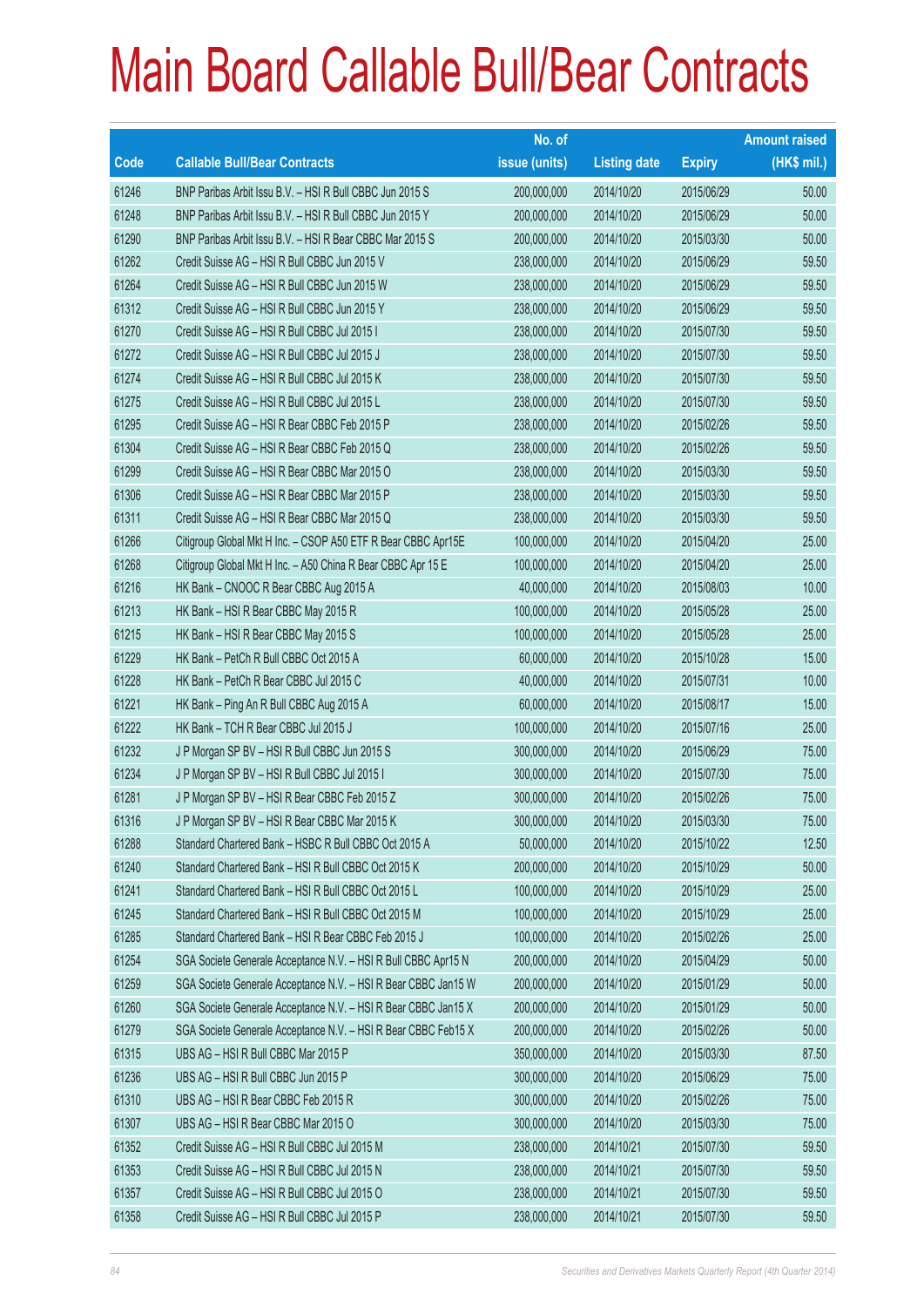|       |                                                                | No. of        |                     |               | <b>Amount raised</b> |
|-------|----------------------------------------------------------------|---------------|---------------------|---------------|----------------------|
| Code  | <b>Callable Bull/Bear Contracts</b>                            | issue (units) | <b>Listing date</b> | <b>Expiry</b> | $(HK$$ mil.)         |
| 61381 | Credit Suisse AG - HSI R Bull CBBC Jul 2015 Q                  | 238,000,000   | 2014/10/21          | 2015/07/30    | 59.50                |
| 61341 | Credit Suisse AG - HSI R Bear CBBC Mar 2015 S                  | 238,000,000   | 2014/10/21          | 2015/03/30    | 59.50                |
| 61377 | Credit Suisse AG - HSI R Bear CBBC Mar 2015 T                  | 238,000,000   | 2014/10/21          | 2015/03/30    | 59.50                |
| 61380 | Credit Suisse AG - HSI R Bear CBBC Mar 2015 U                  | 238,000,000   | 2014/10/21          | 2015/03/30    | 59.50                |
| 61383 | Goldman Sachs SP (Asia) - HSI R Bull CBBC Jan 2015 M           | 150,000,000   | 2014/10/21          | 2015/01/29    | 42.90                |
| 61387 | Goldman Sachs SP (Asia) - HSI R Bear CBBC May 2015 A           | 150,000,000   | 2014/10/21          | 2015/05/28    | 38.10                |
| 61348 | J P Morgan SP BV - HSI R Bull CBBC Jun 2015 T                  | 300,000,000   | 2014/10/21          | 2015/06/29    | 75.00                |
| 61350 | J P Morgan SP BV - HSI R Bull CBBC Jul 2015 J                  | 300,000,000   | 2014/10/21          | 2015/07/30    | 75.00                |
| 61376 | J P Morgan SP BV - HSI R Bear CBBC Mar 2015 L                  | 300,000,000   | 2014/10/21          | 2015/03/30    | 75.00                |
| 61317 | Standard Chartered Bank - China Mobile R Bull CBBC May 2015A   | 50,000,000    | 2014/10/21          | 2015/05/22    | 12.50                |
| 61322 | Standard Chartered Bank - China Mobile R Bear CBBC Mar 2015E   | 50,000,000    | 2014/10/21          | 2015/03/20    | 12.50                |
| 61351 | Standard Chartered Bank - HSI R Bull CBBC Apr 2015 U           | 100,000,000   | 2014/10/21          | 2015/04/29    | 25.00                |
| 61346 | SGA Societe Generale Acceptance N.V. - HSI R Bull CBBC Apr15 D | 200,000,000   | 2014/10/21          | 2015/04/29    | 50.00                |
| 61343 | SGA Societe Generale Acceptance N.V. - HSI R Bull CBBC May15 R | 200,000,000   | 2014/10/21          | 2015/05/28    | 50.00                |
| 61366 | UBS AG - HSI R Bull CBBC Mar 2015 S                            | 300,000,000   | 2014/10/21          | 2015/03/30    | 75.00                |
| 61368 | UBS AG - HSI R Bull CBBC Apr 2015 U                            | 300,000,000   | 2014/10/21          | 2015/04/29    | 75.00                |
| 61375 | UBS AG - HSI R Bull CBBC May 2015 U                            | 300,000,000   | 2014/10/21          | 2015/05/28    | 75.00                |
| 61323 | UBS AG - HSI R Bear CBBC Jan 2015 Y                            | 300,000,000   | 2014/10/21          | 2015/01/29    | 75.00                |
| 61361 | UBS AG - HSI R Bear CBBC Feb 2015 T                            | 300,000,000   | 2014/10/21          | 2015/02/26    | 75.00                |
| 61365 | UBS AG - HSI R Bear CBBC Feb 2015 W                            | 350,000,000   | 2014/10/21          | 2015/02/26    | 87.50                |
| 61423 | BNP Paribas Arbit Issu B.V. - HSI R Bull CBBC Jun 2015 C       | 200,000,000   | 2014/10/22          | 2015/06/29    | 50.00                |
| 61421 | Credit Suisse AG - HSI R Bull CBBC May 2015 D                  | 238,000,000   | 2014/10/22          | 2015/05/28    | 59.50                |
| 61422 | Credit Suisse AG - HSI R Bull CBBC May 2015 E                  | 238,000,000   | 2014/10/22          | 2015/05/28    | 59.50                |
| 61406 | Credit Suisse AG - HSI R Bear CBBC Mar 2015 V                  | 238,000,000   | 2014/10/22          | 2015/03/30    | 59.50                |
| 61407 | Credit Suisse AG - HSI R Bear CBBC Mar 2015 W                  | 238,000,000   | 2014/10/22          | 2015/03/30    | 59.50                |
| 61425 | Credit Suisse AG - HSI R Bear CBBC Mar 2015 Y                  | 238,000,000   | 2014/10/22          | 2015/03/30    | 59.50                |
| 61403 | HK Bank - ABC R Bear CBBC May 2015 C                           | 40,000,000    | 2014/10/22          | 2015/05/18    | 10.00                |
| 61404 | HK Bank - CNOOC R Bull CBBC Jul 2015 D                         | 60,000,000    | 2014/10/22          | 2015/07/13    | 15.00                |
| 61405 | HK Bank - CNOOC R Bull CBBC Oct 2015 D                         | 60,000,000    | 2014/10/22          | 2015/10/19    | 18.00                |
| 61398 | HK Bank - CSOP A50 ETF R Bear CBBC Jul 2015 A                  | 40,000,000    | 2014/10/22          | 2015/07/27    | 10.00                |
| 61395 | HK Bank - HSI R Bear CBBC May 2015 T                           | 100,000,000   | 2014/10/22          | 2015/05/28    | 25.00                |
| 61397 | HK Bank - HSI R Bear CBBC May 2015 U                           | 400,000,000   | 2014/10/22          | 2015/05/28    | 100.00               |
| 61401 | HK Bank - Kingsoft R Bear CBBC Aug 2015 A                      | 40,000,000    | 2014/10/22          | 2015/08/31    | 20.40                |
| 61402 | HK Bank - Ping An R Bear CBBC Jul 2015 B                       | 40,000,000    | 2014/10/22          | 2015/07/27    | 10.00                |
| 61400 | HK Bank - TCH R Bear CBBC Jul 2015 K                           | 100,000,000   | 2014/10/22          | 2015/07/08    | 25.00                |
| 61419 | J P Morgan SP BV - HSI R Bull CBBC Jun 2015 E                  | 300,000,000   | 2014/10/22          | 2015/06/29    | 75.00                |
| 61415 | J P Morgan SP BV - HSI R Bull CBBC Jul 2015 K                  | 300,000,000   | 2014/10/22          | 2015/07/30    | 75.00                |
| 61410 | SGA Societe Generale Acceptance N.V. - HSI R Bull CBBC Jun15 P | 400,000,000   | 2014/10/22          | 2015/06/29    | 100.00               |
| 61411 | SGA Societe Generale Acceptance N.V. - HSI R Bull CBBC Jun15 Q | 400,000,000   | 2014/10/22          | 2015/06/29    | 100.00               |
| 61412 | SGA Societe Generale Acceptance N.V. - HSI R Bear CBBC Apr15 D | 400,000,000   | 2014/10/22          | 2015/04/29    | 100.00               |
| 61413 | SGA Societe Generale Acceptance N.V. - HSI R Bear CBBC Apr15 E | 400,000,000   | 2014/10/22          | 2015/04/29    | 100.00               |
| 61436 | UBS AG - HSI R Bull CBBC Mar 2015 T                            | 300,000,000   | 2014/10/22          | 2015/03/30    | 75.00                |
| 61434 | UBS AG - HSI R Bull CBBC May 2015 V                            | 300,000,000   | 2014/10/22          | 2015/05/28    | 75.00                |
| 61431 | UBS AG - HSI R Bull CBBC Jun 2015 Q                            | 300,000,000   | 2014/10/22          | 2015/06/29    | 75.00                |
| 61409 | UBS AG - HSI R Bear CBBC Feb 2015 X                            | 300,000,000   | 2014/10/22          | 2015/02/26    | 75.00                |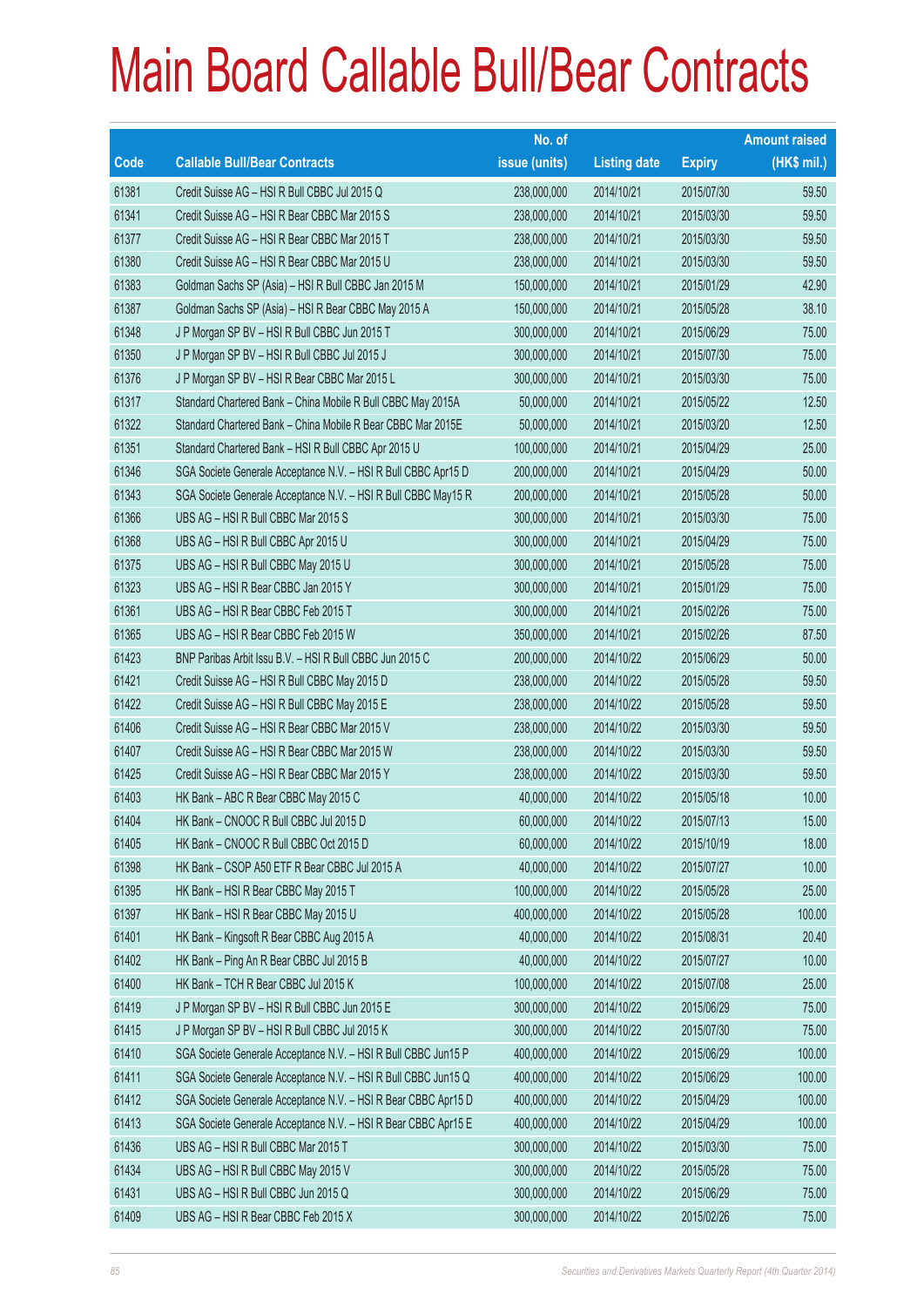|       |                                                                | No. of        |                     |               | <b>Amount raised</b> |
|-------|----------------------------------------------------------------|---------------|---------------------|---------------|----------------------|
| Code  | <b>Callable Bull/Bear Contracts</b>                            | issue (units) | <b>Listing date</b> | <b>Expiry</b> | $(HK$$ mil.)         |
| 61466 | Credit Suisse AG - HSI R Bull CBBC May 2015 F                  | 238,000,000   | 2014/10/23          | 2015/05/28    | 59.50                |
| 61467 | Credit Suisse AG - HSI R Bull CBBC May 2015 M                  | 238,000,000   | 2014/10/23          | 2015/05/28    | 59.50                |
| 61476 | Credit Suisse AG - HSI R Bear CBBC Feb 2015 D                  | 238,000,000   | 2014/10/23          | 2015/02/26    | 59.50                |
| 61477 | Credit Suisse AG - HSI R Bear CBBC Feb 2015 V                  | 238,000,000   | 2014/10/23          | 2015/02/26    | 59.50                |
| 61486 | Goldman Sachs SP (Asia) - HSI R Bull CBBC Jan 2015 N           | 150,000,000   | 2014/10/23          | 2015/01/29    | 37.80                |
| 61437 | HK Bank - HSI R Bull CBBC Jun 2015 M                           | 100,000,000   | 2014/10/23          | 2015/06/29    | 25.00                |
| 61458 | HK Bank - HSI R Bear CBBC Apr 2015 S                           | 100,000,000   | 2014/10/23          | 2015/04/29    | 25.00                |
| 61438 | HK Bank - ICBC R Bull CBBC Aug 2015 C                          | 80,000,000    | 2014/10/23          | 2015/08/17    | 20.00                |
| 61442 | HK Bank - TCH R Bull CBBC Jun 2015 J                           | 100,000,000   | 2014/10/23          | 2015/06/29    | 25.00                |
| 61448 | HK Bank - TCH R Bear CBBC Aug 2015 A                           | 100,000,000   | 2014/10/23          | 2015/08/31    | 25.00                |
| 61459 | J P Morgan SP BV - HSI R Bull CBBC May 2015 M                  | 300,000,000   | 2014/10/23          | 2015/05/28    | 75.00                |
| 61481 | J P Morgan SP BV - HSI R Bear CBBC Mar 2015 M                  | 300,000,000   | 2014/10/23          | 2015/03/30    | 75.00                |
| 61483 | Standard Chartered Bank - HSI R Bull CBBC Aug 2015 P           | 100,000,000   | 2014/10/23          | 2015/08/28    | 25.00                |
| 61485 | Standard Chartered Bank - HSI R Bear CBBC Feb 2015 C           | 100,000,000   | 2014/10/23          | 2015/02/26    | 25.00                |
| 61468 | SGA Societe Generale Acceptance N.V. - HSI R Bull CBBC Jun 15R | 400,000,000   | 2014/10/23          | 2015/06/29    | 100.00               |
| 61472 | SGA Societe Generale Acceptance N.V. - HSI R Bear CBBC Jan 15Y | 200,000,000   | 2014/10/23          | 2015/01/29    | 50.00                |
| 61463 | UBS AG - HSI R Bull CBBC Jun 2015 R                            | 300,000,000   | 2014/10/23          | 2015/06/29    | 75.00                |
| 61480 | UBS AG - HSI R Bear CBBC Feb 2015 Y                            | 300,000,000   | 2014/10/23          | 2015/02/26    | 75.00                |
| 61478 | UBS AG - HSI R Bear CBBC Mar 2015 P                            | 300,000,000   | 2014/10/23          | 2015/03/30    | 75.00                |
| 61487 | BNP Paribas Arbit Issu B.V. - HSI R Bear CBBC Mar 2015 T       | 200,000,000   | 2014/10/24          | 2015/03/30    | 50.00                |
| 61497 | Credit Suisse AG - HSI R Bull CBBC Apr 2015 K                  | 238,000,000   | 2014/10/24          | 2015/04/29    | 59.50                |
| 61496 | Credit Suisse AG - HSI R Bull CBBC Apr 2015 N                  | 238,000,000   | 2014/10/24          | 2015/04/29    | 59.50                |
| 61494 | Credit Suisse AG - HSI R Bear CBBC May 2015 C                  | 238,000,000   | 2014/10/24          | 2015/05/28    | 59.50                |
| 61495 | Credit Suisse AG - HSI R Bear CBBC May 2015 D                  | 238,000,000   | 2014/10/24          | 2015/05/28    | 59.50                |
| 61489 | SGA Societe Generale Acceptance N.V. - HSI R Bear CBBC Jan15 Z | 200,000,000   | 2014/10/24          | 2015/01/29    | 50.00                |
| 61500 | UBS AG - CNOOC R Bull CBBC Jul 2015 A                          | 50,000,000    | 2014/10/24          | 2015/07/20    | 12.50                |
| 61498 | UBS AG - HSI R Bull CBBC Apr 2015 V                            | 300,000,000   | 2014/10/24          | 2015/04/29    | 75.00                |
| 61490 | UBS AG - HSI R Bear CBBC Jan 2015 U                            | 300,000,000   | 2014/10/24          | 2015/01/29    | 75.00                |
| 61539 | BNP Paribas Arbit Issu B.V. - HSI R Bull CBBC Jun 2015 A       | 200,000,000   | 2014/10/27          | 2015/06/29    | 50.00                |
| 61526 | BNP Paribas Arbit Issu B.V. - HSI R Bear CBBC Mar 2015 U       | 200,000,000   | 2014/10/27          | 2015/03/30    | 50.00                |
| 61540 | Credit Suisse AG - HSI R Bull CBBC Apr 2015 H                  | 238,000,000   | 2014/10/27          | 2015/04/29    | 59.50                |
| 61541 | Credit Suisse AG - HSI R Bull CBBC Apr 2015 O                  | 238,000,000   | 2014/10/27          | 2015/04/29    | 59.50                |
| 61532 | Credit Suisse AG - HSI R Bear CBBC Feb 2015 P                  | 238,000,000   | 2014/10/27          | 2015/02/26    | 59.50                |
| 61533 | Credit Suisse AG - HSI R Bear CBBC Feb 2015 Q                  | 238,000,000   | 2014/10/27          | 2015/02/26    | 59.50                |
| 61531 | Credit Suisse AG - HSI R Bear CBBC Mar 2015 Z                  | 238,000,000   | 2014/10/27          | 2015/03/30    | 59.50                |
| 61549 | Goldman Sachs SP (Asia) - HSI R Bull CBBC Feb 2015 A           | 150,000,000   | 2014/10/27          | 2015/02/26    | 42.15                |
| 61550 | Goldman Sachs SP (Asia) - HSI R Bear CBBC Apr 2015 A           | 150,000,000   | 2014/10/27          | 2015/04/29    | 38.85                |
| 61515 | HK Bank - Sinopec Corp R Bull CBBC Oct 2015 B                  | 80,000,000    | 2014/10/27          | 2015/10/26    | 20.00                |
| 61519 | HK Bank - Galaxy Ent R Bull CBBC Jul 2015 E                    | 80,000,000    | 2014/10/27          | 2015/07/06    | 20.00                |
| 61502 | HK Bank - HSI R Bull CBBC Jul 2015 H                           | 100,000,000   | 2014/10/27          | 2015/07/30    | 25.00                |
| 61525 | HK Bank - Sands China R Bull CBBC Aug 2015 A                   | 80,000,000    | 2014/10/27          | 2015/08/10    | 20.00                |
| 61512 | HK Bank - TCH R Bear CBBC Jul 2015 L                           | 100,000,000   | 2014/10/27          | 2015/07/27    | 25.00                |
| 61547 | J P Morgan SP BV - HSI R Bear CBBC Feb 2015 X                  | 300,000,000   | 2014/10/27          | 2015/02/26    | 75.00                |
| 61535 | J P Morgan SP BV - HSI R Bear CBBC Mar 2015 N                  | 300,000,000   | 2014/10/27          | 2015/03/30    | 75.00                |
| 61536 | SGA Societe Generale Acceptance N.V. - HSI R Bull CBBC May15 S | 200,000,000   | 2014/10/27          | 2015/05/28    | 50.00                |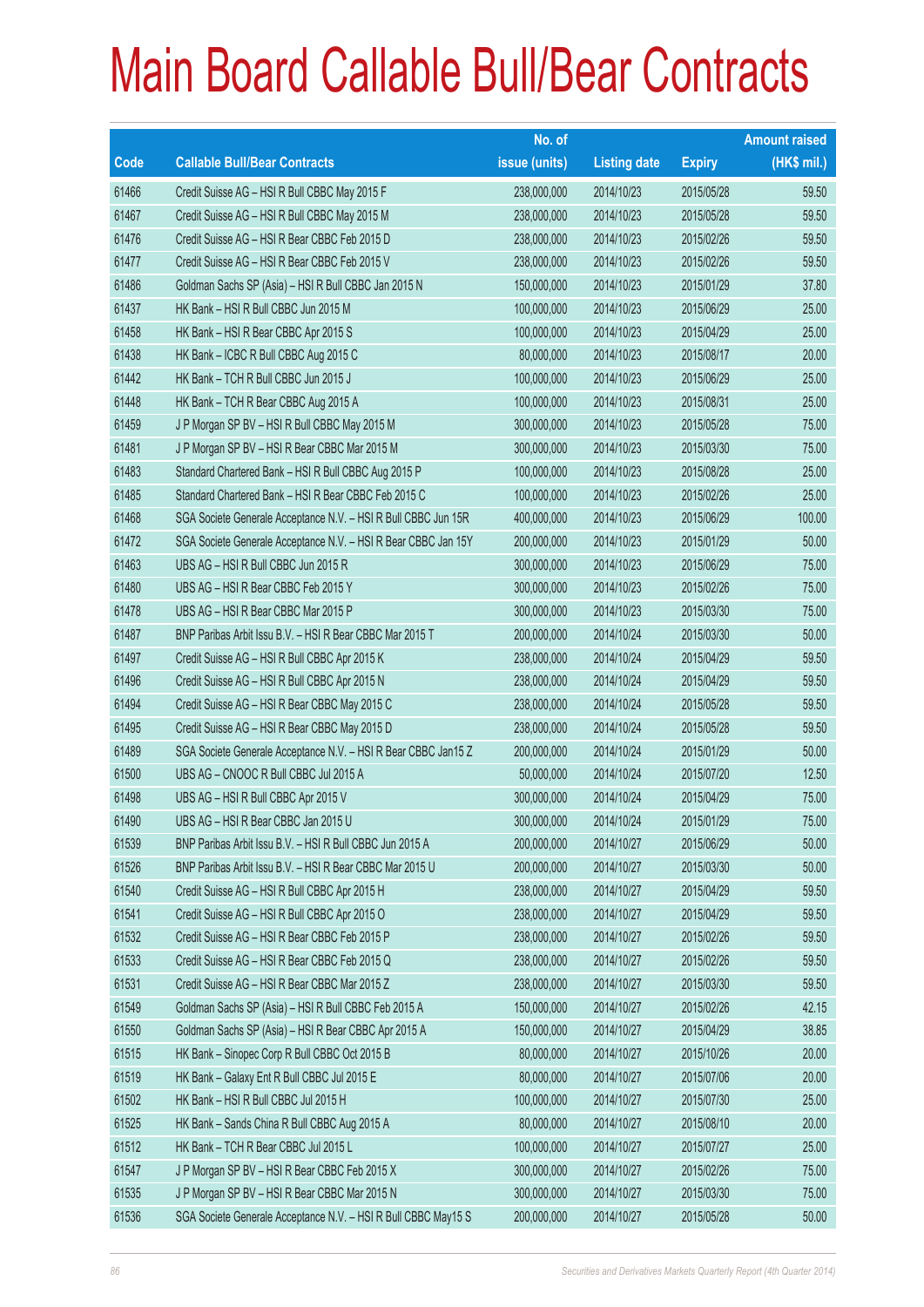|       |                                                                | No. of        |                     |               | <b>Amount raised</b> |
|-------|----------------------------------------------------------------|---------------|---------------------|---------------|----------------------|
| Code  | <b>Callable Bull/Bear Contracts</b>                            | issue (units) | <b>Listing date</b> | <b>Expiry</b> | $(HK$$ mil.)         |
| 61527 | SGA Societe Generale Acceptance N.V. - HSI R Bear CBBC Feb15 Y | 200,000,000   | 2014/10/27          | 2015/02/26    | 50.00                |
| 61545 | UBS AG - HSI R Bull CBBC Mar 2015 U                            | 350,000,000   | 2014/10/27          | 2015/03/30    | 87.50                |
| 61528 | UBS AG - HSI R Bear CBBC Jan 2015 T                            | 300,000,000   | 2014/10/27          | 2015/01/29    | 75.00                |
| 61530 | UBS AG - HSI R Bear CBBC Mar 2015 Q                            | 350,000,000   | 2014/10/27          | 2015/03/30    | 87.50                |
| 61616 | BNP Paribas Arbit Issu B.V. - HSI R Bull CBBC Jun 2015 B       | 200,000,000   | 2014/10/28          | 2015/06/29    | 50.00                |
| 61617 | Credit Suisse AG - HSI R Bull CBBC Mar 2015 C                  | 238,000,000   | 2014/10/28          | 2015/03/30    | 59.50                |
| 61624 | Credit Suisse AG - HSI R Bull CBBC Mar 2015 D                  | 238,000,000   | 2014/10/28          | 2015/03/30    | 59.50                |
| 61600 | Credit Suisse AG - HSI R Bull CBBC May 2015 N                  | 238,000,000   | 2014/10/28          | 2015/05/28    | 59.50                |
| 61608 | Credit Suisse AG - HSI R Bull CBBC May 2015 O                  | 238,000,000   | 2014/10/28          | 2015/05/28    | 59.50                |
| 61610 | Credit Suisse AG - HSI R Bull CBBC May 2015 P                  | 238,000,000   | 2014/10/28          | 2015/05/28    | 59.50                |
| 61607 | Credit Suisse AG - HSI R Bull CBBC Jun 2015 A                  | 238,000,000   | 2014/10/28          | 2015/06/29    | 59.50                |
| 61609 | Credit Suisse AG - HSI R Bull CBBC Jun 2015 B                  | 238,000,000   | 2014/10/28          | 2015/06/29    | 59.50                |
| 61612 | Credit Suisse AG - HSI R Bull CBBC Jun 2015 C                  | 238,000,000   | 2014/10/28          | 2015/06/29    | 59.50                |
| 61613 | Credit Suisse AG - HSI R Bull CBBC Jun 2015 D                  | 238,000,000   | 2014/10/28          | 2015/06/29    | 59.50                |
| 61603 | Credit Suisse AG - HSI R Bull CBBC Jun 2015 Z                  | 238,000,000   | 2014/10/28          | 2015/06/29    | 59.50                |
| 61620 | Credit Suisse AG - HSI R Bear CBBC Mar 2015 O                  | 238,000,000   | 2014/10/28          | 2015/03/30    | 59.50                |
| 61618 | Credit Suisse AG - HSI R Bear CBBC Mar 2015 R                  | 238,000,000   | 2014/10/28          | 2015/03/30    | 59.50                |
| 61619 | Credit Suisse AG - HSI R Bear CBBC Mar 2015 X                  | 238,000,000   | 2014/10/28          | 2015/03/30    | 59.50                |
| 61566 | HK Bank - CUni R Bull CBBC Oct 2015 A                          | 50,000,000    | 2014/10/28          | 2015/10/26    | 12.50                |
| 61577 | HK Bank - Sinopec Corp R Bear CBBC Jul 2015 A                  | 40,000,000    | 2014/10/28          | 2015/07/27    | 10.00                |
| 61551 | HK Bank - HSI R Bull CBBC Jun 2015 N                           | 100,000,000   | 2014/10/28          | 2015/06/29    | 25.00                |
| 61558 | HK Bank - HSI R Bull CBBC Jul 2015 I                           | 400,000,000   | 2014/10/28          | 2015/07/30    | 100.00               |
| 61552 | HK Bank - HSI R Bear CBBC Apr 2015 T                           | 100,000,000   | 2014/10/28          | 2015/04/29    | 25.00                |
| 61564 | HK Bank - HSI R Bear CBBC May 2015 V                           | 400,000,000   | 2014/10/28          | 2015/05/28    | 100.00               |
| 61573 | HK Bank - Lenovo R Bear CBBC Jun 2015 E                        | 40,000,000    | 2014/10/28          | 2015/06/10    | 10.00                |
| 61575 | HK Bank - PetCh R Bull CBBC Nov 2015 A                         | 60,000,000    | 2014/10/28          | 2015/11/30    | 15.60                |
| 61594 | J P Morgan SP BV - HSI R Bull CBBC Jun 2015 Q                  | 300,000,000   | 2014/10/28          | 2015/06/29    | 75.00                |
| 61599 | J P Morgan SP BV - HSI R Bull CBBC Jun 2015 U                  | 300,000,000   | 2014/10/28          | 2015/06/29    | 75.00                |
| 61591 | J P Morgan SP BV - HSI R Bull CBBC Jul 2015 L                  | 300,000,000   | 2014/10/28          | 2015/07/30    | 75.00                |
| 61582 | JP Morgan SP BV - HSI R Bear CBBC Feb 2015 Z                   | 300,000,000   | 2014/10/28          | 2015/02/26    | 75.00                |
| 61615 | Standard Chartered Bank - HSI R Bull CBBC Jun 2015 V           | 100,000,000   | 2014/10/28          | 2015/06/29    | 25.00                |
| 61583 | Standard Chartered Bank - HSI R Bear CBBC Feb 2015 O           | 100,000,000   | 2014/10/28          | 2015/02/26    | 25.00                |
| 61584 | Standard Chartered Bank - HSI R Bear CBBC Feb 2015 Q           | 100,000,000   | 2014/10/28          | 2015/02/26    | 25.00                |
| 61614 | SGA Societe Generale Acceptance N.V. - HSI R Bear CBBC Feb 15Z | 200,000,000   | 2014/10/28          | 2015/02/26    | 50.00                |
| 61578 | SGA Societe Generale Acceptance N.V. - HSI R Bear CBBC Mar 15F | 200,000,000   | 2014/10/28          | 2015/03/30    | 50.00                |
| 61625 | UBS AG - HSI R Bull CBBC Apr 2015 W                            | 350,000,000   | 2014/10/28          | 2015/04/29    | 87.50                |
| 61622 | UBS AG - HSI R Bear CBBC Feb 2015 S                            | 300,000,000   | 2014/10/28          | 2015/02/26    | 75.00                |
| 61690 | BNP Paribas Arbit Issu B.V. - HSI R Bull CBBC Jun 2015 I       | 200,000,000   | 2014/10/29          | 2015/06/29    | 50.00                |
| 61665 | BNP Paribas Arbit Issu B.V. - HSI R Bull CBBC Jun 2015 J       | 200,000,000   | 2014/10/29          | 2015/06/29    | 50.00                |
| 61667 | BNP Paribas Arbit Issu B.V. - HSI R Bull CBBC Jun 2015 Z       | 200,000,000   | 2014/10/29          | 2015/06/29    | 50.00                |
| 61631 | BNP Paribas Arbit Issu B.V. - HSI R Bear CBBC Mar 2015 V       | 200,000,000   | 2014/10/29          | 2015/03/30    | 50.00                |
| 61670 | BNP Paribas Arbit Issu B.V. - HSI R Bear CBBC Mar 2015 W       | 200,000,000   | 2014/10/29          | 2015/03/30    | 50.00                |
| 61680 | Credit Suisse AG - HSI R Bull CBBC Jun 2015 F                  | 238,000,000   | 2014/10/29          | 2015/06/29    | 59.50                |
| 61679 | Credit Suisse AG - HSI R Bull CBBC Jun 2015 G                  | 238,000,000   | 2014/10/29          | 2015/06/29    | 59.50                |
| 61681 | Credit Suisse AG - HSI R Bull CBBC Jun 2015 H                  | 238,000,000   | 2014/10/29          | 2015/06/29    | 59.50                |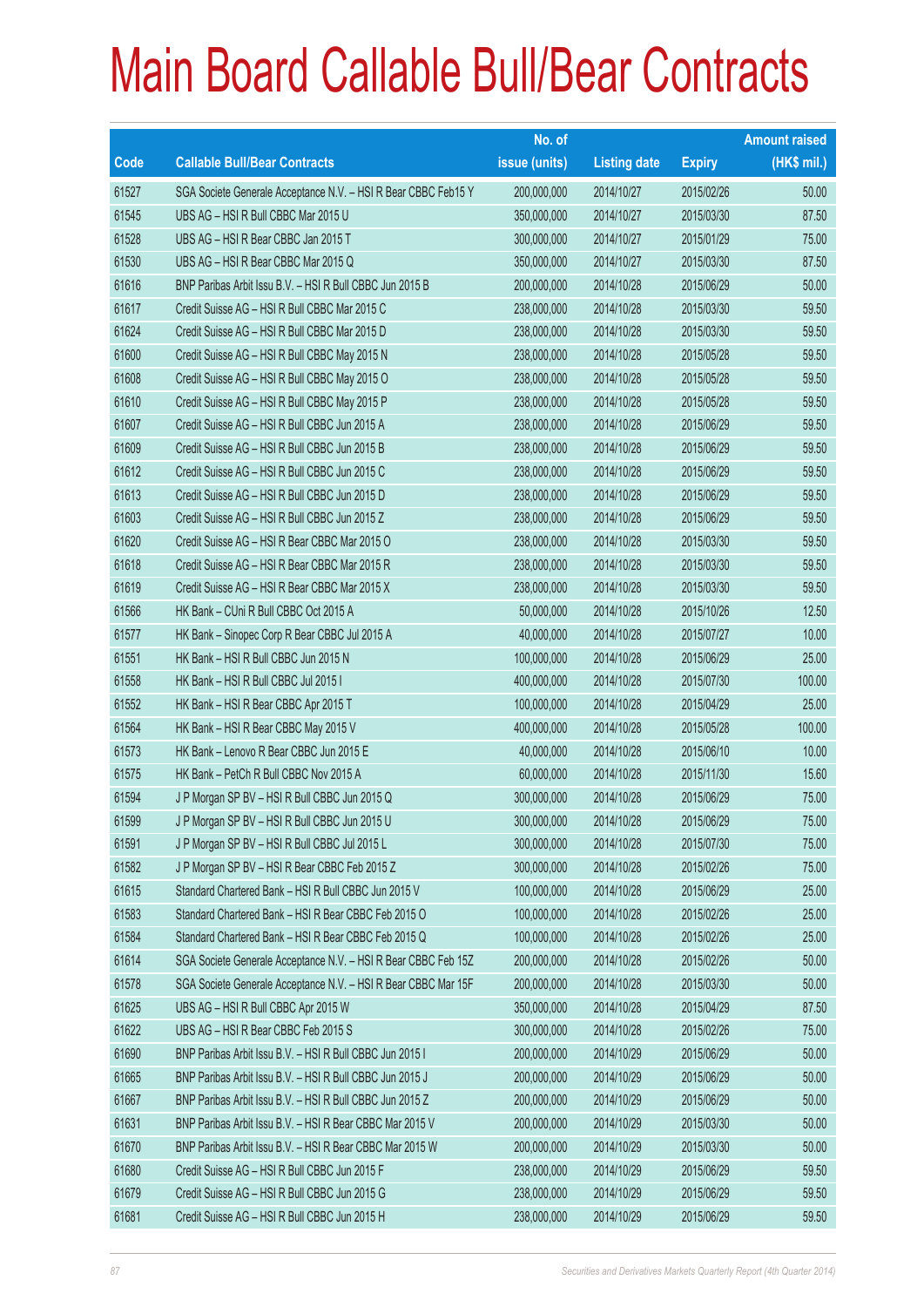|       |                                                                | No. of        |                     |               | <b>Amount raised</b> |
|-------|----------------------------------------------------------------|---------------|---------------------|---------------|----------------------|
| Code  | <b>Callable Bull/Bear Contracts</b>                            | issue (units) | <b>Listing date</b> | <b>Expiry</b> | (HK\$ mil.)          |
| 61682 | Credit Suisse AG - HSI R Bull CBBC Jun 2015 I                  | 238,000,000   | 2014/10/29          | 2015/06/29    | 59.50                |
| 61640 | Credit Suisse AG - HSI R Bear CBBC Mar 2015 P                  | 238,000,000   | 2014/10/29          | 2015/03/30    | 59.50                |
| 61637 | Credit Suisse AG - HSI R Bear CBBC Mar 2015 S                  | 238,000,000   | 2014/10/29          | 2015/03/30    | 59.50                |
| 61638 | Credit Suisse AG - HSI R Bear CBBC Mar 2015 T                  | 238,000,000   | 2014/10/29          | 2015/03/30    | 59.50                |
| 61639 | Credit Suisse AG - HSI R Bear CBBC Mar 2015 U                  | 238,000,000   | 2014/10/29          | 2015/03/30    | 59.50                |
| 61676 | Credit Suisse AG - HSI R Bear CBBC Mar 2015 V                  | 238,000,000   | 2014/10/29          | 2015/03/30    | 59.50                |
| 61691 | Goldman Sachs SP (Asia) - HSI R Bull CBBC Feb 2015 B           | 150,000,000   | 2014/10/29          | 2015/02/26    | 48.60                |
| 61683 | J P Morgan SP BV - HSI R Bull CBBC Jul 2015 M                  | 300,000,000   | 2014/10/29          | 2015/07/30    | 75.00                |
| 61685 | J P Morgan SP BV - HSI R Bull CBBC Jul 2015 N                  | 300,000,000   | 2014/10/29          | 2015/07/30    | 75.00                |
| 61672 | J P Morgan SP BV - HSI R Bull CBBC Jul 2015 O                  | 300,000,000   | 2014/10/29          | 2015/07/30    | 75.00                |
| 61687 | J P Morgan SP BV - HSI R Bull CBBC Jul 2015 P                  | 300,000,000   | 2014/10/29          | 2015/07/30    | 75.00                |
| 61628 | J P Morgan SP BV - HSI R Bear CBBC Feb 2015 Y                  | 300,000,000   | 2014/10/29          | 2015/02/26    | 75.00                |
| 61642 | Standard Chartered Bank - HSI R Bull CBBC Jun 2015 W           | 100,000,000   | 2014/10/29          | 2015/06/29    | 25.00                |
| 61673 | Standard Chartered Bank - HSI R Bull CBBC Jun 2015 X           | 100,000,000   | 2014/10/29          | 2015/06/29    | 25.00                |
| 61643 | Standard Chartered Bank - HSI R Bear CBBC Feb 2015 F           | 100,000,000   | 2014/10/29          | 2015/02/26    | 25.00                |
| 61649 | SGA Societe Generale Acceptance N.V - CSA50 R Bull CBBC Apr15D | 100,000,000   | 2014/10/29          | 2015/04/29    | 25.00                |
| 61650 | SGA Societe Generale Acceptance N.V. - A50 R Bull CBBC Apr15 A | 100,000,000   | 2014/10/29          | 2015/04/29    | 25.00                |
| 61652 | SGA Societe Generale Acceptance N.V. - HSI R Bull CBBC Jun15 S | 200,000,000   | 2014/10/29          | 2015/06/29    | 50.00                |
| 61655 | SGA Societe Generale Acceptance N.V. - HSI R Bull CBBC Jun15 T | 200,000,000   | 2014/10/29          | 2015/06/29    | 50.00                |
| 61658 | SGA Societe Generale Acceptance N.V. - HSI R Bull CBBC Jun15 U | 200,000,000   | 2014/10/29          | 2015/06/29    | 50.00                |
| 61662 | UBS AG - HSI R Bull CBBC May 2015 W                            | 300,000,000   | 2014/10/29          | 2015/05/28    | 75.00                |
| 61661 | UBS AG - HSI R Bull CBBC Jun 2015 T                            | 300,000,000   | 2014/10/29          | 2015/06/29    | 75.00                |
| 61675 | UBS AG - HSI R Bull CBBC Jun 2015 V                            | 300,000,000   | 2014/10/29          | 2015/06/29    | 75.00                |
| 61633 | UBS AG - HSI R Bear CBBC Jan 2015 Y                            | 300,000,000   | 2014/10/29          | 2015/01/29    | 75.00                |
| 61632 | UBS AG - HSI R Bear CBBC Feb 2015 V                            | 300,000,000   | 2014/10/29          | 2015/02/26    | 75.00                |
| 61648 | UBS AG - HSI R Bear CBBC Feb 2015 Z                            | 300,000,000   | 2014/10/29          | 2015/02/26    | 75.00                |
| 61647 | UBS AG - HSI R Bear CBBC May 2015 C                            | 300,000,000   | 2014/10/29          | 2015/05/28    | 75.00                |
| 61646 | UBS AG - HSI R Bear CBBC Jun 2015 A                            | 300,000,000   | 2014/10/29          | 2015/06/29    | 75.00                |
| 61731 | Credit Suisse AG - HSI R Bull CBBC Apr 2015 P                  | 238,000,000   | 2014/10/30          | 2015/04/29    | 59.50                |
| 61733 | Credit Suisse AG - HSI R Bull CBBC Apr 2015 Q                  | 238,000,000   | 2014/10/30          | 2015/04/29    | 59.50                |
| 61735 | Credit Suisse AG - HSI R Bull CBBC Apr 2015 R                  | 238,000,000   | 2014/10/30          | 2015/04/29    | 59.50                |
| 61743 | Credit Suisse AG - HSI R Bear CBBC Apr 2015 F                  | 238,000,000   | 2014/10/30          | 2015/04/29    | 59.50                |
| 61745 | Credit Suisse AG - HSI R Bear CBBC Apr 2015 O                  | 238,000,000   | 2014/10/30          | 2015/04/29    | 59.50                |
| 61744 | Credit Suisse AG - HSI R Bear CBBC Apr 2015 R                  | 238,000,000   | 2014/10/30          | 2015/04/29    | 59.50                |
| 61702 | HK Bank - AIA R Bull CBBC Jun 2015 D                           | 60,000,000    | 2014/10/30          | 2015/06/29    | 15.00                |
| 61698 | HK Bank - HSCEI R Bull CBBC Jul 2015 C                         | 100,000,000   | 2014/10/30          | 2015/07/30    | 25.00                |
| 61697 | HK Bank - HSI R Bull CBBC Jun 2015 O                           | 100,000,000   | 2014/10/30          | 2015/06/29    | 25.00                |
| 61695 | HK Bank - HSI R Bull CBBC Jul 2015 J                           | 100,000,000   | 2014/10/30          | 2015/07/30    | 25.00                |
| 61701 | HK Bank - Lenovo R Bull CBBC Aug 2015 D                        | 40,000,000    | 2014/10/30          | 2015/08/17    | 10.00                |
| 61699 | HK Bank - TCH R Bull CBBC Jul 2015 I                           | 100,000,000   | 2014/10/30          | 2015/07/13    | 25.00                |
| 61700 | HK Bank - TCH R Bull CBBC Jul 2015 J                           | 100,000,000   | 2014/10/30          | 2015/07/06    | 25.00                |
| 61737 | J P Morgan SP BV - HSI R Bull CBBC Jun 2015 G                  | 300,000,000   | 2014/10/30          | 2015/06/29    | 75.00                |
| 61736 | J P Morgan SP BV - HSI R Bull CBBC Jul 2015 Q                  | 300,000,000   | 2014/10/30          | 2015/07/30    | 75.00                |
| 61738 | J P Morgan SP BV - HSI R Bear CBBC Feb 2015 A                  | 300,000,000   | 2014/10/30          | 2015/02/26    | 75.00                |
| 61703 | Macquarie Bank Ltd. - HSI R Bull CBBC Mar 2015 C               | 50,000,000    | 2014/10/30          | 2015/03/30    | 12.50                |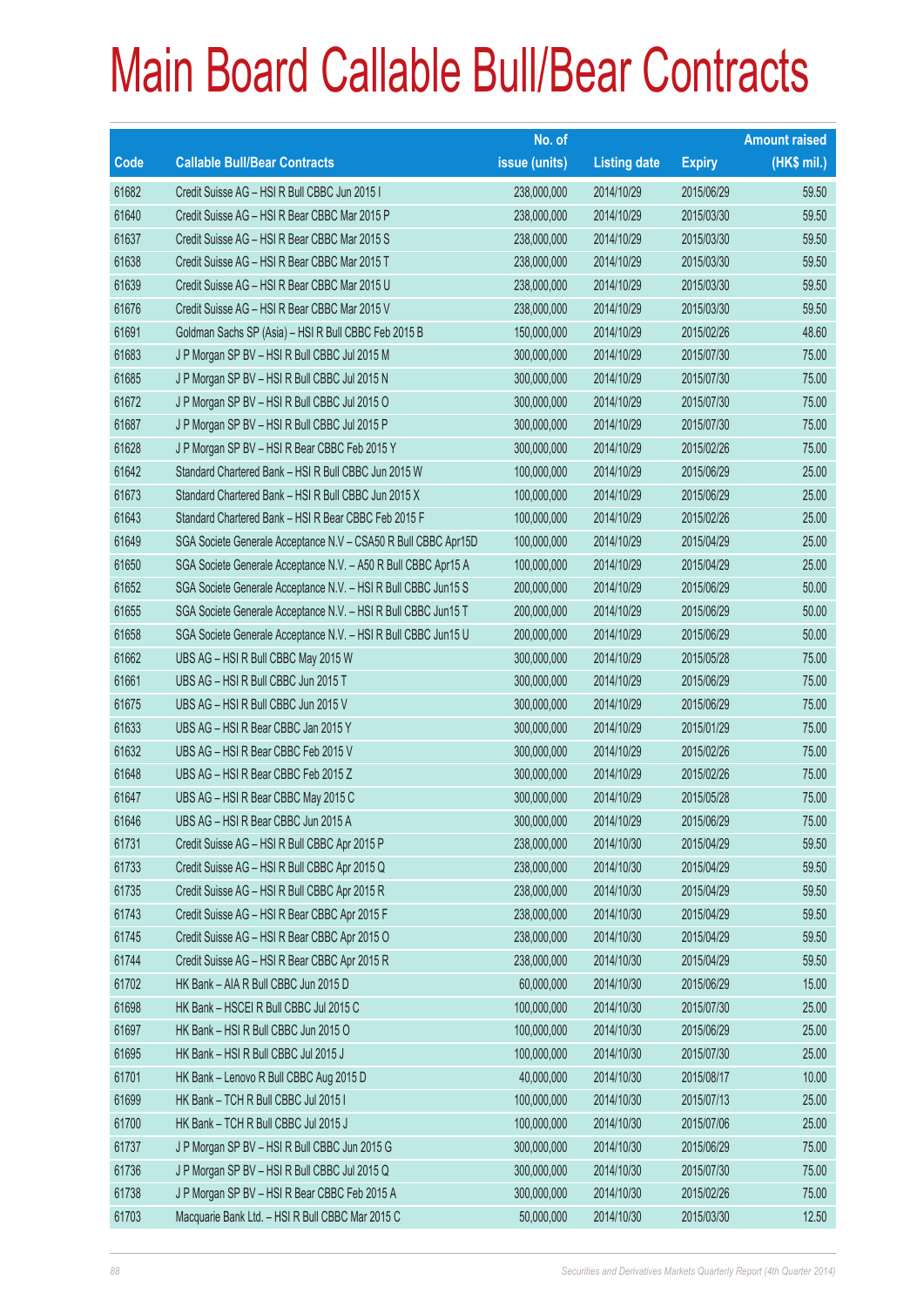|       |                                                                | No. of        |                     |               | <b>Amount raised</b> |
|-------|----------------------------------------------------------------|---------------|---------------------|---------------|----------------------|
| Code  | <b>Callable Bull/Bear Contracts</b>                            | issue (units) | <b>Listing date</b> | <b>Expiry</b> | (HK\$ mil.)          |
| 61730 | Standard Chartered Bank - HKEx R Bull CBBC Mar 2015 A          | 80,000,000    | 2014/10/30          | 2015/03/03    | 20.00                |
| 61729 | Standard Chartered Bank - HKEx R Bull CBBC May 2015 A          | 80,000,000    | 2014/10/30          | 2015/05/28    | 20.00                |
| 61724 | Standard Chartered Bank - HSI R Bull CBBC Jun 2015 Y           | 100,000,000   | 2014/10/30          | 2015/06/29    | 25.00                |
| 61725 | Standard Chartered Bank - HSI R Bull CBBC Jun 2015 Z           | 100,000,000   | 2014/10/30          | 2015/06/29    | 25.00                |
| 61727 | Standard Chartered Bank - HSI R Bull CBBC Nov 2015 D           | 100,000,000   | 2014/10/30          | 2015/11/27    | 25.00                |
| 61739 | SGA Societe Generale Acceptance N.V. - HSI R Bull CBBC Jul15 M | 200,000,000   | 2014/10/30          | 2015/07/30    | 50.00                |
| 61740 | SGA Societe Generale Acceptance N.V. - HSI R Bull CBBC Jul15 N | 200,000,000   | 2014/10/30          | 2015/07/30    | 50.00                |
| 61741 | SGA Societe Generale Acceptance N.V. - HSI R Bear CBBC Mar15 G | 200,000,000   | 2014/10/30          | 2015/03/30    | 50.00                |
| 61723 | UBS AG - HSI R Bull CBBC Apr 2015 A                            | 350,000,000   | 2014/10/30          | 2015/04/29    | 87.50                |
| 61706 | UBS AG - HSI R Bull CBBC Apr 2015 X                            | 300,000,000   | 2014/10/30          | 2015/04/29    | 75.00                |
| 61720 | UBS AG - HSI R Bull CBBC Apr 2015 Y                            | 300,000,000   | 2014/10/30          | 2015/04/29    | 75.00                |
| 61721 | UBS AG - HSI R Bull CBBC Apr 2015 Z                            | 300,000,000   | 2014/10/30          | 2015/04/29    | 75.00                |
| 61722 | UBS AG - HSI R Bull CBBC May 2015 X                            | 300,000,000   | 2014/10/30          | 2015/05/28    | 75.00                |
| 61704 | UBS AG - HSI R Bull CBBC Jun 2015 W                            | 300,000,000   | 2014/10/30          | 2015/06/29    | 75.00                |
| 61719 | UBS AG - HSI R Bull CBBC Jun 2015 X                            | 300,000,000   | 2014/10/30          | 2015/06/29    | 75.00                |
| 61705 | UBS AG - HSI R Bull CBBC Jul 2015 J                            | 300,000,000   | 2014/10/30          | 2015/07/30    | 75.00                |
| 61755 | UBS AG - HSI R Bear CBBC Feb 2015 R                            | 350,000,000   | 2014/10/30          | 2015/02/26    | 87.50                |
| 61748 | UBS AG - HSI R Bear CBBC Mar 2015 R                            | 300,000,000   | 2014/10/30          | 2015/03/30    | 75.00                |
| 61749 | UBS AG - HSI R Bear CBBC Mar 2015 S                            | 300,000,000   | 2014/10/30          | 2015/03/30    | 75.00                |
| 61747 | UBS AG - HSI R Bear CBBC Apr 2015 B                            | 300,000,000   | 2014/10/30          | 2015/04/29    | 79.50                |
| 61758 | Credit Suisse AG - HSI R Bull CBBC May 2015 T                  | 238,000,000   | 2014/10/31          | 2015/05/28    | 59.50                |
| 61759 | Credit Suisse AG - HSI R Bull CBBC May 2015 U                  | 238,000,000   | 2014/10/31          | 2015/05/28    | 59.50                |
| 61769 | Credit Suisse AG - HSI R Bear CBBC May 2015 E                  | 238,000,000   | 2014/10/31          | 2015/05/28    | 59.50                |
| 61770 | Credit Suisse AG - HSI R Bear CBBC May 2015 F                  | 238,000,000   | 2014/10/31          | 2015/05/28    | 59.50                |
| 61763 | J P Morgan SP BV - HSI R Bull CBBC Jul 2015 R                  | 300,000,000   | 2014/10/31          | 2015/07/30    | 75.00                |
| 61762 | J P Morgan SP BV - HSI R Bull CBBC Aug 2015 E                  | 300,000,000   | 2014/10/31          | 2015/08/28    | 75.00                |
| 61757 | Standard Chartered Bank - China Life R Bear CBBC May 2015 A    | 50,000,000    | 2014/10/31          | 2015/05/11    | 12.50                |
| 61764 | SGA Societe Generale Acceptance N.V. - HSI R Bear CBBC Feb15 N | 200,000,000   | 2014/10/31          | 2015/02/26    | 50.00                |
| 61761 | UBS AG - HSI R Bull CBBC Apr 2015 B                            | 300,000,000   | 2014/10/31          | 2015/04/29    | 75.00                |
| 61771 | UBS AG - HSI R Bear CBBC Feb 2015 T                            | 300,000,000   | 2014/10/31          | 2015/02/26    | 75.00                |
| 61781 | BNP Paribas Arbit Issu B.V. - HSI R Bull CBBC Jun 2015 K       | 200,000,000   | 2014/11/03          | 2015/06/29    | 50.00                |
| 61800 | BNP Paribas Arbit Issu B.V. - HSI R Bear CBBC Mar 2015 X       | 200,000,000   | 2014/11/03          | 2015/03/30    | 50.00                |
| 61790 | Credit Suisse AG - HSI R Bull CBBC May 2015 A                  | 238,000,000   | 2014/11/03          | 2015/05/28    | 59.50                |
| 61782 | Credit Suisse AG - HSI R Bull CBBC May 2015 V                  | 238,000,000   | 2014/11/03          | 2015/05/28    | 59.50                |
| 61783 | Credit Suisse AG - HSI R Bull CBBC May 2015 W                  | 238,000,000   | 2014/11/03          | 2015/05/28    | 59.50                |
| 61803 | Credit Suisse AG - HSI R Bear CBBC Feb 2015 D                  | 238,000,000   | 2014/11/03          | 2015/02/26    | 59.50                |
| 61806 | Credit Suisse AG - HSI R Bear CBBC Feb 2015 V                  | 238,000,000   | 2014/11/03          | 2015/02/26    | 59.50                |
| 61811 | Goldman Sachs SP (Asia) - HSI R Bull CBBC Feb 2015 C           | 150,000,000   | 2014/11/03          | 2015/02/26    | 47.85                |
| 61773 | HK Bank - HKEx R Bull CBBC Jun 2015 E                          | 60,000,000    | 2014/11/03          | 2015/06/29    | 15.00                |
| 61774 | HK Bank - HSI R Bull CBBC Aug 2015 G                           | 100,000,000   | 2014/11/03          | 2015/08/28    | 25.00                |
| 61775 | HK Bank - HSI R Bear CBBC Apr 2015 U                           | 100,000,000   | 2014/11/03          | 2015/04/29    | 25.00                |
| 61776 | HK Bank - Kingsoft R Bull CBBC Nov 2015 A                      | 80,000,000    | 2014/11/03          | 2015/11/30    | 46.40                |
| 61772 | HK Bank - Kingsoft R Bull CBBC Dec 2015 A                      | 80,000,000    | 2014/11/03          | 2015/12/21    | 56.00                |
| 61779 | J P Morgan SP BV - HSI R Bull CBBC Jul 2015 S                  | 300,000,000   | 2014/11/03          | 2015/07/30    | 75.00                |
| 61780 | J P Morgan SP BV - HSI R Bull CBBC Aug 2015 F                  | 300,000,000   | 2014/11/03          | 2015/08/28    | 75.00                |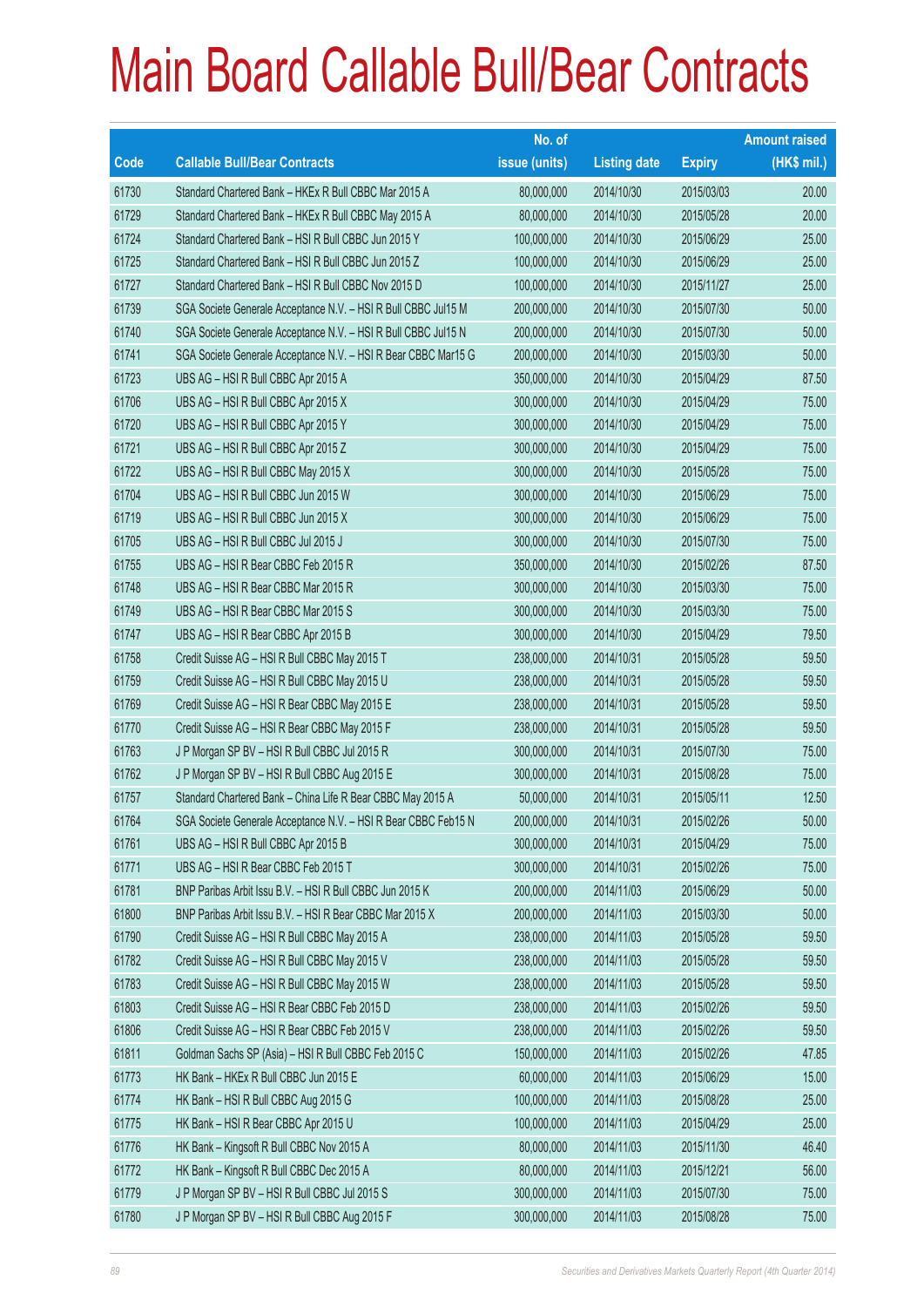|       |                                                                | No. of        |                     |               | <b>Amount raised</b> |
|-------|----------------------------------------------------------------|---------------|---------------------|---------------|----------------------|
| Code  | <b>Callable Bull/Bear Contracts</b>                            | issue (units) | <b>Listing date</b> | <b>Expiry</b> | $(HK$$ mil.)         |
| 61799 | J P Morgan SP BV - HSI R Bull CBBC Aug 2015 G                  | 300,000,000   | 2014/11/03          | 2015/08/28    | 75.00                |
| 61798 | J P Morgan SP BV - HSI R Bear CBBC Mar 2015 O                  | 300,000,000   | 2014/11/03          | 2015/03/30    | 75.00                |
| 61793 | SGA Societe Generale Acceptance N.V. - HSI R Bull CBBC Jun15 V | 200,000,000   | 2014/11/03          | 2015/06/29    | 50.00                |
| 61794 | SGA Societe Generale Acceptance N.V. - HSI R Bear CBBC Feb15 O | 200,000,000   | 2014/11/03          | 2015/02/26    | 50.00                |
| 61795 | UBS AG - CSOP A50 ETF R Bull CBBC Jun 2015 A                   | 100,000,000   | 2014/11/03          | 2015/06/08    | 25.00                |
| 61778 | UBS AG - HSI R Bull CBBC Apr 2015 D                            | 350,000,000   | 2014/11/03          | 2015/04/29    | 87.50                |
| 61777 | UBS AG - HSI R Bull CBBC May 2015 Y                            | 300,000,000   | 2014/11/03          | 2015/05/28    | 75.00                |
| 61801 | UBS AG - HSI R Bear CBBC Feb 2015 W                            | 300,000,000   | 2014/11/03          | 2015/02/26    | 75.00                |
| 61802 | UBS AG - HSI R Bear CBBC Mar 2015 T                            | 300,000,000   | 2014/11/03          | 2015/03/30    | 75.00                |
| 61796 | UBS AG - Kingsoft R Bull CBBC Jun 2015 A                       | 20,000,000    | 2014/11/03          | 2015/06/15    | 10.00                |
| 61910 | BNP Paribas Arbit Issu B.V. - HSI R Bull CBBC Jun 2015 G       | 200,000,000   | 2014/11/04          | 2015/06/29    | 50.00                |
| 61860 | BNP Paribas Arbit Issu B.V. - HSI R Bear CBBC Mar 2015 Y       | 200,000,000   | 2014/11/04          | 2015/03/30    | 50.00                |
| 61881 | Credit Suisse AG - HSI R Bull CBBC May 2015 B                  | 238,000,000   | 2014/11/04          | 2015/05/28    | 59.50                |
| 61887 | Credit Suisse AG - HSI R Bull CBBC May 2015 X                  | 238,000,000   | 2014/11/04          | 2015/05/28    | 59.50                |
| 61890 | Credit Suisse AG - HSI R Bull CBBC May 2015 Y                  | 238,000,000   | 2014/11/04          | 2015/05/28    | 59.50                |
| 61892 | Credit Suisse AG - HSI R Bull CBBC May 2015 Z                  | 238,000,000   | 2014/11/04          | 2015/05/28    | 59.50                |
| 61899 | Credit Suisse AG - HSI R Bull CBBC Jun 2015 J                  | 238,000,000   | 2014/11/04          | 2015/06/29    | 59.50                |
| 61853 | Credit Suisse AG - HSI R Bear CBBC Mar 2015 O                  | 238,000,000   | 2014/11/04          | 2015/03/30    | 59.50                |
| 61856 | Credit Suisse AG - HSI R Bear CBBC Mar 2015 R                  | 238,000,000   | 2014/11/04          | 2015/03/30    | 59.50                |
| 61848 | Credit Suisse AG - HSI R Bear CBBC Mar 2015 W                  | 238,000,000   | 2014/11/04          | 2015/03/30    | 59.50                |
| 61857 | Credit Suisse AG - HSI R Bear CBBC Mar 2015 X                  | 238,000,000   | 2014/11/04          | 2015/03/30    | 59.50                |
| 61849 | Credit Suisse AG - HSI R Bear CBBC Mar 2015 Z                  | 238,000,000   | 2014/11/04          | 2015/03/30    | 59.50                |
| 61909 | Goldman Sachs SP (Asia) - HSI R Bull CBBC Feb 2015 D           | 150,000,000   | 2014/11/04          | 2015/02/26    | 46.95                |
| 61839 | HK Bank - Minsheng Bank R Bull CBBC Sep 2015 B                 | 40,000,000    | 2014/11/04          | 2015/09/21    | 10.00                |
| 61815 | HK Bank - CSOP A50 ETF R Bull CBBC Jun 2015 B                  | 200,000,000   | 2014/11/04          | 2015/06/29    | 50.00                |
| 61817 | HK Bank - CSOP A50 ETF R Bull CBBC Jul 2015 B                  | 200,000,000   | 2014/11/04          | 2015/07/06    | 50.00                |
| 61818 | HK Bank - CSOP A50 ETF R Bull CBBC Jul 2015 C                  | 200,000,000   | 2014/11/04          | 2015/07/13    | 50.00                |
| 61822 | HK Bank - CSOP A50 ETF R Bull CBBC Jul 2015 D                  | 200,000,000   | 2014/11/04          | 2015/07/20    | 50.00                |
| 61829 | HK Bank - A50 R Bull CBBC Jun 2015 B                           | 200,000,000   | 2014/11/04          | 2015/06/29    | 50.00                |
| 61814 | HK Bank - A50 R Bull CBBC Jul 2015 A                           | 200,000,000   | 2014/11/04          | 2015/07/13    | 50.00                |
| 61816 | HK Bank - A50 R Bull CBBC Jul 2015 B                           | 200,000,000   | 2014/11/04          | 2015/07/20    | 50.00                |
| 61831 | HK Bank - A50 R Bull CBBC Jul 2015 C                           | 200,000,000   | 2014/11/04          | 2015/07/06    | 50.00                |
| 61836 | HK Bank - A50 R Bear CBBC Nov 2015 A                           | 50,000,000    | 2014/11/04          | 2015/11/09    | 12.50                |
| 61838 | HK Bank - HKEx R Bear CBBC Jul 2015 C                          | 50,000,000    | 2014/11/04          | 2015/07/06    | 12.50                |
| 61813 | HK Bank - HSI R Bull CBBC May 2015 C                           | 100,000,000   | 2014/11/04          | 2015/05/28    | 25.00                |
| 61812 | HK Bank - HSI R Bear CBBC May 2015 W                           | 100,000,000   | 2014/11/04          | 2015/05/28    | 25.00                |
| 61837 | HK Bank - Kingsoft R Bear CBBC Sep 2015 A                      | 40,000,000    | 2014/11/04          | 2015/09/29    | 16.80                |
| 61902 | J P Morgan SP BV - HSI R Bull CBBC Aug 2015 H                  | 300,000,000   | 2014/11/04          | 2015/08/28    | 75.00                |
| 61908 | J P Morgan SP BV - HSI R Bear CBBC Feb 2015 X                  | 300,000,000   | 2014/11/04          | 2015/02/26    | 75.00                |
| 61847 | Standard Chartered Bank - HKEx R Bear CBBC Mar 2015 C          | 80,000,000    | 2014/11/04          | 2015/03/05    | 20.00                |
| 61846 | Standard Chartered Bank - HSI R Bear CBBC Feb 2015 J           | 100,000,000   | 2014/11/04          | 2015/02/26    | 25.00                |
| 61842 | SGA Societe Generale Acceptance N.V. - HSI R Bear CBBC Mar15 H | 200,000,000   | 2014/11/04          | 2015/03/30    | 50.00                |
| 61862 | UBS AG - HSI R Bull CBBC Apr 2015 C                            | 300,000,000   | 2014/11/04          | 2015/04/29    | 75.00                |
| 61866 | UBS AG - HSI R Bull CBBC Apr 2015 E                            | 300,000,000   | 2014/11/04          | 2015/04/29    | 75.00                |
| 61879 | UBS AG - HSI R Bull CBBC May 2015 Z                            | 300,000,000   | 2014/11/04          | 2015/05/28    | 75.00                |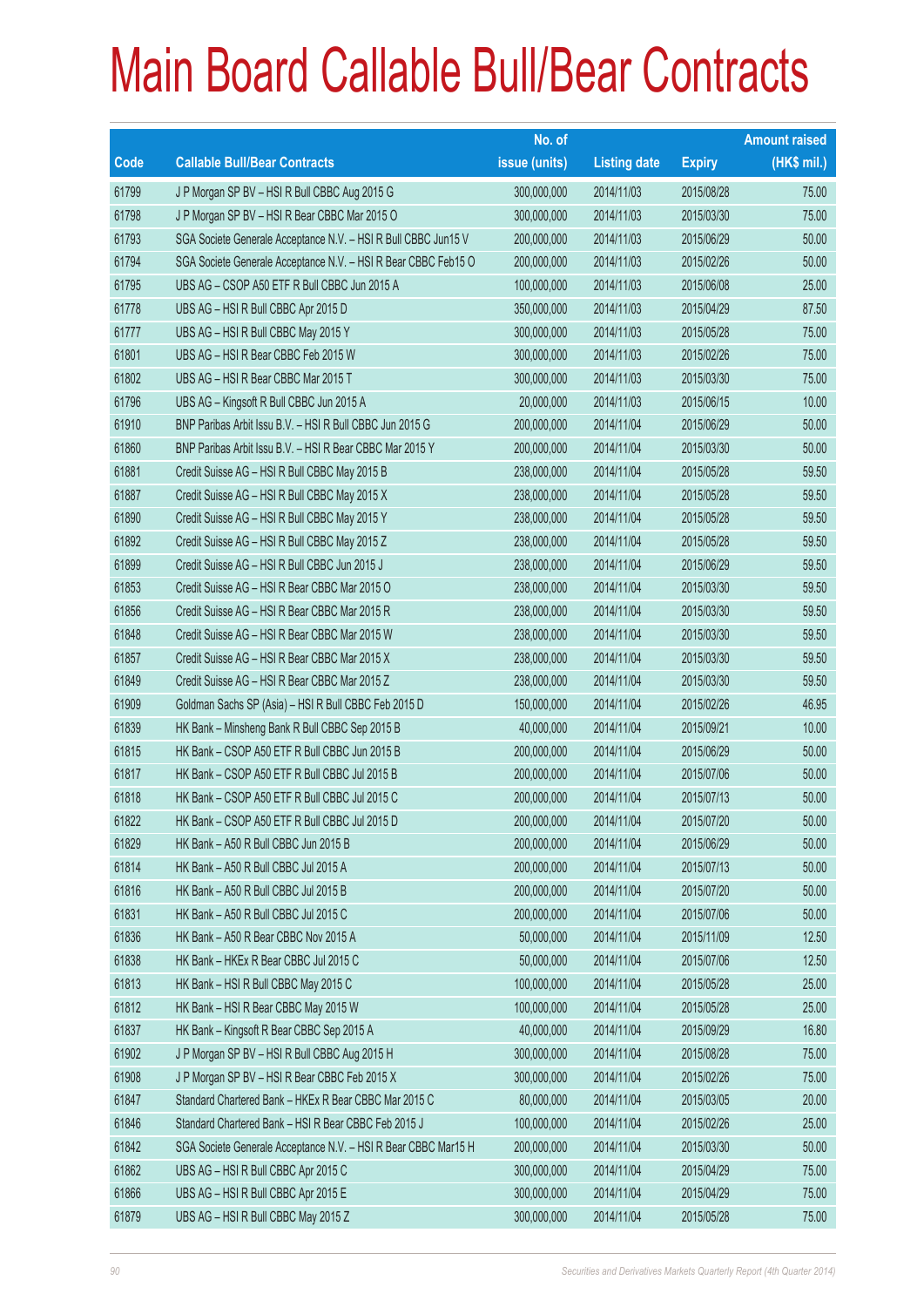|        |                                                                | No. of        |                     |               | <b>Amount raised</b> |
|--------|----------------------------------------------------------------|---------------|---------------------|---------------|----------------------|
| Code   | <b>Callable Bull/Bear Contracts</b>                            | issue (units) | <b>Listing date</b> | <b>Expiry</b> | (HK\$ mil.)          |
| 61880  | UBS AG - HSI R Bull CBBC Jul 2015 K                            | 300,000,000   | 2014/11/04          | 2015/07/30    | 75.00                |
| 61841  | UBS AG - HSI R Bear CBBC Feb 2015 C                            | 300,000,000   | 2014/11/04          | 2015/02/26    | 75.00                |
| 61858  | UBS AG - HSI R Bear CBBC Feb 2015 Q                            | 300,000,000   | 2014/11/04          | 2015/02/26    | 75.00                |
| 61859  | UBS AG - Kingsoft R Bull CBBC Jun 2015 B                       | 20,000,000    | 2014/11/04          | 2015/06/29    | 10.00                |
| 65950# | HK Bank - HSI R Bear CBBC Apr 2015 N                           | 180,000,000   | 2014/11/04          | 2015/04/29    | 13.68                |
| 61999  | BNP Paribas Arbit Issu B.V. - HSI R Bull CBBC Jun 2015 H       | 200,000,000   | 2014/11/05          | 2015/06/29    | 50.00                |
| 62000  | BNP Paribas Arbit Issu B.V. - HSI R Bull CBBC Jun 2015 M       | 200,000,000   | 2014/11/05          | 2015/06/29    | 50.00                |
| 62002  | BNP Paribas Arbit Issu B.V. - HSI R Bull CBBC Jun 2015 N       | 200,000,000   | 2014/11/05          | 2015/06/29    | 50.00                |
| 61932  | BNP Paribas Arbit Issu B.V. - HSI R Bear CBBC Mar 2015 E       | 200,000,000   | 2014/11/05          | 2015/03/30    | 50.00                |
| 61933  | BNP Paribas Arbit Issu B.V. - HSI R Bear CBBC Mar 2015 F       | 200,000,000   | 2014/11/05          | 2015/03/30    | 50.00                |
| 61929  | BNP Paribas Arbit Issu B.V. - HSI R Bear CBBC Mar 2015 Z       | 200,000,000   | 2014/11/05          | 2015/03/30    | 50.00                |
| 62032  | Credit Suisse AG - HSI R Bull CBBC Apr 2015 I                  | 238,000,000   | 2014/11/05          | 2015/04/29    | 59.50                |
| 62033  | Credit Suisse AG - HSI R Bull CBBC Apr 2015 J                  | 238,000,000   | 2014/11/05          | 2015/04/29    | 59.50                |
| 62030  | Credit Suisse AG - HSI R Bull CBBC Apr 2015 S                  | 238,000,000   | 2014/11/05          | 2015/04/29    | 59.50                |
| 62034  | Credit Suisse AG - HSI R Bull CBBC Apr 2015 T                  | 238,000,000   | 2014/11/05          | 2015/04/29    | 59.50                |
| 62029  | Credit Suisse AG - HSI R Bull CBBC Jul 2015 R                  | 238,000,000   | 2014/11/05          | 2015/07/30    | 59.50                |
| 61948  | Credit Suisse AG - HSI R Bear CBBC Feb 2015 B                  | 238,000,000   | 2014/11/05          | 2015/02/26    | 59.50                |
| 61958  | Credit Suisse AG - HSI R Bear CBBC Feb 2015 C                  | 238,000,000   | 2014/11/05          | 2015/02/26    | 59.50                |
| 62028  | Credit Suisse AG - HSI R Bear CBBC Feb 2015 G                  | 238,000,000   | 2014/11/05          | 2015/02/26    | 59.50                |
| 61946  | Credit Suisse AG - HSI R Bear CBBC Feb 2015 P                  | 238,000,000   | 2014/11/05          | 2015/02/26    | 59.50                |
| 61947  | Credit Suisse AG - HSI R Bear CBBC Feb 2015 Q                  | 238,000,000   | 2014/11/05          | 2015/02/26    | 59.50                |
| 62035  | Goldman Sachs SP (Asia) - HSI R Bull CBBC Feb 2015 E           | 150,000,000   | 2014/11/05          | 2015/02/26    | 45.30                |
| 62036  | Goldman Sachs SP (Asia) - HSI R Bull CBBC Feb 2015 F           | 150,000,000   | 2014/11/05          | 2015/02/26    | 52.35                |
| 61991  | J P Morgan SP BV - HSI R Bull CBBC Jul 2015 T                  | 300,000,000   | 2014/11/05          | 2015/07/30    | 75.00                |
| 61985  | J P Morgan SP BV - HSI R Bull CBBC Aug 2015 I                  | 300,000,000   | 2014/11/05          | 2015/08/28    | 75.00                |
| 61990  | J P Morgan SP BV - HSI R Bull CBBC Aug 2015 J                  | 300,000,000   | 2014/11/05          | 2015/08/28    | 75.00                |
| 61961  | J P Morgan SP BV - HSI R Bear CBBC Feb 2015 Z                  | 300,000,000   | 2014/11/05          | 2015/02/26    | 75.00                |
| 61962  | J P Morgan SP BV - HSI R Bear CBBC Mar 2015 P                  | 300,000,000   | 2014/11/05          | 2015/03/30    | 75.00                |
| 61963  | J P Morgan SP BV - HSI R Bear CBBC Mar 2015 Q                  | 300,000,000   | 2014/11/05          | 2015/03/30    | 75.00                |
| 61984  | J P Morgan SP BV - HSI R Bear CBBC Mar 2015 R                  | 300,000,000   | 2014/11/05          | 2015/03/30    | 75.00                |
| 61992  | Macquarie Bank Ltd. - HSI R Bull CBBC Mar 2015 D               | 50,000,000    | 2014/11/05          | 2015/03/30    | 12.75                |
| 61993  | Macquarie Bank Ltd. - HSI R Bull CBBC Mar 2015 E               | 50,000,000    | 2014/11/05          | 2015/03/30    | 12.50                |
| 61937  | Standard Chartered Bank - HSI R Bull CBBC Jun 2015 A           | 100,000,000   | 2014/11/05          | 2015/06/29    | 25.00                |
| 61938  | Standard Chartered Bank - HSI R Bear CBBC Feb 2015 S           | 100,000,000   | 2014/11/05          | 2015/02/26    | 25.00                |
| 61939  | Standard Chartered Bank - Kingsoft R Bull CBBC Dec 2015 A      | 40,000,000    | 2014/11/05          | 2015/12/02    | 28.40                |
| 61940  | Standard Chartered Bank - Kingsoft R Bull CBBC Dec 2015 B      | 40,000,000    | 2014/11/05          | 2015/12/03    | 20.40                |
| 61941  | Standard Chartered Bank - Kingsoft R Bull CBBC Dec 2015 C      | 40,000,000    | 2014/11/05          | 2015/12/04    | 12.40                |
| 61942  | Standard Chartered Bank - Kingsoft R Bear CBBC Nov 2015 A      | 40,000,000    | 2014/11/05          | 2015/11/04    | 16.80                |
| 61943  | Standard Chartered Bank - Kingsoft R Bear CBBC Nov 2015 B      | 40,000,000    | 2014/11/05          | 2015/11/05    | 28.80                |
| 61944  | Standard Chartered Bank - Kingsoft R Bear CBBC Nov 2015 C      | 40,000,000    | 2014/11/05          | 2015/11/06    | 40.80                |
| 61972  | SGA Societe Generale Acceptance N.V. - HSI R Bull CBBC Jun15 W | 200,000,000   | 2014/11/05          | 2015/06/29    | 50.00                |
| 61974  | SGA Societe Generale Acceptance N.V. - HSI R Bull CBBC Jun15 X | 200,000,000   | 2014/11/05          | 2015/06/29    | 50.00                |
| 61978  | SGA Societe Generale Acceptance N.V. - HSI R Bull CBBC Jun15 Y | 200,000,000   | 2014/11/05          | 2015/06/29    | 50.00                |
| 61913  | SGA Societe Generale Acceptance N.V. - HSI R Bull CBBC Jul15 O | 200,000,000   | 2014/11/05          | 2015/07/30    | 50.00                |
| 61914  | SGA Societe Generale Acceptance N.V. - HSI R Bear CBBC Feb15 Q | 200,000,000   | 2014/11/05          | 2015/02/26    | 50.00                |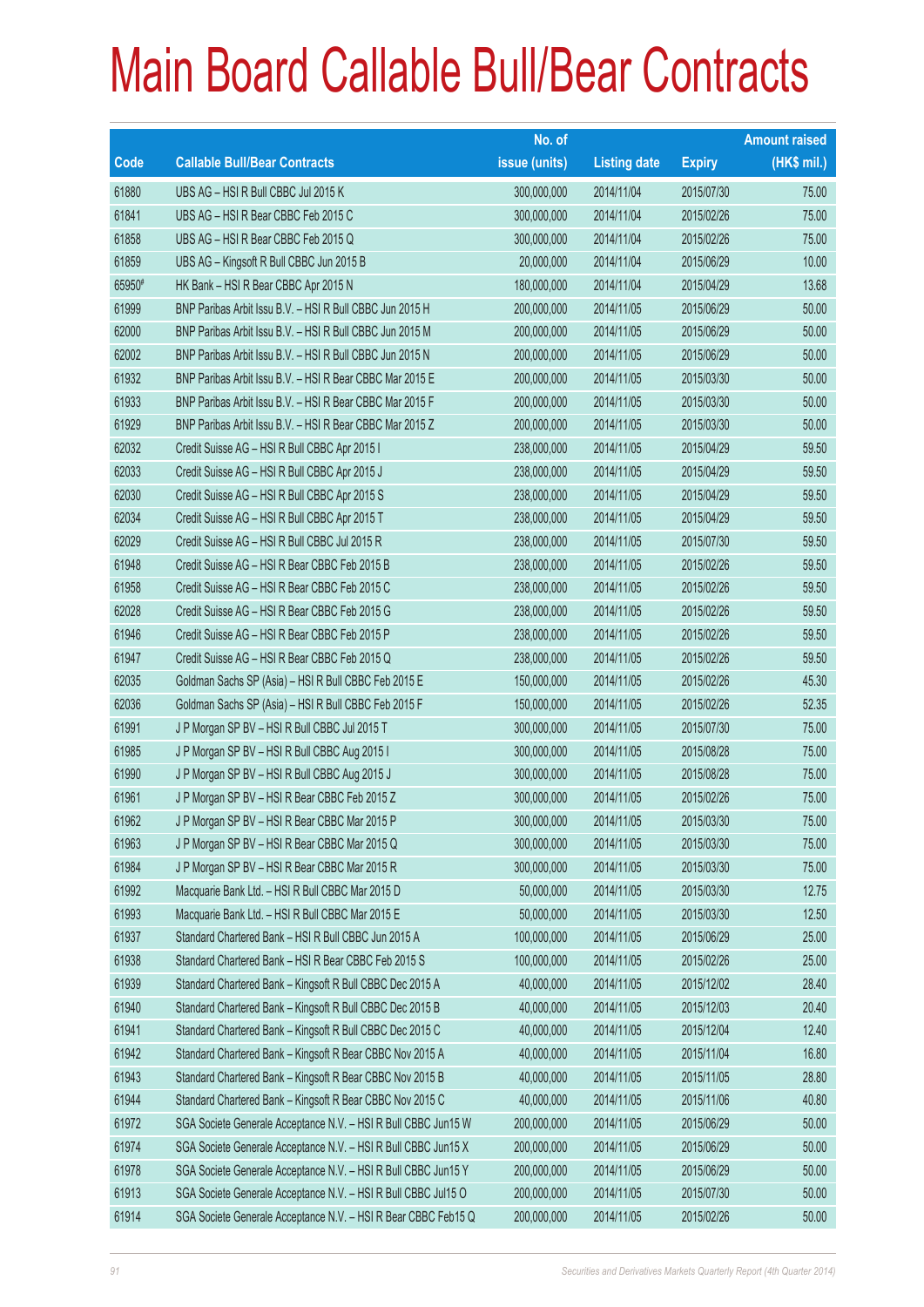|       |                                                                | No. of        |                     |               | <b>Amount raised</b> |
|-------|----------------------------------------------------------------|---------------|---------------------|---------------|----------------------|
| Code  | <b>Callable Bull/Bear Contracts</b>                            | issue (units) | <b>Listing date</b> | <b>Expiry</b> | $(HK$$ mil.)         |
| 61920 | SGA Societe Generale Acceptance N.V. - HSI R Bear CBBC Feb15 R | 200,000,000   | 2014/11/05          | 2015/02/26    | 50.00                |
| 61979 | SGA Societe Generale Acceptance N.V. - HSI R Bear CBBC Feb15 S | 200,000,000   | 2014/11/05          | 2015/02/26    | 50.00                |
| 61981 | SGA Societe Generale Acceptance N.V. - HSI R Bear CBBC Mar15 I | 200,000,000   | 2014/11/05          | 2015/03/30    | 50.00                |
| 61982 | SGA Societe Generale Acceptance N.V. - HSI R Bear CBBC Apr15 F | 400,000,000   | 2014/11/05          | 2015/04/29    | 100.00               |
| 61983 | SGA Societe Generale Acceptance N.V. - HSI R Bear CBBC Apr15 G | 400,000,000   | 2014/11/05          | 2015/04/29    | 100.00               |
| 62003 | UBS AG - HSI R Bull CBBC Apr 2015 F                            | 300,000,000   | 2014/11/05          | 2015/04/29    | 75.00                |
| 62027 | UBS AG - HSI R Bull CBBC Jun 2015 Y                            | 300,000,000   | 2014/11/05          | 2015/06/29    | 75.00                |
| 62004 | UBS AG - HSI R Bull CBBC Jul 2015 L                            | 300,000,000   | 2014/11/05          | 2015/07/30    | 75.00                |
| 61936 | UBS AG - HSI R Bear CBBC Feb 2015 E                            | 300,000,000   | 2014/11/05          | 2015/02/26    | 75.00                |
| 61934 | UBS AG - HSI R Bear CBBC Feb 2015 X                            | 300,000,000   | 2014/11/05          | 2015/02/26    | 75.00                |
| 61935 | UBS AG - HSI R Bear CBBC Feb 2015 Y                            | 300,000,000   | 2014/11/05          | 2015/02/26    | 75.00                |
| 62022 | UBS AG - HSI R Bear CBBC Mar 2015 U                            | 300,000,000   | 2014/11/05          | 2015/03/30    | 76.50                |
| 62023 | UBS AG - HSI R Bear CBBC Mar 2015 V                            | 300,000,000   | 2014/11/05          | 2015/03/30    | 75.00                |
| 62006 | UBS AG - HSI R Bear CBBC Apr 2015 C                            | 300,000,000   | 2014/11/05          | 2015/04/29    | 82.50                |
| 62110 | Credit Suisse AG - HSI R Bull CBBC May 2015 C                  | 238,000,000   | 2014/11/06          | 2015/05/28    | 59.50                |
| 62112 | Credit Suisse AG - HSI R Bull CBBC May 2015 D                  | 238,000,000   | 2014/11/06          | 2015/05/28    | 59.50                |
| 62111 | Credit Suisse AG - HSI R Bull CBBC May 2015 E                  | 238,000,000   | 2014/11/06          | 2015/05/28    | 59.50                |
| 62115 | Credit Suisse AG - HSI R Bull CBBC May 2015 F                  | 238,000,000   | 2014/11/06          | 2015/05/28    | 59.50                |
| 62119 | Credit Suisse AG - HSI R Bear CBBC Mar 2015 M                  | 238,000,000   | 2014/11/06          | 2015/03/30    | 59.50                |
| 62120 | Credit Suisse AG - HSI R Bear CBBC Mar 2015 N                  | 238,000,000   | 2014/11/06          | 2015/03/30    | 59.50                |
| 62118 | Credit Suisse AG - HSI R Bear CBBC Mar 2015 Y                  | 238,000,000   | 2014/11/06          | 2015/03/30    | 59.50                |
| 62134 | Goldman Sachs SP (Asia) - HSI R Bear CBBC May 2015 B           | 150,000,000   | 2014/11/06          | 2015/05/28    | 42.15                |
| 62060 | HK Bank - Anhui Conch R Bull CBBC Jun 2016 A                   | 50,000,000    | 2014/11/06          | 2016/06/27    | 12.50                |
| 62038 | HK Bank - China Mobile R Bull CBBC Jul 2015 K                  | 120,000,000   | 2014/11/06          | 2015/07/20    | 30.00                |
| 62059 | HK Bank - China Mobile R Bull CBBC Jul 2015 L                  | 120,000,000   | 2014/11/06          | 2015/07/13    | 30.00                |
| 62066 | HK Bank - China Life R Bull CBBC Jul 2015 C                    | 60,000,000    | 2014/11/06          | 2015/07/24    | 15.00                |
| 62057 | HK Bank - CSOP A50 ETF R Bull CBBC May 2015 E                  | 200,000,000   | 2014/11/06          | 2015/05/18    | 50.00                |
| 62055 | HK Bank - A50 R Bull CBBC May 2015 E                           | 200,000,000   | 2014/11/06          | 2015/05/18    | 50.00                |
| 62039 | HK Bank - Galaxy Ent R Bull CBBC Jul 2015 F                    | 80,000,000    | 2014/11/06          | 2015/07/13    | 20.00                |
| 62062 | HK Bank - Great Wall Motor R Bull CBBC Jun 2016 A              | 40,000,000    | 2014/11/06          | 2016/06/27    | 10.00                |
| 62054 | HK Bank - HSCEI R Bull CBBC Jun 2015 D                         | 100,000,000   | 2014/11/06          | 2015/06/29    | 25.00                |
| 62041 | HK Bank - HSI R Bull CBBC Jul 2015 K                           | 100,000,000   | 2014/11/06          | 2015/07/30    | 25.00                |
| 62042 | HK Bank - HSI R Bull CBBC Jul 2015 L                           | 100,000,000   | 2014/11/06          | 2015/07/30    | 25.00                |
| 62050 | HK Bank - HSI R Bull CBBC Jul 2015 M                           | 400,000,000   | 2014/11/06          | 2015/07/30    | 100.00               |
| 62063 | HK Bank - Kingsoft R Bull CBBC Aug 2015 C                      | 50,000,000    | 2014/11/06          | 2015/08/31    | 15.00                |
| 62065 | HK Bank - Ping An R Bull CBBC Jul 2015 C                       | 60,000,000    | 2014/11/06          | 2015/07/24    | 15.00                |
| 62064 | HK Bank - Sands China R Bull CBBC Jul 2015 E                   | 80,000,000    | 2014/11/06          | 2015/07/24    | 20.00                |
| 62069 | HK Bank - Wharf Holdings R Bull CBBC Oct 2015 A                | 40,000,000    | 2014/11/06          | 2015/10/26    | 10.00                |
| 62072 | J P Morgan SP BV - HSI R Bull CBBC Jul 2015 W                  | 300,000,000   | 2014/11/06          | 2015/07/30    | 75.00                |
| 62071 | J P Morgan SP BV - HSI R Bull CBBC Aug 2015 K                  | 300,000,000   | 2014/11/06          | 2015/08/28    | 75.00                |
| 62117 | J P Morgan SP BV - HSI R Bear CBBC Feb 2015 T                  | 300,000,000   | 2014/11/06          | 2015/02/26    | 75.00                |
| 62073 | Standard Chartered Bank - HSI R Bull CBBC Jul 2015 A           | 100,000,000   | 2014/11/06          | 2015/07/30    | 25.00                |
| 62074 | Standard Chartered Bank - HSI R Bear CBBC Feb 2015 H           | 100,000,000   | 2014/11/06          | 2015/02/26    | 25.00                |
| 62091 | SGA Societe Generale Acceptance N.V. - HSI R Bull CBBC Jul15 P | 400,000,000   | 2014/11/06          | 2015/07/30    | 100.00               |
| 62096 | SGA Societe Generale Acceptance N.V. - HSI R Bull CBBC Jul15 Q | 400,000,000   | 2014/11/06          | 2015/07/30    | 100.00               |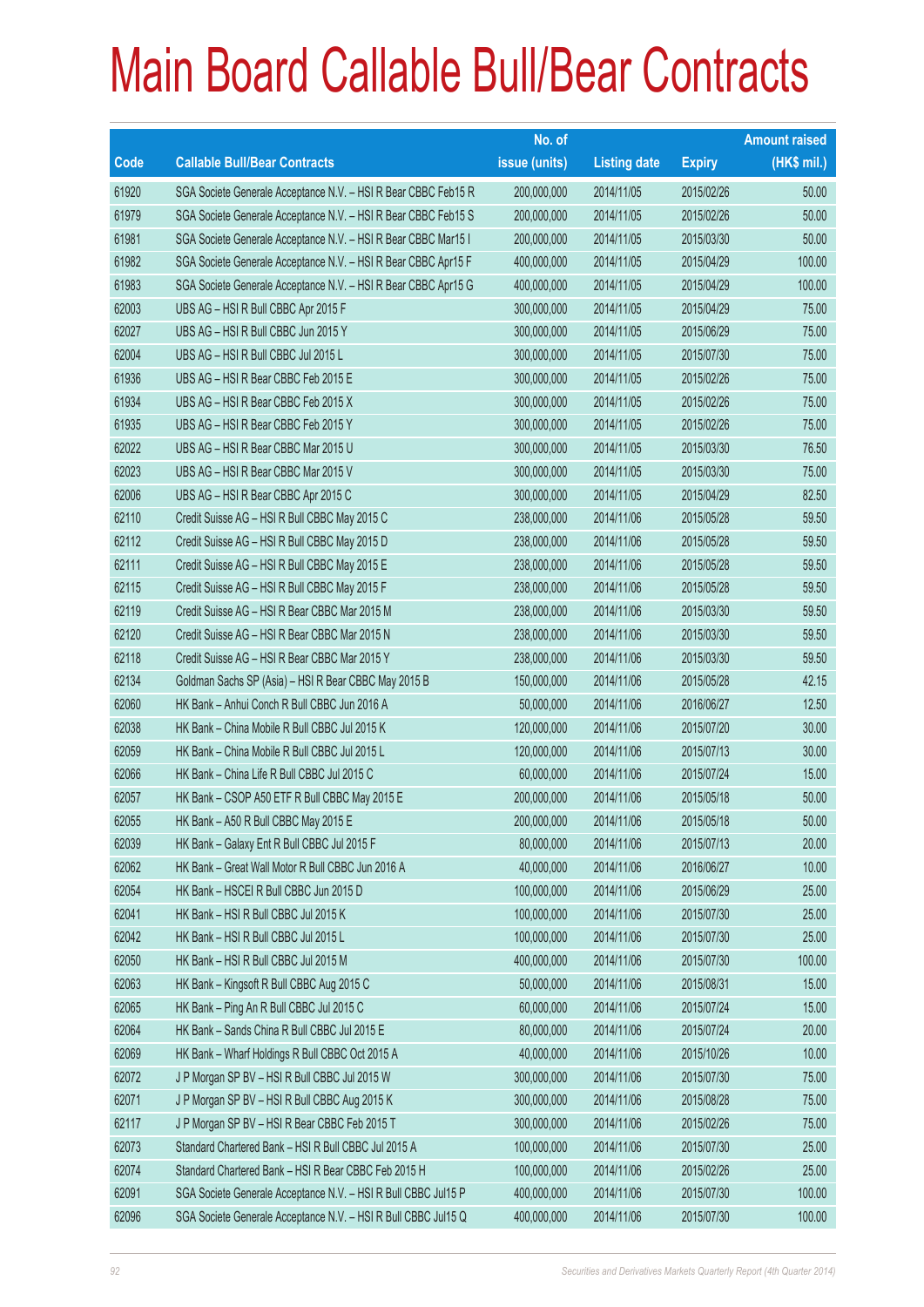|             |                                                                | No. of        |                     |               | <b>Amount raised</b> |
|-------------|----------------------------------------------------------------|---------------|---------------------|---------------|----------------------|
| <b>Code</b> | <b>Callable Bull/Bear Contracts</b>                            | issue (units) | <b>Listing date</b> | <b>Expiry</b> | $(HK$$ mil.)         |
| 62099       | SGA Societe Generale Acceptance N.V. - HSI R Bull CBBC Jul15 R | 400,000,000   | 2014/11/06          | 2015/07/30    | 100.00               |
| 62100       | SGA Societe Generale Acceptance N.V. - HSI R Bull CBBC Jul15 S | 200,000,000   | 2014/11/06          | 2015/07/30    | 50.00                |
| 62101       | SGA Societe Generale Acceptance N.V. - HSI R Bull CBBC Jul15 T | 200,000,000   | 2014/11/06          | 2015/07/30    | 50.00                |
| 62102       | SGA Societe Generale Acceptance N.V. - HSI R Bear CBBC Feb15 T | 200,000,000   | 2014/11/06          | 2015/02/26    | 50.00                |
| 62104       | SGA Societe Generale Acceptance N.V. - HSI R Bear CBBC Feb15 U | 200,000,000   | 2014/11/06          | 2015/02/26    | 50.00                |
| 62105       | SGA Societe Generale Acceptance N.V. - HSI R Bear CBBC Mar15 J | 200,000,000   | 2014/11/06          | 2015/03/30    | 50.00                |
| 62103       | SGA Societe Generale Acceptance N.V. - HSI R Bear CBBC Apr15 H | 200,000,000   | 2014/11/06          | 2015/04/29    | 50.00                |
| 62108       | SGA Societe Generale Acceptance N.V. - HSI R Bear CBBC Apr15 I | 200,000,000   | 2014/11/06          | 2015/04/29    | 50.00                |
| 62081       | UBS AG - HSI R Bull CBBC Apr 2015 G                            | 350,000,000   | 2014/11/06          | 2015/04/29    | 87.50                |
| 62080       | UBS AG - HSI R Bull CBBC May 2015 A                            | 300,000,000   | 2014/11/06          | 2015/05/28    | 75.00                |
| 62077       | UBS AG - HSI R Bull CBBC Jun 2015 Z                            | 300,000,000   | 2014/11/06          | 2015/06/29    | 75.00                |
| 62131       | UBS AG - HSI R Bear CBBC Feb 2015 S                            | 300,000,000   | 2014/11/06          | 2015/02/26    | 75.00                |
| 62129       | UBS AG - HSI R Bear CBBC Mar 2015 W                            | 300,000,000   | 2014/11/06          | 2015/03/30    | 75.00                |
| 62219       | BNP Paribas Arbit Issu B.V. - HSI R Bull CBBC Jun 2015 O       | 200,000,000   | 2014/11/07          | 2015/06/29    | 50.00                |
| 62178       | BNP Paribas Arbit Issu B.V. - HSI R Bear CBBC Mar 2015 G       | 200,000,000   | 2014/11/07          | 2015/03/30    | 50.00                |
| 62211       | BNP Paribas Arbit Issu B.V. - HSI R Bear CBBC Mar 2015 I       | 200,000,000   | 2014/11/07          | 2015/03/30    | 50.00                |
| 62215       | Credit Suisse AG - HSI R Bull CBBC Jun 2015 E                  | 238,000,000   | 2014/11/07          | 2015/06/29    | 59.50                |
| 62213       | Credit Suisse AG - HSI R Bull CBBC Jun 2015 K                  | 238,000,000   | 2014/11/07          | 2015/06/29    | 59.50                |
| 62214       | Credit Suisse AG - HSI R Bull CBBC Jun 2015 L                  | 238,000,000   | 2014/11/07          | 2015/06/29    | 59.50                |
| 62165       | Credit Suisse AG - HSI R Bear CBBC Feb 2015 E                  | 238,000,000   | 2014/11/07          | 2015/02/26    | 59.50                |
| 62173       | Credit Suisse AG - HSI R Bear CBBC Feb 2015 F                  | 238,000,000   | 2014/11/07          | 2015/02/26    | 59.50                |
| 62164       | Credit Suisse AG - HSI R Bear CBBC Feb 2015 O                  | 238,000,000   | 2014/11/07          | 2015/02/26    | 59.50                |
| 62212       | Credit Suisse AG - HSI R Bear CBBC Mar 2015 P                  | 238,000,000   | 2014/11/07          | 2015/03/30    | 59.50                |
| 62201       | Bank of East Asia - Anhui Conch R Bull CBBC Dec 2015 A         | 200,000,000   | 2014/11/07          | 2015/12/22    | 50.00                |
| 62195       | Bank of East Asia - Great Wall Motor R Bull CBBC Dec 2015 A    | 150,000,000   | 2014/11/07          | 2015/12/30    | 37.50                |
| 62196       | Bank of East Asia - Great Wall Motor R Bear CBBC Dec 2015 A    | 80,000,000    | 2014/11/07          | 2015/12/30    | 20.00                |
| 62197       | Bank of East Asia - Kingsoft R Bull CBBC Oct 2015 A            | 40,000,000    | 2014/11/07          | 2015/10/22    | 20.00                |
| 62200       | Bank of East Asia - Kingsoft R Bull CBBC Dec 2015 A            | 40,000,000    | 2014/11/07          | 2015/12/22    | 26.00                |
| 62217       | J P Morgan SP BV - HSI R Bull CBBC Jul 2015 A                  | 300,000,000   | 2014/11/07          | 2015/07/30    | 75.00                |
| 62188       | J P Morgan SP BV - HSI R Bull CBBC Aug 2015 L                  | 300,000,000   | 2014/11/07          | 2015/08/28    | 75.00                |
| 62136       | JP Morgan SP BV - HSI R Bear CBBC Feb 2015 V                   | 300,000,000   | 2014/11/07          | 2015/02/26    | 75.00                |
| 62185       | J P Morgan SP BV - HSI R Bear CBBC Feb 2015 W                  | 300,000,000   | 2014/11/07          | 2015/02/26    | 75.00                |
| 62139       | JP Morgan SP BV - HSIR Bear CBBC Mar 2015 S                    | 300,000,000   | 2014/11/07          | 2015/03/30    | 75.00                |
| 62189       | Standard Chartered Bank - Anhui Conch R Bull CBBC Nov 2015 A   | 50,000,000    | 2014/11/07          | 2015/11/30    | 12.50                |
| 62190       | Standard Chartered Bank - Anhui Conch R Bull CBBC Dec 2015 A   | 50,000,000    | 2014/11/07          | 2015/12/31    | 12.50                |
| 62174       | Standard Chartered Bank - HSI R Bull CBBC Jul 2015 B           | 100,000,000   | 2014/11/07          | 2015/07/30    | 25.00                |
| 62191       | Standard Chartered Bank - HSI R Bull CBBC Jul 2015 C           | 100,000,000   | 2014/11/07          | 2015/07/30    | 25.00                |
| 62175       | Standard Chartered Bank - HSI R Bear CBBC Feb 2015 C           | 100,000,000   | 2014/11/07          | 2015/02/26    | 25.00                |
| 62176       | Standard Chartered Bank - HSI R Bear CBBC Feb 2015 O           | 100,000,000   | 2014/11/07          | 2015/02/26    | 25.00                |
| 62142       | SGA Societe Generale Acceptance N.V. - HSI R Bull CBBC Aug15 A | 400,000,000   | 2014/11/07          | 2015/08/28    | 100.00               |
| 62145       | SGA Societe Generale Acceptance N.V. - HSI R Bear CBBC Feb15 X | 200,000,000   | 2014/11/07          | 2015/02/26    | 50.00                |
| 62143       | SGA Societe Generale Acceptance N.V. - HSI R Bear CBBC Mar15 K | 200,000,000   | 2014/11/07          | 2015/03/30    | 50.00                |
| 62148       | SGA Societe Generale Acceptance N.V. - HSI R Bear CBBC Mar15 L | 200,000,000   | 2014/11/07          | 2015/03/30    | 50.00                |
| 62179       | SGA Societe Generale Acceptance N.V. - HSI R Bear CBBC Mar15 M | 200,000,000   | 2014/11/07          | 2015/03/30    | 50.00                |
| 62182       | SGA Societe Generale Acceptance N.V. - HSI R Bear CBBC Mar15 N | 200,000,000   | 2014/11/07          | 2015/03/30    | 50.00                |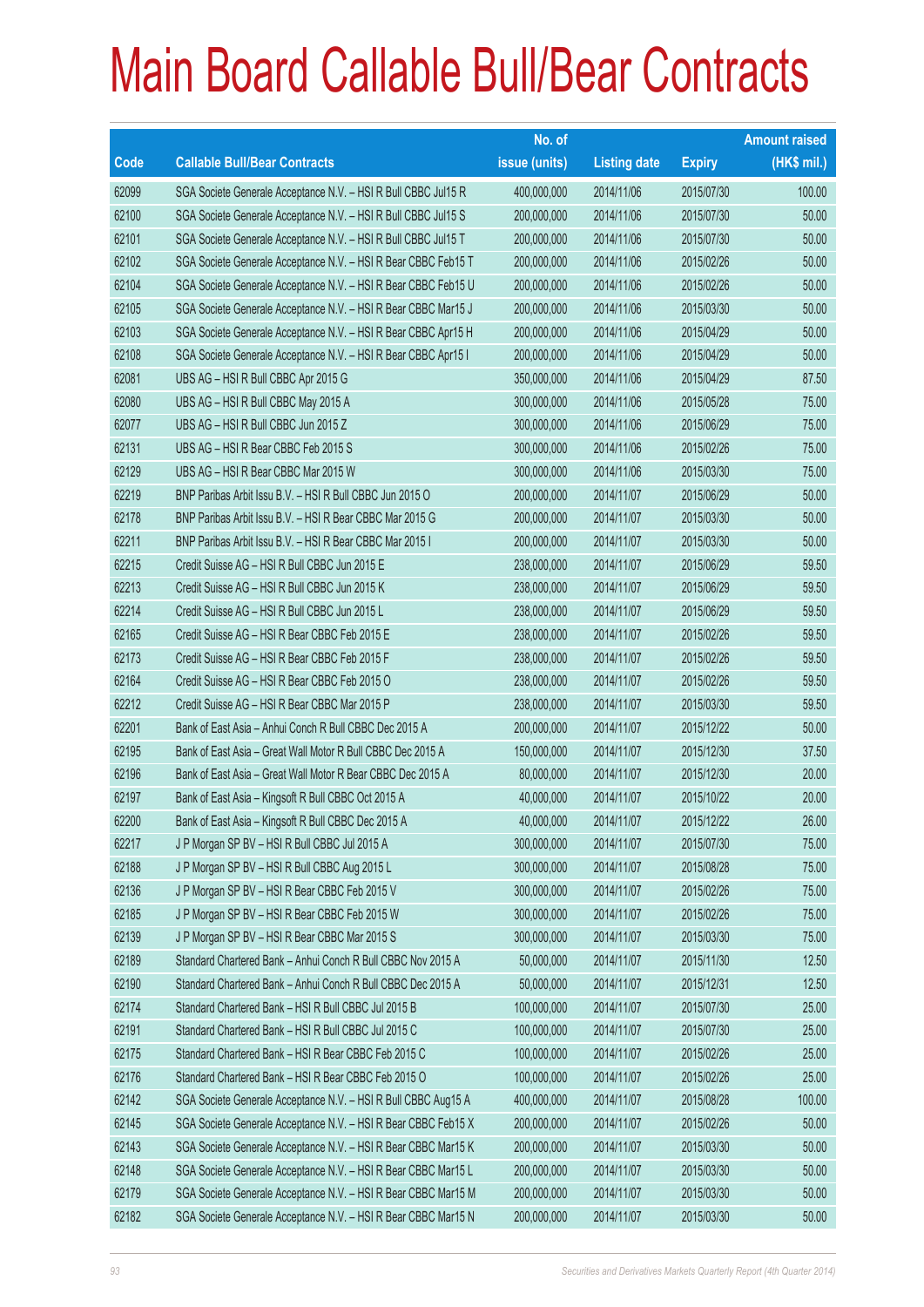|       |                                                                | No. of        |                     |               | <b>Amount raised</b> |
|-------|----------------------------------------------------------------|---------------|---------------------|---------------|----------------------|
| Code  | <b>Callable Bull/Bear Contracts</b>                            | issue (units) | <b>Listing date</b> | <b>Expiry</b> | $(HK$$ mil.)         |
| 62183 | SGA Societe Generale Acceptance N.V. - HSI R Bear CBBC Mar15 O | 200,000,000   | 2014/11/07          | 2015/03/30    | 50.00                |
| 62184 | SGA Societe Generale Acceptance N.V. - HSI R Bear CBBC Mar15 P | 200,000,000   | 2014/11/07          | 2015/03/30    | 50.00                |
| 62159 | SGA Societe Generale Acceptance N.V. - HSI R Bear CBBC Apr15 J | 200,000,000   | 2014/11/07          | 2015/04/29    | 50.00                |
| 62206 | UBS AG - HSI R Bull CBBC Apr 2015 H                            | 300,000,000   | 2014/11/07          | 2015/04/29    | 75.00                |
| 62207 | UBS AG - HSI R Bull CBBC May 2015 B                            | 300,000,000   | 2014/11/07          | 2015/05/28    | 75.00                |
| 62208 | UBS AG - HSI R Bull CBBC May 2015 C                            | 300,000,000   | 2014/11/07          | 2015/05/28    | 75.00                |
| 62210 | UBS AG - HSI R Bull CBBC Jul 2015 M                            | 350,000,000   | 2014/11/07          | 2015/07/30    | 87.50                |
| 62161 | UBS AG - HSI R Bear CBBC Feb 2015 N                            | 300,000,000   | 2014/11/07          | 2015/02/26    | 75.00                |
| 62162 | UBS AG - HSI R Bear CBBC Feb 2015 O                            | 300,000,000   | 2014/11/07          | 2015/02/26    | 75.00                |
| 62251 | BNP Paribas Arbit Issu B.V. - HSI R Bear CBBC Mar 2015 J       | 200,000,000   | 2014/11/10          | 2015/03/30    | 50.00                |
| 62255 | Credit Suisse AG - HSI R Bull CBBC Jun 2015 M                  | 238,000,000   | 2014/11/10          | 2015/06/29    | 59.50                |
| 62257 | Credit Suisse AG - HSI R Bull CBBC Jun 2015 N                  | 238,000,000   | 2014/11/10          | 2015/06/29    | 59.50                |
| 62277 | Credit Suisse AG - HSI R Bear CBBC Feb 2015 A                  | 238,000,000   | 2014/11/10          | 2015/02/26    | 59.50                |
| 62279 | Credit Suisse AG - HSI R Bear CBBC Feb 2015 D                  | 238,000,000   | 2014/11/10          | 2015/02/26    | 59.50                |
| 62283 | Credit Suisse AG - HSI R Bear CBBC Feb 2015 V                  | 238,000,000   | 2014/11/10          | 2015/02/26    | 59.50                |
| 62285 | Goldman Sachs SP (Asia) - HSI R Bear CBBC Mar 2015 B           | 150,000,000   | 2014/11/10          | 2015/03/30    | 39.75                |
| 62239 | HK Bank - China Mobile R Bull CBBC Jul 2015 M                  | 120,000,000   | 2014/11/10          | 2015/07/23    | 30.00                |
| 62242 | HK Bank - CITIC R Bull CBBC Jun 2015 A                         | 40,000,000    | 2014/11/10          | 2015/06/29    | 10.00                |
| 62249 | HK Bank - CM Bank R Bull CBBC Aug 2015 A                       | 40,000,000    | 2014/11/10          | 2015/08/31    | 10.00                |
| 62228 | HK Bank - CSOP A50 ETF R Bull CBBC Jun 2015 C                  | 200,000,000   | 2014/11/10          | 2015/06/15    | 50.00                |
| 62246 | HK Bank - China Shenhua R Bull CBBC Sep 2015 A                 | 40,000,000    | 2014/11/10          | 2015/09/29    | 12.80                |
| 62247 | HK Bank - China Shenhua R Bear CBBC Sep 2015 A                 | 40,000,000    | 2014/11/10          | 2015/09/29    | 16.00                |
| 62233 | HK Bank - A50 R Bull CBBC Jun 2015 C                           | 200,000,000   | 2014/11/10          | 2015/06/15    | 50.00                |
| 62248 | HK Bank - GCL-Poly Energy R Bull CBBC Dec 2015 B               | 40,000,000    | 2014/11/10          | 2015/12/14    | 10.00                |
| 62241 | HK Bank - Galaxy Ent R Bull CBBC Jul 2015 G                    | 80,000,000    | 2014/11/10          | 2015/07/20    | 20.00                |
| 62225 | HK Bank - HSI R Bull CBBC Jun 2015 P                           | 100,000,000   | 2014/11/10          | 2015/06/29    | 25.00                |
| 62227 | HK Bank - HSI R Bull CBBC Jun 2015 Q                           | 100,000,000   | 2014/11/10          | 2015/06/29    | 25.00                |
| 62220 | HK Bank - HSI R Bull CBBC Aug 2015 H                           | 100,000,000   | 2014/11/10          | 2015/08/28    | 25.00                |
| 62236 | HK Bank - Sands China R Bull CBBC Aug 2015 B                   | 80,000,000    | 2014/11/10          | 2015/08/03    | 20.00                |
| 62235 | HK Bank - TCH R Bull CBBC Jun 2015 K                           | 100,000,000   | 2014/11/10          | 2015/06/24    | 25.00                |
| 62237 | HK Bank - TCH R Bull CBBC Jun 2015 L                           | 100,000,000   | 2014/11/10          | 2015/06/17    | 25.00                |
| 62276 | J P Morgan SP BV - HSI R Bull CBBC Jul 2015 X                  | 300,000,000   | 2014/11/10          | 2015/07/30    | 75.00                |
| 62250 | J P Morgan SP BV - HSI R Bear CBBC Feb 2015 Y                  | 300,000,000   | 2014/11/10          | 2015/02/26    | 75.00                |
| 62253 | Macquarie Bank Ltd. - HSI R Bull CBBC Mar 2015 F               | 50,000,000    | 2014/11/10          | 2015/03/30    | 12.50                |
| 62258 | Standard Chartered Bank - Galaxy Ent R Bull CBBC Sep 2015 A    | 50,000,000    | 2014/11/10          | 2015/09/18    | 12.50                |
| 62260 | Standard Chartered Bank - Galaxy Ent R Bear CBBC Aug 2015 A    | 50,000,000    | 2014/11/10          | 2015/08/24    | 12.50                |
| 62261 | Standard Chartered Bank - HSI R Bull CBBC Mar 2015 E           | 100,000,000   | 2014/11/10          | 2015/03/30    | 25.00                |
| 62267 | Standard Chartered Bank - HSI R Bear CBBC Feb 2015 Q           | 100,000,000   | 2014/11/10          | 2015/02/26    | 25.00                |
| 62269 | SGA Societe Generale Acceptance N.V. - HSI R Bull CBBC Jun15 Z | 200,000,000   | 2014/11/10          | 2015/06/29    | 50.00                |
| 62275 | SGA Societe Generale Acceptance N.V. - HSI R Bear CBBC Mar15 Q | 200,000,000   | 2014/11/10          | 2015/03/30    | 50.00                |
| 62252 | UBS AG - HSI R Bull CBBC May 2015 D                            | 300,000,000   | 2014/11/10          | 2015/05/28    | 75.00                |
| 62280 | UBS AG - HSI R Bear CBBC Feb 2015 P                            | 300,000,000   | 2014/11/10          | 2015/02/26    | 75.00                |
| 62282 | UBS AG - HSI R Bear CBBC Mar 2015 X                            | 350,000,000   | 2014/11/10          | 2015/03/30    | 87.50                |
| 62377 | Credit Suisse AG - China Mobile R Bull CBBC Feb 2015 C         | 50,000,000    | 2014/11/11          | 2015/02/27    | 12.50                |
| 62380 | Credit Suisse AG - China Mobile R Bull CBBC Feb 2015 D         | 50,000,000    | 2014/11/11          | 2015/02/27    | 12.50                |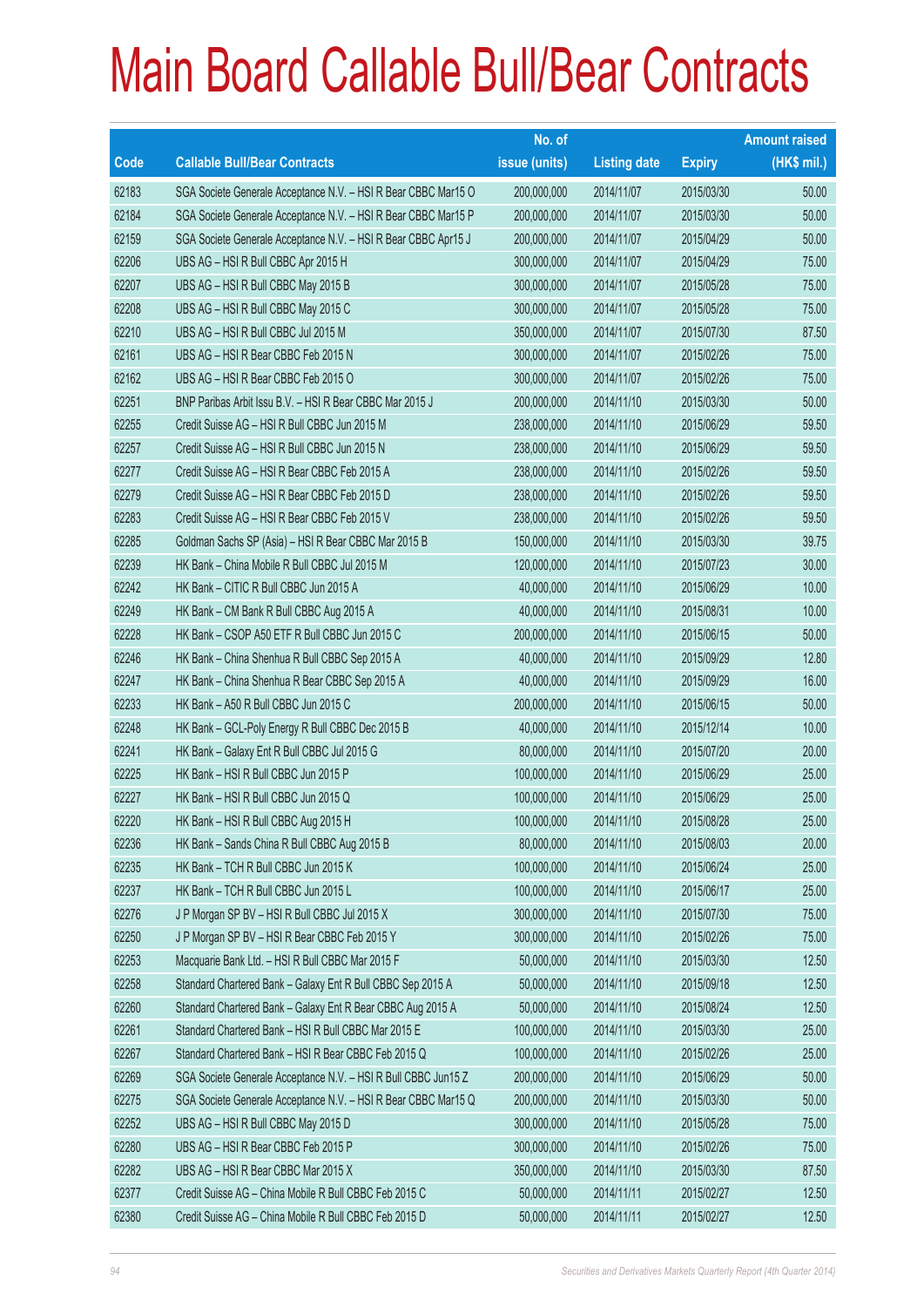|       |                                                                | No. of        |                     |               | <b>Amount raised</b> |
|-------|----------------------------------------------------------------|---------------|---------------------|---------------|----------------------|
| Code  | <b>Callable Bull/Bear Contracts</b>                            | issue (units) | <b>Listing date</b> | <b>Expiry</b> | (HK\$ mil.)          |
| 62382 | Credit Suisse AG - HSI R Bull CBBC Apr 2015 U                  | 238,000,000   | 2014/11/11          | 2015/04/29    | 59.50                |
| 62383 | Credit Suisse AG - HSI R Bull CBBC Apr 2015 V                  | 238,000,000   | 2014/11/11          | 2015/04/29    | 59.50                |
| 62325 | Credit Suisse AG - HSI R Bear CBBC Mar 2015 S                  | 238,000,000   | 2014/11/11          | 2015/03/30    | 59.50                |
| 62332 | Credit Suisse AG - HSI R Bear CBBC Mar 2015 T                  | 238,000,000   | 2014/11/11          | 2015/03/30    | 59.50                |
| 62381 | Credit Suisse AG - HSI R Bear CBBC Mar 2015 U                  | 238,000,000   | 2014/11/11          | 2015/03/30    | 59.50                |
| 62375 | Credit Suisse AG - TCH R Bull CBBC Feb 2015 C                  | 50,000,000    | 2014/11/11          | 2015/02/27    | 12.50                |
| 62376 | Credit Suisse AG - TCH R Bull CBBC Feb 2015 D                  | 50,000,000    | 2014/11/11          | 2015/02/27    | 12.50                |
| 62295 | HK Bank - AIA R Bull CBBC Sep 2015 B                           | 60,000,000    | 2014/11/11          | 2015/09/29    | 15.00                |
| 62286 | HK Bank - BOCL R Bull CBBC Aug 2015 B                          | 80,000,000    | 2014/11/11          | 2015/08/31    | 20.00                |
| 62288 | HK Bank - BOCL R Bear CBBC Aug 2015 A                          | 40,000,000    | 2014/11/11          | 2015/08/31    | 10.00                |
| 62293 | HK Bank - HSI R Bull CBBC Aug 2015 I                           | 100,000,000   | 2014/11/11          | 2015/08/28    | 25.00                |
| 62374 | J P Morgan SP BV - HSI R Bull CBBC Jul 2015 C                  | 300,000,000   | 2014/11/11          | 2015/07/30    | 75.00                |
| 62316 | J P Morgan SP BV - HSI R Bear CBBC Feb 2015 A                  | 300,000,000   | 2014/11/11          | 2015/02/26    | 75.00                |
| 62350 | Standard Chartered Bank - CNOOC R Bull CBBC Apr 2015 A         | 50,000,000    | 2014/11/11          | 2015/04/15    | 12.50                |
| 62351 | Standard Chartered Bank - CNOOC R Bear CBBC Apr 2015 A         | 50,000,000    | 2014/11/11          | 2015/04/20    | 12.50                |
| 62334 | Standard Chartered Bank - HSI R Bull CBBC Mar 2015 F           | 100,000,000   | 2014/11/11          | 2015/03/30    | 25.00                |
| 62337 | Standard Chartered Bank - HSI R Bear CBBC Feb 2015 T           | 100,000,000   | 2014/11/11          | 2015/02/26    | 25.00                |
| 62338 | Standard Chartered Bank - PetCh R Bull CBBC May 2015 A         | 50,000,000    | 2014/11/11          | 2015/05/20    | 12.50                |
| 62339 | Standard Chartered Bank - PetCh R Bear CBBC Jul 2015 A         | 50,000,000    | 2014/11/11          | 2015/07/07    | 12.50                |
| 62296 | SGA Societe Generale Acceptance N.V. - HSI R Bull CBBC Aug15 B | 400,000,000   | 2014/11/11          | 2015/08/28    | 100.00               |
| 62297 | SGA Societe Generale Acceptance N.V. - HSI R Bear CBBC Feb15 V | 200,000,000   | 2014/11/11          | 2015/02/26    | 50.00                |
| 62299 | SGA Societe Generale Acceptance N.V. - HSI R Bear CBBC Feb15 W | 200,000,000   | 2014/11/11          | 2015/02/26    | 50.00                |
| 62298 | SGA Societe Generale Acceptance N.V. - HSI R Bear CBBC Feb15 Y | 200,000,000   | 2014/11/11          | 2015/02/26    | 50.00                |
| 62309 | SGA Societe Generale Acceptance N.V. - HSI R Bear CBBC Feb15 Z | 200,000,000   | 2014/11/11          | 2015/02/26    | 50.00                |
| 62359 | UBS AG - China Mobile R Bull CBBC Jun 2015 D                   | 100,000,000   | 2014/11/11          | 2015/06/08    | 25.00                |
| 62355 | UBS AG - CSOP A50 ETF R Bull CBBC Apr 2015 A                   | 100,000,000   | 2014/11/11          | 2015/04/20    | 25.00                |
| 62369 | UBS AG - HKEx R Bull CBBC Sep 2015 H                           | 100,000,000   | 2014/11/11          | 2015/09/08    | 25.00                |
| 62370 | UBS AG - HSI R Bull CBBC Apr 2015 I                            | 350,000,000   | 2014/11/11          | 2015/04/29    | 87.50                |
| 62372 | UBS AG - HSI R Bear CBBC Feb 2015 U                            | 350,000,000   | 2014/11/11          | 2015/02/26    | 87.50                |
| 62354 | UBS AG - HSI R Bear CBBC Mar 2015 Y                            | 300,000,000   | 2014/11/11          | 2015/03/30    | 75.00                |
| 62368 | UBS AG - TCH R Bull CBBC Jun 2015 F                            | 100,000,000   | 2014/11/11          | 2015/06/15    | 25.00                |
| 62360 | UBS AG - Tencent R Bear CBBC Apr 2015 C                        | 100,000,000   | 2014/11/11          | 2015/04/20    | 25.00                |
| 62389 | BNP Paribas Arbit Issu B.V. - HSI R Bull CBBC Jun 2015 L       | 200,000,000   | 2014/11/12          | 2015/06/29    | 50.00                |
| 62385 | BNP Paribas Arbit Issu B.V. - HSI R Bull CBBC Jun 2015 W       | 200,000,000   | 2014/11/12          | 2015/06/29    | 50.00                |
| 62418 | BNP Paribas Arbit Issu B.V. - HSI R Bear CBBC Mar 2015 K       | 200,000,000   | 2014/11/12          | 2015/03/30    | 50.00                |
| 62434 | BNP Paribas Arbit Issu B.V. - HSI R Bear CBBC Mar 2015 L       | 200,000,000   | 2014/11/12          | 2015/03/30    | 50.00                |
| 62411 | Credit Suisse AG - HSI R Bull CBBC Apr 2015 W                  | 238,000,000   | 2014/11/12          | 2015/04/29    | 59.50                |
| 62413 | Credit Suisse AG - HSI R Bull CBBC Apr 2015 X                  | 238,000,000   | 2014/11/12          | 2015/04/29    | 59.50                |
| 62421 | Credit Suisse AG - HSI R Bull CBBC Apr 2015 Y                  | 238,000,000   | 2014/11/12          | 2015/04/29    | 59.50                |
| 62422 | Credit Suisse AG - HSI R Bear CBBC Feb 2015 B                  | 238,000,000   | 2014/11/12          | 2015/02/26    | 59.50                |
| 62423 | Credit Suisse AG - HSI R Bear CBBC Feb 2015 C                  | 238,000,000   | 2014/11/12          | 2015/02/26    | 59.50                |
| 62425 | Credit Suisse AG - HSI R Bear CBBC Feb 2015 P                  | 238,000,000   | 2014/11/12          | 2015/02/26    | 59.50                |
| 62433 | Goldman Sachs SP (Asia) - HSI R Bear CBBC Mar 2015 C           | 150,000,000   | 2014/11/12          | 2015/03/30    | 40.50                |
| 62406 | HK Bank - CNOOC R Bull CBBC Oct 2015 E                         | 60,000,000    | 2014/11/12          | 2015/10/30    | 19.20                |
| 62405 | HK Bank - CNOOC R Bear CBBC Jul 2015 B                         | 40,000,000    | 2014/11/12          | 2015/07/31    | 10.00                |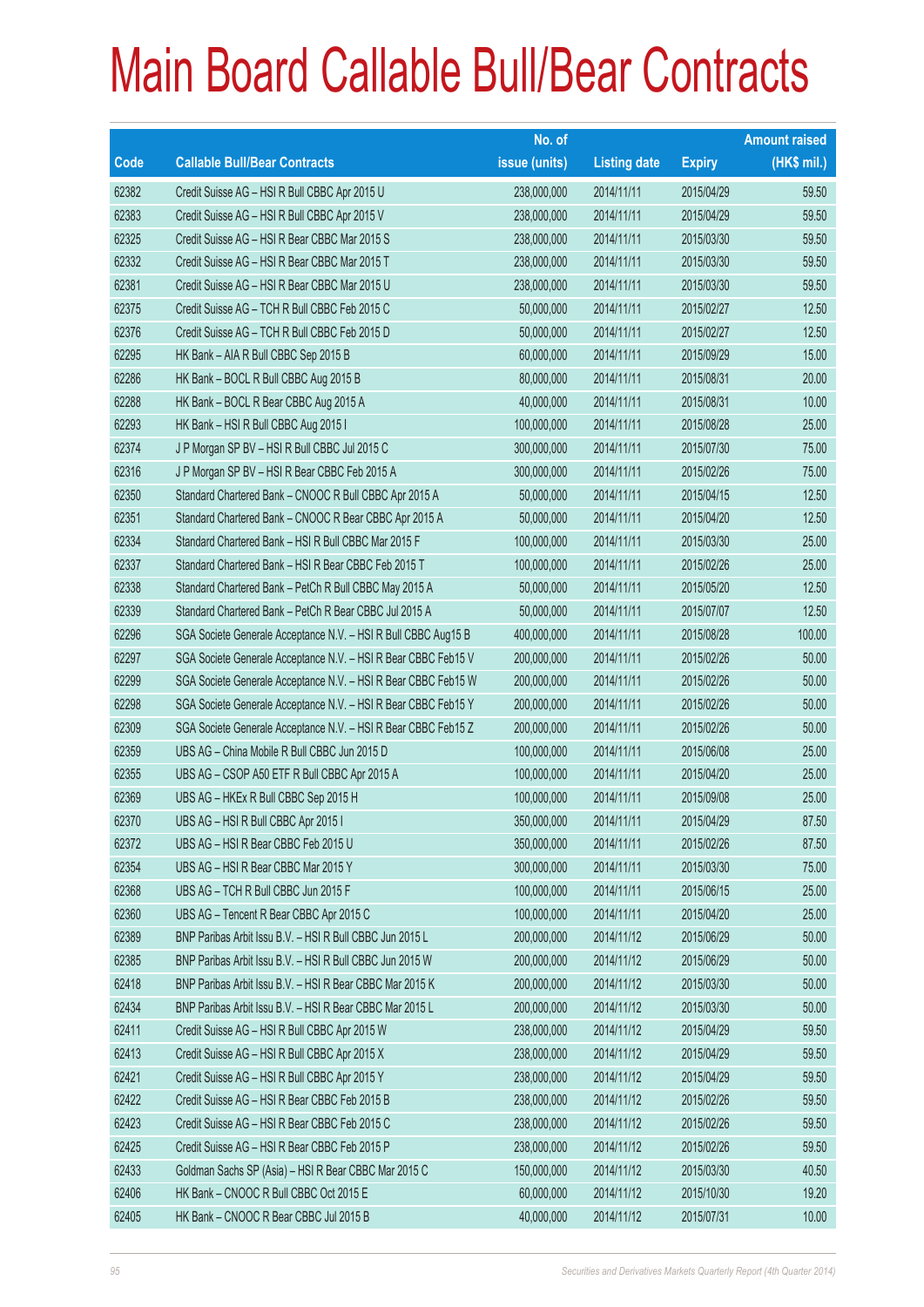|       |                                                                | No. of        |                     |               | <b>Amount raised</b> |
|-------|----------------------------------------------------------------|---------------|---------------------|---------------|----------------------|
| Code  | <b>Callable Bull/Bear Contracts</b>                            | issue (units) | <b>Listing date</b> | <b>Expiry</b> | $(HK$$ mil.)         |
| 62396 | HK Bank - HSI R Bear CBBC Apr 2015 V                           | 100,000,000   | 2014/11/12          | 2015/04/29    | 25.00                |
| 62393 | HK Bank - HSI R Bear CBBC May 2015 X                           | 100,000,000   | 2014/11/12          | 2015/05/28    | 25.00                |
| 62398 | HK Bank - TCH R Bull CBBC Jun 2015 M                           | 100,000,000   | 2014/11/12          | 2015/06/29    | 25.00                |
| 62401 | HK Bank - TCH R Bear CBBC Aug 2015 B                           | 100,000,000   | 2014/11/12          | 2015/08/31    | 25.00                |
| 62435 | J P Morgan SP BV - HSI R Bull CBBC Jul 2015 D                  | 300,000,000   | 2014/11/12          | 2015/07/30    | 75.00                |
| 62417 | J P Morgan SP BV - HSI R Bull CBBC Aug 2015 M                  | 300,000,000   | 2014/11/12          | 2015/08/28    | 75.00                |
| 62436 | J P Morgan SP BV - HSI R Bear CBBC Feb 2015 Q                  | 300,000,000   | 2014/11/12          | 2015/02/26    | 75.00                |
| 62407 | Standard Chartered Bank - Sands China R Bull CBBC Jul 2015 C   | 50,000,000    | 2014/11/12          | 2015/07/16    | 12.50                |
| 62408 | Standard Chartered Bank - Sands China R Bear CBBC Apr 2015 C   | 50,000,000    | 2014/11/12          | 2015/04/14    | 12.50                |
| 62409 | SGA Societe Generale Acceptance N.V. - HSI R Bull CBBC Jun15 A | 200,000,000   | 2014/11/12          | 2015/06/29    | 50.00                |
| 62410 | SGA Societe Generale Acceptance N.V. - HSI R Bull CBBC Jun15 B | 200,000,000   | 2014/11/12          | 2015/06/29    | 50.00                |
| 62415 | UBS AG - HSI R Bull CBBC Jul 2015 N                            | 300,000,000   | 2014/11/12          | 2015/07/30    | 75.00                |
| 62416 | UBS AG - HSI R Bull CBBC Jul 2015 O                            | 300,000,000   | 2014/11/12          | 2015/07/30    | 75.00                |
| 62428 | UBS AG - HSI R Bear CBBC Feb 2015 V                            | 300,000,000   | 2014/11/12          | 2015/02/26    | 75.00                |
| 62431 | UBS AG - HSI R Bear CBBC Feb 2015 Z                            | 300,000,000   | 2014/11/12          | 2015/02/26    | 75.00                |
| 62430 | UBS AG - HSI R Bear CBBC Mar 2015 Z                            | 300,000,000   | 2014/11/12          | 2015/03/30    | 75.00                |
| 62469 | Credit Suisse AG - HSI R Bull CBBC May 2015 C                  | 238,000,000   | 2014/11/13          | 2015/05/28    | 59.50                |
| 62486 | Credit Suisse AG - HSI R Bear CBBC Mar 2015 O                  | 238,000,000   | 2014/11/13          | 2015/03/30    | 59.50                |
| 62485 | Credit Suisse AG - HSI R Bear CBBC Mar 2015 V                  | 238,000,000   | 2014/11/13          | 2015/03/30    | 59.50                |
| 62487 | Goldman Sachs SP (Asia) - HSI R Bull CBBC Mar 2015 A           | 150,000,000   | 2014/11/13          | 2015/03/30    | 42.45                |
| 62460 | HK Bank - China Mobile R Bull CBBC Oct 2015 A                  | 120,000,000   | 2014/11/13          | 2015/10/30    | 36.00                |
| 62441 | HK Bank - Galaxy Ent R Bear CBBC Jul 2015 E                    | 60,000,000    | 2014/11/13          | 2015/07/13    | 15.00                |
| 62443 | HK Bank - Galaxy Ent R Bear CBBC Jul 2015 F                    | 60,000,000    | 2014/11/13          | 2015/07/31    | 15.00                |
| 62451 | HK Bank - Galaxy Ent R Bear CBBC Oct 2015 A                    | 60,000,000    | 2014/11/13          | 2015/10/30    | 15.00                |
| 62447 | HK Bank - Galaxy Ent R Bear CBBC Nov 2015 A                    | 60,000,000    | 2014/11/13          | 2015/11/30    | 16.20                |
| 62454 | HK Bank - Galaxy Ent R Bear CBBC Dec 2015 A                    | 60,000,000    | 2014/11/13          | 2015/12/21    | 20.40                |
| 62439 | HK Bank - HSI R Bull CBBC Apr 2015 F                           | 100,000,000   | 2014/11/13          | 2015/04/29    | 25.00                |
| 62440 | HK Bank - HSI R Bear CBBC May 2015 Y                           | 100,000,000   | 2014/11/13          | 2015/05/28    | 25.00                |
| 62444 | HK Bank - Sands China R Bear CBBC Apr 2015 B                   | 60,000,000    | 2014/11/13          | 2015/04/29    | 15.00                |
| 62450 | HK Bank - Sands China R Bear CBBC Oct 2015 A                   | 60,000,000    | 2014/11/13          | 2015/10/30    | 15.00                |
| 62492 | J P Morgan SP BV - HSI R Bear CBBC Feb 2015 R                  | 300,000,000   | 2014/11/13          | 2015/02/26    | 75.00                |
| 62488 | J P Morgan SP BV - HSI R Bear CBBC Mar 2015 T                  | 300,000,000   | 2014/11/13          | 2015/03/30    | 75.00                |
| 62466 | Standard Chartered Bank - China Life R Bear CBBC Apr 2015 A    | 50,000,000    | 2014/11/13          | 2015/04/02    | 25.00                |
| 62476 | Standard Chartered Bank - HSI R Bear CBBC Feb 2015 F           | 100,000,000   | 2014/11/13          | 2015/02/26    | 25.00                |
| 62472 | SGA Societe Generale Acceptance N.V. - HSI R Bear CBBC Feb15 P | 200,000,000   | 2014/11/13          | 2015/02/26    | 50.00                |
| 62468 | UBS AG - HSI R Bull CBBC Apr 2015 J                            | 350,000,000   | 2014/11/13          | 2015/04/29    | 87.50                |
| 62483 | UBS AG - HSI R Bear CBBC Feb 2015 R                            | 300,000,000   | 2014/11/13          | 2015/02/26    | 75.00                |
| 62499 | BNP Paribas Arbit Issu B.V. - HSI R Bull CBBC Jun 2015 P       | 200,000,000   | 2014/11/14          | 2015/06/29    | 50.00                |
| 62501 | BNP Paribas Arbit Issu B.V. - HSI R Bull CBBC Jun 2015 Q       | 200,000,000   | 2014/11/14          | 2015/06/29    | 50.00                |
| 62576 | BNP Paribas Arbit Issu B.V. - HSI R Bear CBBC Mar 2015 M       | 200,000,000   | 2014/11/14          | 2015/03/30    | 50.00                |
| 62529 | Credit Suisse AG - HSI R Bull CBBC May 2015 D                  | 238,000,000   | 2014/11/14          | 2015/05/28    | 59.50                |
| 62527 | Credit Suisse AG - HSI R Bull CBBC May 2015 E                  | 238,000,000   | 2014/11/14          | 2015/05/28    | 59.50                |
| 62530 | Credit Suisse AG - HSI R Bull CBBC May 2015 F                  | 238,000,000   | 2014/11/14          | 2015/05/28    | 59.50                |
| 62532 | Credit Suisse AG - HSI R Bear CBBC Feb 2015 E                  | 238,000,000   | 2014/11/14          | 2015/02/26    | 59.50                |
| 62531 | Credit Suisse AG - HSI R Bear CBBC Feb 2015 Q                  | 238,000,000   | 2014/11/14          | 2015/02/26    | 59.50                |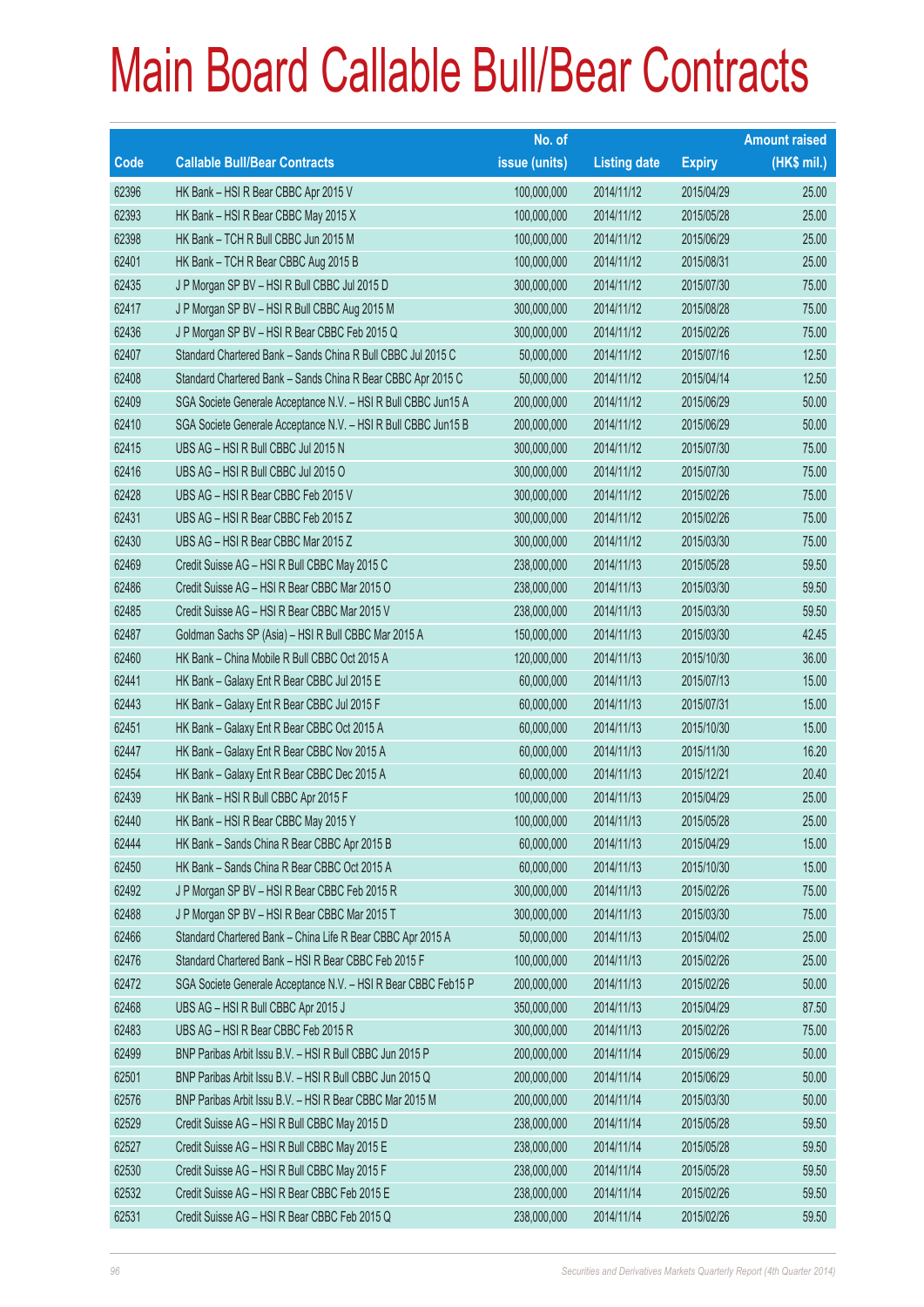|       |                                                                | No. of        |                     |               | <b>Amount raised</b> |
|-------|----------------------------------------------------------------|---------------|---------------------|---------------|----------------------|
| Code  | <b>Callable Bull/Bear Contracts</b>                            | issue (units) | <b>Listing date</b> | <b>Expiry</b> | $(HK$$ mil.)         |
| 62526 | Goldman Sachs SP (Asia) - HSI R Bull CBBC Mar 2015 B           | 150,000,000   | 2014/11/14          | 2015/03/30    | 39.75                |
| 62573 | Goldman Sachs SP (Asia) - HSI R Bear CBBC Mar 2015 D           | 150,000,000   | 2014/11/14          | 2015/03/30    | 37.80                |
| 62493 | J P Morgan SP BV - HSI R Bull CBBC Aug 2015 N                  | 300,000,000   | 2014/11/14          | 2015/08/28    | 75.00                |
| 62494 | J P Morgan SP BV - HSI R Bull CBBC Aug 2015 O                  | 300,000,000   | 2014/11/14          | 2015/08/28    | 75.00                |
| 62571 | J P Morgan SP BV - HSI R Bear CBBC Feb 2015 S                  | 300,000,000   | 2014/11/14          | 2015/02/26    | 75.00                |
| 62570 | J P Morgan SP BV - HSI R Bear CBBC Feb 2015 U                  | 300,000,000   | 2014/11/14          | 2015/02/26    | 75.00                |
| 62574 | Macquarie Bank Ltd. - HSI R Bear CBBC Mar 2015 A               | 50,000,000    | 2014/11/14          | 2015/03/30    | 12.50                |
| 62505 | Standard Chartered Bank - China Life R Bull CBBC Aug 2015 A    | 50,000,000    | 2014/11/14          | 2015/08/03    | 30.00                |
| 62507 | Standard Chartered Bank - Galaxy Ent R Bull CBBC May 2015 A    | 50,000,000    | 2014/11/14          | 2015/05/08    | 12.50                |
| 62508 | Standard Chartered Bank - HSI R Bull CBBC Feb 2015 D           | 100,000,000   | 2014/11/14          | 2015/02/26    | 25.00                |
| 62550 | Standard Chartered Bank - HSI R Bull CBBC Feb 2015 E           | 100,000,000   | 2014/11/14          | 2015/02/26    | 25.00                |
| 62551 | Standard Chartered Bank - HSI R Bear CBBC Feb 2015 I           | 100,000,000   | 2014/11/14          | 2015/02/26    | 25.00                |
| 62506 | Standard Chartered Bank - Hutchison R Bull CBBC Apr 2015 A     | 50,000,000    | 2014/11/14          | 2015/04/02    | 12.50                |
| 62513 | SGA Societe Generale Acceptance N.V. - HSI R Bull CBBC Jul15 U | 200,000,000   | 2014/11/14          | 2015/07/30    | 50.00                |
| 62514 | SGA Societe Generale Acceptance N.V. - HSI R Bull CBBC Jul15 V | 200,000,000   | 2014/11/14          | 2015/07/30    | 50.00                |
| 62517 | SGA Societe Generale Acceptance N.V. - HSI R Bear CBBC Mar15 R | 200,000,000   | 2014/11/14          | 2015/03/30    | 50.00                |
| 62524 | UBS AG - HSCEI R Bull CBBC Sep 2015 A                          | 100,000,000   | 2014/11/14          | 2015/09/29    | 25.00                |
| 62518 | UBS AG - HSI R Bull CBBC May 2015 E                            | 300,000,000   | 2014/11/14          | 2015/05/28    | 75.00                |
| 62523 | UBS AG - HSI R Bull CBBC Jun 2015 C                            | 300,000,000   | 2014/11/14          | 2015/06/29    | 75.00                |
| 62552 | UBS AG - HSI R Bear CBBC Feb 2015 L                            | 300,000,000   | 2014/11/14          | 2015/02/26    | 75.00                |
| 62569 | UBS AG - HSI R Bear CBBC Feb 2015 M                            | 300,000,000   | 2014/11/14          | 2015/02/26    | 75.00                |
| 62652 | BNP Paribas Arbit Issu B.V. - A50 Ch R Bull CBBC Jun 2015 D    | 100,000,000   | 2014/11/17          | 2015/06/29    | 25.00                |
| 62647 | BNP Paribas Arbit Issu B.V. - HSI R Bull CBBC Jun 2015 E       | 200,000,000   | 2014/11/17          | 2015/06/29    | 50.00                |
| 62595 | BNP Paribas Arbit Issu B.V. - HSI R Bear CBBC Mar 2015 Q       | 200,000,000   | 2014/11/17          | 2015/03/30    | 50.00                |
| 62594 | BNP Paribas Arbit Issu B.V. - HSI R Bear CBBC Mar 2015 R       | 200,000,000   | 2014/11/17          | 2015/03/30    | 50.00                |
| 62599 | BNP Paribas Arbit Issu B.V. - HSI R Bear CBBC Mar 2015 S       | 200,000,000   | 2014/11/17          | 2015/03/30    | 50.00                |
| 62653 | Credit Suisse AG - HSI R Bull CBBC Jun 2015 O                  | 238,000,000   | 2014/11/17          | 2015/06/29    | 59.50                |
| 62655 | Credit Suisse AG - HSI R Bull CBBC Jun 2015 P                  | 238,000,000   | 2014/11/17          | 2015/06/29    | 59.50                |
| 62656 | Credit Suisse AG - HSI R Bull CBBC Jun 2015 Q                  | 238,000,000   | 2014/11/17          | 2015/06/29    | 59.50                |
| 62662 | Credit Suisse AG - HSI R Bull CBBC Jun 2015 R                  | 238,000,000   | 2014/11/17          | 2015/06/29    | 59.50                |
| 62617 | Credit Suisse AG - HSI R Bear CBBC Feb 2015 A                  | 238,000,000   | 2014/11/17          | 2015/02/26    | 59.50                |
| 62618 | Credit Suisse AG - HSI R Bear CBBC Feb 2015 D                  | 238,000,000   | 2014/11/17          | 2015/02/26    | 59.50                |
| 62616 | Credit Suisse AG - HSI R Bear CBBC Feb 2015 F                  | 238,000,000   | 2014/11/17          | 2015/02/26    | 59.50                |
| 62620 | Credit Suisse AG - HSI R Bear CBBC Feb 2015 G                  | 238,000,000   | 2014/11/17          | 2015/02/26    | 59.50                |
| 62621 | Credit Suisse AG - HSI R Bear CBBC Feb 2015 O                  | 238,000,000   | 2014/11/17          | 2015/02/26    | 59.50                |
| 62631 | Goldman Sachs SP (Asia) - HSI R Bull CBBC Mar 2015 C           | 150,000,000   | 2014/11/17          | 2015/03/30    | 46.50                |
| 62630 | Goldman Sachs SP (Asia) - HSI R Bear CBBC Mar 2015 E           | 150,000,000   | 2014/11/17          | 2015/03/30    | 42.00                |
| 62622 | J P Morgan SP BV - HSI R Bull CBBC Jul 2015 E                  | 300,000,000   | 2014/11/17          | 2015/07/30    | 75.00                |
| 62623 | J P Morgan SP BV - HSI R Bull CBBC Aug 2015 P                  | 300,000,000   | 2014/11/17          | 2015/08/28    | 75.00                |
| 62587 | J P Morgan SP BV - HSI R Bear CBBC Feb 2015 T                  | 300,000,000   | 2014/11/17          | 2015/02/26    | 75.00                |
| 62583 | J P Morgan SP BV - HSI R Bear CBBC Feb 2015 X                  | 300,000,000   | 2014/11/17          | 2015/02/26    | 75.00                |
| 62586 | J P Morgan SP BV - HSI R Bear CBBC Feb 2015 Z                  | 300,000,000   | 2014/11/17          | 2015/02/26    | 75.00                |
| 62589 | J P Morgan SP BV - HSI R Bear CBBC Mar 2015 U                  | 300,000,000   | 2014/11/17          | 2015/03/30    | 75.00                |
| 62603 | Standard Chartered Bank - HSI R Bear CBBC Feb 2015 L           | 100,000,000   | 2014/11/17          | 2015/02/26    | 25.00                |
| 62607 | Standard Chartered Bank - HSI R Bear CBBC Feb 2015 R           | 100,000,000   | 2014/11/17          | 2015/02/26    | 25.00                |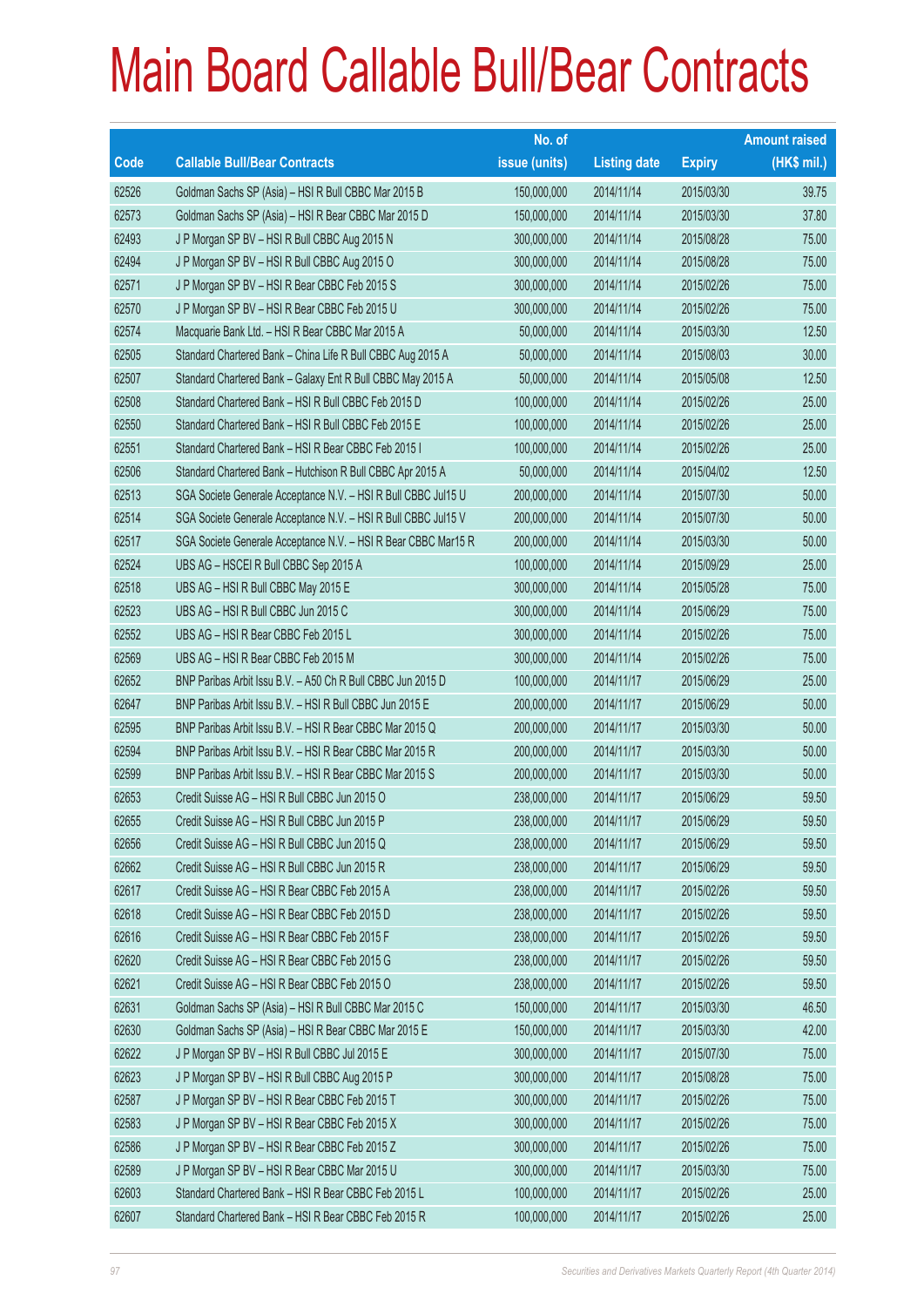|       |                                                                | No. of        |                     |               | <b>Amount raised</b> |
|-------|----------------------------------------------------------------|---------------|---------------------|---------------|----------------------|
| Code  | <b>Callable Bull/Bear Contracts</b>                            | issue (units) | <b>Listing date</b> | <b>Expiry</b> | $(HK$$ mil.)         |
| 62590 | SGA Societe Generale Acceptance N.V. - HSI R Bull CBBC Jun15 C | 200,000,000   | 2014/11/17          | 2015/06/29    | 50.00                |
| 62624 | SGA Societe Generale Acceptance N.V. - HSI R Bull CBBC Jul15 W | 200,000,000   | 2014/11/17          | 2015/07/30    | 50.00                |
| 62591 | SGA Societe Generale Acceptance N.V. - HSI R Bear CBBC Feb15 N | 200,000,000   | 2014/11/17          | 2015/02/26    | 50.00                |
| 62593 | SGA Societe Generale Acceptance N.V. - HSI R Bear CBBC Mar15 S | 200,000,000   | 2014/11/17          | 2015/03/30    | 50.00                |
| 62625 | SGA Societe Generale Acceptance N.V. - HSI R Bear CBBC Apr15 K | 200,000,000   | 2014/11/17          | 2015/04/29    | 50.00                |
| 62626 | SGA Societe Generale Acceptance N.V. - HSI R Bear CBBC Apr15 L | 200,000,000   | 2014/11/17          | 2015/04/29    | 50.00                |
| 62627 | SGA Societe Generale Acceptance N.V. - HSI R Bear CBBC Apr15 M | 200,000,000   | 2014/11/17          | 2015/04/29    | 50.00                |
| 62636 | UBS AG - HSI R Bull CBBC Apr 2015 K                            | 300,000,000   | 2014/11/17          | 2015/04/29    | 75.00                |
| 62632 | UBS AG - HSI R Bull CBBC May 2015 F                            | 300,000,000   | 2014/11/17          | 2015/05/28    | 75.00                |
| 62637 | UBS AG - HSI R Bull CBBC Jun 2015 B                            | 300,000,000   | 2014/11/17          | 2015/06/29    | 75.00                |
| 62640 | UBS AG - HSI R Bull CBBC Jul 2015 P                            | 300,000,000   | 2014/11/17          | 2015/07/30    | 75.00                |
| 62611 | UBS AG - HSI R Bear CBBC Feb 2015 T                            | 300,000,000   | 2014/11/17          | 2015/02/26    | 75.00                |
| 62612 | UBS AG - HSI R Bear CBBC Feb 2015 W                            | 300,000,000   | 2014/11/17          | 2015/02/26    | 75.00                |
| 62613 | UBS AG - HSI R Bear CBBC Mar 2015 C                            | 300,000,000   | 2014/11/17          | 2015/03/30    | 75.00                |
| 62614 | UBS AG - HSI R Bear CBBC Mar 2015 H                            | 350,000,000   | 2014/11/17          | 2015/03/30    | 87.50                |
| 62792 | Credit Suisse AG - HSI R Bull CBBC Apr 2015 A                  | 238,000,000   | 2014/11/18          | 2015/04/29    | 59.50                |
| 62794 | Credit Suisse AG - HSI R Bull CBBC Apr 2015 C                  | 238,000,000   | 2014/11/18          | 2015/04/29    | 59.50                |
| 62740 | Credit Suisse AG - HSI R Bear CBBC Mar 2015 R                  | 238,000,000   | 2014/11/18          | 2015/03/30    | 59.50                |
| 62741 | Credit Suisse AG - HSI R Bear CBBC Mar 2015 W                  | 238,000,000   | 2014/11/18          | 2015/03/30    | 59.50                |
| 62703 | HK Bank - AIA R Bull CBBC Jul 2015 A                           | 60,000,000    | 2014/11/18          | 2015/07/06    | 15.00                |
| 62701 | HK Bank - China Mobile R Bull CBBC Oct 2015 B                  | 120,000,000   | 2014/11/18          | 2015/10/30    | 30.00                |
| 62670 | HK Bank - A50 R Bull CBBC Aug 2015 A                           | 200,000,000   | 2014/11/18          | 2015/08/31    | 50.00                |
| 62676 | HK Bank - GCL-Poly Energy R Bull CBBC Apr 2016 A               | 40,000,000    | 2014/11/18          | 2016/04/08    | 10.00                |
| 62686 | HK Bank - GCL-Poly Energy R Bull CBBC Apr 2016 B               | 40,000,000    | 2014/11/18          | 2016/04/18    | 10.00                |
| 62668 | HK Bank - HKEx R Bull CBBC Sep 2015 B                          | 60,000,000    | 2014/11/18          | 2015/09/30    | 15.00                |
| 62669 | HK Bank - HKEx R Bull CBBC Sep 2015 C                          | 60,000,000    | 2014/11/18          | 2015/09/30    | 15.00                |
| 62664 | HK Bank - HSCEI R Bull CBBC May 2015 A                         | 100,000,000   | 2014/11/18          | 2015/05/28    | 25.00                |
| 62663 | HK Bank - HSI R Bull CBBC Oct 2015 B                           | 100,000,000   | 2014/11/18          | 2015/10/29    | 25.00                |
| 62667 | HK Bank - TCH R Bull CBBC Jul 2015 K                           | 100,000,000   | 2014/11/18          | 2015/07/20    | 25.00                |
| 62665 | HK Bank - TCH R Bull CBBC Aug 2015 C                           | 100,000,000   | 2014/11/18          | 2015/08/31    | 25.00                |
| 62666 | HK Bank - TCH R Bull CBBC Aug 2015 D                           | 100,000,000   | 2014/11/18          | 2015/08/24    | 25.00                |
| 62745 | J P Morgan SP BV - HSI R Bull CBBC Jul 2015 G                  | 300,000,000   | 2014/11/18          | 2015/07/30    | 75.00                |
| 62746 | J P Morgan SP BV - HSI R Bull CBBC Jul 2015 H                  | 300,000,000   | 2014/11/18          | 2015/07/30    | 75.00                |
| 62704 | J P Morgan SP BV - HSI R Bear CBBC Feb 2015 V                  | 300,000,000   | 2014/11/18          | 2015/02/26    | 75.00                |
| 62777 | Standard Chartered Bank - HSI R Bull CBBC Feb 2015 F           | 100,000,000   | 2014/11/18          | 2015/02/26    | 25.00                |
| 62782 | Standard Chartered Bank - HSI R Bear CBBC Feb 2015 B           | 100,000,000   | 2014/11/18          | 2015/02/26    | 25.00                |
| 62723 | SGA Societe Generale Acceptance N.V - CSA50 R Bull CBBC Jun15F | 100,000,000   | 2014/11/18          | 2015/06/29    | 25.00                |
| 62721 | SGA Societe Generale Acceptance N.V - CSA50 R Bull CBBC Jul15A | 100,000,000   | 2014/11/18          | 2015/07/30    | 25.00                |
| 62726 | SGA Societe Generale Acceptance N.V - CSA50 R Bear CBBC Jun15C | 100,000,000   | 2014/11/18          | 2015/06/29    | 25.00                |
| 62727 | SGA Societe Generale Acceptance N.V. - A50 R Bull CBBC Jun 15E | 100,000,000   | 2014/11/18          | 2015/06/29    | 25.00                |
| 62739 | SGA Societe Generale Acceptance N.V. - HSI R Bear CBBC Mar 15T | 200,000,000   | 2014/11/18          | 2015/03/30    | 50.00                |
| 62768 | UBS AG - CC Bank R Bull CBBC Aug 2015 C                        | 100,000,000   | 2014/11/18          | 2015/08/17    | 25.00                |
| 62769 | UBS AG - CNOOC R Bull CBBC Oct 2015 C                          | 100,000,000   | 2014/11/18          | 2015/10/05    | 25.00                |
| 62774 | UBS AG - Sinopec Corp R Bull CBBC Sep 2015 B                   | 100,000,000   | 2014/11/18          | 2015/09/29    | 25.00                |
| 62763 | UBS AG - CSOP A50 ETF R Bull CBBC May 2015 A                   | 100,000,000   | 2014/11/18          | 2015/05/11    | 25.00                |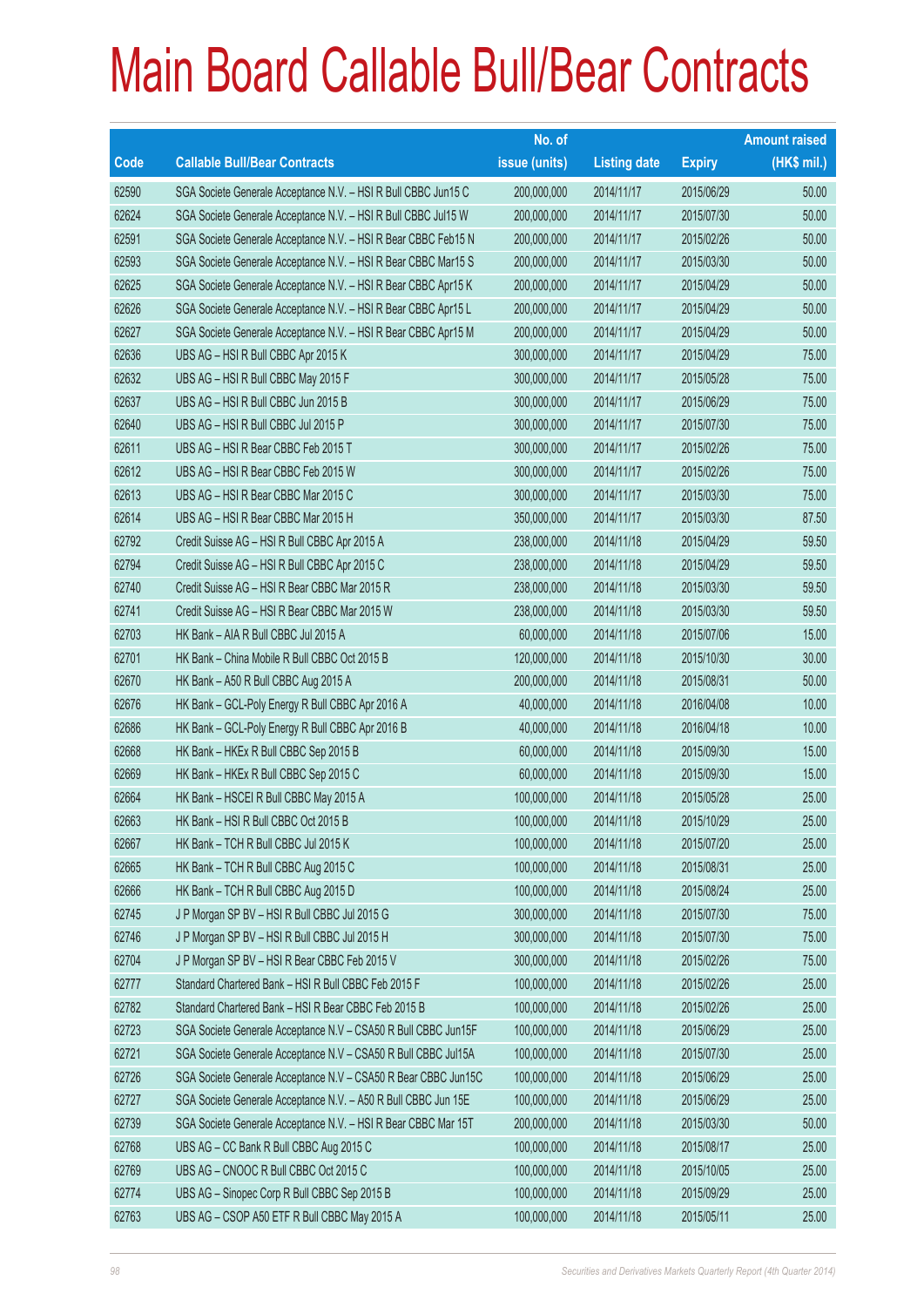|        |                                                                | No. of        |                     |               | <b>Amount raised</b> |
|--------|----------------------------------------------------------------|---------------|---------------------|---------------|----------------------|
| Code   | <b>Callable Bull/Bear Contracts</b>                            | issue (units) | <b>Listing date</b> | <b>Expiry</b> | $(HK$$ mil.)         |
| 62754  | UBS AG - A50 China R Bull CBBC Apr 2015 C                      | 100,000,000   | 2014/11/18          | 2015/04/13    | 25.00                |
| 62772  | UBS AG - HKEx R Bull CBBC Nov 2015 A                           | 100,000,000   | 2014/11/18          | 2015/11/30    | 25.00                |
| 62783  | UBS AG - HSI R Bull CBBC May 2015 G                            | 300,000,000   | 2014/11/18          | 2015/05/28    | 75.00                |
| 62785  | UBS AG - HSI R Bull CBBC May 2015 I                            | 300,000,000   | 2014/11/18          | 2015/05/28    | 75.00                |
| 62786  | UBS AG - HSI R Bull CBBC Jun 2015 D                            | 300,000,000   | 2014/11/18          | 2015/06/29    | 75.00                |
| 62706  | UBS AG - HSI R Bear CBBC Feb 2015 C                            | 300,000,000   | 2014/11/18          | 2015/02/26    | 75.00                |
| 62714  | UBS AG - HSI R Bear CBBC Feb 2015 Q                            | 300,000,000   | 2014/11/18          | 2015/02/26    | 75.00                |
| 62718  | UBS AG - HSI R Bear CBBC Mar 2015 G                            | 350,000,000   | 2014/11/18          | 2015/03/30    | 87.50                |
| 62767  | UBS AG - ICBC R Bull CBBC Aug 2015 A                           | 100,000,000   | 2014/11/18          | 2015/08/10    | 25.00                |
| 62770  | UBS AG - Petrochina R Bull CBBC Jun 2015 B                     | 100,000,000   | 2014/11/18          | 2015/06/15    | 25.00                |
| 62771  | UBS AG - TCH R Bull CBBC Jun 2015 G                            | 100,000,000   | 2014/11/18          | 2015/06/29    | 25.00                |
| 62857  | Credit Suisse AG - HSI R Bull CBBC May 2015 Y                  | 238,000,000   | 2014/11/19          | 2015/05/28    | 59.50                |
| 62858  | Credit Suisse AG - HSI R Bull CBBC May 2015 Z                  | 238,000,000   | 2014/11/19          | 2015/05/28    | 59.50                |
| 62854  | Credit Suisse AG - HSI R Bear CBBC Feb 2015 B                  | 238,000,000   | 2014/11/19          | 2015/02/26    | 59.50                |
| 62856  | Credit Suisse AG - HSI R Bear CBBC Feb 2015 C                  | 238,000,000   | 2014/11/19          | 2015/02/26    | 59.50                |
| 62853  | Credit Suisse AG - HSI R Bear CBBC Feb 2015 V                  | 238,000,000   | 2014/11/19          | 2015/02/26    | 59.50                |
| 62812  | HK Bank - Minsheng Bank R Bull CBBC Jul 2015 C                 | 40,000,000    | 2014/11/19          | 2015/07/31    | 10.00                |
| 62815  | HK Bank - Minsheng Bank R Bull CBBC Oct 2015 A                 | 40,000,000    | 2014/11/19          | 2015/10/30    | 10.00                |
| 62796  | HK Bank - CSOP A50 ETF R Bull CBBC Aug 2015 A                  | 200,000,000   | 2014/11/19          | 2015/08/03    | 50.00                |
| 62797  | HK Bank - CSOP A50 ETF R Bull CBBC Aug 2015 B                  | 200,000,000   | 2014/11/19          | 2015/08/31    | 50.00                |
| 62802  | HK Bank - A50 R Bull CBBC Aug 2015 B                           | 200,000,000   | 2014/11/19          | 2015/08/31    | 50.00                |
| 62809  | HK Bank - TCH R Bear CBBC Aug 2015 C                           | 100,000,000   | 2014/11/19          | 2015/08/31    | 25.00                |
| 62810  | HK Bank - TCH R Bear CBBC Aug 2015 D                           | 100,000,000   | 2014/11/19          | 2015/08/17    | 25.00                |
| 62863  | J P Morgan SP BV - HSI R Bull CBBC Jun 2015 V                  | 300,000,000   | 2014/11/19          | 2015/06/29    | 75.00                |
| 62828  | J P Morgan SP BV - HSI R Bear CBBC Feb 2015 W                  | 300,000,000   | 2014/11/19          | 2015/02/26    | 75.00                |
| 62827  | J P Morgan SP BV - HSI R Bear CBBC Mar 2015 V                  | 300,000,000   | 2014/11/19          | 2015/03/30    | 75.00                |
| 62816  | Standard Chartered Bank - A50 China R Bull CBBC Aug 2015 A     | 50,000,000    | 2014/11/19          | 2015/08/18    | 12.50                |
| 62851  | Standard Chartered Bank - HSI R Bull CBBC Feb 2015 G           | 100,000,000   | 2014/11/19          | 2015/02/26    | 25.00                |
| 62861  | Standard Chartered Bank - HSI R Bear CBBC Feb 2015 E           | 100,000,000   | 2014/11/19          | 2015/02/26    | 25.00                |
| 62826  | SGA Societe Generale Acceptance N.V. - HSI R Bull CBBC Jul15 X | 200,000,000   | 2014/11/19          | 2015/07/30    | 50.00                |
| 62850  | UBS AG - HSCEI R Bull CBBC Aug 2015 A                          | 100,000,000   | 2014/11/19          | 2015/08/28    | 25.00                |
| 62860  | UBS AG - HSI R Bull CBBC May 2015 J                            | 350,000,000   | 2014/11/19          | 2015/05/28    | 87.50                |
| 62859  | UBS AG - HSI R Bull CBBC Jul 2015 Q                            | 300,000,000   | 2014/11/19          | 2015/07/30    | 75.00                |
| 62819  | UBS AG - HSI R Bear CBBC Feb 2015 E                            | 300,000,000   | 2014/11/19          | 2015/02/26    | 75.00                |
| 62844  | UBS AG - HSI R Bear CBBC Feb 2015 N                            | 300,000,000   | 2014/11/19          | 2015/02/26    | 75.00                |
| 62843  | UBS AG - HSI R Bear CBBC Feb 2015 O                            | 300,000,000   | 2014/11/19          | 2015/02/26    | 75.00                |
| 62829  | UBS AG - HSI R Bear CBBC Feb 2015 X                            | 300,000,000   | 2014/11/19          | 2015/02/26    | 75.00                |
| 62836  | UBS AG - HSI R Bear CBBC Feb 2015 Y                            | 300,000,000   | 2014/11/19          | 2015/02/26    | 75.00                |
| 62835  | UBS AG - HSI R Bear CBBC Mar 2015 J                            | 300,000,000   | 2014/11/19          | 2015/03/30    | 75.00                |
| 61241# | Standard Chartered Bank - HSI R Bull CBBC Oct 2015 L           | 180,000,000   | 2014/11/19          | 2014/07/30    | 10.80                |
| 62974  | BNP Paribas Arbit Issu B.V. - HSI R Bull CBBC Jun 2015 T       | 200,000,000   | 2014/11/20          | 2015/06/29    | 50.00                |
| 62888  | Credit Suisse AG - HSI R Bull CBBC Jun 2015 S                  | 238,000,000   | 2014/11/20          | 2015/06/29    | 59.50                |
| 62947  | Credit Suisse AG - HSI R Bull CBBC Jun 2015 T                  | 238,000,000   | 2014/11/20          | 2015/06/29    | 59.50                |
| 62865  | Credit Suisse AG - HSI R Bull CBBC Jul 2015 S                  | 238,000,000   | 2014/11/20          | 2015/07/30    | 59.50                |
| 62944  | Credit Suisse AG - HSI R Bear CBBC Mar 2015 X                  | 238,000,000   | 2014/11/20          | 2015/03/30    | 59.50                |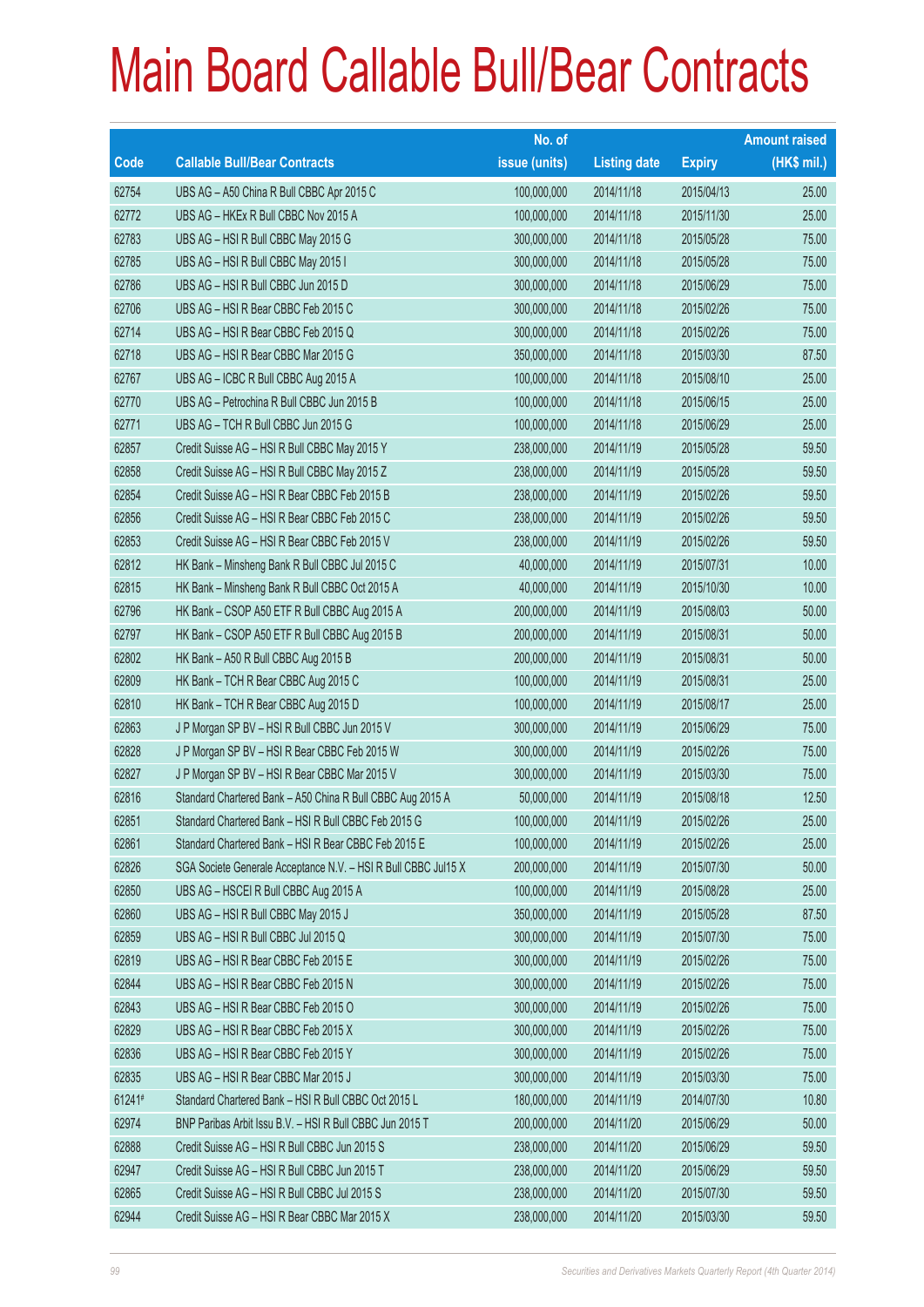|       |                                                            | No. of        |                     |               | <b>Amount raised</b> |
|-------|------------------------------------------------------------|---------------|---------------------|---------------|----------------------|
| Code  | <b>Callable Bull/Bear Contracts</b>                        | issue (units) | <b>Listing date</b> | <b>Expiry</b> | $(HK$$ mil.)         |
| 62945 | Credit Suisse AG - HSI R Bear CBBC Mar 2015 Z              | 238,000,000   | 2014/11/20          | 2015/03/30    | 59.50                |
| 62868 | Credit Suisse AG - HSI R Bear CBBC Jul 2015 A              | 238,000,000   | 2014/11/20          | 2015/07/30    | 59.50                |
| 62871 | Credit Suisse AG - HSI R Bear CBBC Jul 2015 B              | 238,000,000   | 2014/11/20          | 2015/07/30    | 59.50                |
| 62961 | Goldman Sachs SP (Asia) - HSI R Bear CBBC Mar 2015 F       | 150,000,000   | 2014/11/20          | 2015/03/30    | 51.75                |
| 62963 | Goldman Sachs SP (Asia) - HSI R Bear CBBC Mar 2015 G       | 150,000,000   | 2014/11/20          | 2015/03/30    | 53.85                |
| 62964 | Goldman Sachs SP (Asia) - HSI R Bear CBBC Mar 2015 H       | 150,000,000   | 2014/11/20          | 2015/03/30    | 55.20                |
| 62951 | J P Morgan SP BV - HSI R Bull CBBC Jun 2015 W              | 300,000,000   | 2014/11/20          | 2015/06/29    | 75.00                |
| 62952 | J P Morgan SP BV - HSI R Bull CBBC Jul 2015 J              | 300,000,000   | 2014/11/20          | 2015/07/30    | 75.00                |
| 62953 | J P Morgan SP BV - HSI R Bear CBBC Mar 2015 W              | 300,000,000   | 2014/11/20          | 2015/03/30    | 75.00                |
| 62954 | J P Morgan SP BV - HSI R Bear CBBC Apr 2015 C              | 300,000,000   | 2014/11/20          | 2015/04/29    | 75.00                |
| 62956 | J P Morgan SP BV - HSI R Bear CBBC Apr 2015 D              | 300,000,000   | 2014/11/20          | 2015/04/29    | 75.00                |
| 62975 | Standard Chartered Bank - HSI R Bull CBBC Feb 2015 W       | 100,000,000   | 2014/11/20          | 2015/02/26    | 25.00                |
| 62900 | Standard Chartered Bank - Lenovo R Bear CBBC Sep 2015 A    | 50,000,000    | 2014/11/20          | 2015/09/10    | 12.50                |
| 62890 | Standard Chartered Bank - Ping An R Bear CBBC May 2015 A   | 50,000,000    | 2014/11/20          | 2015/05/22    | 12.50                |
| 62891 | Standard Chartered Bank - TCH R Bull CBBC Aug 2015 C       | 80,000,000    | 2014/11/20          | 2015/08/19    | 20.00                |
| 62892 | Standard Chartered Bank - TCH R Bear CBBC Aug 2015 A       | 80,000,000    | 2014/11/20          | 2015/08/20    | 20.00                |
| 62924 | UBS AG - CSOP A50 ETF R Bull CBBC Mar 2015 F               | 100,000,000   | 2014/11/20          | 2015/03/23    | 25.00                |
| 62941 | UBS AG - HKEx R Bull CBBC Oct 2015 D                       | 100,000,000   | 2014/11/20          | 2015/10/05    | 25.00                |
| 62946 | UBS AG - HSI R Bull CBBC Jun 2015 A                        | 300,000,000   | 2014/11/20          | 2015/06/29    | 75.00                |
| 62922 | UBS AG - HSI R Bear CBBC Feb 2015 P                        | 300,000,000   | 2014/11/20          | 2015/02/26    | 75.00                |
| 62923 | UBS AG - HSI R Bear CBBC Feb 2015 S                        | 300,000,000   | 2014/11/20          | 2015/02/26    | 75.00                |
| 62942 | UBS AG - HSI R Bear CBBC Feb 2015 U                        | 300,000,000   | 2014/11/20          | 2015/02/26    | 75.00                |
| 62905 | UBS AG - HSI R Bear CBBC Mar 2015 K                        | 300,000,000   | 2014/11/20          | 2015/03/30    | 75.00                |
| 62907 | UBS AG - HSI R Bear CBBC Mar 2015 L                        | 300,000,000   | 2014/11/20          | 2015/03/30    | 75.00                |
| 62943 | UBS AG - HSI R Bear CBBC Mar 2015 N                        | 350,000,000   | 2014/11/20          | 2015/03/30    | 87.50                |
| 62925 | UBS AG - Sands China R Bull CBBC Jul 2015 C                | 100,000,000   | 2014/11/20          | 2015/07/27    | 25.00                |
| 62929 | UBS AG - Tencent R Bear CBBC Apr 2015 D                    | 100,000,000   | 2014/11/20          | 2015/04/27    | 25.00                |
| 63086 | Credit Suisse AG - HSI R Bull CBBC Apr 2015 D              | 238,000,000   | 2014/11/21          | 2015/04/29    | 59.50                |
| 63087 | Credit Suisse AG - HSI R Bull CBBC Apr 2015 E              | 238,000,000   | 2014/11/21          | 2015/04/29    | 59.50                |
| 63085 | Credit Suisse AG - HSI R Bear CBBC Feb 2015 E              | 238,000,000   | 2014/11/21          | 2015/02/26    | 59.50                |
| 63084 | Credit Suisse AG - HSI R Bear CBBC Feb 2015 P              | 238,000,000   | 2014/11/21          | 2015/02/26    | 59.50                |
| 63063 | Bank of East Asia - GCL-Poly Energy R Bull CBBC May 2016 A | 300,000,000   | 2014/11/21          | 2016/05/25    | 75.00                |
| 63064 | Bank of East Asia - GCL-Poly Energy R Bull CBBC Jun 2016 A | 300,000,000   | 2014/11/21          | 2016/06/28    | 75.00                |
| 63058 | Bank of East Asia - Galaxy Ent R Bull CBBC Aug 2015 A      | 100,000,000   | 2014/11/21          | 2015/08/26    | 25.00                |
| 63067 | Bank of East Asia - Sands China R Bull CBBC May 2015 B     | 100,000,000   | 2014/11/21          | 2015/05/06    | 25.00                |
| 63074 | Bank of East Asia - TCH R Bear CBBC Sep 2015 A             | 40,000,000    | 2014/11/21          | 2015/09/22    | 10.00                |
| 62999 | HK Bank - AIA R Bull CBBC Sep 2015 C                       | 60,000,000    | 2014/11/21          | 2015/09/29    | 15.00                |
| 62998 | HK Bank - BOCL R Bull CBBC Jul 2015 D                      | 80,000,000    | 2014/11/21          | 2015/07/20    | 20.00                |
| 62997 | HK Bank - HKEx R Bull CBBC Sep 2015 D                      | 60,000,000    | 2014/11/21          | 2015/09/29    | 15.00                |
| 62976 | HK Bank - HSI R Bull CBBC Sep 2015 D                       | 100,000,000   | 2014/11/21          | 2015/09/29    | 25.00                |
| 62977 | HK Bank - HSI R Bull CBBC Oct 2015 C                       | 100,000,000   | 2014/11/21          | 2015/10/29    | 25.00                |
| 62980 | HK Bank - TCH R Bull CBBC Jun 2015 N                       | 100,000,000   | 2014/11/21          | 2015/06/15    | 25.00                |
| 63000 | HK Bank - TCH R Bull CBBC Aug 2015 E                       | 100,000,000   | 2014/11/21          | 2015/08/04    | 25.00                |
| 62991 | HK Bank - TCH R Bear CBBC Jul 2015 M                       | 100,000,000   | 2014/11/21          | 2015/07/29    | 25.00                |
| 63091 | J P Morgan SP BV - HSI R Bull CBBC Jun 2015 X              | 300,000,000   | 2014/11/21          | 2015/06/29    | 75.00                |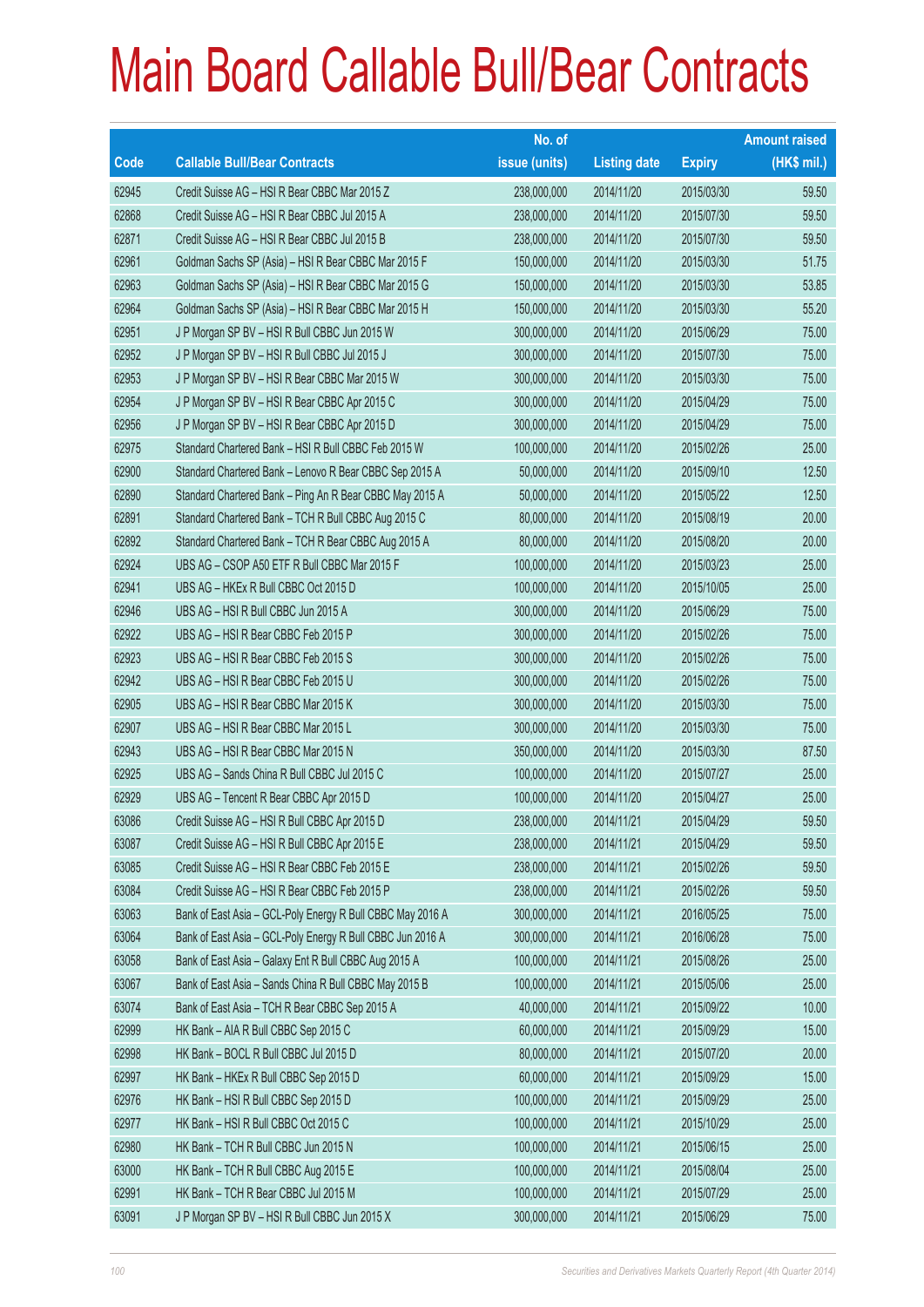|       |                                                                | No. of        |                     |               | <b>Amount raised</b> |
|-------|----------------------------------------------------------------|---------------|---------------------|---------------|----------------------|
| Code  | <b>Callable Bull/Bear Contracts</b>                            | issue (units) | <b>Listing date</b> | <b>Expiry</b> | $(HK$$ mil.)         |
| 63038 | J P Morgan SP BV - HSI R Bull CBBC Jul 2015 K                  | 300,000,000   | 2014/11/21          | 2015/07/30    | 75.00                |
| 63076 | Standard Chartered Bank - HKEx R Bull CBBC Aug 2015 B          | 80,000,000    | 2014/11/21          | 2015/08/03    | 20.00                |
| 63001 | SGA Societe Generale Acceptance N.V. - HSI R Bull CBBC Jun15 E | 400,000,000   | 2014/11/21          | 2015/06/29    | 100.00               |
| 63021 | SGA Societe Generale Acceptance N.V. - HSI R Bull CBBC Jun15 F | 200,000,000   | 2014/11/21          | 2015/06/29    | 50.00                |
| 63036 | SGA Societe Generale Acceptance N.V. - HSI R Bull CBBC Jun15 O | 200,000,000   | 2014/11/21          | 2015/06/29    | 50.00                |
| 63089 | UBS AG - HSI R Bull CBBC Jul 2015 R                            | 300,000,000   | 2014/11/21          | 2015/07/30    | 75.00                |
| 63056 | UBS AG - HSI R Bear CBBC Feb 2015 Z                            | 350,000,000   | 2014/11/21          | 2015/02/26    | 87.50                |
| 63120 | BNP Paribas Arbit Issu B.V. - HSI R Bull CBBC Jun 2015 U       | 200,000,000   | 2014/11/24          | 2015/06/29    | 50.00                |
| 63272 | BNP Paribas Arbit Issu B.V. - HSI R Bear CBBC Mar 2015 C       | 200,000,000   | 2014/11/24          | 2015/03/30    | 50.00                |
| 63128 | BNP Paribas Arbit Issu B.V. - HSI R Bear CBBC Mar 2015 N       | 200,000,000   | 2014/11/24          | 2015/03/30    | 50.00                |
| 63270 | BNP Paribas Arbit Issu B.V. - HSI R Bear CBBC Mar 2015 O       | 200,000,000   | 2014/11/24          | 2015/03/30    | 50.00                |
| 63130 | BNP Paribas Arbit Issu B.V. - HSI R Bear CBBC Mar 2015 P       | 200,000,000   | 2014/11/24          | 2015/03/30    | 50.00                |
| 63134 | BNP Paribas Arbit Issu B.V. - HSI R Bear CBBC Mar 2015 T       | 200,000,000   | 2014/11/24          | 2015/03/30    | 50.00                |
| 63269 | BNP Paribas Arbit Issu B.V. - HSI R Bear CBBC Mar 2015 U       | 200,000,000   | 2014/11/24          | 2015/03/30    | 50.00                |
| 63119 | Credit Suisse AG - HSI R Bull CBBC Apr 2015 B                  | 238,000,000   | 2014/11/24          | 2015/04/29    | 59.50                |
| 63220 | Credit Suisse AG - HSI R Bull CBBC Apr 2015 F                  | 238,000,000   | 2014/11/24          | 2015/04/29    | 59.50                |
| 63115 | Credit Suisse AG - HSI R Bull CBBC Apr 2015 Z                  | 238,000,000   | 2014/11/24          | 2015/04/29    | 59.50                |
| 63185 | Credit Suisse AG - HSI R Bear CBBC Feb 2015 A                  | 238,000,000   | 2014/11/24          | 2015/02/26    | 59.50                |
| 63208 | Credit Suisse AG - HSI R Bear CBBC Feb 2015 D                  | 238,000,000   | 2014/11/24          | 2015/02/26    | 59.50                |
| 63218 | Credit Suisse AG - HSI R Bear CBBC Feb 2015 F                  | 238,000,000   | 2014/11/24          | 2015/02/26    | 59.50                |
| 63219 | Credit Suisse AG - HSI R Bear CBBC Feb 2015 G                  | 238,000,000   | 2014/11/24          | 2015/02/26    | 59.50                |
| 63180 | Credit Suisse AG - HSI R Bear CBBC Feb 2015 Q                  | 238,000,000   | 2014/11/24          | 2015/02/26    | 59.50                |
| 63252 | Goldman Sachs SP (Asia) - HSI R Bear CBBC Mar 2015 I           | 150,000,000   | 2014/11/24          | 2015/03/30    | 38.25                |
| 63258 | Goldman Sachs SP (Asia) - HSI R Bear CBBC Mar 2015 J           | 150,000,000   | 2014/11/24          | 2015/03/30    | 38.10                |
| 63266 | Goldman Sachs SP (Asia) - HSI R Bear CBBC Mar 2015 K           | 150,000,000   | 2014/11/24          | 2015/03/30    | 38.40                |
| 63095 | HK Bank - HKEx R Bull CBBC Sep 2015 E                          | 60,000,000    | 2014/11/24          | 2015/09/29    | 21.00                |
| 63093 | HK Bank - PetCh R Bear CBBC Jul 2015 D                         | 40,000,000    | 2014/11/24          | 2015/07/06    | 10.00                |
| 63097 | HK Bank - TCH R Bull CBBC Aug 2015 F                           | 100,000,000   | 2014/11/24          | 2015/08/03    | 25.00                |
| 63109 | J P Morgan SP BV - HSI R Bull CBBC Aug 2015 Q                  | 300,000,000   | 2014/11/24          | 2015/08/28    | 75.00                |
| 63268 | J P Morgan SP BV - HSI R Bull CBBC Aug 2015 R                  | 300,000,000   | 2014/11/24          | 2015/08/28    | 75.00                |
| 63107 | J P Morgan SP BV - HSI R Bear CBBC Feb 2015 A                  | 300,000,000   | 2014/11/24          | 2015/02/26    | 75.00                |
| 63267 | J P Morgan SP BV - HSI R Bear CBBC Feb 2015 Q                  | 300,000,000   | 2014/11/24          | 2015/02/26    | 75.00                |
| 63106 | J P Morgan SP BV - HSI R Bear CBBC Feb 2015 Y                  | 300,000,000   | 2014/11/24          | 2015/02/26    | 75.00                |
| 63139 | Standard Chartered Bank - HSI R Bull CBBC Feb 2015 Y           | 100,000,000   | 2014/11/24          | 2015/02/26    | 25.00                |
| 63238 | Standard Chartered Bank - HSI R Bear CBBC Feb 2015 G           | 100,000,000   | 2014/11/24          | 2015/02/26    | 25.00                |
| 63239 | Standard Chartered Bank - HSI R Bear CBBC Feb 2015 J           | 100,000,000   | 2014/11/24          | 2015/02/26    | 25.00                |
| 63152 | SGA Societe Generale Acceptance N.V. - HSI R Bear CBBC Feb15 O | 200,000,000   | 2014/11/24          | 2015/02/26    | 50.00                |
| 63150 | SGA Societe Generale Acceptance N.V. - HSI R Bear CBBC Mar15 U | 200,000,000   | 2014/11/24          | 2015/03/30    | 50.00                |
| 63162 | SGA Societe Generale Acceptance N.V. - HSI R Bear CBBC Apr15 N | 200,000,000   | 2014/11/24          | 2015/04/29    | 50.00                |
| 63114 | UBS AG - HSI R Bull CBBC Apr 2015 L                            | 300,000,000   | 2014/11/24          | 2015/04/29    | 75.00                |
| 63113 | UBS AG - HSI R Bull CBBC May 2015 H                            | 300,000,000   | 2014/11/24          | 2015/05/28    | 75.00                |
| 63222 | UBS AG - HSI R Bear CBBC Feb 2015 L                            | 300,000,000   | 2014/11/24          | 2015/02/26    | 75.00                |
| 63232 | UBS AG - HSI R Bear CBBC Feb 2015 M                            | 300,000,000   | 2014/11/24          | 2015/02/26    | 75.00                |
| 63172 | UBS AG - HSI R Bear CBBC Feb 2015 R                            | 300,000,000   | 2014/11/24          | 2015/02/26    | 75.00                |
| 63174 | UBS AG - HSI R Bear CBBC Feb 2015 V                            | 300,000,000   | 2014/11/24          | 2015/02/26    | 75.00                |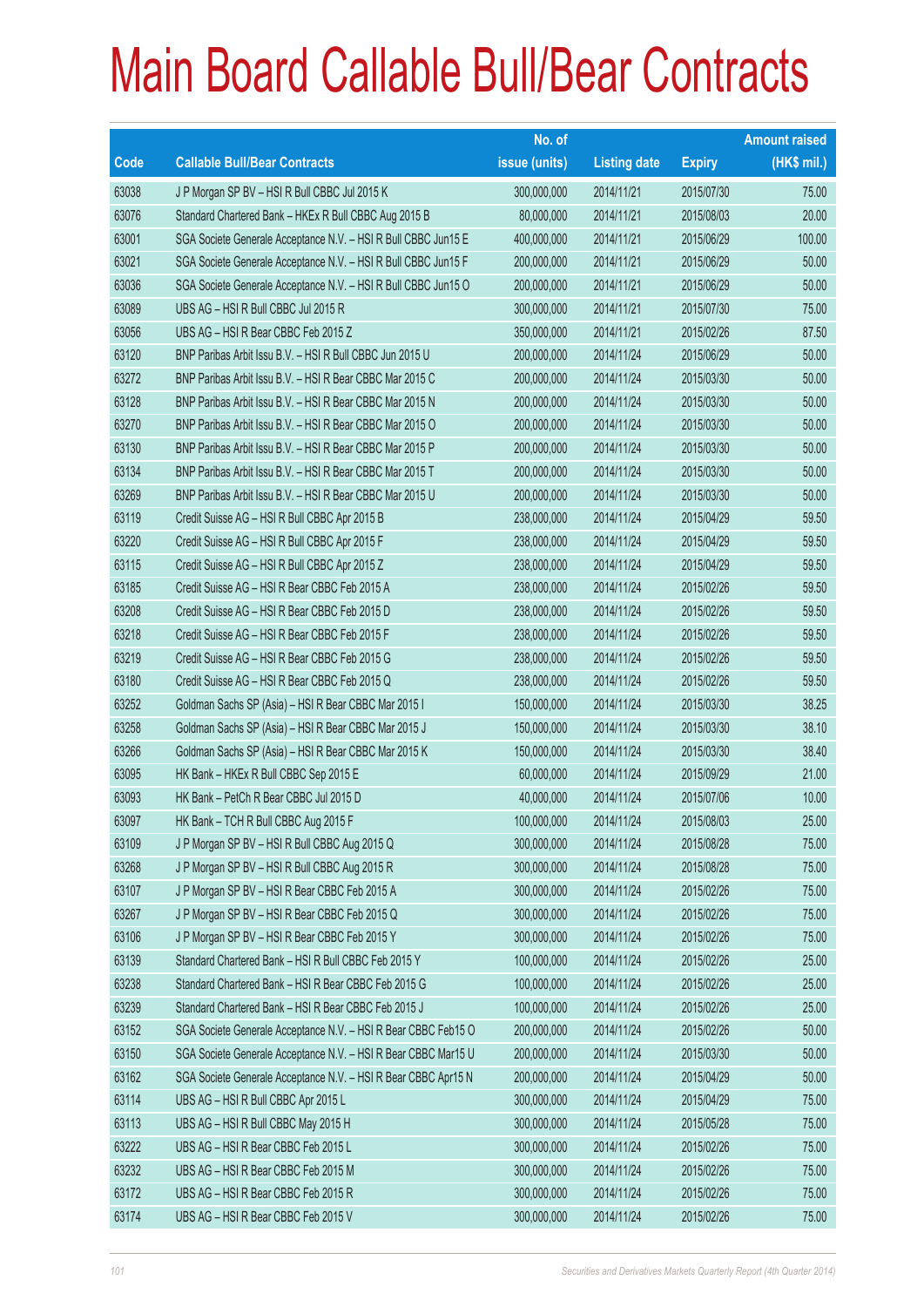|       |                                                                | No. of        |                     |               | <b>Amount raised</b> |
|-------|----------------------------------------------------------------|---------------|---------------------|---------------|----------------------|
| Code  | <b>Callable Bull/Bear Contracts</b>                            | issue (units) | <b>Listing date</b> | <b>Expiry</b> | $(HK$$ mil.)         |
| 63231 | UBS AG - HSI R Bear CBBC Mar 2015 I                            | 300,000,000   | 2014/11/24          | 2015/03/30    | 75.00                |
| 63179 | UBS AG - HSI R Bear CBBC Mar 2015 O                            | 300,000,000   | 2014/11/24          | 2015/03/30    | 75.00                |
| 63175 | UBS AG - HSI R Bear CBBC Apr 2015 D                            | 300,000,000   | 2014/11/24          | 2015/04/29    | 75.00                |
| 63382 | BNP Paribas Arbit Issu B.V. - HSI R Bull CBBC Jun 2015 D       | 200,000,000   | 2014/11/25          | 2015/06/29    | 50.00                |
| 63361 | BNP Paribas Arbit Issu B.V. - HSI R Bull CBBC Jun 2015 F       | 200,000,000   | 2014/11/25          | 2015/06/29    | 50.00                |
| 63385 | BNP Paribas Arbit Issu B.V. - HSI R Bull CBBC Jun 2015 S       | 200,000,000   | 2014/11/25          | 2015/06/29    | 50.00                |
| 63388 | BNP Paribas Arbit Issu B.V. - HSI R Bear CBBC Mar 2015 D       | 200,000,000   | 2014/11/25          | 2015/03/30    | 50.00                |
| 63496 | BNP Paribas Arbit Issu B.V. - HSI R Bear CBBC Mar 2015 H       | 200,000,000   | 2014/11/25          | 2015/03/30    | 50.00                |
| 63352 | Credit Suisse AG - HSI R Bull CBBC Jun 2015 U                  | 238,000,000   | 2014/11/25          | 2015/06/29    | 59.50                |
| 63399 | Credit Suisse AG - HSI R Bull CBBC Jun 2015 V                  | 238,000,000   | 2014/11/25          | 2015/06/29    | 59.50                |
| 63353 | Credit Suisse AG - HSI R Bull CBBC Jun 2015 X                  | 238,000,000   | 2014/11/25          | 2015/06/29    | 59.50                |
| 63401 | Credit Suisse AG - HSI R Bull CBBC Jun 2015 Y                  | 238,000,000   | 2014/11/25          | 2015/06/29    | 59.50                |
| 63425 | Credit Suisse AG - HSI R Bear CBBC Mar 2015 M                  | 238,000,000   | 2014/11/25          | 2015/03/30    | 59.50                |
| 63443 | Credit Suisse AG - HSI R Bear CBBC Mar 2015 N                  | 238,000,000   | 2014/11/25          | 2015/03/30    | 59.50                |
| 63467 | Credit Suisse AG - HSI R Bear CBBC Mar 2015 P                  | 238,000,000   | 2014/11/25          | 2015/03/30    | 59.50                |
| 63464 | Credit Suisse AG - HSI R Bear CBBC Mar 2015 Q                  | 238,000,000   | 2014/11/25          | 2015/03/30    | 59.50                |
| 63469 | Credit Suisse AG - HSI R Bear CBBC Mar 2015 U                  | 238,000,000   | 2014/11/25          | 2015/03/30    | 59.50                |
| 63468 | Credit Suisse AG - HSI R Bear CBBC Mar 2015 Y                  | 238,000,000   | 2014/11/25          | 2015/03/30    | 59.50                |
| 63472 | Goldman Sachs SP (Asia) - HSI R Bear CBBC Mar 2015 L           | 150,000,000   | 2014/11/25          | 2015/03/30    | 38.10                |
| 63303 | HK Bank - China Mobile R Bear CBBC Jul 2015 J                  | 60,000,000    | 2014/11/25          | 2015/07/06    | 15.00                |
| 63284 | HK Bank - Cheung Kong R Bull CBBC Oct 2015 A                   | 60,000,000    | 2014/11/25          | 2015/10/26    | 15.00                |
| 63307 | HK Bank - CSOP A50 ETF R Bull CBBC Jul 2015 E                  | 200,000,000   | 2014/11/25          | 2015/07/27    | 50.00                |
| 63306 | HK Bank - HKEx R Bear CBBC Jul 2015 D                          | 50,000,000    | 2014/11/25          | 2015/07/06    | 12.50                |
| 63277 | HK Bank - HSI R Bull CBBC Aug 2015 J                           | 400,000,000   | 2014/11/25          | 2015/08/28    | 100.00               |
| 63273 | HK Bank - HSI R Bear CBBC Jun 2015 D                           | 100,000,000   | 2014/11/25          | 2015/06/29    | 25.00                |
| 63276 | HK Bank - HSI R Bear CBBC Jun 2015 E                           | 400,000,000   | 2014/11/25          | 2015/06/29    | 100.00               |
| 63275 | HK Bank - HSI R Bear CBBC Jul 2015 F                           | 100,000,000   | 2014/11/25          | 2015/07/30    | 25.00                |
| 63304 | HK Bank - TCH R Bull CBBC Jul 2015 L                           | 100,000,000   | 2014/11/25          | 2015/07/27    | 25.00                |
| 63302 | HK Bank – TCH R Bear CBBC Jul 2015 N                           | 100,000,000   | 2014/11/25          | 2015/07/27    | 25.00                |
| 63412 | J P Morgan SP BV - HSI R Bull CBBC Jul 2015 A                  | 300,000,000   | 2014/11/25          | 2015/07/30    | 75.00                |
| 63308 | J P Morgan SP BV - HSI R Bull CBBC Aug 2015 S                  | 300,000,000   | 2014/11/25          | 2015/08/28    | 75.00                |
| 63407 | J P Morgan SP BV - HSI R Bull CBBC Aug 2015 T                  | 300,000,000   | 2014/11/25          | 2015/08/28    | 75.00                |
| 63482 | J P Morgan SP BV - HSI R Bull CBBC Aug 2015 U                  | 300,000,000   | 2014/11/25          | 2015/08/28    | 75.00                |
| 63309 | J P Morgan SP BV - HSI R Bear CBBC Feb 2015 R                  | 300,000,000   | 2014/11/25          | 2015/02/26    | 75.00                |
| 63314 | JP Morgan SP BV - HSI R Bear CBBC Feb 2015 S                   | 300,000,000   | 2014/11/25          | 2015/02/26    | 75.00                |
| 63421 | J P Morgan SP BV - HSI R Bear CBBC Feb 2015 U                  | 300,000,000   | 2014/11/25          | 2015/02/26    | 75.00                |
| 63489 | J P Morgan SP BV - HSI R Bear CBBC Mar 2015 X                  | 300,000,000   | 2014/11/25          | 2015/03/30    | 75.00                |
| 63333 | Standard Chartered Bank - HKEx R Bear CBBC Mar 2015 D          | 80,000,000    | 2014/11/25          | 2015/03/24    | 20.00                |
| 63398 | Standard Chartered Bank - HSI R Bull CBBC Feb 2015 A           | 150,000,000   | 2014/11/25          | 2015/02/26    | 37.50                |
| 63334 | Standard Chartered Bank - HSI R Bull CBBC Feb 2015 Z           | 150,000,000   | 2014/11/25          | 2015/02/26    | 37.50                |
| 63371 | Standard Chartered Bank - HSI R Bear CBBC Feb 2015 C           | 150,000,000   | 2014/11/25          | 2015/02/26    | 37.50                |
| 63368 | Standard Chartered Bank - HSI R Bear CBBC Feb 2015 S           | 150,000,000   | 2014/11/25          | 2015/02/26    | 37.50                |
| 63366 | SGA Societe Generale Acceptance N.V. - HSI R Bull CBBC Jul15 Y | 200,000,000   | 2014/11/25          | 2015/07/30    | 50.00                |
| 63342 | SGA Societe Generale Acceptance N.V. - HSI R Bear CBBC Feb15 Q | 200,000,000   | 2014/11/25          | 2015/02/26    | 50.00                |
| 63367 | SGA Societe Generale Acceptance N.V. - HSI R Bear CBBC Feb15 R | 200,000,000   | 2014/11/25          | 2015/02/26    | 50.00                |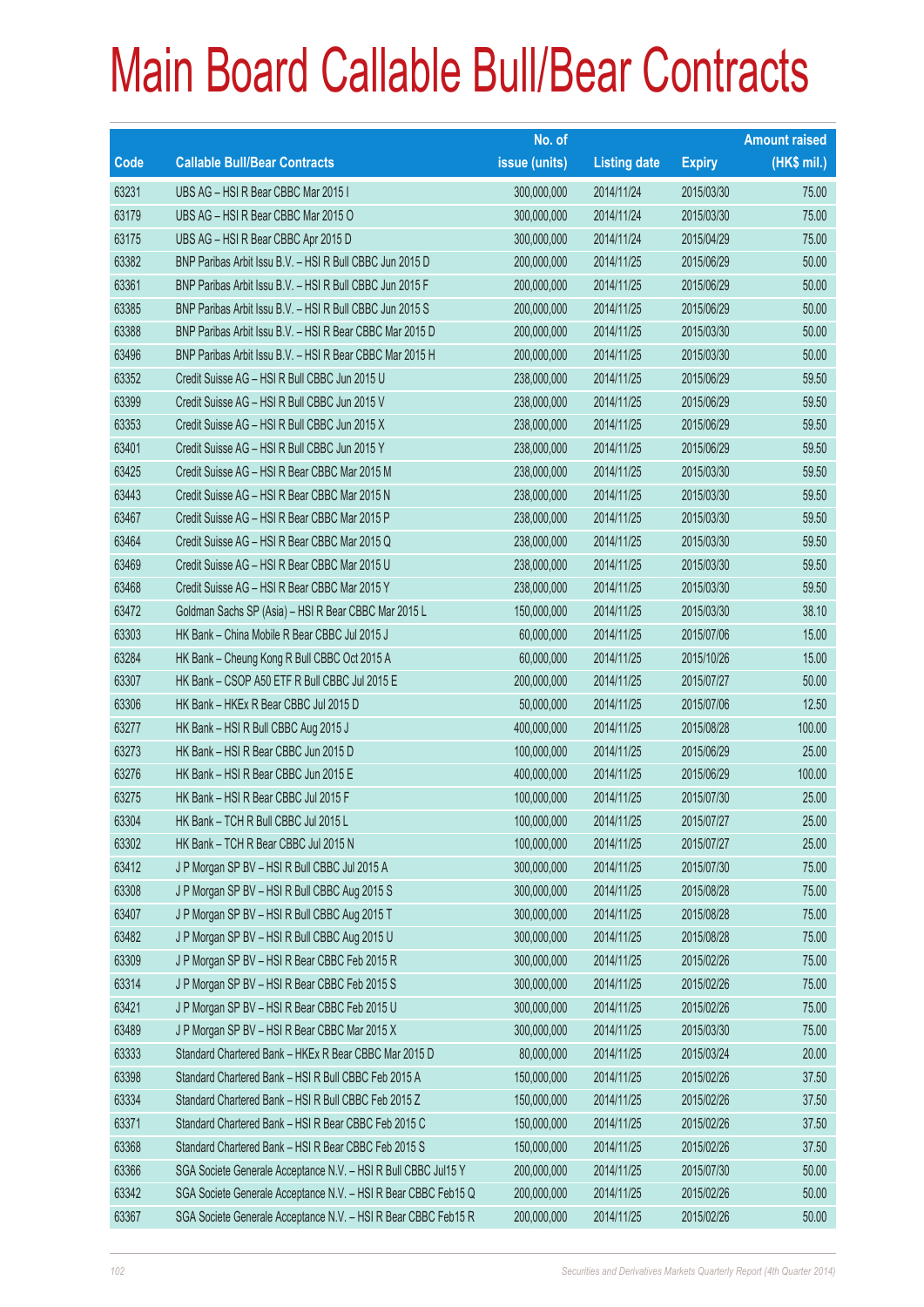|       |                                                                | No. of        |                     |               | <b>Amount raised</b> |
|-------|----------------------------------------------------------------|---------------|---------------------|---------------|----------------------|
| Code  | <b>Callable Bull/Bear Contracts</b>                            | issue (units) | <b>Listing date</b> | <b>Expiry</b> | (HK\$ mil.)          |
| 63349 | SGA Societe Generale Acceptance N.V. - HSI R Bear CBBC Apr15 O | 200,000,000   | 2014/11/25          | 2015/04/29    | 50.00                |
| 63327 | UBS AG - HSI R Bull CBBC Jun 2015 E                            | 300,000,000   | 2014/11/25          | 2015/06/29    | 75.00                |
| 63326 | UBS AG - HSI R Bull CBBC Jul 2015 S                            | 300,000,000   | 2014/11/25          | 2015/07/30    | 75.00                |
| 63402 | UBS AG - HSI R Bull CBBC Jul 2015 T                            | 300,000,000   | 2014/11/25          | 2015/07/30    | 75.00                |
| 63478 | UBS AG - HSI R Bear CBBC Feb 2015 K                            | 300,000,000   | 2014/11/25          | 2015/02/26    | 75.00                |
| 63481 | UBS AG - HSI R Bear CBBC Feb 2015 T                            | 300,000,000   | 2014/11/25          | 2015/02/26    | 75.00                |
| 63473 | UBS AG - HSI R Bear CBBC Mar 2015 P                            | 300,000,000   | 2014/11/25          | 2015/03/30    | 75.00                |
| 63475 | UBS AG - HSI R Bear CBBC Mar 2015 Q                            | 300,000,000   | 2014/11/25          | 2015/03/30    | 75.00                |
| 63528 | BNP Paribas Arbit Issu B.V. - HSI R Bull CBBC Jun 2015 C       | 200,000,000   | 2014/11/26          | 2015/06/29    | 50.00                |
| 63661 | BNP Paribas Arbit Issu B.V. - HSI R Bear CBBC Mar 2015 V       | 200,000,000   | 2014/11/26          | 2015/03/30    | 50.00                |
| 63749 | BNP Paribas Arbit Issu B.V. - HSI R Bear CBBC Mar 2015 W       | 200,000,000   | 2014/11/26          | 2015/03/30    | 50.00                |
| 63554 | Credit Suisse AG - HSI R Bull CBBC May 2015 C                  | 238,000,000   | 2014/11/26          | 2015/05/28    | 59.50                |
| 63555 | Credit Suisse AG - HSI R Bull CBBC May 2015 D                  | 238,000,000   | 2014/11/26          | 2015/05/28    | 59.50                |
| 63658 | Credit Suisse AG - HSI R Bull CBBC May 2015 E                  | 238,000,000   | 2014/11/26          | 2015/05/28    | 59.50                |
| 63712 | Credit Suisse AG - HSI R Bear CBBC Feb 2015 O                  | 238,000,000   | 2014/11/26          | 2015/02/26    | 59.50                |
| 63536 | Credit Suisse AG - HSI R Bear CBBC Mar 2015 O                  | 238,000,000   | 2014/11/26          | 2015/03/30    | 59.50                |
| 63540 | Credit Suisse AG - HSI R Bear CBBC Mar 2015 S                  | 238,000,000   | 2014/11/26          | 2015/03/30    | 59.50                |
| 63698 | Credit Suisse AG - HSI R Bear CBBC Mar 2015 T                  | 238,000,000   | 2014/11/26          | 2015/03/30    | 59.50                |
| 63543 | Credit Suisse AG - HSI R Bear CBBC Mar 2015 V                  | 238,000,000   | 2014/11/26          | 2015/03/30    | 59.50                |
| 63542 | Credit Suisse AG - HSI R Bear CBBC Apr 2015 E                  | 238,000,000   | 2014/11/26          | 2015/04/29    | 59.50                |
| 63678 | Credit Suisse AG - HSI R Bear CBBC Apr 2015 S                  | 238,000,000   | 2014/11/26          | 2015/04/29    | 59.50                |
| 63711 | Credit Suisse AG - HSI R Bear CBBC Apr 2015 T                  | 238,000,000   | 2014/11/26          | 2015/04/29    | 59.50                |
| 63547 | Credit Suisse AG - HSI R Bear CBBC Apr 2015 U                  | 238,000,000   | 2014/11/26          | 2015/04/29    | 59.50                |
| 63718 | Credit Suisse AG - HSI R Bear CBBC Apr 2015 V                  | 238,000,000   | 2014/11/26          | 2015/04/29    | 59.50                |
| 63551 | Credit Suisse AG - HSI R Bear CBBC Apr 2015 Z                  | 238,000,000   | 2014/11/26          | 2015/04/29    | 59.50                |
| 63545 | Credit Suisse AG - HSI R Bear CBBC May 2015 G                  | 238,000,000   | 2014/11/26          | 2015/05/28    | 59.50                |
| 63549 | Credit Suisse AG - HSI R Bear CBBC May 2015 H                  | 238,000,000   | 2014/11/26          | 2015/05/28    | 59.50                |
| 63552 | Credit Suisse AG - HSI R Bear CBBC Jun 2015 D                  | 238,000,000   | 2014/11/26          | 2015/06/29    | 59.50                |
| 63747 | Goldman Sachs SP (Asia) - HSI R Bear CBBC Mar 2015 M           | 150,000,000   | 2014/11/26          | 2015/03/30    | 37.65                |
| 63506 | HK Bank - HSCEI R Bear CBBC Jul 2015 B                         | 68,000,000    | 2014/11/26          | 2015/07/30    | 17.00                |
| 63500 | HK Bank - HSI R Bear CBBC Jun 2015 F                           | 100,000,000   | 2014/11/26          | 2015/06/29    | 25.00                |
| 63498 | HK Bank - HSI R Bear CBBC Jul 2015 G                           | 100,000,000   | 2014/11/26          | 2015/07/30    | 25.00                |
| 63515 | HK Bank - HSI R Bear CBBC Jul 2015 H                           | 100,000,000   | 2014/11/26          | 2015/07/30    | 25.00                |
| 63517 | HK Bank - HSI R Bear CBBC Aug 2015 B                           | 100,000,000   | 2014/11/26          | 2015/08/28    | 25.00                |
| 63510 | HK Bank - TCH R Bear CBBC Aug 2015 E                           | 100,000,000   | 2014/11/26          | 2015/08/31    | 25.00                |
| 63509 | HK Bank - TCH R Bear CBBC Sep 2015 A                           | 100,000,000   | 2014/11/26          | 2015/09/07    | 25.00                |
| 63858 | J P Morgan SP BV - HKEx R Bull CBBC Sep 2015 A                 | 100,000,000   | 2014/11/26          | 2015/09/15    | 25.00                |
| 63866 | J P Morgan SP BV - HKEx R Bear CBBC Mar 2015 A                 | 100,000,000   | 2014/11/26          | 2015/03/18    | 25.00                |
| 63767 | J P Morgan SP BV - HSI R Bull CBBC Jul 2015 W                  | 300,000,000   | 2014/11/26          | 2015/07/30    | 75.00                |
| 63519 | J P Morgan SP BV - HSI R Bull CBBC Aug 2015 V                  | 300,000,000   | 2014/11/26          | 2015/08/28    | 75.00                |
| 63523 | J P Morgan SP BV - HSI R Bull CBBC Aug 2015 W                  | 300,000,000   | 2014/11/26          | 2015/08/28    | 75.00                |
| 63777 | J P Morgan SP BV - HSI R Bull CBBC Aug 2015 X                  | 300,000,000   | 2014/11/26          | 2015/08/28    | 75.00                |
| 63524 | J P Morgan SP BV - HSI R Bear CBBC Feb 2015 P                  | 300,000,000   | 2014/11/26          | 2015/02/26    | 75.00                |
| 63780 | J P Morgan SP BV - HSI R Bear CBBC Feb 2015 T                  | 300,000,000   | 2014/11/26          | 2015/02/26    | 75.00                |
| 63819 | J P Morgan SP BV - Tencent R Bull CBBC Jun 2015 A              | 100,000,000   | 2014/11/26          | 2015/06/15    | 25.00                |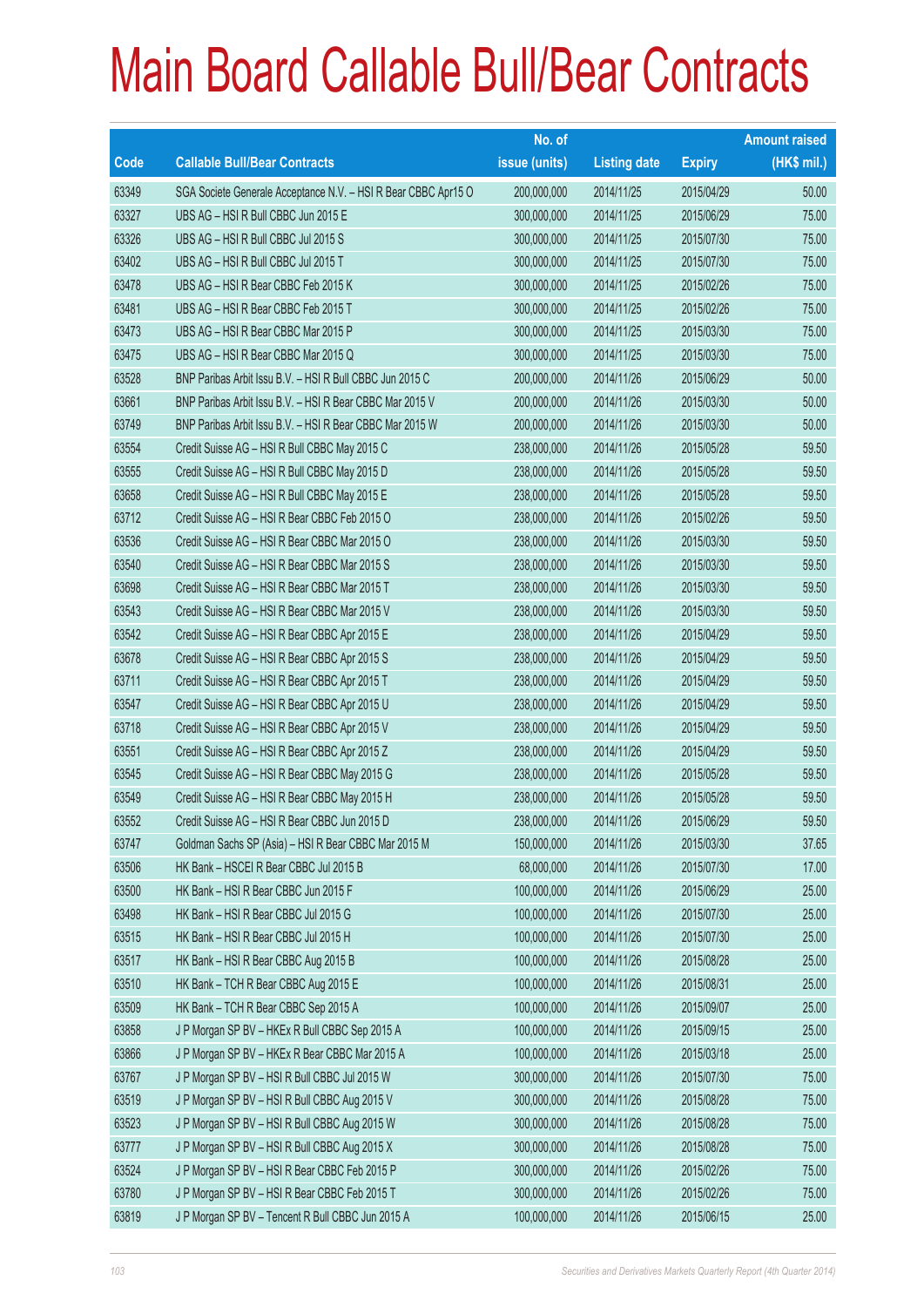|       |                                                                | No. of        |                     |               | <b>Amount raised</b> |
|-------|----------------------------------------------------------------|---------------|---------------------|---------------|----------------------|
| Code  | <b>Callable Bull/Bear Contracts</b>                            | issue (units) | <b>Listing date</b> | <b>Expiry</b> | $(HK$$ mil.)         |
| 63833 | J P Morgan SP BV - Tencent R Bear CBBC Apr 2015 A              | 100,000,000   | 2014/11/26          | 2015/04/27    | 25.00                |
| 63655 | Macquarie Bank Ltd. - HSI R Bull CBBC Apr 2015 A               | 50,000,000    | 2014/11/26          | 2015/04/29    | 12.50                |
| 63645 | Macquarie Bank Ltd. - HSI R Bear CBBC Apr 2015 A               | 50,000,000    | 2014/11/26          | 2015/04/29    | 12.50                |
| 63730 | Standard Chartered Bank - HSI R Bull CBBC Feb 2015 B           | 100,000,000   | 2014/11/26          | 2015/02/26    | 25.00                |
| 63560 | Standard Chartered Bank - HSI R Bear CBBC Feb 2015 H           | 100,000,000   | 2014/11/26          | 2015/02/26    | 25.00                |
| 63563 | Standard Chartered Bank - HSI R Bear CBBC Feb 2015 O           | 100,000,000   | 2014/11/26          | 2015/02/26    | 25.00                |
| 63731 | Standard Chartered Bank - HSI R Bear CBBC Feb 2015 Q           | 120,000,000   | 2014/11/26          | 2015/02/26    | 30.00                |
| 63757 | Standard Chartered Bank - HSI R Bear CBBC Feb 2015 T           | 100,000,000   | 2014/11/26          | 2015/02/26    | 25.00                |
| 63568 | Standard Chartered Bank - Hutchison R Bull CBBC Mar 2015 A     | 50,000,000    | 2014/11/26          | 2015/03/18    | 12.50                |
| 63574 | Standard Chartered Bank - ICBC R Bull CBBC Jul 2015 A          | 50,000,000    | 2014/11/26          | 2015/07/30    | 12.50                |
| 63575 | Standard Chartered Bank - Ping An R Bull CBBC Nov 2015 A       | 50,000,000    | 2014/11/26          | 2015/11/19    | 12.50                |
| 63581 | Standard Chartered Bank - Ping An R Bull CBBC Nov 2015 B       | 50,000,000    | 2014/11/26          | 2015/11/20    | 12.50                |
| 63594 | Standard Chartered Bank - Ping An R Bear CBBC Aug 2015 A       | 50,000,000    | 2014/11/26          | 2015/08/19    | 12.50                |
| 63605 | SGA Societe Generale Acceptance N.V. - HSI R Bull CBBC Jun15 X | 200,000,000   | 2014/11/26          | 2015/06/29    | 50.00                |
| 63606 | SGA Societe Generale Acceptance N.V. - HSI R Bear CBBC Mar15 V | 200,000,000   | 2014/11/26          | 2015/03/30    | 50.00                |
| 63611 | SGA Societe Generale Acceptance N.V. - HSI R Bear CBBC Mar15 W | 200,000,000   | 2014/11/26          | 2015/03/30    | 50.00                |
| 63639 | SGA Societe Generale Acceptance N.V. - HSI R Bear CBBC Mar15 X | 200,000,000   | 2014/11/26          | 2015/03/30    | 50.00                |
| 63525 | UBS AG - HSI R Bull CBBC May 2015 L                            | 300,000,000   | 2014/11/26          | 2015/05/28    | 75.00                |
| 63526 | UBS AG - HSI R Bull CBBC May 2015 T                            | 350,000,000   | 2014/11/26          | 2015/05/28    | 87.50                |
| 63809 | UBS AG - HSI R Bull CBBC Jul 2015 U                            | 300,000,000   | 2014/11/26          | 2015/07/30    | 75.00                |
| 63805 | UBS AG - HSI R Bull CBBC Aug 2015 A                            | 300,000,000   | 2014/11/26          | 2015/08/28    | 75.00                |
| 63803 | UBS AG - HSI R Bear CBBC Feb 2015 W                            | 300,000,000   | 2014/11/26          | 2015/02/26    | 75.00                |
| 63781 | UBS AG - HSI R Bear CBBC Mar 2015 S                            | 300,000,000   | 2014/11/26          | 2015/03/30    | 75.00                |
| 63789 | UBS AG - HSI R Bear CBBC Mar 2015 T                            | 300,000,000   | 2014/11/26          | 2015/03/30    | 75.00                |
| 63793 | UBS AG - HSI R Bear CBBC Mar 2015 W                            | 300,000,000   | 2014/11/26          | 2015/03/30    | 75.00                |
| 63931 | BNP Paribas Arbit Issu B.V. - HSI R Bull CBBC Jun 2015 A       | 200,000,000   | 2014/11/27          | 2015/06/29    | 50.00                |
| 63944 | Credit Suisse AG - HSI R Bull CBBC Apr 2015 G                  | 238,000,000   | 2014/11/27          | 2015/04/29    | 59.50                |
| 63950 | Credit Suisse AG - HSI R Bull CBBC Apr 2015 L                  | 238,000,000   | 2014/11/27          | 2015/04/29    | 59.50                |
| 63951 | Credit Suisse AG - HSI R Bear CBBC Apr 2015 X                  | 238,000,000   | 2014/11/27          | 2015/04/29    | 59.50                |
| 63962 | Credit Suisse AG - HSI R Bear CBBC Apr 2015 Y                  | 238,000,000   | 2014/11/27          | 2015/04/29    | 59.50                |
| 63907 | HK Bank - HKEx R Bear CBBC Jul 2015 E                          | 50,000,000    | 2014/11/27          | 2015/07/20    | 12.50                |
| 63903 | HK Bank - HSCEI R Bear CBBC Jun 2015 A                         | 68,000,000    | 2014/11/27          | 2015/06/29    | 17.00                |
| 63895 | HK Bank - HSI R Bear CBBC Aug 2015 C                           | 100,000,000   | 2014/11/27          | 2015/08/28    | 25.00                |
| 63876 | HK Bank - HSI R Bear CBBC Sep 2015 A                           | 100,000,000   | 2014/11/27          | 2015/09/29    | 25.00                |
| 63896 | HK Bank - HSI R Bear CBBC Sep 2015 B                           | 100,000,000   | 2014/11/27          | 2015/09/29    | 25.00                |
| 63912 | J P Morgan SP BV - HSI R Bull CBBC Aug 2015 Y                  | 300,000,000   | 2014/11/27          | 2015/08/28    | 75.00                |
| 63999 | J P Morgan SP BV - HSI R Bull CBBC Aug 2015 Z                  | 300,000,000   | 2014/11/27          | 2015/08/28    | 75.00                |
| 63915 | J P Morgan SP BV - HSI R Bear CBBC Feb 2015 X                  | 300,000,000   | 2014/11/27          | 2015/02/26    | 75.00                |
| 64008 | JP Morgan SP BV - HSI R Bear CBBC Feb 2015 Z                   | 300,000,000   | 2014/11/27          | 2015/02/26    | 75.00                |
| 64000 | J P Morgan SP BV - HSI R Bear CBBC Mar 2015 Y                  | 300,000,000   | 2014/11/27          | 2015/03/30    | 75.00                |
| 63938 | Standard Chartered Bank - HKEx R Bull CBBC Mar 2015 B          | 80,000,000    | 2014/11/27          | 2015/03/23    | 20.00                |
| 63923 | Standard Chartered Bank - HKEx R Bull CBBC Aug 2015 C          | 80,000,000    | 2014/11/27          | 2015/08/03    | 32.00                |
| 63926 | Standard Chartered Bank - HKEx R Bear CBBC Mar 2015 E          | 80,000,000    | 2014/11/27          | 2015/03/30    | 20.00                |
| 63927 | Standard Chartered Bank - HSI R Bull CBBC Feb 2015 X           | 120,000,000   | 2014/11/27          | 2015/02/26    | 30.00                |
| 63928 | SGA Societe Generale Acceptance N.V. - HSI R Bull CBBC Jul15 Z | 200,000,000   | 2014/11/27          | 2015/07/30    | 50.00                |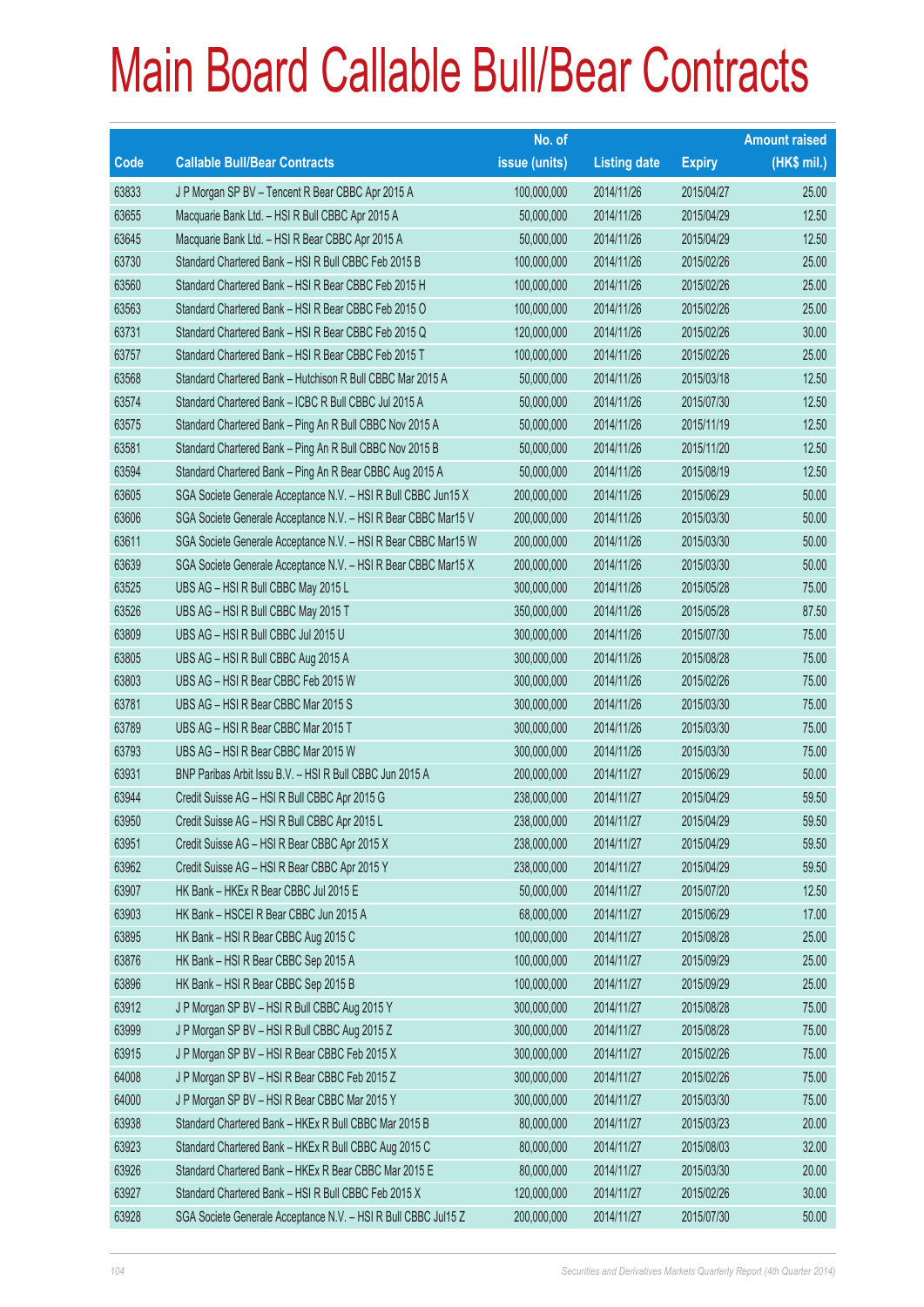|       |                                                                | No. of        |                     |               | <b>Amount raised</b> |
|-------|----------------------------------------------------------------|---------------|---------------------|---------------|----------------------|
| Code  | <b>Callable Bull/Bear Contracts</b>                            | issue (units) | <b>Listing date</b> | <b>Expiry</b> | (HK\$ mil.)          |
| 63930 | SGA Societe Generale Acceptance N.V. - HSI R Bear CBBC Apr15 P | 400,000,000   | 2014/11/27          | 2015/04/29    | 100.00               |
| 63985 | UBS AG - HSI R Bull CBBC Apr 2015 M                            | 300,000,000   | 2014/11/27          | 2015/04/29    | 75.00                |
| 63984 | UBS AG - HSI R Bull CBBC May 2015 U                            | 300,000,000   | 2014/11/27          | 2015/05/28    | 75.00                |
| 63960 | UBS AG - HSI R Bull CBBC Jun 2015 F                            | 300,000,000   | 2014/11/27          | 2015/06/29    | 75.00                |
| 63975 | UBS AG - HSI R Bear CBBC Mar 2015 X                            | 300,000,000   | 2014/11/27          | 2015/03/30    | 75.00                |
| 63980 | UBS AG - HSI R Bear CBBC Mar 2015 Y                            | 300,000,000   | 2014/11/27          | 2015/03/30    | 75.00                |
| 63972 | UBS AG - HSI R Bear CBBC Apr 2015 E                            | 300,000,000   | 2014/11/27          | 2015/04/29    | 75.00                |
| 64067 | Credit Suisse AG - HSI R Bull CBBC Jun 2015 E                  | 238,000,000   | 2014/11/28          | 2015/06/29    | 59.50                |
| 64068 | Credit Suisse AG - HSI R Bull CBBC Jun 2015 K                  | 238,000,000   | 2014/11/28          | 2015/06/29    | 59.50                |
| 64054 | Credit Suisse AG - HSI R Bear CBBC Apr 2015 P                  | 238,000,000   | 2014/11/28          | 2015/04/29    | 59.50                |
| 64065 | Credit Suisse AG - HSI R Bear CBBC Apr 2015 W                  | 238,000,000   | 2014/11/28          | 2015/04/29    | 59.50                |
| 64091 | Bank of East Asia - CITIC R Bull CBBC Nov 2015 A               | 40,000,000    | 2014/11/28          | 2015/11/26    | 10.00                |
| 64090 | Bank of East Asia - Sinopec Corp R Bull CBBC Jul 2015 A        | 80,000,000    | 2014/11/28          | 2015/07/27    | 20.00                |
| 64092 | Bank of East Asia - HKEx R Bull CBBC Aug 2015 A                | 40,000,000    | 2014/11/28          | 2015/08/28    | 10.40                |
| 64029 | HK Bank - HSI R Bull CBBC Aug 2015 K                           | 100,000,000   | 2014/11/28          | 2015/08/28    | 25.00                |
| 64042 | HK Bank - TCH R Bull CBBC Aug 2015 G                           | 100,000,000   | 2014/11/28          | 2015/08/24    | 25.00                |
| 64045 | HK Bank - TCH R Bear CBBC Jul 2015 O                           | 100,000,000   | 2014/11/28          | 2015/07/27    | 25.00                |
| 64087 | J P Morgan SP BV - HSI R Bull CBBC Aug 2015 A                  | 300,000,000   | 2014/11/28          | 2015/08/28    | 75.00                |
| 64088 | J P Morgan SP BV - HSI R Bear CBBC Mar 2015 Z                  | 300,000,000   | 2014/11/28          | 2015/03/30    | 75.00                |
| 64049 | SGA Societe Generale Acceptance N.V. - HSI R Bear CBBC Apr15 Q | 200,000,000   | 2014/11/28          | 2015/04/29    | 50.00                |
| 64086 | UBS AG - HSI R Bull CBBC May 2015 V                            | 350,000,000   | 2014/11/28          | 2015/05/28    | 87.50                |
| 64069 | UBS AG - HSI R Bull CBBC Jul 2015 V                            | 300,000,000   | 2014/11/28          | 2015/07/30    | 75.00                |
| 64047 | UBS AG - HSI R Bear CBBC Mar 2015 Z                            | 300,000,000   | 2014/11/28          | 2015/03/30    | 75.00                |
| 64050 | UBS AG - HSI R Bear CBBC Apr 2015 F                            | 300,000,000   | 2014/11/28          | 2015/04/29    | 75.00                |
| 64215 | BNP Paribas Arbit Issu B.V. - HSI R Bull CBBC Jun 2015 M       | 200,000,000   | 2014/12/01          | 2015/06/29    | 50.00                |
| 64113 | BNP Paribas Arbit Issu B.V. - HSI R Bear CBBC Mar 2015 A       | 200,000,000   | 2014/12/01          | 2015/03/30    | 50.00                |
| 64106 | BNP Paribas Arbit Issu B.V. - HSI R Bear CBBC Mar 2015 B       | 200,000,000   | 2014/12/01          | 2015/03/30    | 50.00                |
| 64233 | Credit Suisse AG - HSI R Bull CBBC May 2015 F                  | 238,000,000   | 2014/12/01          | 2015/05/28    | 59.50                |
| 64245 | Credit Suisse AG - HSI R Bull CBBC May 2015 X                  | 238,000,000   | 2014/12/01          | 2015/05/28    | 59.50                |
| 64254 | Credit Suisse AG - HSI R Bull CBBC May 2015 Y                  | 238,000,000   | 2014/12/01          | 2015/05/28    | 59.50                |
| 64278 | Credit Suisse AG - HSI R Bull CBBC May 2015 Z                  | 238,000,000   | 2014/12/01          | 2015/05/28    | 59.50                |
| 64123 | Credit Suisse AG - HSI R Bear CBBC Mar 2015 R                  | 238,000,000   | 2014/12/01          | 2015/03/30    | 59.50                |
| 64130 | Credit Suisse AG - HSI R Bear CBBC Mar 2015 X                  | 238,000,000   | 2014/12/01          | 2015/03/30    | 59.50                |
| 64134 | Credit Suisse AG - HSI R Bear CBBC Apr 2015 F                  | 238,000,000   | 2014/12/01          | 2015/04/29    | 59.50                |
| 64131 | Credit Suisse AG - HSI R Bear CBBC Apr 2015 Q                  | 238,000,000   | 2014/12/01          | 2015/04/29    | 59.50                |
| 64289 | Goldman Sachs SP (Asia) - HSI R Bull CBBC Mar 2015 D           | 150,000,000   | 2014/12/01          | 2015/03/30    | 47.25                |
| 64300 | Goldman Sachs SP (Asia) - HSI R Bull CBBC Mar 2015 E           | 150,000,000   | 2014/12/01          | 2015/03/30    | 49.35                |
| 64304 | Goldman Sachs SP (Asia) - HSI R Bull CBBC Mar 2015 F           | 150,000,000   | 2014/12/01          | 2015/03/30    | 49.65                |
| 64170 | J P Morgan SP BV - HSI R Bull CBBC Jun 2015 Y                  | 300,000,000   | 2014/12/01          | 2015/06/29    | 75.00                |
| 64313 | J P Morgan SP BV - HSI R Bull CBBC Jul 2015 E                  | 300,000,000   | 2014/12/01          | 2015/07/30    | 75.00                |
| 64174 | J P Morgan SP BV - HSI R Bull CBBC Aug 2015 B                  | 300,000,000   | 2014/12/01          | 2015/08/28    | 75.00                |
| 64095 | J P Morgan SP BV - HSI R Bear CBBC Mar 2015 A                  | 300,000,000   | 2014/12/01          | 2015/03/30    | 75.00                |
| 64097 | J P Morgan SP BV - HSI R Bear CBBC Mar 2015 B                  | 300,000,000   | 2014/12/01          | 2015/03/30    | 75.00                |
| 64105 | J P Morgan SP BV - HSI R Bear CBBC Mar 2015 C                  | 300,000,000   | 2014/12/01          | 2015/03/30    | 75.00                |
| 64176 | J P Morgan SP BV - HSI R Bear CBBC Mar 2015 D                  | 300,000,000   | 2014/12/01          | 2015/03/30    | 75.00                |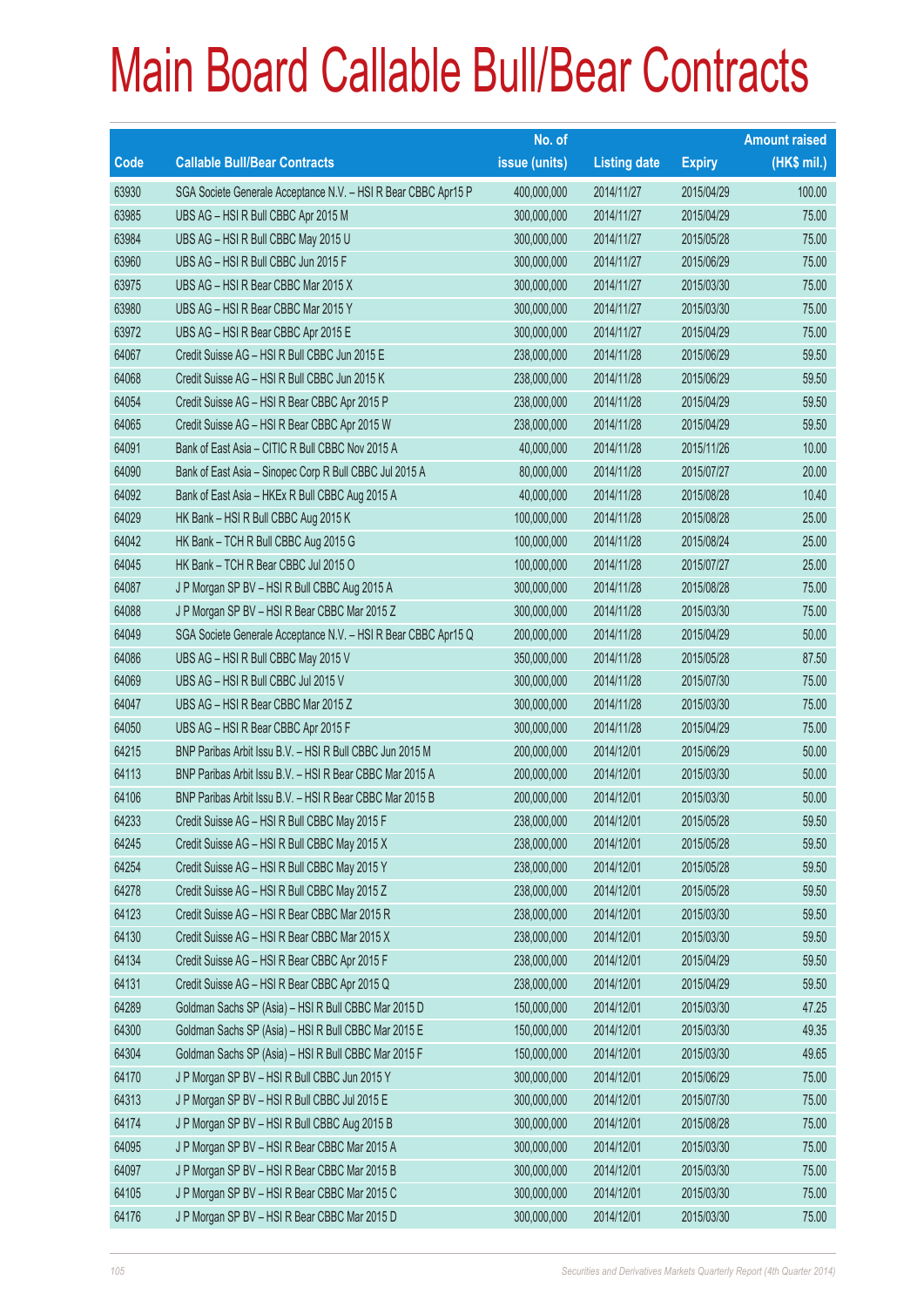|       |                                                                | No. of        |                     |               | <b>Amount raised</b> |
|-------|----------------------------------------------------------------|---------------|---------------------|---------------|----------------------|
| Code  | <b>Callable Bull/Bear Contracts</b>                            | issue (units) | <b>Listing date</b> | <b>Expiry</b> | $(HK$$ mil.)         |
| 64196 | J P Morgan SP BV - HSI R Bear CBBC Apr 2015 E                  | 300,000,000   | 2014/12/01          | 2015/04/29    | 75.00                |
| 64199 | Standard Chartered Bank - HSI R Bull CBBC Mar 2015 G           | 100,000,000   | 2014/12/01          | 2015/03/30    | 25.00                |
| 64204 | Standard Chartered Bank - HSI R Bull CBBC Mar 2015 H           | 120,000,000   | 2014/12/01          | 2015/03/30    | 30.00                |
| 64281 | Standard Chartered Bank - HSI R Bull CBBC Mar 2015 I           | 120,000,000   | 2014/12/01          | 2015/03/30    | 30.00                |
| 64165 | SGA Societe Generale Acceptance N.V. - HSI R Bull CBBC Jun15 Y | 200,000,000   | 2014/12/01          | 2015/06/29    | 50.00                |
| 64144 | SGA Societe Generale Acceptance N.V. - HSI R Bull CBBC Jul15 A | 200,000,000   | 2014/12/01          | 2015/07/30    | 50.00                |
| 64137 | SGA Societe Generale Acceptance N.V. - HSI R Bull CBBC Jul15 B | 200,000,000   | 2014/12/01          | 2015/07/30    | 50.00                |
| 64114 | SGA Societe Generale Acceptance N.V. - HSI R Bear CBBC Apr15 R | 200,000,000   | 2014/12/01          | 2015/04/29    | 50.00                |
| 64217 | UBS AG - HSI R Bull CBBC Apr 2015 N                            | 300,000,000   | 2014/12/01          | 2015/04/29    | 75.00                |
| 64231 | UBS AG - HSI R Bull CBBC May 2015 A                            | 300,000,000   | 2014/12/01          | 2015/05/28    | 75.00                |
| 64230 | UBS AG - HSI R Bull CBBC Jun 2015 I                            | 300,000,000   | 2014/12/01          | 2015/06/29    | 75.00                |
| 64280 | UBS AG - HSI R Bull CBBC Jul 2015 W                            | 300,000,000   | 2014/12/01          | 2015/07/30    | 75.00                |
| 64116 | UBS AG - HSI R Bear CBBC Mar 2015 C                            | 300,000,000   | 2014/12/01          | 2015/03/30    | 75.00                |
| 64120 | UBS AG - HSI R Bear CBBC Mar 2015 H                            | 300,000,000   | 2014/12/01          | 2015/03/30    | 75.00                |
| 64118 | UBS AG - HSI R Bear CBBC Apr 2015 G                            | 300,000,000   | 2014/12/01          | 2015/04/29    | 75.00                |
| 64610 | BNP Paribas Arbit Issu B.V. - CSOP A50 ETF R Bull CBBC Jun15D  | 100,000,000   | 2014/12/02          | 2015/06/29    | 25.00                |
| 64595 | BNP Paribas Arbit Issu B.V. - A50 Ch R Bull CBBC Jun 2015 E    | 100,000,000   | 2014/12/02          | 2015/06/29    | 25.00                |
| 64544 | Credit Suisse AG - HSI R Bull CBBC Jul 2015 T                  | 238,000,000   | 2014/12/02          | 2015/07/30    | 59.50                |
| 64547 | Credit Suisse AG - HSI R Bull CBBC Jul 2015 U                  | 238,000,000   | 2014/12/02          | 2015/07/30    | 59.50                |
| 64565 | Credit Suisse AG - HSI R Bull CBBC Jul 2015 V                  | 238,000,000   | 2014/12/02          | 2015/07/30    | 59.50                |
| 64573 | Credit Suisse AG - HSI R Bear CBBC Mar 2015 P                  | 238,000,000   | 2014/12/02          | 2015/03/30    | 59.50                |
| 64574 | Credit Suisse AG - HSI R Bear CBBC Mar 2015 Q                  | 238,000,000   | 2014/12/02          | 2015/03/30    | 59.50                |
| 64372 | HK Bank - China Life R Bull CBBC Aug 2015 A                    | 60,000,000    | 2014/12/02          | 2015/08/31    | 18.00                |
| 64373 | HK Bank - CSOP A50 ETF R Bull CBBC Jul 2015 F                  | 200,000,000   | 2014/12/02          | 2015/07/29    | 50.00                |
| 64374 | HK Bank - CSOP A50 ETF R Bull CBBC Jul 2015 G                  | 200,000,000   | 2014/12/02          | 2015/07/22    | 50.00                |
| 64347 | HK Bank - A50 R Bull CBBC Jul 2015 D                           | 200,000,000   | 2014/12/02          | 2015/07/27    | 50.00                |
| 64350 | HK Bank - A50 R Bull CBBC Jul 2015 E                           | 200,000,000   | 2014/12/02          | 2015/07/20    | 50.00                |
| 64355 | HK Bank - HSI R Bull CBBC Jul 2015 N                           | 100,000,000   | 2014/12/02          | 2015/07/30    | 25.00                |
| 64358 | HK Bank - HSI R Bull CBBC Jul 2015 O                           | 100,000,000   | 2014/12/02          | 2015/07/30    | 25.00                |
| 64371 | HK Bank - HSI R Bull CBBC Jul 2015 P                           | 100,000,000   | 2014/12/02          | 2015/07/30    | 25.00                |
| 64325 | HK Bank - Sands China R Bull CBBC Aug 2015 C                   | 80,000,000    | 2014/12/02          | 2015/08/31    | 20.00                |
| 64621 | J P Morgan SP BV - HSI R Bull CBBC Jun 2015 Z                  | 300,000,000   | 2014/12/02          | 2015/06/29    | 75.00                |
| 64611 | J P Morgan SP BV - HSI R Bull CBBC Aug 2015 J                  | 300,000,000   | 2014/12/02          | 2015/08/28    | 75.00                |
| 64640 | J P Morgan SP BV - HSI R Bear CBBC Mar 2015 F                  | 300,000,000   | 2014/12/02          | 2015/03/30    | 75.00                |
| 64628 | JP Morgan SP BV - HSI R Bear CBBC Apr 2015 F                   | 300,000,000   | 2014/12/02          | 2015/04/29    | 75.00                |
| 64396 | Standard Chartered Bank - GCL-Poly Energy R Bull CBBC Aug15A   | 20,000,000    | 2014/12/02          | 2015/08/18    | 11.00                |
| 64484 | Standard Chartered Bank - GCL-Poly Energy R Bear CBBC May15A   | 20,000,000    | 2014/12/02          | 2015/05/22    | 12.00                |
| 64376 | Standard Chartered Bank - HKEx R Bull CBBC Apr 2015 C          | 50,000,000    | 2014/12/02          | 2015/04/17    | 12.50                |
| 64587 | Standard Chartered Bank - HSI R Bear CBBC Mar 2015 I           | 120,000,000   | 2014/12/02          | 2015/03/30    | 30.00                |
| 64528 | UBS AG - CC Bank R Bull CBBC Sep 2015 A                        | 100,000,000   | 2014/12/02          | 2015/09/07    | 25.00                |
| 64488 | UBS AG - HSI R Bull CBBC Apr 2015 R                            | 300,000,000   | 2014/12/02          | 2015/04/29    | 75.00                |
| 64489 | UBS AG - HSI R Bull CBBC Apr 2015 S                            | 300,000,000   | 2014/12/02          | 2015/04/29    | 75.00                |
| 64522 | UBS AG - HSI R Bull CBBC Apr 2015 T                            | 300,000,000   | 2014/12/02          | 2015/04/29    | 75.00                |
| 64581 | UBS AG - HSI R Bear CBBC Mar 2015 G                            | 300,000,000   | 2014/12/02          | 2015/03/30    | 75.00                |
| 64847 | BNP Paribas Arbit Issu B.V. - HSI R Bull CBBC Jun 2015 G       | 200,000,000   | 2014/12/03          | 2015/06/29    | 50.00                |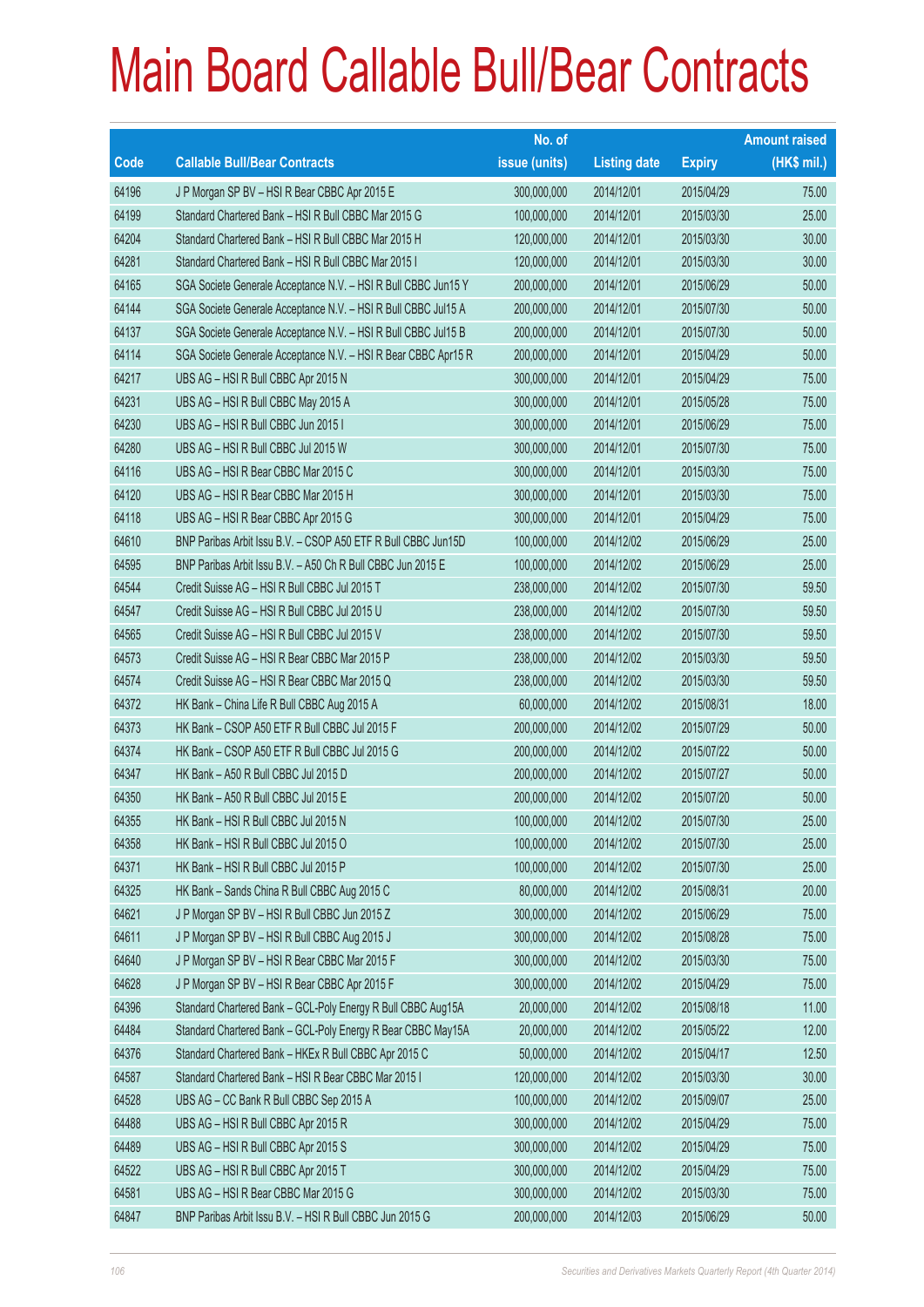|       |                                                                | No. of        |                     |               | <b>Amount raised</b> |
|-------|----------------------------------------------------------------|---------------|---------------------|---------------|----------------------|
| Code  | <b>Callable Bull/Bear Contracts</b>                            | issue (units) | <b>Listing date</b> | <b>Expiry</b> | (HK\$ mil.)          |
| 64844 | BNP Paribas Arbit Issu B.V. - HSI R Bull CBBC Jun 2015 N       | 200,000,000   | 2014/12/03          | 2015/06/29    | 50.00                |
| 64694 | BNP Paribas Arbit Issu B.V. - HSI R Bear CBBC Mar 2015 X       | 200,000,000   | 2014/12/03          | 2015/03/30    | 50.00                |
| 64735 | BNP Paribas Arbit Issu B.V. - HSI R Bear CBBC Mar 2015 Y       | 200,000,000   | 2014/12/03          | 2015/03/30    | 50.00                |
| 64825 | Credit Suisse AG - HSI R Bull CBBC Jun 2015 L                  | 238,000,000   | 2014/12/03          | 2015/06/29    | 59.50                |
| 64835 | Credit Suisse AG - HSI R Bull CBBC Jun 2015 M                  | 238,000,000   | 2014/12/03          | 2015/06/29    | 59.50                |
| 64842 | Credit Suisse AG - HSI R Bull CBBC Jun 2015 O                  | 238,000,000   | 2014/12/03          | 2015/06/29    | 59.50                |
| 64753 | Credit Suisse AG - HSI R Bear CBBC Mar 2015 N                  | 238,000,000   | 2014/12/03          | 2015/03/30    | 59.50                |
| 64738 | Credit Suisse AG - HSI R Bear CBBC Mar 2015 U                  | 238,000,000   | 2014/12/03          | 2015/03/30    | 59.50                |
| 64744 | Credit Suisse AG - HSI R Bear CBBC Mar 2015 Y                  | 238,000,000   | 2014/12/03          | 2015/03/30    | 59.50                |
| 64665 | HK Bank - HSCEI R Bull CBBC Jul 2015 D                         | 100,000,000   | 2014/12/03          | 2015/07/30    | 25.00                |
| 64651 | HK Bank - HSI R Bull CBBC Jun 2015 R                           | 100,000,000   | 2014/12/03          | 2015/06/29    | 25.00                |
| 64664 | HK Bank - HSI R Bull CBBC Jun 2015 S                           | 100,000,000   | 2014/12/03          | 2015/06/29    | 25.00                |
| 64889 | J P Morgan SP BV - HSI R Bull CBBC Jul 2015 C                  | 300,000,000   | 2014/12/03          | 2015/07/30    | 75.00                |
| 64890 | J P Morgan SP BV - HSI R Bull CBBC Aug 2015 K                  | 300,000,000   | 2014/12/03          | 2015/08/28    | 75.00                |
| 64680 | J P Morgan SP BV - HSI R Bear CBBC Mar 2015 H                  | 300,000,000   | 2014/12/03          | 2015/03/30    | 75.00                |
| 64893 | J P Morgan SP BV - HSI R Bear CBBC Mar 2015 J                  | 300,000,000   | 2014/12/03          | 2015/03/30    | 75.00                |
| 64895 | J P Morgan SP BV - HSI R Bear CBBC Mar 2015 L                  | 300,000,000   | 2014/12/03          | 2015/03/30    | 75.00                |
| 64898 | J P Morgan SP BV - HSI R Bear CBBC Apr 2015 G                  | 300,000,000   | 2014/12/03          | 2015/04/29    | 75.00                |
| 64863 | Standard Chartered Bank - China Life R Bull CBBC May 2015 A    | 50,000,000    | 2014/12/03          | 2015/05/18    | 25.00                |
| 64852 | Standard Chartered Bank - China Life R Bear CBBC May 2015 B    | 50,000,000    | 2014/12/03          | 2015/05/22    | 17.50                |
| 64851 | Standard Chartered Bank - CSOP A50 ETF R Bear CBBC Sep 2015A   | 40,000,000    | 2014/12/03          | 2015/09/18    | 10.00                |
| 64849 | Standard Chartered Bank - A50 China R Bear CBBC Sep 2015 A     | 40,000,000    | 2014/12/03          | 2015/09/18    | 10.00                |
| 64870 | Standard Chartered Bank - HSI R Bull CBBC Mar 2015 J           | 120,000,000   | 2014/12/03          | 2015/03/30    | 30.00                |
| 64872 | Standard Chartered Bank - HSI R Bull CBBC Mar 2015 K           | 120,000,000   | 2014/12/03          | 2015/03/30    | 30.00                |
| 64913 | SGA Societe Generale Acceptance N.V. - HSI R Bull CBBC Jun15 W | 200,000,000   | 2014/12/03          | 2015/06/29    | 50.00                |
| 64914 | SGA Societe Generale Acceptance N.V. - HSI R Bull CBBC Jul15 O | 200,000,000   | 2014/12/03          | 2015/07/30    | 50.00                |
| 64904 | SGA Societe Generale Acceptance N.V. - HSI R Bull CBBC Jul15 T | 200,000,000   | 2014/12/03          | 2015/07/30    | 50.00                |
| 64822 | SGA Societe Generale Acceptance N.V. - HSI R Bear CBBC Mar15 Y | 200,000,000   | 2014/12/03          | 2015/03/30    | 50.00                |
| 64808 | SGA Societe Generale Acceptance N.V. - HSI R Bear CBBC Apr15 S | 200,000,000   | 2014/12/03          | 2015/04/29    | 50.00                |
| 64888 | UBS AG - CSOP A50 ETF R Bull CBBC Mar 2015 G                   | 100,000,000   | 2014/12/03          | 2015/03/23    | 25.00                |
| 64883 | UBS AG - A50 China R Bull CBBC Apr 2015 D                      | 100,000,000   | 2014/12/03          | 2015/04/27    | 25.00                |
| 64881 | UBS AG - HSCEI R Bull CBBC Apr 2015 A                          | 100,000,000   | 2014/12/03          | 2015/04/29    | 25.00                |
| 64876 | UBS AG - HSI R Bull CBBC May 2015 B                            | 300,000,000   | 2014/12/03          | 2015/05/28    | 75.00                |
| 64877 | UBS AG - HSI R Bull CBBC Jul 2015 X                            | 300,000,000   | 2014/12/03          | 2015/07/30    | 75.00                |
| 64878 | UBS AG - HSI R Bull CBBC Jul 2015 Y                            | 300,000,000   | 2014/12/03          | 2015/07/30    | 75.00                |
| 64786 | UBS AG - HSI R Bear CBBC Mar 2015 A                            | 300,000,000   | 2014/12/03          | 2015/03/30    | 75.00                |
| 64673 | UBS AG - HSI R Bear CBBC Apr 2015 H                            | 300,000,000   | 2014/12/03          | 2015/04/29    | 75.00                |
| 64772 | UBS AG - HSI R Bear CBBC Apr 2015 I                            | 300,000,000   | 2014/12/03          | 2015/04/29    | 75.00                |
| 64937 | BNP Paribas Arbit Issu B.V. - HSI R Bull CBBC Jun 2015 H       | 200,000,000   | 2014/12/04          | 2015/06/29    | 50.00                |
| 64938 | BNP Paribas Arbit Issu B.V. - HSI R Bear CBBC Mar 2015 E       | 200,000,000   | 2014/12/04          | 2015/03/30    | 50.00                |
| 64943 | Credit Suisse AG - HSI R Bull CBBC Apr 2015 H                  | 238,000,000   | 2014/12/04          | 2015/04/29    | 59.50                |
| 64941 | Credit Suisse AG - HSI R Bull CBBC Apr 2015 M                  | 238,000,000   | 2014/12/04          | 2015/04/29    | 59.50                |
| 64951 | Credit Suisse AG - HSI R Bear CBBC Apr 2015 O                  | 238,000,000   | 2014/12/04          | 2015/04/29    | 59.50                |
| 64952 | Credit Suisse AG - HSI R Bear CBBC Apr 2015 R                  | 238,000,000   | 2014/12/04          | 2015/04/29    | 59.50                |
| 64953 | Credit Suisse AG - HSI R Bear CBBC Apr 2015 S                  | 238,000,000   | 2014/12/04          | 2015/04/29    | 59.50                |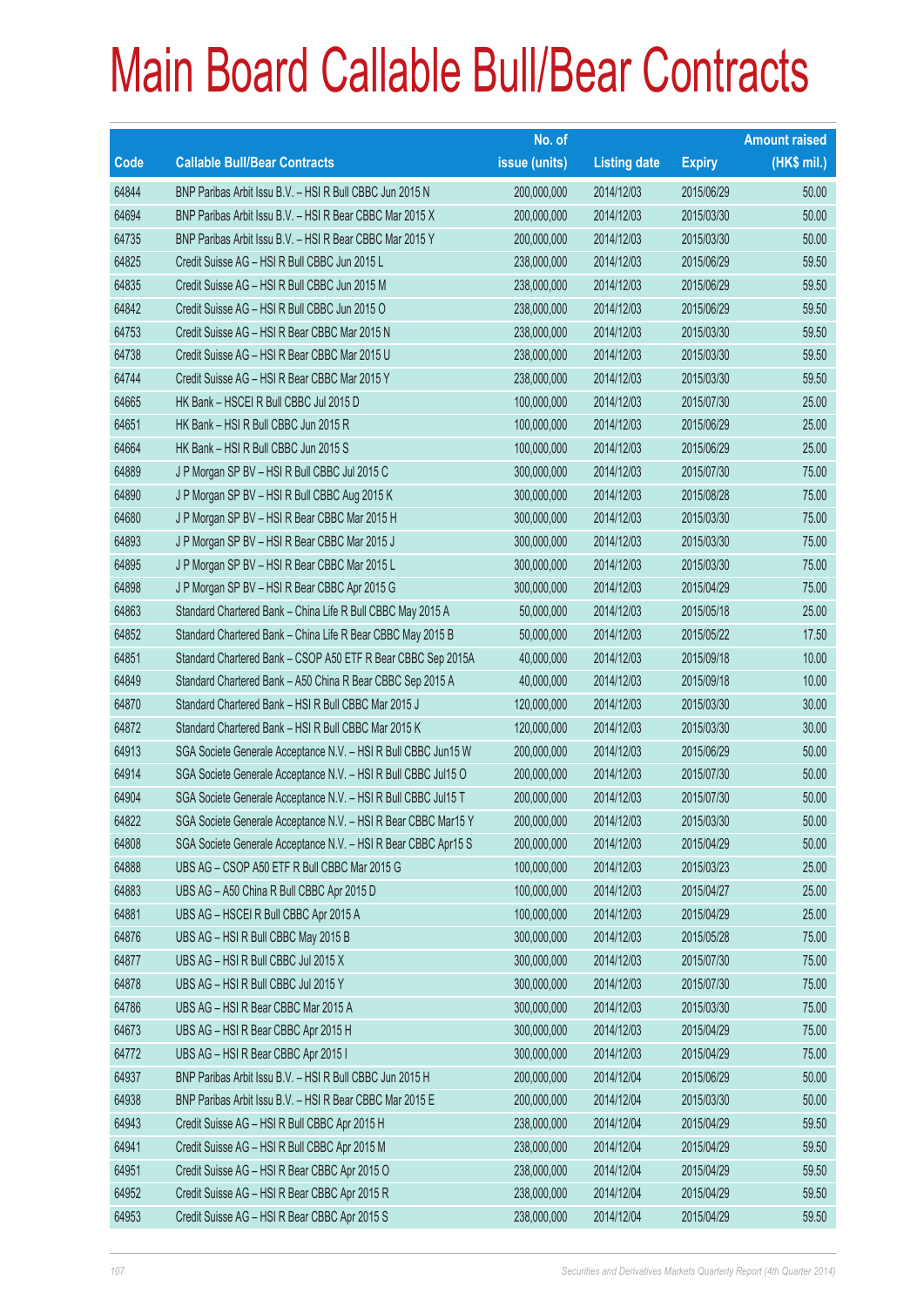|       |                                                             | No. of        |                     |               | <b>Amount raised</b> |
|-------|-------------------------------------------------------------|---------------|---------------------|---------------|----------------------|
| Code  | <b>Callable Bull/Bear Contracts</b>                         | issue (units) | <b>Listing date</b> | <b>Expiry</b> | (HK\$ mil.)          |
| 64931 | HK Bank - COVS R Bull CBBC Sep 2015 A                       | 50,000,000    | 2014/12/04          | 2015/09/30    | 17.50                |
| 64936 | HK Bank - China Life R Bull CBBC Aug 2015 B                 | 60,000,000    | 2014/12/04          | 2015/08/17    | 21.00                |
| 64915 | HK Bank - China Life R Bear CBBC Sep 2015 A                 | 50,000,000    | 2014/12/04          | 2015/09/30    | 32.50                |
| 64919 | HK Bank - China Life R Bear CBBC Oct 2015 A                 | 50,000,000    | 2014/12/04          | 2015/10/30    | 22.50                |
| 64925 | HK Bank - CSOP A50 ETF R Bull CBBC Aug 2015 C               | 200,000,000   | 2014/12/04          | 2015/08/04    | 50.00                |
| 64926 | HK Bank - CSOP A50 ETF R Bull CBBC Aug 2015 D               | 200,000,000   | 2014/12/04          | 2015/08/11    | 50.00                |
| 64929 | HK Bank - A50 R Bull CBBC Aug 2015 C                        | 200,000,000   | 2014/12/04          | 2015/08/04    | 50.00                |
| 64930 | HK Bank - A50 R Bull CBBC Aug 2015 D                        | 200,000,000   | 2014/12/04          | 2015/08/11    | 50.00                |
| 64924 | HK Bank - HSI R Bull CBBC Jun 2015 T                        | 100,000,000   | 2014/12/04          | 2015/06/29    | 25.00                |
| 64920 | HK Bank - HSI R Bull CBBC Jul 2015 Q                        | 100,000,000   | 2014/12/04          | 2015/07/30    | 25.00                |
| 64956 | J P Morgan SP BV - HSI R Bull CBBC Aug 2015 H               | 300,000,000   | 2014/12/04          | 2015/08/28    | 75.00                |
| 64959 | J P Morgan SP BV - HSI R Bear CBBC Mar 2015 M               | 300,000,000   | 2014/12/04          | 2015/03/30    | 75.00                |
| 64961 | J P Morgan SP BV - HSI R Bear CBBC Apr 2015 H               | 300,000,000   | 2014/12/04          | 2015/04/29    | 75.00                |
| 64946 | Standard Chartered Bank - HSI R Bear CBBC Mar 2015 J        | 100,000,000   | 2014/12/04          | 2015/03/30    | 25.00                |
| 64945 | UBS AG - China Life R Bull CBBC Jul 2015 C                  | 50,000,000    | 2014/12/04          | 2015/07/13    | 15.75                |
| 64944 | UBS AG - China Life R Bear CBBC May 2015 A                  | 50,000,000    | 2014/12/04          | 2015/05/18    | 24.50                |
| 64939 | UBS AG - HSI R Bull CBBC May 2015 C                         | 300,000,000   | 2014/12/04          | 2015/05/28    | 75.00                |
| 64940 | UBS AG - HSI R Bull CBBC Jun 2015 H                         | 300,000,000   | 2014/12/04          | 2015/06/29    | 75.00                |
| 64948 | UBS AG - HSI R Bear CBBC Mar 2015 N                         | 300,000,000   | 2014/12/04          | 2015/03/30    | 75.00                |
| 64949 | UBS AG - HSI R Bear CBBC Apr 2015 J                         | 300,000,000   | 2014/12/04          | 2015/04/29    | 75.00                |
| 65052 | BNP Paribas Arbit Issu B.V. - A50 Ch R Bull CBBC Jun 2015 F | 100,000,000   | 2014/12/05          | 2015/06/29    | 25.00                |
| 65033 | Credit Suisse AG - CSOP A50 ETF R Bull CBBC Jul 2015 A      | 50,000,000    | 2014/12/05          | 2015/07/30    | 12.50                |
| 65034 | Credit Suisse AG - CSOP A50 ETF R Bull CBBC Jul 2015 B      | 50,000,000    | 2014/12/05          | 2015/07/30    | 12.50                |
| 65040 | Credit Suisse AG - CSOP A50 ETF R Bull CBBC Jul 2015 C      | 50,000,000    | 2014/12/05          | 2015/07/30    | 12.50                |
| 65041 | Credit Suisse AG - CSOP A50 ETF R Bear CBBC Jul 2015 A      | 50,000,000    | 2014/12/05          | 2015/07/30    | 12.50                |
| 65043 | Credit Suisse AG - CSOP A50 ETF R Bear CBBC Jul 2015 B      | 50,000,000    | 2014/12/05          | 2015/07/30    | 12.50                |
| 65021 | Credit Suisse AG - A50 China R Bull CBBC Jul 2015 A         | 50,000,000    | 2014/12/05          | 2015/07/30    | 12.50                |
| 65022 | Credit Suisse AG - A50 China R Bull CBBC Jul 2015 B         | 50,000,000    | 2014/12/05          | 2015/07/30    | 12.50                |
| 65023 | Credit Suisse AG - A50 China R Bear CBBC Jul 2015 A         | 50,000,000    | 2014/12/05          | 2015/07/30    | 12.50                |
| 65025 | Credit Suisse AG - A50 China R Bear CBBC Jul 2015 B         | 50,000,000    | 2014/12/05          | 2015/07/30    | 12.50                |
| 64995 | Credit Suisse AG - HSI R Bull CBBC Apr 2015 I               | 238,000,000   | 2014/12/05          | 2015/04/29    | 59.50                |
| 64992 | Credit Suisse AG - HSI R Bull CBBC Apr 2015 N               | 238,000,000   | 2014/12/05          | 2015/04/29    | 59.50                |
| 65047 | Credit Suisse AG - HSI R Bear CBBC Apr 2015 T               | 238,000,000   | 2014/12/05          | 2015/04/29    | 59.50                |
| 64966 | HK Bank - CITIC R Bull CBBC Oct 2015 A                      | 40,000,000    | 2014/12/05          | 2015/10/30    | 10.00                |
| 64964 | HK Bank - Sinopec Corp R Bull CBBC Nov 2015 A               | 80,000,000    | 2014/12/05          | 2015/11/30    | 20.00                |
| 64981 | HK Bank - A50 R Bull CBBC Aug 2015 E                        | 200,000,000   | 2014/12/05          | 2015/08/06    | 50.00                |
| 64985 | HK Bank - HSI R Bull CBBC Aug 2015 L                        | 100,000,000   | 2014/12/05          | 2015/08/28    | 25.00                |
| 64965 | HK Bank - HSI R Bear CBBC May 2015 Z                        | 100,000,000   | 2014/12/05          | 2015/05/28    | 25.00                |
| 64972 | HK Bank - Lenovo R Bear CBBC Aug 2015 A                     | 40,000,000    | 2014/12/05          | 2015/08/31    | 10.00                |
| 64962 | HK Bank - PetCh R Bull CBBC Nov 2015 B                      | 60,000,000    | 2014/12/05          | 2015/11/30    | 15.00                |
| 64969 | HK Bank - Ping An R Bull CBBC Oct 2015 B                    | 60,000,000    | 2014/12/05          | 2015/10/26    | 15.00                |
| 64973 | HK Bank - Ping An R Bear CBBC Oct 2015 A                    | 40,000,000    | 2014/12/05          | 2015/10/27    | 10.00                |
| 65088 | J P Morgan SP BV - HSI R Bull CBBC Jun 2015 A               | 300,000,000   | 2014/12/05          | 2015/06/29    | 75.00                |
| 65080 | J P Morgan SP BV - HSI R Bear CBBC Mar 2015 N               | 300,000,000   | 2014/12/05          | 2015/03/30    | 75.00                |
| 65087 | J P Morgan SP BV - HSI R Bear CBBC Apr 2015 I               | 300,000,000   | 2014/12/05          | 2015/04/29    | 75.00                |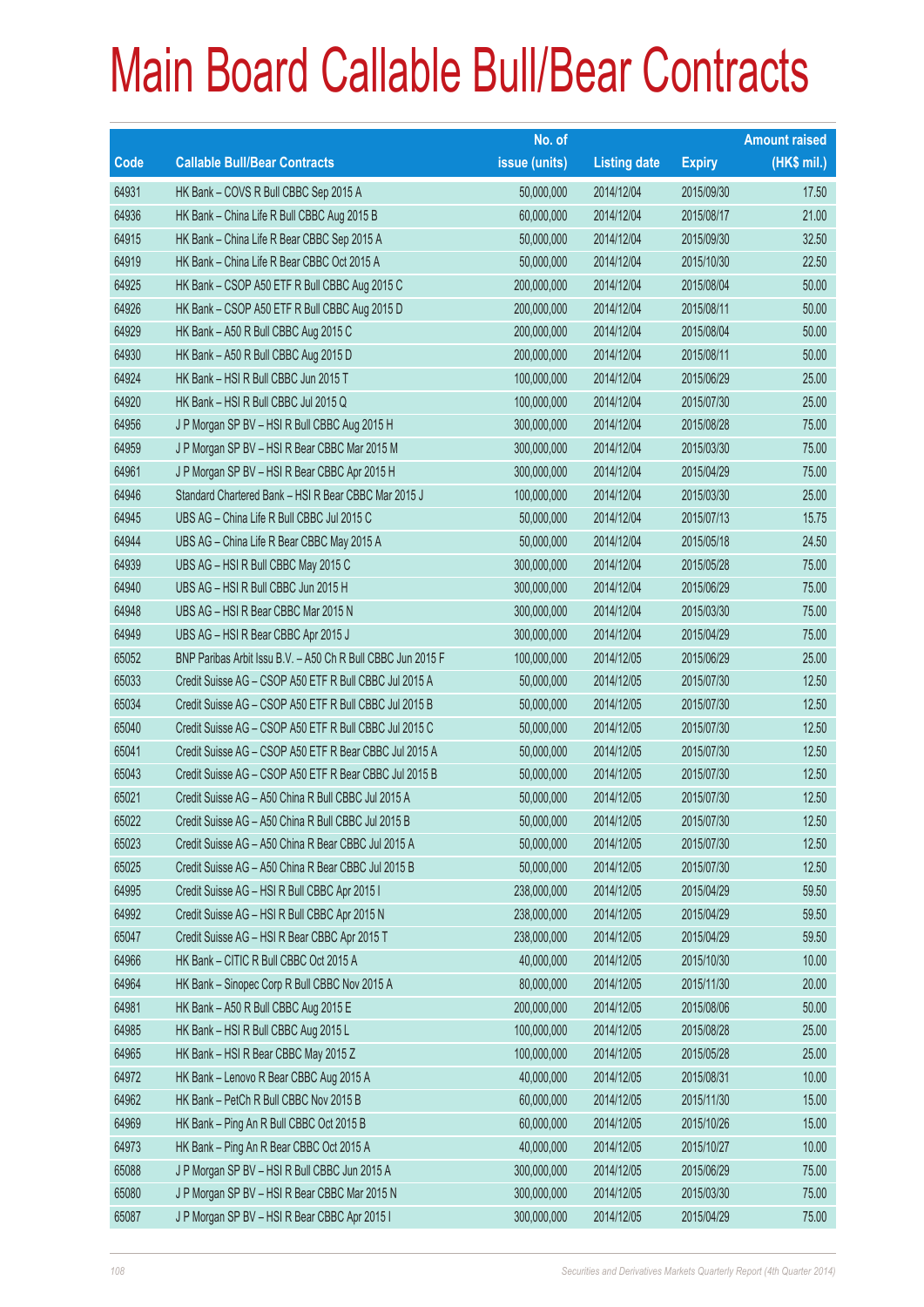|       |                                                                | No. of        |                     |               | <b>Amount raised</b> |
|-------|----------------------------------------------------------------|---------------|---------------------|---------------|----------------------|
| Code  | <b>Callable Bull/Bear Contracts</b>                            | issue (units) | <b>Listing date</b> | <b>Expiry</b> | $(HK$$ mil.)         |
| 65056 | SGA Societe Generale Acceptance N.V. - HSI R Bear CBBC Mar15 Z | 200,000,000   | 2014/12/05          | 2015/03/30    | 50.00                |
| 65010 | UBS AG - AIA R Bear CBBC Apr 2015 A                            | 100,000,000   | 2014/12/05          | 2015/04/20    | 25.00                |
| 65011 | UBS AG - CC Bank R Bear CBBC Jun 2015 A                        | 100,000,000   | 2014/12/05          | 2015/06/08    | 25.00                |
| 65006 | UBS AG - CSOP A50 ETF R Bear CBBC May 2015 A                   | 100,000,000   | 2014/12/05          | 2015/05/11    | 25.00                |
| 65005 | UBS AG - A50 China R Bear CBBC May 2015 A                      | 100,000,000   | 2014/12/05          | 2015/05/18    | 25.00                |
| 65001 | UBS AG - HSI R Bull CBBC May 2015 Z                            | 350,000,000   | 2014/12/05          | 2015/05/28    | 87.50                |
| 64998 | UBS AG - HSI R Bull CBBC Jun 2015 J                            | 300,000,000   | 2014/12/05          | 2015/06/29    | 75.00                |
| 65063 | UBS AG - HSI R Bear CBBC Mar 2015 Q                            | 300,000,000   | 2014/12/05          | 2015/03/30    | 75.00                |
| 65068 | UBS AG - HSI R Bear CBBC Apr 2015 K                            | 300,000,000   | 2014/12/05          | 2015/04/29    | 75.00                |
| 65071 | UBS AG - HSI R Bear CBBC Apr 2015 L                            | 350,000,000   | 2014/12/05          | 2015/04/29    | 87.50                |
| 65009 | UBS AG - ICBC R Bear CBBC May 2015 A                           | 100,000,000   | 2014/12/05          | 2015/05/18    | 25.00                |
| 65018 | UBS AG - Petrochina R Bull CBBC Oct 2015 B                     | 100,000,000   | 2014/12/05          | 2015/10/12    | 25.00                |
| 65008 | UBS AG - Ping An R Bull CBBC Oct 2015 A                        | 100,000,000   | 2014/12/05          | 2015/10/19    | 25.00                |
| 65163 | BNP Paribas Arbit Issu B.V. - HSI R Bull CBBC Jun 2015 E       | 200,000,000   | 2014/12/08          | 2015/06/29    | 50.00                |
| 65175 | BNP Paribas Arbit Issu B.V. - HSI R Bull CBBC Jun 2015 L       | 200,000,000   | 2014/12/08          | 2015/06/29    | 50.00                |
| 65162 | BNP Paribas Arbit Issu B.V. - HSI R Bull CBBC Jun 2015 O       | 200,000,000   | 2014/12/08          | 2015/06/29    | 50.00                |
| 65225 | BNP Paribas Arbit Issu B.V. - HSI R Bull CBBC Jun 2015 P       | 200,000,000   | 2014/12/08          | 2015/06/29    | 50.00                |
| 65168 | BNP Paribas Arbit Issu B.V. - HSI R Bull CBBC Jun 2015 W       | 200,000,000   | 2014/12/08          | 2015/06/29    | 50.00                |
| 65217 | BNP Paribas Arbit Issu B.V. - HSI R Bear CBBC Mar 2015 F       | 200,000,000   | 2014/12/08          | 2015/03/30    | 50.00                |
| 65285 | BNP Paribas Arbit Issu B.V. - HSI R Bear CBBC Mar 2015 G       | 200,000,000   | 2014/12/08          | 2015/03/30    | 50.00                |
| 65222 | BNP Paribas Arbit Issu B.V. - HSI R Bear CBBC Mar 2015 Z       | 200,000,000   | 2014/12/08          | 2015/03/30    | 50.00                |
| 65136 | Credit Suisse AG - HSI R Bull CBBC Apr 2015 J                  | 238,000,000   | 2014/12/08          | 2015/04/29    | 59.50                |
| 65159 | Credit Suisse AG - HSI R Bull CBBC Apr 2015 S                  | 238,000,000   | 2014/12/08          | 2015/04/29    | 59.50                |
| 65149 | Credit Suisse AG - HSI R Bull CBBC Apr 2015 T                  | 238,000,000   | 2014/12/08          | 2015/04/29    | 59.50                |
| 65246 | Credit Suisse AG - HSI R Bull CBBC Apr 2015 U                  | 238,000,000   | 2014/12/08          | 2015/04/29    | 59.50                |
| 65252 | Credit Suisse AG - HSI R Bull CBBC Apr 2015 V                  | 238,000,000   | 2014/12/08          | 2015/04/29    | 59.50                |
| 65276 | Credit Suisse AG - HSI R Bear CBBC Mar 2015 T                  | 238,000,000   | 2014/12/08          | 2015/03/30    | 59.50                |
| 65281 | Credit Suisse AG - HSI R Bear CBBC Mar 2015 W                  | 238,000,000   | 2014/12/08          | 2015/03/30    | 59.50                |
| 65283 | Credit Suisse AG - HSI R Bear CBBC Mar 2015 Z                  | 238,000,000   | 2014/12/08          | 2015/03/30    | 59.50                |
| 65257 | Credit Suisse AG - HSI R Bear CBBC Apr 2015 V                  | 238,000,000   | 2014/12/08          | 2015/04/29    | 59.50                |
| 65259 | Credit Suisse AG - HSI R Bear CBBC Apr 2015 X                  | 238,000,000   | 2014/12/08          | 2015/04/29    | 59.50                |
| 65286 | Goldman Sachs SP (Asia) - HSI R Bear CBBC Mar 2015 N           | 150,000,000   | 2014/12/08          | 2015/03/30    | 39.15                |
| 65287 | Goldman Sachs SP (Asia) - HSI R Bear CBBC Mar 2015 O           | 150,000,000   | 2014/12/08          | 2015/03/30    | 39.75                |
| 65299 | Goldman Sachs SP (Asia) - HSI R Bear CBBC Mar 2015 P           | 150,000,000   | 2014/12/08          | 2015/03/30    | 39.30                |
| 65090 | J P Morgan SP BV - HSI R Bull CBBC Jun 2015 C                  | 300,000,000   | 2014/12/08          | 2015/06/29    | 75.00                |
| 65327 | J P Morgan SP BV - HSI R Bull CBBC Jun 2015 D                  | 300,000,000   | 2014/12/08          | 2015/06/29    | 75.00                |
| 65107 | J P Morgan SP BV - HSI R Bull CBBC Jul 2015 D                  | 300,000,000   | 2014/12/08          | 2015/07/30    | 75.00                |
| 65111 | J P Morgan SP BV - HSI R Bull CBBC Aug 2015 I                  | 300,000,000   | 2014/12/08          | 2015/08/28    | 75.00                |
| 65324 | J P Morgan SP BV - HSI R Bear CBBC Mar 2015 E                  | 300,000,000   | 2014/12/08          | 2015/03/30    | 75.00                |
| 65326 | J P Morgan SP BV - HSI R Bear CBBC Mar 2015 G                  | 300,000,000   | 2014/12/08          | 2015/03/30    | 75.00                |
| 65325 | J P Morgan SP BV - HSI R Bear CBBC Apr 2015 J                  | 300,000,000   | 2014/12/08          | 2015/04/29    | 75.00                |
| 65132 | SGA Societe Generale Acceptance N.V. - HSI R Bull CBBC Jun15 B | 200,000,000   | 2014/12/08          | 2015/06/29    | 50.00                |
| 65118 | SGA Societe Generale Acceptance N.V. - HSI R Bull CBBC Jun15 Z | 200,000,000   | 2014/12/08          | 2015/06/29    | 50.00                |
| 65113 | SGA Societe Generale Acceptance N.V. - HSI R Bull CBBC Jul15 S | 200,000,000   | 2014/12/08          | 2015/07/30    | 50.00                |
| 65125 | SGA Societe Generale Acceptance N.V. - HSI R Bull CBBC Jul15 W | 200,000,000   | 2014/12/08          | 2015/07/30    | 50.00                |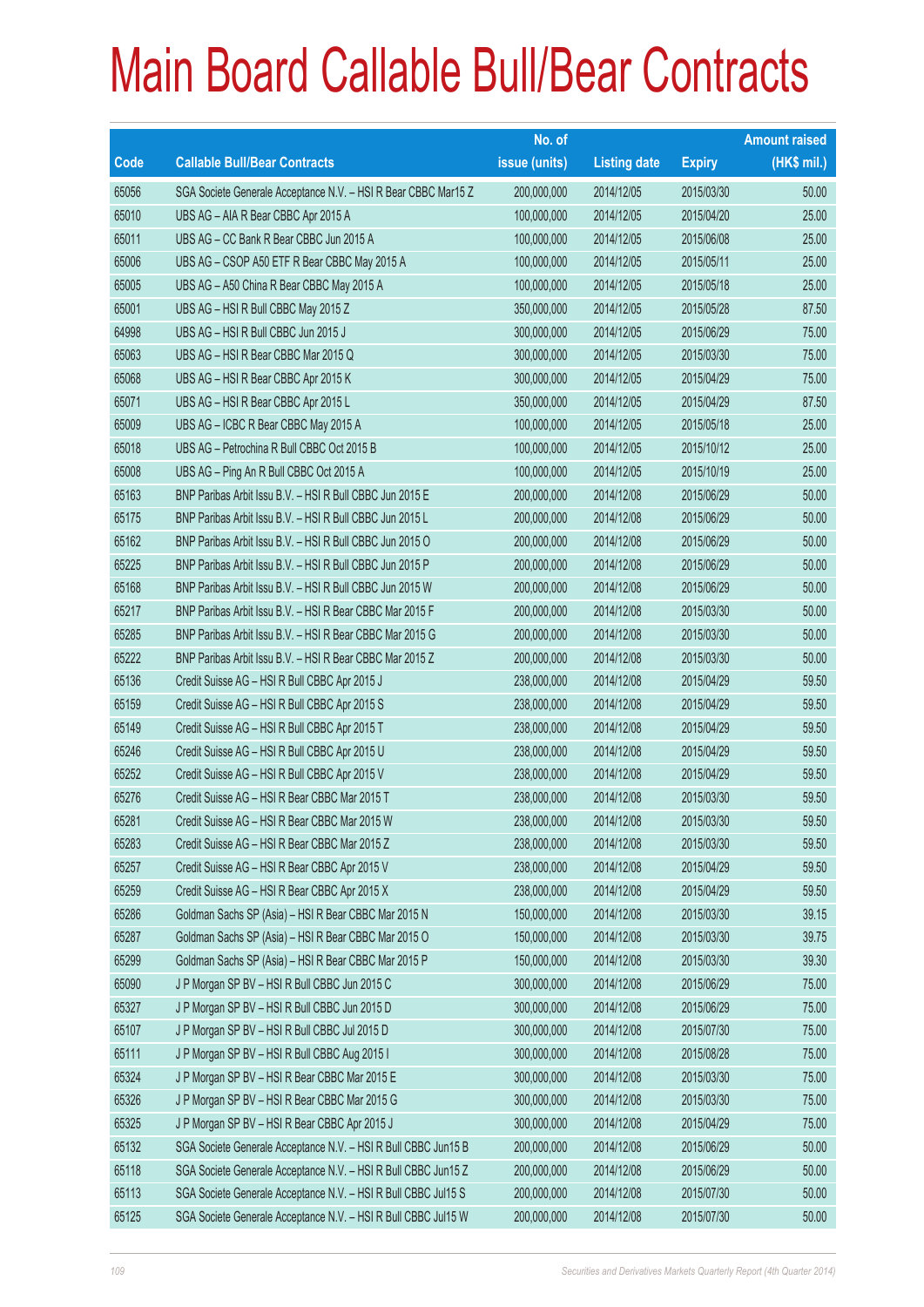|             |                                                                | No. of        |                     |               | <b>Amount raised</b> |
|-------------|----------------------------------------------------------------|---------------|---------------------|---------------|----------------------|
| <b>Code</b> | <b>Callable Bull/Bear Contracts</b>                            | issue (units) | <b>Listing date</b> | <b>Expiry</b> | $(HK$$ mil.)         |
| 65242       | SGA Societe Generale Acceptance N.V. - HSI R Bear CBBC Mar15 D | 200,000,000   | 2014/12/08          | 2015/03/30    | 50.00                |
| 65228       | SGA Societe Generale Acceptance N.V. - HSI R Bear CBBC Mar15 F | 200,000,000   | 2014/12/08          | 2015/03/30    | 50.00                |
| 65303       | SGA Societe Generale Acceptance N.V. - HSI R Bear CBBC Mar15 G | 200,000,000   | 2014/12/08          | 2015/03/30    | 50.00                |
| 65241       | SGA Societe Generale Acceptance N.V. - HSI R Bear CBBC Apr15 T | 200,000,000   | 2014/12/08          | 2015/04/29    | 50.00                |
| 65304       | UBS AG - CNOOC R Bull CBBC Oct 2015 D                          | 100,000,000   | 2014/12/08          | 2015/10/19    | 25.00                |
| 65211       | UBS AG - HSI R Bull CBBC Apr 2015 U                            | 350,000,000   | 2014/12/08          | 2015/04/29    | 87.50                |
| 65243       | UBS AG - HSI R Bull CBBC May 2015 D                            | 300,000,000   | 2014/12/08          | 2015/05/28    | 75.00                |
| 65185       | UBS AG - HSI R Bull CBBC Jun 2015 L                            | 300,000,000   | 2014/12/08          | 2015/06/29    | 75.00                |
| 65199       | UBS AG - HSI R Bull CBBC Jun 2015 M                            | 300,000,000   | 2014/12/08          | 2015/06/29    | 75.00                |
| 65176       | UBS AG - HSI R Bull CBBC Aug 2015 B                            | 300,000,000   | 2014/12/08          | 2015/08/28    | 75.00                |
| 65307       | UBS AG - HSI R Bear CBBC Mar 2015 I                            | 300,000,000   | 2014/12/08          | 2015/03/30    | 75.00                |
| 65320       | UBS AG - HSI R Bear CBBC Mar 2015 P                            | 300,000,000   | 2014/12/08          | 2015/03/30    | 75.00                |
| 65321       | UBS AG - HSI R Bear CBBC Mar 2015 T                            | 300,000,000   | 2014/12/08          | 2015/03/30    | 75.00                |
| 65319       | UBS AG - HSI R Bear CBBC Apr 2015 M                            | 300,000,000   | 2014/12/08          | 2015/04/29    | 75.00                |
| 65452       | BNP Paribas Arbit Issu B.V. - HSI R Bull CBBC Jun 2015 Q       | 200,000,000   | 2014/12/09          | 2015/06/29    | 50.00                |
| 65450       | BNP Paribas Arbit Issu B.V. - HSI R Bear CBBC Apr 2015 A       | 200,000,000   | 2014/12/09          | 2015/04/29    | 50.00                |
| 65458       | Credit Suisse AG - CSOP A50 ETF R Bull CBBC Jun 2015 A         | 50,000,000    | 2014/12/09          | 2015/06/30    | 12.50                |
| 65459       | Credit Suisse AG - CSOP A50 ETF R Bear CBBC Jun 2015 A         | 50,000,000    | 2014/12/09          | 2015/06/30    | 12.50                |
| 65460       | Credit Suisse AG - CSOP A50 ETF R Bear CBBC Jun 2015 B         | 50,000,000    | 2014/12/09          | 2015/06/30    | 13.00                |
| 65462       | Credit Suisse AG - A50 China R Bull CBBC Jun 2015 A            | 50,000,000    | 2014/12/09          | 2015/06/30    | 12.50                |
| 65464       | Credit Suisse AG - A50 China R Bear CBBC Jun 2015 A            | 50,000,000    | 2014/12/09          | 2015/06/30    | 12.50                |
| 65467       | Credit Suisse AG - A50 China R Bear CBBC Jun 2015 B            | 50,000,000    | 2014/12/09          | 2015/06/30    | 13.00                |
| 65536       | Credit Suisse AG - HSI R Bull CBBC May 2015 C                  | 238,000,000   | 2014/12/09          | 2015/05/28    | 59.50                |
| 65528       | Credit Suisse AG - HSI R Bull CBBC May 2015 T                  | 238,000,000   | 2014/12/09          | 2015/05/28    | 59.50                |
| 65533       | Credit Suisse AG - HSI R Bull CBBC May 2015 V                  | 238,000,000   | 2014/12/09          | 2015/05/28    | 59.50                |
| 65442       | Credit Suisse AG - HSI R Bear CBBC Mar 2015 R                  | 238,000,000   | 2014/12/09          | 2015/03/30    | 59.50                |
| 65444       | Credit Suisse AG - HSI R Bear CBBC Mar 2015 X                  | 238,000,000   | 2014/12/09          | 2015/03/30    | 59.50                |
| 65446       | Credit Suisse AG - HSI R Bear CBBC Apr 2015 P                  | 238,000,000   | 2014/12/09          | 2015/04/29    | 59.50                |
| 65430       | Credit Suisse AG - HSI R Bear CBBC Apr 2015 Y                  | 238,000,000   | 2014/12/09          | 2015/04/29    | 59.50                |
| 65457       | Credit Suisse AG - HSI R Bear CBBC May 2015 I                  | 238,000,000   | 2014/12/09          | 2015/05/28    | 59.50                |
| 65540       | Goldman Sachs SP (Asia) - HSI R Bull CBBC Mar 2015 G           | 150,000,000   | 2014/12/09          | 2015/03/30    | 39.45                |
| 65547       | Goldman Sachs SP (Asia) - HSI R Bull CBBC Mar 2015 H           | 150,000,000   | 2014/12/09          | 2015/03/30    | 39.15                |
| 65380       | HK Bank - BOCL R Bull CBBC Aug 2015 C                          | 80,000,000    | 2014/12/09          | 2015/08/17    | 20.00                |
| 65351       | HK Bank - CC Bank R Bull CBBC Aug 2015 E                       | 80,000,000    | 2014/12/09          | 2015/08/17    | 20.00                |
| 65340       | HK Bank - Minsheng Bank R Bull CBBC Nov 2015 A                 | 40,000,000    | 2014/12/09          | 2015/11/30    | 10.00                |
| 65336       | HK Bank - Minsheng Bank R Bear CBBC May 2015 C                 | 40,000,000    | 2014/12/09          | 2015/05/13    | 10.00                |
| 65345       | HK Bank - Minsheng Bank R Bear CBBC Aug 2015 A                 | 40,000,000    | 2014/12/09          | 2015/08/05    | 10.00                |
| 65390       | HK Bank - CNOOC R Bull CBBC Oct 2015 F                         | 60,000,000    | 2014/12/09          | 2015/10/05    | 15.00                |
| 65385       | HK Bank - Sinopec Corp R Bull CBBC Nov 2015 B                  | 80,000,000    | 2014/12/09          | 2015/11/30    | 20.00                |
| 65329       | HK Bank - CSOP A50 ETF R Bull CBBC Aug 2015 E                  | 200,000,000   | 2014/12/09          | 2015/08/18    | 50.00                |
| 65348       | HK Bank - CSOP A50 ETF R Bull CBBC Aug 2015 F                  | 200,000,000   | 2014/12/09          | 2015/08/28    | 50.00                |
| 65347       | HK Bank - CSOP A50 ETF R Bear CBBC Aug 2015 A                  | 40,000,000    | 2014/12/09          | 2015/08/31    | 10.00                |
| 65328       | HK Bank - A50 R Bull CBBC Aug 2015 F                           | 200,000,000   | 2014/12/09          | 2015/08/28    | 50.00                |
| 65330       | HK Bank - A50 R Bull CBBC Aug 2015 G                           | 200,000,000   | 2014/12/09          | 2015/08/18    | 50.00                |
| 65335       | HK Bank - A50 R Bear CBBC Nov 2015 B                           | 50,000,000    | 2014/12/09          | 2015/11/13    | 12.50                |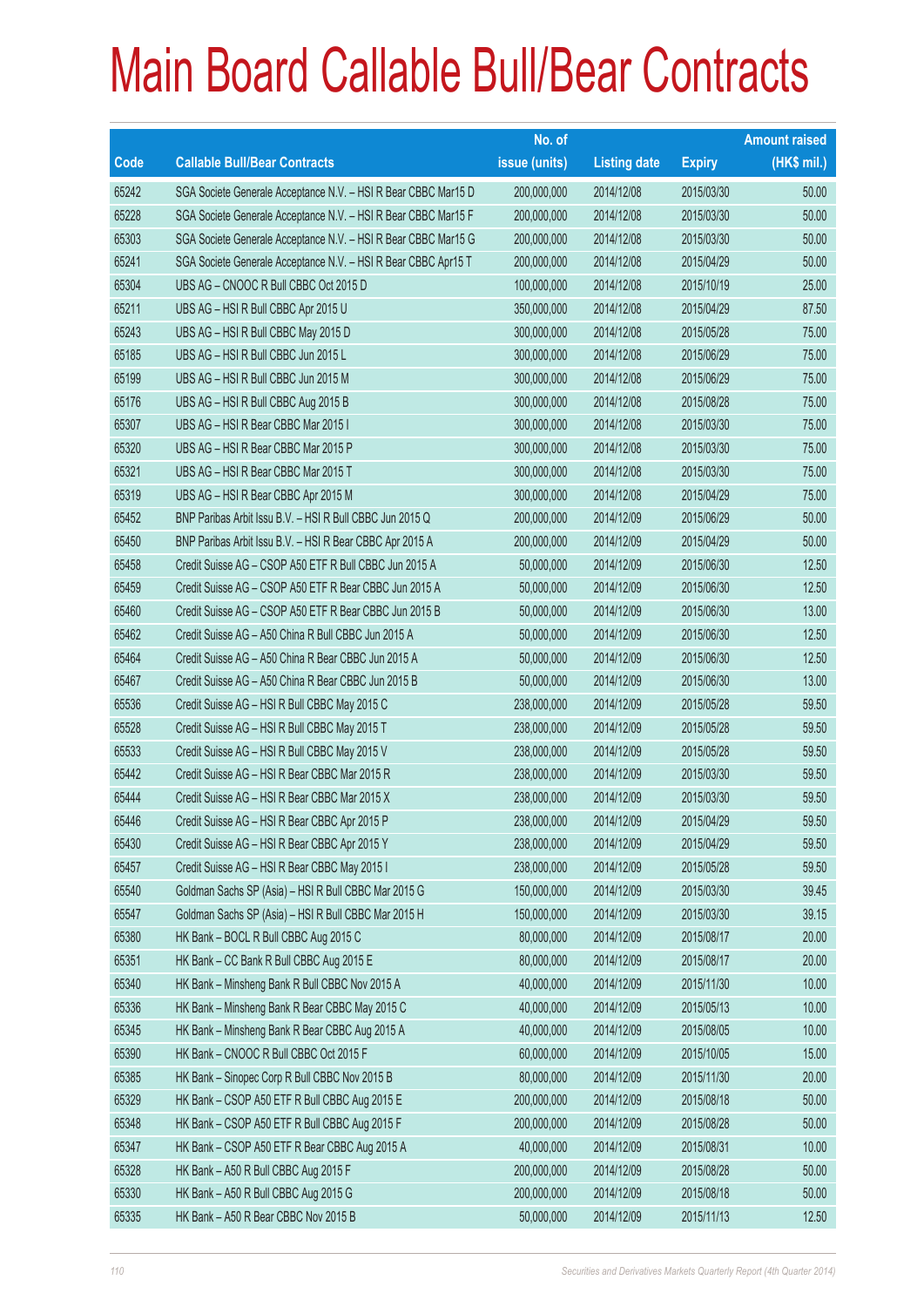|       |                                                                | No. of        |                     |               | <b>Amount raised</b> |
|-------|----------------------------------------------------------------|---------------|---------------------|---------------|----------------------|
| Code  | <b>Callable Bull/Bear Contracts</b>                            | issue (units) | <b>Listing date</b> | <b>Expiry</b> | (HK\$ mil.)          |
| 65346 | HK Bank - A50 R Bear CBBC Nov 2015 C                           | 50,000,000    | 2014/12/09          | 2015/11/09    | 12.50                |
| 65388 | HK Bank - HSI R Bear CBBC May 2015 C                           | 100,000,000   | 2014/12/09          | 2015/05/28    | 25.00                |
| 65391 | HK Bank - HSI R Bear CBBC May 2015 P                           | 100,000,000   | 2014/12/09          | 2015/05/28    | 25.00                |
| 65377 | HK Bank - ICBC R Bull CBBC Aug 2015 D                          | 80,000,000    | 2014/12/09          | 2015/08/17    | 20.00                |
| 65382 | HK Bank - PetCh R Bull CBBC Dec 2015 A                         | 60,000,000    | 2014/12/09          | 2015/12/21    | 15.00                |
| 65364 | HK Bank - TCH R Bear CBBC Aug 2015 F                           | 100,000,000   | 2014/12/09          | 2015/08/10    | 25.00                |
| 65568 | J P Morgan SP BV - HSI R Bull CBBC Jul 2015 H                  | 300,000,000   | 2014/12/09          | 2015/07/30    | 75.00                |
| 65572 | J P Morgan SP BV - HSI R Bull CBBC Aug 2015 L                  | 300,000,000   | 2014/12/09          | 2015/08/28    | 75.00                |
| 65402 | J P Morgan SP BV - HSI R Bear CBBC Mar 2015 I                  | 300,000,000   | 2014/12/09          | 2015/03/30    | 75.00                |
| 65407 | J P Morgan SP BV - HSI R Bear CBBC Mar 2015 K                  | 300,000,000   | 2014/12/09          | 2015/03/30    | 75.00                |
| 65574 | J P Morgan SP BV - HSI R Bear CBBC Apr 2015 K                  | 300,000,000   | 2014/12/09          | 2015/04/29    | 75.00                |
| 65409 | Standard Chartered Bank - HSI R Bear CBBC Mar 2015 K           | 120,000,000   | 2014/12/09          | 2015/03/30    | 30.00                |
| 65414 | Standard Chartered Bank - HSI R Bear CBBC Mar 2015 L           | 120,000,000   | 2014/12/09          | 2015/03/30    | 30.00                |
| 65418 | Standard Chartered Bank - HSI R Bear CBBC Mar 2015 M           | 100,000,000   | 2014/12/09          | 2015/03/30    | 25.00                |
| 65470 | SGA Societe Generale Acceptance N.V - CSA50 R Bull CBBC Aug15A | 100,000,000   | 2014/12/09          | 2015/08/28    | 25.00                |
| 65473 | SGA Societe Generale Acceptance N.V - CSA50 R Bull CBBC Aug15B | 100,000,000   | 2014/12/09          | 2015/08/28    | 25.00                |
| 65469 | SGA Societe Generale Acceptance N.V - CSA50 R Bull CBBC Sep15A | 100,000,000   | 2014/12/09          | 2015/09/29    | 25.00                |
| 65471 | SGA Societe Generale Acceptance N.V - CSA50 R Bull CBBC Sep15B | 100,000,000   | 2014/12/09          | 2015/09/29    | 25.00                |
| 65478 | SGA Societe Generale Acceptance N.V - CSA50 R Bear CBBC Jul15A | 100,000,000   | 2014/12/09          | 2015/07/30    | 25.00                |
| 65491 | SGA Societe Generale Acceptance N.V - CSA50 R Bear CBBC Jul15B | 100,000,000   | 2014/12/09          | 2015/07/30    | 25.00                |
| 65489 | SGA Societe Generale Acceptance N.V - CSA50 R Bear CBBC Aug15A | 100,000,000   | 2014/12/09          | 2015/08/28    | 25.00                |
| 65513 | SGA Societe Generale Acceptance N.V. - A50 R Bull CBBC Aug15 A | 100,000,000   | 2014/12/09          | 2015/08/28    | 25.00                |
| 65523 | SGA Societe Generale Acceptance N.V. - A50 R Bull CBBC Aug15 B | 100,000,000   | 2014/12/09          | 2015/08/28    | 25.00                |
| 65492 | SGA Societe Generale Acceptance N.V. - A50 R Bull CBBC Sep15 A | 100,000,000   | 2014/12/09          | 2015/09/29    | 25.00                |
| 65520 | SGA Societe Generale Acceptance N.V. - A50 R Bull CBBC Sep15 B | 100,000,000   | 2014/12/09          | 2015/09/29    | 25.00                |
| 65525 | SGA Societe Generale Acceptance N.V. - A50 R Bear CBBC Jul15A  | 100,000,000   | 2014/12/09          | 2015/07/30    | 25.00                |
| 65527 | SGA Societe Generale Acceptance N.V. - A50 R Bear CBBC Jul15B  | 100,000,000   | 2014/12/09          | 2015/07/30    | 25.00                |
| 65526 | SGA Societe Generale Acceptance N.V. - A50 R Bear CBBC Aug15A  | 100,000,000   | 2014/12/09          | 2015/08/28    | 25.00                |
| 65454 | SGA Societe Generale Acceptance N.V. - HSI R Bull CBBC Jun15 A | 200,000,000   | 2014/12/09          | 2015/06/29    | 50.00                |
| 65455 | SGA Societe Generale Acceptance N.V. - HSI R Bull CBBC Jul15 V | 200,000,000   | 2014/12/09          | 2015/07/30    | 50.00                |
| 65392 | SGA Societe Generale Acceptance N.V. - HSI R Bear CBBC Apr15 U | 200,000,000   | 2014/12/09          | 2015/04/29    | 50.00                |
| 65560 | UBS AG - HSI R Bull CBBC Apr 2015 V                            | 350,000,000   | 2014/12/09          | 2015/04/29    | 87.50                |
| 65549 | UBS AG - HSI R Bull CBBC Jun 2015 N                            | 300,000,000   | 2014/12/09          | 2015/06/29    | 75.00                |
| 65559 | UBS AG - HSI R Bull CBBC Jul 2015 A                            | 300,000,000   | 2014/12/09          | 2015/07/30    | 75.00                |
| 65558 | UBS AG - HSI R Bull CBBC Jul 2015 Z                            | 300,000,000   | 2014/12/09          | 2015/07/30    | 75.00                |
| 65420 | UBS AG - HSI R Bear CBBC Mar 2015 W                            | 300,000,000   | 2014/12/09          | 2015/03/30    | 75.00                |
| 65429 | UBS AG - HSI R Bear CBBC Mar 2015 X                            | 300,000,000   | 2014/12/09          | 2015/03/30    | 75.00                |
| 65423 | UBS AG - HSI R Bear CBBC Apr 2015 N                            | 300,000,000   | 2014/12/09          | 2015/04/29    | 75.00                |
| 65728 | BNP Paribas Arbit Issu B.V. - A50 Ch R Bull CBBC Jun 2015 G    | 100,000,000   | 2014/12/10          | 2015/06/29    | 25.00                |
| 65727 | BNP Paribas Arbit Issu B.V. - HSCEI R Bull CBBC Jun 2015 B     | 100,000,000   | 2014/12/10          | 2015/06/29    | 25.00                |
| 65684 | Credit Suisse AG - HSI R Bull CBBC May 2015 D                  | 238,000,000   | 2014/12/10          | 2015/05/28    | 59.50                |
| 65685 | Credit Suisse AG - HSI R Bull CBBC May 2015 F                  | 238,000,000   | 2014/12/10          | 2015/05/28    | 59.50                |
| 65688 | Credit Suisse AG - HSI R Bull CBBC May 2015 X                  | 238,000,000   | 2014/12/10          | 2015/05/28    | 59.50                |
| 65704 | Credit Suisse AG - HSI R Bull CBBC Aug 2015 A                  | 238,000,000   | 2014/12/10          | 2015/08/28    | 59.50                |
| 65740 | Credit Suisse AG - HSI R Bear CBBC Apr 2015 Q                  | 238,000,000   | 2014/12/10          | 2015/04/29    | 59.50                |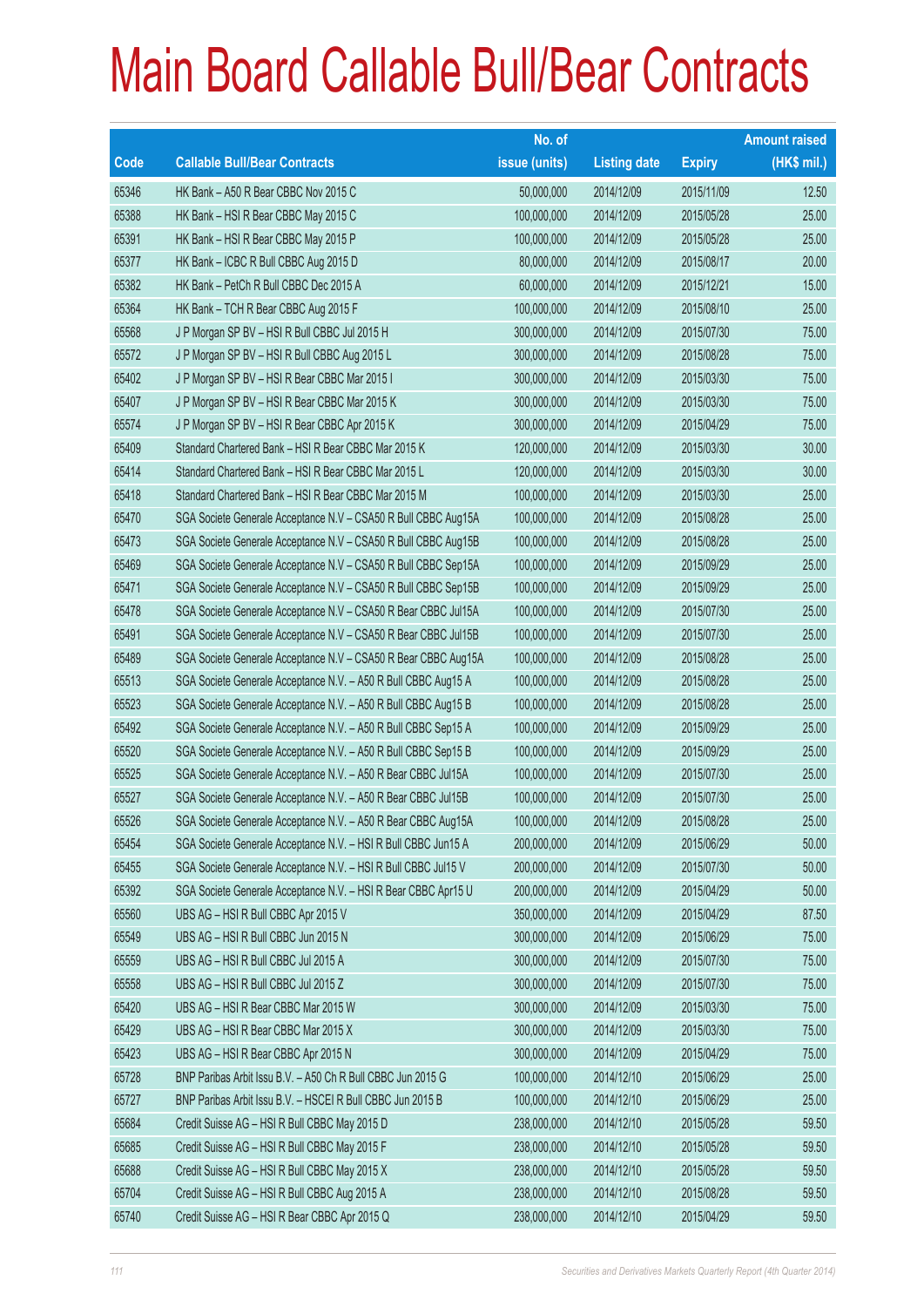|       |                                                                | No. of        |                     |               | <b>Amount raised</b> |
|-------|----------------------------------------------------------------|---------------|---------------------|---------------|----------------------|
| Code  | <b>Callable Bull/Bear Contracts</b>                            | issue (units) | <b>Listing date</b> | <b>Expiry</b> | $(HK$$ mil.)         |
| 65737 | Credit Suisse AG - HSI R Bear CBBC Apr 2015 W                  | 238,000,000   | 2014/12/10          | 2015/04/29    | 59.50                |
| 65719 | Credit Suisse AG - HSI R Bear CBBC May 2015 J                  | 238,000,000   | 2014/12/10          | 2015/05/28    | 59.50                |
| 65724 | Credit Suisse AG - HSI R Bear CBBC May 2015 K                  | 238,000,000   | 2014/12/10          | 2015/05/28    | 59.50                |
| 65706 | Credit Suisse AG - HSI R Bear CBBC Aug 2015 A                  | 238,000,000   | 2014/12/10          | 2015/08/28    | 59.50                |
| 65718 | Credit Suisse AG - HSI R Bear CBBC Aug 2015 B                  | 238,000,000   | 2014/12/10          | 2015/08/28    | 59.50                |
| 65612 | HK Bank - China Life R Bull CBBC Oct 2015 A                    | 60,000,000    | 2014/12/10          | 2015/10/26    | 15.00                |
| 65603 | HK Bank - CSOP A50 ETF R Bull CBBC Dec 2015 A                  | 200,000,000   | 2014/12/10          | 2015/12/22    | 50.00                |
| 65604 | HK Bank - CSOP A50 ETF R Bull CBBC Dec 2015 B                  | 200,000,000   | 2014/12/10          | 2015/12/18    | 50.00                |
| 65605 | HK Bank - CSOP A50 ETF R Bull CBBC Dec 2015 C                  | 200,000,000   | 2014/12/10          | 2015/12/16    | 50.00                |
| 65590 | HK Bank - A50 R Bull CBBC Sep 2015 A                           | 200,000,000   | 2014/12/10          | 2015/09/25    | 50.00                |
| 65593 | HK Bank - A50 R Bull CBBC Sep 2015 B                           | 200,000,000   | 2014/12/10          | 2015/09/21    | 50.00                |
| 65594 | HK Bank - A50 R Bull CBBC Sep 2015 C                           | 200,000,000   | 2014/12/10          | 2015/09/14    | 50.00                |
| 65595 | HK Bank - A50 R Bear CBBC Nov 2015 D                           | 50,000,000    | 2014/12/10          | 2015/11/02    | 12.50                |
| 65606 | HK Bank - Galaxy Ent R Bear CBBC Jul 2015 G                    | 60,000,000    | 2014/12/10          | 2015/07/27    | 15.00                |
| 65602 | HK Bank - HSCEI R Bull CBBC Jul 2015 E                         | 100,000,000   | 2014/12/10          | 2015/07/30    | 25.00                |
| 65598 | HK Bank - HSI R Bull CBBC Jul 2015 R                           | 100,000,000   | 2014/12/10          | 2015/07/30    | 25.00                |
| 65599 | HK Bank - HSI R Bear CBBC May 2015 Q                           | 100,000,000   | 2014/12/10          | 2015/05/28    | 25.00                |
| 65607 | HK Bank - Ping An R Bull CBBC Nov 2015 A                       | 60,000,000    | 2014/12/10          | 2015/11/09    | 15.00                |
| 65609 | HK Bank - Ping An R Bear CBBC Nov 2015 A                       | 40,000,000    | 2014/12/10          | 2015/11/09    | 10.00                |
| 65610 | HK Bank - Ping An R Bear CBBC Nov 2015 B                       | 40,000,000    | 2014/12/10          | 2015/11/30    | 10.00                |
| 65699 | J P Morgan SP BV - HSI R Bull CBBC Jul 2015 M                  | 300,000,000   | 2014/12/10          | 2015/07/30    | 75.00                |
| 65701 | J P Morgan SP BV - HSI R Bull CBBC Aug 2015 M                  | 300,000,000   | 2014/12/10          | 2015/08/28    | 75.00                |
| 65638 | J P Morgan SP BV - HSI R Bear CBBC Mar 2015 O                  | 300,000,000   | 2014/12/10          | 2015/03/30    | 75.00                |
| 65639 | J P Morgan SP BV - HSI R Bear CBBC Apr 2015 L                  | 300,000,000   | 2014/12/10          | 2015/04/29    | 75.00                |
| 65744 | J P Morgan SP BV - HSI R Bear CBBC Apr 2015 M                  | 300,000,000   | 2014/12/10          | 2015/04/29    | 75.00                |
| 65645 | Standard Chartered Bank - CSOP A50 ETF R Bull CBBC Sep 2015A   | 50,000,000    | 2014/12/10          | 2015/09/29    | 12.50                |
| 65662 | Standard Chartered Bank - CSOP A50 ETF R Bear CBBC Sep 2015B   | 50,000,000    | 2014/12/10          | 2015/09/21    | 12.50                |
| 65655 | Standard Chartered Bank - A50 China R Bull CBBC Sep 2015 A     | 50,000,000    | 2014/12/10          | 2015/09/29    | 12.50                |
| 65666 | Standard Chartered Bank - A50 China R Bear CBBC Sep 2015 B     | 50,000,000    | 2014/12/10          | 2015/09/21    | 12.50                |
| 65676 | Standard Chartered Bank - HSI R Bull CBBC Mar 2015 L           | 120,000,000   | 2014/12/10          | 2015/03/30    | 30.00                |
| 65695 | SGA Societe Generale Acceptance N.V. - HSI R Bear CBBC Apr15 V | 200,000,000   | 2014/12/10          | 2015/04/29    | 50.00                |
| 65681 | UBS AG - HSI R Bull CBBC May 2015 E                            | 300,000,000   | 2014/12/10          | 2015/05/28    | 75.00                |
| 65678 | UBS AG - HSI R Bull CBBC May 2015 K                            | 350,000,000   | 2014/12/10          | 2015/05/28    | 87.50                |
| 65679 | UBS AG - HSI R Bull CBBC Jul 2015 B                            | 300,000,000   | 2014/12/10          | 2015/07/30    | 75.00                |
| 65781 | UBS AG - HSI R Bear CBBC Mar 2015 Y                            | 300,000,000   | 2014/12/10          | 2015/03/30    | 75.00                |
| 65771 | UBS AG - HSI R Bear CBBC Apr 2015 O                            | 300,000,000   | 2014/12/10          | 2015/04/29    | 75.00                |
| 65760 | UBS AG - HSI R Bear CBBC May 2015 D                            | 300,000,000   | 2014/12/10          | 2015/05/28    | 75.00                |
| 65782 | UBS AG - HSI R Bear CBBC Jun 2015 B                            | 300,000,000   | 2014/12/10          | 2015/06/29    | 75.00                |
| 65858 | BNP Paribas Arbit Issu B.V. - HSI R Bear CBBC Apr 2015 B       | 200,000,000   | 2014/12/11          | 2015/04/29    | 50.00                |
| 65861 | BNP Paribas Arbit Issu B.V. - HSI R Bear CBBC Apr 2015 C       | 200,000,000   | 2014/12/11          | 2015/04/29    | 50.00                |
| 65928 | Credit Suisse AG - HSI R Bull CBBC Jun 2015 N                  | 238,000,000   | 2014/12/11          | 2015/06/29    | 59.50                |
| 65921 | Credit Suisse AG - HSI R Bull CBBC Jun 2015 P                  | 238,000,000   | 2014/12/11          | 2015/06/29    | 59.50                |
| 65929 | Credit Suisse AG - HSI R Bull CBBC Jun 2015 Q                  | 238,000,000   | 2014/12/11          | 2015/06/29    | 59.50                |
| 65835 | Credit Suisse AG - HSI R Bear CBBC Mar 2015 P                  | 238,000,000   | 2014/12/11          | 2015/03/30    | 59.50                |
| 65838 | Credit Suisse AG - HSI R Bear CBBC Apr 2015 F                  | 238,000,000   | 2014/12/11          | 2015/04/29    | 59.50                |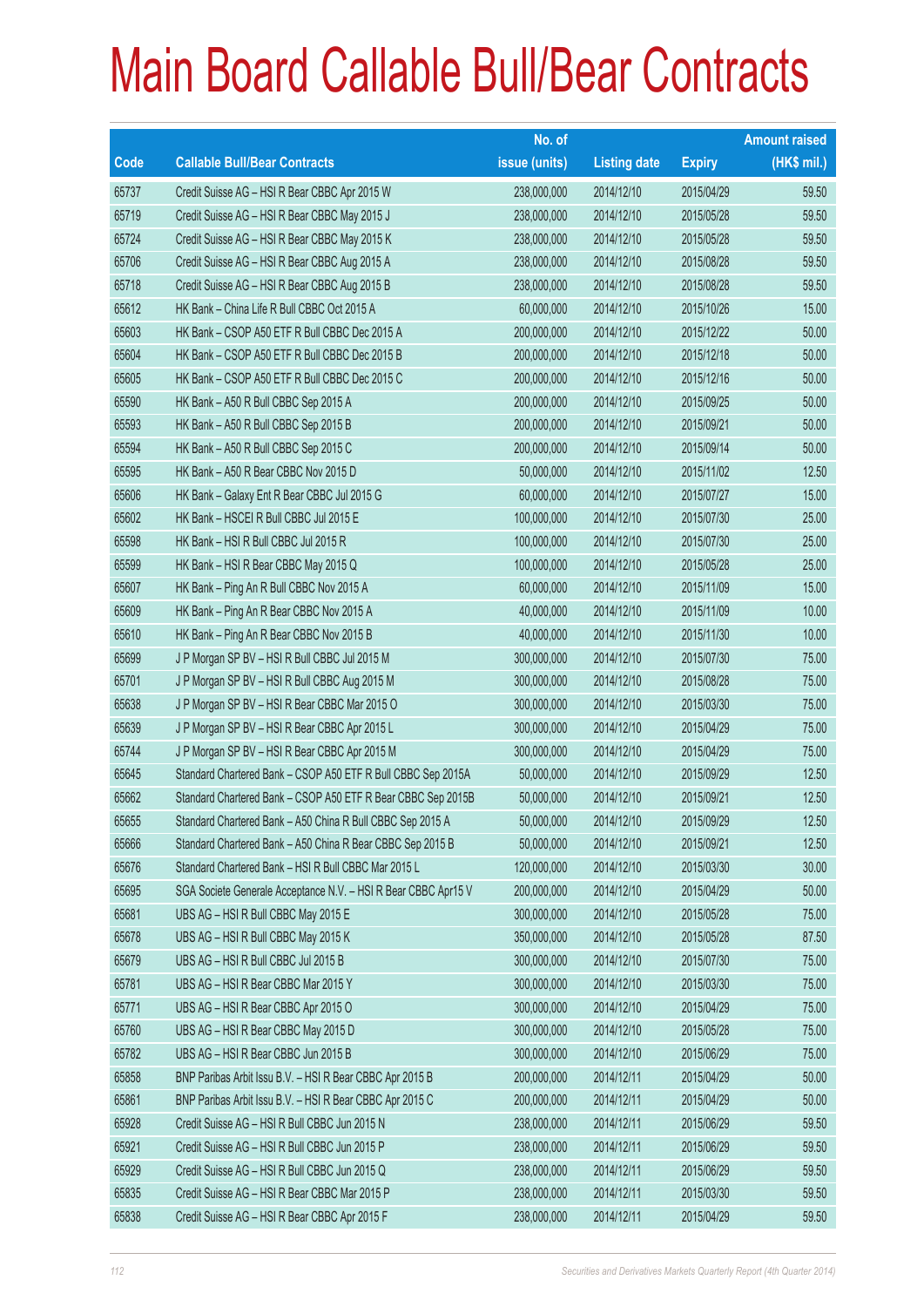|             |                                                                | No. of        |                     |               | <b>Amount raised</b> |
|-------------|----------------------------------------------------------------|---------------|---------------------|---------------|----------------------|
| <b>Code</b> | <b>Callable Bull/Bear Contracts</b>                            | issue (units) | <b>Listing date</b> | <b>Expiry</b> | $(HK$$ mil.)         |
| 65837       | Credit Suisse AG - HSI R Bear CBBC May 2015 L                  | 238,000,000   | 2014/12/11          | 2015/05/28    | 59.50                |
| 65844       | Bank of East Asia - A50 China R Bull CBBC Jan 2016 A           | 80,000,000    | 2014/12/11          | 2016/01/28    | 20.00                |
| 65848       | Bank of East Asia - Ping An R Bull CBBC Nov 2015 A             | 80,000,000    | 2014/12/11          | 2015/11/25    | 20.00                |
| 65849       | Bank of East Asia - Ping An R Bear CBBC Aug 2015 A             | 80,000,000    | 2014/12/11          | 2015/08/13    | 20.00                |
| 65820       | HK Bank - CM Bank R Bull CBBC Sep 2015 A                       | 40,000,000    | 2014/12/11          | 2015/09/30    | 10.00                |
| 65822       | HK Bank - CNOOC R Bull CBBC Oct 2015 G                         | 60,000,000    | 2014/12/11          | 2015/10/19    | 17.40                |
| 65794       | HK Bank - CSOP A50 ETF R Bull CBBC Dec 2015 D                  | 200,000,000   | 2014/12/11          | 2015/12/21    | 50.00                |
| 65800       | HK Bank - CSOP A50 ETF R Bear CBBC Aug 2015 B                  | 40,000,000    | 2014/12/11          | 2015/08/24    | 10.00                |
| 65827       | HK Bank - PetCh R Bull CBBC Oct 2015 B                         | 60,000,000    | 2014/12/11          | 2015/10/26    | 15.00                |
| 65814       | HK Bank - Sands China R Bear CBBC Oct 2015 B                   | 60,000,000    | 2014/12/11          | 2015/10/26    | 15.00                |
| 65812       | HK Bank - TCH R Bear CBBC Aug 2015 G                           | 100,000,000   | 2014/12/11          | 2015/08/20    | 25.00                |
| 65968       | J P Morgan SP BV - HSI R Bull CBBC Jul 2015 T                  | 300,000,000   | 2014/12/11          | 2015/07/30    | 75.00                |
| 65963       | J P Morgan SP BV - HSI R Bull CBBC Aug 2015 N                  | 300,000,000   | 2014/12/11          | 2015/08/28    | 75.00                |
| 65828       | J P Morgan SP BV - HSI R Bear CBBC Apr 2015 N                  | 300,000,000   | 2014/12/11          | 2015/04/29    | 75.00                |
| 65866       | J P Morgan SP BV - HSI R Bear CBBC Apr 2015 O                  | 300,000,000   | 2014/12/11          | 2015/04/29    | 75.00                |
| 65868       | J P Morgan SP BV - HSI R Bear CBBC Apr 2015 P                  | 300,000,000   | 2014/12/11          | 2015/04/29    | 75.00                |
| 65975       | Standard Chartered Bank - HSI R Bull CBBC Mar 2015 M           | 100,000,000   | 2014/12/11          | 2015/03/30    | 25.00                |
| 65976       | Standard Chartered Bank - HSI R Bull CBBC Mar 2015 N           | 100,000,000   | 2014/12/11          | 2015/03/30    | 25.00                |
| 65850       | Standard Chartered Bank - HSI R Bear CBBC Mar 2015 N           | 120,000,000   | 2014/12/11          | 2015/03/30    | 30.00                |
| 65854       | Standard Chartered Bank - HSI R Bear CBBC Mar 2015 O           | 100,000,000   | 2014/12/11          | 2015/03/30    | 25.00                |
| 65893       | SGA Societe Generale Acceptance N.V - CSA50 R Bull CBBC Aug15C | 100,000,000   | 2014/12/11          | 2015/08/28    | 25.00                |
| 65891       | SGA Societe Generale Acceptance N.V - CSA50 R Bull CBBC Sep15C | 100,000,000   | 2014/12/11          | 2015/09/29    | 25.00                |
| 65899       | SGA Societe Generale Acceptance N.V - CSA50 R Bear CBBC Jul15C | 100,000,000   | 2014/12/11          | 2015/07/30    | 25.00                |
| 65898       | SGA Societe Generale Acceptance N.V - CSA50 R Bear CBBC Aug15B | 100,000,000   | 2014/12/11          | 2015/08/28    | 25.00                |
| 65912       | SGA Societe Generale Acceptance N.V. - A50 R Bull CBBC Aug15 C | 100,000,000   | 2014/12/11          | 2015/08/28    | 25.00                |
| 65909       | SGA Societe Generale Acceptance N.V. - A50 R Bull CBBC Sep15 C | 100,000,000   | 2014/12/11          | 2015/09/29    | 25.00                |
| 65918       | SGA Societe Generale Acceptance N.V. - A50 R Bear CBBC Jul15C  | 100,000,000   | 2014/12/11          | 2015/07/30    | 25.00                |
| 65917       | SGA Societe Generale Acceptance N.V. - A50 R Bear CBBC Aug15B  | 100,000,000   | 2014/12/11          | 2015/08/28    | 25.00                |
| 65919       | SGA Societe Generale Acceptance N.V. - A50 R Bear CBBC Aug15C  | 100,000,000   | 2014/12/11          | 2015/08/28    | 26.50                |
| 65887       | UBS AG - Minsheng Bank R Bull CBBC Aug 2015 A                  | 100,000,000   | 2014/12/11          | 2015/08/03    | 25.00                |
| 65878       | UBS AG - CSOP A50 ETF R Bull CBBC Jun 2015 B                   | 100,000,000   | 2014/12/11          | 2015/06/15    | 25.00                |
| 65869       | UBS AG - A50 China R Bull CBBC Jun 2015 A                      | 100,000,000   | 2014/12/11          | 2015/06/29    | 25.00                |
| 65930       | UBS AG - HSCEI R Bull CBBC Jul 2015 A                          | 100,000,000   | 2014/12/11          | 2015/07/30    | 25.00                |
| 65936       | UBS AG - HSI R Bull CBBC Jun 2015 O                            | 350,000,000   | 2014/12/11          | 2015/06/29    | 87.50                |
| 65931       | UBS AG - HSI R Bull CBBC Jul 2015 D                            | 300,000,000   | 2014/12/11          | 2015/07/30    | 75.00                |
| 65829       | UBS AG - HSI R Bear CBBC Mar 2015 Z                            | 300,000,000   | 2014/12/11          | 2015/03/30    | 75.00                |
| 65831       | UBS AG - HSI R Bear CBBC Apr 2015 P                            | 300,000,000   | 2014/12/11          | 2015/04/29    | 75.00                |
| 65977       | UBS AG - HSI R Bear CBBC Jun 2015 C                            | 350,000,000   | 2014/12/11          | 2015/06/29    | 87.50                |
| 65978       | UBS AG - HSI R Bear CBBC Jun 2015 D                            | 350,000,000   | 2014/12/11          | 2015/06/29    | 87.50                |
| 65888       | UBS AG - ICBC R Bull CBBC Aug 2015 B                           | 100,000,000   | 2014/12/11          | 2015/08/17    | 25.00                |
| 65881       | UBS AG - Ping An R Bear CBBC May 2015 B                        | 100,000,000   | 2014/12/11          | 2015/05/18    | 25.00                |
| 65890       | UBS AG - Tencent R Bear CBBC Apr 2015 E                        | 100,000,000   | 2014/12/11          | 2015/04/13    | 25.00                |
| 66034       | BNP Paribas Arbit Issu B.V. - HSI R Bull CBBC Dec 2015 A       | 200,000,000   | 2014/12/12          | 2015/12/30    | 50.00                |
| 66053       | BNP Paribas Arbit Issu B.V. - HSI R Bull CBBC Dec 2015 B       | 200,000,000   | 2014/12/12          | 2015/12/30    | 50.00                |
| 66055       | BNP Paribas Arbit Issu B.V. - HSI R Bull CBBC Dec 2015 C       | 200,000,000   | 2014/12/12          | 2015/12/30    | 50.00                |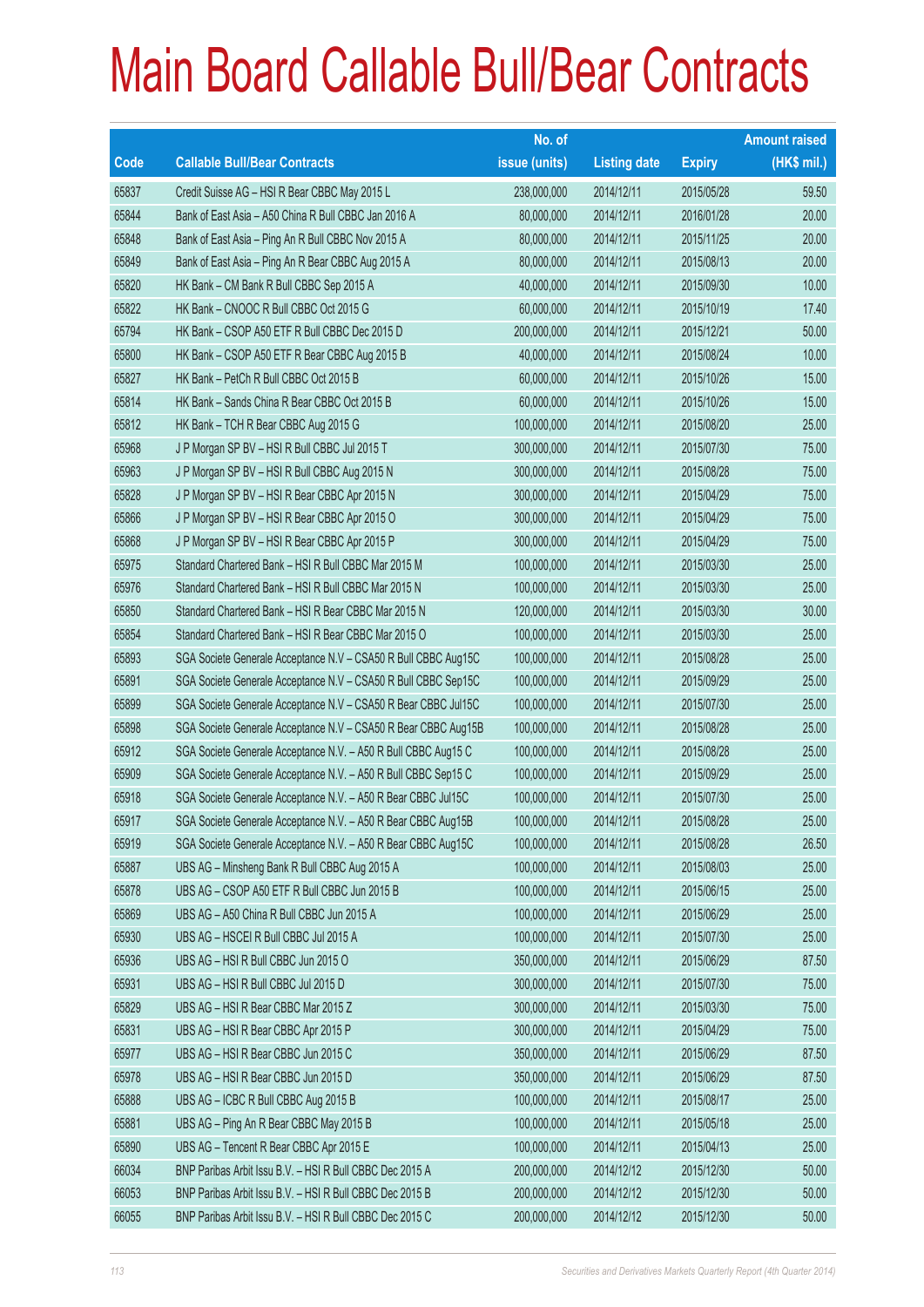|       |                                                                | No. of        |                     |               | <b>Amount raised</b> |
|-------|----------------------------------------------------------------|---------------|---------------------|---------------|----------------------|
| Code  | <b>Callable Bull/Bear Contracts</b>                            | issue (units) | <b>Listing date</b> | <b>Expiry</b> | $(HK$$ mil.)         |
| 66029 | BNP Paribas Arbit Issu B.V. - HSI R Bear CBBC Apr 2015 D       | 200,000,000   | 2014/12/12          | 2015/04/29    | 50.00                |
| 66030 | BNP Paribas Arbit Issu B.V. - HSI R Bear CBBC Apr 2015 E       | 200,000,000   | 2014/12/12          | 2015/04/29    | 50.00                |
| 66074 | Credit Suisse AG - HSI R Bull CBBC Jul 2015 W                  | 238,000,000   | 2014/12/12          | 2015/07/30    | 59.50                |
| 66083 | Credit Suisse AG - HSI R Bull CBBC Jul 2015 X                  | 238,000,000   | 2014/12/12          | 2015/07/30    | 59.50                |
| 66086 | Credit Suisse AG - HSI R Bull CBBC Jul 2015 Y                  | 238,000,000   | 2014/12/12          | 2015/07/30    | 59.50                |
| 66024 | Credit Suisse AG - HSI R Bear CBBC Mar 2015 N                  | 238,000,000   | 2014/12/12          | 2015/03/30    | 59.50                |
| 66026 | Credit Suisse AG - HSI R Bear CBBC Mar 2015 Q                  | 238,000,000   | 2014/12/12          | 2015/03/30    | 59.50                |
| 66023 | Credit Suisse AG - HSI R Bear CBBC Mar 2015 U                  | 238,000,000   | 2014/12/12          | 2015/03/30    | 59.50                |
| 66027 | Credit Suisse AG - HSI R Bear CBBC Mar 2015 Y                  | 238,000,000   | 2014/12/12          | 2015/03/30    | 59.50                |
| 66109 | Goldman Sachs SP (Asia) - HSI R Bull CBBC Mar 2015 I           | 150,000,000   | 2014/12/12          | 2015/03/30    | 39.60                |
| 66112 | Goldman Sachs SP (Asia) - HSI R Bear CBBC Mar 2015 T           | 150,000,000   | 2014/12/12          | 2015/03/30    | 42.75                |
| 66114 | Goldman Sachs SP (Asia) - HSI R Bear CBBC Mar 2015 U           | 150,000,000   | 2014/12/12          | 2015/03/30    | 51.45                |
| 66013 | HK Bank - Minsheng Bank R Bull CBBC Nov 2015 B                 | 40,000,000    | 2014/12/12          | 2015/11/09    | 10.00                |
| 66010 | HK Bank - CNOOC R Bear CBBC Jul 2015 C                         | 40,000,000    | 2014/12/12          | 2015/07/13    | 10.00                |
| 65987 | HK Bank - CSOP A50 ETF R Bull CBBC Dec 2015 E                  | 200,000,000   | 2014/12/12          | 2015/12/23    | 50.00                |
| 65994 | HK Bank - CSOP A50 ETF R Bull CBBC Dec 2015 F                  | 200,000,000   | 2014/12/12          | 2015/12/17    | 50.00                |
| 65995 | HK Bank - A50 R Bull CBBC Dec 2015 A                           | 200,000,000   | 2014/12/12          | 2015/12/23    | 50.00                |
| 65999 | HK Bank - A50 R Bull CBBC Dec 2015 B                           | 200,000,000   | 2014/12/12          | 2015/12/22    | 50.00                |
| 66000 | HK Bank - Galaxy Ent R Bear CBBC Oct 2015 B                    | 60,000,000    | 2014/12/12          | 2015/10/12    | 15.00                |
| 65981 | HK Bank - HSCEI R Bull CBBC Jul 2015 F                         | 100,000,000   | 2014/12/12          | 2015/07/30    | 25.00                |
| 66009 | HK Bank - HSCEI R Bull CBBC Aug 2015 B                         | 100,000,000   | 2014/12/12          | 2015/08/28    | 25.00                |
| 65984 | HK Bank - HSCEI R Bear CBBC Oct 2015 A                         | 68,000,000    | 2014/12/12          | 2015/10/29    | 17.00                |
| 65986 | HK Bank - HSCEI R Bear CBBC Nov 2015 A                         | 68,000,000    | 2014/12/12          | 2015/11/27    | 17.00                |
| 66012 | HK Bank - Ping An R Bull CBBC Oct 2015 C                       | 60,000,000    | 2014/12/12          | 2015/10/19    | 15.00                |
| 66002 | HK Bank - TCH R Bear CBBC Aug 2015 H                           | 100,000,000   | 2014/12/12          | 2015/08/17    | 25.00                |
| 66108 | J P Morgan SP BV - HSI R Bull CBBC Jul 2015 J                  | 300,000,000   | 2014/12/12          | 2015/07/30    | 75.00                |
| 66106 | J P Morgan SP BV - HSI R Bull CBBC Aug 2015 O                  | 300,000,000   | 2014/12/12          | 2015/08/28    | 75.00                |
| 66014 | J P Morgan SP BV - HSI R Bear CBBC Mar 2015 P                  | 300,000,000   | 2014/12/12          | 2015/03/30    | 75.00                |
| 66015 | J P Morgan SP BV - HSI R Bear CBBC Apr 2015 Q                  | 300,000,000   | 2014/12/12          | 2015/04/29    | 75.00                |
| 66056 | Standard Chartered Bank - HSI R Bull CBBC Mar 2015 O           | 100,000,000   | 2014/12/12          | 2015/03/30    | 25.00                |
| 66058 | Standard Chartered Bank - HSI R Bull CBBC Mar 2015 P           | 120,000,000   | 2014/12/12          | 2015/03/30    | 30.00                |
| 66049 | SGA Societe Generale Acceptance N.V - CSA50 R Bear CBBC Aug15C | 100,000,000   | 2014/12/12          | 2015/08/28    | 25.00                |
| 66052 | SGA Societe Generale Acceptance N.V. - HSI R Bull CBBC Jul15 R | 200,000,000   | 2014/12/12          | 2015/07/30    | 50.00                |
| 66019 | SGA Societe Generale Acceptance N.V. - HSI R Bear CBBC Mar15 H | 200,000,000   | 2014/12/12          | 2015/03/30    | 50.00                |
| 66022 | SGA Societe Generale Acceptance N.V. - HSI R Bear CBBC Apr15 W | 200,000,000   | 2014/12/12          | 2015/04/29    | 50.00                |
| 66087 | UBS AG - CSOP A50 ETF R Bull CBBC Jul 2015 A                   | 100,000,000   | 2014/12/12          | 2015/07/06    | 25.00                |
| 66093 | UBS AG - A50 China R Bull CBBC Jun 2015 B                      | 100,000,000   | 2014/12/12          | 2015/06/08    | 25.00                |
| 66060 | UBS AG - HSI R Bull CBBC May 2015 G                            | 350,000,000   | 2014/12/12          | 2015/05/28    | 87.50                |
| 66059 | UBS AG - HSI R Bull CBBC Jun 2015 P                            | 300,000,000   | 2014/12/12          | 2015/06/29    | 75.00                |
| 66042 | UBS AG - HSI R Bear CBBC Mar 2015 H                            | 300,000,000   | 2014/12/12          | 2015/03/30    | 75.00                |
| 66037 | UBS AG - HSI R Bear CBBC Apr 2015 Q                            | 300,000,000   | 2014/12/12          | 2015/04/29    | 75.00                |
| 66044 | UBS AG - HSI R Bear CBBC May 2015 E                            | 350,000,000   | 2014/12/12          | 2015/05/28    | 87.50                |
| 66066 | UBS AG - HSI R Bear CBBC May 2015 F                            | 300,000,000   | 2014/12/12          | 2015/05/28    | 75.00                |
| 66069 | UBS AG - HSI R Bear CBBC Jun 2015 E                            | 300,000,000   | 2014/12/12          | 2015/06/29    | 75.00                |
| 66073 | UBS AG - HSI R Bear CBBC Jun 2015 F                            | 300,000,000   | 2014/12/12          | 2015/06/29    | 75.00                |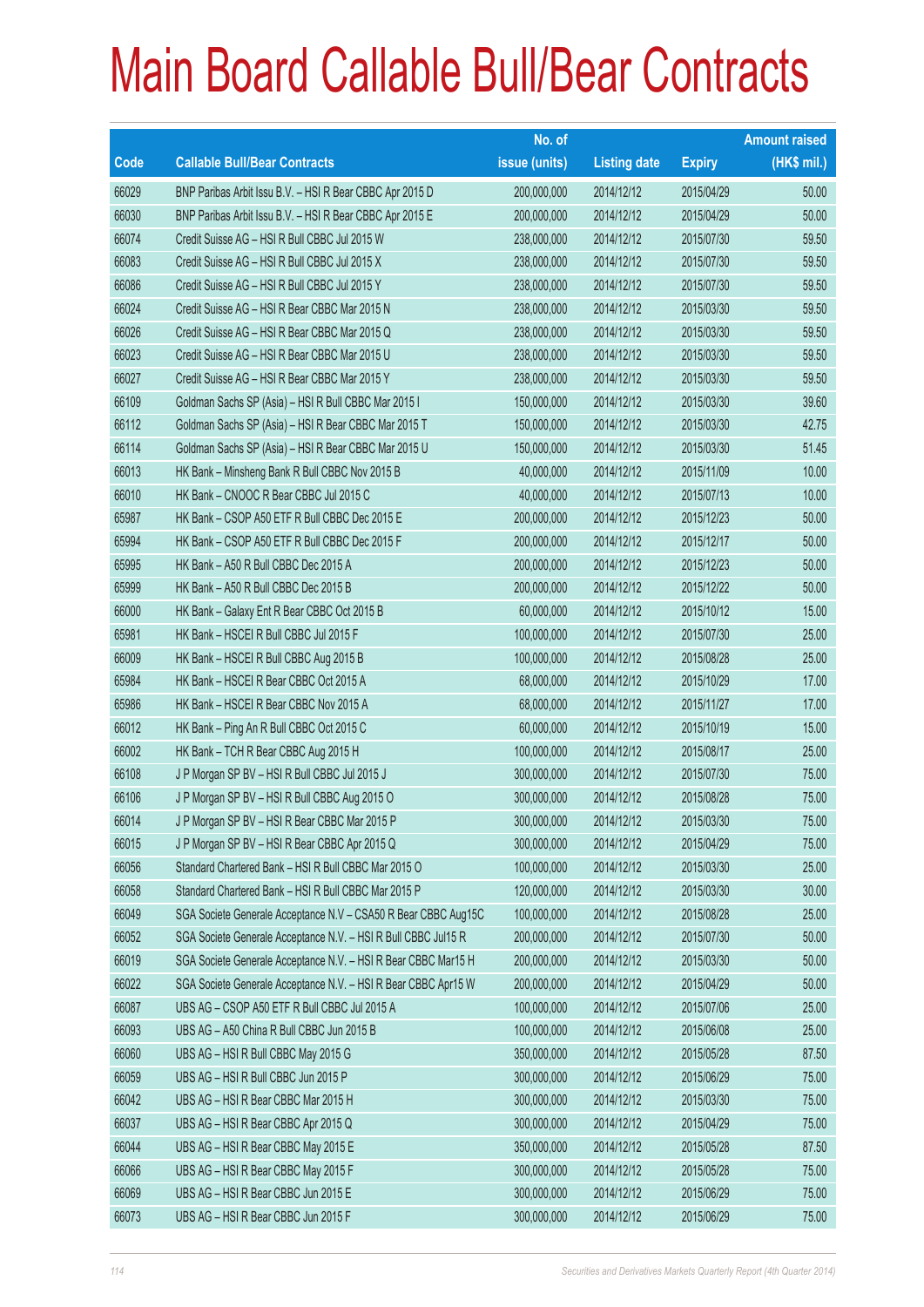|        |                                                                | No. of        |                     |               | <b>Amount raised</b> |
|--------|----------------------------------------------------------------|---------------|---------------------|---------------|----------------------|
| Code   | <b>Callable Bull/Bear Contracts</b>                            | issue (units) | <b>Listing date</b> | <b>Expiry</b> | $(HK$$ mil.)         |
| 64969# | HK Bank - Ping An R Bull CBBC Oct 2015 B                       | 120,000,000   | 2014/12/12          | 2015/10/26    | 30.00                |
| 66178  | BNP Paribas Arbit Issu B.V. - CSOP A50 ETF R Bull CBBC Jun15E  | 100,000,000   | 2014/12/15          | 2015/06/29    | 25.00                |
| 66177  | BNP Paribas Arbit Issu B.V. - A50 Ch R Bull CBBC Jun 2015 H    | 100,000,000   | 2014/12/15          | 2015/06/29    | 25.00                |
| 66195  | Credit Suisse AG - HSI R Bull CBBC Jun 2015 H                  | 238,000,000   | 2014/12/15          | 2015/06/29    | 59.50                |
| 66190  | Credit Suisse AG - HSI R Bull CBBC Jun 2015 I                  | 238,000,000   | 2014/12/15          | 2015/06/29    | 59.50                |
| 66186  | Credit Suisse AG - HSI R Bull CBBC Jun 2015 R                  | 238,000,000   | 2014/12/15          | 2015/06/29    | 59.50                |
| 66152  | Credit Suisse AG - HSI R Bear CBBC Mar 2015 T                  | 238,000,000   | 2014/12/15          | 2015/03/30    | 59.50                |
| 66153  | Credit Suisse AG - HSI R Bear CBBC Mar 2015 W                  | 238,000,000   | 2014/12/15          | 2015/03/30    | 59.50                |
| 66164  | Bank of East Asia - CNOOC R Bull CBBC Jul 2015 A               | 80,000,000    | 2014/12/15          | 2015/07/31    | 20.00                |
| 66213  | Bank of East Asia - Galaxy Ent R Bear CBBC Dec 2015 A          | 100,000,000   | 2014/12/15          | 2015/12/02    | 25.00                |
| 66128  | HK Bank - CSOP A50 ETF R Bull CBBC Jan 2016 A                  | 200,000,000   | 2014/12/15          | 2016/01/18    | 50.00                |
| 66145  | HK Bank - CSOP A50 ETF R Bull CBBC Jan 2016 B                  | 200,000,000   | 2014/12/15          | 2016/01/11    | 50.00                |
| 66122  | HK Bank - CSOP A50 ETF R Bear CBBC Sep 2015 A                  | 40,000,000    | 2014/12/15          | 2015/09/07    | 10.00                |
| 66120  | HK Bank - A50 R Bull CBBC Jan 2016 A                           | 200,000,000   | 2014/12/15          | 2016/01/11    | 50.00                |
| 66147  | HK Bank - A50 R Bull CBBC Jan 2016 B                           | 200,000,000   | 2014/12/15          | 2016/01/18    | 50.00                |
| 66123  | HK Bank - HSCEI R Bull CBBC Jul 2015 G                         | 100,000,000   | 2014/12/15          | 2015/07/30    | 25.00                |
| 66124  | HK Bank - HSCEI R Bear CBBC May 2015 G                         | 68,000,000    | 2014/12/15          | 2015/05/28    | 17.00                |
| 66119  | HK Bank - HSI R Bull CBBC Jul 2015 S                           | 100,000,000   | 2014/12/15          | 2015/07/30    | 25.00                |
| 66121  | HK Bank - HSI R Bull CBBC Jul 2015 T                           | 100,000,000   | 2014/12/15          | 2015/07/30    | 25.00                |
| 66115  | HK Bank - HSI R Bear CBBC Jul 2015 I                           | 100,000,000   | 2014/12/15          | 2015/07/30    | 25.00                |
| 66209  | J P Morgan SP BV - HSI R Bull CBBC Jun 2015 B                  | 300,000,000   | 2014/12/15          | 2015/06/29    | 75.00                |
| 66208  | J P Morgan SP BV - HSI R Bull CBBC Aug 2015 P                  | 300,000,000   | 2014/12/15          | 2015/08/28    | 75.00                |
| 66184  | J P Morgan SP BV - HSI R Bear CBBC Mar 2015 Q                  | 300,000,000   | 2014/12/15          | 2015/03/30    | 75.00                |
| 66175  | Standard Chartered Bank - HSI R Bull CBBC Mar 2015 Q           | 120,000,000   | 2014/12/15          | 2015/03/30    | 30.00                |
| 66172  | Standard Chartered Bank - HSI R Bear CBBC Mar 2015 P           | 100,000,000   | 2014/12/15          | 2015/03/30    | 25.00                |
| 66165  | Standard Chartered Bank - Ping An R Bull CBBC Nov 2015 C       | 50,000,000    | 2014/12/15          | 2015/11/18    | 12.50                |
| 66168  | Standard Chartered Bank - Ping An R Bear CBBC Aug 2015 B       | 50,000,000    | 2014/12/15          | 2015/08/19    | 12.50                |
| 66169  | Standard Chartered Bank - Sands China R Bear CBBC May 2015 B   | 50,000,000    | 2014/12/15          | 2015/05/07    | 12.50                |
| 66180  | SGA Societe Generale Acceptance N.V - CSA50 R Bull CBBC Sep15D | 100,000,000   | 2014/12/15          | 2015/09/29    | 25.00                |
| 66183  | SGA Societe Generale Acceptance N.V. - A50 R Bull CBBC Sep15 D | 100,000,000   | 2014/12/15          | 2015/09/29    | 25.00                |
| 66176  | SGA Societe Generale Acceptance N.V. - HSI R Bull CBBC Jun15 C | 200,000,000   | 2014/12/15          | 2015/06/29    | 50.00                |
| 66150  | SGA Societe Generale Acceptance N.V. - HSI R Bear CBBC Mar15 K | 200,000,000   | 2014/12/15          | 2015/03/30    | 50.00                |
| 66200  | UBS AG - HSI R Bull CBBC May 2015 F                            | 300,000,000   | 2014/12/15          | 2015/05/28    | 75.00                |
| 66197  | UBS AG - HSI R Bull CBBC May 2015 I                            | 300,000,000   | 2014/12/15          | 2015/05/28    | 75.00                |
| 66206  | UBS AG - HSI R Bull CBBC Jun 2015 S                            | 300,000,000   | 2014/12/15          | 2015/06/29    | 75.00                |
| 66154  | UBS AG - HSI R Bear CBBC Apr 2015 R                            | 300,000,000   | 2014/12/15          | 2015/04/29    | 75.00                |
| 66161  | UBS AG - HSI R Bear CBBC Jun 2015 G                            | 350,000,000   | 2014/12/15          | 2015/06/29    | 87.50                |
| 66243  | BNP Paribas Arbit Issu B.V. - HSI R Bull CBBC Dec 2015 D       | 200,000,000   | 2014/12/16          | 2015/12/30    | 50.00                |
| 66301  | BNP Paribas Arbit Issu B.V. - HSI R Bull CBBC Dec 2015 E       | 200,000,000   | 2014/12/16          | 2015/12/30    | 50.00                |
| 66305  | BNP Paribas Arbit Issu B.V. - HSI R Bull CBBC Dec 2015 F       | 200,000,000   | 2014/12/16          | 2015/12/30    | 50.00                |
| 66310  | BNP Paribas Arbit Issu B.V. - HSI R Bull CBBC Dec 2015 G       | 200,000,000   | 2014/12/16          | 2015/12/30    | 50.00                |
| 66346  | BNP Paribas Arbit Issu B.V. - HSI R Bear CBBC Apr 2015 F       | 200,000,000   | 2014/12/16          | 2015/04/29    | 50.00                |
| 66350  | BNP Paribas Arbit Issu B.V. - HSI R Bear CBBC Apr 2015 G       | 200,000,000   | 2014/12/16          | 2015/04/29    | 50.00                |
| 66249  | Credit Suisse AG - CSOP A50 ETF R Bull CBBC Jun 2015 B         | 60,000,000    | 2014/12/16          | 2015/06/30    | 15.00                |
| 66252  | Credit Suisse AG - CSOP A50 ETF R Bull CBBC Jun 2015 C         | 60,000,000    | 2014/12/16          | 2015/06/30    | 15.00                |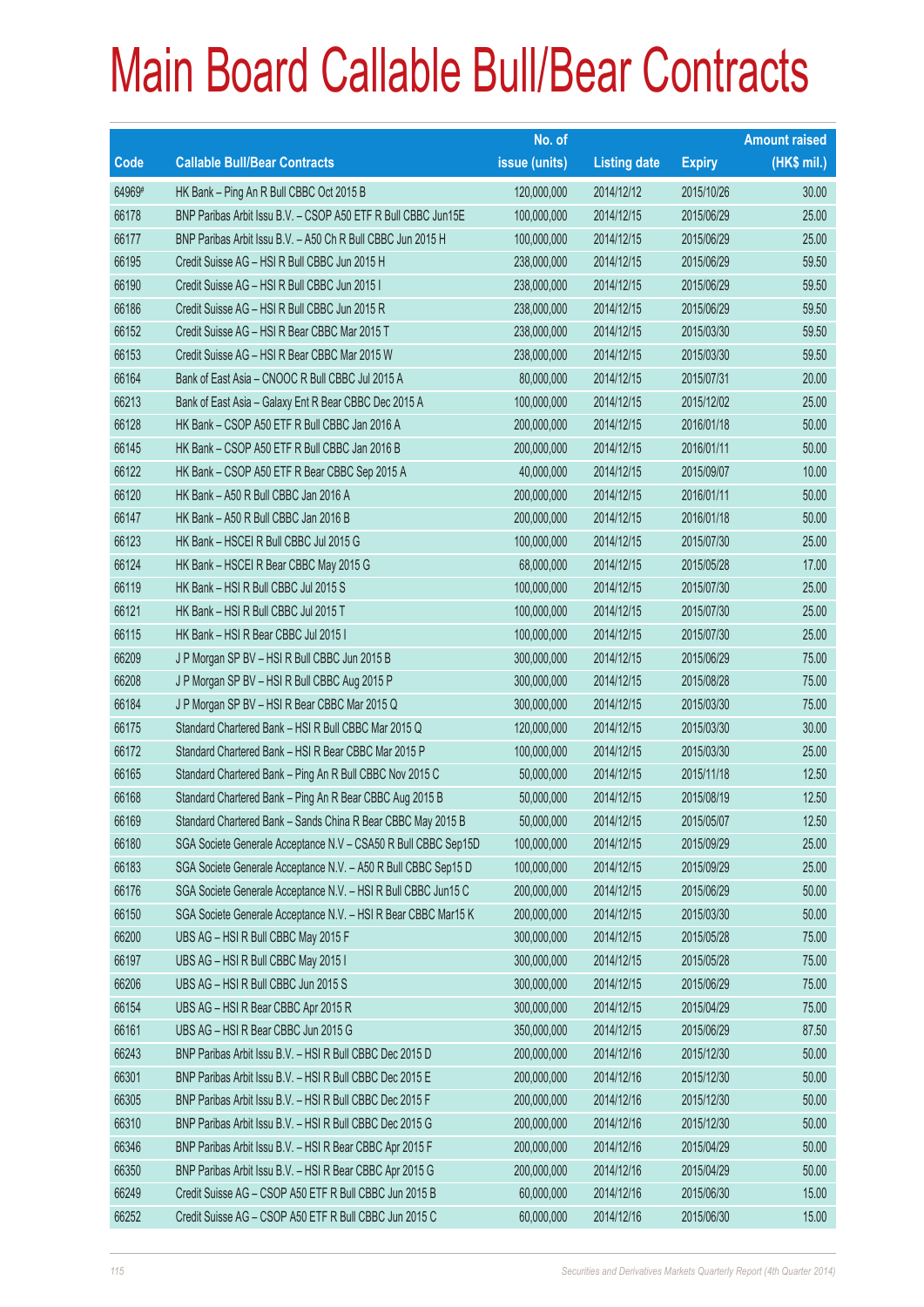|             |                                                        | No. of        |                     |               | <b>Amount raised</b> |
|-------------|--------------------------------------------------------|---------------|---------------------|---------------|----------------------|
| <b>Code</b> | <b>Callable Bull/Bear Contracts</b>                    | issue (units) | <b>Listing date</b> | <b>Expiry</b> | $(HK$$ mil.)         |
| 66255       | Credit Suisse AG - CSOP A50 ETF R Bear CBBC Jun 2015 C | 60,000,000    | 2014/12/16          | 2015/06/30    | 15.00                |
| 66256       | Credit Suisse AG - CSOP A50 ETF R Bear CBBC Jun 2015 D | 60,000,000    | 2014/12/16          | 2015/06/30    | 15.00                |
| 66259       | Credit Suisse AG - CSOP A50 ETF R Bear CBBC Jun 2015 E | 60,000,000    | 2014/12/16          | 2015/06/30    | 16.80                |
| 66260       | Credit Suisse AG - A50 China R Bull CBBC Jun 2015 B    | 60,000,000    | 2014/12/16          | 2015/06/30    | 15.00                |
| 66263       | Credit Suisse AG - A50 China R Bull CBBC Jun 2015 C    | 60,000,000    | 2014/12/16          | 2015/06/30    | 15.00                |
| 66264       | Credit Suisse AG - A50 China R Bear CBBC Jun 2015 C    | 60,000,000    | 2014/12/16          | 2015/06/30    | 15.00                |
| 66265       | Credit Suisse AG - A50 China R Bear CBBC Jun 2015 D    | 60,000,000    | 2014/12/16          | 2015/06/30    | 15.00                |
| 66268       | Credit Suisse AG - A50 China R Bear CBBC Jun 2015 E    | 60,000,000    | 2014/12/16          | 2015/06/30    | 17.40                |
| 66271       | Credit Suisse AG - HSI R Bull CBBC Aug 2015 B          | 238,000,000   | 2014/12/16          | 2015/08/28    | 59.50                |
| 66272       | Credit Suisse AG - HSI R Bull CBBC Aug 2015 C          | 238,000,000   | 2014/12/16          | 2015/08/28    | 59.50                |
| 66273       | Credit Suisse AG - HSI R Bull CBBC Aug 2015 D          | 238,000,000   | 2014/12/16          | 2015/08/28    | 59.50                |
| 66312       | Credit Suisse AG - HSI R Bull CBBC Aug 2015 E          | 238,000,000   | 2014/12/16          | 2015/08/28    | 59.50                |
| 66313       | Credit Suisse AG - HSI R Bull CBBC Aug 2015 F          | 238,000,000   | 2014/12/16          | 2015/08/28    | 59.50                |
| 66319       | Credit Suisse AG - HSI R Bear CBBC Apr 2015 R          | 238,000,000   | 2014/12/16          | 2015/04/29    | 59.50                |
| 66321       | Credit Suisse AG - HSI R Bear CBBC Apr 2015 S          | 238,000,000   | 2014/12/16          | 2015/04/29    | 59.50                |
| 66322       | Credit Suisse AG - HSI R Bear CBBC Apr 2015 T          | 238,000,000   | 2014/12/16          | 2015/04/29    | 59.50                |
| 66330       | Credit Suisse AG - HSI R Bear CBBC Apr 2015 V          | 238,000,000   | 2014/12/16          | 2015/04/29    | 59.50                |
| 66332       | Credit Suisse AG - HSI R Bear CBBC Apr 2015 X          | 238,000,000   | 2014/12/16          | 2015/04/29    | 59.50                |
| 66355       | Goldman Sachs SP (Asia) - HSI R Bull CBBC Mar 2015 J   | 150,000,000   | 2014/12/16          | 2015/03/30    | 42.45                |
| 66358       | Goldman Sachs SP (Asia) - HSI R Bull CBBC Mar 2015 K   | 150,000,000   | 2014/12/16          | 2015/03/30    | 39.90                |
| 66351       | Goldman Sachs SP (Asia) - HSI R Bear CBBC Mar 2015 V   | 150,000,000   | 2014/12/16          | 2015/03/30    | 39.00                |
| 66352       | Goldman Sachs SP (Asia) - HSI R Bear CBBC Mar 2015 W   | 150,000,000   | 2014/12/16          | 2015/03/30    | 38.85                |
| 66353       | Goldman Sachs SP (Asia) - HSI R Bear CBBC May 2015 C   | 150,000,000   | 2014/12/16          | 2015/05/28    | 40.35                |
| 66236       | HK Bank - BOCL R Bull CBBC Sep 2015 A                  | 80,000,000    | 2014/12/16          | 2015/09/30    | 20.00                |
| 66234       | HK Bank - CC Bank R Bull CBBC Sep 2015 A               | 80,000,000    | 2014/12/16          | 2015/09/30    | 20.00                |
| 66239       | HK Bank - Minsheng Bank R Bull CBBC Nov 2015 C         | 40,000,000    | 2014/12/16          | 2015/11/02    | 10.00                |
| 66215       | HK Bank - CSOP A50 ETF R Bull CBBC Dec 2015 G          | 200,000,000   | 2014/12/16          | 2015/12/29    | 50.00                |
| 66233       | HK Bank - CSOP A50 ETF R Bull CBBC Dec 2015 H          | 200,000,000   | 2014/12/16          | 2015/12/30    | 50.00                |
| 66217       | HK Bank - CSOP A50 ETF R Bear CBBC Sep 2015 B          | 40,000,000    | 2014/12/16          | 2015/09/08    | 10.00                |
| 66229       | HK Bank - CSOP A50 ETF R Bear CBBC Sep 2015 C          | 40,000,000    | 2014/12/16          | 2015/09/09    | 10.00                |
| 66238       | HK Bank - China Shenhua R Bull CBBC Sep 2015 B         | 40,000,000    | 2014/12/16          | 2015/09/30    | 14.00                |
| 66221       | HK Bank - A50 R Bull CBBC Aug 2015 H                   | 200,000,000   | 2014/12/16          | 2015/08/24    | 50.00                |
| 66222       | HK Bank - A50 R Bull CBBC Aug 2015 I                   | 200,000,000   | 2014/12/16          | 2015/08/31    | 50.00                |
| 66227       | HK Bank - A50 R Bear CBBC Sep 2015 B                   | 50,000,000    | 2014/12/16          | 2015/09/21    | 14.00                |
| 66226       | HK Bank - A50 R Bear CBBC Oct 2015 B                   | 50,000,000    | 2014/12/16          | 2015/10/05    | 16.00                |
| 66240       | HK Bank - HKEx R Bull CBBC Oct 2015 A                  | 60,000,000    | 2014/12/16          | 2015/10/12    | 15.00                |
| 66241       | HK Bank - HKEx R Bull CBBC Oct 2015 B                  | 60,000,000    | 2014/12/16          | 2015/10/19    | 15.00                |
| 66235       | HK Bank - ICBC R Bull CBBC Sep 2015 A                  | 80,000,000    | 2014/12/16          | 2015/09/30    | 20.00                |
| 66230       | HK Bank - Ping An R Bull CBBC Nov 2015 B               | 120,000,000   | 2014/12/16          | 2015/11/30    | 30.00                |
| 66237       | HK Bank - Sands China R Bull CBBC Oct 2015 A           | 80,000,000    | 2014/12/16          | 2015/10/26    | 20.00                |
| 66276       | J P Morgan SP BV - HSI R Bull CBBC Jun 2015 I          | 300,000,000   | 2014/12/16          | 2015/06/29    | 75.00                |
| 66245       | J P Morgan SP BV - HSI R Bull CBBC Jun 2015 M          | 300,000,000   | 2014/12/16          | 2015/06/29    | 75.00                |
| 66311       | J P Morgan SP BV - HSI R Bull CBBC Jul 2015 Q          | 300,000,000   | 2014/12/16          | 2015/07/30    | 75.00                |
| 66275       | J P Morgan SP BV - HSI R Bull CBBC Aug 2015 F          | 300,000,000   | 2014/12/16          | 2015/08/28    | 75.00                |
| 66339       | J P Morgan SP BV - HSI R Bear CBBC Mar 2015 R          | 300,000,000   | 2014/12/16          | 2015/03/30    | 75.00                |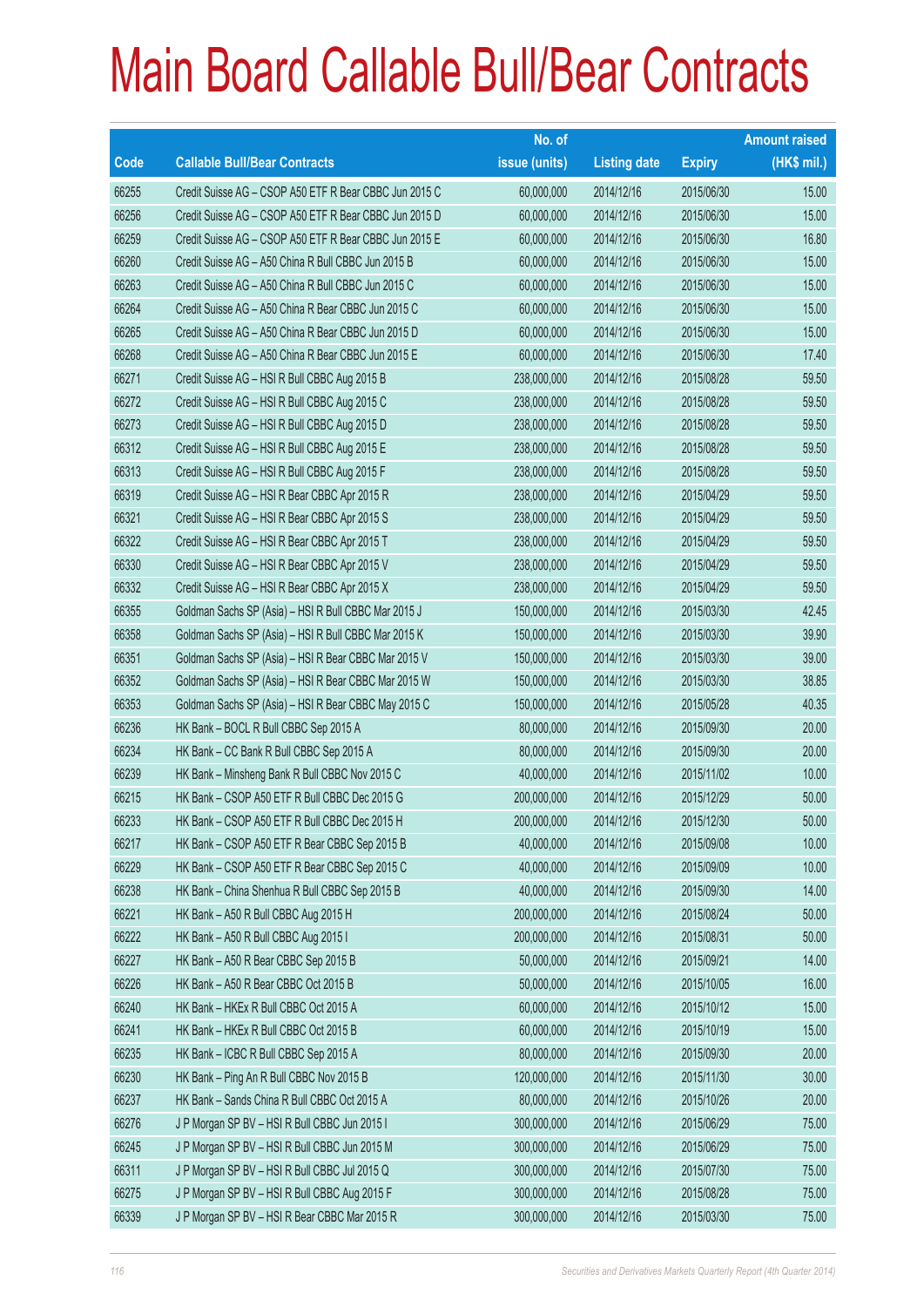|        |                                                                | No. of        |                     |               | <b>Amount raised</b> |
|--------|----------------------------------------------------------------|---------------|---------------------|---------------|----------------------|
| Code   | <b>Callable Bull/Bear Contracts</b>                            | issue (units) | <b>Listing date</b> | <b>Expiry</b> | $(HK$$ mil.)         |
| 66338  | J P Morgan SP BV - HSI R Bear CBBC Mar 2015 S                  | 300,000,000   | 2014/12/16          | 2015/03/30    | 75.00                |
| 66278  | SGA Societe Generale Acceptance N.V. - HSI R Bull CBBC Jun 15E | 200,000,000   | 2014/12/16          | 2015/06/29    | 50.00                |
| 66248  | SGA Societe Generale Acceptance N.V. - HSI R Bull CBBC Jun 15U | 200,000,000   | 2014/12/16          | 2015/06/29    | 50.00                |
| 66279  | SGA Societe Generale Acceptance N.V. - HSI R Bull CBBC Jul 15U | 200,000,000   | 2014/12/16          | 2015/07/30    | 50.00                |
| 66280  | SGA Societe Generale Acceptance N.V. - HSI R Bull CBBC Jul 15X | 200,000,000   | 2014/12/16          | 2015/07/30    | 50.00                |
| 66340  | SGA Societe Generale Acceptance N.V. - HSI R Bear CBBC Apr 15X | 200,000,000   | 2014/12/16          | 2015/04/29    | 50.00                |
| 66344  | SGA Societe Generale Acceptance N.V. - HSI R Bear CBBC Apr 15Y | 200,000,000   | 2014/12/16          | 2015/04/29    | 50.00                |
| 66299  | UBS AG - CNOOC R Bull CBBC Nov 2015 A                          | 100,000,000   | 2014/12/16          | 2015/11/09    | 25.00                |
| 66285  | UBS AG - CSOP A50 ETF R Bull CBBC May 2015 B                   | 100,000,000   | 2014/12/16          | 2015/05/18    | 29.00                |
| 66298  | UBS AG - CSOP A50 ETF R Bull CBBC Jun 2015 C                   | 100,000,000   | 2014/12/16          | 2015/06/29    | 25.00                |
| 66297  | UBS AG - CSOP A50 ETF R Bear CBBC Jun 2015 A                   | 100,000,000   | 2014/12/16          | 2015/06/08    | 26.50                |
| 66296  | UBS AG - A50 China R Bull CBBC Jul 2015 A                      | 100,000,000   | 2014/12/16          | 2015/07/06    | 25.00                |
| 66295  | UBS AG - A50 China R Bear CBBC May 2015 B                      | 100,000,000   | 2014/12/16          | 2015/05/18    | 25.00                |
| 66300  | UBS AG - HKEx R Bull CBBC Jul 2015 B                           | 100,000,000   | 2014/12/16          | 2015/07/13    | 25.00                |
| 66293  | UBS AG - HSCEI R Bull CBBC Sep 2015 B                          | 100,000,000   | 2014/12/16          | 2015/09/29    | 25.00                |
| 66294  | UBS AG - HSCEI R Bull CBBC Sep 2015 C                          | 100,000,000   | 2014/12/16          | 2015/09/29    | 25.00                |
| 66291  | UBS AG - HSCEI R Bear CBBC Apr 2015 A                          | 100,000,000   | 2014/12/16          | 2015/04/29    | 25.00                |
| 66288  | UBS AG - HSI R Bull CBBC Apr 2015 F                            | 300,000,000   | 2014/12/16          | 2015/04/29    | 75.00                |
| 66246  | UBS AG - HSI R Bull CBBC Apr 2015 G                            | 300,000,000   | 2014/12/16          | 2015/04/29    | 75.00                |
| 66247  | UBS AG - HSI R Bull CBBC Jul 2015 C                            | 300,000,000   | 2014/12/16          | 2015/07/30    | 75.00                |
| 66282  | UBS AG - HSI R Bull CBBC Aug 2015 C                            | 300,000,000   | 2014/12/16          | 2015/08/28    | 75.00                |
| 66337  | UBS AG - HSI R Bear CBBC Mar 2015 C                            | 300,000,000   | 2014/12/16          | 2015/03/30    | 75.00                |
| 66336  | UBS AG - HSI R Bear CBBC Apr 2015 S                            | 300,000,000   | 2014/12/16          | 2015/04/29    | 75.00                |
| 66334  | UBS AG - HSI R Bear CBBC May 2015 G                            | 300,000,000   | 2014/12/16          | 2015/05/28    | 75.00                |
| 66335  | UBS AG - HSI R Bear CBBC May 2015 H                            | 300,000,000   | 2014/12/16          | 2015/05/28    | 75.00                |
| 65607# | HK Bank - Hutchison R Bull CBBC Oct 2014 C                     | 120,000,000   | 2014/12/16          | 2014/10/16    | 17.40                |
| 66395  | BNP Paribas Arbit Issu B.V. - HSI R Bull CBBC Dec 2015 H       | 200,000,000   | 2014/12/17          | 2015/12/30    | 50.00                |
| 66394  | BNP Paribas Arbit Issu B.V. - HSI R Bear CBBC Apr 2015 H       | 200,000,000   | 2014/12/17          | 2015/04/29    | 50.00                |
| 66417  | Credit Suisse AG - HSI R Bull CBBC May 2015 C                  | 238,000,000   | 2014/12/17          | 2015/05/28    | 59.50                |
| 66398  | Credit Suisse AG - HSI R Bull CBBC May 2015 Z                  | 238,000,000   | 2014/12/17          | 2015/05/28    | 59.50                |
| 66415  | Credit Suisse AG - HSI R Bear CBBC Mar 2015 R                  | 238,000,000   | 2014/12/17          | 2015/03/30    | 59.50                |
| 66416  | Credit Suisse AG - HSI R Bear CBBC Mar 2015 X                  | 238,000,000   | 2014/12/17          | 2015/03/30    | 59.50                |
| 66414  | Credit Suisse AG - HSI R Bear CBBC Mar 2015 Z                  | 238,000,000   | 2014/12/17          | 2015/03/30    | 59.50                |
| 66378  | HK Bank - CC Bank R Bear CBBC May 2015 B                       | 40,000,000    | 2014/12/17          | 2015/05/04    | 10.00                |
| 66360  | HK Bank - A50 R Bear CBBC Oct 2015 C                           | 50,000,000    | 2014/12/17          | 2015/10/05    | 12.50                |
| 66369  | HK Bank - ICBC R Bear CBBC Oct 2015 A                          | 40,000,000    | 2014/12/17          | 2015/10/26    | 10.00                |
| 66380  | HK Bank - TCH R Bull CBBC Aug 2015 H                           | 100,000,000   | 2014/12/17          | 2015/08/10    | 25.00                |
| 66384  | HK Bank - TCH R Bull CBBC Aug 2015 I                           | 100,000,000   | 2014/12/17          | 2015/08/03    | 25.00                |
| 66383  | HK Bank - TCH R Bear CBBC Sep 2015 B                           | 100,000,000   | 2014/12/17          | 2015/09/07    | 25.00                |
| 66433  | J P Morgan SP BV - HSI R Bull CBBC Aug 2015 Q                  | 300,000,000   | 2014/12/17          | 2015/08/28    | 75.00                |
| 66407  | J P Morgan SP BV - HSI R Bear CBBC Mar 2015 T                  | 300,000,000   | 2014/12/17          | 2015/03/30    | 75.00                |
| 66408  | J P Morgan SP BV - HSI R Bear CBBC Mar 2015 U                  | 300,000,000   | 2014/12/17          | 2015/03/30    | 75.00                |
| 66406  | J P Morgan SP BV - HSI R Bear CBBC Apr 2015 R                  | 300,000,000   | 2014/12/17          | 2015/04/29    | 75.00                |
| 66428  | Macquarie Bank Ltd. - HSI R Bear CBBC May 2015 A               | 50,000,000    | 2014/12/17          | 2015/05/28    | 12.50                |
| 66432  | Macquarie Bank Ltd. - HSI R Bear CBBC May 2015 B               | 50,000,000    | 2014/12/17          | 2015/05/28    | 12.50                |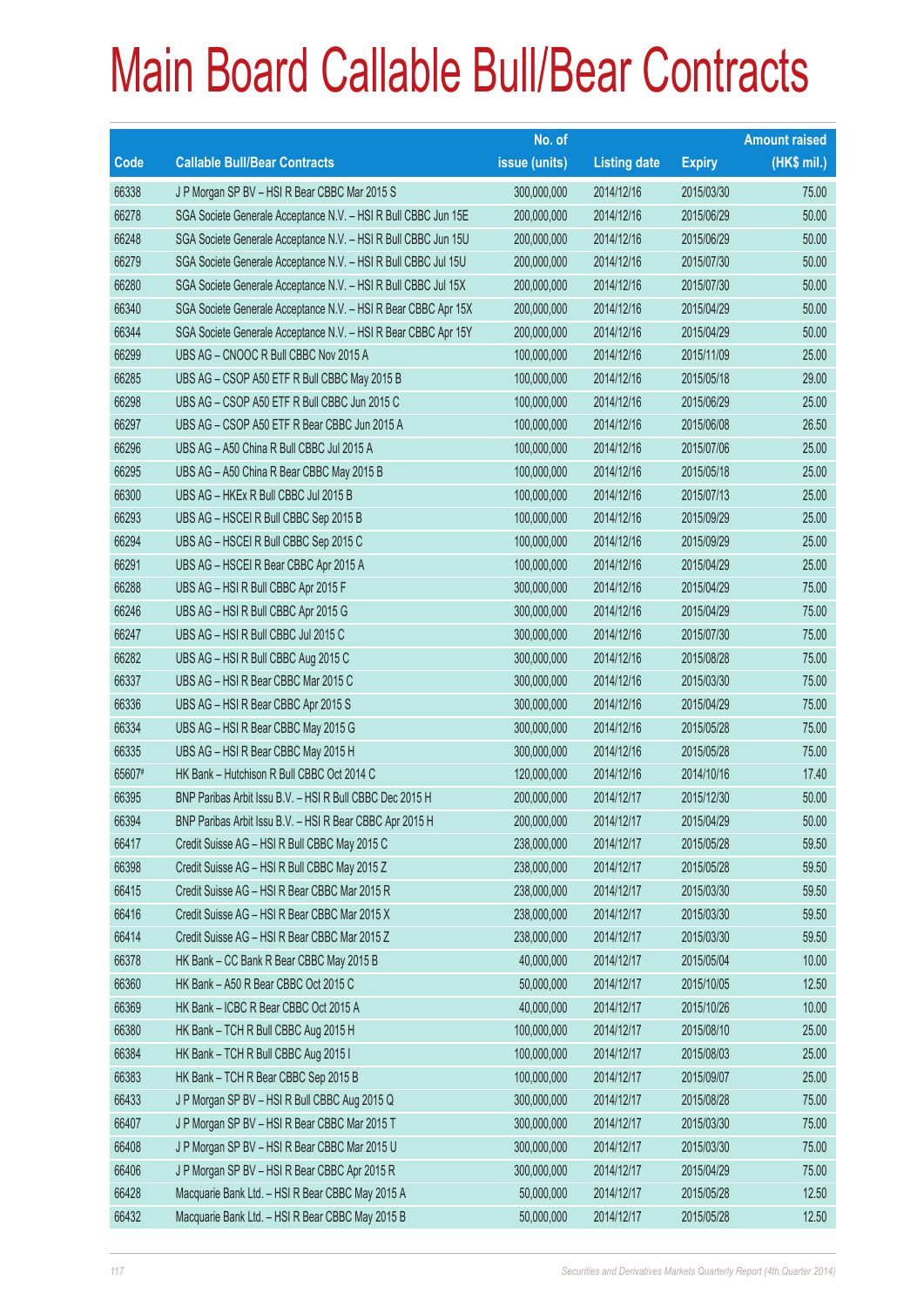|       |                                                                | No. of        |                     |               | <b>Amount raised</b> |
|-------|----------------------------------------------------------------|---------------|---------------------|---------------|----------------------|
| Code  | <b>Callable Bull/Bear Contracts</b>                            | issue (units) | <b>Listing date</b> | <b>Expiry</b> | (HK\$ mil.)          |
| 66405 | Standard Chartered Bank - HSI R Bull CBBC Mar 2015 R           | 100,000,000   | 2014/12/17          | 2015/03/30    | 25.00                |
| 66418 | Standard Chartered Bank - HSI R Bull CBBC Mar 2015 S           | 120,000,000   | 2014/12/17          | 2015/03/30    | 30.00                |
| 66399 | Standard Chartered Bank - HSI R Bear CBBC Mar 2015 Q           | 120,000,000   | 2014/12/17          | 2015/03/30    | 30.00                |
| 66410 | Standard Chartered Bank - HSI R Bear CBBC Mar 2015 R           | 100,000,000   | 2014/12/17          | 2015/03/30    | 25.00                |
| 66388 | SGA Societe Generale Acceptance N.V. - HSI R Bull CBBC Jun15 F | 200,000,000   | 2014/12/17          | 2015/06/29    | 50.00                |
| 66390 | SGA Societe Generale Acceptance N.V. - HSI R Bear CBBC Mar15 M | 200,000,000   | 2014/12/17          | 2015/03/30    | 50.00                |
| 66391 | SGA Societe Generale Acceptance N.V. - HSI R Bear CBBC Mar15 Q | 200,000,000   | 2014/12/17          | 2015/03/30    | 50.00                |
| 66422 | UBS AG - HSI R Bull CBBC Apr 2015 H                            | 350,000,000   | 2014/12/17          | 2015/04/29    | 87.50                |
| 66420 | UBS AG - HSI R Bull CBBC Jun 2015 U                            | 300,000,000   | 2014/12/17          | 2015/06/29    | 75.00                |
| 66423 | UBS AG - HSI R Bear CBBC Mar 2015 G                            | 300,000,000   | 2014/12/17          | 2015/03/30    | 75.00                |
| 66424 | UBS AG - HSI R Bear CBBC May 2015 I                            | 300,000,000   | 2014/12/17          | 2015/05/28    | 75.00                |
| 66425 | UBS AG - HSI R Bear CBBC May 2015 J                            | 300,000,000   | 2014/12/17          | 2015/05/28    | 75.00                |
| 66427 | UBS AG - HSI R Bear CBBC Jun 2015 H                            | 350,000,000   | 2014/12/17          | 2015/06/29    | 87.50                |
| 66467 | BNP Paribas Arbit Issu B.V. - HSI R Bull CBBC Dec 2015 I       | 200,000,000   | 2014/12/18          | 2015/12/30    | 50.00                |
| 66468 | BNP Paribas Arbit Issu B.V. - HSI R Bull CBBC Dec 2015 J       | 200,000,000   | 2014/12/18          | 2015/12/30    | 50.00                |
| 66483 | BNP Paribas Arbit Issu B.V. - HSI R Bear CBBC Apr 2015 I       | 200,000,000   | 2014/12/18          | 2015/04/29    | 50.00                |
| 66484 | BNP Paribas Arbit Issu B.V. - HSI R Bear CBBC Apr 2015 J       | 200,000,000   | 2014/12/18          | 2015/04/29    | 50.00                |
| 66472 | Credit Suisse AG - HSI R Bull CBBC Jun 2015 E                  | 238,000,000   | 2014/12/18          | 2015/06/29    | 59.50                |
| 66476 | Credit Suisse AG - HSI R Bull CBBC Jun 2015 K                  | 238,000,000   | 2014/12/18          | 2015/06/29    | 59.50                |
| 66469 | Credit Suisse AG - HSI R Bull CBBC Jun 2015 S                  | 238,000,000   | 2014/12/18          | 2015/06/29    | 59.50                |
| 66471 | Credit Suisse AG - HSI R Bull CBBC Jun 2015 T                  | 238,000,000   | 2014/12/18          | 2015/06/29    | 59.50                |
| 66488 | Credit Suisse AG - HSI R Bear CBBC May 2015 M                  | 238,000,000   | 2014/12/18          | 2015/05/28    | 59.50                |
| 66489 | Credit Suisse AG - HSI R Bear CBBC May 2015 N                  | 238,000,000   | 2014/12/18          | 2015/05/28    | 59.50                |
| 66493 | Credit Suisse AG - HSI R Bear CBBC May 2015 O                  | 238,000,000   | 2014/12/18          | 2015/05/28    | 59.50                |
| 66507 | Goldman Sachs SP (Asia) - HSI R Bull CBBC Mar 2015 L           | 150,000,000   | 2014/12/18          | 2015/03/30    | 38.70                |
| 66508 | Goldman Sachs SP (Asia) - HSI R Bull CBBC Mar 2015 M           | 150,000,000   | 2014/12/18          | 2015/03/30    | 43.50                |
| 66506 | Goldman Sachs SP (Asia) - HSI R Bear CBBC Mar 2015 X           | 150,000,000   | 2014/12/18          | 2015/03/30    | 37.95                |
| 66440 | HK Bank - Minsheng Bank R Bear CBBC Jul 2015 B                 | 40,000,000    | 2014/12/18          | 2015/07/27    | 10.00                |
| 66441 | HK Bank - Sinopec Corp R Bear CBBC Jul 2015 B                  | 40,000,000    | 2014/12/18          | 2015/07/13    | 10.00                |
| 66439 | HK Bank - PetCh R Bear CBBC Aug 2015 B                         | 40,000,000    | 2014/12/18          | 2015/08/03    | 10.00                |
| 66444 | HK Bank - Ping An R Bull CBBC Nov 2015 C                       | 120,000,000   | 2014/12/18          | 2015/11/02    | 30.00                |
| 66445 | HK Bank - Ping An R Bull CBBC Nov 2015 D                       | 120,000,000   | 2014/12/18          | 2015/11/16    | 30.00                |
| 66448 | HK Bank - Ping An R Bull CBBC Nov 2015 E                       | 120,000,000   | 2014/12/18          | 2015/11/23    | 30.00                |
| 66449 | HK Bank - Ping An R Bull CBBC Nov 2015 F                       | 120,000,000   | 2014/12/18          | 2015/11/23    | 30.00                |
| 66442 | HK Bank - Sands China R Bear CBBC Aug 2015 B                   | 60,000,000    | 2014/12/18          | 2015/08/31    | 15.00                |
| 66437 | HK Bank - TCH R Bear CBBC Sep 2015 C                           | 100,000,000   | 2014/12/18          | 2015/09/29    | 25.00                |
| 66453 | J P Morgan SP BV - HSI R Bull CBBC Jun 2015 L                  | 300,000,000   | 2014/12/18          | 2015/06/29    | 75.00                |
| 66450 | J P Morgan SP BV - HSI R Bull CBBC Aug 2015 B                  | 300,000,000   | 2014/12/18          | 2015/08/28    | 75.00                |
| 66480 | J P Morgan SP BV - HSI R Bear CBBC Mar 2015 X                  | 300,000,000   | 2014/12/18          | 2015/03/30    | 75.00                |
| 66482 | J P Morgan SP BV - HSI R Bear CBBC Apr 2015 S                  | 300,000,000   | 2014/12/18          | 2015/04/29    | 75.00                |
| 66500 | J P Morgan SP BV - HSI R Bear CBBC Apr 2015 T                  | 300,000,000   | 2014/12/18          | 2015/04/29    | 75.00                |
| 66504 | J P Morgan SP BV - HSI R Bear CBBC Apr 2015 U                  | 300,000,000   | 2014/12/18          | 2015/04/29    | 75.00                |
| 66477 | Standard Chartered Bank - HSI R Bull CBBC Mar 2015 T           | 120,000,000   | 2014/12/18          | 2015/03/30    | 30.00                |
| 66478 | Standard Chartered Bank - HSI R Bull CBBC Mar 2015 U           | 100,000,000   | 2014/12/18          | 2015/03/30    | 25.00                |
| 66460 | SGA Societe Generale Acceptance N.V. - HSI R Bull CBBC Jun15 O | 200,000,000   | 2014/12/18          | 2015/06/29    | 50.00                |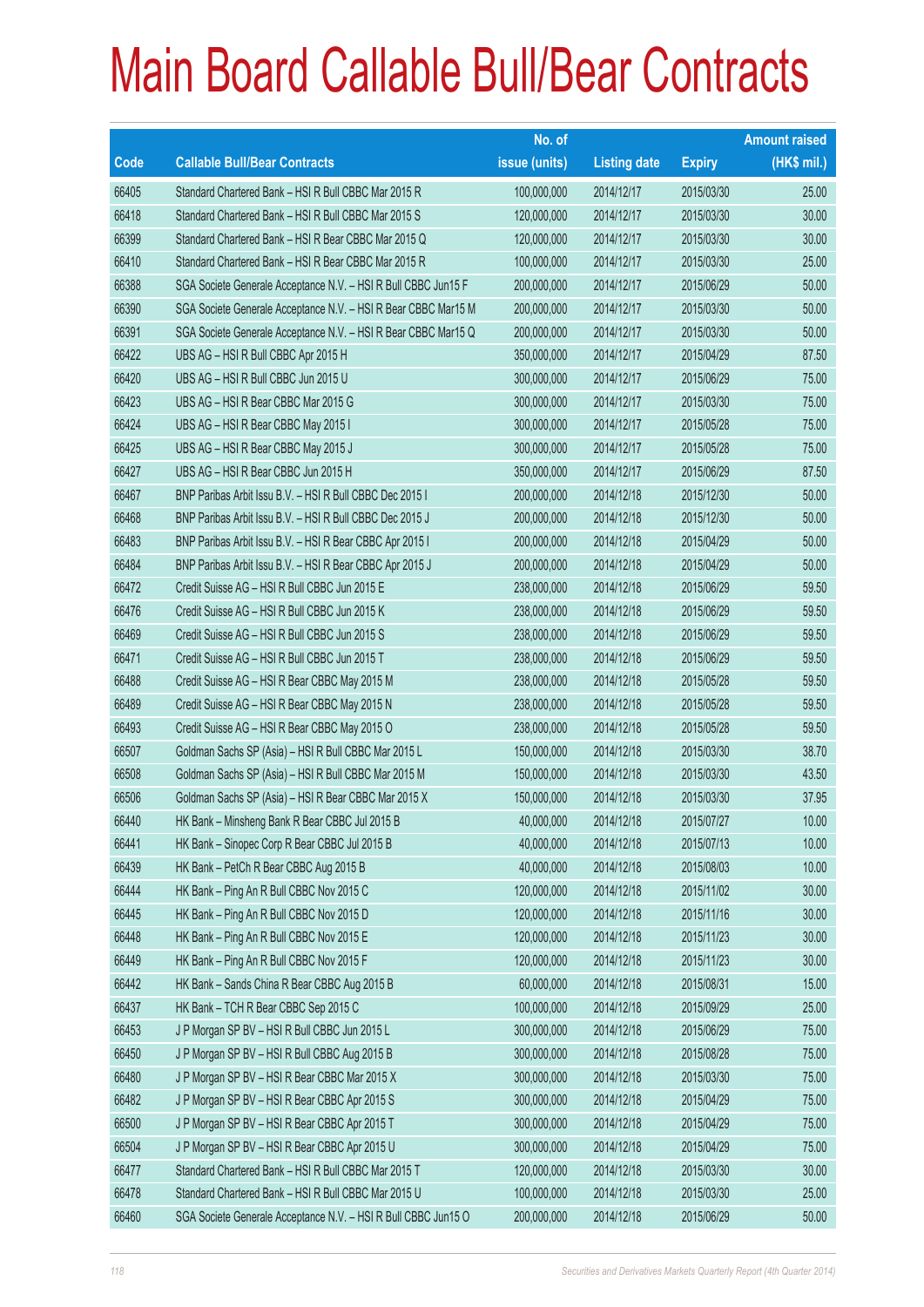|       |                                                                | No. of        |                     |               | <b>Amount raised</b> |
|-------|----------------------------------------------------------------|---------------|---------------------|---------------|----------------------|
| Code  | <b>Callable Bull/Bear Contracts</b>                            | issue (units) | <b>Listing date</b> | <b>Expiry</b> | (HK\$ mil.)          |
| 66462 | SGA Societe Generale Acceptance N.V. - HSI R Bull CBBC Jul15 N | 200,000,000   | 2014/12/18          | 2015/07/30    | 50.00                |
| 66487 | SGA Societe Generale Acceptance N.V. - HSI R Bear CBBC Mar15 R | 200,000,000   | 2014/12/18          | 2015/03/30    | 50.00                |
| 66485 | SGA Societe Generale Acceptance N.V. - HSI R Bear CBBC Apr15 Z | 200,000,000   | 2014/12/18          | 2015/04/29    | 50.00                |
| 66456 | UBS AG - HSI R Bull CBBC May 2015 H                            | 300,000,000   | 2014/12/18          | 2015/05/28    | 75.00                |
| 66454 | UBS AG - HSI R Bull CBBC Jul 2015 G                            | 300,000,000   | 2014/12/18          | 2015/07/30    | 75.00                |
| 66498 | UBS AG - HSI R Bear CBBC Mar 2015 A                            | 300,000,000   | 2014/12/18          | 2015/03/30    | 75.00                |
| 66497 | UBS AG - HSI R Bear CBBC May 2015 K                            | 300,000,000   | 2014/12/18          | 2015/05/28    | 75.00                |
| 66496 | UBS AG - HSI R Bear CBBC Jun 2015 I                            | 300,000,000   | 2014/12/18          | 2015/06/29    | 75.00                |
| 66531 | Credit Suisse AG - HSI R Bull CBBC May 2015 D                  | 238,000,000   | 2014/12/19          | 2015/05/28    | 59.50                |
| 66530 | Credit Suisse AG - HSI R Bull CBBC May 2015 V                  | 238,000,000   | 2014/12/19          | 2015/05/28    | 59.50                |
| 66538 | Credit Suisse AG - HSI R Bear CBBC Apr 2015 Q                  | 238,000,000   | 2014/12/19          | 2015/04/29    | 59.50                |
| 66539 | Credit Suisse AG - HSI R Bear CBBC Apr 2015 W                  | 238,000,000   | 2014/12/19          | 2015/04/29    | 59.50                |
| 66532 | Credit Suisse AG - HSI R Bear CBBC Apr 2015 Y                  | 238,000,000   | 2014/12/19          | 2015/04/29    | 59.50                |
| 66549 | Goldman Sachs SP (Asia) - HSI R Bull CBBC Mar 2015 N           | 150,000,000   | 2014/12/19          | 2015/03/30    | 38.40                |
| 66548 | Goldman Sachs SP (Asia) - HSI R Bear CBBC Jun 2015 A           | 150,000,000   | 2014/12/19          | 2015/06/29    | 41.10                |
| 66519 | HK Bank - CNOOC R Bull CBBC Nov 2015 A                         | 60,000,000    | 2014/12/19          | 2015/11/30    | 19.20                |
| 66518 | HK Bank - Sinopec Corp R Bull CBBC Dec 2015 A                  | 80,000,000    | 2014/12/19          | 2015/12/21    | 20.00                |
| 66515 | HK Bank - HSCEI R Bear CBBC Jun 2015 B                         | 68,000,000    | 2014/12/19          | 2015/06/29    | 17.00                |
| 66509 | HK Bank - HSI R Bear CBBC Jul 2015 J                           | 100,000,000   | 2014/12/19          | 2015/07/30    | 25.00                |
| 66512 | HK Bank - HSI R Bear CBBC Jul 2015 K                           | 100,000,000   | 2014/12/19          | 2015/07/30    | 25.00                |
| 66517 | HK Bank - TCH R Bull CBBC Jul 2015 M                           | 100,000,000   | 2014/12/19          | 2015/07/20    | 25.00                |
| 66523 | J P Morgan SP BV - HSI R Bull CBBC Aug 2015 R                  | 300,000,000   | 2014/12/19          | 2015/08/28    | 75.00                |
| 66543 | J P Morgan SP BV - HSI R Bear CBBC Mar 2015 V                  | 300,000,000   | 2014/12/19          | 2015/03/30    | 75.00                |
| 66528 | UBS AG - HSI R Bull CBBC May 2015 A                            | 350,000,000   | 2014/12/19          | 2015/05/28    | 87.50                |
| 66524 | UBS AG - HSI R Bull CBBC Jun 2015 R                            | 300,000,000   | 2014/12/19          | 2015/06/29    | 75.00                |
| 66540 | UBS AG - HSI R Bear CBBC Apr 2015 T                            | 300,000,000   | 2014/12/19          | 2015/04/29    | 75.00                |
| 66542 | UBS AG - HSI R Bear CBBC May 2015 L                            | 350,000,000   | 2014/12/19          | 2015/05/28    | 87.50                |
| 66575 | BNP Paribas Arbit Issu B.V. - HSI R Bull CBBC Dec 2015 K       | 200,000,000   | 2014/12/22          | 2015/12/30    | 50.00                |
| 66576 | BNP Paribas Arbit Issu B.V. - HSI R Bull CBBC Dec 2015 L       | 200,000,000   | 2014/12/22          | 2015/12/30    | 50.00                |
| 66579 | BNP Paribas Arbit Issu B.V. - HSI R Bull CBBC Dec 2015 M       | 200,000,000   | 2014/12/22          | 2015/12/30    | 50.00                |
| 66580 | BNP Paribas Arbit Issu B.V. - HSI R Bull CBBC Dec 2015 N       | 200,000,000   | 2014/12/22          | 2015/12/30    | 50.00                |
| 66581 | BNP Paribas Arbit Issu B.V. - HSI R Bull CBBC Dec 2015 O       | 200,000,000   | 2014/12/22          | 2015/12/30    | 50.00                |
| 66620 | BNP Paribas Arbit Issu B.V. - HSI R Bear CBBC Apr 2015 K       | 200,000,000   | 2014/12/22          | 2015/04/29    | 50.00                |
| 66621 | BNP Paribas Arbit Issu B.V. - HSI R Bear CBBC Apr 2015 L       | 200,000,000   | 2014/12/22          | 2015/04/29    | 50.00                |
| 66572 | Credit Suisse AG - HSI R Bull CBBC May 2015 F                  | 238,000,000   | 2014/12/22          | 2015/05/28    | 59.50                |
| 66573 | Credit Suisse AG - HSI R Bull CBBC Jun 2015 U                  | 238,000,000   | 2014/12/22          | 2015/06/29    | 59.50                |
| 66560 | Credit Suisse AG - HSI R Bull CBBC Jul 2015 A                  | 238,000,000   | 2014/12/22          | 2015/07/30    | 59.50                |
| 66562 | Credit Suisse AG - HSI R Bull CBBC Jul 2015 B                  | 238,000,000   | 2014/12/22          | 2015/07/30    | 59.50                |
| 66563 | Credit Suisse AG - HSI R Bull CBBC Jul 2015 C                  | 238,000,000   | 2014/12/22          | 2015/07/30    | 59.50                |
| 66564 | Credit Suisse AG - HSI R Bull CBBC Jul 2015 D                  | 238,000,000   | 2014/12/22          | 2015/07/30    | 59.50                |
| 66566 | Credit Suisse AG - HSI R Bull CBBC Jul 2015 E                  | 238,000,000   | 2014/12/22          | 2015/07/30    | 59.50                |
| 66571 | Credit Suisse AG - HSI R Bull CBBC Jul 2015 F                  | 238,000,000   | 2014/12/22          | 2015/07/30    | 59.50                |
| 66559 | Credit Suisse AG - HSI R Bull CBBC Jul 2015 Z                  | 238,000,000   | 2014/12/22          | 2015/07/30    | 59.50                |
| 66574 | Credit Suisse AG - HSI R Bull CBBC Aug 2015 G                  | 238,000,000   | 2014/12/22          | 2015/08/28    | 59.50                |
| 66617 | Credit Suisse AG - HSI R Bear CBBC Apr 2015 F                  | 238,000,000   | 2014/12/22          | 2015/04/29    | 59.50                |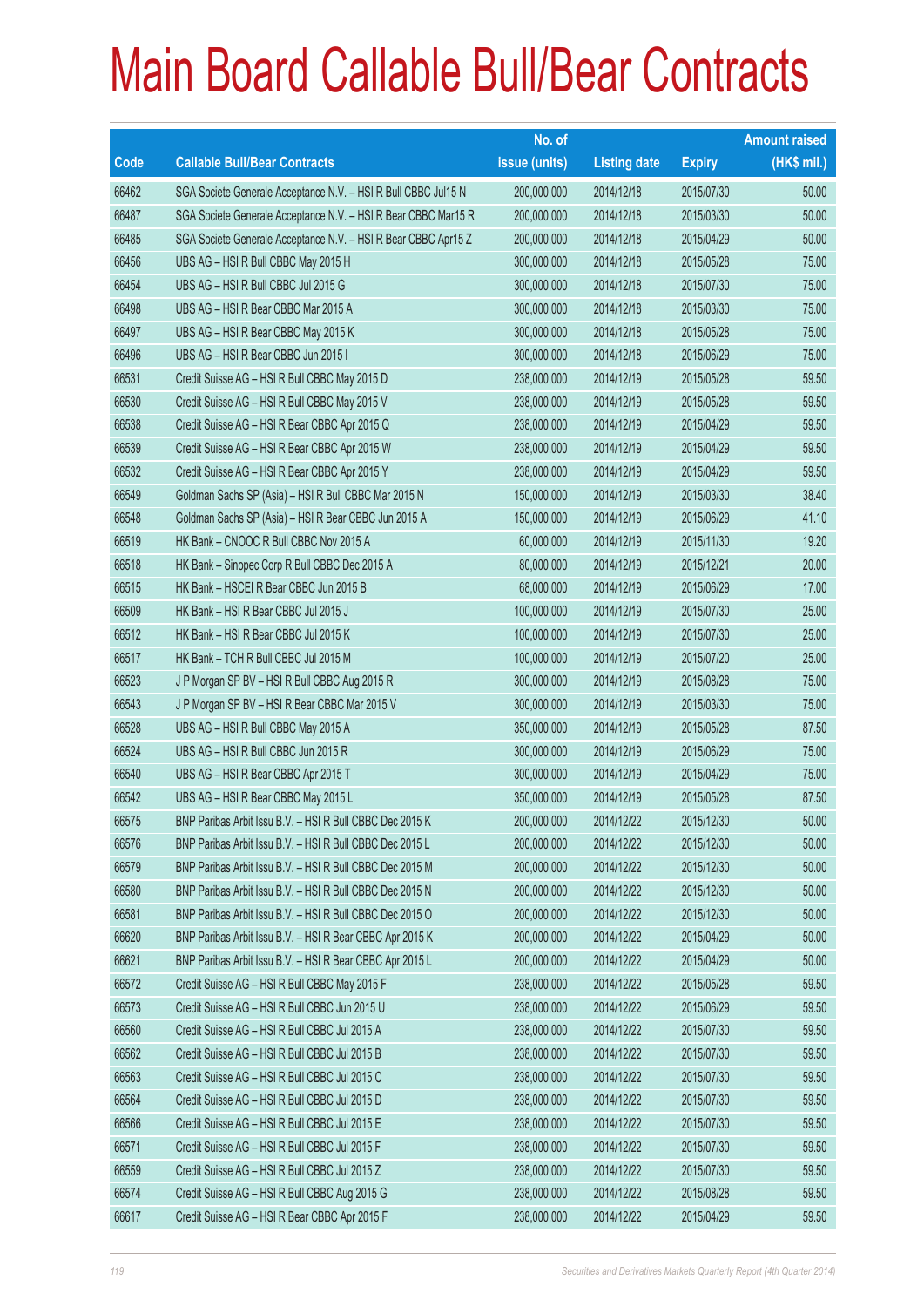|        |                                                                | No. of        |                     |               | <b>Amount raised</b> |
|--------|----------------------------------------------------------------|---------------|---------------------|---------------|----------------------|
| Code   | <b>Callable Bull/Bear Contracts</b>                            | issue (units) | <b>Listing date</b> | <b>Expiry</b> | (HK\$ mil.)          |
| 66614  | Credit Suisse AG - HSI R Bear CBBC May 2015 P                  | 238,000,000   | 2014/12/22          | 2015/05/28    | 59.50                |
| 66615  | Credit Suisse AG - HSI R Bear CBBC May 2015 Q                  | 238,000,000   | 2014/12/22          | 2015/05/28    | 59.50                |
| 66619  | Credit Suisse AG - HSI R Bear CBBC May 2015 R                  | 238,000,000   | 2014/12/22          | 2015/05/28    | 59.50                |
| 66613  | Credit Suisse AG - HSI R Bear CBBC Jun 2015 E                  | 238,000,000   | 2014/12/22          | 2015/06/29    | 59.50                |
| 66600  | J P Morgan SP BV - HSI R Bull CBBC Jun 2015 O                  | 300,000,000   | 2014/12/22          | 2015/06/29    | 75.00                |
| 66601  | J P Morgan SP BV - HSI R Bull CBBC Jul 2015 K                  | 300,000,000   | 2014/12/22          | 2015/07/30    | 75.00                |
| 66597  | J P Morgan SP BV - HSI R Bull CBBC Aug 2015 S                  | 300,000,000   | 2014/12/22          | 2015/08/28    | 75.00                |
| 66603  | J P Morgan SP BV - HSI R Bull CBBC Aug 2015 T                  | 300,000,000   | 2014/12/22          | 2015/08/28    | 75.00                |
| 66622  | J P Morgan SP BV - HSI R Bear CBBC Mar 2015 Y                  | 300,000,000   | 2014/12/22          | 2015/03/30    | 75.00                |
| 66624  | J P Morgan SP BV - HSI R Bear CBBC Mar 2015 Z                  | 300,000,000   | 2014/12/22          | 2015/03/30    | 75.00                |
| 66623  | J P Morgan SP BV - HSI R Bear CBBC Apr 2015 V                  | 300,000,000   | 2014/12/22          | 2015/04/29    | 75.00                |
| 66588  | Macquarie Bank Ltd. - HSI R Bull CBBC Apr 2015 B               | 40,000,000    | 2014/12/22          | 2015/04/29    | 10.00                |
| 66590  | Macquarie Bank Ltd. - HSI R Bull CBBC Apr 2015 C               | 40,000,000    | 2014/12/22          | 2015/04/29    | 10.20                |
| 66591  | Macquarie Bank Ltd. - HSI R Bear CBBC May 2015 C               | 40,000,000    | 2014/12/22          | 2015/05/28    | 10.00                |
| 66594  | Macquarie Bank Ltd. - HSI R Bear CBBC May 2015 D               | 40,000,000    | 2014/12/22          | 2015/05/28    | 10.20                |
| 66583  | Standard Chartered Bank - HSI R Bull CBBC Mar 2015 V           | 100,000,000   | 2014/12/22          | 2015/03/30    | 25.00                |
| 66584  | Standard Chartered Bank - HSI R Bull CBBC Mar 2015 W           | 120,000,000   | 2014/12/22          | 2015/03/30    | 30.00                |
| 66585  | Standard Chartered Bank - HSI R Bull CBBC Mar 2015 X           | 120,000,000   | 2014/12/22          | 2015/03/30    | 30.00                |
| 66605  | Standard Chartered Bank - HSI R Bear CBBC Mar 2015 S           | 100,000,000   | 2014/12/22          | 2015/03/30    | 25.00                |
| 66607  | Standard Chartered Bank - HSI R Bear CBBC Mar 2015 T           | 100,000,000   | 2014/12/22          | 2015/03/30    | 25.00                |
| 66586  | SGA Societe Generale Acceptance N.V. - HSI R Bull CBBC Jul15 A | 200,000,000   | 2014/12/22          | 2015/07/30    | 50.00                |
| 66587  | SGA Societe Generale Acceptance N.V. - HSI R Bull CBBC Jul15 B | 200,000,000   | 2014/12/22          | 2015/07/30    | 50.00                |
| 66595  | SGA Societe Generale Acceptance N.V. - HSI R Bear CBBC Apr15 C | 200,000,000   | 2014/12/22          | 2015/04/29    | 50.00                |
| 66557  | UBS AG - HSI R Bull CBBC Apr 2015 I                            | 300,000,000   | 2014/12/22          | 2015/04/29    | 75.00                |
| 66556  | UBS AG - HSI R Bull CBBC May 2015 L                            | 300,000,000   | 2014/12/22          | 2015/05/28    | 75.00                |
| 66558  | UBS AG - HSI R Bull CBBC May 2015 T                            | 300,000,000   | 2014/12/22          | 2015/05/28    | 75.00                |
| 66612  | UBS AG - HSI R Bear CBBC Mar 2015 N                            | 300,000,000   | 2014/12/22          | 2015/03/30    | 75.00                |
| 66610  | UBS AG - HSI R Bear CBBC Apr 2015 U                            | 300,000,000   | 2014/12/22          | 2015/04/29    | 75.00                |
| 66611  | UBS AG - HSI R Bear CBBC Apr 2015 V                            | 300,000,000   | 2014/12/22          | 2015/04/29    | 75.00                |
| 68428# | HK Bank - Ping An R Bull CBBC Oct 2015 A                       | 180,000,000   | 2014/12/22          | 2015/10/26    | 44.28                |
| 66683  | BNP Paribas Arbit Issu B.V. - HSI R Bull CBBC Dec 2015 P       | 200,000,000   | 2014/12/23          | 2015/12/30    | 50.00                |
| 66684  | BNP Paribas Arbit Issu B.V. - HSI R Bull CBBC Dec 2015 Q       | 200,000,000   | 2014/12/23          | 2015/12/30    | 50.00                |
| 66798  | BNP Paribas Arbit Issu B.V. - HSI R Bull CBBC Dec 2015 R       | 200,000,000   | 2014/12/23          | 2015/12/30    | 50.00                |
| 66803  | BNP Paribas Arbit Issu B.V. - HSI R Bear CBBC Apr 2015 M       | 200,000,000   | 2014/12/23          | 2015/04/29    | 50.00                |
| 66804  | BNP Paribas Arbit Issu B.V. - HSI R Bear CBBC Apr 2015 N       | 200,000,000   | 2014/12/23          | 2015/04/29    | 50.00                |
| 66858  | BNP Paribas Arbit Issu B.V. - HSI R Bear CBBC Apr 2015 O       | 200,000,000   | 2014/12/23          | 2015/04/29    | 50.00                |
| 66726  | Credit Suisse AG - HSI R Bull CBBC Jun 2015 F                  | 238,000,000   | 2014/12/23          | 2015/06/29    | 59.50                |
| 66703  | Credit Suisse AG - HSI R Bull CBBC Jun 2015 L                  | 238,000,000   | 2014/12/23          | 2015/06/29    | 59.50                |
| 66706  | Credit Suisse AG - HSI R Bull CBBC Jun 2015 M                  | 238,000,000   | 2014/12/23          | 2015/06/29    | 59.50                |
| 66806  | Credit Suisse AG - HSI R Bull CBBC Jun 2015 N                  | 238,000,000   | 2014/12/23          | 2015/06/29    | 59.50                |
| 66719  | Credit Suisse AG - HSI R Bull CBBC Jun 2015 O                  | 238,000,000   | 2014/12/23          | 2015/06/29    | 59.50                |
| 66696  | Credit Suisse AG - HSI R Bull CBBC Jun 2015 V                  | 238,000,000   | 2014/12/23          | 2015/06/29    | 59.50                |
| 66697  | Credit Suisse AG - HSI R Bull CBBC Jun 2015 X                  | 238,000,000   | 2014/12/23          | 2015/06/29    | 59.50                |
| 66698  | Credit Suisse AG - HSI R Bull CBBC Jun 2015 Y                  | 238,000,000   | 2014/12/23          | 2015/06/29    | 59.50                |
| 66712  | Credit Suisse AG - HSI R Bull CBBC Jul 2015 M                  | 238,000,000   | 2014/12/23          | 2015/07/30    | 59.50                |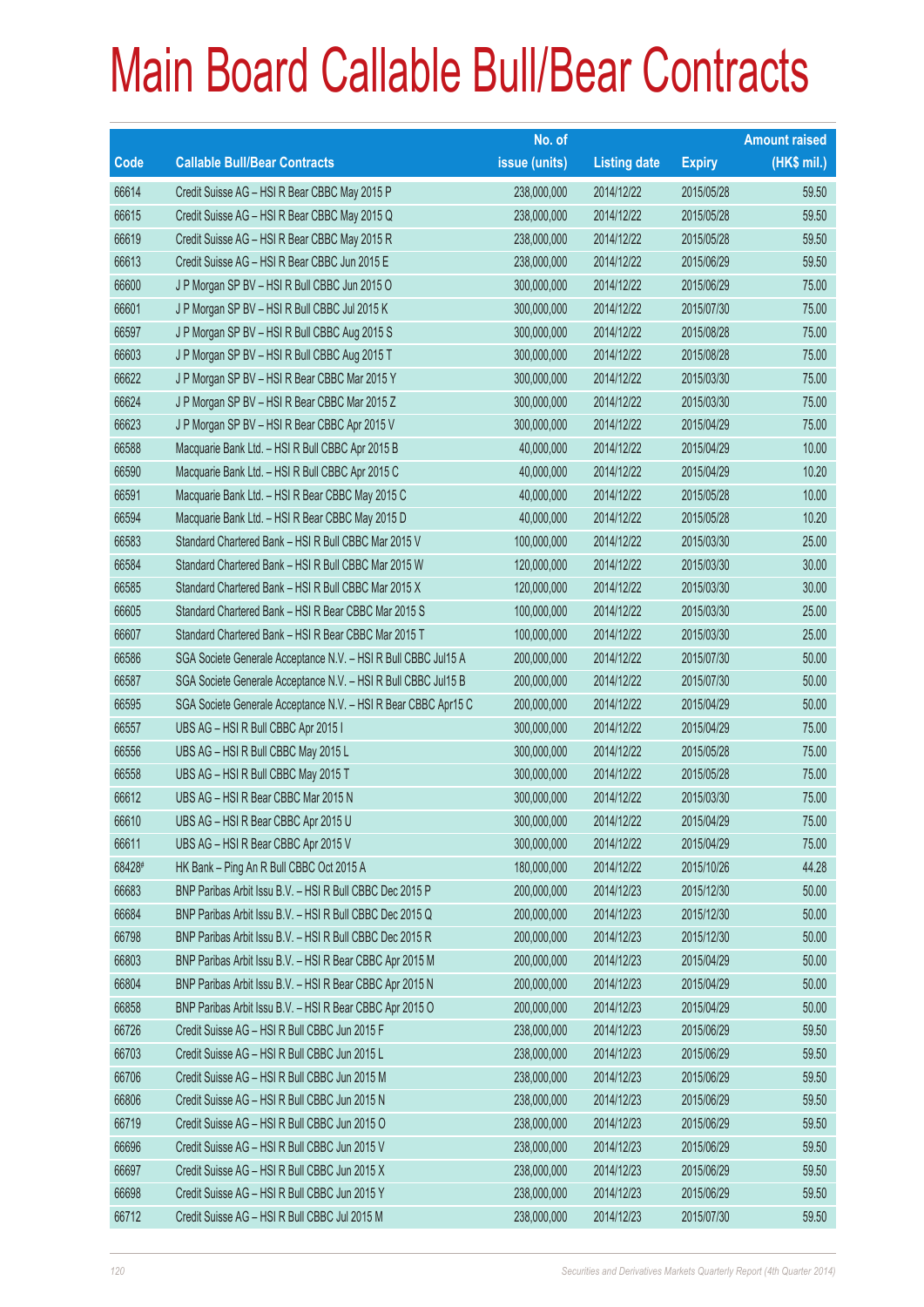|       |                                                        | No. of        |                     |               | <b>Amount raised</b> |
|-------|--------------------------------------------------------|---------------|---------------------|---------------|----------------------|
| Code  | <b>Callable Bull/Bear Contracts</b>                    | issue (units) | <b>Listing date</b> | <b>Expiry</b> | $(HK$$ mil.)         |
| 66721 | Credit Suisse AG - HSI R Bull CBBC Jul 2015 N          | 238,000,000   | 2014/12/23          | 2015/07/30    | 59.50                |
| 66727 | Credit Suisse AG - HSI R Bull CBBC Jul 2015 O          | 238,000,000   | 2014/12/23          | 2015/07/30    | 59.50                |
| 66732 | Credit Suisse AG - HSI R Bull CBBC Jul 2015 P          | 238,000,000   | 2014/12/23          | 2015/07/30    | 59.50                |
| 66723 | Credit Suisse AG - HSI R Bull CBBC Aug 2015 H          | 238,000,000   | 2014/12/23          | 2015/08/28    | 59.50                |
| 66731 | Credit Suisse AG - HSI R Bull CBBC Aug 2015 I          | 238,000,000   | 2014/12/23          | 2015/08/28    | 59.50                |
| 66733 | Credit Suisse AG - HSI R Bull CBBC Aug 2015 J          | 238,000,000   | 2014/12/23          | 2015/08/28    | 59.50                |
| 66829 | Credit Suisse AG - HSI R Bull CBBC Aug 2015 K          | 238,000,000   | 2014/12/23          | 2015/08/28    | 59.50                |
| 66828 | Credit Suisse AG - HSI R Bull CBBC Sep 2015 A          | 238,000,000   | 2014/12/23          | 2015/09/29    | 59.50                |
| 66837 | Credit Suisse AG - HSI R Bull CBBC Sep 2015 B          | 238,000,000   | 2014/12/23          | 2015/09/29    | 73.78                |
| 66834 | Credit Suisse AG - HSI R Bull CBBC Oct 2015 A          | 238,000,000   | 2014/12/23          | 2015/10/29    | 64.26                |
| 66846 | Credit Suisse AG - HSI R Bear CBBC May 2015 S          | 238,000,000   | 2014/12/23          | 2015/05/28    | 59.50                |
| 66850 | Credit Suisse AG - HSI R Bear CBBC May 2015 T          | 238,000,000   | 2014/12/23          | 2015/05/28    | 59.50                |
| 66854 | Credit Suisse AG - HSI R Bear CBBC May 2015 U          | 238,000,000   | 2014/12/23          | 2015/05/28    | 59.50                |
| 66841 | Credit Suisse AG - HSI R Bear CBBC Jun 2015 F          | 238,000,000   | 2014/12/23          | 2015/06/29    | 59.50                |
| 66842 | Credit Suisse AG - HSI R Bear CBBC Jun 2015 G          | 238,000,000   | 2014/12/23          | 2015/06/29    | 59.50                |
| 66845 | Credit Suisse AG - HSI R Bear CBBC Jun 2015 H          | 238,000,000   | 2014/12/23          | 2015/06/29    | 59.50                |
| 66769 | Goldman Sachs SP (Asia) - HSI R Bull CBBC Apr 2015 A   | 150,000,000   | 2014/12/23          | 2015/04/29    | 37.65                |
| 66767 | Goldman Sachs SP (Asia) - HSI R Bear CBBC Apr 2015 C   | 150,000,000   | 2014/12/23          | 2015/04/29    | 37.65                |
| 66768 | Goldman Sachs SP (Asia) - HSI R Bear CBBC Apr 2015 D   | 150,000,000   | 2014/12/23          | 2015/04/29    | 37.65                |
| 66668 | HK Bank - CUni R Bull CBBC Oct 2015 B                  | 50,000,000    | 2014/12/23          | 2015/10/26    | 12.50                |
| 66646 | HK Bank - HSI R Bull CBBC Aug 2015 M                   | 100,000,000   | 2014/12/23          | 2015/08/28    | 25.00                |
| 66661 | HK Bank - HSI R Bull CBBC Aug 2015 N                   | 100,000,000   | 2014/12/23          | 2015/08/28    | 25.00                |
| 66663 | HK Bank - HSI R Bull CBBC Sep 2015 E                   | 100,000,000   | 2014/12/23          | 2015/09/29    | 25.00                |
| 66643 | HK Bank - HSI R Bull CBBC Oct 2015 D                   | 100,000,000   | 2014/12/23          | 2015/10/29    | 25.00                |
| 66662 | HK Bank - HSI R Bull CBBC Oct 2015 E                   | 100,000,000   | 2014/12/23          | 2015/10/29    | 25.00                |
| 66656 | HK Bank - HSI R Bear CBBC Jul 2015 L                   | 400,000,000   | 2014/12/23          | 2015/07/30    | 100.00               |
| 66657 | HK Bank - HSI R Bear CBBC Aug 2015 D                   | 100,000,000   | 2014/12/23          | 2015/08/28    | 25.00                |
| 66658 | HK Bank - HSI R Bear CBBC Sep 2015 C                   | 100,000,000   | 2014/12/23          | 2015/09/29    | 25.00                |
| 66669 | HK Bank - ICBC R Bear CBBC Sep 2015 A                  | 40,000,000    | 2014/12/23          | 2015/09/30    | 10.00                |
| 66647 | HK Bank - TCH R Bull CBBC Sep 2015 A                   | 100,000,000   | 2014/12/23          | 2015/09/29    | 26.00                |
| 66653 | HK Bank - TCH R Bear CBBC Sep 2015 D                   | 100,000,000   | 2014/12/23          | 2015/09/14    | 25.00                |
| 66666 | HK Bank - TCH R Bear CBBC Sep 2015 E                   | 100,000,000   | 2014/12/23          | 2015/09/07    | 25.00                |
| 66634 | J P Morgan SP BV - CSOP A50 ETF R Bull CBBC Apr 2015 A | 100,000,000   | 2014/12/23          | 2015/04/22    | 25.00                |
| 66635 | J P Morgan SP BV - CSOP A50 ETF R Bear CBBC Apr 2015 A | 100,000,000   | 2014/12/23          | 2015/04/22    | 25.00                |
| 66629 | J P Morgan SP BV - A50 China R Bull CBBC Apr 2015 A    | 100,000,000   | 2014/12/23          | 2015/04/23    | 25.00                |
| 66627 | J P Morgan SP BV - A50 China R Bear CBBC Apr 2015 B    | 100,000,000   | 2014/12/23          | 2015/04/23    | 25.00                |
| 66638 | J P Morgan SP BV - HKEx R Bull CBBC Sep 2015 B         | 100,000,000   | 2014/12/23          | 2015/09/15    | 25.00                |
| 66630 | J P Morgan SP BV - HKEx R Bear CBBC Apr 2015 A         | 100,000,000   | 2014/12/23          | 2015/04/01    | 25.00                |
| 66675 | J P Morgan SP BV - HSI R Bull CBBC Jul 2015 X          | 300,000,000   | 2014/12/23          | 2015/07/30    | 75.00                |
| 66735 | J P Morgan SP BV - HSI R Bull CBBC Aug 2015 U          | 300,000,000   | 2014/12/23          | 2015/08/28    | 75.00                |
| 66736 | J P Morgan SP BV - HSI R Bull CBBC Sep 2015 A          | 300,000,000   | 2014/12/23          | 2015/09/29    | 75.00                |
| 66739 | J P Morgan SP BV - HSI R Bull CBBC Sep 2015 B          | 300,000,000   | 2014/12/23          | 2015/09/29    | 75.00                |
| 66742 | J P Morgan SP BV - HSI R Bull CBBC Dec 2015 A          | 300,000,000   | 2014/12/23          | 2015/12/30    | 75.00                |
| 66756 | J P Morgan SP BV - HSI R Bear CBBC Mar 2015 B          | 300,000,000   | 2014/12/23          | 2015/03/30    | 75.00                |
| 66757 | JP Morgan SP BV - HSIR Bear CBBC Mar 2015 C            | 300,000,000   | 2014/12/23          | 2015/03/30    | 75.00                |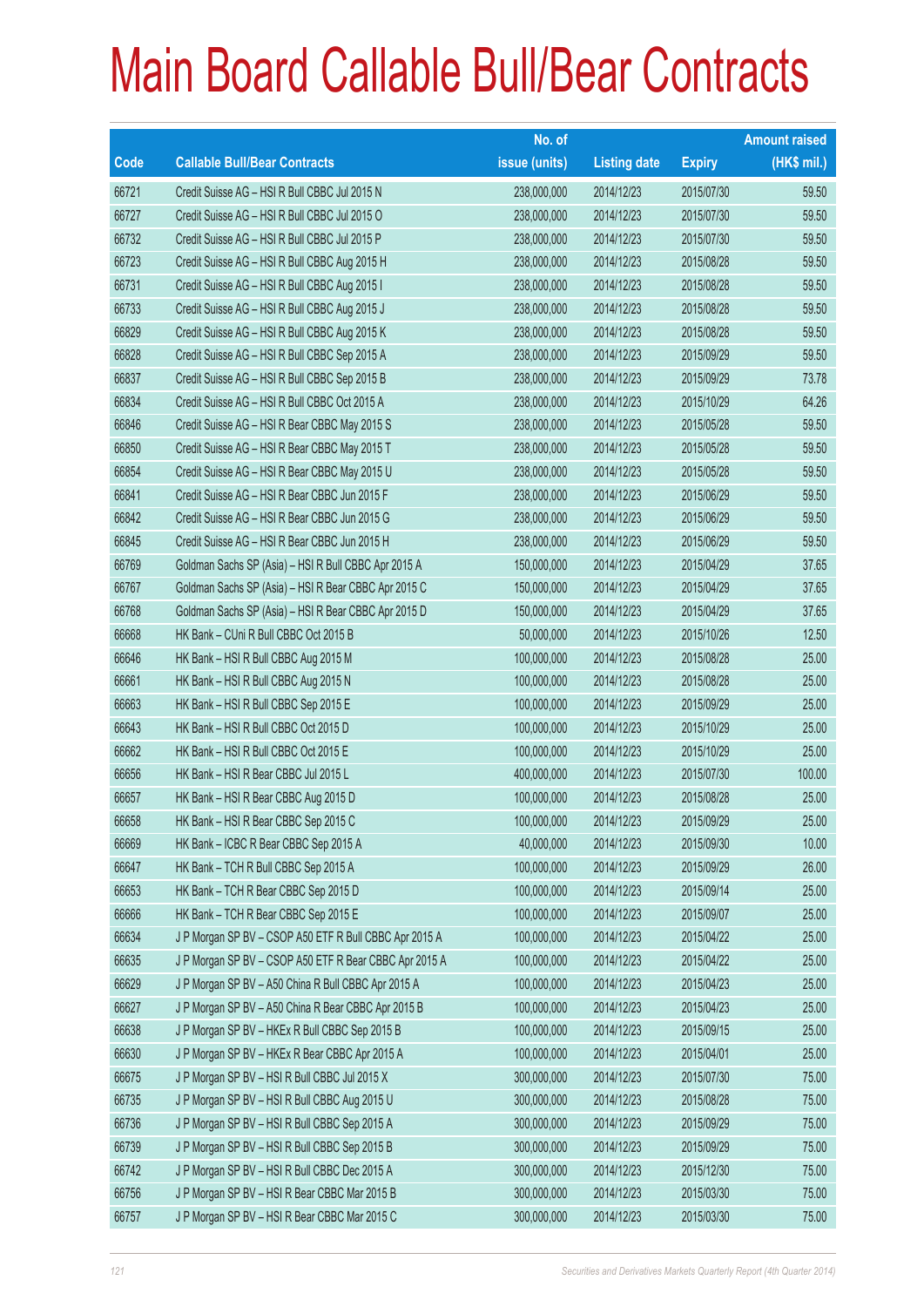|       |                                                                | No. of        |                     |               | <b>Amount raised</b> |
|-------|----------------------------------------------------------------|---------------|---------------------|---------------|----------------------|
| Code  | <b>Callable Bull/Bear Contracts</b>                            | issue (units) | <b>Listing date</b> | <b>Expiry</b> | (HK\$ mil.)          |
| 66861 | J P Morgan SP BV - HSI R Bear CBBC Mar 2015 D                  | 300,000,000   | 2014/12/23          | 2015/03/30    | 75.00                |
| 66625 | J P Morgan SP BV - Tencent R Bull CBBC Apr 2015 A              | 100,000,000   | 2014/12/23          | 2015/04/14    | 25.00                |
| 66640 | J P Morgan SP BV - Tencent R Bear CBBC Apr 2015 B              | 100,000,000   | 2014/12/23          | 2015/04/14    | 25.00                |
| 66781 | Standard Chartered Bank - HSI R Bull CBBC Jun 2015 B           | 100,000,000   | 2014/12/23          | 2015/06/29    | 25.00                |
| 66685 | Standard Chartered Bank - HSI R Bear CBBC Mar 2015 U           | 120,000,000   | 2014/12/23          | 2015/03/30    | 30.00                |
| 66688 | Standard Chartered Bank - HSI R Bear CBBC Mar 2015 V           | 120,000,000   | 2014/12/23          | 2015/03/30    | 30.00                |
| 66785 | Standard Chartered Bank - TCH R Bull CBBC Aug 2015 D           | 80,000,000    | 2014/12/23          | 2015/08/26    | 20.00                |
| 66786 | Standard Chartered Bank - TCH R Bear CBBC Aug 2015 B           | 80,000,000    | 2014/12/23          | 2015/08/27    | 20.00                |
| 66671 | SGA Societe Generale Acceptance N.V. - HSI R Bull CBBC Jun15 X | 200,000,000   | 2014/12/23          | 2015/06/29    | 50.00                |
| 66770 | SGA Societe Generale Acceptance N.V. - HSI R Bull CBBC Jun15 Y | 200,000,000   | 2014/12/23          | 2015/06/29    | 50.00                |
| 66857 | SGA Societe Generale Acceptance N.V. - HSI R Bear CBBC Apr15 D | 200,000,000   | 2014/12/23          | 2015/04/29    | 50.00                |
| 66673 | SGA Societe Generale Acceptance N.V. - HSI R Bear CBBC May15 A | 200,000,000   | 2014/12/23          | 2015/05/28    | 50.00                |
| 66771 | SGA Societe Generale Acceptance N.V. - HSI R Bear CBBC May15 B | 200,000,000   | 2014/12/23          | 2015/05/28    | 50.00                |
| 66776 | SGA Societe Generale Acceptance N.V. - HSI R Bear CBBC May15 C | 200,000,000   | 2014/12/23          | 2015/05/28    | 50.00                |
| 66793 | UBS AG - HSI R Bull CBBC May 2015 B                            | 300,000,000   | 2014/12/23          | 2015/05/28    | 75.00                |
| 66676 | UBS AG - HSI R Bull CBBC May 2015 V                            | 300,000,000   | 2014/12/23          | 2015/05/28    | 75.00                |
| 66680 | UBS AG - HSI R Bull CBBC Jun 2015 Y                            | 300,000,000   | 2014/12/23          | 2015/06/29    | 75.00                |
| 66678 | UBS AG - HSI R Bull CBBC Jul 2015 H                            | 300,000,000   | 2014/12/23          | 2015/07/30    | 75.00                |
| 66788 | UBS AG - HSI R Bull CBBC Jul 2015 I                            | 300,000,000   | 2014/12/23          | 2015/07/30    | 75.00                |
| 66794 | UBS AG - HSI R Bull CBBC Jul 2015 L                            | 300,000,000   | 2014/12/23          | 2015/07/30    | 75.00                |
| 66787 | UBS AG - HSI R Bull CBBC Aug 2015 D                            | 300,000,000   | 2014/12/23          | 2015/08/28    | 75.00                |
| 66792 | UBS AG - HSI R Bull CBBC Aug 2015 E                            | 300,000,000   | 2014/12/23          | 2015/08/28    | 75.00                |
| 66807 | UBS AG - HSI R Bear CBBC Mar 2015 I                            | 300,000,000   | 2014/12/23          | 2015/03/30    | 75.00                |
| 66815 | UBS AG - HSI R Bear CBBC Mar 2015 P                            | 350,000,000   | 2014/12/23          | 2015/03/30    | 87.50                |
| 66814 | UBS AG - HSI R Bear CBBC Apr 2015 W                            | 300,000,000   | 2014/12/23          | 2015/04/29    | 75.00                |
| 66809 | UBS AG - HSI R Bear CBBC May 2015 M                            | 300,000,000   | 2014/12/23          | 2015/05/28    | 75.00                |
| 66811 | UBS AG - HSI R Bear CBBC May 2015 N                            | 300,000,000   | 2014/12/23          | 2015/05/28    | 75.00                |
| 66937 | BNP Paribas Arbit Issu B.V. - HSI R Bull CBBC Dec 2015 S       | 200,000,000   | 2014/12/24          | 2015/12/30    | 50.00                |
| 66942 | BNP Paribas Arbit Issu B.V. - HSI R Bear CBBC Apr 2015 P       | 200,000,000   | 2014/12/24          | 2015/04/29    | 50.00                |
| 67028 | BNP Paribas Arbit Issu B.V. - HSI R Bear CBBC Apr 2015 Q       | 200,000,000   | 2014/12/24          | 2015/04/29    | 50.00                |
| 66951 | Credit Suisse AG - HSI R Bull CBBC May 2015 T                  | 238,000,000   | 2014/12/24          | 2015/05/28    | 59.50                |
| 66961 | Credit Suisse AG - HSI R Bull CBBC May 2015 Y                  | 238,000,000   | 2014/12/24          | 2015/05/28    | 59.50                |
| 66973 | Credit Suisse AG - HSI R Bull CBBC Jul 2015 R                  | 238,000,000   | 2014/12/24          | 2015/07/30    | 59.50                |
| 66976 | Credit Suisse AG - HSI R Bull CBBC Aug 2015 L                  | 238,000,000   | 2014/12/24          | 2015/08/28    | 59.50                |
| 66978 | Credit Suisse AG - HSI R Bull CBBC Aug 2015 M                  | 238,000,000   | 2014/12/24          | 2015/08/28    | 59.50                |
| 66983 | Credit Suisse AG - HSI R Bull CBBC Sep 2015 C                  | 238,000,000   | 2014/12/24          | 2015/09/29    | 59.50                |
| 66986 | Credit Suisse AG - HSI R Bull CBBC Dec 2015 A                  | 238,000,000   | 2014/12/24          | 2015/12/30    | 59.50                |
| 67002 | Credit Suisse AG - HSI R Bear CBBC May 2015 V                  | 238,000,000   | 2014/12/24          | 2015/05/28    | 59.50                |
| 67003 | Credit Suisse AG - HSI R Bear CBBC May 2015 W                  | 238,000,000   | 2014/12/24          | 2015/05/28    | 59.50                |
| 67004 | Credit Suisse AG - HSI R Bear CBBC Jun 2015 I                  | 238,000,000   | 2014/12/24          | 2015/06/29    | 59.50                |
| 67005 | Credit Suisse AG - HSI R Bear CBBC Jun 2015 J                  | 238,000,000   | 2014/12/24          | 2015/06/29    | 59.50                |
| 67010 | Credit Suisse AG - HSI R Bear CBBC Jun 2015 K                  | 238,000,000   | 2014/12/24          | 2015/06/29    | 59.50                |
| 66987 | Credit Suisse AG - HSI R Bear CBBC Jul 2015 C                  | 238,000,000   | 2014/12/24          | 2015/07/30    | 59.50                |
| 66988 | Credit Suisse AG - HSI R Bear CBBC Jul 2015 D                  | 238,000,000   | 2014/12/24          | 2015/07/30    | 59.50                |
| 66909 | HK Bank - CSOP A50 ETF R Bull CBBC Dec 2015 I                  | 200,000,000   | 2014/12/24          | 2015/12/29    | 50.00                |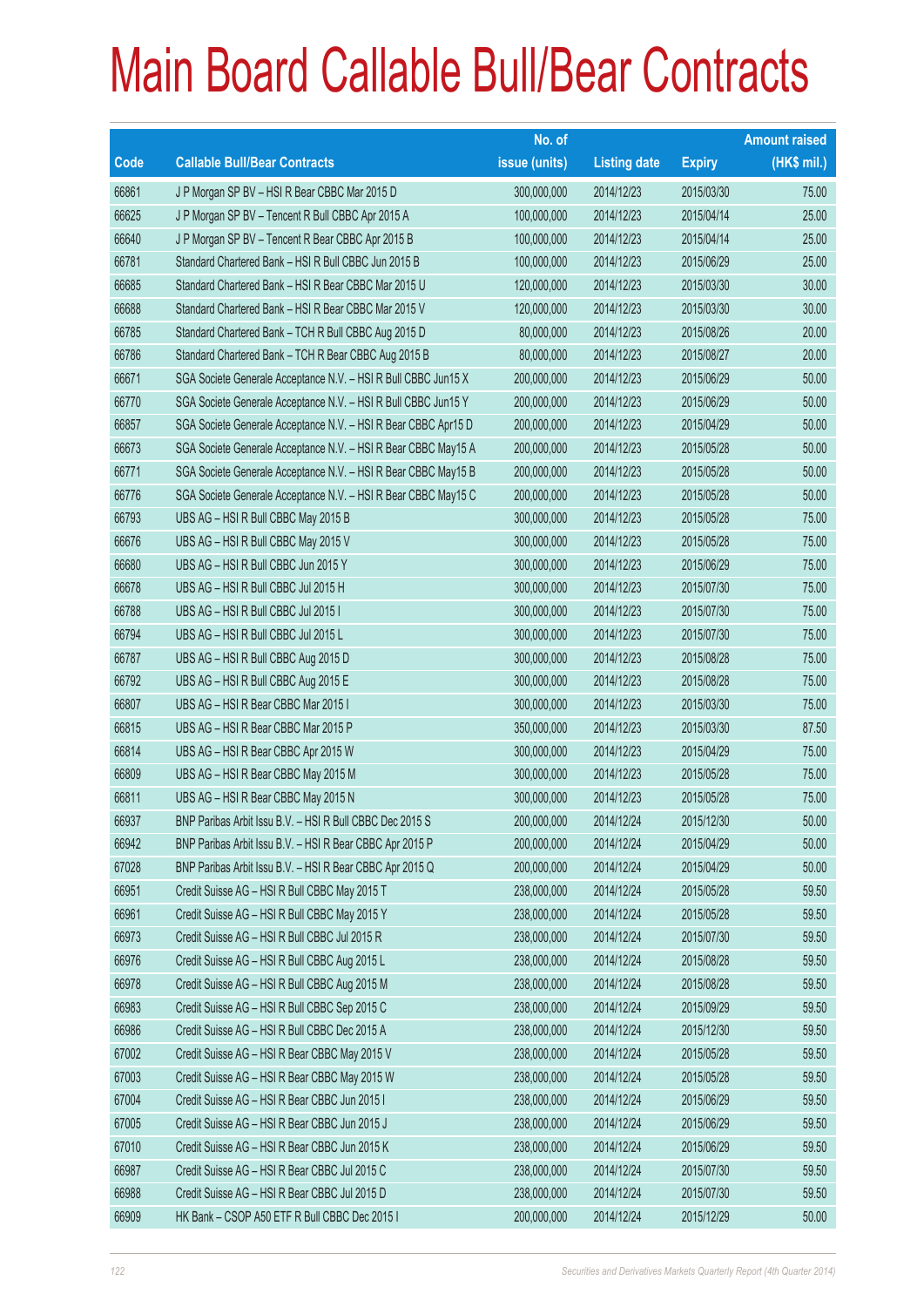|       |                                                                | No. of        |                     |               | <b>Amount raised</b> |
|-------|----------------------------------------------------------------|---------------|---------------------|---------------|----------------------|
| Code  | <b>Callable Bull/Bear Contracts</b>                            | issue (units) | <b>Listing date</b> | <b>Expiry</b> | $(HK$$ mil.)         |
| 66915 | HK Bank - CSOP A50 ETF R Bull CBBC Dec 2015 J                  | 200,000,000   | 2014/12/24          | 2015/12/30    | 50.00                |
| 66910 | HK Bank - A50 R Bull CBBC Aug 2015 J                           | 200,000,000   | 2014/12/24          | 2015/08/31    | 50.00                |
| 66913 | HK Bank - A50 R Bull CBBC Aug 2015 K                           | 200,000,000   | 2014/12/24          | 2015/08/24    | 50.00                |
| 66871 | HK Bank - HSI R Bull CBBC Oct 2015 F                           | 100,000,000   | 2014/12/24          | 2015/10/29    | 25.00                |
| 66862 | HK Bank - HSI R Bear CBBC Sep 2015 D                           | 100,000,000   | 2014/12/24          | 2015/09/29    | 25.00                |
| 66870 | HK Bank - HSI R Bear CBBC Oct 2015 B                           | 100,000,000   | 2014/12/24          | 2015/10/29    | 25.00                |
| 66896 | HK Bank - Ping An R Bull CBBC Dec 2015 A                       | 120,000,000   | 2014/12/24          | 2015/12/07    | 30.00                |
| 66899 | HK Bank - Ping An R Bull CBBC Dec 2015 B                       | 120,000,000   | 2014/12/24          | 2015/12/14    | 30.00                |
| 66900 | HK Bank - Ping An R Bull CBBC Dec 2015 C                       | 120,000,000   | 2014/12/24          | 2015/12/16    | 30.00                |
| 66903 | HK Bank - Ping An R Bull CBBC Dec 2015 D                       | 120,000,000   | 2014/12/24          | 2015/12/18    | 30.00                |
| 66906 | HK Bank - Ping An R Bull CBBC Dec 2015 E                       | 120,000,000   | 2014/12/24          | 2015/12/21    | 30.00                |
| 66923 | HK Bank - Ping An R Bull CBBC Dec 2015 F                       | 120,000,000   | 2014/12/24          | 2015/12/09    | 30.00                |
| 66886 | HK Bank - TCH R Bull CBBC Aug 2015 J                           | 100,000,000   | 2014/12/24          | 2015/08/03    | 30.00                |
| 66890 | HK Bank - TCH R Bull CBBC Aug 2015 K                           | 100,000,000   | 2014/12/24          | 2015/08/31    | 26.00                |
| 66891 | HK Bank - TCH R Bull CBBC Sep 2015 B                           | 100,000,000   | 2014/12/24          | 2015/09/21    | 25.00                |
| 66895 | HK Bank - TCH R Bull CBBC Sep 2015 C                           | 100,000,000   | 2014/12/24          | 2015/09/03    | 25.00                |
| 66873 | HK Bank - TCH R Bear CBBC Aug 2015 I                           | 100,000,000   | 2014/12/24          | 2015/08/03    | 25.00                |
| 66876 | HK Bank - TCH R Bear CBBC Sep 2015 F                           | 100,000,000   | 2014/12/24          | 2015/09/21    | 25.00                |
| 66929 | J P Morgan SP BV - HSI R Bull CBBC Jul 2015 E                  | 300,000,000   | 2014/12/24          | 2015/07/30    | 75.00                |
| 67024 | J P Morgan SP BV - HSI R Bull CBBC Jul 2015 G                  | 300,000,000   | 2014/12/24          | 2015/07/30    | 75.00                |
| 66928 | J P Morgan SP BV - HSI R Bull CBBC Aug 2015 V                  | 300,000,000   | 2014/12/24          | 2015/08/28    | 75.00                |
| 66933 | J P Morgan SP BV - HSI R Bull CBBC Sep 2015 C                  | 300,000,000   | 2014/12/24          | 2015/09/29    | 75.00                |
| 67026 | J P Morgan SP BV - HSI R Bull CBBC Sep 2015 D                  | 300,000,000   | 2014/12/24          | 2015/09/29    | 75.00                |
| 67027 | J P Morgan SP BV - HSI R Bull CBBC Dec 2015 B                  | 300,000,000   | 2014/12/24          | 2015/12/30    | 75.00                |
| 67022 | J P Morgan SP BV - HSI R Bear CBBC Mar 2015 E                  | 300,000,000   | 2014/12/24          | 2015/03/30    | 75.00                |
| 67019 | J P Morgan SP BV - HSI R Bear CBBC Mar 2015 H                  | 300,000,000   | 2014/12/24          | 2015/03/30    | 75.00                |
| 67020 | J P Morgan SP BV - HSI R Bear CBBC Mar 2015 M                  | 300,000,000   | 2014/12/24          | 2015/03/30    | 75.00                |
| 66948 | Macquarie Bank Ltd. - HSI R Bull CBBC May 2015 A               | 40,000,000    | 2014/12/24          | 2015/05/28    | 10.00                |
| 66949 | Macquarie Bank Ltd. - HSI R Bull CBBC May 2015 B               | 40,000,000    | 2014/12/24          | 2015/05/28    | 10.20                |
| 66950 | Macquarie Bank Ltd. - HSI R Bull CBBC May 2015 C               | 40,000,000    | 2014/12/24          | 2015/05/28    | 10.40                |
| 66996 | Standard Chartered Bank - HSI R Bull CBBC Jun 2015 H           | 100,000,000   | 2014/12/24          | 2015/06/29    | 25.00                |
| 66995 | Standard Chartered Bank - HSI R Bear CBBC Apr 2015 H           | 100,000,000   | 2014/12/24          | 2015/04/29    | 25.00                |
| 67001 | Standard Chartered Bank - HSI R Bear CBBC Apr 2015 I           | 100,000,000   | 2014/12/24          | 2015/04/29    | 25.00                |
| 66925 | SGA Societe Generale Acceptance N.V. - HSI R Bear CBBC Apr15 H | 200,000,000   | 2014/12/24          | 2015/04/29    | 50.00                |
| 67017 | SGA Societe Generale Acceptance N.V. - HSI R Bear CBBC May15 D | 200,000,000   | 2014/12/24          | 2015/05/28    | 50.00                |
| 66993 | UBS AG - Sinopec Corp R Bull CBBC Oct 2015 C                   | 100,000,000   | 2014/12/24          | 2015/10/05    | 25.00                |
| 66936 | UBS AG - HSI R Bull CBBC Apr 2015 J                            | 350,000,000   | 2014/12/24          | 2015/04/29    | 87.50                |
| 66935 | UBS AG - HSI R Bull CBBC May 2015 C                            | 300,000,000   | 2014/12/24          | 2015/05/28    | 75.00                |
| 67014 | UBS AG - HSI R Bear CBBC May 2015 O                            | 300,000,000   | 2014/12/24          | 2015/05/28    | 75.00                |
| 67015 | UBS AG - HSI R Bear CBBC May 2015 P                            | 350,000,000   | 2014/12/24          | 2015/05/28    | 87.50                |
| 67011 | UBS AG - HSI R Bear CBBC Jun 2015 K                            | 300,000,000   | 2014/12/24          | 2015/06/29    | 75.00                |
| 67012 | UBS AG - HSI R Bear CBBC Jun 2015 L                            | 300,000,000   | 2014/12/24          | 2015/06/29    | 75.00                |
| 67013 | UBS AG - HSI R Bear CBBC Jun 2015 M                            | 300,000,000   | 2014/12/24          | 2015/06/29    | 75.00                |
| 66990 | UBS AG - Ping An R Bull CBBC Oct 2015 B                        | 100,000,000   | 2014/12/24          | 2015/10/05    | 25.00                |
| 67152 | Credit Suisse AG - HSI R Bull CBBC Aug 2015 N                  | 238,000,000   | 2014/12/29          | 2015/08/28    | 59.50                |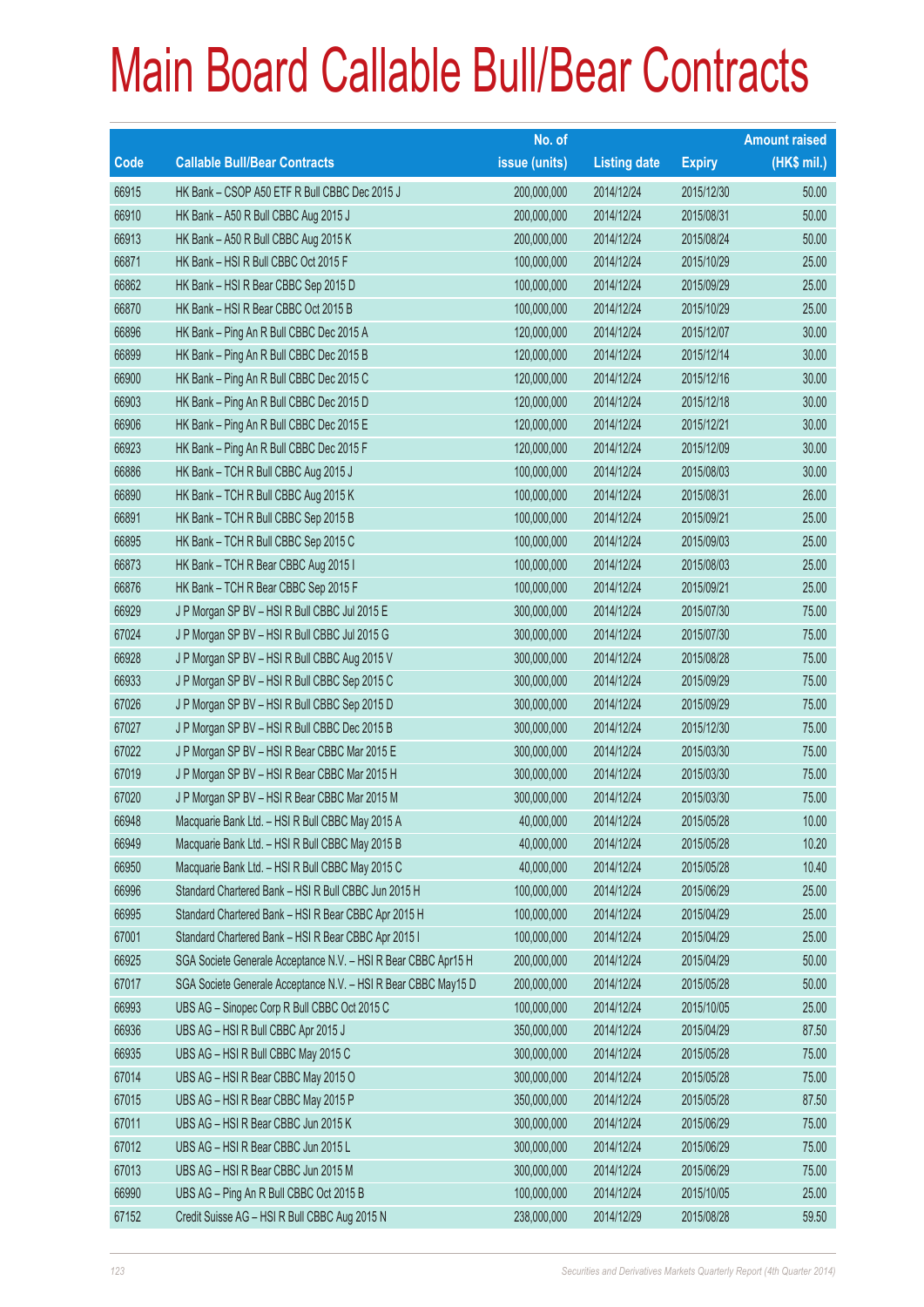|       |                                                                | No. of        |                     |               | <b>Amount raised</b> |
|-------|----------------------------------------------------------------|---------------|---------------------|---------------|----------------------|
| Code  | <b>Callable Bull/Bear Contracts</b>                            | issue (units) | <b>Listing date</b> | <b>Expiry</b> | (HK\$ mil.)          |
| 67153 | Credit Suisse AG - HSI R Bull CBBC Aug 2015 O                  | 238,000,000   | 2014/12/29          | 2015/08/28    | 59.50                |
| 67161 | Credit Suisse AG - HSI R Bull CBBC Aug 2015 P                  | 238,000,000   | 2014/12/29          | 2015/08/28    | 59.50                |
| 67107 | Credit Suisse AG - HSI R Bear CBBC May 2015 C                  | 238,000,000   | 2014/12/29          | 2015/05/28    | 59.50                |
| 67097 | Credit Suisse AG - HSI R Bear CBBC May 2015 X                  | 238,000,000   | 2014/12/29          | 2015/05/28    | 59.50                |
| 67098 | Credit Suisse AG - HSI R Bear CBBC May 2015 Y                  | 238,000,000   | 2014/12/29          | 2015/05/28    | 59.50                |
| 67106 | Credit Suisse AG - HSI R Bear CBBC May 2015 Z                  | 238,000,000   | 2014/12/29          | 2015/05/28    | 59.50                |
| 67145 | Credit Suisse AG - Ping An R Bull CBBC Jul 2015 A              | 50,000,000    | 2014/12/29          | 2015/07/31    | 12.50                |
| 67146 | Credit Suisse AG - Ping An R Bull CBBC Jul 2015 B              | 50,000,000    | 2014/12/29          | 2015/07/31    | 12.50                |
| 67150 | Credit Suisse AG - Ping An R Bull CBBC Jul 2015 C              | 50,000,000    | 2014/12/29          | 2015/07/31    | 12.50                |
| 67151 | Credit Suisse AG - Ping An R Bull CBBC Jul 2015 D              | 50,000,000    | 2014/12/29          | 2015/07/31    | 12.50                |
| 67127 | Credit Suisse AG - TCH R Bull CBBC Jun 2015 A                  | 50,000,000    | 2014/12/29          | 2015/06/01    | 12.50                |
| 67132 | Credit Suisse AG - TCH R Bear CBBC Apr 2015 A                  | 50,000,000    | 2014/12/29          | 2015/04/30    | 12.50                |
| 67134 | Credit Suisse AG - TCH R Bear CBBC Apr 2015 B                  | 50,000,000    | 2014/12/29          | 2015/04/30    | 12.50                |
| 67135 | Credit Suisse AG - TCH R Bear CBBC Apr 2015 C                  | 50,000,000    | 2014/12/29          | 2015/04/30    | 12.50                |
| 67108 | Goldman Sachs SP (Asia) - HSI R Bull CBBC Apr 2015 B           | 150,000,000   | 2014/12/29          | 2015/04/29    | 37.65                |
| 67117 | Goldman Sachs SP (Asia) - HSI R Bull CBBC Apr 2015 C           | 150,000,000   | 2014/12/29          | 2015/04/29    | 37.50                |
| 67091 | HK Bank - CNOOC R Bull CBBC Nov 2015 B                         | 60,000,000    | 2014/12/29          | 2015/11/30    | 21.00                |
| 67045 | HK Bank - CSOP A50 ETF R Bull CBBC Dec 2015 K                  | 200,000,000   | 2014/12/29          | 2015/12/29    | 50.00                |
| 67044 | HK Bank - A50 R Bull CBBC Dec 2015 C                           | 200,000,000   | 2014/12/29          | 2015/12/29    | 50.00                |
| 67086 | HK Bank - Galaxy Ent R Bull CBBC Oct 2015 A                    | 80,000,000    | 2014/12/29          | 2015/10/26    | 20.00                |
| 67087 | HK Bank - Galaxy Ent R Bull CBBC Nov 2015 A                    | 80,000,000    | 2014/12/29          | 2015/11/09    | 20.00                |
| 67034 | HK Bank - Galaxy Ent R Bear CBBC Oct 2015 C                    | 60,000,000    | 2014/12/29          | 2015/10/26    | 15.00                |
| 67036 | HK Bank - Galaxy Ent R Bear CBBC Nov 2015 B                    | 60,000,000    | 2014/12/29          | 2015/11/09    | 15.00                |
| 67088 | HK Bank - Sands China R Bull CBBC Nov 2015 A                   | 80,000,000    | 2014/12/29          | 2015/11/02    | 20.00                |
| 67037 | HK Bank - Sands China R Bear CBBC Nov 2015 A                   | 60,000,000    | 2014/12/29          | 2015/11/09    | 15.00                |
| 67039 | HK Bank - TCH R Bull CBBC Oct 2015 A                           | 100,000,000   | 2014/12/29          | 2015/10/12    | 25.00                |
| 67042 | HK Bank - TCH R Bull CBBC Nov 2015 A                           | 100,000,000   | 2014/12/29          | 2015/11/09    | 32.00                |
| 67038 | HK Bank - TCH R Bear CBBC Oct 2015 A                           | 100,000,000   | 2014/12/29          | 2015/10/12    | 25.00                |
| 67119 | J P Morgan SP BV - HSI R Bull CBBC Jun 2015 P                  | 300,000,000   | 2014/12/29          | 2015/06/29    | 75.00                |
| 67049 | J P Morgan SP BV - HSI R Bear CBBC Mar 2015 G                  | 300,000,000   | 2014/12/29          | 2015/03/30    | 75.00                |
| 67163 | J P Morgan SP BV - HSI R Bear CBBC Mar 2015 I                  | 300,000,000   | 2014/12/29          | 2015/03/30    | 75.00                |
| 67154 | Standard Chartered Bank - CSOP A50 ETF R Bull CBBC May 2015A   | 50,000,000    | 2014/12/29          | 2015/05/04    | 12.50                |
| 67155 | Standard Chartered Bank - A50 China R Bull CBBC Jun 2015 A     | 50,000,000    | 2014/12/29          | 2015/06/09    | 12.50                |
| 67083 | Standard Chartered Bank - HSI R Bear CBBC Apr 2015 J           | 120,000,000   | 2014/12/29          | 2015/04/29    | 30.00                |
| 67084 | Standard Chartered Bank - HSI R Bear CBBC Apr 2015 K           | 120,000,000   | 2014/12/29          | 2015/04/29    | 30.00                |
| 67062 | SGA Societe Generale Acceptance N.V - CSA50 R Bull CBBC Aug15D | 100,000,000   | 2014/12/29          | 2015/08/28    | 25.00                |
| 67060 | SGA Societe Generale Acceptance N.V - CSA50 R Bull CBBC Sep15E | 100,000,000   | 2014/12/29          | 2015/09/29    | 25.00                |
| 67063 | SGA Societe Generale Acceptance N.V - CSA50 R Bull CBBC Sep15F | 100,000,000   | 2014/12/29          | 2015/09/29    | 25.00                |
| 67064 | SGA Societe Generale Acceptance N.V - CSA50 R Bear CBBC Jul15D | 100,000,000   | 2014/12/29          | 2015/07/30    | 25.00                |
| 67066 | SGA Societe Generale Acceptance N.V - CSA50 R Bear CBBC Aug15D | 100,000,000   | 2014/12/29          | 2015/08/28    | 28.50                |
| 67072 | SGA Societe Generale Acceptance N.V. - A50 R Bull CBBC Aug15 D | 100,000,000   | 2014/12/29          | 2015/08/28    | 25.00                |
| 67073 | SGA Societe Generale Acceptance N.V. - A50 R Bull CBBC Aug15 E | 100,000,000   | 2014/12/29          | 2015/08/28    | 25.00                |
| 67070 | SGA Societe Generale Acceptance N.V. - A50 R Bull CBBC Sep15 E | 100,000,000   | 2014/12/29          | 2015/09/29    | 25.00                |
| 67076 | SGA Societe Generale Acceptance N.V. - A50 R Bear CBBC Jul15D  | 100,000,000   | 2014/12/29          | 2015/07/30    | 27.00                |
| 67079 | SGA Societe Generale Acceptance N.V. - A50 R Bear CBBC Aug15D  | 100,000,000   | 2014/12/29          | 2015/08/28    | 37.50                |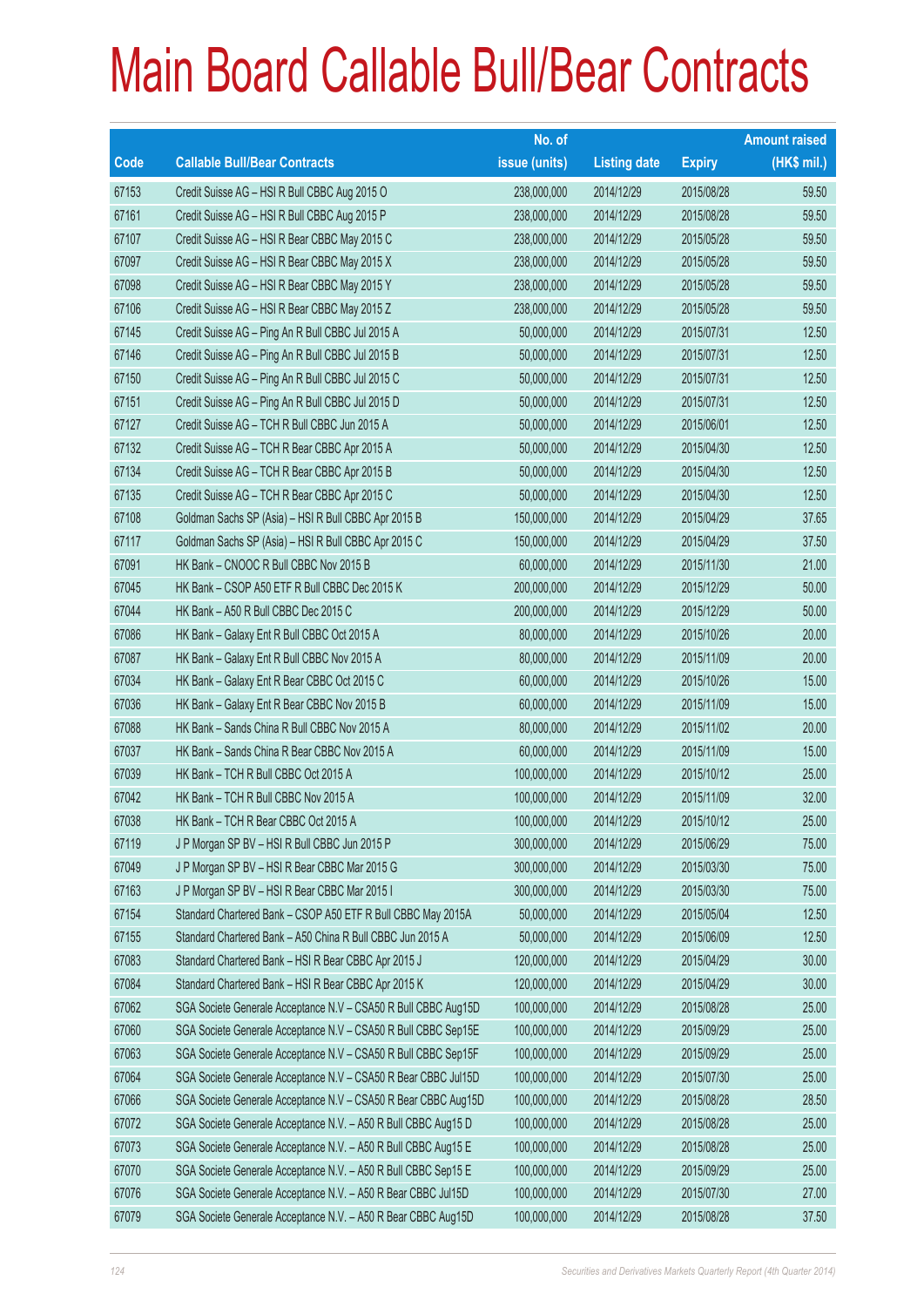|       |                                                                | No. of        |                     |               | <b>Amount raised</b> |
|-------|----------------------------------------------------------------|---------------|---------------------|---------------|----------------------|
| Code  | <b>Callable Bull/Bear Contracts</b>                            | issue (units) | <b>Listing date</b> | <b>Expiry</b> | $(HK$$ mil.)         |
| 67124 | SGA Societe Generale Acceptance N.V. - HSI R Bull CBBC Jun15 W | 200,000,000   | 2014/12/29          | 2015/06/29    | 50.00                |
| 67123 | SGA Societe Generale Acceptance N.V. - HSI R Bull CBBC Jul15 Y | 200,000,000   | 2014/12/29          | 2015/07/30    | 50.00                |
| 67158 | UBS AG - HSI R Bull CBBC Apr 2015 K                            | 350,000,000   | 2014/12/29          | 2015/04/29    | 87.50                |
| 67157 | UBS AG - HSI R Bull CBBC Jun 2015 B                            | 300,000,000   | 2014/12/29          | 2015/06/29    | 75.00                |
| 67156 | UBS AG - HSI R Bull CBBC Jun 2015 Z                            | 300,000,000   | 2014/12/29          | 2015/06/29    | 75.00                |
| 67162 | UBS AG - HSI R Bull CBBC Sep 2015 A                            | 300,000,000   | 2014/12/29          | 2015/09/29    | 91.50                |
| 67054 | UBS AG - HSI R Bear CBBC Mar 2015 T                            | 300,000,000   | 2014/12/29          | 2015/03/30    | 75.00                |
| 67056 | UBS AG - HSI R Bear CBBC Mar 2015 W                            | 300,000,000   | 2014/12/29          | 2015/03/30    | 75.00                |
| 67058 | UBS AG - HSI R Bear CBBC Mar 2015 X                            | 300,000,000   | 2014/12/29          | 2015/03/30    | 75.00                |
| 67160 | UBS AG - Tencent R Bear CBBC Apr 2015 F                        | 100,000,000   | 2014/12/29          | 2015/04/08    | 25.00                |
| 67226 | BNP Paribas Arbit Issu B.V. - HSI R Bull CBBC Dec 2015 T       | 200,000,000   | 2014/12/30          | 2015/12/30    | 50.00                |
| 67227 | BNP Paribas Arbit Issu B.V. - HSI R Bull CBBC Dec 2015 U       | 200,000,000   | 2014/12/30          | 2015/12/30    | 50.00                |
| 67228 | BNP Paribas Arbit Issu B.V. - HSI R Bull CBBC Dec 2015 V       | 200,000,000   | 2014/12/30          | 2015/12/30    | 50.00                |
| 67199 | Credit Suisse AG - BOCL R Bull CBBC Jul 2015 A                 | 50,000,000    | 2014/12/30          | 2015/07/31    | 12.50                |
| 67208 | Credit Suisse AG - BOCL R Bull CBBC Jul 2015 B                 | 50,000,000    | 2014/12/30          | 2015/07/31    | 12.50                |
| 67209 | Credit Suisse AG - BOCL R Bear CBBC May 2015 A                 | 50,000,000    | 2014/12/30          | 2015/05/29    | 12.50                |
| 67181 | Credit Suisse AG - CCB R Bull CBBC Jul 2015 A                  | 50,000,000    | 2014/12/30          | 2015/07/31    | 12.50                |
| 67184 | Credit Suisse AG - CCB R Bull CBBC Jul 2015 B                  | 50,000,000    | 2014/12/30          | 2015/07/31    | 12.50                |
| 67185 | Credit Suisse AG - CCB R Bear CBBC May 2015 A                  | 50,000,000    | 2014/12/30          | 2015/05/29    | 12.50                |
| 67220 | Credit Suisse AG - CNOOC R Bull CBBC Jun 2015 A                | 50,000,000    | 2014/12/30          | 2015/06/30    | 12.50                |
| 67221 | Credit Suisse AG - CNOOC R Bull CBBC Jun 2015 B                | 50,000,000    | 2014/12/30          | 2015/06/30    | 12.50                |
| 67223 | Credit Suisse AG - CNOOC R Bear CBBC May 2015 A                | 50,000,000    | 2014/12/30          | 2015/05/11    | 12.50                |
| 67225 | Credit Suisse AG - CNOOC R Bear CBBC May 2015 B                | 50,000,000    | 2014/12/30          | 2015/05/11    | 15.00                |
| 67210 | Credit Suisse AG - Sinopec Corp R Bull CBBC May 2015 A         | 50,000,000    | 2014/12/30          | 2015/05/29    | 12.50                |
| 67218 | Credit Suisse AG - Sinopec Corp R Bull CBBC May 2015 B         | 50,000,000    | 2014/12/30          | 2015/05/29    | 12.50                |
| 67236 | Credit Suisse AG - HSI R Bull CBBC May 2015 B                  | 238,000,000   | 2014/12/30          | 2015/05/28    | 59.50                |
| 67238 | Credit Suisse AG - HSI R Bull CBBC May 2015 E                  | 238,000,000   | 2014/12/30          | 2015/05/28    | 59.50                |
| 67171 | Credit Suisse AG - HSI R Bear CBBC Jul 2015 E                  | 238,000,000   | 2014/12/30          | 2015/07/30    | 59.50                |
| 67172 | Credit Suisse AG - HSI R Bear CBBC Jul 2015 F                  | 238,000,000   | 2014/12/30          | 2015/07/30    | 59.50                |
| 67175 | Credit Suisse AG - HSI R Bear CBBC Jul 2015 G                  | 238,000,000   | 2014/12/30          | 2015/07/30    | 59.50                |
| 67186 | Credit Suisse AG - ICBC R Bull CBBC Jun 2015 A                 | 50,000,000    | 2014/12/30          | 2015/06/30    | 12.50                |
| 67187 | Credit Suisse AG - ICBC R Bull CBBC Jun 2015 B                 | 50,000,000    | 2014/12/30          | 2015/06/30    | 12.50                |
| 67189 | Credit Suisse AG - ICBC R Bear CBBC May 2015 A                 | 50,000,000    | 2014/12/30          | 2015/05/29    | 12.50                |
| 67239 | Goldman Sachs SP (Asia) - HSI R Bull CBBC Apr 2015 D           | 150,000,000   | 2014/12/30          | 2015/04/29    | 37.50                |
| 67240 | Goldman Sachs SP (Asia) - HSI R Bull CBBC Apr 2015 E           | 150,000,000   | 2014/12/30          | 2015/04/29    | 37.50                |
| 67180 | J P Morgan SP BV - HSI R Bull CBBC Jul 2015 C                  | 300,000,000   | 2014/12/30          | 2015/07/30    | 75.00                |
| 67179 | J P Morgan SP BV - HSI R Bull CBBC Aug 2015 W                  | 300,000,000   | 2014/12/30          | 2015/08/28    | 75.00                |
| 67177 | J P Morgan SP BV - HSI R Bull CBBC Sep 2015 E                  | 300,000,000   | 2014/12/30          | 2015/09/29    | 75.00                |
| 67170 | J P Morgan SP BV - HSI R Bear CBBC Mar 2015 A                  | 300,000,000   | 2014/12/30          | 2015/03/30    | 75.00                |
| 67168 | J P Morgan SP BV - HSI R Bear CBBC Mar 2015 K                  | 300,000,000   | 2014/12/30          | 2015/03/30    | 75.00                |
| 67235 | UBS AG - HSI R Bull CBBC May 2015 Z                            | 350,000,000   | 2014/12/30          | 2015/05/28    | 87.50                |
| 67230 | UBS AG - HSI R Bull CBBC Jun 2015 C                            | 300,000,000   | 2014/12/30          | 2015/06/29    | 75.00                |
| 67229 | UBS AG - HSI R Bull CBBC Jul 2015 K                            | 300,000,000   | 2014/12/30          | 2015/07/30    | 75.00                |
| 67231 | UBS AG - HSI R Bull CBBC Aug 2015 F                            | 300,000,000   | 2014/12/30          | 2015/08/28    | 75.00                |
| 67176 | UBS AG - HSI R Bear CBBC Mar 2015 Y                            | 350,000,000   | 2014/12/30          | 2015/03/30    | 87.50                |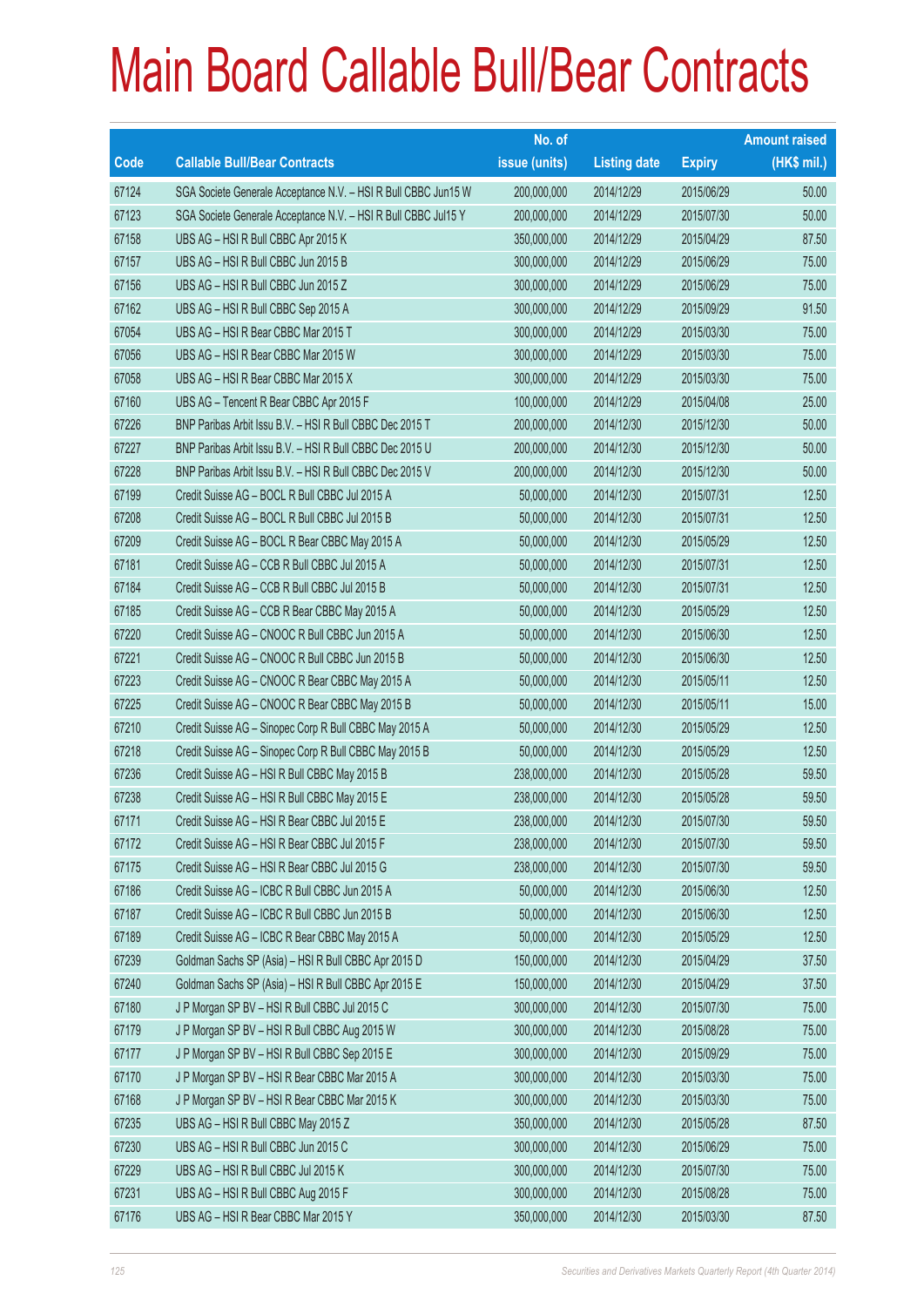|        |                                                               | No. of        |                     |               | <b>Amount raised</b> |
|--------|---------------------------------------------------------------|---------------|---------------------|---------------|----------------------|
| Code   | <b>Callable Bull/Bear Contracts</b>                           | issue (units) | <b>Listing date</b> | <b>Expiry</b> | (HK\$ mil.)          |
| 65380# | HK Bank - BOCL R Bull CBBC Aug 2015 C                         | 180,000,000   | 2014/12/30          | 2015/08/17    | 13.50                |
| 66012# | HK Bank - Ping An R Bull CBBC Oct 2015 C                      | 180,000,000   | 2014/12/30          | 2015/10/19    | 24.84                |
| 67297  | BNP Paribas Arbit Issu B.V. - CSOP A50 ETF R Bull CBBC Dec15A | 100,000,000   | 2014/12/31          | 2015/12/30    | 25.00                |
| 67294  | BNP Paribas Arbit Issu B.V. - A50 Ch R Bull CBBC Dec 2015 A   | 100,000,000   | 2014/12/31          | 2015/12/30    | 25.00                |
| 67299  | BNP Paribas Arbit Issu B.V. - HSCEI R Bull CBBC Dec 2015 A    | 100,000,000   | 2014/12/31          | 2015/12/30    | 25.00                |
| 67374  | BNP Paribas Arbit Issu B.V. - HSI R Bull CBBC Dec 2015 W      | 200,000,000   | 2014/12/31          | 2015/12/30    | 50.00                |
| 67378  | BNP Paribas Arbit Issu B.V. - HSI R Bull CBBC Dec 2015 X      | 200,000,000   | 2014/12/31          | 2015/12/30    | 50.00                |
| 67276  | BNP Paribas Arbit Issu B.V. - HSI R Bear CBBC Apr 2015 R      | 200,000,000   | 2014/12/31          | 2015/04/29    | 50.00                |
| 67281  | BNP Paribas Arbit Issu B.V. - HSI R Bear CBBC Apr 2015 S      | 200,000,000   | 2014/12/31          | 2015/04/29    | 50.00                |
| 67282  | BNP Paribas Arbit Issu B.V. - HSI R Bear CBBC Apr 2015 T      | 200,000,000   | 2014/12/31          | 2015/04/29    | 50.00                |
| 67316  | Credit Suisse AG - CSOP A50 ETF R Bull CBBC Aug 2015 A        | 50,000,000    | 2014/12/31          | 2015/08/28    | 12.50                |
| 67323  | Credit Suisse AG - CSOP A50 ETF R Bull CBBC Aug 2015 B        | 50,000,000    | 2014/12/31          | 2015/08/28    | 12.50                |
| 67324  | Credit Suisse AG - CSOP A50 ETF R Bear CBBC Jul 2015 C        | 50,000,000    | 2014/12/31          | 2015/07/30    | 14.50                |
| 67325  | Credit Suisse AG - CSOP A50 ETF R Bear CBBC Jul 2015 D        | 50,000,000    | 2014/12/31          | 2015/07/30    | 17.50                |
| 67326  | Credit Suisse AG - CSOP A50 ETF R Bear CBBC Jul 2015 E        | 50,000,000    | 2014/12/31          | 2015/07/30    | 22.50                |
| 67330  | Credit Suisse AG - A50 China R Bull CBBC Aug 2015 A           | 50,000,000    | 2014/12/31          | 2015/08/28    | 12.50                |
| 67331  | Credit Suisse AG - A50 China R Bull CBBC Aug 2015 B           | 50,000,000    | 2014/12/31          | 2015/08/28    | 12.50                |
| 67332  | Credit Suisse AG - A50 China R Bear CBBC Jul 2015 C           | 50,000,000    | 2014/12/31          | 2015/07/30    | 15.00                |
| 67335  | Credit Suisse AG - A50 China R Bear CBBC Jul 2015 D           | 50,000,000    | 2014/12/31          | 2015/07/30    | 18.00                |
| 67336  | Credit Suisse AG - A50 China R Bear CBBC Jul 2015 E           | 50,000,000    | 2014/12/31          | 2015/07/30    | 23.00                |
| 67353  | Credit Suisse AG - HSI R Bull CBBC May 2015 A                 | 238,000,000   | 2014/12/31          | 2015/05/28    | 59.50                |
| 67355  | Credit Suisse AG - HSI R Bull CBBC May 2015 M                 | 238,000,000   | 2014/12/31          | 2015/05/28    | 59.50                |
| 67349  | Credit Suisse AG - HSI R Bull CBBC May 2015 U                 | 238,000,000   | 2014/12/31          | 2015/05/28    | 59.50                |
| 67350  | Credit Suisse AG - HSI R Bull CBBC May 2015 X                 | 238,000,000   | 2014/12/31          | 2015/05/28    | 59.50                |
| 67311  | Credit Suisse AG - HSI R Bear CBBC Apr 2015 F                 | 238,000,000   | 2014/12/31          | 2015/04/29    | 59.50                |
| 67309  | Credit Suisse AG - HSI R Bear CBBC Apr 2015 P                 | 238,000,000   | 2014/12/31          | 2015/04/29    | 59.50                |
| 67312  | Credit Suisse AG - HSI R Bear CBBC Apr 2015 Q                 | 238,000,000   | 2014/12/31          | 2015/04/29    | 59.50                |
| 67314  | Credit Suisse AG - HSI R Bear CBBC Apr 2015 W                 | 238,000,000   | 2014/12/31          | 2015/04/29    | 59.50                |
| 67379  | Goldman Sachs SP (Asia) - HSI R Bull CBBC Apr 2015 F          | 150,000,000   | 2014/12/31          | 2015/04/29    | 37.50                |
| 67250  | HK Bank - AIA R Bear CBBC Oct 2015 A                          | 40,000,000    | 2014/12/31          | 2015/10/26    | 10.00                |
| 67246  | HK Bank - China Mobile R Bear CBBC Nov 2015 A                 | 60,000,000    | 2014/12/31          | 2015/11/16    | 15.00                |
| 67242  | HK Bank - CSOP A50 ETF R Bull CBBC Dec 2015 L                 | 200,000,000   | 2014/12/31          | 2015/12/23    | 50.00                |
| 67241  | HK Bank - A50 R Bull CBBC Dec 2015 D                          | 200,000,000   | 2014/12/31          | 2015/12/23    | 50.00                |
| 67255  | HK Bank - HSI R Bull CBBC Aug 2015 O                          | 100,000,000   | 2014/12/31          | 2015/08/28    | 25.00                |
| 67251  | HK Bank - HSI R Bull CBBC Sep 2015 F                          | 100,000,000   | 2014/12/31          | 2015/09/29    | 25.00                |
| 67245  | HK Bank - Hutchison R Bull CBBC Dec 2015 A                    | 60,000,000    | 2014/12/31          | 2015/12/21    | 15.00                |
| 67243  | HK Bank - TCH R Bull CBBC Oct 2015 B                          | 100,000,000   | 2014/12/31          | 2015/10/12    | 25.00                |
| 67244  | HK Bank - TCH R Bull CBBC Oct 2015 C                          | 100,000,000   | 2014/12/31          | 2015/10/05    | 25.00                |
| 67381  | J P Morgan SP BV - HSI R Bull CBBC Jul 2015 D                 | 300,000,000   | 2014/12/31          | 2015/07/30    | 75.00                |
| 67382  | J P Morgan SP BV - HSI R Bull CBBC Aug 2015 J                 | 300,000,000   | 2014/12/31          | 2015/08/28    | 75.00                |
| 67257  | J P Morgan SP BV - HSI R Bear CBBC Mar 2015 V                 | 300,000,000   | 2014/12/31          | 2015/03/30    | 75.00                |
| 67260  | J P Morgan SP BV - HSI R Bear CBBC Mar 2015 X                 | 300,000,000   | 2014/12/31          | 2015/03/30    | 75.00                |
| 67383  | J P Morgan SP BV - HSI R Bear CBBC Mar 2015 Y                 | 300,000,000   | 2014/12/31          | 2015/03/30    | 75.00                |
| 67337  | Standard Chartered Bank - HSI R Bull CBBC Jun 2015 I          | 120,000,000   | 2014/12/31          | 2015/06/29    | 30.00                |
| 67302  | Standard Chartered Bank - HSI R Bear CBBC Apr 2015 L          | 120,000,000   | 2014/12/31          | 2015/04/29    | 30.00                |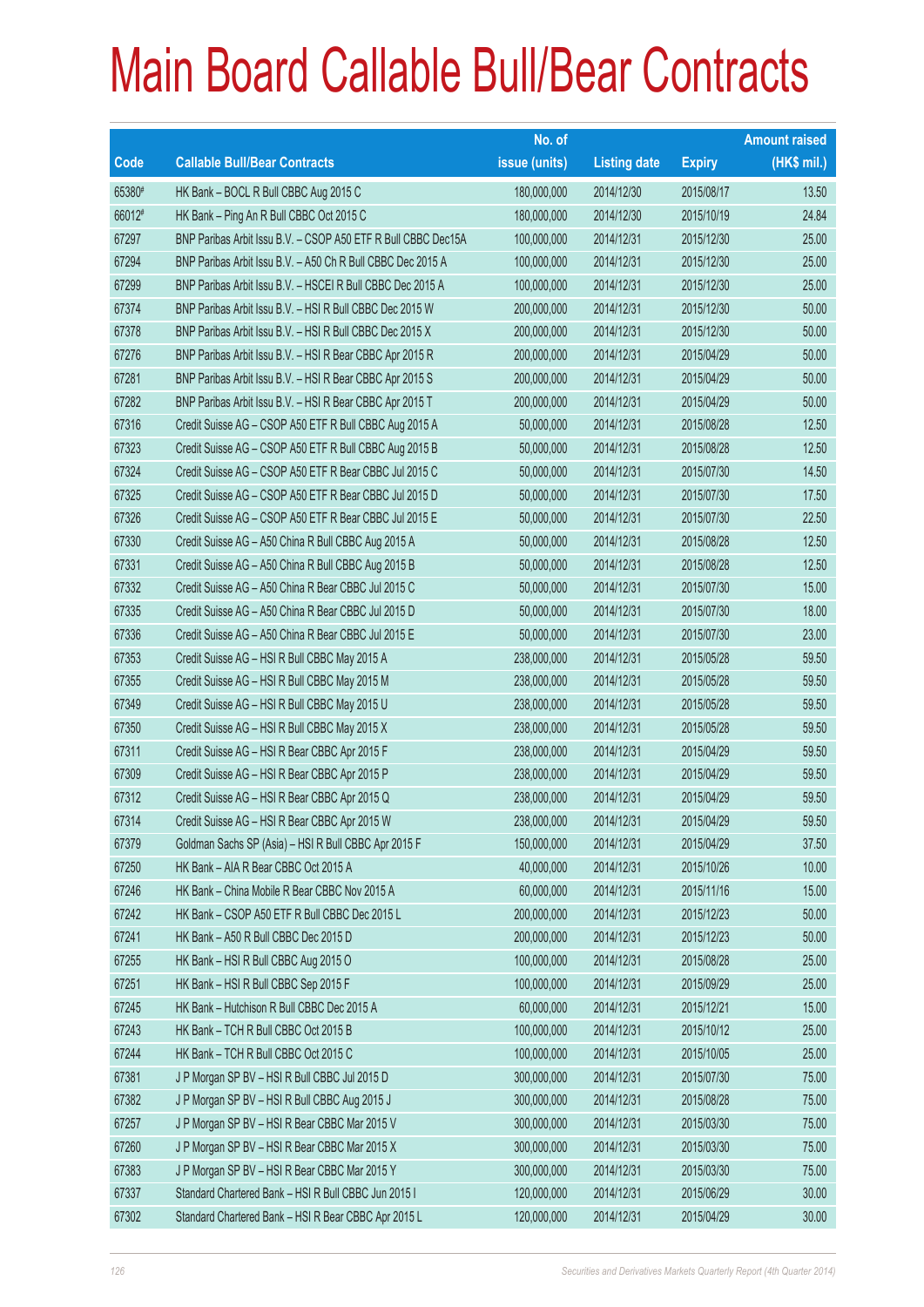|       |                                                                | No. of        |                     |               | <b>Amount raised</b> |
|-------|----------------------------------------------------------------|---------------|---------------------|---------------|----------------------|
| Code  | <b>Callable Bull/Bear Contracts</b>                            | issue (units) | <b>Listing date</b> | <b>Expiry</b> | (HK\$ mil.)          |
| 67341 | SGA Societe Generale Acceptance N.V - CSA50 R Bull CBBC Dec15A | 100,000,000   | 2014/12/31          | 2015/12/30    | 25.00                |
| 67342 | SGA Societe Generale Acceptance N.V. - A50 R Bull CBBC Dec 15A | 100,000,000   | 2014/12/31          | 2015/12/30    | 25.00                |
| 67315 | SGA Societe Generale Acceptance N.V. - HSI R Bull CBBC Jun 15A | 200,000,000   | 2014/12/31          | 2015/06/29    | 50.00                |
| 67363 | SGA Societe Generale Acceptance N.V. - HSI R Bull CBBC Jun 15B | 200,000,000   | 2014/12/31          | 2015/06/29    | 50.00                |
| 67304 | SGA Societe Generale Acceptance N.V. - HSI R Bull CBBC Jul 15Z | 200,000,000   | 2014/12/31          | 2015/07/30    | 50.00                |
| 67308 | SGA Societe Generale Acceptance N.V. - HSI R Bear CBBC Apr 15O | 200,000,000   | 2014/12/31          | 2015/04/29    | 50.00                |
| 67271 | UBS AG - CSOP A50 ETF R Bull CBBC Sep 2015 A                   | 100,000,000   | 2014/12/31          | 2015/09/07    | 25.00                |
| 67267 | UBS AG - A50 China R Bull CBBC Dec 2015 A                      | 100,000,000   | 2014/12/31          | 2015/12/21    | 25.00                |
| 67360 | UBS AG - HSI R Bull CBBC May 2015 D                            | 350,000,000   | 2014/12/31          | 2015/05/28    | 87.50                |
| 67358 | UBS AG - HSI R Bull CBBC Jul 2015 M                            | 300,000,000   | 2014/12/31          | 2015/07/30    | 75.00                |
| 67359 | UBS AG - HSI R Bull CBBC Jul 2015 O                            | 300,000,000   | 2014/12/31          | 2015/07/30    | 75.00                |
| 67357 | UBS AG - HSI R Bull CBBC Aug 2015 G                            | 300,000,000   | 2014/12/31          | 2015/08/28    | 75.00                |
| 67262 | UBS AG - HSI R Bear CBBC May 2015 Q                            | 300,000,000   | 2014/12/31          | 2015/05/28    | 75.00                |
| 67263 | UBS AG - HSI R Bear CBBC May 2015 R                            | 350,000,000   | 2014/12/31          | 2015/05/28    | 87.50                |
| 67261 | UBS AG - HSI R Bear CBBC Jun 2015 N                            | 300,000,000   | 2014/12/31          | 2015/06/29    | 75.00                |
| 67275 | UBS AG - Tencent R Bear CBBC Apr 2015 G                        | 100,000,000   | 2014/12/31          | 2015/04/27    | 25.00                |
| Total |                                                                |               |                     |               | 122,022.54           |

# Further issue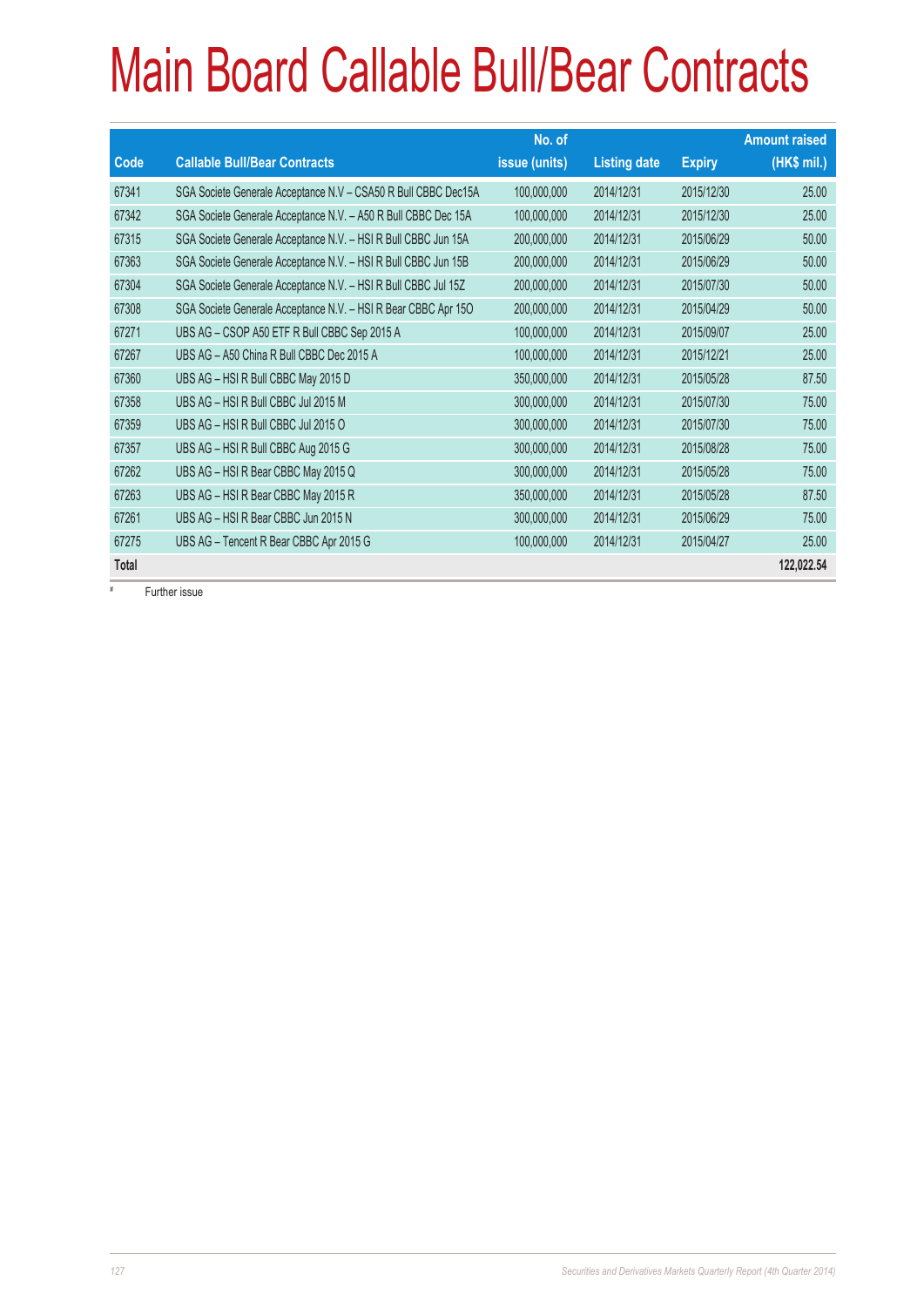# DR/ELI/Trading Only Stocks Trading Statistics

#### **Depositary Receipt Trading Statistics**

|      |    | No. of issues | Turnover value (HK\$ mil.) |
|------|----|---------------|----------------------------|
| 2013 | Q4 |               | 5.78                       |
| 2014 | Q1 | $\mathbf b$   | 276.71                     |
|      | Q2 | 5             | 68.00                      |
|      | Q3 |               | 24.18                      |
|      | Q4 |               | 81.70                      |

### **Equity Linked Instrument Trading Statistics**

|      |    | No. of issues | Turnover value (HK\$ mil.) |
|------|----|---------------|----------------------------|
| 2013 | Q4 | –             |                            |
| 2014 | Q1 | -             | -                          |
|      | Q2 | -             | -                          |
|      | Q3 | -             | -                          |
|      | Q4 | -             |                            |

#### **NASDAQ Stocks**

|      |    | No. of issues | Turnover value (HK\$ mil.) |
|------|----|---------------|----------------------------|
| 2013 | Q4 |               | 0.03                       |
| 2014 | Q1 |               | 0.39                       |
|      | Q2 |               | 1.28                       |
|      | Q3 |               | 0.63                       |
|      | Q4 |               | 1.27                       |

#### **iShares**

|      |    | No. of issues | Turnover value (HK\$ mil.) |
|------|----|---------------|----------------------------|
| 2013 | Q4 |               |                            |
| 2014 | Q1 |               |                            |
|      | Q2 |               |                            |
|      | Q3 |               | 0.01                       |
|      | Q4 |               |                            |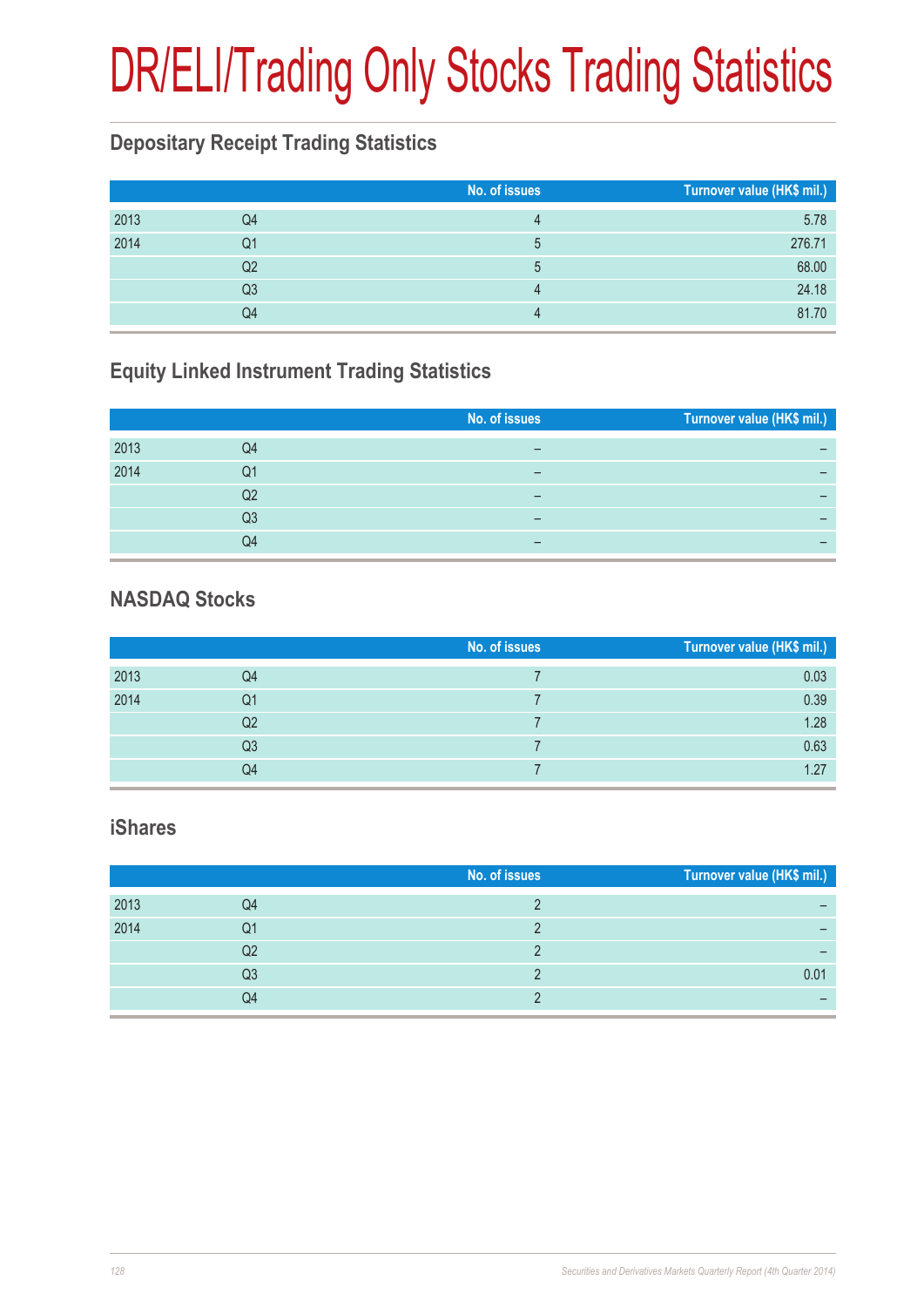### **Equity Turnover – GEM**

|      |    | Share (Mil. shs) | Value (HK\$ mil.) | No. of deals |
|------|----|------------------|-------------------|--------------|
| 2013 | Q4 | 78,234.46        | 32,626.67         | 914,205      |
| 2014 | Q1 | 108,376.84       | 63,841.30         | 1,599,170    |
|      | Q2 | 80,562.77        | 28,231.96         | 844,565      |
|      | Q3 | 91,704.03        | 39,161.42         | 1,013,981    |
|      | Q4 | 77,002.94        | 34,223.56         | 888,648      |

### **Equity Trading Statistics – GEM**

|      |                | No. of<br>trading days | <b>Average daily turnover</b><br>(HK\$ mil.) | <b>Average value</b><br>per deal |
|------|----------------|------------------------|----------------------------------------------|----------------------------------|
| 2013 | Q4             | 62                     | 526.24                                       | 35,689                           |
| 2014 | Q <sub>1</sub> | 61                     | 1,046.58                                     | 39,922                           |
|      | Q <sub>2</sub> | 60                     | 470.53                                       | 33,428                           |
|      | Q3             | 64                     | 611.90                                       | 38,621                           |
|      | Q4             | 62                     | 551.99                                       | 38,512                           |

#### **20 Most Advanced GEM Stocks**

for 4th quarter 2014

|                  |       |                        |                 | <b>Closing price</b>    |        |
|------------------|-------|------------------------|-----------------|-------------------------|--------|
| Rank             | Code  | <b>Stock</b>           | End of Dec 2014 | End of Sep 2014         | % up   |
| 1                | 08007 | <b>DIGITALHONGKONG</b> | 9.360           | 2.020                   | 363.37 |
| $\overline{2}$   | 08051 | <b>TELEEYE HOLDING</b> | 16.000          | 4.350                   | 267.82 |
| $\mathfrak{S}$   | 08337 | <b>DIRECTEL</b>        | 1.050           | 0.345                   | 204.35 |
| 4                | 08003 | <b>GREAT WORLD</b>     | 0.360           | 0.131                   | 174.81 |
| 5                | 08261 | <b>HAITIAN HYDRO</b>   | 1.790           | 0.670                   | 167.16 |
| 6                | 08315 | <b>KF SECURITY</b>     | 4.200           | 1.650                   | 154.55 |
| $\overline{7}$   | 08172 | <b>CHINASTARCMG</b>    | 0.970           | 0.405                   | 139.51 |
| 8                | 08077 | <b>KVB KUNLUN FG</b>   | 0.900           | 0.395                   | 127.85 |
| $\boldsymbol{9}$ | 08209 | <b>MAJOR HLDGS</b>     | 6.100           | 3.030                   | 101.32 |
| 10               | 08250 | <b>CHI NATURAL INV</b> | 0.465           | 0.238                   | 95.38  |
| 11               | 08053 | PIZU GROUP             | 0.310           | 0.163                   | 90.18  |
| 12               | 08162 | LOCO HK                | 2.810           | 1.480                   | 89.86  |
| 13               | 08181 | <b>KONGSHUMUNION</b>   | 0.860           | 0.475                   | 81.05  |
| 14               | 08088 | <b>CROSBY CAPITAL</b>  | 2.480           | 1.380                   | 79.71  |
| 15               | 08218 | ECHO INT HOLD          | 2.480           | 1.400                   | 77.14  |
| 16               | 08041 | LUXEY INT'L            | 0.280           | 0.165                   | 69.70  |
| 17               | 08201 | <b>PPS INT'L</b>       | 0.335           | 0.202<br>$\overline{A}$ | 65.84  |
| 18               | 08005 | YUXING INFOTECH        | 1.680           | 1.060                   | 58.49  |
| 19               | 08011 | POLYARD PETRO          | 0.198           | 0.125                   | 58.40  |
| 20               | 08056 | <b>DIFFER GROUP</b>    | 2.450           | 1.580                   | 55.06  |
|                  |       |                        |                 |                         |        |

A Adjusted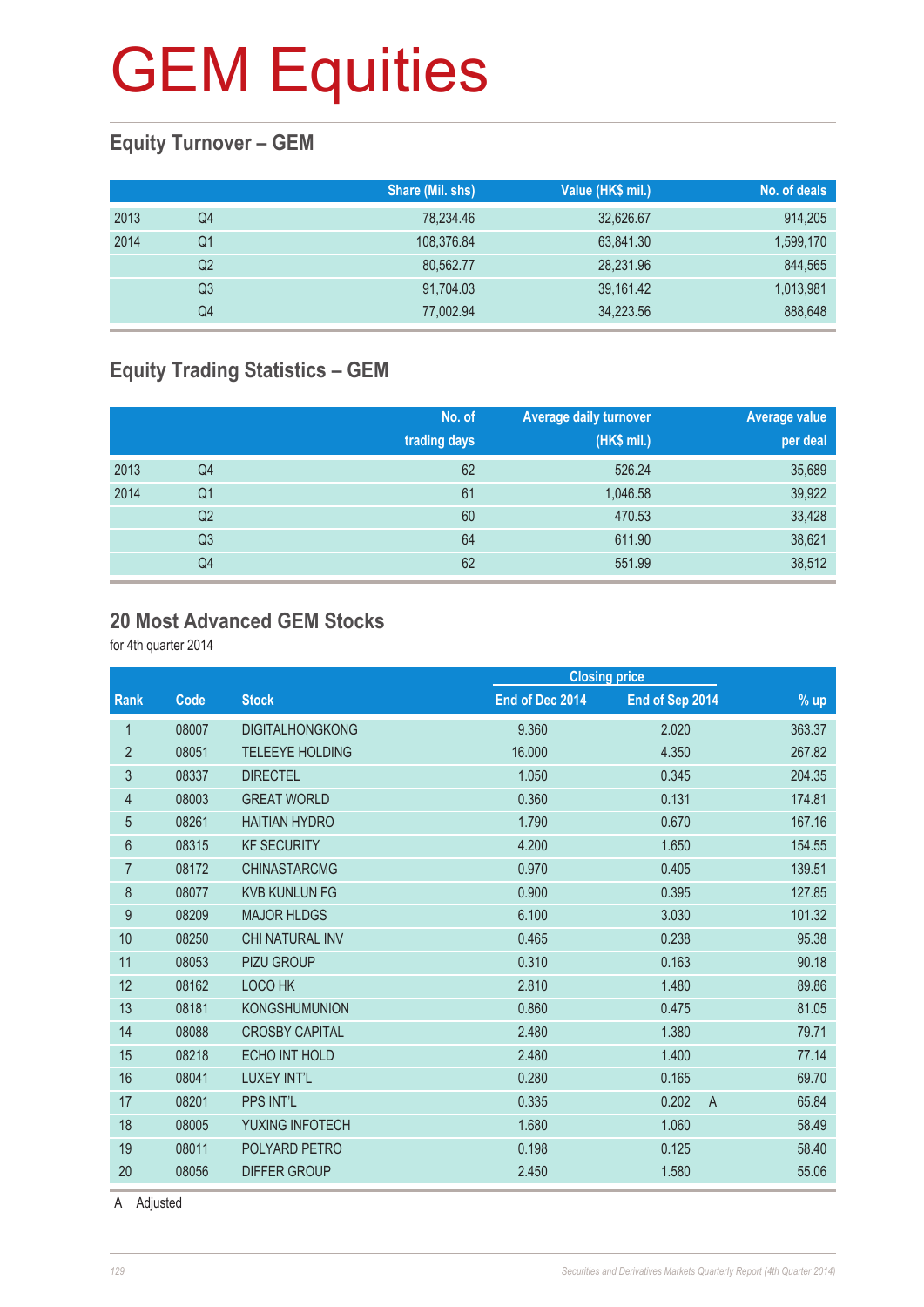#### **20 Most Declined GEM Stocks**

for 4th quarter 2014

|       |                        |                 | <b>Closing price</b>    |                    |
|-------|------------------------|-----------------|-------------------------|--------------------|
| Code  | <b>Stock</b>           | End of Dec 2014 | End of Sep 2014         | $\frac{9}{6}$ down |
| 08222 | <b>E LIGHTING</b>      | 0.600           | 4.440                   | $-86.49$           |
| 08179 | <b>GAYETY HLDGS</b>    | 0.203           | 0.850                   | $-76.12$           |
| 08202 | <b>INNO-TECH HOLD</b>  | 0.111           | 0.322<br>$\overline{A}$ | $-65.53$           |
| 08047 | <b>SKY FOREVER</b>     | 0.620           | 1.540                   | $-59.74$           |
| 08101 | <b>JIA MENG HLDG</b>   | 0.185           | 0.410                   | $-54.88$           |
| 08212 | <b>CELEBRATE INT</b>   | 0.074           | 0.147                   | $-49.66$           |
| 08078 | <b>CHINA3D DIGIT</b>   | 0.025           | 0.049                   | $-48.98$           |
| 08326 | <b>JC GROUP HLDG</b>   | 1.500           | 2.830                   | $-47.00$           |
| 08009 | CHI ENGY HOLD          | 0.127           | 0.237                   | $-46.41$           |
| 08150 | <b>SEAMLESS GREEN</b>  | 0.280           | 0.500                   | $-44.00$           |
| 08176 | <b>EDS WELLNESS</b>    | 2.350           | 3.950                   | $-40.51$           |
| 08021 | <b>WLS HOLDINGS</b>    | 0.111           | 0.186                   | $-40.32$           |
| 08025 | <b>ACR HOLDINGS</b>    | 0.245           | 0.410                   | $-40.24$           |
| 08255 | <b>CHINA BINARY</b>    | 0.790           | 1.290                   | $-38.76$           |
| 08311 | PERFECT OPT            | 1.990           | 3.140                   | $-36.62$           |
| 08072 | <b>ROMA GROUP</b>      | 0.077           | 0.120<br>$\overline{A}$ | $-35.83$           |
| 08237 | <b>LINK HOLDINGS</b>   | 1.780           | 2.770<br>$\overline{A}$ | $-35.74$           |
| 08046 | <b>HENG XIN CHINA</b>  | 0.145           | 0.220                   | $-34.09$           |
| 08173 | <b>PAN ASIA MINING</b> | 0.226           | 0.340                   | $-33.53$           |
| 08228 | <b>NATIONAL ARTS</b>   | 0.127           | 0.188                   | $-32.45$           |
|       |                        |                 |                         |                    |

A Adjusted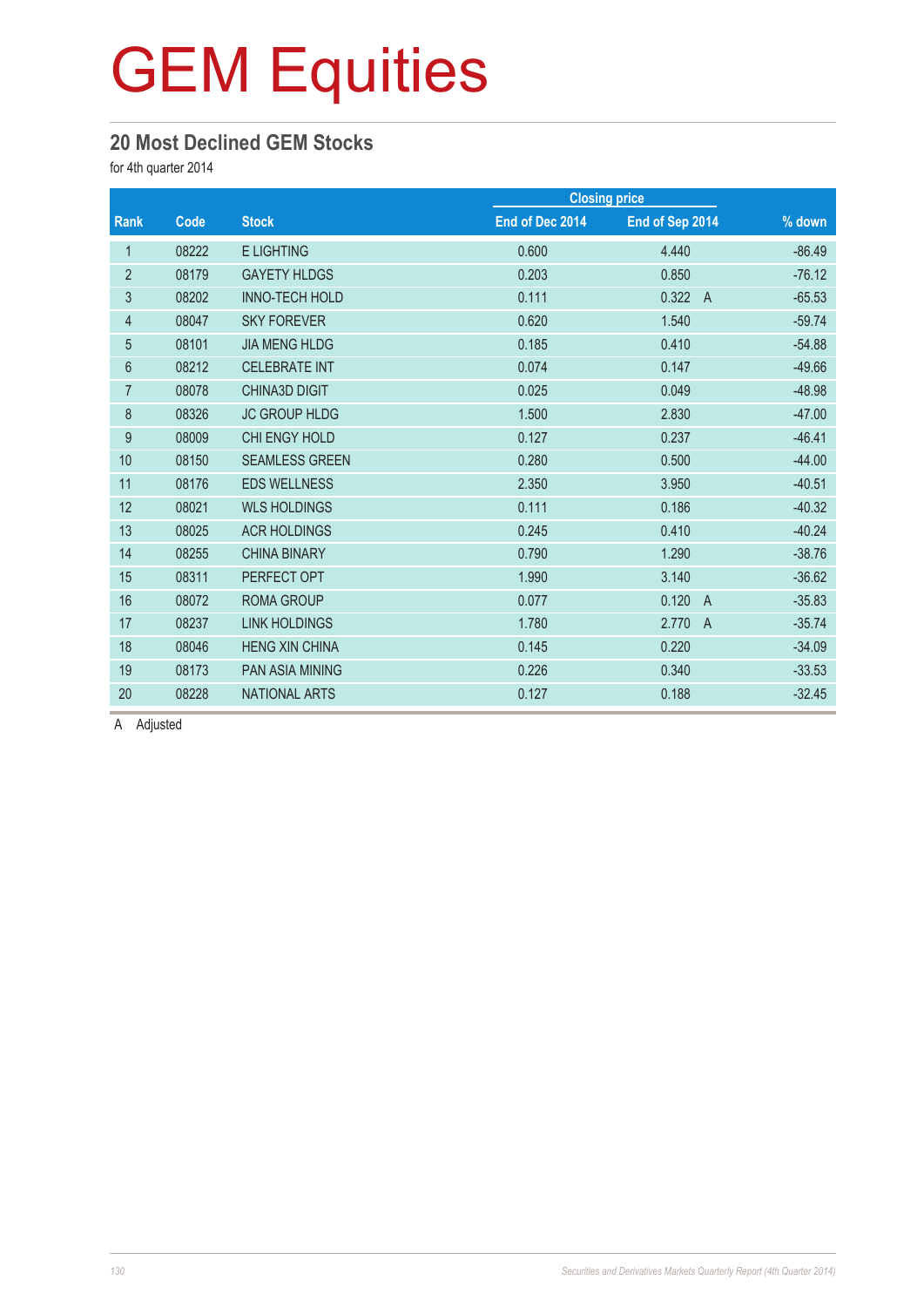### **20 Most Active GEM Stocks by Value**

for 4th quarter 2014

| Rank             | Code  | <b>Stock</b>          | Turnover (HK\$ mil.) | % of total |
|------------------|-------|-----------------------|----------------------|------------|
| $\mathbf{1}$     | 08083 | <b>INNOVATIONPAY</b>  | 2,269.70             | 6.63       |
| $\overline{2}$   | 08047 | <b>SKY FOREVER</b>    | 1,599.31             | 4.67       |
| 3                | 08002 | <b>IGG</b>            | 1,453.38             | 4.25       |
| $\overline{4}$   | 08179 | <b>GAYETY HLDGS</b>   | 1,250.72             | 3.65       |
| 5                | 08201 | PPS INT'L             | 1,191.91             | 3.48       |
| $\,6\,$          | 08055 | <b>CHI E-LEARNING</b> | 914.95               | 2.67       |
| $\overline{7}$   | 08222 | E LIGHTING            | 912.24               | 2.67       |
| 8                | 08250 | CHI NATURAL INV       | 829.86               | 2.42       |
| $\boldsymbol{9}$ | 08326 | <b>JC GROUP HLDG</b>  | 779.98               | 2.28       |
| 10               | 08207 | <b>CREDIT CHINA</b>   | 755.85               | 2.21       |
| 11               | 08123 | FIRST CHINA NET       | 737.81               | 2.16       |
| 12               | 08138 | TONGRENTANGCM         | 677.66               | 1.98       |
| 13               | 08311 | PERFECT OPT           | 643.47               | 1.88       |
| 14               | 08363 | <b>SDM GROUP</b>      | 639.44               | 1.87       |
| 15               | 08088 | <b>CROSBY CAPITAL</b> | 612.60               | 1.79       |
| 16               | 08237 | <b>LINK HOLDINGS</b>  | 567.79               | 1.66       |
| 17               | 08168 | <b>UKF</b>            | 547.02               | 1.60       |
| 18               | 08132 | CHINAOILGANGRAN       | 528.67               | 1.54       |
| 19               | 08058 | <b>LUOXIN PHARMA</b>  | 526.04               | 1.54       |
| 20               | 08050 | YUNBO DIGITAL         | 459.02               | 1.34       |
| <b>Total</b>     |       |                       | 17,897.41            | 52.30      |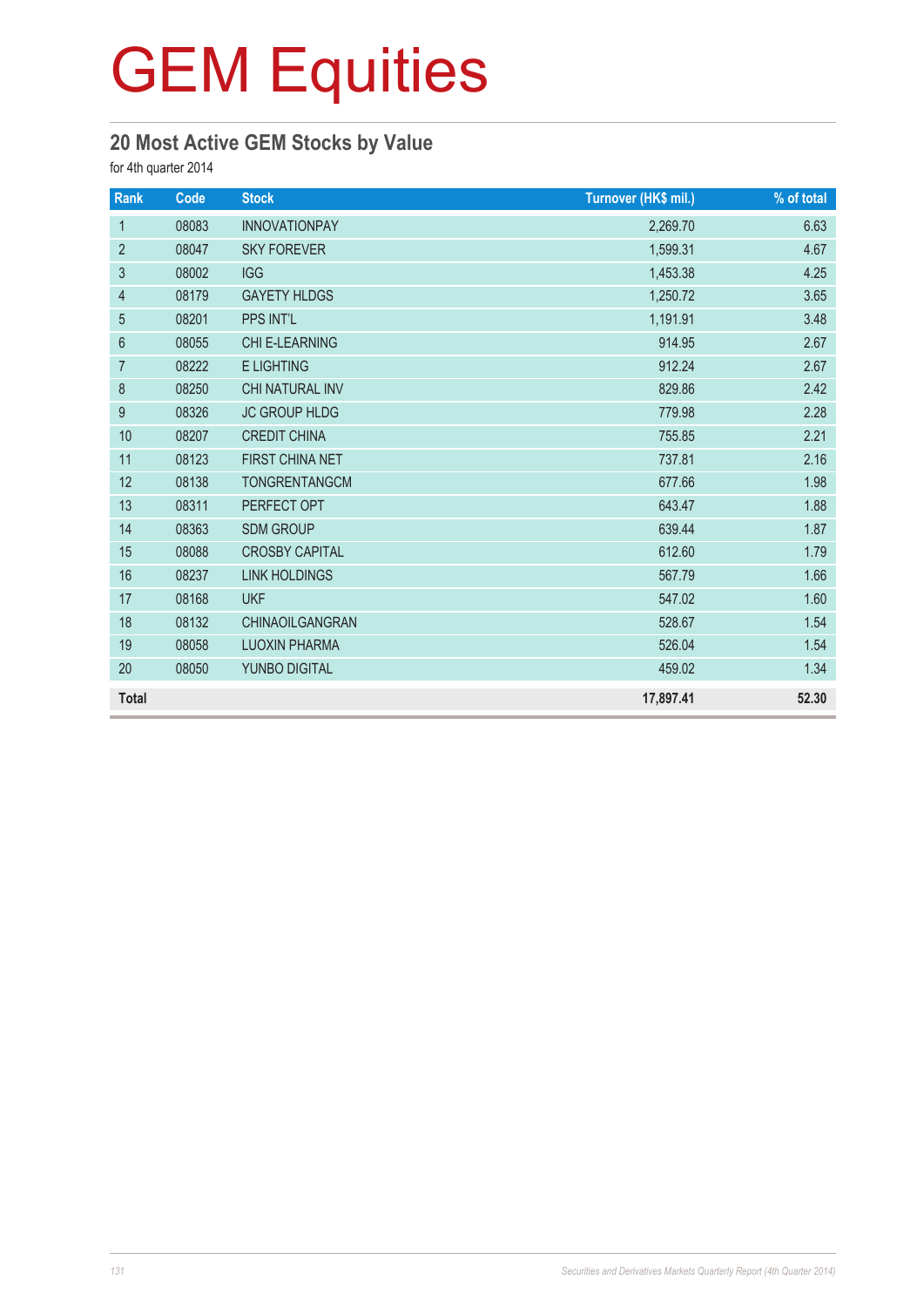### **20 Most Active GEM Stock by Shares**

for 4th quarter 2014

| Rank             | Code  | <b>Stock</b>         | <b>Turnover (Mil. shs)</b> | % of total |
|------------------|-------|----------------------|----------------------------|------------|
| $\mathbf{1}$     | 08078 | <b>CHINA3D DIGIT</b> | 8,074.68                   | 10.49      |
| $\overline{2}$   | 08072 | <b>ROMA GROUP</b>    | 6,846.00                   | 8.89       |
| $\mathfrak{S}$   | 08132 | CHINAOILGANGRAN      | 3,982.60                   | 5.17       |
| $\overline{4}$   | 08083 | <b>INNOVATIONPAY</b> | 2,752.43                   | 3.57       |
| 5                | 08201 | PPS INT'L            | 2,451.51                   | 3.18       |
| $6\,$            | 08179 | <b>GAYETY HLDGS</b>  | 1,991.68                   | 2.59       |
| $\overline{7}$   | 08250 | CHI NATURAL INV      | 1,980.59                   | 2.57       |
| 8                | 08266 | <b>GOLD TAT GP</b>   | 1,950.86                   | 2.53       |
| $\boldsymbol{9}$ | 08168 | <b>UKF</b>           | 1,586.60                   | 2.06       |
| 10               | 08055 | CHI E-LEARNING       | 1,558.45                   | 2.02       |
| 11               | 08171 | <b>CHINA TRENDS</b>  | 1,479.91                   | 1.92       |
| 12               | 08123 | FIRST CHINA NET      | 1,372.42                   | 1.78       |
| 13               | 08192 | <b>GLOBAL ENERGY</b> | 1,329.71                   | 1.73       |
| 14               | 08269 | <b>WEALTH GLORY</b>  | 1,192.11                   | 1.55       |
| 15               | 08047 | <b>SKY FOREVER</b>   | 1,177.78                   | 1.53       |
| 16               | 08158 | <b>CHINA BIO-MED</b> | 1,161.21                   | 1.51       |
| 17               | 08212 | <b>CELEBRATE INT</b> | 1,107.19                   | 1.44       |
| 18               | 08009 | CHI ENGY HOLD        | 1,079.41                   | 1.40       |
| 19               | 08100 | <b>GET HOLDINGS</b>  | 983.47                     | 1.28       |
| 20               | 08081 | CMG CUL INV          | 950.69                     | 1.23       |
| <b>Total</b>     |       |                      | 45,009.30                  | 58.45      |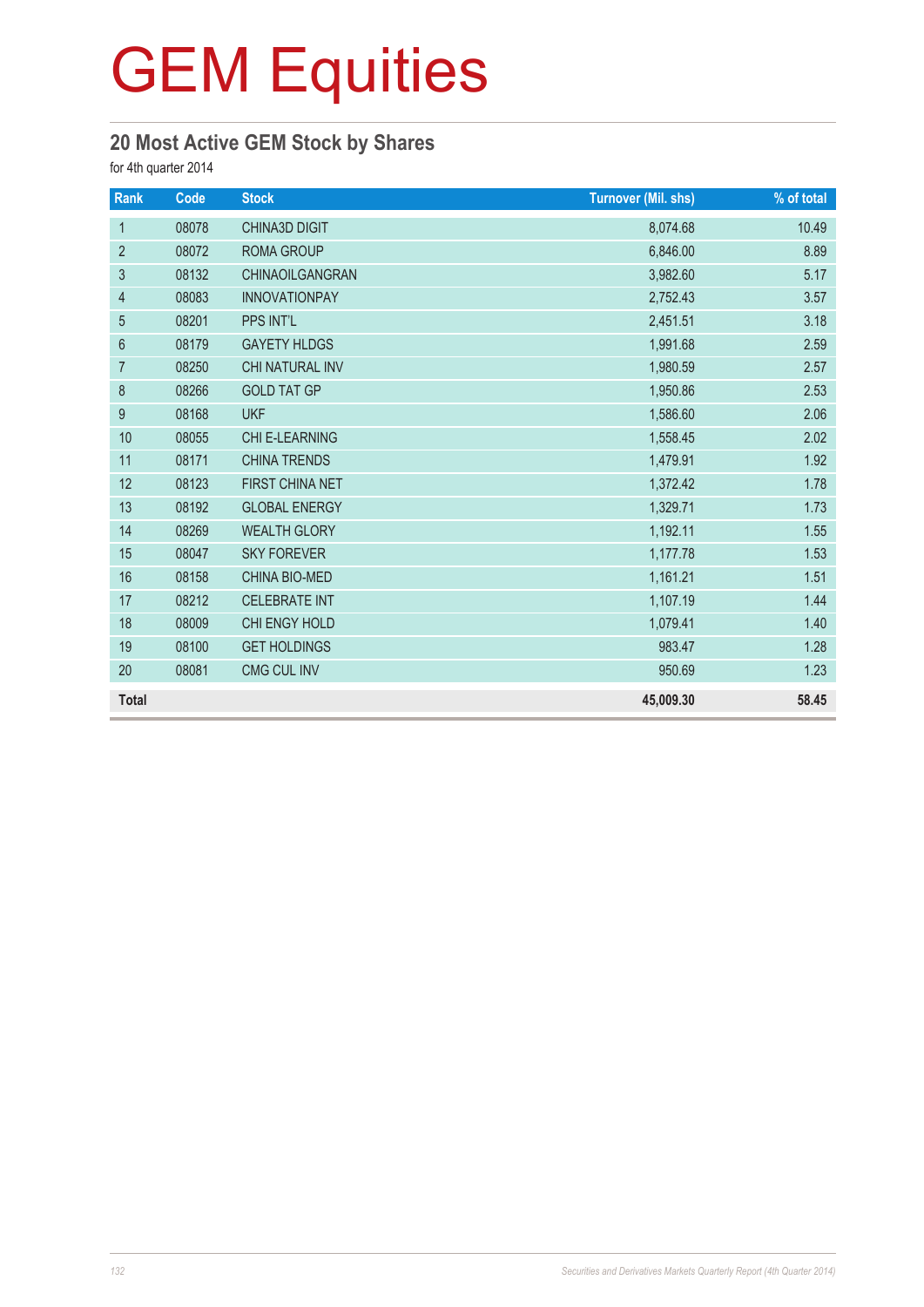#### **Market Capitalisation of Listed Companies for GEM**

as at the quarter end

|      |    | HK\$ mil.   |
|------|----|-------------|
| 2013 | Q4 | 134,002.06  |
| 2014 | Q1 | 172,776.82  |
|      | Q2 | 164,166.52  |
|      | Q3 | 180, 171.37 |
|      | Q4 | 179,409.87  |

#### **Market Capitalisation by Hang Seng Industry Classification System\* – GEM** Quarter-end figures



Hang Seng Industry Classification System (HSICS) is provided by Hang Seng Indexes Company Limited. Note: New Hang Seng Industry Classification System took effect on 9 September 2013.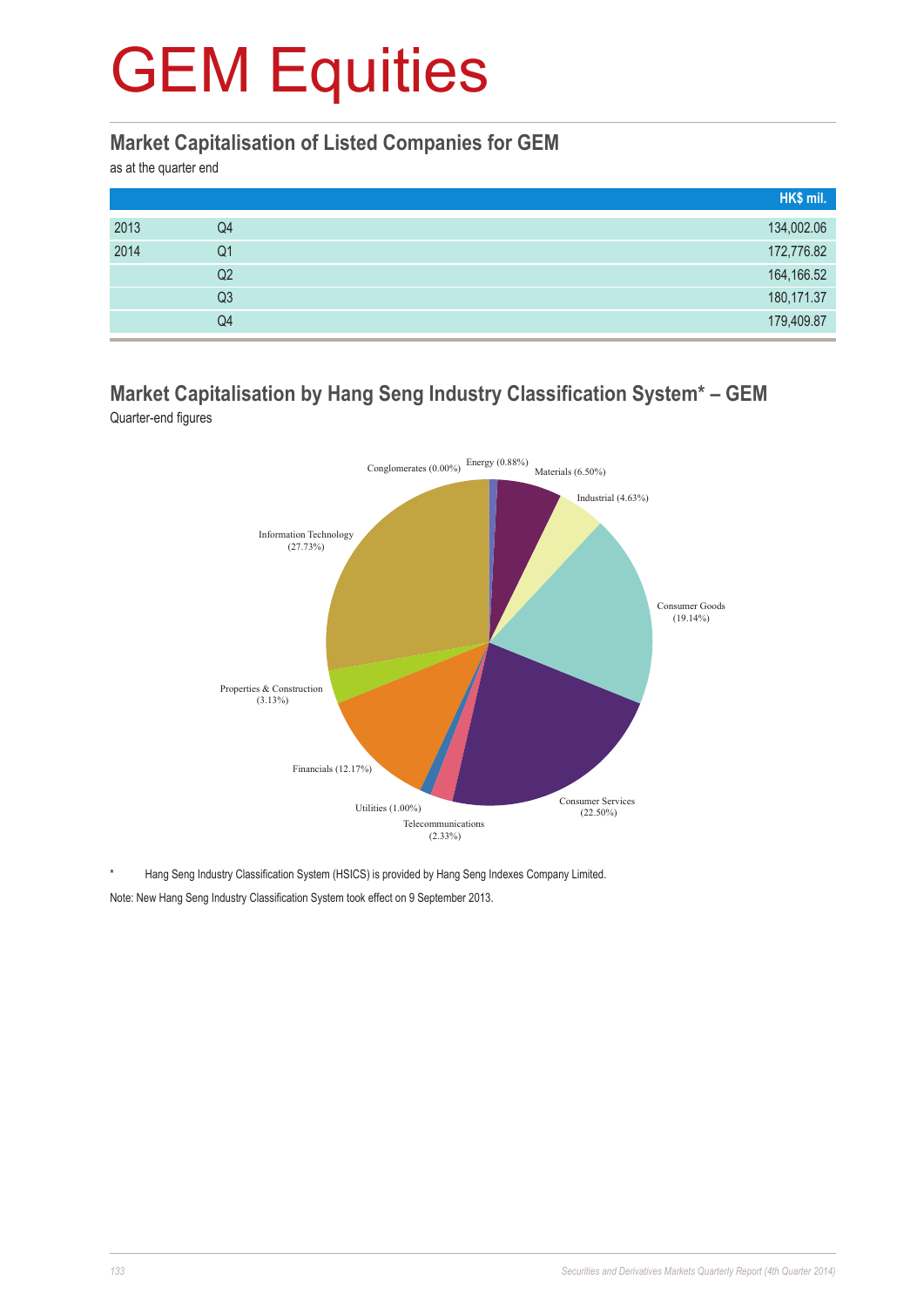#### **50 Leading Companies by Market Capitalisation – GEM**

as at the 4th quarter end 2014

|                     | <b>Market capitalisation</b> |                                                              |             |                   |
|---------------------|------------------------------|--------------------------------------------------------------|-------------|-------------------|
| <b>Rank</b>         |                              | <b>Company</b>                                               | (HK\$ mil.) | % of market total |
| $\mathbf{1}$        | 08138                        | Beijing Tong Ren Tang Chinese Medicine Co. Ltd.              | 8,947.40    | 4.99              |
| $\overline{2}$      | 08137                        | Honbridge Holdings Ltd.                                      | 7,176.14    | 4.00              |
| $\mathbf{3}$        | 08032                        | Viva China Holdings Ltd.                                     | 6,798.96    | 3.79              |
| $\overline{4}$      | 08008                        | Sunevision Holdings Ltd.                                     | 5,620.06    | 3.13              |
| 5                   | 08207                        | Credit China Holdings Ltd.                                   | 5,604.81    | 3.12              |
| $6\phantom{1}6$     | 08050                        | Yunbo Digital Synergy Group Ltd.                             | 5,099.50    | 2.84              |
| $\overline{7}$      | 08237                        | Link Holdings Ltd.                                           | 4,984.00    | 2.78              |
| $\boldsymbol{8}$    | 08018                        | <b>Finsoft Corporation</b>                                   | 4,940.00    | 2.75              |
| 9                   | 08279                        | AGTech Holdings Ltd.                                         | 3,996.35    | 2.23              |
| 10                  | 08195                        | L & A International Holdings Ltd.                            | 3,800.00    | 2.12              |
| 11                  | 08002                        | IGG Inc                                                      | 3,780.68    | 2.11              |
| 12                  | 08267                        | Linekong Interactive Co., Ltd.                               | 3,624.42    | 2.02              |
| 13                  | 08083                        | China Innovationpay Group Ltd.                               | 3,475.41    | 1.94              |
| 14                  | 08201                        | PPS International (Holdings) Ltd.                            | 3,350.00    | 1.87              |
| 15                  | 08123                        | First China Financial Network Holdings Ltd.                  | 3,249.48    | 1.81              |
| 16                  | 08158                        | China Bio-Med Regeneration Technology Ltd.                   | 3,216.48    | 1.79              |
| 17                  | 08005                        | Yuxing InfoTech Investment Holdings Ltd.                     | 3,010.76    | 1.68              |
| 18                  | 08156                        | China Vanguard Group Ltd.                                    | 2,702.45    | 1.51              |
| 19                  | 08315                        | King Force Security Holdings Ltd.                            | 2,688.00    | 1.50              |
| 20                  | 08311                        | Perfect Optronics Ltd.                                       | 2,626.80    | 1.46              |
| 21                  | 08250                        | China Natural Investment Co. Ltd.                            | 2,544.71    | 1.42              |
| 22                  | 08058                        | Shandong Luoxin Pharmaceutical Group Stock Co., Ltd. - H Shs | 2,468.40    | 1.38              |
| 23                  | 08056                        | Differ Group Holding Co. Ltd.                                | 2,450.00    | 1.37              |
| 24                  | 08198                        | MelcoLot Ltd.                                                | 2,170.43    | 1.21              |
| 25                  | 08147                        | Millennium Pacific Group Holdings Ltd.                       | 1,902.92    | 1.06              |
| 26                  | 08055                        | China E-Learning Group Ltd.                                  | 1,864.28    | 1.04              |
| 27                  | 08006                        | Sino Splendid Holdings Ltd.                                  | 1,858.39    | 1.04              |
| 28                  | 08077                        | KVB Kunlun Financial Group Ltd.                              | 1,800.00    | 1.00              |
| 29                  | 08261                        | Haitian Hydropower International Ltd.                        | 1,790.00    | 1.00              |
| 30                  | 08170                        | KSL Holdings Ltd.                                            | 1,685.92    | 0.94              |
| 31                  | 08007                        | DIGITALHONGKONG.COM                                          | 1,684.80    | 0.94              |
| 32                  | 08155                        | South China Land Ltd.                                        | 1,509.10    | 0.84              |
| 33                  | 08019                        | Hao Wen Holdings Ltd.                                        | 1,448.06    | 0.81              |
| 34                  | 08016                        | Changhong Jiahua Holdings Ltd.                               | 1,411.01    | 0.79              |
| 35                  | 08090                        | China Assurance Finance Group Ltd.                           | 1,382.88    | 0.77              |
| 36                  | 08309                        | Runway Global Holdings Co. Ltd.                              | 1,374.00    | 0.77              |
| 37                  | 08059                        | Glory Flame Holdings Ltd.                                    | 1,302.00    | 0.73              |
| 38                  | 08276                        | Huazhang Technology Holding Ltd.                             | 1,196.80    | 0.67              |
| 39                  | 08325                        | China Smartpay Group Holdings Ltd.                           | 1,181.95    | 0.66              |
| 40                  | 08088                        | Crosby Capital Ltd.                                          | 1,173.47    | 0.65              |
| 41                  | 08307                        | Medicskin Holdings Ltd.                                      | 1,172.00    | 0.65              |
| 42                  | 08356                        | CNC Holdings Ltd.                                            | 1,163.39    | 0.65              |
| 43                  | 08099                        | China Wood Optimization (Holding) Ltd.                       | 1,130.00    | 0.63              |
| 44                  | 08162                        | Loco Hong Kong Holdings Ltd.                                 | 1,124.00    | 0.63              |
| 45                  | 08337                        | Directel Holdings Ltd.                                       | 1,089.38    | 0.61              |
| 46                  | 08020                        | Chanceton Financial Group Ltd.                               | 1,065.60    | 0.59              |
| 47                  | 08128                        | China Ground Source Energy Industry Group Ltd.               | 1,045.56    | 0.58              |
| 48                  | 08117                        | China Primary Energy Holdings Ltd.                           | 919.41      | 0.51              |
| 49                  | 08132                        | China Oil Gangran Energy Group Holdings Ltd.                 | 915.33      | 0.51              |
| 50                  | 08172                        | China Star Cultural Media Group Ltd.                         | 892.27      | 0.50              |
| Total               |                              |                                                              | 133,407.74  | 74.36             |
| <b>Market Total</b> |                              |                                                              | 179,409.87  | 100.00            |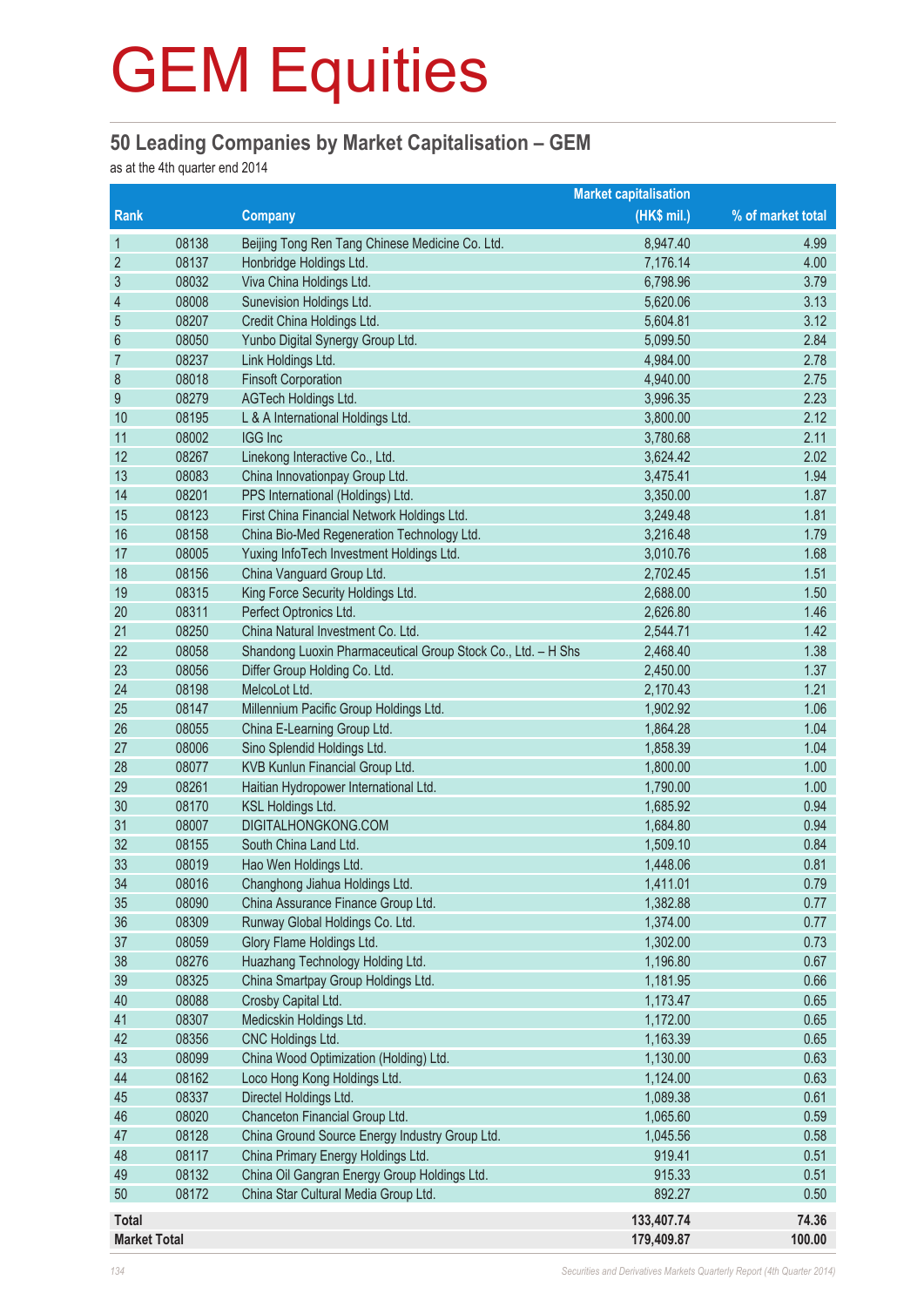#### **New Listing Statistics – equities for GEM**

|      |    | No. of newly listed companies | Funds raised (HK\$ mil.) |
|------|----|-------------------------------|--------------------------|
| 2013 | Q4 | 12                            | 1,873.36                 |
| 2014 | Q1 | 5                             | 496.33                   |
|      | Q2 |                               | 100.00                   |
|      | Q3 | 8                             | 480.88                   |
|      | Q4 | $5^{\circ}$                   | 1,083.24                 |

#### **Newly Listed Companies for GEM**

for 4th quarter 2014

| Code         | <b>Company name</b>               | <b>Listing date</b> | No. of issued shares | Funds raised (HK\$ mil.) |
|--------------|-----------------------------------|---------------------|----------------------|--------------------------|
| 08195        | L & A International Holdings Ltd. | 2014/10/10          | 400,000,000          | 60.00                    |
| 08363        | SDM Group Holdings Ltd.           | 2014/10/14          | 200,000,000          | 75.00                    |
| 08170        | KSL Holdings Ltd.                 | 2014/12/05          | 411,200,000          | 61.68                    |
| 08307        | Medicskin Holdings Ltd.           | 2014/12/18          | 400,000,000          | 60.00                    |
| 08267        | Linekong Interactive Co., Ltd.    | 2014/12/30          | 369,838,464          | 826.56                   |
| <b>Total</b> |                                   |                     |                      | 1,083.24                 |

#### **Withdrawal of listed Companies – GEM**

for 4th quarter 2014

| Code <sup>1</sup> | <b>Company name</b>      | Last trading date | Delisted date |
|-------------------|--------------------------|-------------------|---------------|
| 08292             | HC International, Inc. * | 2014/10/09        | 2014/10/10    |

Transfers of listing from GEM to Main Board pursuant to the revised Rule 9.24 of the GEM Listing Rules and to the new Chapter 9A of the Main Board Listing Rules effective from 1 July 2008.

§ Effective date of the transfer of listing from GEM to Main Board.

#### **Company Name Changes for GEM**

#### for 4th quarter 2014

| Code  | Old name                              | New name                           | <b>Effective date</b> | <b>Adoption date</b> |
|-------|---------------------------------------|------------------------------------|-----------------------|----------------------|
| 08108 | FAVA International Holdings Ltd.      | Grand Peace Group Holdings Ltd.    | 2014/09/02            | 2014/10/09           |
| 08239 | Ming Kei Holdings Ltd.                | Capital Finance Holdings Ltd.      | 2014/10/10            | 2014/11/11           |
| 08100 | M Dream Inworld Ltd.                  | <b>GET Holdings Ltd.</b>           | 2014/10/21            | 2014/11/24           |
| 08022 | TLT Lottotainment Group Ltd.          | Evershine Group Holdings Ltd.      | 2014/11/26            | 2014/12/09           |
| 08117 | China Primary Resources Holdings Ltd. | China Primary Energy Holdings Ltd. | 2014/11/18            | 2014/12/18           |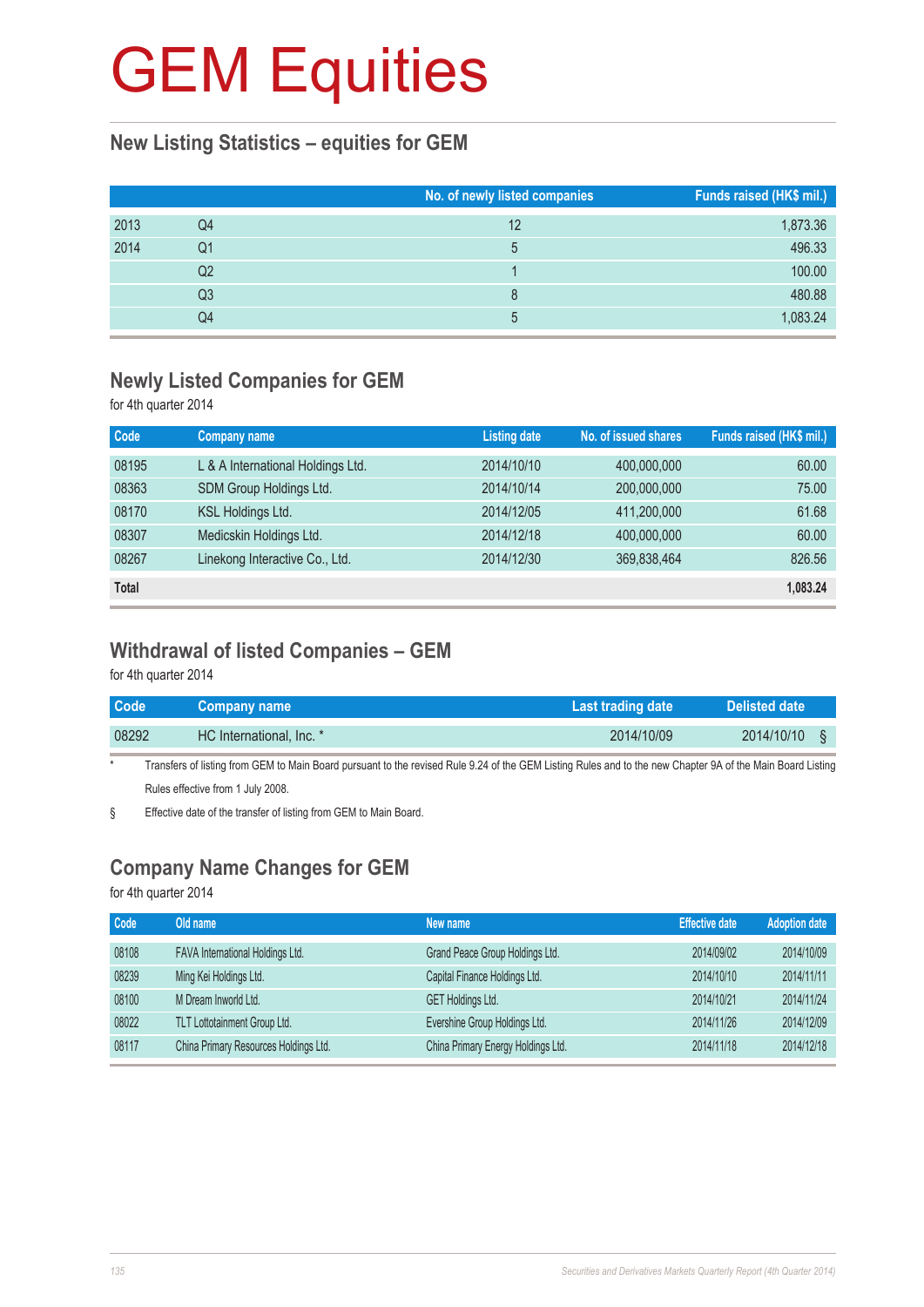#### **Bonus Issues/Bonus Warrants for GEM**

for 4th quarter 2014

| Code       | Company | <b>Particulars</b> |  |
|------------|---------|--------------------|--|
| <b>NIL</b> |         |                    |  |

#### **Share Split/Consolidation for GEM**

for 4th quarter 2014

| Code  | <b>Company</b>                    | <b>Particulars</b>      | <b>Effective date</b> |
|-------|-----------------------------------|-------------------------|-----------------------|
| 08237 | Link Holdings Ltd.                | Split 1 into 10         | 2014/10/16            |
| 08202 | Inno-Tech Holdings Ltd.           | Consolidation 10 into 1 | 2014/10/30            |
| 08201 | PPS International (Holdings) Ltd. | Split 1 into 10         | 2014/11/17            |
| 08072 | Roma Group Ltd.                   | Consolidation 16 into 1 | 2014/11/25            |
| 08156 | China Vanguard Group Ltd.         | Split 1 into 4          | 2014/12/17            |
| 08215 | First Credit Finance Group Ltd.   | Consolidation 10 into 1 | 2014/12/29            |

### **Rights Issues & Open Offers for GEM**

for 4th quarter 2014

| <b>Month</b> | Code  | Company                                        | <b>Ratio</b>                    | Funds raised (HK\$ mil.) |
|--------------|-------|------------------------------------------------|---------------------------------|--------------------------|
| Oct          | 08037 | Rui Kang Pharmaceutical Group Investments Ltd. | Rts 1 for 2 @\$0.16             | 53.63                    |
|              | 08165 | Jian ePayment Systems Ltd.                     | Open offer 1 for 2 @\$0.05      | 32.27                    |
|              | 08063 | Well Way Group Ltd.                            | Open offer 2 for 1 @\$0.30      | 152.91                   |
| <b>Nov</b>   | 08202 | Inno-Tech Holdings Ltd.                        | Open offer 25 for 1 @\$0.215    | 145.18                   |
|              |       |                                                | (after consolidation 10 into 1) |                          |
| Dec          | 08225 | Venturepharm Laboratories Ltd.                 | Rts 3 for 2 @\$0.10             | 54.92                    |
|              | 08072 | Roma Group Ltd.                                | Rts 3 for 1 @\$0.09             | 286.48                   |
|              |       |                                                | (after consolidation 16 into 1) |                          |
|              | 08079 | Unlimited Creativity Holdings Ltd.             | Rts 5 for 2 @\$0.08             | 125.84                   |
| Total        |       |                                                |                                 | 851.23                   |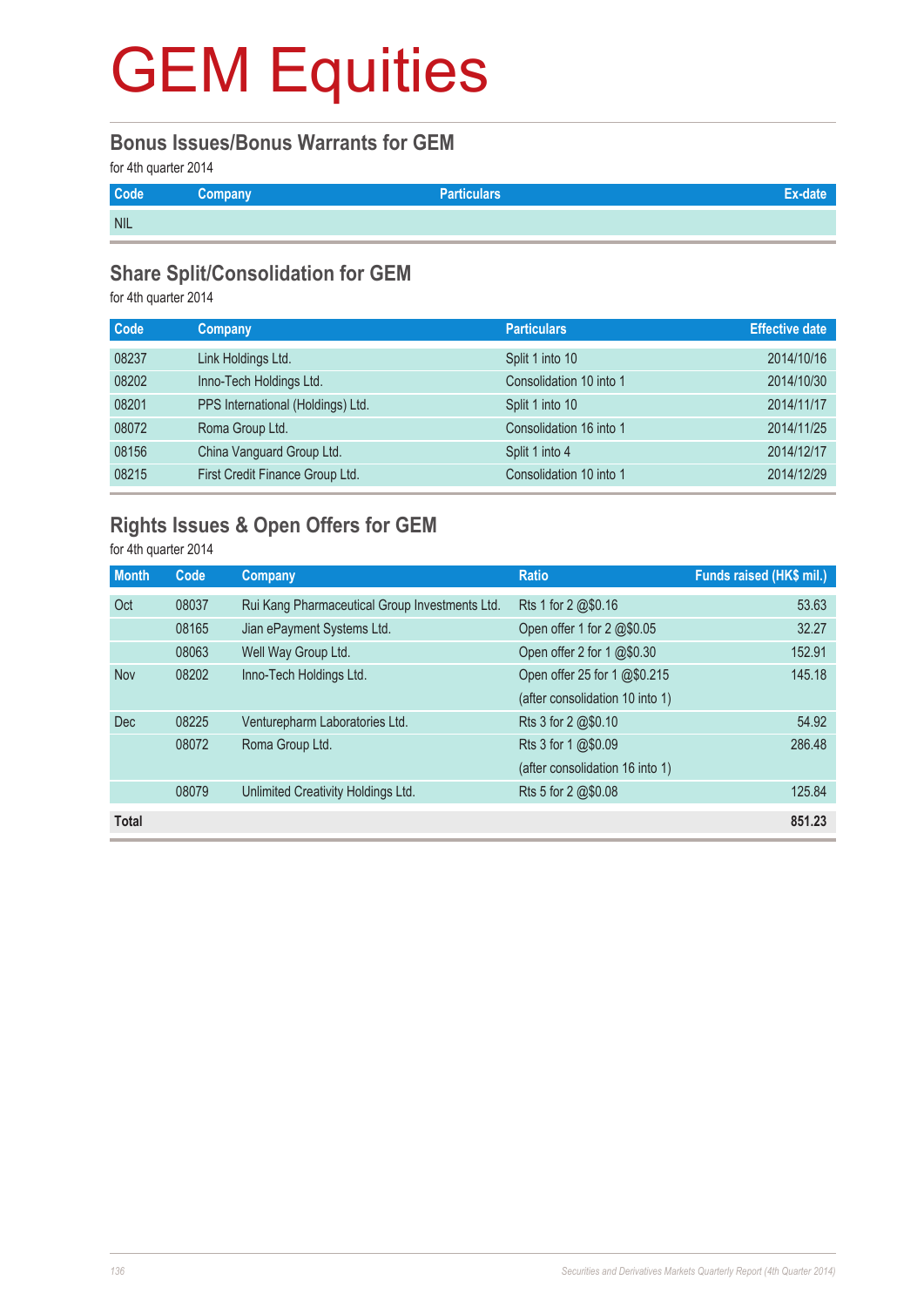#### **Placing\***

|                   |       |                        | No. of        |                      |                     |
|-------------------|-------|------------------------|---------------|----------------------|---------------------|
|                   |       |                        | new shares    | <b>Placing price</b> | <b>Funds raised</b> |
| <b>Month</b>      | Code  | <b>Company</b>         | placed        | (HK\$)               | (HK\$ mil.)         |
| 2014              |       |                        |               |                      |                     |
| Sep <sup>**</sup> | 08175 | C DIGITAL CUL          | 295,000,000   | 0.1200               | 35.40               |
| Oct               | 08148 | <b>AURUM PACIFIC</b>   | 50,000,000    | 0.6500               | 32.50               |
|                   | 08212 | <b>CELEBRATE INT</b>   | 198,830,000   | 0.1320               | 26.25               |
|                   | 08325 | <b>CHINA SMARTPAY</b>  | 68,490,000    | 1.4600               | 100.00              |
|                   | 08123 | FIRST CHINA NET        | 889,998,000   | 0.4100               | 364.90              |
|                   | 08100 | <b>GET HOLDINGS</b>    | 319,260,000   | 0.1210               | 38.63               |
|                   | 08003 | <b>GREAT WORLD</b>     | 225,500,000   | 0.1250               | 28.19               |
|                   | 08001 | <b>ORIENTSEC INT</b>   | 60,000,000    | 0.9800               | 58.80               |
|                   | 08021 | <b>WLS HOLDINGS</b>    | 79,900,000    | 0.1770               | 14.14               |
|                   | 08130 | <b>ZHI CHENG H</b>     | 60,000,000    | 0.5000               | 30.00               |
| Nov               | 08148 | <b>AURUM PACIFIC</b>   | 50,000,000    | 0.6500               | 32.50               |
|                   | 08055 | CHI E-LEARNING         | 465,000,000   | 0.5390               | 250.64              |
|                   | 08007 | <b>DIGITALHONGKONG</b> | 30,000,000    | 1.5000               | 45.00               |
|                   | 08036 | <b>GOLDENMARS</b>      | 15,000,000    | 0.9400               | 14.10               |
|                   | 08180 | <b>NEW RAY MEDIC</b>   | 160,000,000   | 0.5600               | 89.60               |
|                   | 08246 | NOBLE HOUSE H          | 56,000,000    | 0.6500               | 36.40               |
|                   | 08120 | <b>ORI UNICORN</b>     | 260,000,000   | 0.1750               | 45.50               |
| Dec               | 08078 | <b>CHINA3D DIGIT</b>   | 1,013,100,000 | 0.0270               | 27.35               |
|                   | 08101 | <b>JIA MENG HLDG</b>   | 80,000,000    | 0.2130               | 17.04               |
|                   | 08256 | <b>NETEL</b>           | 7,027,027     | 0.1850               | 1.30                |
|                   | 08068 | <b>NU INT'L</b>        | 100,000,000   | 0.3000               | 30.00               |
|                   | 08028 | <b>TIMELESS</b>        | 201,700,000   | 0.1450               | 29.25               |
|                   | 08269 | <b>WEALTH GLORY</b>    | 220,000,000   | 0.3000               | 66.00               |
|                   | 08130 | <b>ZHI CHENG H</b>     | 39,600,000    | 0.5000               | 19.80               |
| <b>Total</b>      |       |                        |               |                      | 1,433.28            |

\* Due to the reporting time-lag, placing figures for the quarter are provisional.

\*\* Supplementary information update for previous quarters.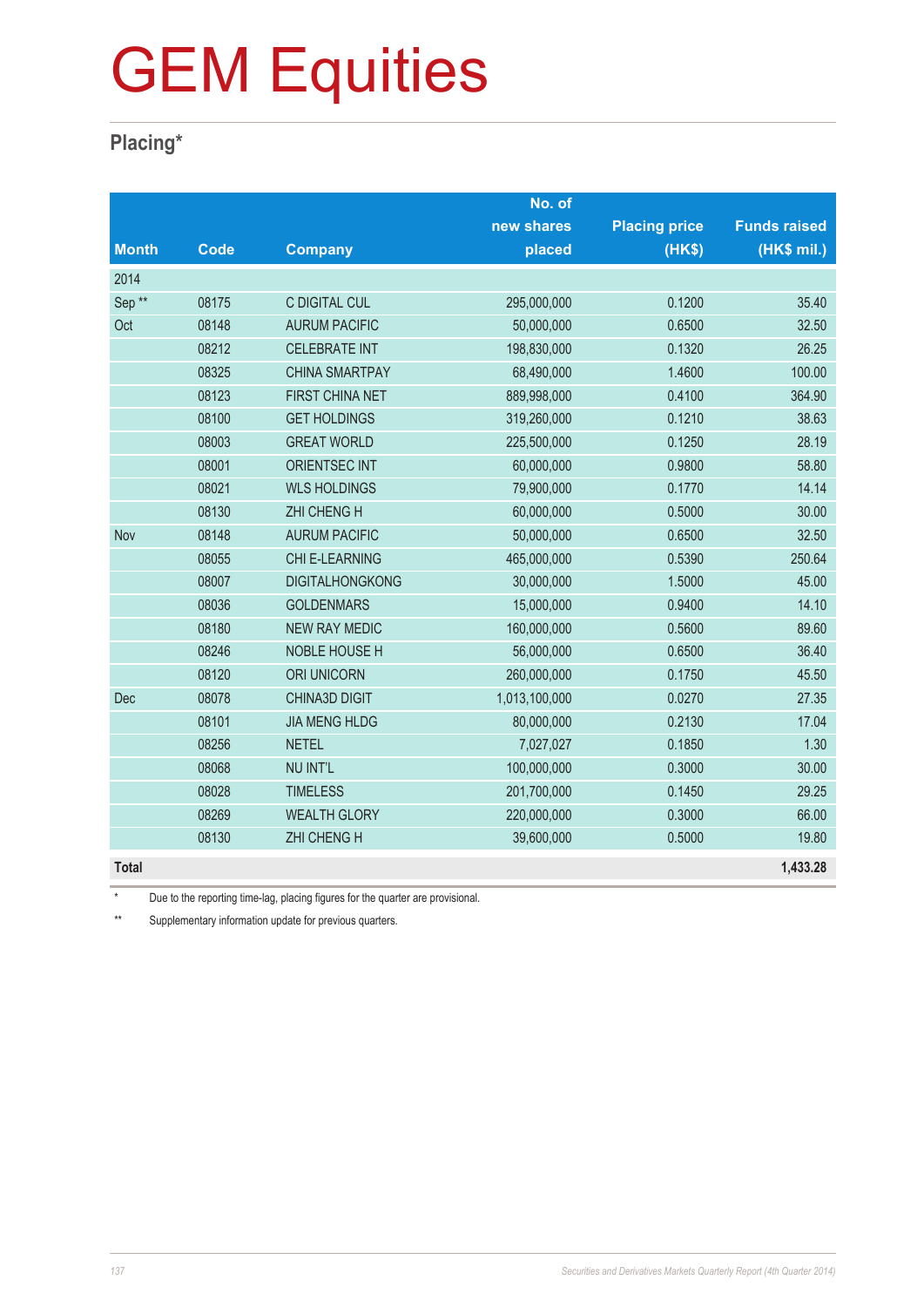### GEM Warrants

#### **Warrant Trading and Market Value Statistics – GEM**

|      |                | <b>Number</b> | Turnover value (HK\$ mil.) | Market value (HK\$ mil.) |
|------|----------------|---------------|----------------------------|--------------------------|
| 2013 | Q4             |               | 0.00                       | 0.00                     |
| 2014 | Q1             |               | 0.00                       | 0.00                     |
|      | Q <sub>2</sub> |               | 0.00                       | 0.00                     |
|      | Q <sub>3</sub> |               | 0.00                       | 0.00                     |
|      | Q4             |               | 0.00                       | 0.00                     |

### **Newly Listed Equity GEM Warrants**

for 4th quarter 2014

|              |                        | <b>Initial issued</b> |                     |               | <b>Amount raised</b> |
|--------------|------------------------|-----------------------|---------------------|---------------|----------------------|
| <b>Code</b>  | <b>Equity warrants</b> | amount (HK)           | <b>Listing date</b> | <b>Expiry</b> | (HK\$ mil.)          |
| Nil          |                        |                       |                     |               |                      |
| <b>Total</b> |                        |                       |                     |               | -                    |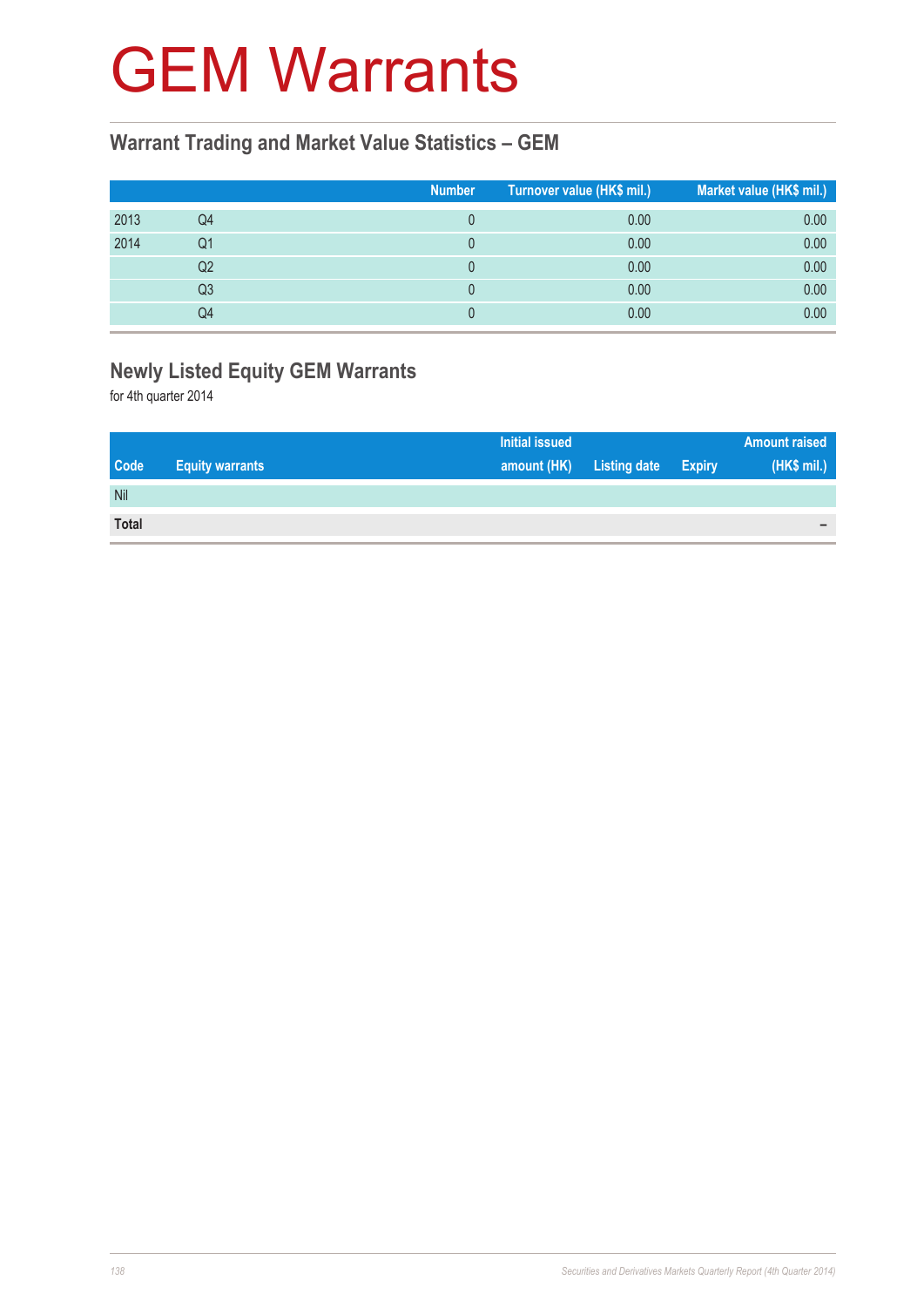## Stock Market Indices

#### **Hang Seng Index**



#### **S&P/HKEx LargeCap Index**



#### **S&P/HKEx GEM Index**

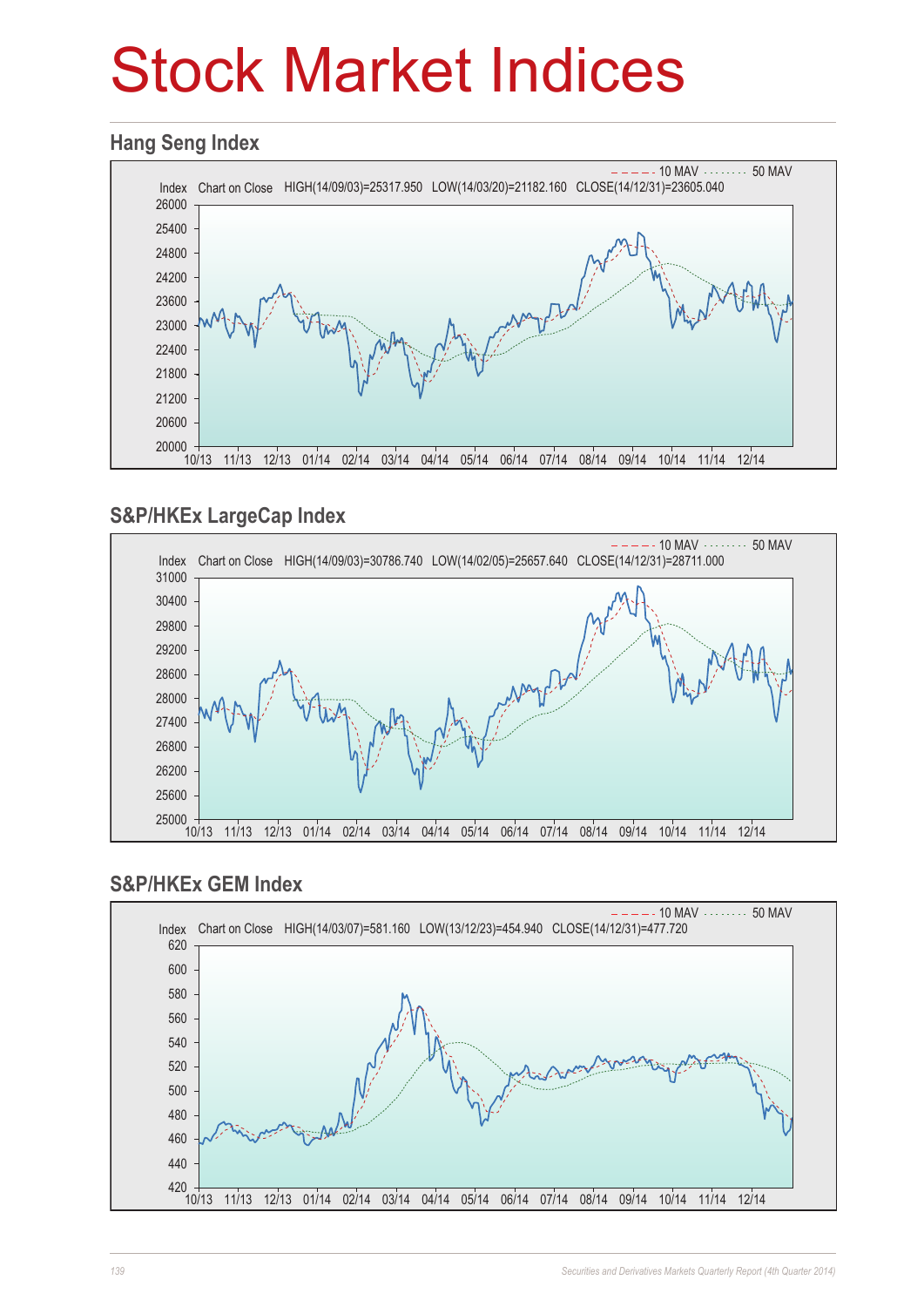# Stock Market Indices

#### **Hong Kong Stock Market Indices**

|                                               | End of Dec 2014 | End of Sep 2014 |          |          |
|-----------------------------------------------|-----------------|-----------------|----------|----------|
| <b>Index</b>                                  | <b>Close</b>    | <b>Close</b>    |          | Change % |
| S&P/HKEx LargeCap Index                       | 28711.00        | 27881.60        | $+$      | 2.97%    |
|                                               |                 |                 |          |          |
| S&P/HKEx GEM Index                            | 477.72          | 507.18          | $\equiv$ | 5.81%    |
|                                               |                 |                 |          |          |
| <b>HANG SENG INDEX</b>                        | 23605.04        | 22932.98        | $+$      | 2.93%    |
| <b>SECTORIAL INDICES</b>                      |                 |                 |          |          |
| Finance                                       | 33903.48        | 31081.75        | $+$      | 9.08%    |
| <b>Utilities</b>                              | 54558.98        | 51358.27        | $+$      | 6.23%    |
| Properties                                    | 30545.47        | 29006.34        | $+$      | 5.31%    |
| Commerce & Industry                           | 13221.29        | 13903.46        |          | 4.91%    |
|                                               |                 |                 |          |          |
| HANG SENG CHINA-AFFILIATED CORPORATIONS INDEX | 4350.00         | 4402.05         |          | 1.18%    |
| HANG SENG CHINA ENTERPRISES INDEX             | 11984.69        | 10310.40        | $+$      | 16.24%   |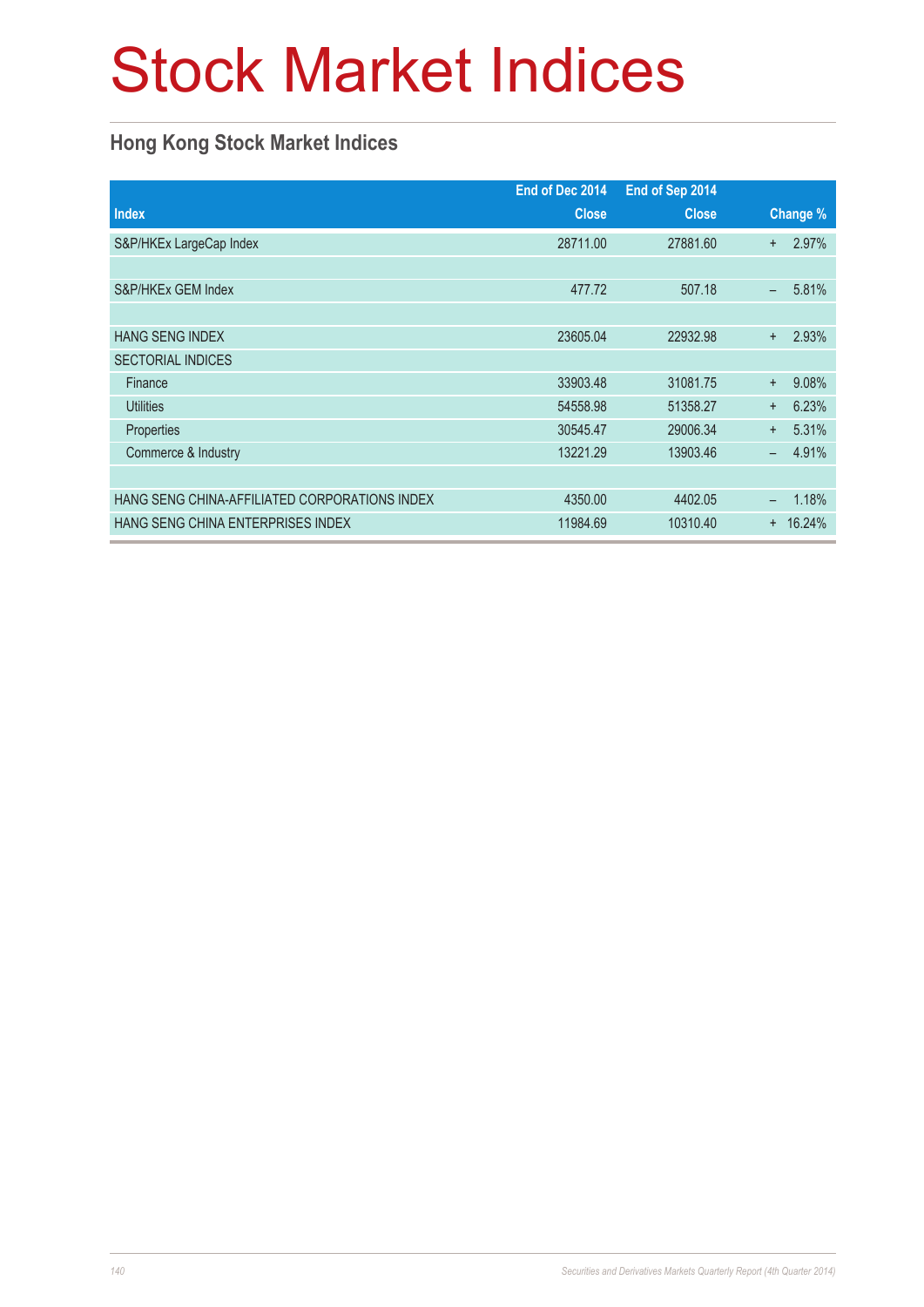## Stock Market Indices

#### **WORLD INDICES**

|                                 | End of Dec 2014 | End of Sep 2014 |                          |                 |
|---------------------------------|-----------------|-----------------|--------------------------|-----------------|
| <b>Index</b>                    | <b>Close</b>    | <b>Close</b>    |                          | <b>Change %</b> |
| <b>HONG KONG</b>                |                 |                 |                          |                 |
| S&P/HKEx LargeCap Index         | 28711.00        | 27881.60        | $\ddot{}$                | 2.97%           |
| Hang Seng Index                 | 23605.04        | 22932.98        | $\ddot{}$                | 2.93%           |
| <b>AUSTRALIA</b>                |                 |                 |                          |                 |
| All Ordinaries Index            | 5388.60         | 5296.76         | $\boldsymbol{+}$         | 1.73%           |
| <b>JAKARTA</b>                  |                 |                 |                          |                 |
| Composite Index                 | 5226.95         | 5137.58         | $\ddot{}$                | 1.74%           |
| <b>JAPAN</b>                    |                 |                 |                          |                 |
| Nikkei (225)                    | 17450.77        | 16173.52        | $\ddot{}$                | 7.90%           |
| <b>KOREA</b>                    |                 |                 |                          |                 |
| Composite Index                 | 1915.59         | 2020.09         | -                        | 5.17%           |
| <b>KUALA LUMPUR</b>             |                 |                 |                          |                 |
| Composite Index                 | 1761.25         | 1846.31         | $\overline{\phantom{0}}$ | 4.61%           |
| <b>MANILA</b>                   |                 |                 |                          |                 |
| Composite Index                 | 7230.57         | 7283.07         | -                        | 0.72%           |
| <b>NEW ZEALAND</b>              |                 |                 |                          |                 |
| <b>NZSE (50)</b>                | 5568.28         | 5255.04         | $\ddot{}$                | 5.96%           |
| <b>SHANGHAI</b>                 |                 |                 |                          |                 |
| A Shares Index                  | 3388.63         | 2474.59         |                          | + 36.94%        |
| <b>B</b> Shares Index           | 291.04          | 268.16          | $\ddot{}$                | 8.53%           |
| <b>SHENZHEN</b>                 |                 |                 |                          |                 |
| A Shares Index                  | 1478.45         | 1393.01         | $\ddot{}$                | 6.13%           |
| <b>B</b> Shares Index           | 1028.81         | 979.63          | $\ddot{}$                | 5.02%           |
| <b>SINGAPORE</b>                |                 |                 |                          |                 |
| <b>FTSE Straits Times Index</b> | 3365.15         | 3276.74         | $\ddot{}$                | 2.70%           |
| <b>TAIWAN</b>                   |                 |                 |                          |                 |
| Taipei Weighted Stock Index     | 9307.26         | 8966.92         | $\ddot{}$                | 3.80%           |
| <b>THAILAND</b>                 |                 |                 |                          |                 |
| <b>SET Index</b>                | 1497.67         | 1585.67         | -                        | 5.55%           |
| <b>NEW YORK</b>                 |                 |                 |                          |                 |
| <b>DJIA</b>                     | 17823.07        | 17042.90        | $\ddagger$               | 4.58%           |
| Nasdaq Composite Index          | 4736.05         | 4493.39         | $\ddot{}$                | 5.40%           |
| <b>TORONTO</b>                  |                 |                 |                          |                 |
| S&P/TSX Composite Index         | 14632.44        | 14960.51        | $\overline{\phantom{a}}$ | 2.19%           |
| <b>GERMANY</b>                  |                 |                 |                          |                 |
| DAX Capital Value Index         | 5044.71         | 4874.28         | $\ddot{}$                | 3.50%           |
| <b>LONDON</b>                   |                 |                 |                          |                 |
| FTSE (100)                      | 6566.09         | 6622.72         | $\qquad \qquad -$        | 0.86%           |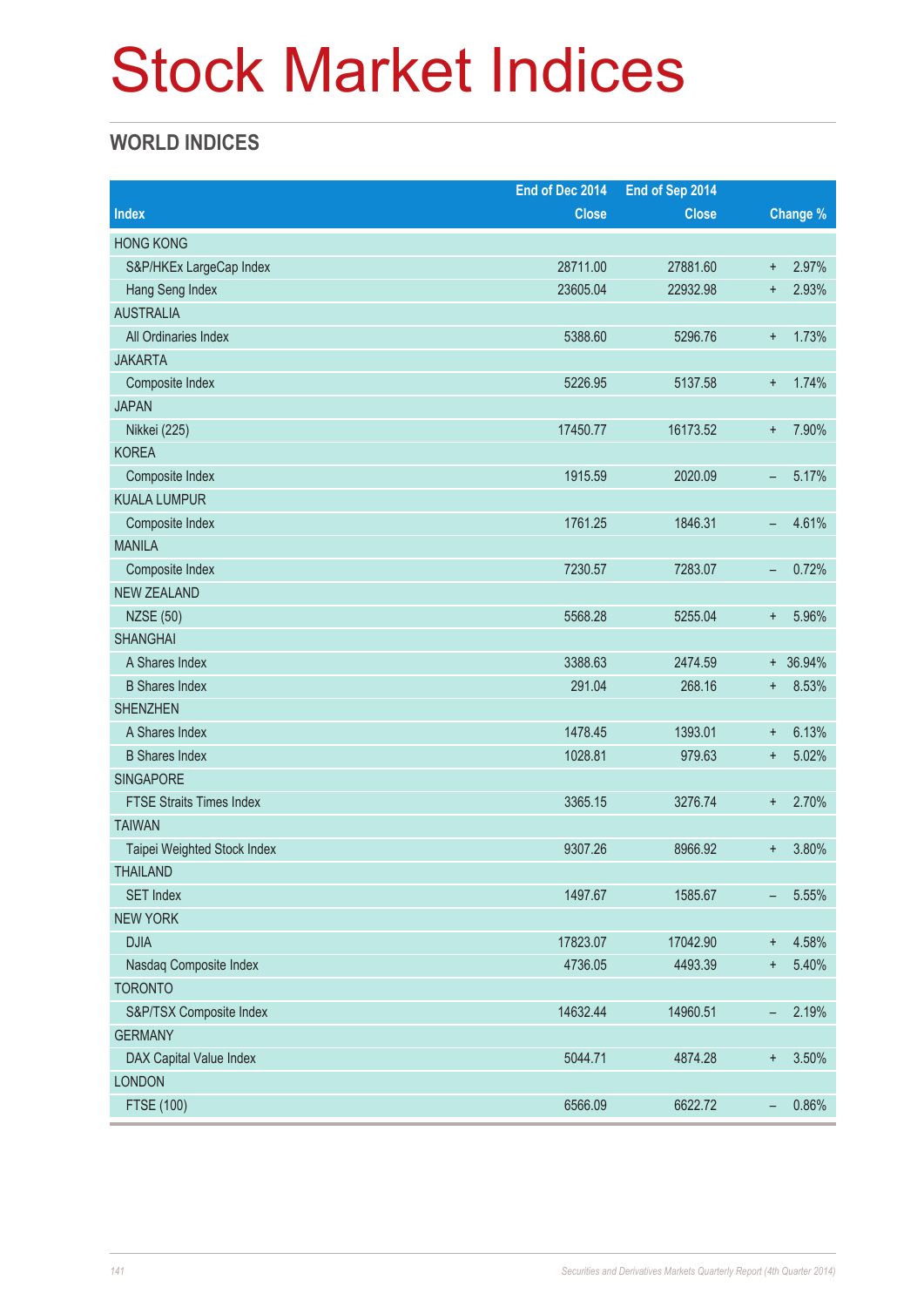# Derivatives Market – Futures and Options

#### **Contract Volume by Derivatives Products**

|                                            | <b>Contracts</b> |                  |  |
|--------------------------------------------|------------------|------------------|--|
| <b>Derivatives product</b>                 | 4th Quarter 2014 | 4th Quarter 2013 |  |
| Hang Seng Index Futures                    | 4,534,728        | 4,314,395        |  |
| Hang Seng Index Options                    | 2,118,013        | 1,774,047        |  |
| Mini-Hang Seng Index Futures               | 2,131,008        | 1,573,318        |  |
| Mini-Hang Seng Index Options               | 276,842          | 237,173          |  |
| <b>H-shares Index Futures</b>              | 6,612,741        | 5,527,741        |  |
| H-shares Index Options                     | 2,716,432        | 2,290,397        |  |
| Mini H-shares Index Futures                | 1,292,073        | 616,619          |  |
| Flexible Hang Seng Index Options           |                  |                  |  |
| Flexible H-shares Index Options            | 3,450            | 3,914            |  |
| <b>HSI Dividend Point Index Futures</b>    | 70               | 1,400            |  |
| <b>HSCEI Dividend Point Index Futures</b>  | 50,041           | 34,496           |  |
| <b>HSI Volatility Index Futures</b>        | 31               | 169              |  |
| CES China 120 Index Futures                | 10,756           | 23,901           |  |
| <b>IBOVESPA Futures</b>                    |                  |                  |  |
| <b>MICEX Index Futures</b>                 | 0                | $\mathbf{0}$     |  |
| S&P BSE Sensex Index Futures               | 0                | $\Omega$         |  |
| FTSE/JSE Top40 Futures                     |                  |                  |  |
| <b>Stock Futures</b>                       | 122,185          | 86,788           |  |
| <b>Stock Options</b>                       | 23,238,909       | 15,367,765       |  |
| Three-month HIBOR Futures                  |                  |                  |  |
| One-month HIBOR Futures                    |                  | $\Omega$         |  |
| Three-year Exchange Fund Note Futures      |                  | 0                |  |
| RMB Currency Futures - USD/CNH Futures     | 53,349           | 40,548           |  |
| <b>Gold Futures</b>                        |                  |                  |  |
| London Aluminium Mini Futures <sup>1</sup> | 1.644            |                  |  |
| London Zinc Mini Futures <sup>2</sup>      | 2,828            |                  |  |
| London Copper Mini Futures <sup>3</sup>    | 4,318            |                  |  |
| <b>Total</b>                               | 43,169,418       | 31,892,673       |  |

1 Trading in London Aluminium Mini Futures commenced on 01 Dec 2014

2 Trading in London Zinc Mini Futures commenced on 01 Dec 2014

3 Trading in London Copper Mini Futures commenced on 01 Dec 2014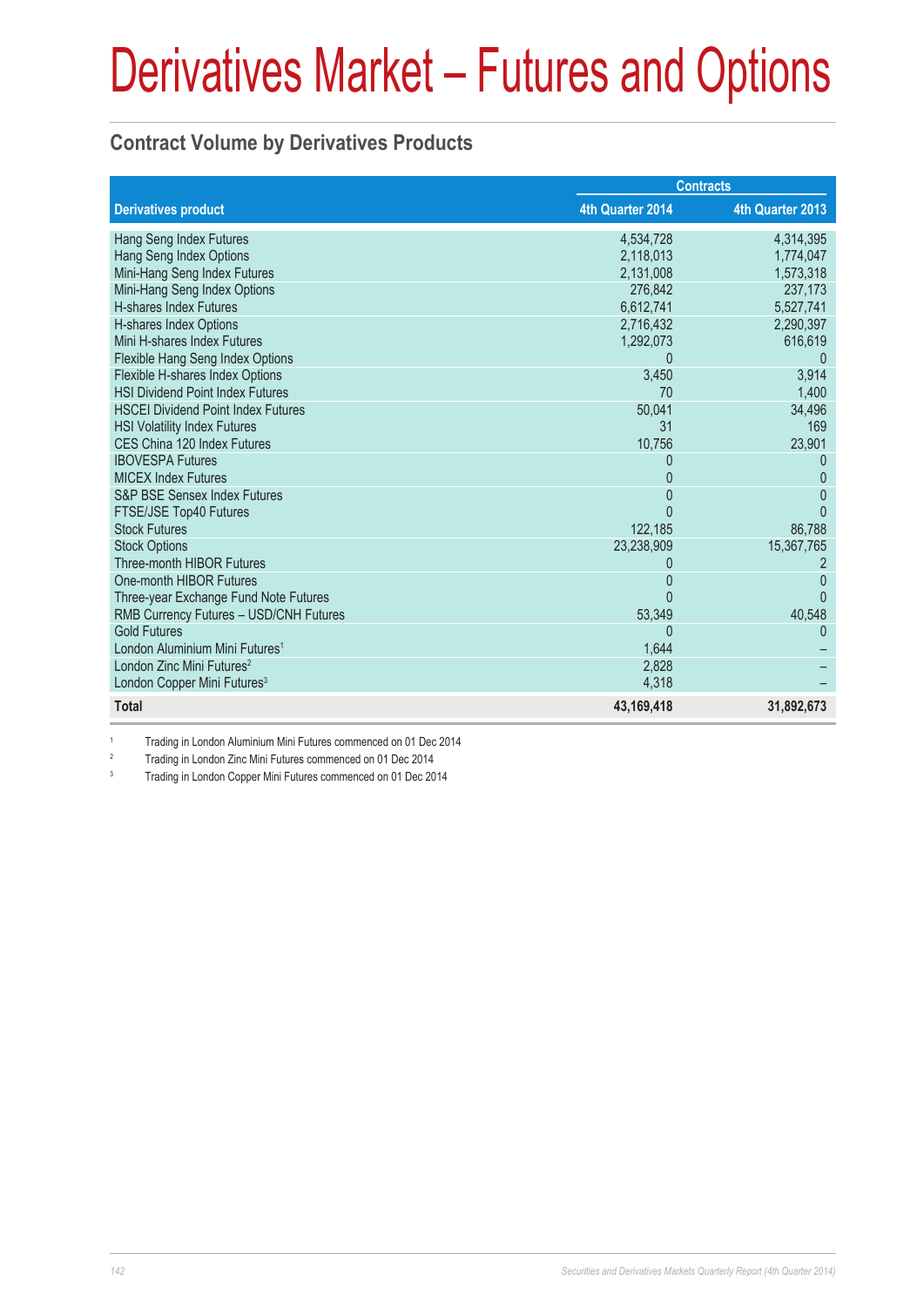# Derivatives Market – Futures and Options

#### **Hang Seng Index Futures – Contract Volume and Open Interest (contracts)**

|      |                | <b>Total</b><br>contract volume | <b>Quarter-end</b><br>open interest |
|------|----------------|---------------------------------|-------------------------------------|
| 2013 | Q4             | 4,314,395                       | 107,304                             |
| 2014 | Q <sub>1</sub> | 4,368,013                       | 104,527                             |
|      | Q <sub>2</sub> | 3,893,812                       | 126,964                             |
|      | Q <sub>3</sub> | 4,270,694                       | 131,566                             |
|      | Q4             | 4,534,728                       | 99,195                              |

#### **Mini Hang Seng Index Futures – Contract Volume and Open Interest (contracts)**

|      |                | <b>Total</b><br>contract volume | <b>Quarter-end</b><br>open interest |
|------|----------------|---------------------------------|-------------------------------------|
| 2013 | Q4             | 1,573,318                       | 5,835                               |
| 2014 | Q <sub>1</sub> | 1,648,258                       | 7,441                               |
|      | Q <sub>2</sub> | 1,536,157                       | 7,067                               |
|      | Q3             | 1,644,415                       | 9,081                               |
|      | Q4             | 2,131,008                       | 7,472                               |

#### **Hang Seng Index Options – Contract Volume and Open Interest (contracts)**

|      |                | <b>Total</b>    | Quarter-end   |
|------|----------------|-----------------|---------------|
|      |                | contract volume | open interest |
| 2013 | Q4             | 1,774,047       | 173,176       |
| 2014 | Q <sub>1</sub> | 1,759,351       | 201,802       |
|      | Q <sub>2</sub> | 1,728,591       | 184,741       |
|      | Q <sub>3</sub> | 1,912,755       | 254,144       |
|      | Q4             | 2,118,013       | 169,950       |

#### **H-Share Index Futures – Contract Volume and Open Interest (contracts)**

|      |                | <b>Total</b>    | <b>Quarter-end</b> |
|------|----------------|-----------------|--------------------|
|      |                | contract volume | open interest      |
| 2013 | Q4             | 5,527,741       | 217,646            |
| 2014 | Q1             | 5,647,145       | 199,566            |
|      | Q <sub>2</sub> | 4,656,807       | 217,624            |
|      | Q3             | 5,067,604       | 209,592            |
|      | Q4             | 6,612,741       | 259,173            |

### **Stock Options Market Turnover and Open Interest (contracts)**

|      |    | <b>Total</b>        | <b>Total</b>    | Quarter-end   |
|------|----|---------------------|-----------------|---------------|
|      |    | Premium (HK\$ mil.) | contract volume | open interest |
| 2013 | Q4 | 10,051.31           | 15,367,765      | 4,740,818     |
| 2014 | Q1 | 14,497.65           | 16,760,161      | 5,458,789     |
|      | Q2 | 10,523.18           | 15,082,507      | 4,767,976     |
|      | Q3 | 11,835.64           | 19,462,284      | 6,016,138     |
|      | Q4 | 15,471.60           | 23,238,909      | 6,320,147     |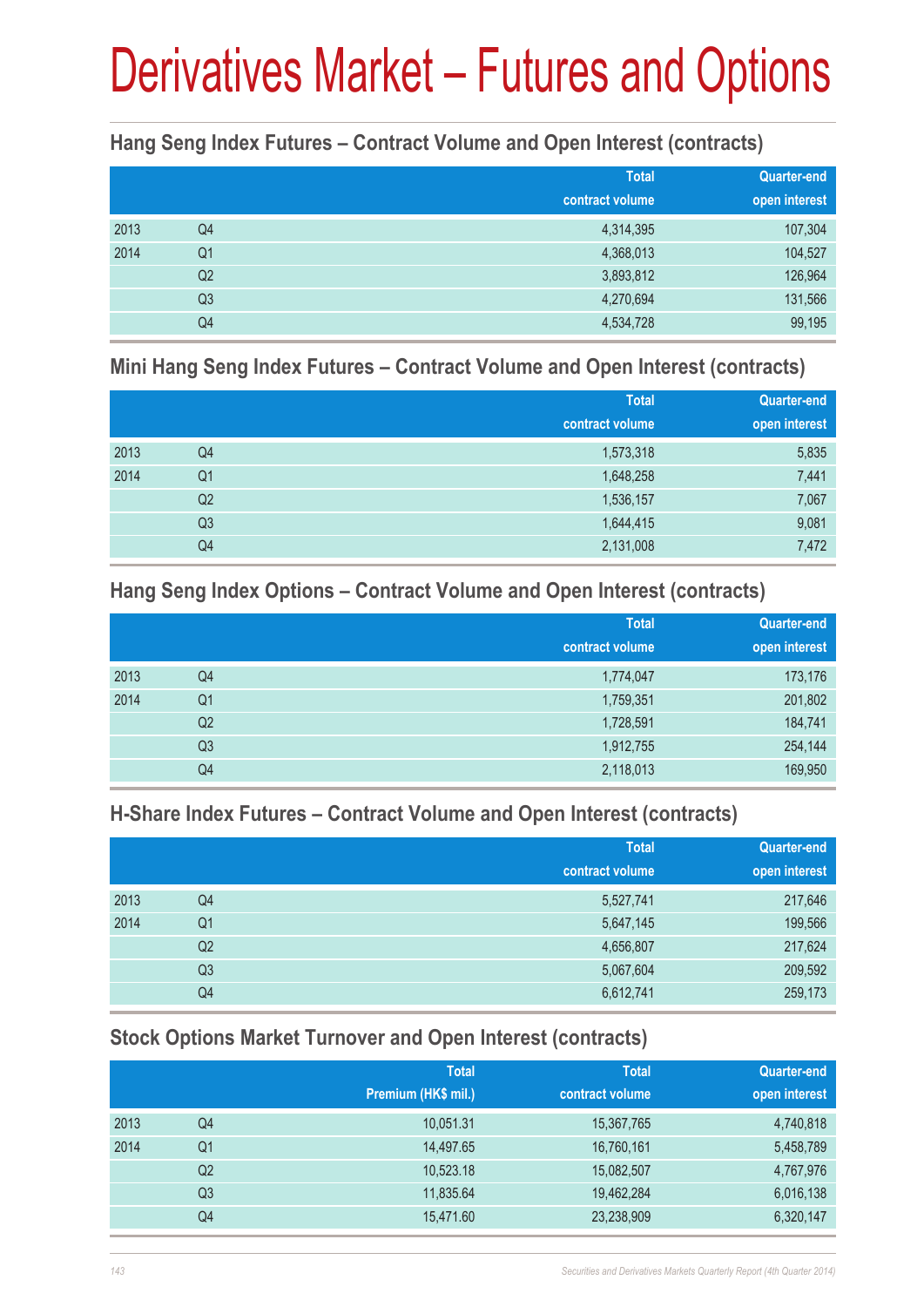#### **Stock Options Premium by Class**

for 4th Quarter 2014

|                           |                 | <b>Premium</b> |            |
|---------------------------|-----------------|----------------|------------|
| <b>Options class</b>      |                 | $(HK$$ mil.)   | % of total |
| X ISHARES A50             | A50             | 2,878.44       | 18.60%     |
| <b>ABC</b>                | ABC/XAB         | 80.24          | 0.52%      |
| <b>ANHUI CONCH</b>        | <b>ACC</b>      | 93.74          | 0.61%      |
| <b>AIA</b>                | <b>AIA</b>      | 357.63         | 2.31%      |
| <b>CHALCO</b>             | <b>ALC</b>      | 4.87           | 0.03%      |
| CAM CSI300                | <b>AMC</b>      | 293.37         | 1.90%      |
| <b>BANK OF CHINA</b>      | <b>BCL/XBC</b>  | 132.55         | 0.86%      |
| <b>BANKCOMM</b>           | <b>BCM</b>      | 24.03          | 0.16%      |
| <b>BANK OF E ASIA</b>     | <b>BEA</b>      | 2.27           | 0.01%      |
| <b>BELLE INT'L</b>        | <b>BIH</b>      | 10.59          | 0.07%      |
| <b>BOC HONG KONG</b>      | <b>BOC</b>      | 35.46          | 0.23%      |
| <b>BYD COMPANY</b>        | <b>BYD</b>      | 60.74          | 0.39%      |
| <b>CCB</b>                | <b>CCB/XCC</b>  | 356.06         | 2.30%      |
| <b>CHINA COMM CONS</b>    | CCC             | 92.62          | 0.60%      |
| <b>CHINA COAL</b>         | <b>CCE</b>      | 7.77           | 0.05%      |
| <b>CHINA COSCO</b>        | <b>CCS</b>      | 5.31           | 0.03%      |
| <b>CHINA CINDA</b>        | <b>CDA</b>      | 17.39          | 0.11%      |
| <b>CHINA MOBILE</b>       | <b>CHT</b>      | 923.22         | 5.97%      |
| <b>CHINA UNICOM</b>       | <b>CHU</b>      | 62.68          | 0.41%      |
| <b>CITIC</b>              | <b>CIT</b>      | 97.64          | 0.63%      |
| <b>CHEUNG KONG</b>        | <b>CKH</b>      | 361.74         | 2.34%      |
| <b>CHINA LIFE</b>         | <b>CLI</b>      | 518.84         | 3.35%      |
| <b>CLP HOLDINGS</b>       | <b>CLP</b>      | 9.49           | 0.06%      |
| <b>CM BANK</b>            | <b>CMB</b>      | 117.29         | 0.76%      |
| <b>CNOOC</b>              | <b>CNC</b>      | 269.53         | 1.74%      |
| <b>CHINA OVERSEAS</b>     | COL             | 178.76         | 1.16%      |
| <b>CATHAY PAC AIR</b>     | <b>CPA</b>      | 4.18           | 0.03%      |
| SINOPEC CORP              | <b>CPC</b>      | 188.90         | 1.22%      |
| <b>CPIC</b>               | <b>CPI</b>      | 155.21         | 1.00%      |
| <b>CHINA RAIL CONS</b>    | <b>CRC</b>      | 8.52           | 0.06%      |
| <b>CHINA RAILWAY</b>      | <b>CRG</b>      | 4.02           | 0.03%      |
| <b>CHINA RES LAND</b>     | <b>CRL</b>      | 1.11           | 0.01%      |
| X WISECSI300ETF           | CS <sub>3</sub> | 0.11           | 0.00%      |
| CSOP A50 ETF              | <b>CSA</b>      | 1,319.93       | 8.53%      |
| <b>CHINA SHENHUA</b>      | <b>CSE</b>      | 52.48          | 0.34%      |
| <b>CITIC BANK</b>         | <b>CTB</b>      | 66.13          | 0.43%      |
| <b>CHINA TELECOM</b>      | <b>CTC</b>      | 43.24          | 0.28%      |
| DONGFENG GROUP            | <b>DFM</b>      | 13.88          | 0.09%      |
| <b>ESPRIT HOLDINGS</b>    | <b>ESP</b>      | 3.13           | 0.02%      |
| <b>FIH</b>                | <b>FIH</b>      | 1.25           | 0.01%      |
| <b>GALAXY ENT</b>         | <b>GLX</b>      | 563.96         | 3.65%      |
| <b>GREATWALL MOTOR</b>    | <b>GWM</b>      | 56.02          | 0.36%      |
| <b>HAITONG SEC</b>        | HAI             | 13.33          | 0.09%      |
| <b>POWER ASSETS</b>       | <b>HEH</b>      | 20.07          | 0.13%      |
| <b>HKEX</b>               | <b>HEX</b>      | 1,146.30       | 7.41%      |
| <b>HENGAN INT'L</b>       | <b>HGN</b>      | 6.24           | 0.04%      |
| <b>HSBC HOLDINGS</b>      | <b>HKB</b>      | 550.01         | 3.55%      |
| <b>HK &amp; CHINA GAS</b> | <b>HKG</b>      | 7.98           | 0.05%      |
| <b>HENDERSON LAND</b>     | <b>HLD</b>      | 34.76          | 0.22%      |
| <b>HUANENG POWER</b>      | <b>HNP</b>      | 19.44          | 0.13%      |
| <b>HANG SENG BANK</b>     | <b>HSB</b>      | 7.08           | 0.05%      |
| <b>HUTCHISON</b>          | <b>HWL</b>      | 290.18         | 1.88%      |
| <b>ICBC</b>               | <b>ICB/XIC</b>  | 208.65         | 1.35%      |
| <b>JIANGXI COPPER</b>     | <b>JXC</b>      | 22.04          | 0.14%      |
| <b>KUNLUN ENERGY</b>      | <b>KLE</b>      | 48.64          | 0.31%      |
| <b>KINGSOFT</b>           | <b>KSO</b>      | 44.77          | 0.29%      |
| LENOVO GROUP              | <b>LEN</b>      | 49.25          | 0.32%      |
| LI & FUNG                 | <b>LIF</b>      | 25.33          | 0.16%      |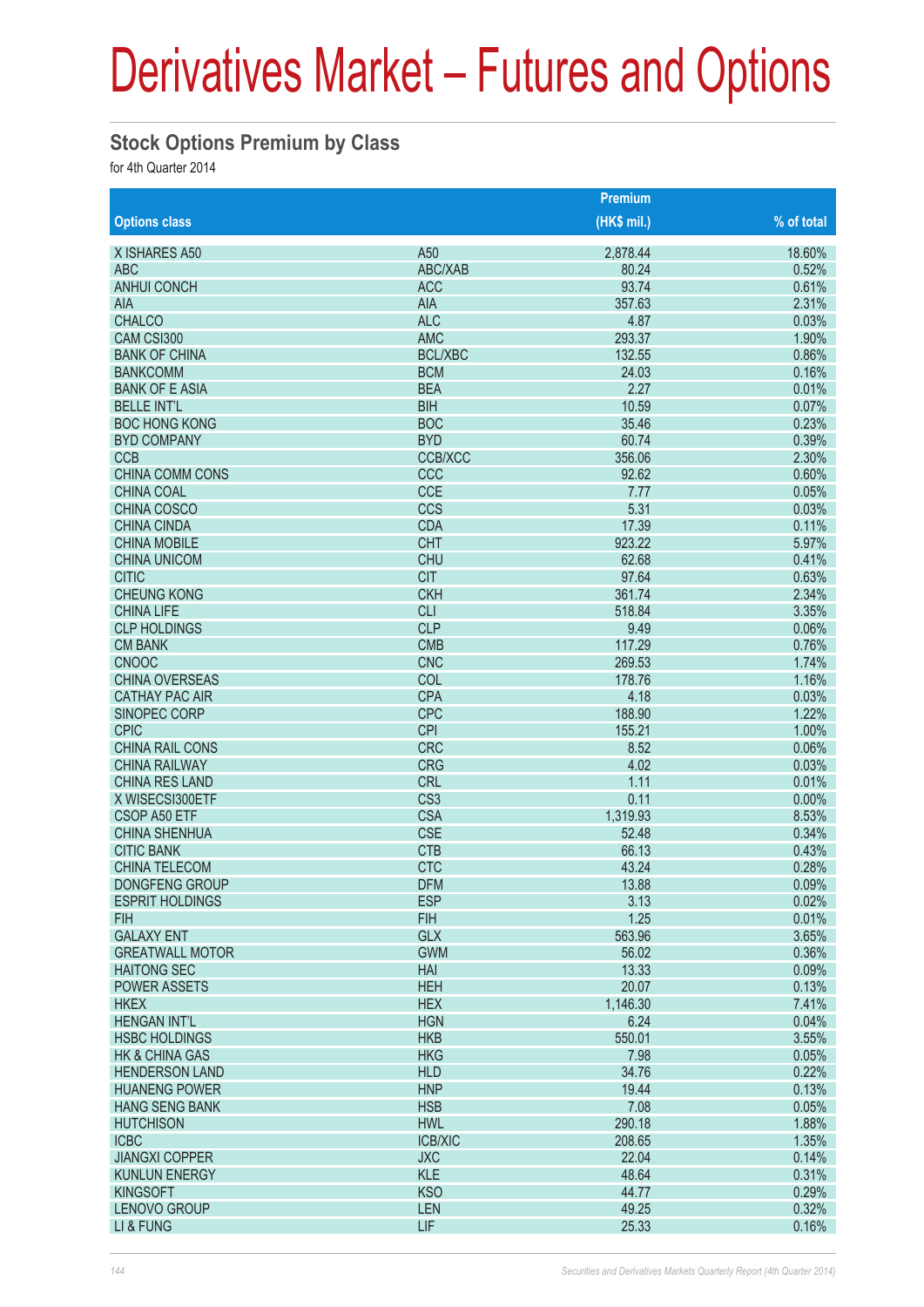|                           |            | <b>Premium</b> |            |
|---------------------------|------------|----------------|------------|
| <b>Options class</b>      |            | (HK\$ mil.)    | % of total |
| <b>MENGNIU DAIRY</b>      | <b>MEN</b> | 1.32           | 0.01%      |
| <b>MGM CHINA</b>          | <b>MGM</b> | 3.32           | 0.02%      |
| <b>MINSHENG BANK</b>      | <b>MSB</b> | 128.97         | 0.83%      |
| <b>MTR CORPORATION</b>    | <b>MTR</b> | 5.15           | 0.03%      |
| <b>CNBM</b>               | <b>NBM</b> | 23.40          | 0.15%      |
| NEW WORLD DEV             | <b>NWD</b> | 17.62          | 0.11%      |
| <b>PING AN</b>            | PAI        | 1,245.23       | 8.05%      |
| <b>PETROCHINA</b>         | <b>PEC</b> | 281.06         | 1.82%      |
| PICC P&C                  | <b>PIC</b> | 29.94          | 0.19%      |
| <b>PICC GROUP</b>         | <b>PIN</b> | 11.51          | 0.07%      |
| <b>GCL-POLY ENERGY</b>    | <b>PLE</b> | 4.85           | 0.03%      |
| <b>R&amp;F PROPERTIES</b> | <b>RFP</b> | 3.93           | 0.03%      |
| <b>SANDS CHINA LTD</b>    | <b>SAN</b> | 293.76         | 1.90%      |
| <b>SHK PPT</b>            | <b>SHK</b> | 243.25         | 1.57%      |
| <b>STANCHART</b>          | <b>STC</b> | 32.83          | 0.21%      |
| SWIRE PACIFIC A           | <b>SWA</b> | 20.21          | 0.13%      |
| <b>TENCENT</b>            | <b>TCH</b> | 1,057.61       | 6.84%      |
| <b>TRACKER FUND</b>       | <b>TRF</b> | 13.59          | 0.09%      |
| <b>WHARF HOLDINGS</b>     | <b>WHL</b> | 22.83          | 0.15%      |
| <b>WANT WANT CHINA</b>    | <b>WWC</b> | 3.70           | 0.02%      |
| YANZHOU COAL              | <b>YZC</b> | 54.57          | 0.35%      |
| <b>ZIJIN MINING</b>       | <b>ZJM</b> | 4.55           | 0.03%      |
| Total                     |            | 15,471.60      | 100.00%    |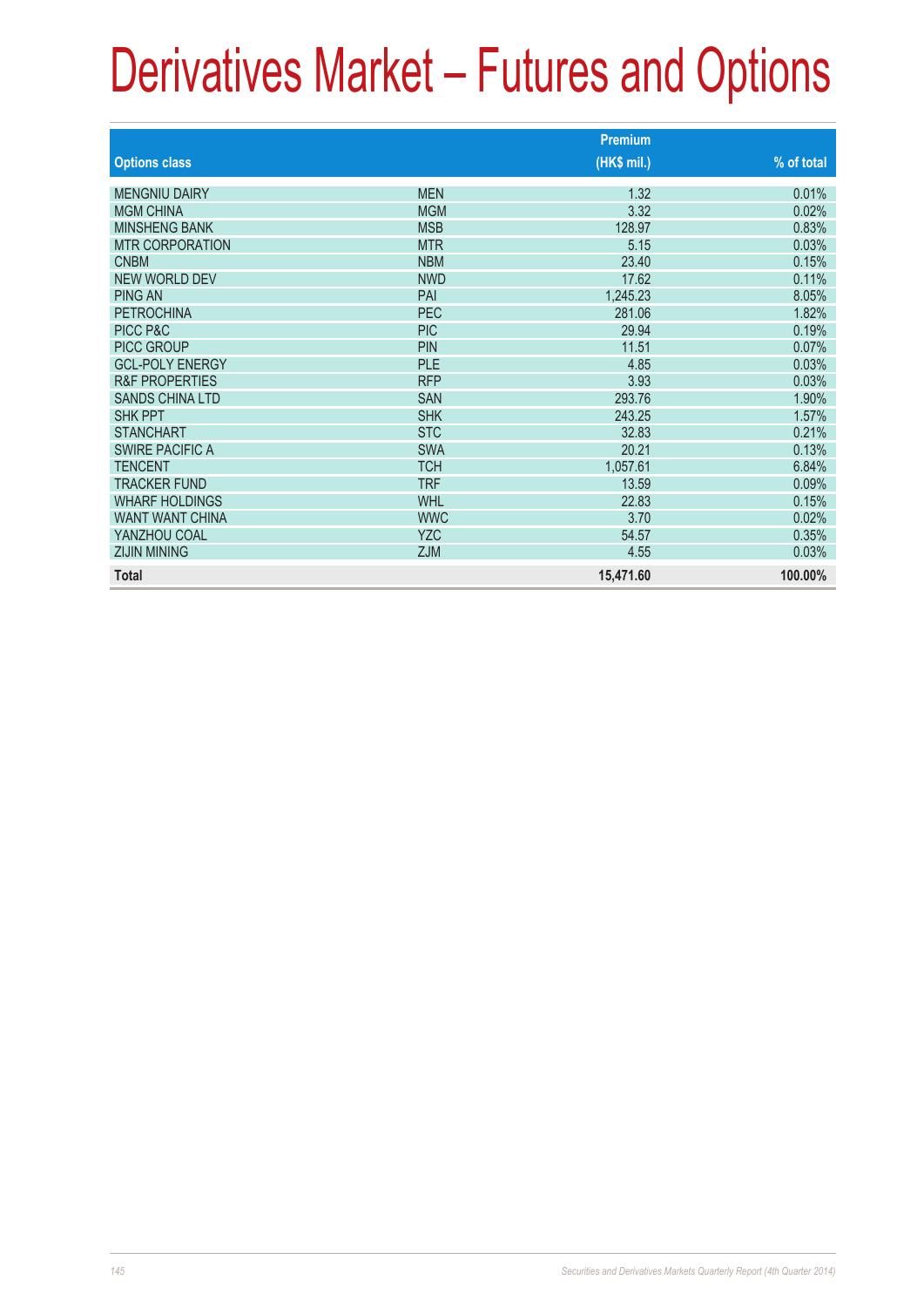#### **Stock Options Contract Volume by Class**

for 4th Quarter 2014

|                        |                 | <b>Contract</b> |            |
|------------------------|-----------------|-----------------|------------|
| <b>Options class</b>   |                 | volume          | % of total |
| X ISHARES A50          | A50             | 1,467,176       | 6.31%      |
|                        |                 |                 |            |
| <b>ABC</b>             | ABC/XAB         | 69,354          | 0.30%      |
| <b>ANHUI CONCH</b>     | <b>ACC</b>      | 186,677         | 0.80%      |
| AIA                    | <b>AIA</b>      | 430,121         | 1.85%      |
| <b>CHALCO</b>          | <b>ALC</b>      | 14,332          | 0.06%      |
| CAM CSI300             | <b>AMC</b>      | 109,218         | 0.47%      |
| <b>BANK OF CHINA</b>   | <b>BCL/XBC</b>  | 1,535,646       | 6.61%      |
| <b>BANKCOMM</b>        | <b>BCM</b>      | 100,062         | 0.43%      |
| <b>BANK OF E ASIA</b>  | <b>BEA</b>      | 14,335          | 0.06%      |
| <b>BELLE INT'L</b>     | <b>BIH</b>      | 23,953          | 0.10%      |
| <b>BOC HONG KONG</b>   | <b>BOC</b>      | 117,855         | 0.51%      |
| <b>BYD COMPANY</b>     | <b>BYD</b>      | 31,592          | 0.14%      |
| <b>CCB</b>             | <b>CCB/XCC</b>  | 2,241,431       | 9.65%      |
| <b>CHINA COMM CONS</b> | CCC             | 183,784         | 0.79%      |
| <b>CHINA COAL</b>      | <b>CCE</b>      | 40,852          | 0.18%      |
| <b>CHINA COSCO</b>     | <b>CCS</b>      | 38,283          | 0.16%      |
|                        |                 |                 |            |
| <b>CHINA CINDA</b>     | <b>CDA</b>      | 18,383          | 0.08%      |
| <b>CHINA MOBILE</b>    | <b>CHT</b>      | 758,132         | 3.26%      |
| <b>CHINA UNICOM</b>    | <b>CHU</b>      | 73,893          | 0.32%      |
| <b>CITIC</b>           | <b>CIT</b>      | 200,436         | 0.86%      |
| <b>CHEUNG KONG</b>     | <b>CKH</b>      | 147,951         | 0.64%      |
| <b>CHINA LIFE</b>      | <b>CLI</b>      | 663,787         | 2.86%      |
| <b>CLP HOLDINGS</b>    | <b>CLP</b>      | 19,101          | 0.08%      |
| <b>CM BANK</b>         | <b>CMB</b>      | 304,025         | 1.31%      |
| <b>CNOOC</b>           | <b>CNC</b>      | 603,807         | 2.60%      |
| <b>CHINA OVERSEAS</b>  | COL             | 134,018         | 0.58%      |
| <b>CATHAY PAC AIR</b>  | <b>CPA</b>      | 10,941          | 0.05%      |
| SINOPEC CORP           | <b>CPC</b>      | 399,530         | 1.72%      |
| <b>CPIC</b>            | <b>CPI</b>      | 145,307         | 0.63%      |
| <b>CHINA RAIL CONS</b> | <b>CRC</b>      | 31,213          | 0.13%      |
|                        |                 |                 |            |
| <b>CHINA RAILWAY</b>   | <b>CRG</b>      | 13,745          | 0.06%      |
| <b>CHINA RES LAND</b>  | <b>CRL</b>      | 713             | 0.00%      |
| X WISECSI300ETF        | CS <sub>3</sub> | 138             | 0.00%      |
| <b>CSOP A50 ETF</b>    | <b>CSA</b>      | 667,718         | 2.87%      |
| <b>CHINA SHENHUA</b>   | <b>CSE</b>      | 152,870         | 0.66%      |
| <b>CITIC BANK</b>      | <b>CTB</b>      | 215,694         | 0.93%      |
| <b>CHINA TELECOM</b>   | <b>CTC</b>      | 66,157          | 0.28%      |
| <b>DONGFENG GROUP</b>  | <b>DFM</b>      | 14,234          | 0.06%      |
| <b>ESPRIT HOLDINGS</b> | <b>ESP</b>      | 34,848          | 0.15%      |
| <b>FIH</b>             | <b>FIH</b>      | 5,370           | 0.02%      |
| <b>GALAXY ENT</b>      | <b>GLX</b>      | 324,388         | 1.40%      |
| <b>GREATWALL MOTOR</b> | <b>GWM</b>      | 102,665         | 0.44%      |
| <b>HAITONG SEC</b>     | HAI             | 6,502           | 0.03%      |
| <b>POWER ASSETS</b>    | <b>HEH</b>      | 28,678          | 0.12%      |
| <b>HKEX</b>            | <b>HEX</b>      | 2,699,322       | 11.62%     |
| <b>HENGAN INT'L</b>    | <b>HGN</b>      |                 | 0.03%      |
|                        |                 | 7,892           |            |
| <b>HSBC HOLDINGS</b>   | <b>HKB</b>      | 731,005         | 3.15%      |
| HK & CHINA GAS         | <b>HKG</b>      | 19,181          | 0.08%      |
| <b>HENDERSON LAND</b>  | <b>HLD</b>      | 22,308          | 0.10%      |
| <b>HUANENG POWER</b>   | <b>HNP</b>      | 30,784          | 0.13%      |
| <b>HANG SENG BANK</b>  | <b>HSB</b>      | 34,160          | 0.15%      |
| <b>HUTCHISON</b>       | <b>HWL</b>      | 156,563         | 0.67%      |
| <b>ICBC</b>            | <b>ICB/XIC</b>  | 1,618,886       | 6.97%      |
| <b>JIANGXI COPPER</b>  | <b>JXC</b>      | 55,481          | 0.24%      |
| <b>KUNLUN ENERGY</b>   | <b>KLE</b>      | 63,402          | 0.27%      |
| <b>KINGSOFT</b>        | <b>KSO</b>      | 42,735          | 0.18%      |
| <b>LENOVO GROUP</b>    | <b>LEN</b>      | 74,202          | 0.32%      |
| LI & FUNG              | <b>LIF</b>      | 30,710          | 0.13%      |
| <b>MENGNIU DAIRY</b>   | <b>MEN</b>      | 1,575           | 0.01%      |
|                        |                 |                 |            |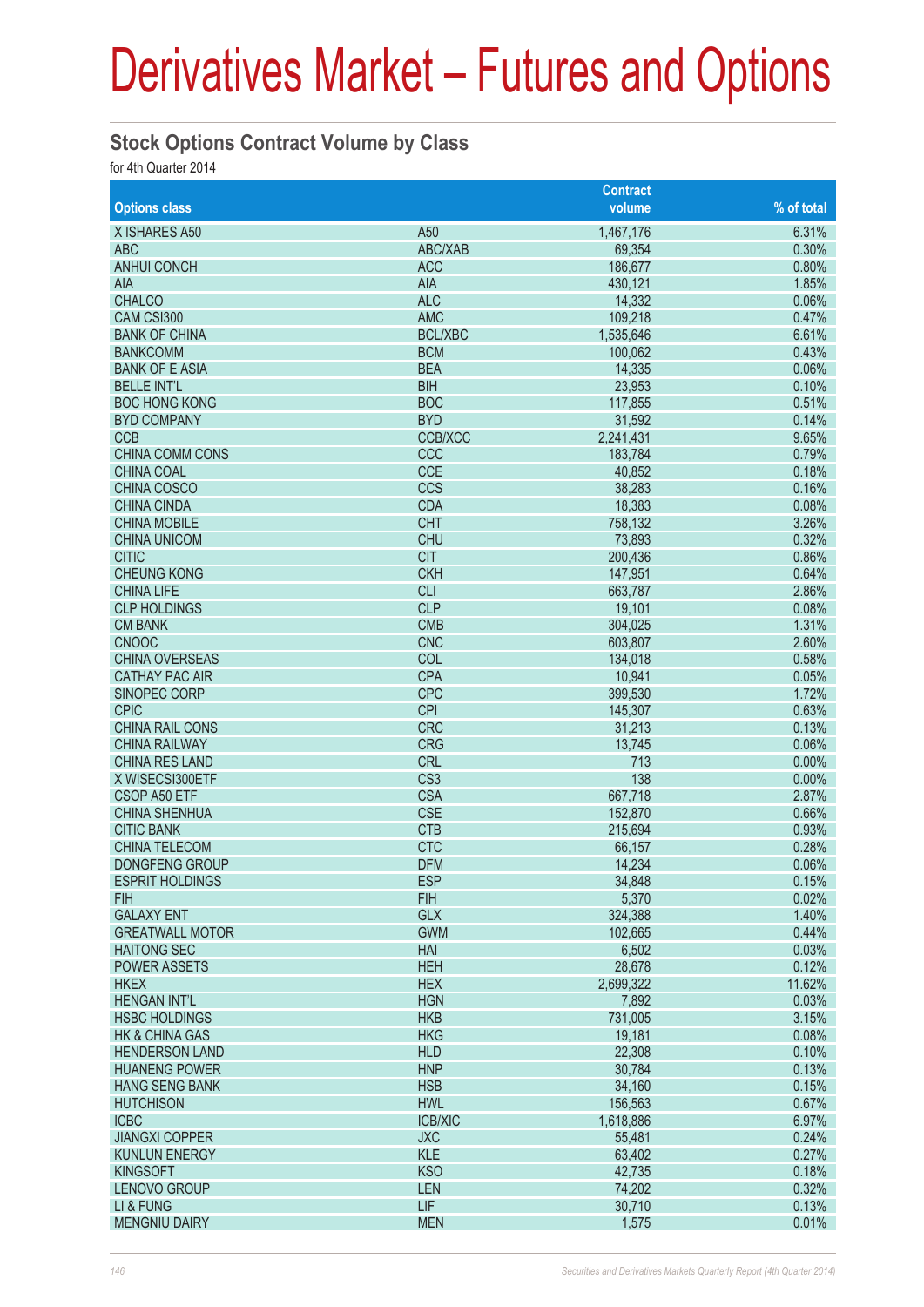| <b>Options class</b>      |            | <b>Contract</b><br>volume | $%$ of total |
|---------------------------|------------|---------------------------|--------------|
| <b>MGM CHINA</b>          | <b>MGM</b> | 10,271                    | 0.04%        |
| <b>MINSHENG BANK</b>      | <b>MSB</b> | 121,678                   | 0.52%        |
| <b>MTR CORPORATION</b>    | <b>MTR</b> | 17,855                    | 0.08%        |
| <b>CNBM</b>               | <b>NBM</b> | 45,087                    | 0.19%        |
| <b>NEW WORLD DEV</b>      | <b>NWD</b> | 39,723                    | 0.17%        |
| <b>PING AN</b>            | PAI        | 1,070,475                 | 4.61%        |
| <b>PETROCHINA</b>         | <b>PEC</b> | 478,080                   | 2.06%        |
| PICC P&C                  | <b>PIC</b> | 34,587                    | 0.15%        |
| <b>PICC GROUP</b>         | <b>PIN</b> | 19,023                    | 0.08%        |
| <b>GCL-POLY ENERGY</b>    | <b>PLE</b> | 8,520                     | 0.04%        |
| <b>R&amp;F PROPERTIES</b> | <b>RFP</b> | 18,737                    | 0.08%        |
| <b>SANDS CHINA LTD</b>    | <b>SAN</b> | 470,388                   | 2.02%        |
| <b>SHK PPT</b>            | <b>SHK</b> | 109,860                   | 0.47%        |
| <b>STANCHART</b>          | <b>STC</b> | 124,326                   | 0.53%        |
| <b>SWIRE PACIFIC A</b>    | <b>SWA</b> | 22,329                    | 0.10%        |
| <b>TENCENT</b>            | <b>TCH</b> | 3,127,850                 | 13.46%       |
| <b>TRACKER FUND</b>       | <b>TRF</b> | 39,780                    | 0.17%        |
| <b>WHARF HOLDINGS</b>     | <b>WHL</b> | 20,901                    | 0.09%        |
| <b>WANT WANT CHINA</b>    | <b>WWC</b> | 12,241                    | 0.05%        |
| YANZHOU COAL              | <b>YZC</b> | 89,778                    | 0.39%        |
| <b>ZIJIN MINING</b>       | <b>ZJM</b> | 20,299                    | 0.09%        |
| <b>Total</b>              |            | 23,238,909                | 100.00%      |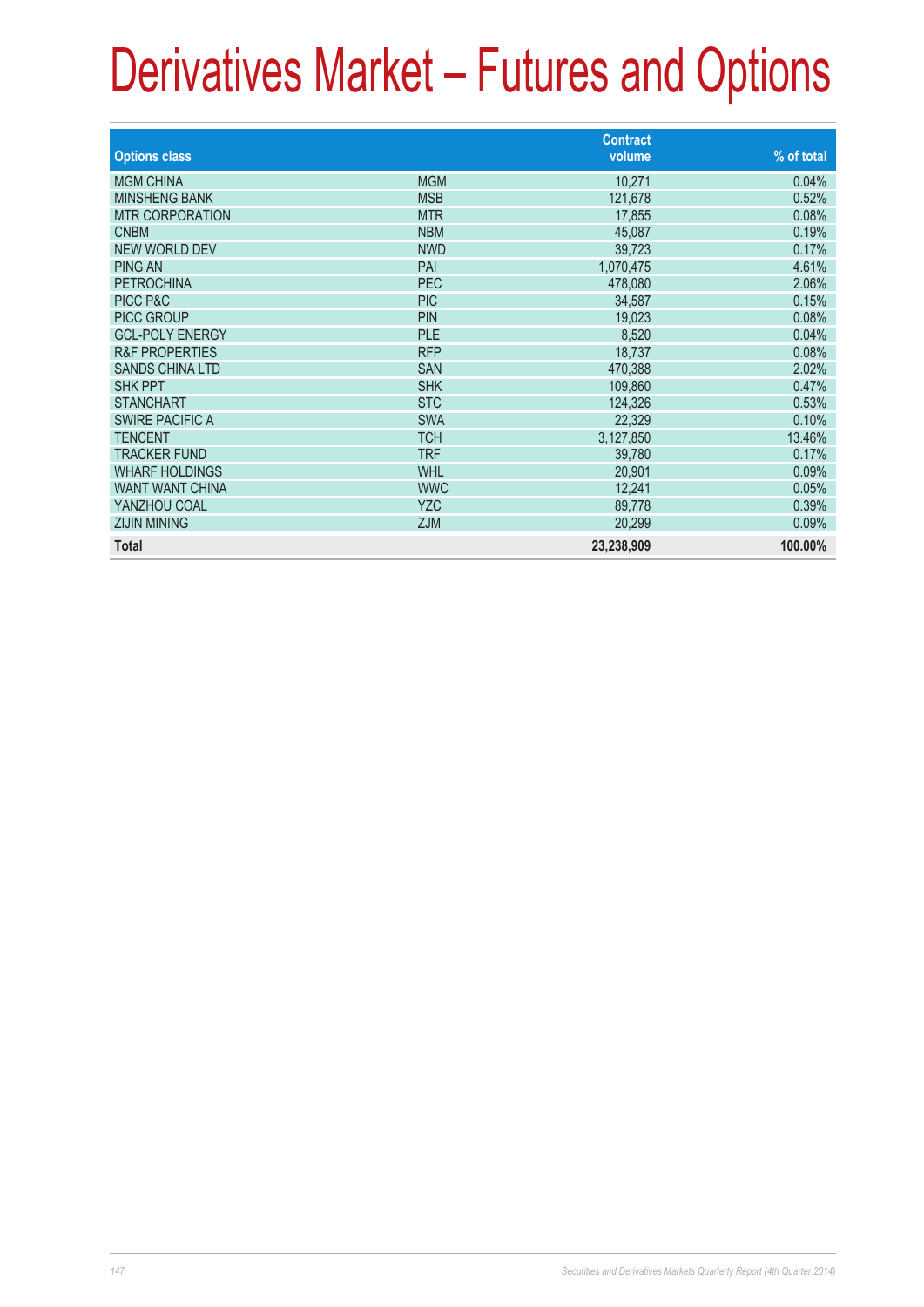#### **Average Daily Settlement Instructions (SIs) Settled in CCASS**

(both delivering and receiving SIs are counted)

|              |                |                      | Sis by shares | Sis by value |
|--------------|----------------|----------------------|---------------|--------------|
| Year / Month |                | <b>Number of SIs</b> | (bil. shs)    | (HK\$bil.)   |
| 2013         | Q4             | 84,326               | 52.14         | 201.87       |
| 2014         | Q <sub>1</sub> | 89,857               | 51.46         | 200.37       |
|              | Q <sub>2</sub> | 84,454               | 51.80         | 191.05       |
|              | Q <sub>3</sub> | 87,928               | 57.80         | 206.26       |
|              | Q4             | 92,208               | 58.24         | 220.11       |

### **Average Daily Investor Settlement Instructions (ISIs) settled in CCASS**

(one sided ISIs are counted)

| Year / month |                | <b>Number of ISIs</b> | ISIs by shares (Mil shs) | ISIs by value (HK\$ mil.) |
|--------------|----------------|-----------------------|--------------------------|---------------------------|
| 2013         | Q4             | 412                   | 143.96                   | 203.73                    |
| 2014         | Q1             | 418                   | 195.82                   | 302.92                    |
|              | Q2             | 334                   | 169.36                   | 188.57                    |
|              | Q <sub>3</sub> | 406                   | 69.28                    | 166.15                    |
|              | Q4             | 415                   | 651.43                   | 249.41                    |

#### **Securities under CCASS Custody**

(balances at quarter end)

|              |                |            | % of issued       |                     | % of market       |
|--------------|----------------|------------|-------------------|---------------------|-------------------|
|              |                | Number of  | shares of         |                     | capitalisation of |
|              |                | shares     | admitted          | <b>Market value</b> | admitted          |
| Year / Month |                | (bil. shs) | <b>securities</b> | (HK\$ bil.)         | <b>securities</b> |
| 2013         | Q4             | 3,955.16   | 70.87             | 13,878.91           | 52.68             |
| 2014         | Q <sub>1</sub> | 4,058.32   | 70.36             | 13,423.17           | 52.82             |
|              | Q <sub>2</sub> | 4,100.74   | 70.42             | 13,911.39           | 50.86             |
|              | Q <sub>3</sub> | 4,262.88   | 71.01             | 14,144.85           | 52.56             |
|              | Q4             | 4,450.01   | 71.29             | 14,911.90           | 54.09             |

Share quantity and market value of securities in non-HKD currency are included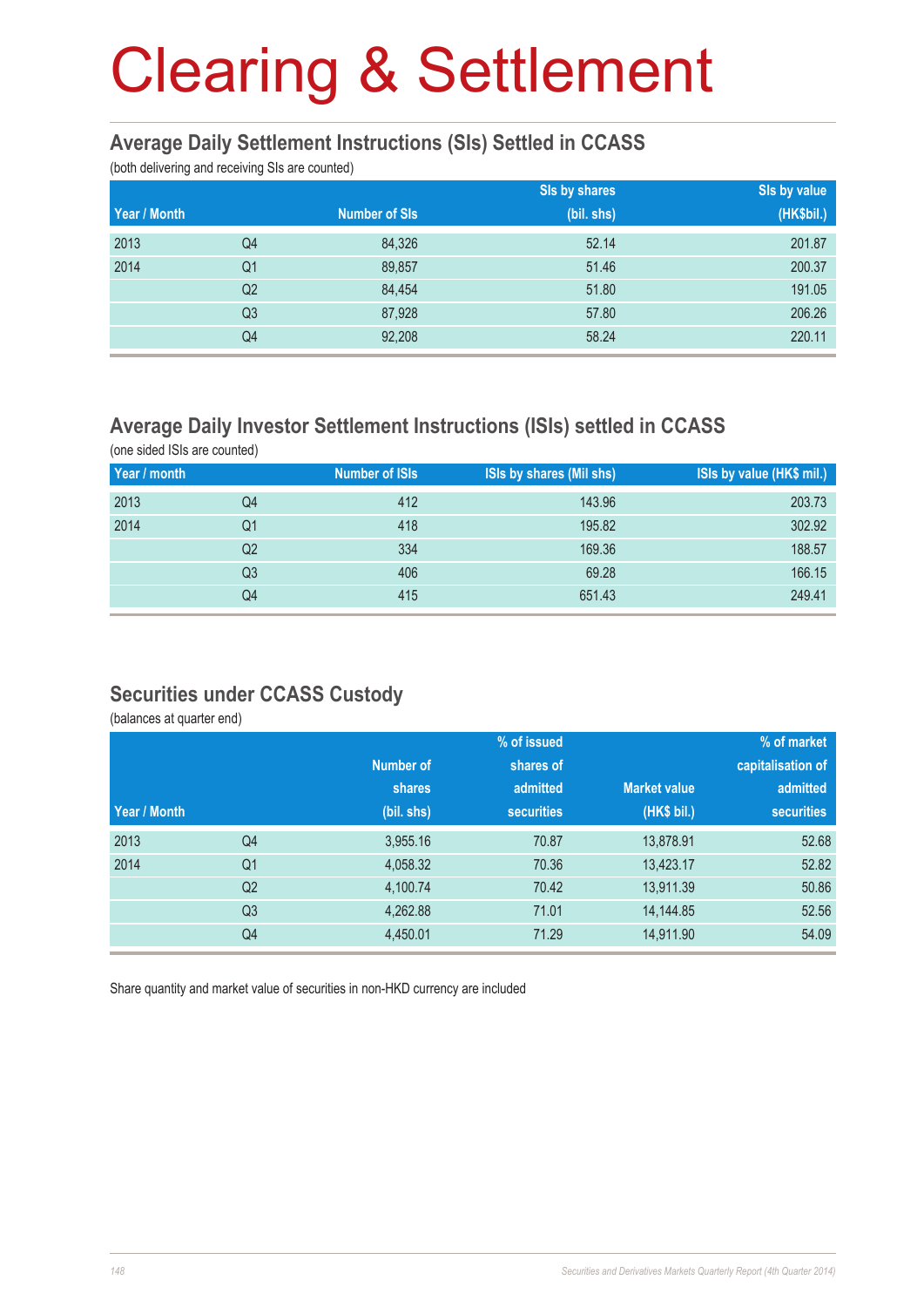#### **Average Daily Stock Exchange Trades Processed in CCASS**

(including CNS trades, isolated trades and cross trades)

| Year / Month |                | <b>No. of CCASS</b><br>trades | % of Exchange<br>trades | No. of shares<br>(Mil. shs) | % of market<br>turnover | Value of trades<br>(HK\$ mil.) | % of market<br>turnover |
|--------------|----------------|-------------------------------|-------------------------|-----------------------------|-------------------------|--------------------------------|-------------------------|
| 2013         | Q4             | 933,875                       | 100                     | 117.032.40                  | 100                     | 58.954.27                      | 100                     |
| 2014         | Q1             | 1,120,215                     | 100                     | 138,407.50                  | 100                     | 68.237.10                      | 100                     |
|              | Q <sub>2</sub> | 928.429                       | 100                     | 112.913.91                  | 100                     | 57,388.97                      | 100                     |
|              | Q <sub>3</sub> | 1,037,135                     | 100                     | 147.929.94                  | 100                     | 70.720.94                      | 100                     |
|              | Q4             | 1,151,087                     | 100                     | 154.712.04                  | 100                     | 80.060.20                      | 100                     |

### **Average Daily Netting Efficiency of CNS Trades**

(in stock positions and share quantity)

|              |                |                 | <b>Netting</b> | No. of shares due | <b>Netting</b> |
|--------------|----------------|-----------------|----------------|-------------------|----------------|
|              |                | No. of CNS      | efficiency     | for settlement    | efficiency     |
| Year / Month |                | stock positions | $(\%)$         | (Mil. shs)        | (%)            |
| 2013         | Q4             | 72,380          | 95.83          | 22,299.70         | 90.28          |
| 2014         | Q <sub>1</sub> | 77,656          | 96.29          | 23,984.86         | 91.21          |
|              | Q <sub>2</sub> | 67,488          | 96.09          | 19,979.41         | 91.05          |
|              | Q <sub>3</sub> | 79,378          | 95.92          | 25,196.56         | 91.36          |
|              | Q4             | 79,394          | 96.28          | 26,827.51         | 91.18          |

### **Average Daily Settlement Efficiency of CNS Stock Positions**

|              |                |       | <b>Settlement efficiency (%)</b> |
|--------------|----------------|-------|----------------------------------|
| Year / Month |                | S day | $S + 1$ day                      |
| 2013         | Q4             | 99.91 | 99.99                            |
| 2014         | Q <sub>1</sub> | 99.91 | 99.99                            |
|              | Q <sub>2</sub> | 99.90 | 99.99                            |
|              | Q <sub>3</sub> | 99.90 | 99.99                            |
|              | Q4             | 99.88 | 99.99                            |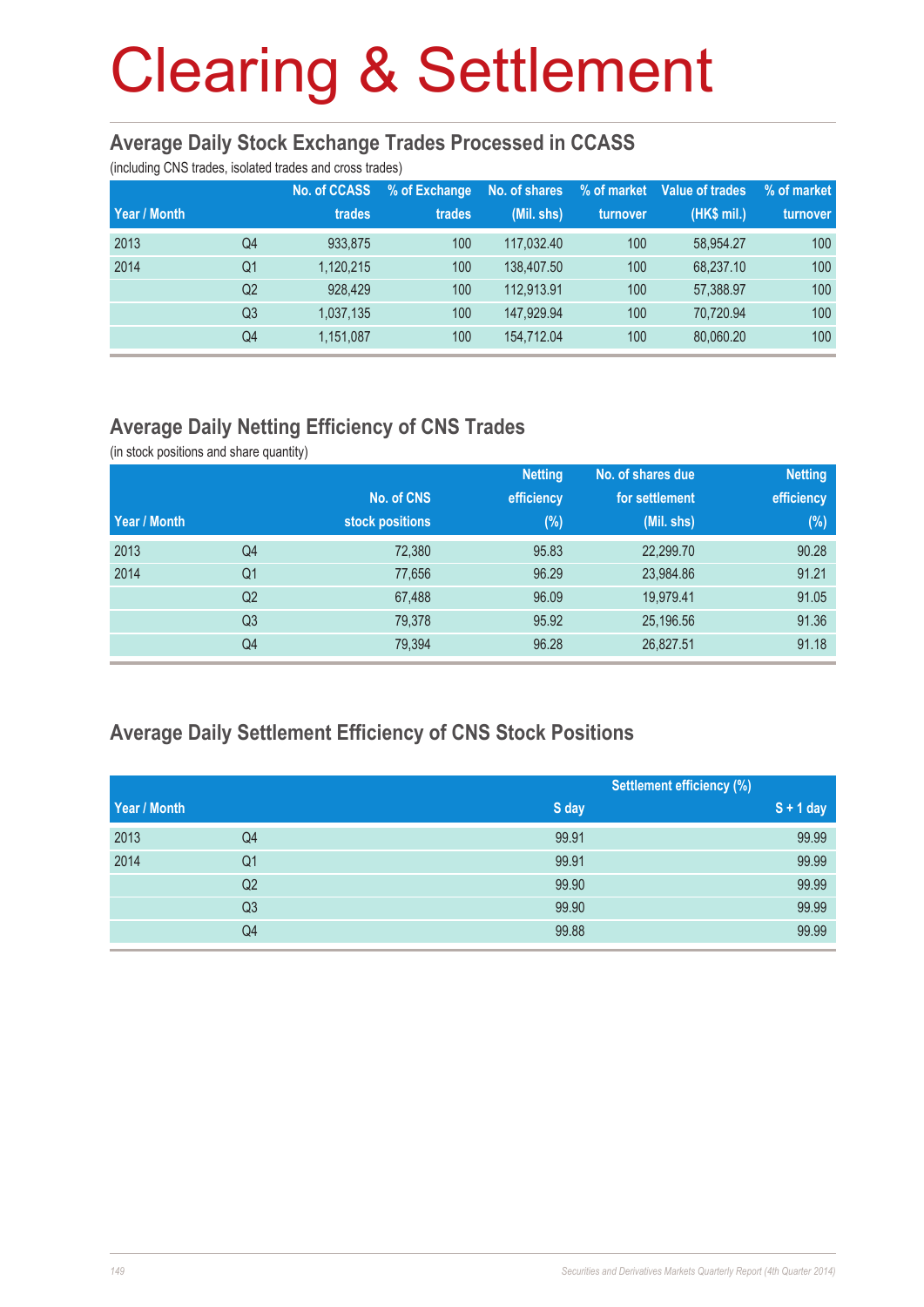#### **Open Interest by Derivatives Products**

|                                            | <b>Contracts</b> |                  |
|--------------------------------------------|------------------|------------------|
| <b>Derivatives product</b>                 | 4th Quarter 2014 | 4th Quarter 2013 |
| Hang Seng Index Futures                    | 99,195           | 107,304          |
| Hang Seng Index Options                    | 169,950          | 173,176          |
| Mini-Hang Seng Index Futures               | 7,472            | 5,835            |
| Mini-Hang Seng Index Options               | 5,734            | 4,665            |
| <b>H-shares Index Futures</b>              | 259,173          | 217,646          |
| H-shares Index Options                     | 991,190          | 858,416          |
| Mini H-shares Index Futures                | 3,588            | 3,608            |
| Flexible Hang Seng Index Options           | 50               | 506              |
| Flexible H-shares Index Options            | 25,440           | 25,099           |
| <b>HSI Dividend Point Index Futures</b>    | 3,480            | 4,599            |
| <b>HSCEI Dividend Point Index Futures</b>  | 48,174           | 51,075           |
| <b>HSI Volatility Index Futures</b>        | $\overline{2}$   | 21               |
| CES China 120 Index Futures                | 93               | 203              |
| <b>IBOVESPA Futures</b>                    | $\mathbf{0}$     | $\mathbf 0$      |
| <b>MICEX Index Futures</b>                 | $\mathbf{0}$     | $\mathbf{0}$     |
| S&P BSE Sensex Index Futures               | $\mathbf 0$      | $\mathbf{0}$     |
| FTSE/JSE Top40 Futures                     | $\overline{0}$   | $\mathbf{0}$     |
| <b>Stock Futures</b>                       | 14,916           | 18,409           |
| <b>Stock Options</b>                       | 6,320,147        | 4,740,818        |
| Three-month HIBOR Futures                  | 5                | 1                |
| One-month HIBOR Futures                    | $\overline{0}$   | $\theta$         |
| Three-year Exchange Fund Note Futures      | $\overline{0}$   | $\mathbf{0}$     |
| RMB Currency Futures - USD/CNH Futures     | 9,747            | 18,701           |
| <b>Gold Futures</b>                        | $\mathbf{0}$     | $\mathbf{0}$     |
| London Aluminium Mini Futures <sup>1</sup> | 270              |                  |
| London Zinc Mini Futures <sup>2</sup>      | 445              |                  |
| London Copper Mini Futures <sup>3</sup>    | 1,335            |                  |
| <b>Total</b>                               | 7,960,406        | 6,230,082        |

1 Trading in London Aluminium Mini Futures commenced on 01 Dec 2014

2 Trading in London Zinc Mini Futures commenced on 01 Dec 2014

3 Trading in London Copper Mini Futures commenced on 01 Dec 2014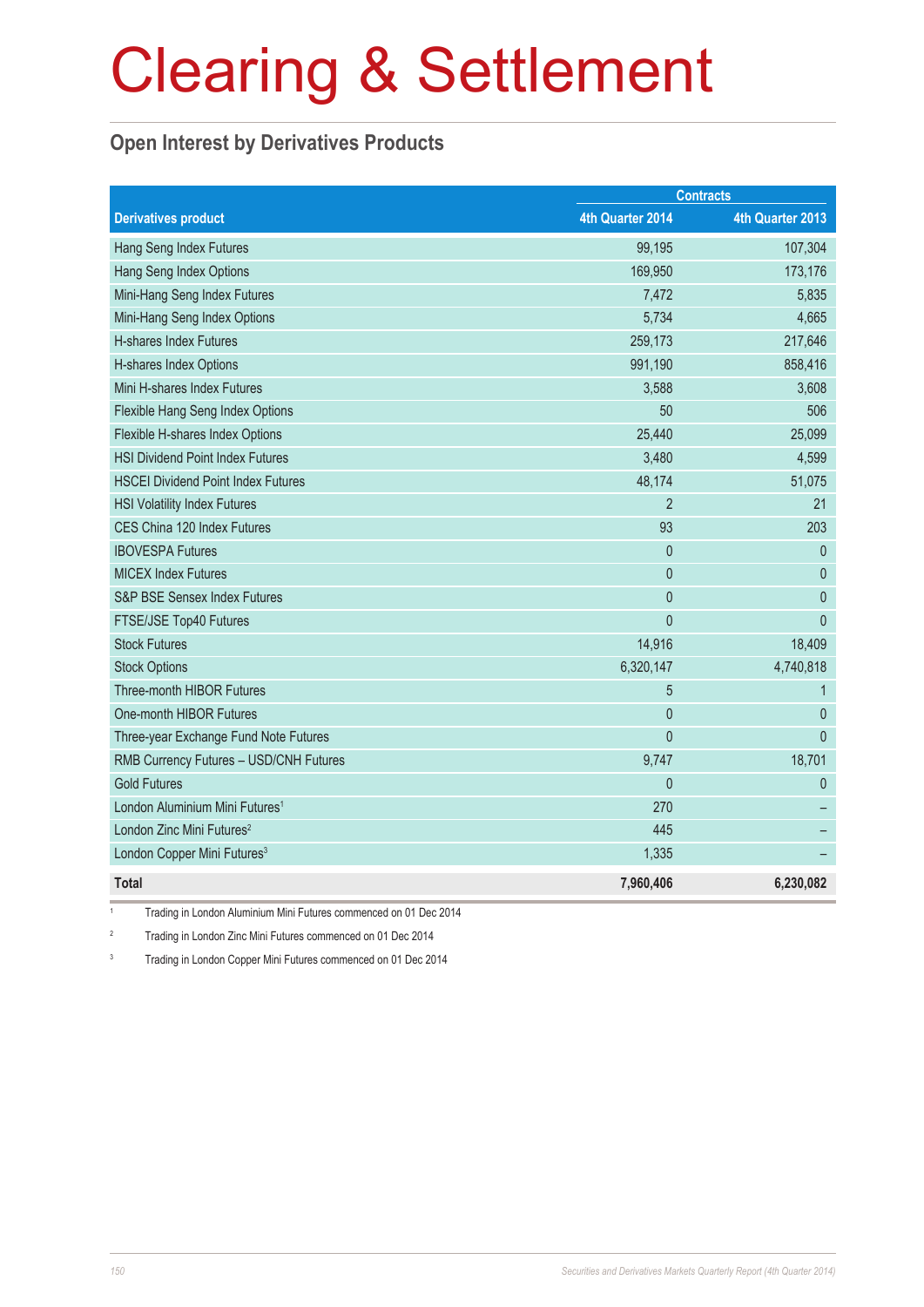#### **Stock Options Open Interest by Class**

as at the end of 4th Quarter 2014

|                        |                 | <b>Open interest</b> |            |
|------------------------|-----------------|----------------------|------------|
| <b>Options class</b>   |                 | (contracts)          | % of total |
| X ISHARES A50          | A50             | 404,870              | 6.41       |
| <b>ABC</b>             | ABC/XAB         | 37,143               | 0.59       |
| <b>ANHUI CONCH</b>     | <b>ACC</b>      | 55,177               | 0.87       |
| AIA                    | <b>AIA</b>      | 79,231               | 1.25       |
| <b>CHALCO</b>          | <b>ALC</b>      | 5,530                | 0.09       |
| CAM CSI300             | AMC             | 26,311               | 0.42       |
| <b>BANK OF CHINA</b>   | <b>BCL/XBC</b>  | 523,821              | 8.29       |
| <b>BANKCOMM</b>        | <b>BCM</b>      | 30,009               | 0.47       |
| <b>BANK OF E ASIA</b>  | <b>BEA</b>      | 5,490                | 0.09       |
| <b>BELLE INT'L</b>     | <b>BIH</b>      | 13,514               | 0.21       |
| <b>BOC HONG KONG</b>   | <b>BOC</b>      | 28,511               | 0.45       |
| <b>BYD COMPANY</b>     | <b>BYD</b>      | 9,814                | 0.16       |
| <b>CCB</b>             | CCB/XCC         | 766,996              | 12.14      |
| CHINA COMM CONS        | CCC             | 64,668               | 1.02       |
| CHINA COAL             | <b>CCE</b>      | 13,758               | 0.22       |
| CHINA COSCO            | CCS             | 15,258               | 0.24       |
| <b>CHINA CINDA</b>     | CDA             | 3,954                | 0.06       |
| <b>CHINA MOBILE</b>    | <b>CHT</b>      | 169,381              | 2.68       |
| <b>CHINA UNICOM</b>    | <b>CHU</b>      | 39,652               | 0.63       |
| <b>CITIC</b>           | <b>CIT</b>      | 51,525               | 0.82       |
| <b>CHEUNG KONG</b>     | <b>CKH</b>      | 22,164               | 0.35       |
| <b>CHINA LIFE</b>      | <b>CLI</b>      | 135,626              | 2.15       |
| <b>CLP HOLDINGS</b>    | <b>CLP</b>      | 4,729                | 0.07       |
| <b>CM BANK</b>         | <b>CMB</b>      | 107,225              | 1.70       |
| <b>CNOOC</b>           | <b>CNC</b>      | 183,454              | 2.90       |
| CHINA OVERSEAS         | COL             | 35,365               | 0.56       |
| <b>CATHAY PAC AIR</b>  | <b>CPA</b>      | 1,668                | 0.03       |
| SINOPEC CORP           | <b>CPC</b>      | 147,317              | 2.33       |
| <b>CPIC</b>            | <b>CPI</b>      | 28,099               | 0.44       |
| CHINA RAIL CONS        | <b>CRC</b>      | 6,994                | 0.11       |
| <b>CHINA RAILWAY</b>   | <b>CRG</b>      | 3,252                | 0.05       |
| <b>CHINA RES LAND</b>  | <b>CRL</b>      | 374                  | 0.01       |
| X WISECSI300ETF        | CS <sub>3</sub> | 174                  | 0.00       |
| CSOP A50 ETF           | <b>CSA</b>      | 138,666              | 2.19       |
| <b>CHINA SHENHUA</b>   | <b>CSE</b>      | 32,928               | 0.52       |
| <b>CITIC BANK</b>      | <b>CTB</b>      | 104,417              | 1.65       |
| CHINA TELECOM          | <b>CTC</b>      | 25,157               | 0.40       |
| DONGFENG GROUP         | <b>DFM</b>      | 4,610                | 0.07       |
| <b>ESPRIT HOLDINGS</b> | <b>ESP</b>      | 11,728               | 0.19       |
| <b>FIH</b>             | <b>FIH</b>      | 1,637                | 0.03       |
| <b>GALAXY ENT</b>      | <b>GLX</b>      | 58,474               | 0.93       |
| <b>GREATWALL MOTOR</b> | <b>GWM</b>      | 25,429               | 0.40       |
| <b>HAITONG SEC</b>     | HAI             | 1,958                | 0.03       |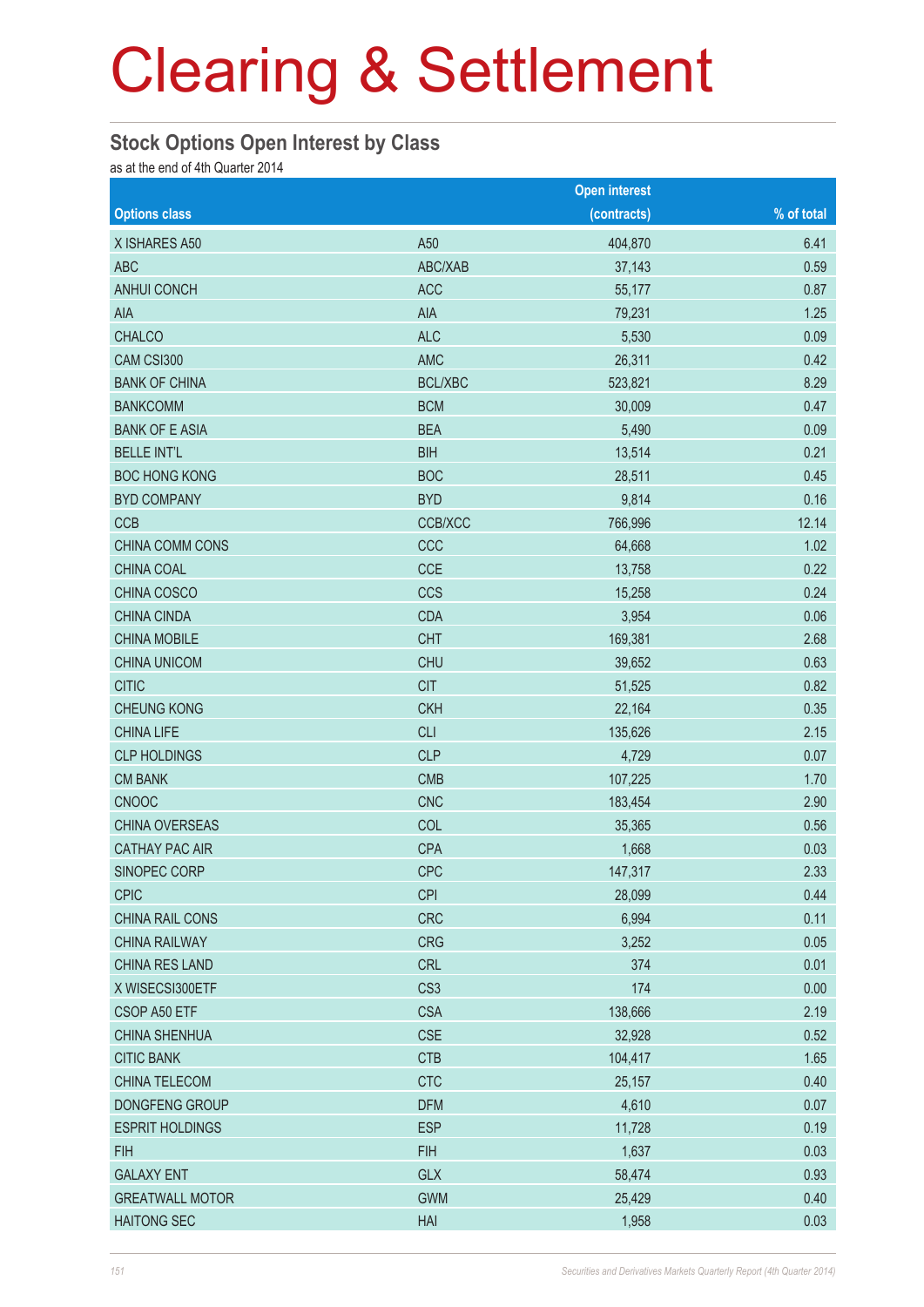|                           |                | <b>Open interest</b> |            |
|---------------------------|----------------|----------------------|------------|
| <b>Options class</b>      |                | (contracts)          | % of total |
| <b>POWER ASSETS</b>       | <b>HEH</b>     | 4,451                | 0.07       |
| <b>HKEX</b>               | <b>HEX</b>     | 487,012              | 7.71       |
| <b>HENGAN INT'L</b>       | <b>HGN</b>     | 1,445                | 0.02       |
| <b>HSBC HOLDINGS</b>      | <b>HKB</b>     | 264,934              | 4.19       |
| <b>HK &amp; CHINA GAS</b> | <b>HKG</b>     | 6,904                | 0.11       |
| <b>HENDERSON LAND</b>     | <b>HLD</b>     | 4,618                | 0.07       |
| <b>HUANENG POWER</b>      | <b>HNP</b>     | 7,257                | 0.11       |
| <b>HANG SENG BANK</b>     | <b>HSB</b>     | 12,892               | 0.20       |
| <b>HUTCHISON</b>          | <b>HWL</b>     | 31,635               | 0.50       |
| <b>ICBC</b>               | <b>ICB/XIC</b> | 581,393              | 9.20       |
| <b>JIANGXI COPPER</b>     | <b>JXC</b>     | 16,457               | 0.26       |
| <b>KUNLUN ENERGY</b>      | <b>KLE</b>     | 32,324               | 0.51       |
| <b>KINGSOFT</b>           | <b>KSO</b>     | 12,310               | 0.19       |
| LENOVO GROUP              | LEN            | 27,422               | 0.43       |
| LI & FUNG                 | <b>LIF</b>     | 16,113               | 0.25       |
| <b>MENGNIU DAIRY</b>      | <b>MEN</b>     | 891                  | 0.01       |
| <b>MGM CHINA</b>          | <b>MGM</b>     | 2,161                | 0.03       |
| <b>MINSHENG BANK</b>      | <b>MSB</b>     | 53,891               | 0.85       |
| <b>MTR CORPORATION</b>    | <b>MTR</b>     | 5,061                | 0.08       |
| <b>CNBM</b>               | <b>NBM</b>     | 19,835               | 0.31       |
| <b>NEW WORLD DEV</b>      | <b>NWD</b>     | 14,704               | 0.23       |
| <b>PING AN</b>            | PAI            | 266,375              | 4.21       |
| <b>PETROCHINA</b>         | <b>PEC</b>     | 167,097              | 2.64       |
| PICC P&C                  | <b>PIC</b>     | 8,354                | 0.13       |
| PICC GROUP                | <b>PIN</b>     | 9,384                | 0.15       |
| <b>GCL-POLY ENERGY</b>    | <b>PLE</b>     | 1,386                | 0.02       |
| <b>R&amp;F PROPERTIES</b> | <b>RFP</b>     | 10,944               | 0.17       |
| <b>SANDS CHINA LTD</b>    | SAN            | 88,171               | 1.40       |
| <b>SHK PPT</b>            | <b>SHK</b>     | 24,065               | 0.38       |
| <b>STANCHART</b>          | <b>STC</b>     | 58,306               | 0.92       |
| <b>SWIRE PACIFIC A</b>    | <b>SWA</b>     | 5,206                | 0.08       |
| <b>TENCENT</b>            | <b>TCH</b>     | 588,727              | 9.32       |
| <b>TRACKER FUND</b>       | <b>TRF</b>     | 16,933               | 0.27       |
| <b>WHARF HOLDINGS</b>     | <b>WHL</b>     | 6,323                | 0.10       |
| <b>WANT WANT CHINA</b>    | <b>WWC</b>     | 2,949                | 0.05       |
| YANZHOU COAL              | <b>YZC</b>     | 26,476               | 0.42       |
| <b>ZIJIN MINING</b>       | ZJM            | 9,683                | 0.15       |
| Total                     |                | 6,320,147            | 100.00     |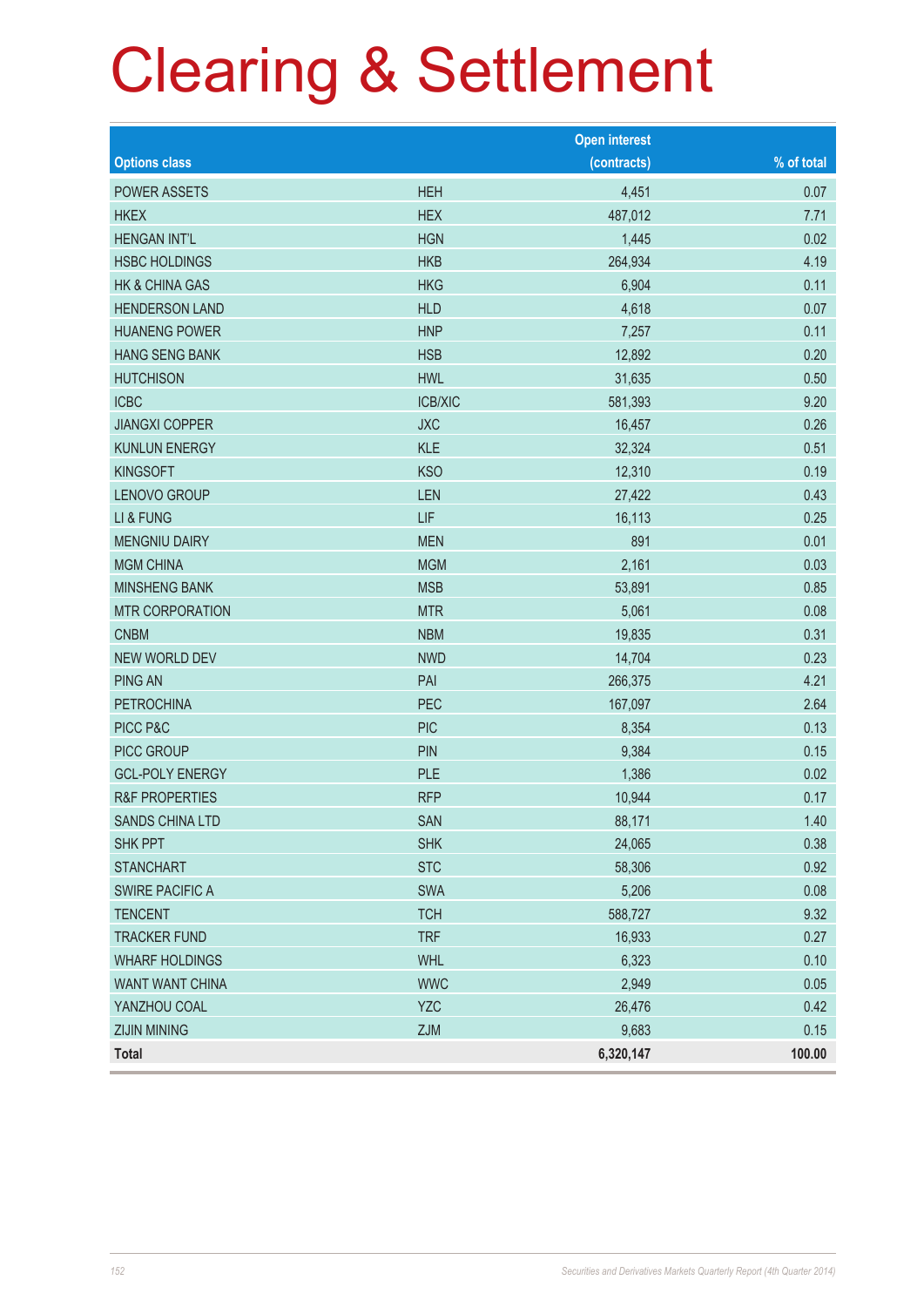# Exchange Participants Statistics

### **Stock Exchange**

|      |                | No. of Trading<br><b>Right Holders</b> | <b>Exchange</b><br><b>Participants -</b><br><b>Trading</b> | <b>Exchange</b><br>Participants -<br><b>Non-Trading</b> | Non-Exchange<br><b>Participants</b> |
|------|----------------|----------------------------------------|------------------------------------------------------------|---------------------------------------------------------|-------------------------------------|
| 2013 | Q4             | 563 (978)                              | 504 (912)                                                  | 39(46)                                                  | 20(20)                              |
| 2014 | Q <sub>1</sub> | 561 (975)                              | 503 (909)                                                  | 38(46)                                                  | 20(20)                              |
|      | Q <sub>2</sub> | 558 (970)                              | 501 (907)                                                  | 37(43)                                                  | 20(20)                              |
|      | Q <sub>3</sub> | 556 (967)                              | 499 (904)                                                  | 37(43)                                                  | 20(20)                              |
|      | Q4             | 558 (969)                              | 500 (904)                                                  | 40 (47)                                                 | 18(18)                              |

( ) No. of trading rights

### **Futures Exchange**

|      |                | No. of Trading<br><b>Right Holders</b> | <b>Exchange</b><br><b>Participants -</b><br><b>Trading</b> | <b>Exchange</b><br><b>Participants -</b><br>Non-Trading | Non-Exchange<br><b>Participants</b> |
|------|----------------|----------------------------------------|------------------------------------------------------------|---------------------------------------------------------|-------------------------------------|
| 2013 | Q4             | 232 (256)                              | 179 (201)                                                  | -                                                       | 53(55)                              |
| 2014 | Q <sub>1</sub> | 231 (255)                              | 179 (201)                                                  | -                                                       | 52(54)                              |
|      | Q <sub>2</sub> | 229 (253)                              | 178 (200)                                                  | $\overline{\phantom{0}}$                                | 51(53)                              |
|      | Q <sub>3</sub> | 229 (253)                              | 177 (199)                                                  | $\overline{\phantom{0}}$                                | 52(54)                              |
|      | Q4             | 231 (255)                              | 179 (201)                                                  |                                                         | 52(54)                              |

Notes:

(1) The figures in blanket is the number of trading rights held.

(2) An Exchange Participant is a corporation who may trade on or through the Exchange and is licensed under the Securities and Futures Ordinance to carry on securities/futures/options dealing activity.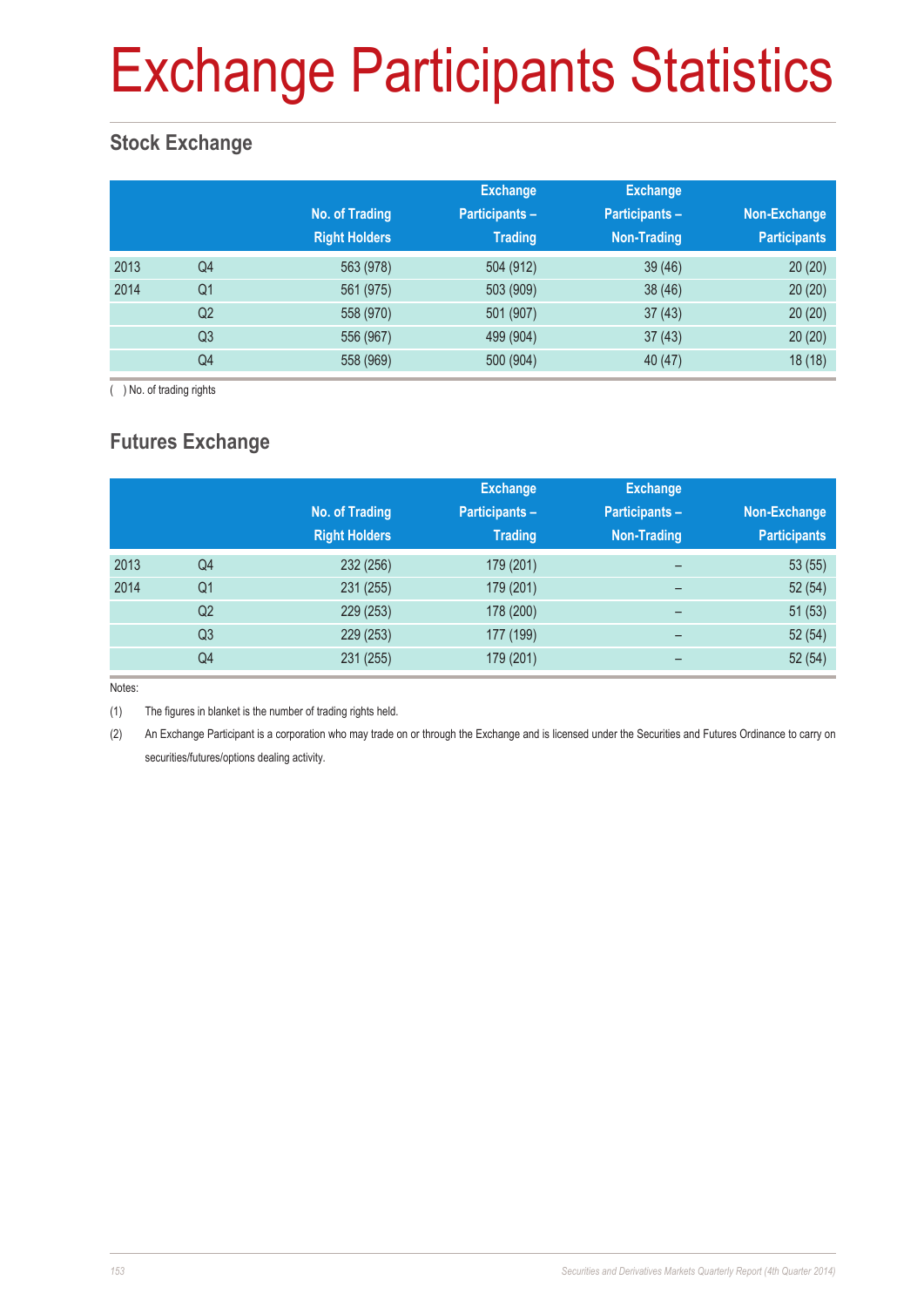# Clearing Participants Statistics

### **HKCC Participants**

| Year / month |                | <b>Clearing Participants</b> | <b>General Clearing</b><br><b>Participants</b> |
|--------------|----------------|------------------------------|------------------------------------------------|
| 2013         | Q4             | 152                          | 9                                              |
| 2014         | Q1             | 151                          | 9                                              |
|              | Q2             | 150                          | 9                                              |
|              | Q <sub>3</sub> | 150                          | 9                                              |
|              | Q4             | 152                          | 9                                              |

### **SEOCH Participants**

|                |                              | <b>General Clearing</b> |
|----------------|------------------------------|-------------------------|
|                | Direct Clearing Participants | <b>Participants</b>     |
| Q4             | 62                           | 9                       |
| Q <sub>1</sub> | 62                           | 9                       |
| Q <sub>2</sub> | 63                           | 9                       |
| Q <sub>3</sub> | 63                           | 9                       |
| Q4             | 65                           | 9                       |
|                |                              |                         |

### **HKSCC Participants**

|              |    | <b>Direct Clearing</b> | <b>General Clearing</b> | Non-broker     |
|--------------|----|------------------------|-------------------------|----------------|
| Year / month |    | <b>Participant</b>     | <b>Participant</b>      | Participants * |
| 2013         | Q4 | 485                    | 9                       | 43             |
| 2014         | Q1 | 486                    | 9                       | 43             |
|              | Q2 | 481                    | 9                       | 43             |
|              | Q3 | 480                    | 9                       | 43             |
|              | Q4 | 481                    | 10                      | 42             |

Non-broker participants include Clearing Agency Participants, Custodian Participants and Stock Pledgee Participants.